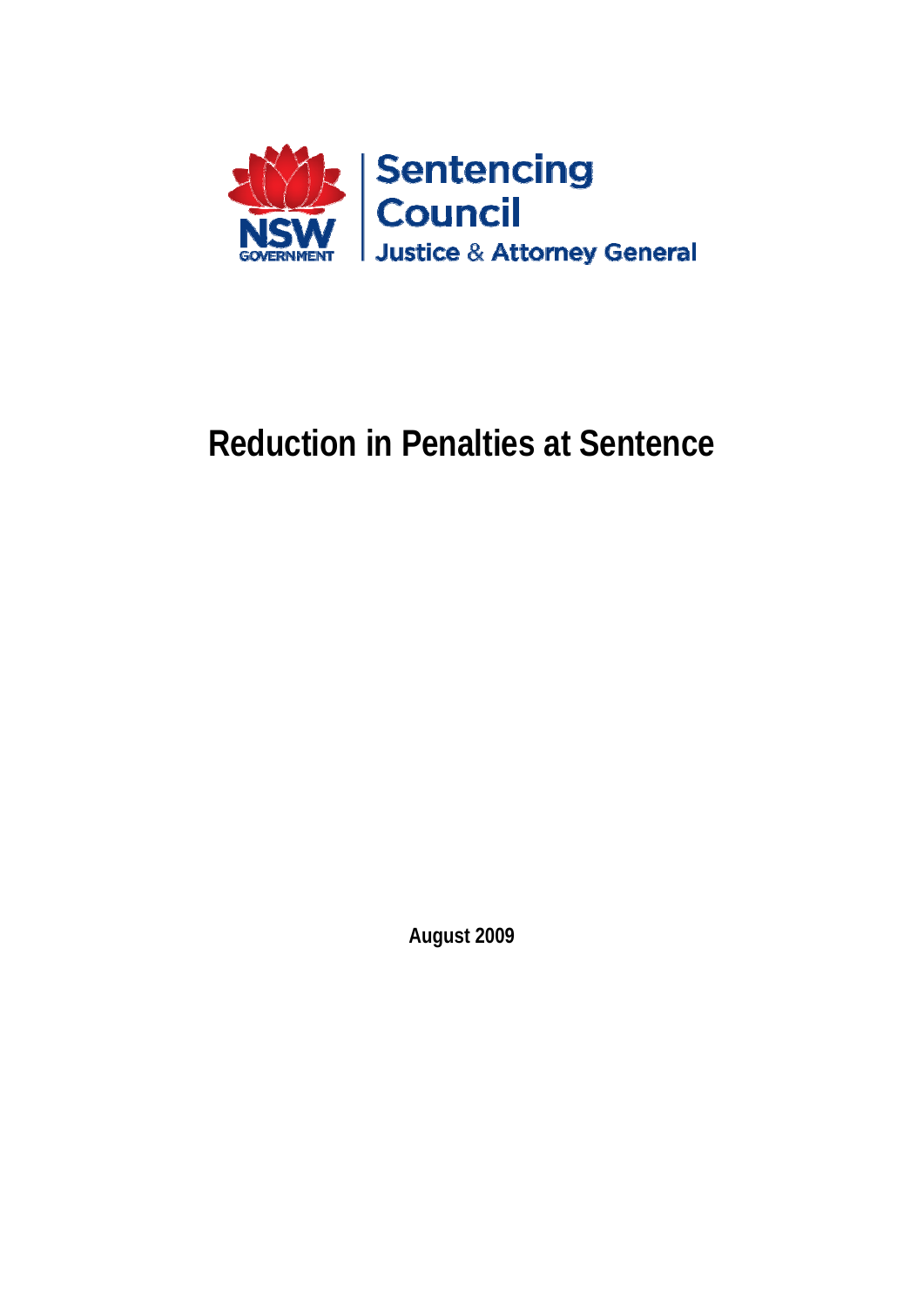**A report of the NSW Sentencing Council** 

A report of the NSW Sentencing Council pursuant to section 100J (1) (c) of the Crimes (Sentencing Procedure) Act 1999 (NSW).

The views expressed in this report do not necessarily reflect the private or professional views of individual Council members or the views of their individual organisations. A decision of the majority is a decision of the Council— Schedule 1A, clause 12 Crimes (Sentencing Procedure) Act 1999 (NSW).

Published in Sydney by the:

NSW Sentencing Council Box 6 GPO SYDNEY 2001

www.lawlink.nsw.gov.au/sentencingcouncil Email: sentencingcouncil@agd.nsw.gov.au

ISSN: 978-1-921590-15-3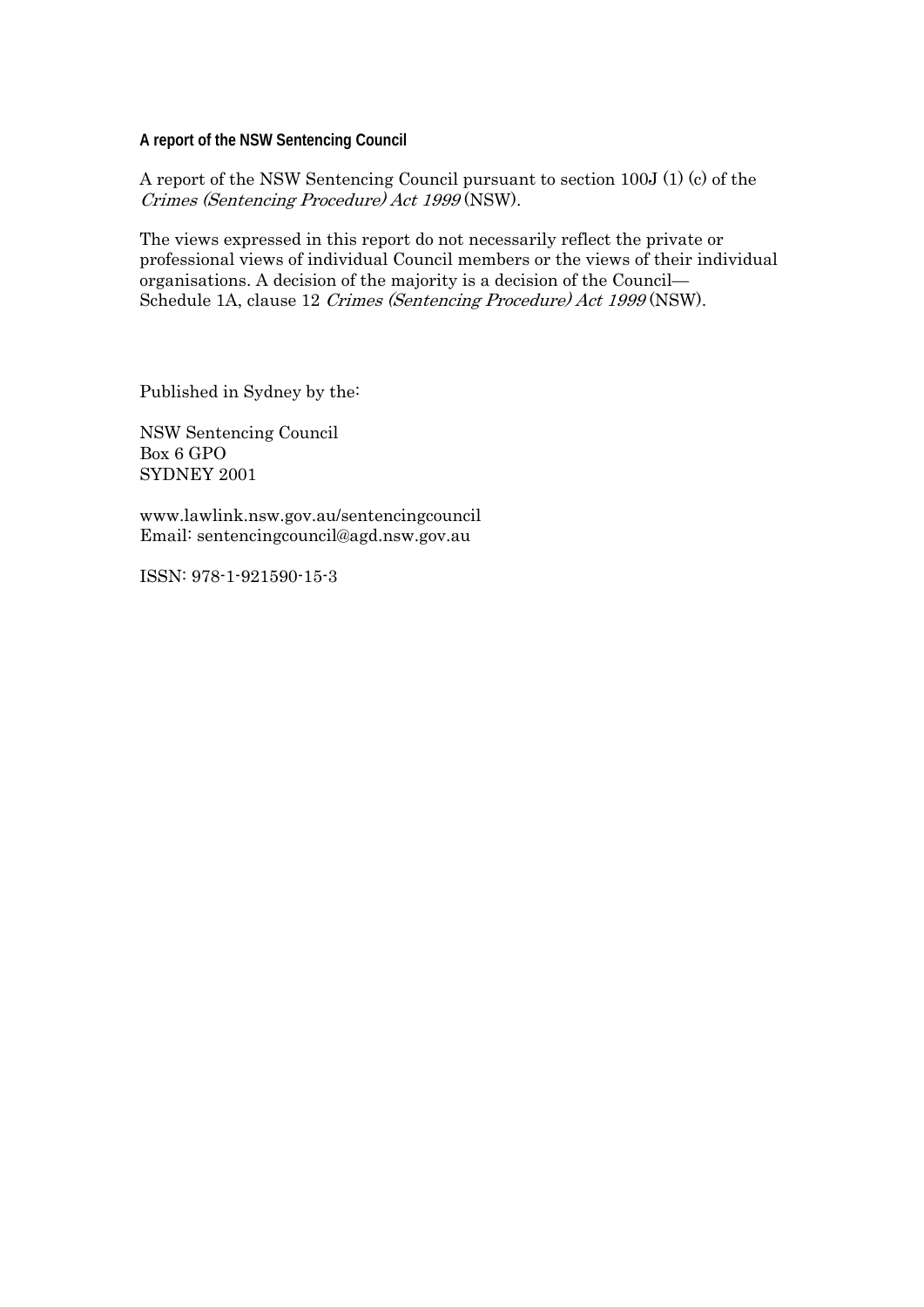### **CONTENTS**

The Council

Officers of the Council

Acknowledgements

Table of Cases

Table of Legislation

#### **RECOMMENDATIONS**

#### **EXECUTIVE SUMMARY**

- **CHAPTER 1: INTRODUCTION**
- **CHAPTER 2: DISCOUNT FOR PLEA OF GUILTY**
- **CHAPTER 3: ASSISTANCE TO AUTHORITIES**
- **CHAPTER 4: OTHER DISCOUNTING FACTORS IN MITIGATION AT SENTENCE**
- **CHAPTER 5: APPLYING DISCOUNTING FACTORS IN THE CONTEXT OF THE SENTENCING EXERCISE AS A WHOLE**
- **CHAPTER 6: CHARGE NEGOTIATIONS**
- **CHAPTER 7: THE TOTALITY PRINCIPLE AND THE USE OF FORM 1**
- **CHAPTER 8: ADVICE OF THE COUNCIL**
- **ANNEXURES: A CASE STUDY: MURDER IN NSW** 
	- **B SUBMISSIONS**

**BIBLIOGRAPHY**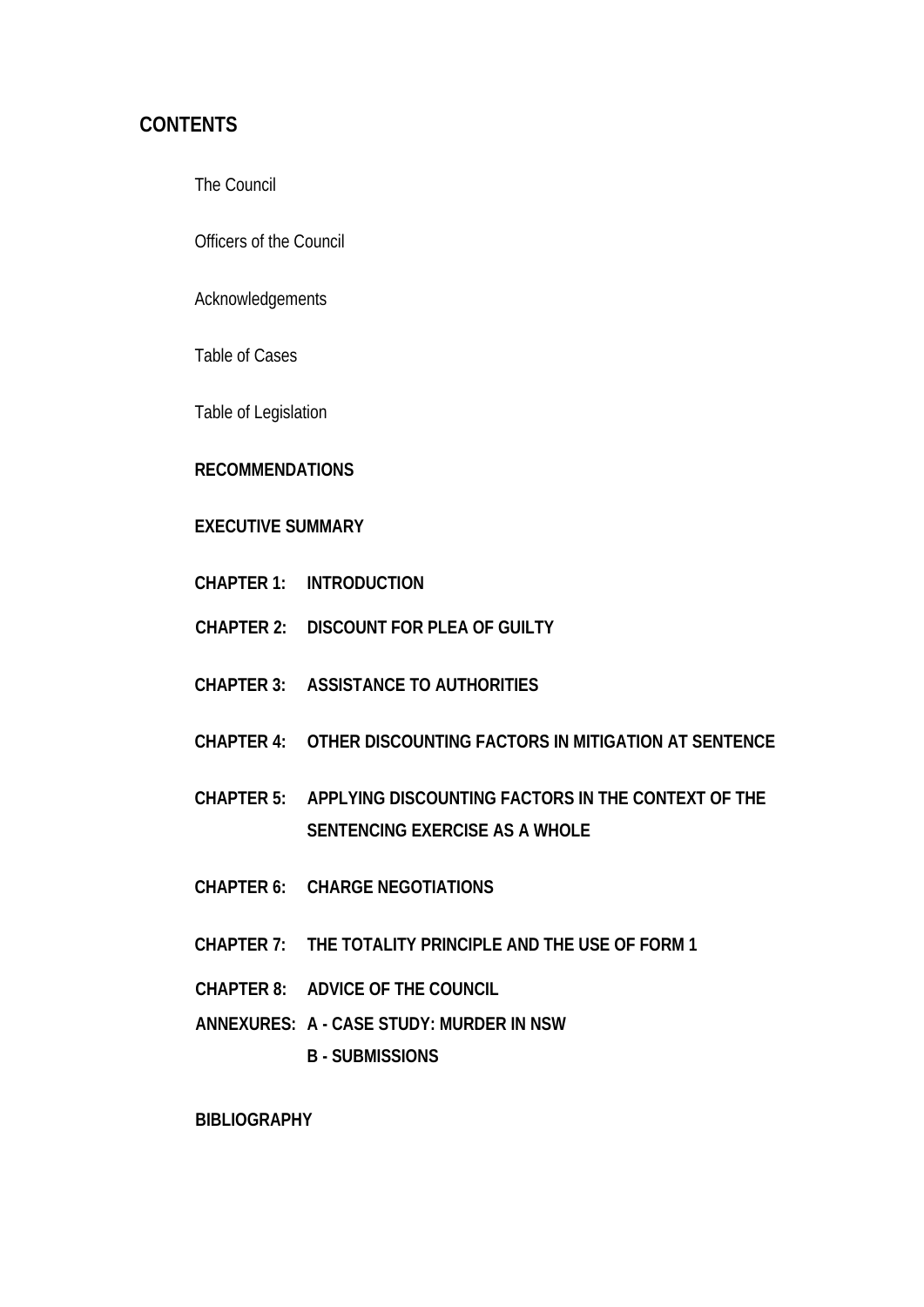#### **THE COUNCIL**

1

The Hon James Wood AO QC, Chairperson The Hon John Dunford QC, Deputy Chairperson Mr Howard Brown OAM, Victims of Crimes Assistance League Mr N R Cowdery AM QC, Director of Public Prosecutions Assistant Commissioner Paul Carey, NSW Police1 Mrs Jennifer Fullford, Community Representative Ms Martha Jabour, Homicide Victims Support Group Mr Norman Laing, NSW Aboriginal Land Council Mr Ken Marslew AM, Enough is Enough Anti-Violence Movement Mr Mark Ierace SC, Senior Public Defender Ms Jennifer Mason, Department of Community Services<sup>2</sup> Ms Penny Musgrave, Department of Justice and Attorney General3 Mr Ronald Woodham, PSM, Department of Corrective Services

<sup>1.</sup> Assistant Commissioner Paul Carey was appointed to the Council on 2 June 2008 and attended as an observer prior to this date.

<sup>2.</sup> Ms Jennifer Mason became Director General of the Department of Community Services in March 2008. Prior to this appointment, she was the Director General of the Department of Juvenile Justice.

<sup>3.</sup> Ms Penny Musgrave was appointed to the Council on 25 February 2008.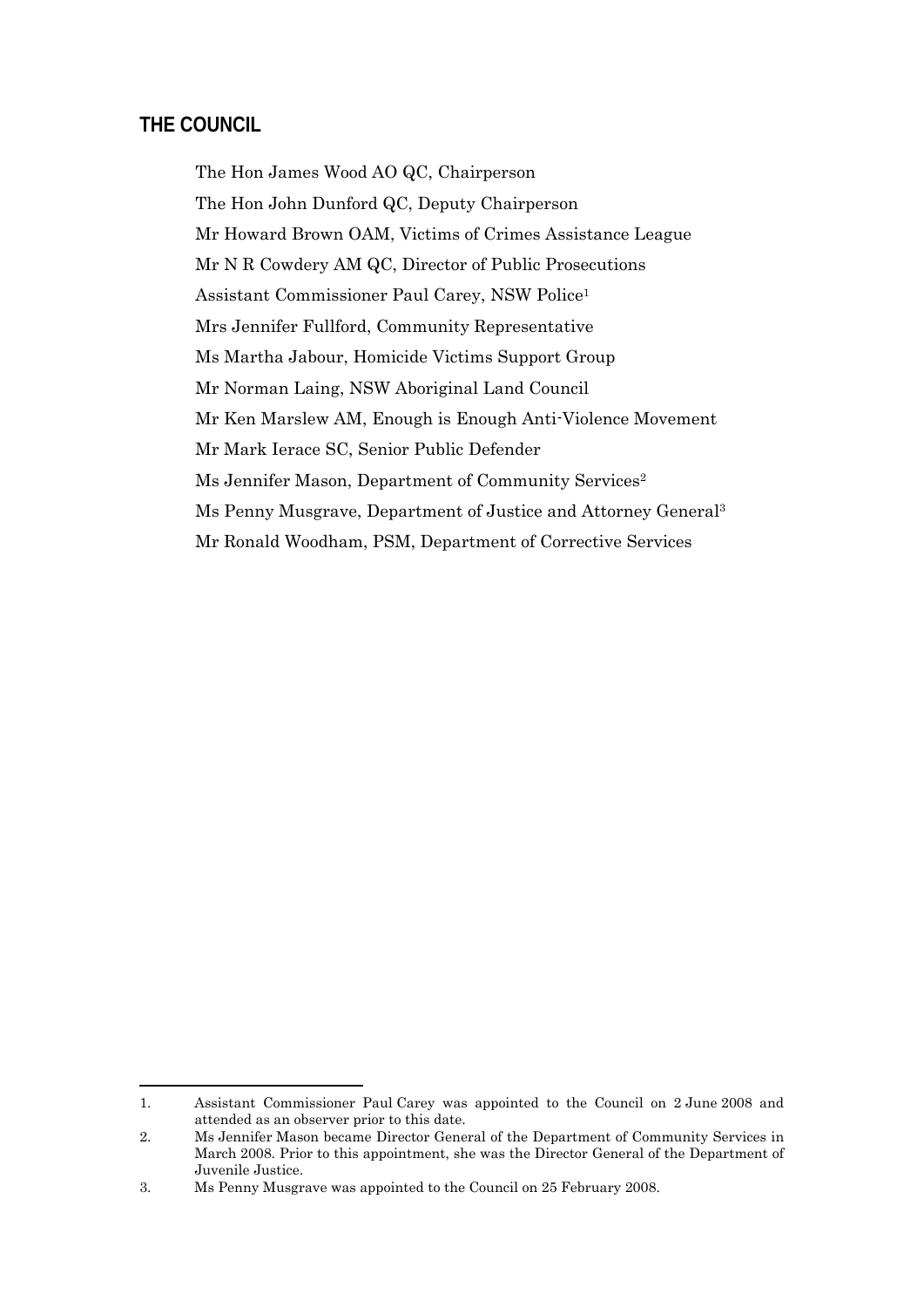### **OFFICERS OF THE COUNCIL**

**Executive Officer**  Katherine McFarlane4 Anna Butler5

**Research Officers**  Belinda Fitzpatrick

Nola Katakouzinos

Huette Lam

**Student Intern Program**  Chelsea Tabart (University of Sydney) Jenna Dennison (University of New South Wales)

### **ACKNOWLEDGEMENTS**

The NSW Sentencing Council gratefully acknowledges the assistance provided by numerous agencies and individuals in the course of this reference.

In particular thanks are extended to the Mr Paul Winch and Mr Mark Carmody of the Public Defender's Office for their contribution to the murder case study

<sup>&</sup>lt;sup>4</sup> Ms Katherine McFarlane was Executive Officer for the Council from January 2006 to June 2009.

 $5$  Ms Anna Butler was appointed Executive Officer for the Council in June 2009.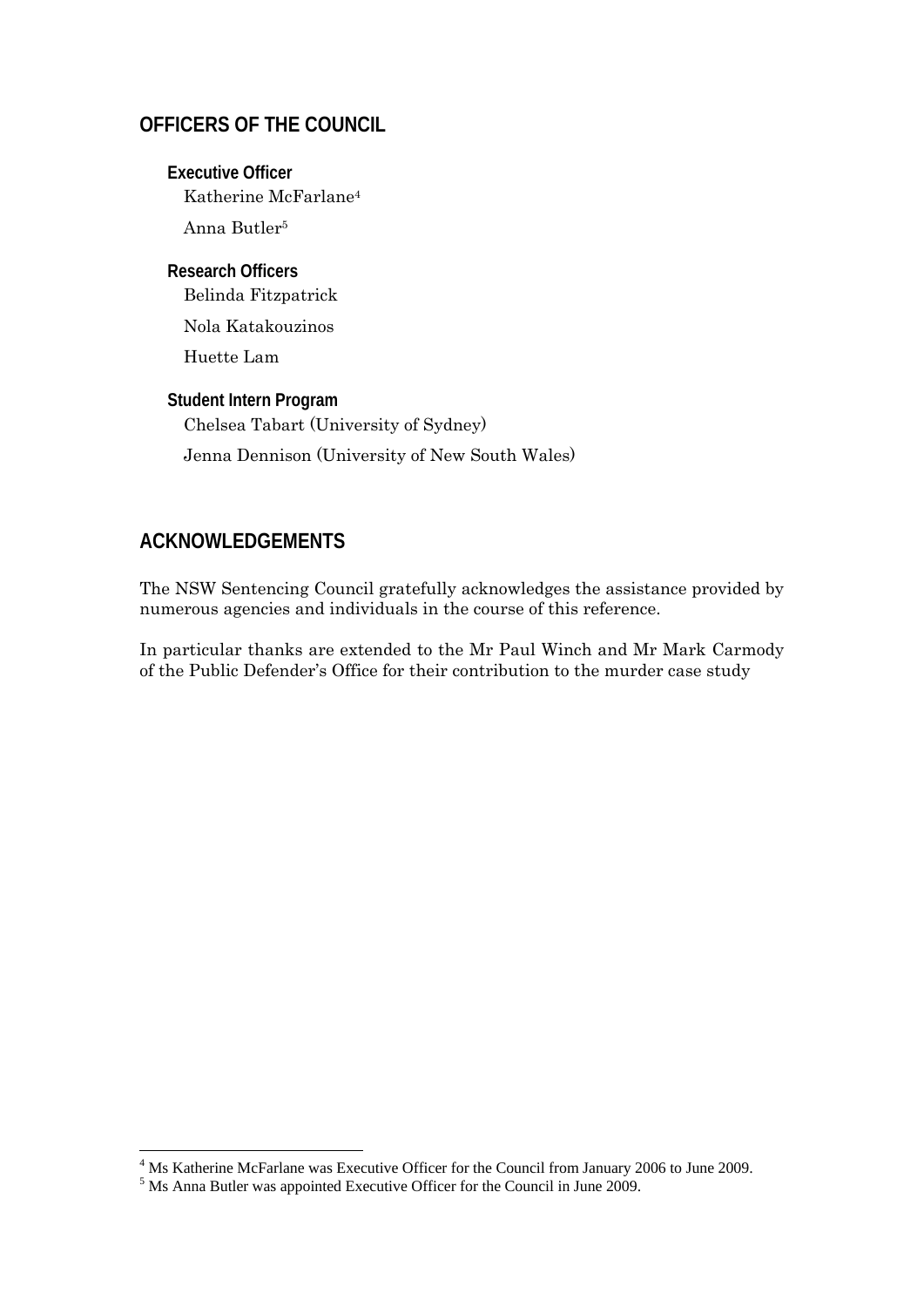# **TABLE OF CASES**

# **A**

| Attorney General's Application under s 37 of the Crimes (Sentencing Procedure) Act 1999 No 1 of 2002, Re |  |
|----------------------------------------------------------------------------------------------------------|--|

### **B**

# **C**

| Camilleri's Stock Feeds Pty Ltd v Environment Protection Authority [1993] NSWLR 683[7.48] |  |
|-------------------------------------------------------------------------------------------|--|
|                                                                                           |  |
|                                                                                           |  |
|                                                                                           |  |
|                                                                                           |  |
|                                                                                           |  |

# **D**

### **E**

|--|

# **G**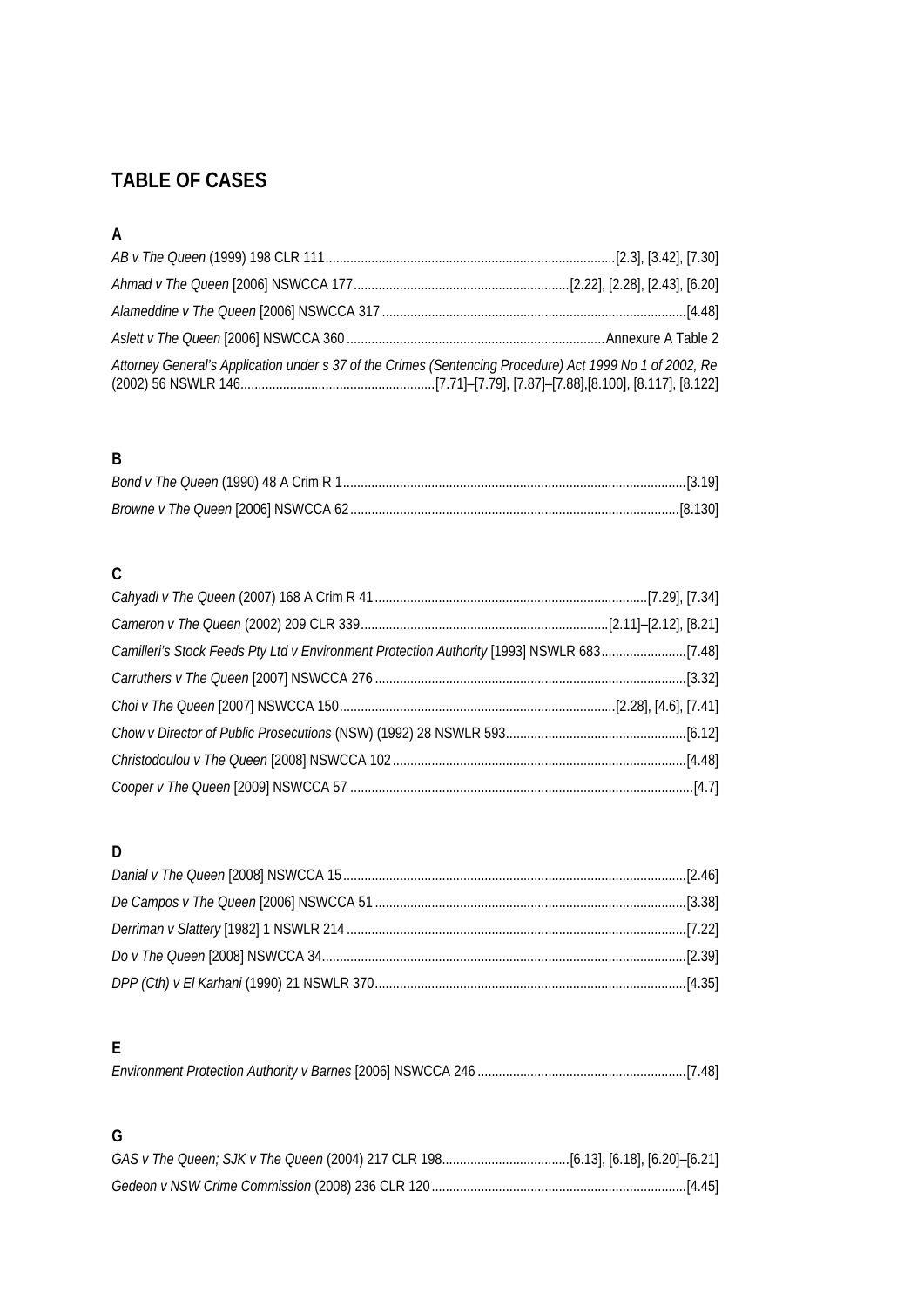# **H**

# **J**

# **K**

# **L**

| Longley v The Queen (Unreported, NSW Court of Criminal Appeal, 21 April 1994) [7.22] |  |
|--------------------------------------------------------------------------------------|--|
|                                                                                      |  |
|                                                                                      |  |

# **M**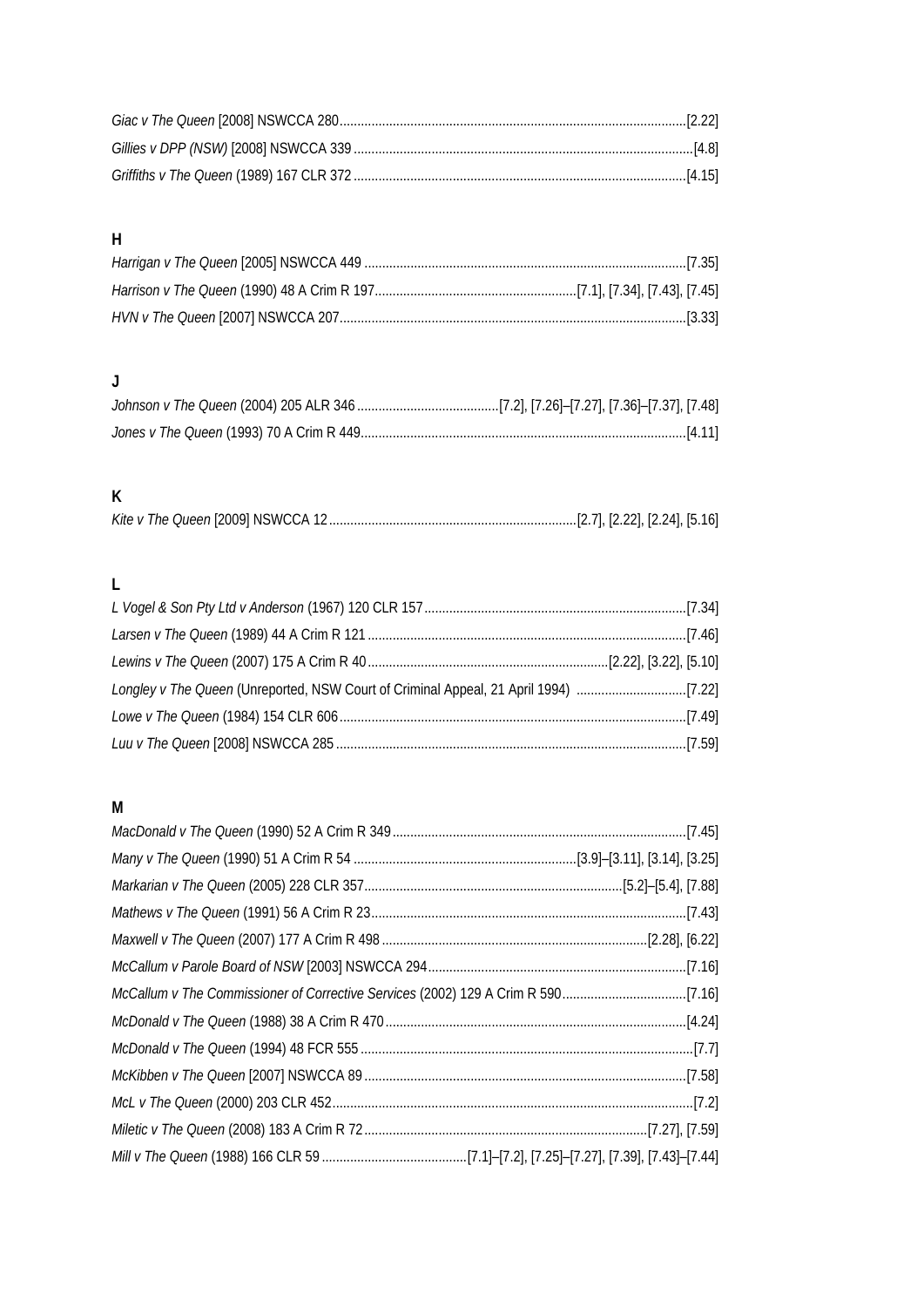# $\overline{\mathsf{N}}$

### $\overline{P}$

# $\overline{R}$

| R v Bagnall and Russell (Unreported, NSW Court of Criminal Appeal, 10 June 1994) [3.56]-[3.58] |  |
|------------------------------------------------------------------------------------------------|--|
|                                                                                                |  |
| R v Baldacchino (Unreported, NSW Court of Criminal Appeal, 3 November 1998) [3.21]             |  |
|                                                                                                |  |
|                                                                                                |  |
|                                                                                                |  |
|                                                                                                |  |
|                                                                                                |  |
|                                                                                                |  |
|                                                                                                |  |
|                                                                                                |  |
|                                                                                                |  |
|                                                                                                |  |
|                                                                                                |  |
|                                                                                                |  |
|                                                                                                |  |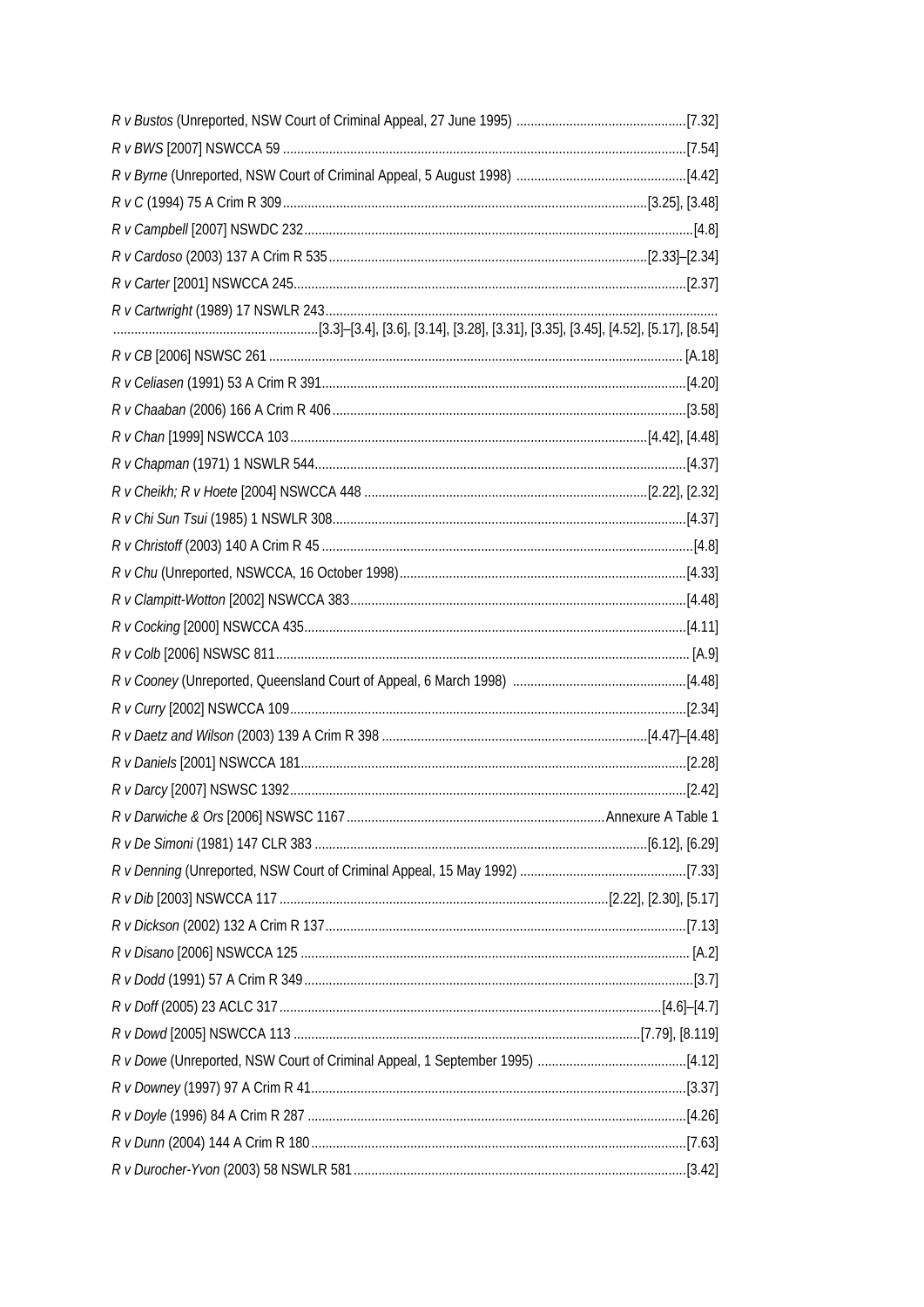| R v Ehrenburg (Unreported, NSW Court of Criminal Appeal, 14 December 1990) [4.21] |  |
|-----------------------------------------------------------------------------------|--|
|                                                                                   |  |
|                                                                                   |  |
|                                                                                   |  |
|                                                                                   |  |
|                                                                                   |  |
|                                                                                   |  |
|                                                                                   |  |
|                                                                                   |  |
|                                                                                   |  |
|                                                                                   |  |
|                                                                                   |  |
|                                                                                   |  |
|                                                                                   |  |
|                                                                                   |  |
|                                                                                   |  |
|                                                                                   |  |
|                                                                                   |  |
|                                                                                   |  |
|                                                                                   |  |
|                                                                                   |  |
|                                                                                   |  |
|                                                                                   |  |
|                                                                                   |  |
|                                                                                   |  |
|                                                                                   |  |
|                                                                                   |  |
|                                                                                   |  |
|                                                                                   |  |
|                                                                                   |  |
|                                                                                   |  |
|                                                                                   |  |
|                                                                                   |  |
|                                                                                   |  |
|                                                                                   |  |
|                                                                                   |  |
|                                                                                   |  |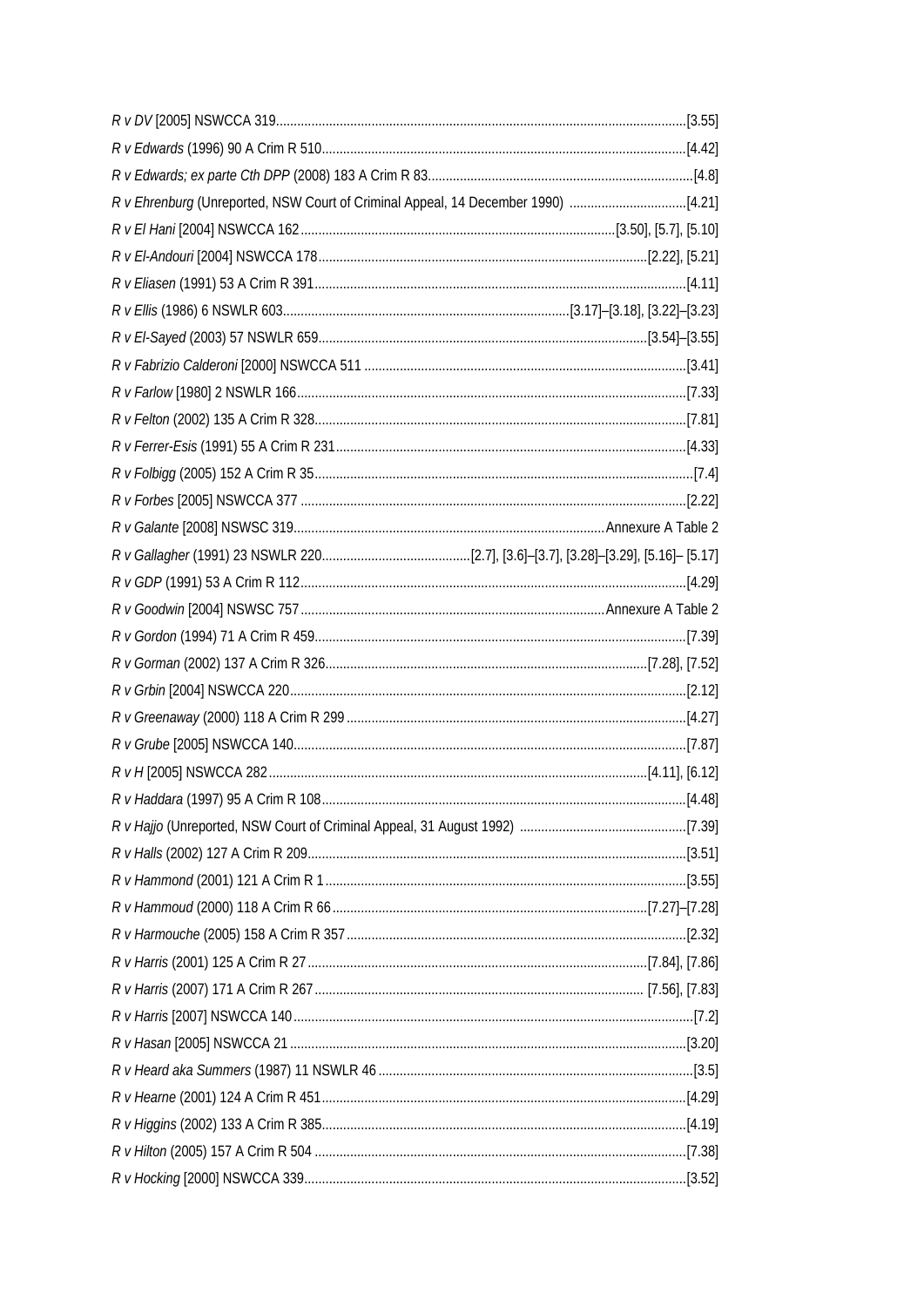| $R$ v L (Unreported, NSW Court of Criminal Appeal, 17 June 1996) [4.11]-[4.12], [4.14]-[4.15]            |  |
|----------------------------------------------------------------------------------------------------------|--|
|                                                                                                          |  |
|                                                                                                          |  |
|                                                                                                          |  |
|                                                                                                          |  |
|                                                                                                          |  |
|                                                                                                          |  |
|                                                                                                          |  |
| R v MAK; R v MSK (2006) 167 A Crim R 159[2.6], [2.8], [2.22], [2.24], [5.16], [7.4]-[7.5], [7.7], [7.41] |  |
|                                                                                                          |  |
|                                                                                                          |  |
|                                                                                                          |  |
|                                                                                                          |  |
|                                                                                                          |  |
|                                                                                                          |  |
|                                                                                                          |  |
|                                                                                                          |  |
|                                                                                                          |  |
|                                                                                                          |  |
|                                                                                                          |  |
|                                                                                                          |  |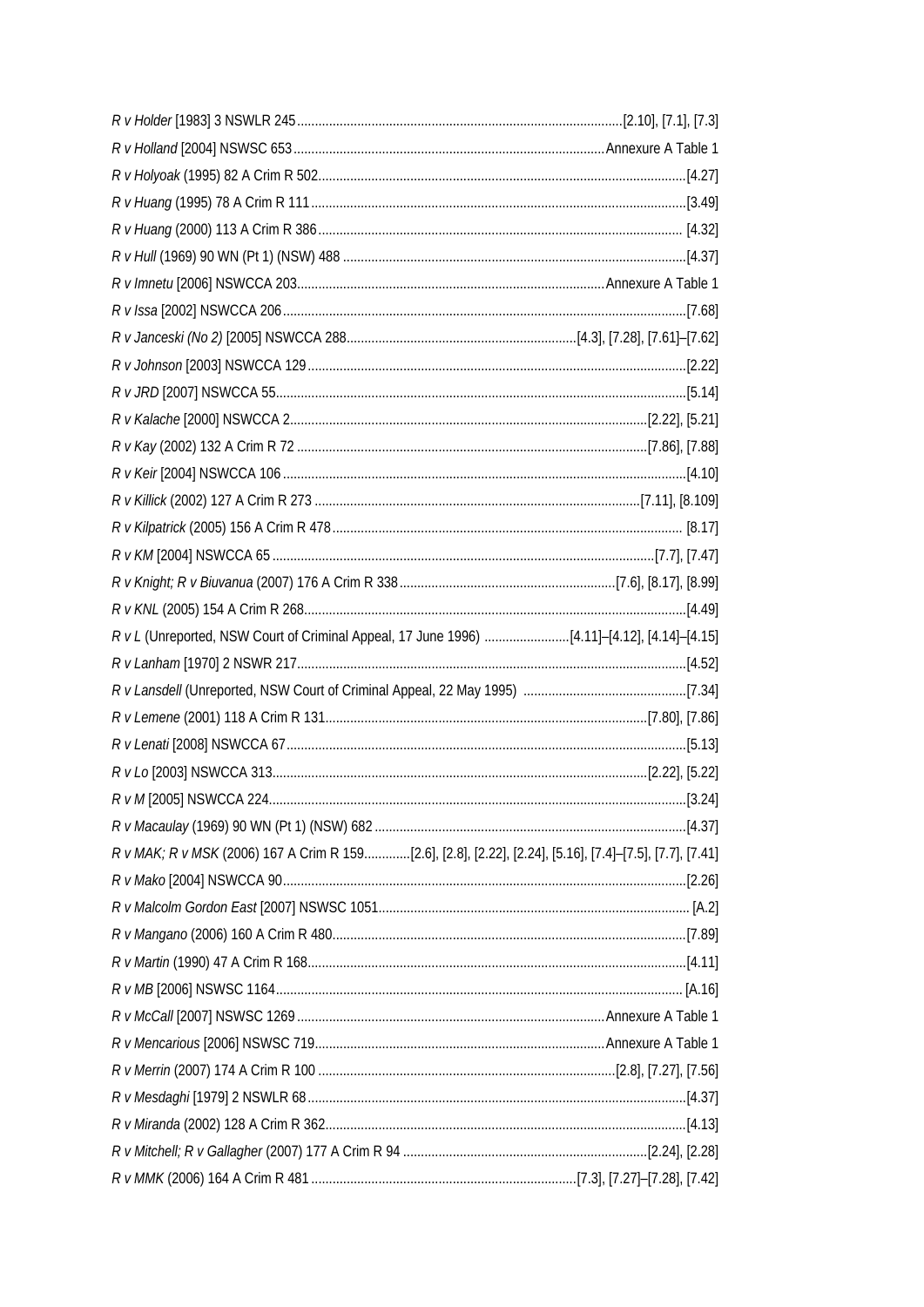| R v O'Brien, R v Mammone (Unreported, NSW Court of Criminal Appeal, 23 August 1989) [4.19] |  |
|--------------------------------------------------------------------------------------------|--|
|                                                                                            |  |
|                                                                                            |  |
|                                                                                            |  |
|                                                                                            |  |
|                                                                                            |  |
|                                                                                            |  |
|                                                                                            |  |
|                                                                                            |  |
|                                                                                            |  |
|                                                                                            |  |
|                                                                                            |  |
|                                                                                            |  |
|                                                                                            |  |
|                                                                                            |  |
|                                                                                            |  |
|                                                                                            |  |
|                                                                                            |  |
|                                                                                            |  |
|                                                                                            |  |
|                                                                                            |  |
|                                                                                            |  |
|                                                                                            |  |
|                                                                                            |  |
|                                                                                            |  |
|                                                                                            |  |
|                                                                                            |  |
|                                                                                            |  |
|                                                                                            |  |
|                                                                                            |  |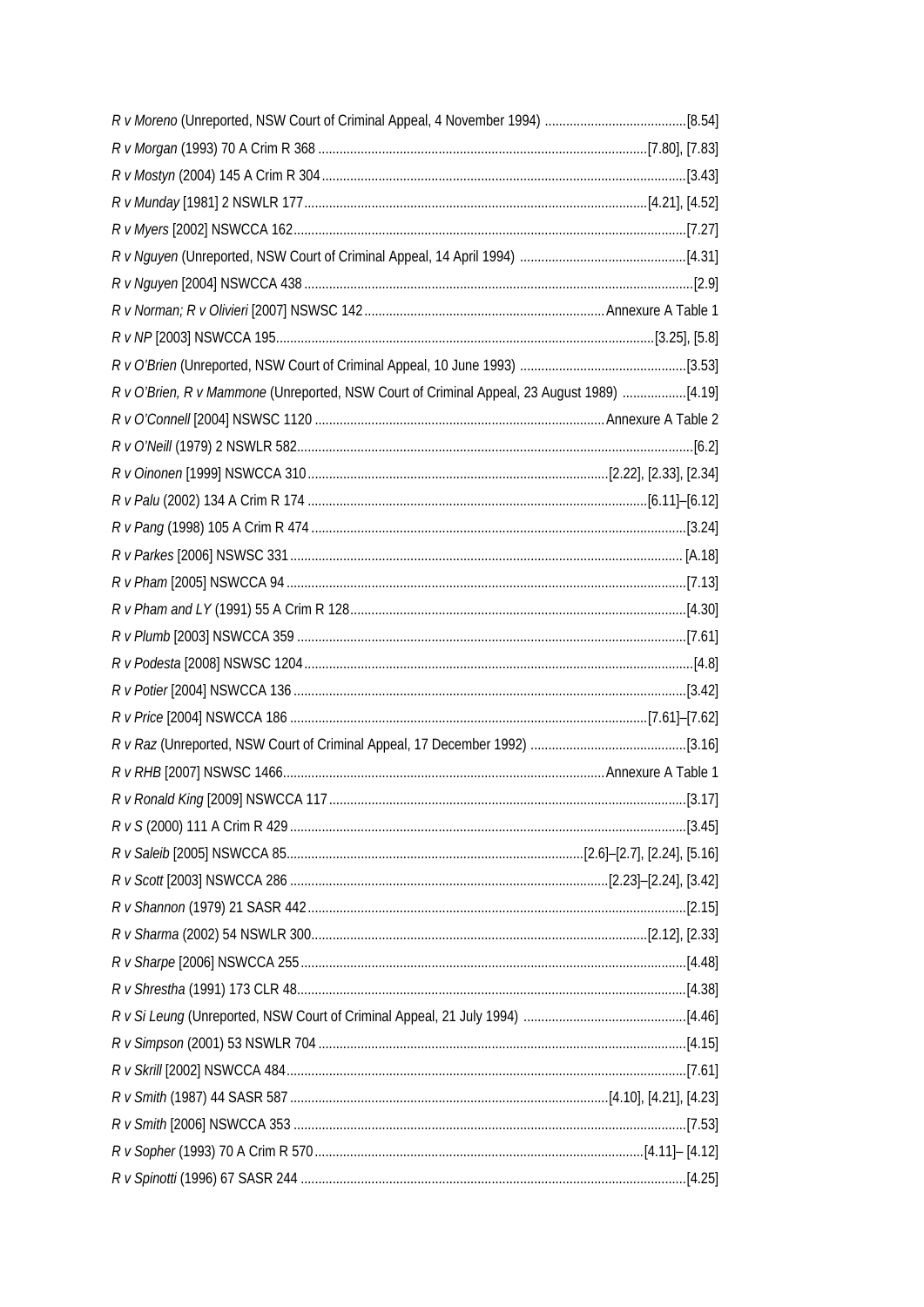| [2.3], [2.5], [2.13]-[2.14], [2.17]-[2.28], [2.33], [2.36], [2.40]-[2.41], [3.23], [5.5]-[5.6], [5.21]-[5.22] |  |
|---------------------------------------------------------------------------------------------------------------|--|
|                                                                                                               |  |
|                                                                                                               |  |
|                                                                                                               |  |
| R v Townsend and Cooper (Unreported, NSW Court of Criminal Appeal, 14 February 1995) [4.31]                   |  |
|                                                                                                               |  |
|                                                                                                               |  |
|                                                                                                               |  |
|                                                                                                               |  |
|                                                                                                               |  |
|                                                                                                               |  |
|                                                                                                               |  |
|                                                                                                               |  |
|                                                                                                               |  |
|                                                                                                               |  |
|                                                                                                               |  |
|                                                                                                               |  |
|                                                                                                               |  |
|                                                                                                               |  |
|                                                                                                               |  |
|                                                                                                               |  |
|                                                                                                               |  |
|                                                                                                               |  |
|                                                                                                               |  |
|                                                                                                               |  |
|                                                                                                               |  |
|                                                                                                               |  |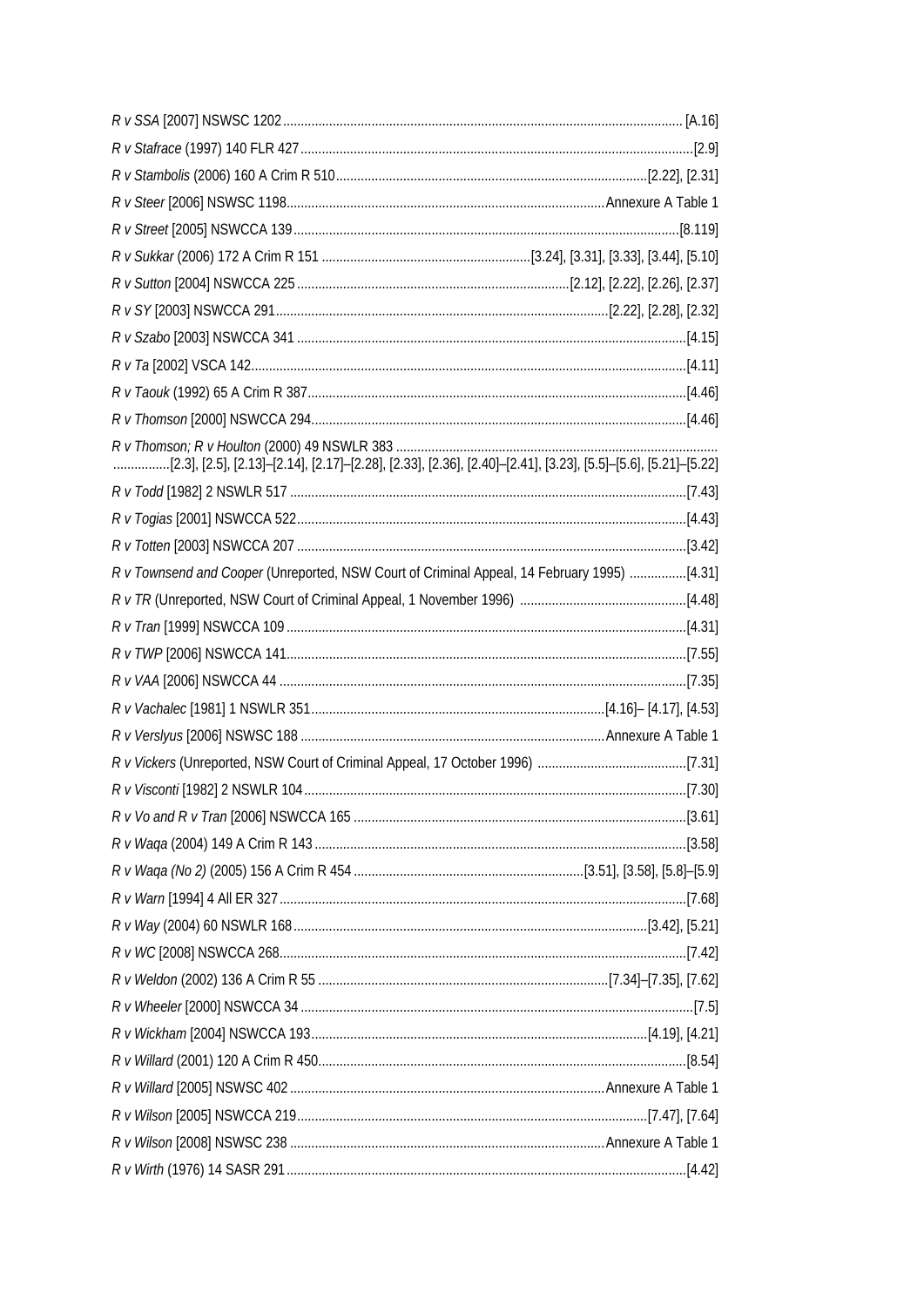# $\mathsf{S}$

| SZ v The Queen (2007) 168 A Crim R 249[3.7], [3.30], [3.51], [5.7], [5.10]-[5.12], [5.14], [5.18] |  |
|---------------------------------------------------------------------------------------------------|--|

# $\mathsf{T}$

# $\mathsf{V}$

# $\mathsf{W}$

# $\mathsf{Y}$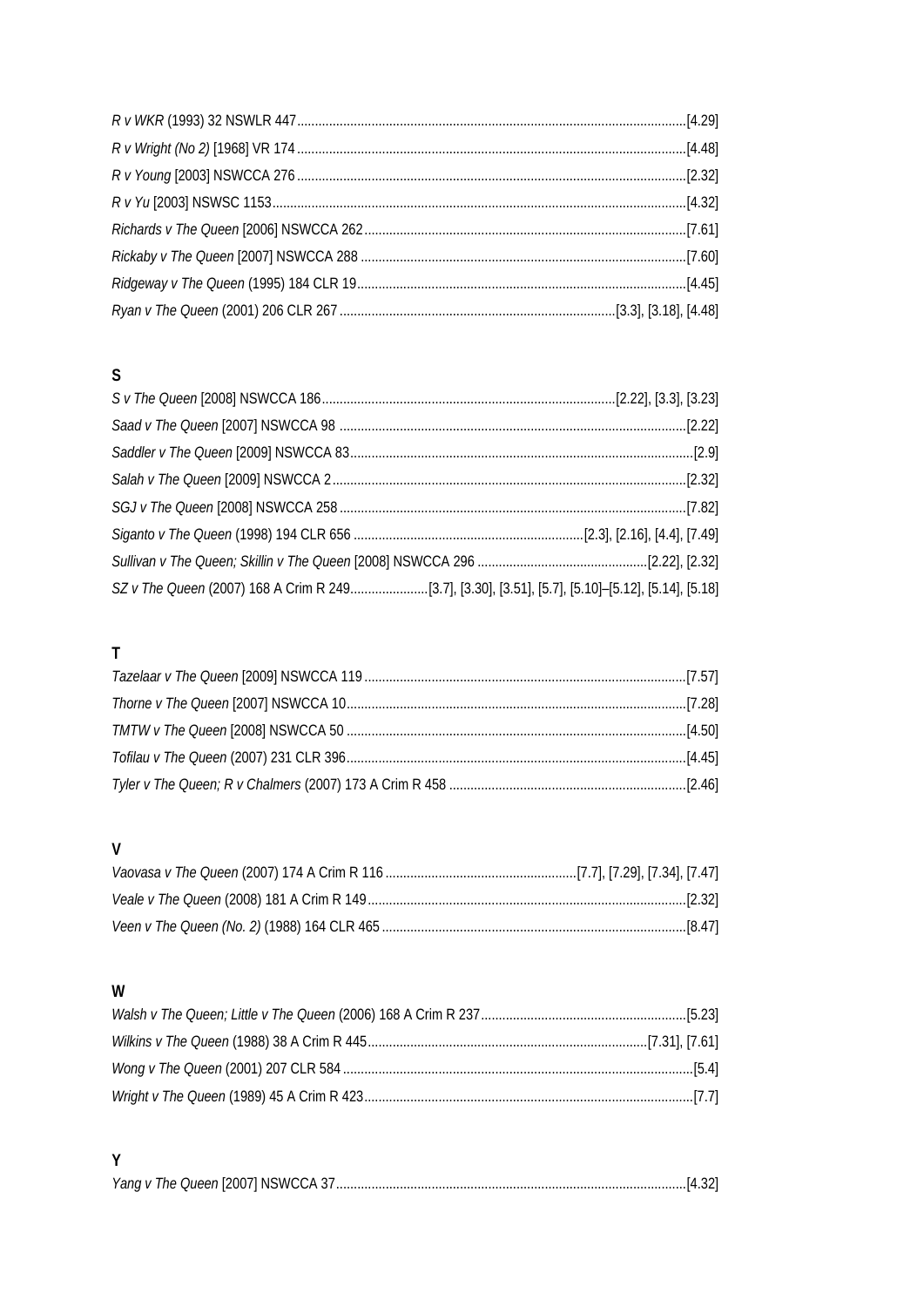### **TABLE OF LEGISLATION**

#### **New South Wales**

*Child Protection (Offenders Prohibition Orders) Act 2004* **(NSW)** [4.51]; [8.78].

*Child Protection (Offenders Registration) Act 2000* **(NSW)** [4.49]-[4.51]; [8.78].

*Children (Criminal Proceedings) Act* **1987 (NSW)**

**s 3** [4.29]; **s 5** [4.29]; **s 6** [4.29]; **s 28(1)(b)** [4.29] **s 33(3)** [4.29].

*Commission for Children and Young People Act 1998* **(NSW)** [8.80]. **s 33B** [8.78]; **s 33C** [8.78].

*Confiscation of Proceeds of Crime Act 1989* **(NSW)** [8.81];

```
Crimes Act 1900 (NSW) [4.1]; 
S 16A(2)(g) [2.45];
s 19A Annexure [1.3]; Annexure [1.21] Annexure – Table 1
s 33 [7.36]; 
s 35(4) Annexure [1.5]; 
s 52A(3)(c ) [7.61]; 
s 60(2) Annexure [1.5] 
s 61J [6.27];
s 91E [7.38]; 
s 91F [7.38]; 
s 110 [7.36]; 
s 112(2) Annexure [1.5];
s 442B [3.25]; [3.48]
s 442B(3)(b) [3.36]; 
s 439 (repealed) [5.21].
```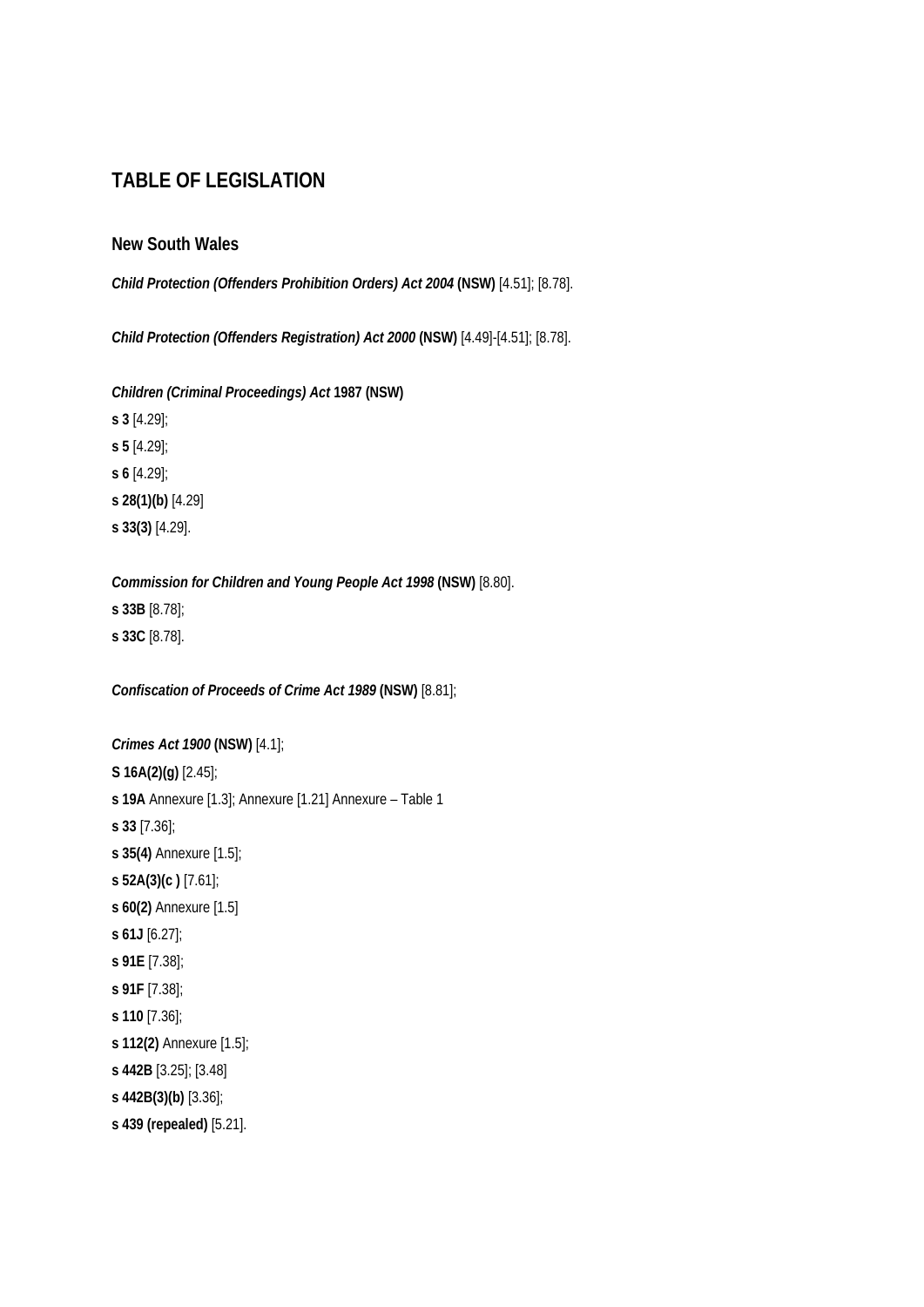*Crimes (Administration of Sentences) Act 1999* **(NSW)** [4.34]; **s 135(2)** [8.58]; **s 270** [4.53].

*Crimes Amendment (Sexual Offences) Act 2008* **(NSW)** [8.78].

*Crimes Legislation Amendment Act 1999* **(NSW)** [5.21].

*Crimes (Sentencing Procedure) Act 1999* **(NSW)** [1.1]; [4.1]; [4.34]; [4.41]; [4.44]; [4.51]; [5.21]; [7.65]; [7.8]; [8.4]; [8.66]; [8.68]; [8.80]; [8.82]; [8.93]-[8.94]; [8.104].

**s 21A(1)** [3.2]; [4.1]; [5.16]; **s 21A(2)** [8.47]; **s 21A(3)** [2.24]; [8.48]; [8.59]; **s 21A(3)(i)** [2.7]; [2.9]. **s 21A(3)(k)** [2.2]; **s 21A(3)(l)** [4.2]; **s 21A(3)(m)** [3.2]; **s 22** [2.1]; [2.12]; [8.17]; [8.25]-[8.27]; **s 22(1)** [8.9]-[8.10]; **s 22(1)(b)** [8.22]; **s 22(4)** [2.1]; [8.118]; **s 22A** [4.2]; [4.3]; [4.4]; [8.25]; [8.62]; [8.68]; **s 23** [3.1]; [3.23]; [3.25]; [3.41]; [8.25]; [8.50]; **s 23(2)(a)** [8.45]-[8.47]; **s 23(2)(b)-(f)** [8.44]; **s 23(2)(b)** [3.34]; [3.36]; **s 23(2)(c)** [3.37]; **s 23(2)(g)** [8.36]; [8.41]; **s 23(2)(h)** [3.47]; [3.50]; **s 23(2)(j)** [8.47]; **s 23(3)** [3.48]; [5.14]; [5.17]; **s 24A** [8.78]; **s 31-35** [6.1]; [7.71]; **s 32(1)** [7.65]; **s 32(2)(b)** [7.65]; [8.115]; **s 33** [8.118] **s 33(2)** [7.65]; [8.118]; [8.122]; **s 33(2)(b)** [7.75]; **s 33(3)** [7.66]; [7.84]; **s 33(4)** [8.115]; [8.118]; [8.122];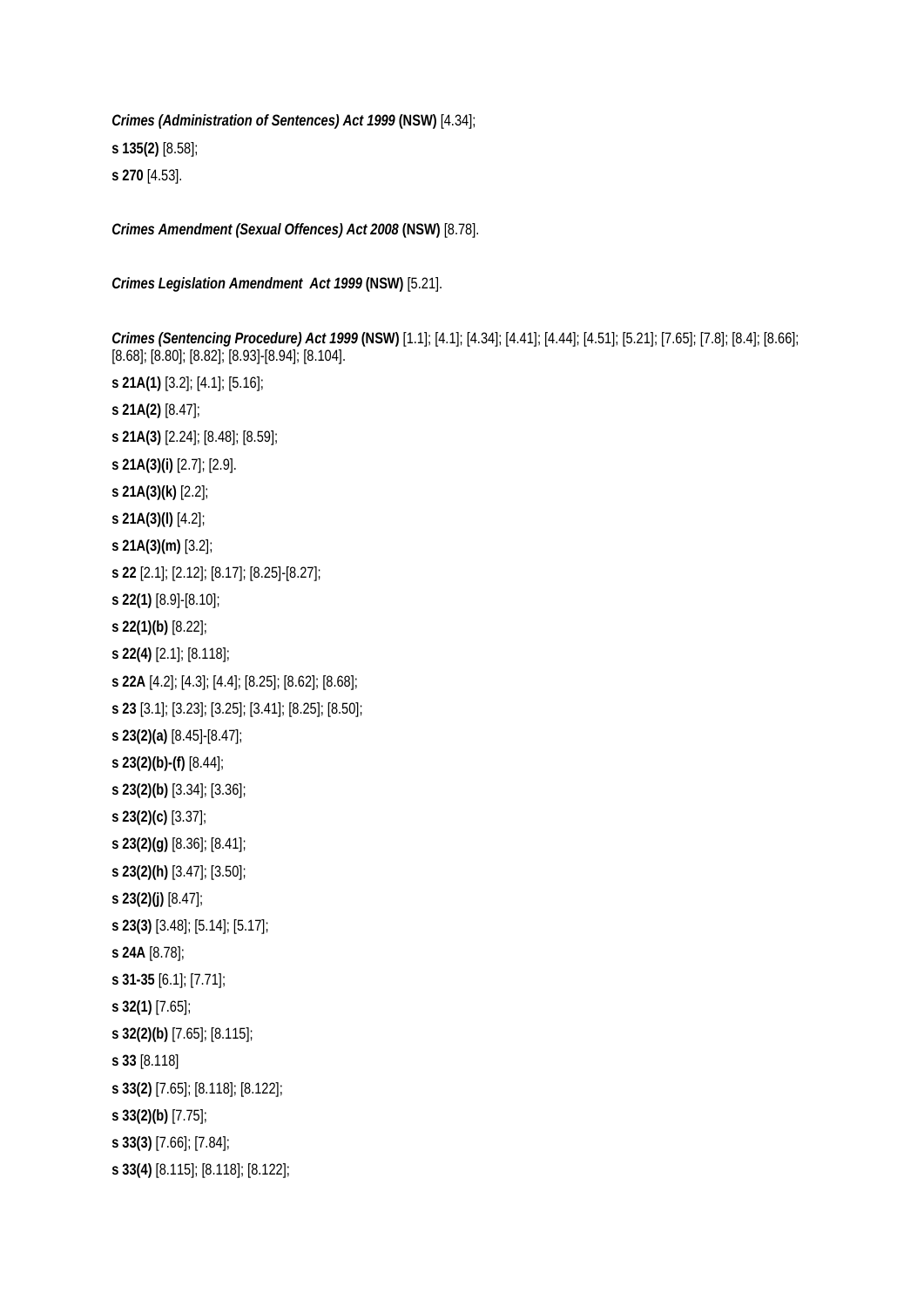**s 33(4)(a)** [7.68]; **s 33(4)(b)** [7.68]; **s 33(6)** [7.68]; **s 34(1)** [7.67]; [7.88]; **s 35(1)(b)** [7.70] **s 35(5)** [7.70]; **s 45(4)** [8.118]; **s 47(1)** [7.8]; **s 47(2)** [7.8]-[7.9]; **s 47(4)** [7.9]; **s 48(3)** [8.118]; **s 50(3)** [8.118]; **s 54B(5)** [8.118]; **s 54C(2)** [8.118]; **s 54D** Annexure [1.3]; Annexure [1.30]; **s 55** [7.10]; [8.107]; **s 55(1)** [7.10]; 7.12]; **s 55(2)** [7.10]- [7.11]; **s 55(4)** [7.10]-[7.11]; **s 55(5)** [7.10]; **s 56** [7.12]; **s 57** [7.12]-[7.14]; [8.113]; **s 58(1)** [7.20]; **s 58(3)** [7.20]; **s 61(1)** Annexure [1.10] **s 70** [7.8]; **s 80** [7.8].

**Crimes (Sentencing Procedure) Regulation 2005 Regulation 4** [8.117].

*Crimes (Serious Sex Offenders) Act* **2006**[[7.15]; [7.18], [8.110]; [8.112]-[8.113]. **s 6(1)(a)** [7.18]; **s 14(1)(a)** [7.18].

*Criminal Appeal Act 1912* **(NSW)** [3.51]; **s 5DA** [3.52]; **s 7(1A)** [8.107].

*Criminal Assets Recovery Act 1900* **(NSW)** [8.81].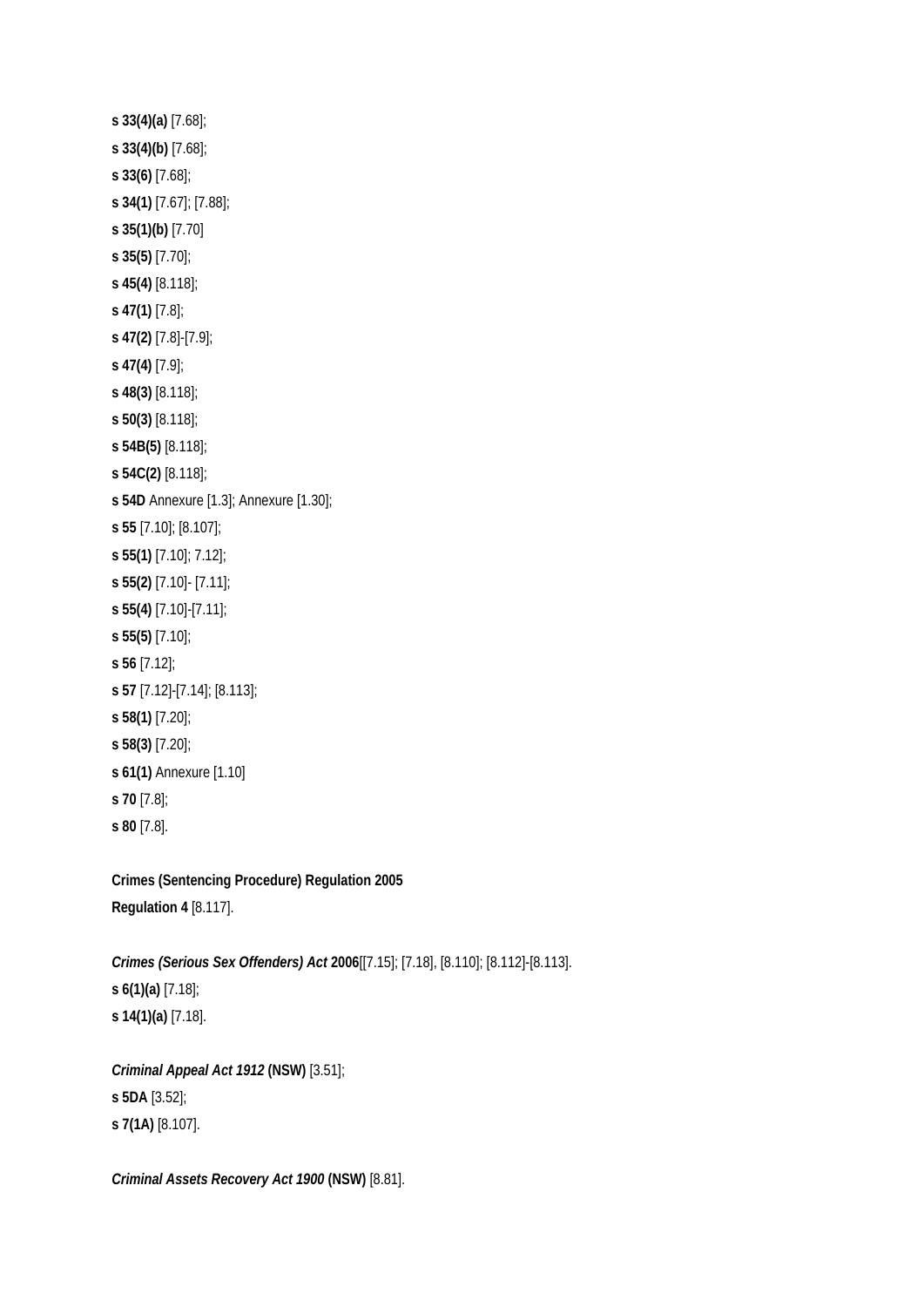*Criminal Case Conferencing Trial Act 2008* **(NSW)** [6.23].

*Criminal Legislation Amendment Act 2007* **(NSW)** [8.61].

*Criminal Procedure Act 1986* **(NSW)** [4.4]; [8.65];

**Chapter 3, Pt 3, Div 3-Div 4** [4.2];

- **s 134** [8.61];
- **s 137** [8.61];
- **s 139** [8.61];
- **s 148** [8.62];
- **s 150** [8.60];
- **s 151** [8.60];
- **s 153** [6.2].

*Criminal Procedure Amendment (Pre-trial Disclosure) Act 2001* **(NSW)** [8.61].

*Director of Public Prosecutions Act 1986* **(NSW) s 13** [6.8].

*Road Transport (General) Act 2005* **(NSW) s 199** [7.81].

*Victims Rights Act 1996* **(NSW)** [6.9];

#### **Australian Capital Territory**

*Crimes (Sentencing) Act 2005* **(ACT) s 35(2)(b)** [8.22]; **s 35(2)(c)-(e)** [8.9]; [8.22]. **s 35(4)** [8.23]; **s 35(6)** [8.23]; **s 35(7)** [8.23]; **s 54-60** [8.123]; **s 55(2)** [8.123]; **s 57(4)** [8.123]; **s 57(5)** [8.123]; **s 57(6)** [8.123].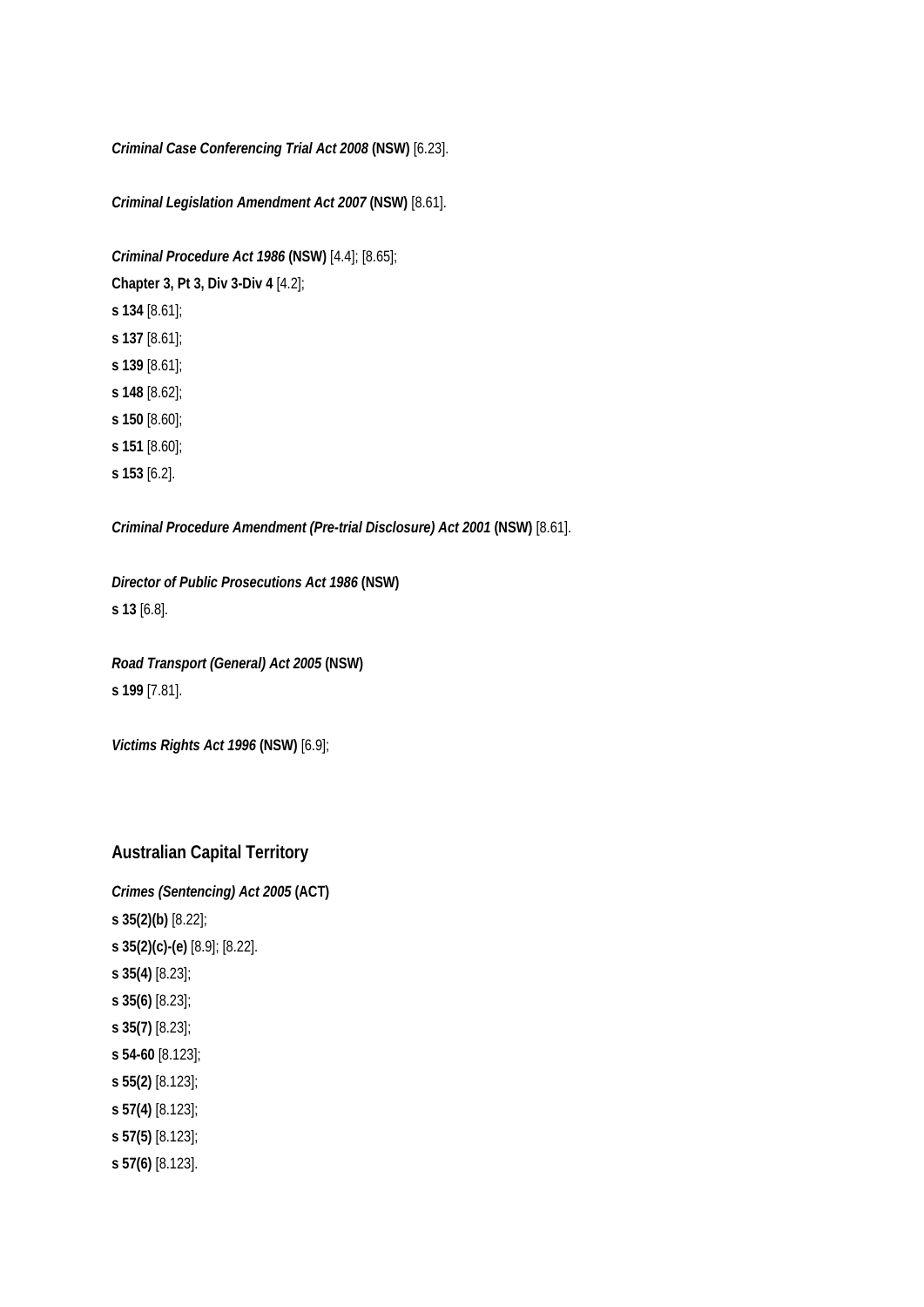#### **Commonwealth**

*Crimes Act 1914* **(Cth)** [4.34]; [8.33]; **s 16A(2)(g)** [2.45]; **s 16A(2)(h)** [3.59]; [3.61]; **s 16A(2)(p)** [3.50]; [4.41]; [4.43]; **s 16A(4)** [4.41] **s 16B** [7.21]; **s 19AK** [4.38]; **s 21D** [4.52]; **s 21E** [3.52]; [3.60]; **s 21E(1)** [8.48]; **s 21E(3)(a)** [3.61];

**s 21E(3)(b)** [3.61].

#### *Proceeds of Crime Act 1987* **(Cth)** [8.81].

#### **Northern Territory**

#### *Sentencing Act* **(NT)**

**s 5(2)(j)** [8.22]; **s 107** [8.123]; **s 107(1)(a)** [8.123]; **s 107(3)** [8.123]; **s 107(6)** [8.123].

#### **Queensland**

### *Penalties and Sentences Act 1992* **(Qld)**

- **s 13(2)** [8.22];
- **s 189** [8.123];
- **s 189(1)(b)(iii)** [8.123].

#### **South Australia**

*Child Sex Offenders Registration Act 2006* **(SA)** [8.79].

*Criminal Law (Sentencing) Act 1988* **(SA) s 10(4)(a)** [8.79].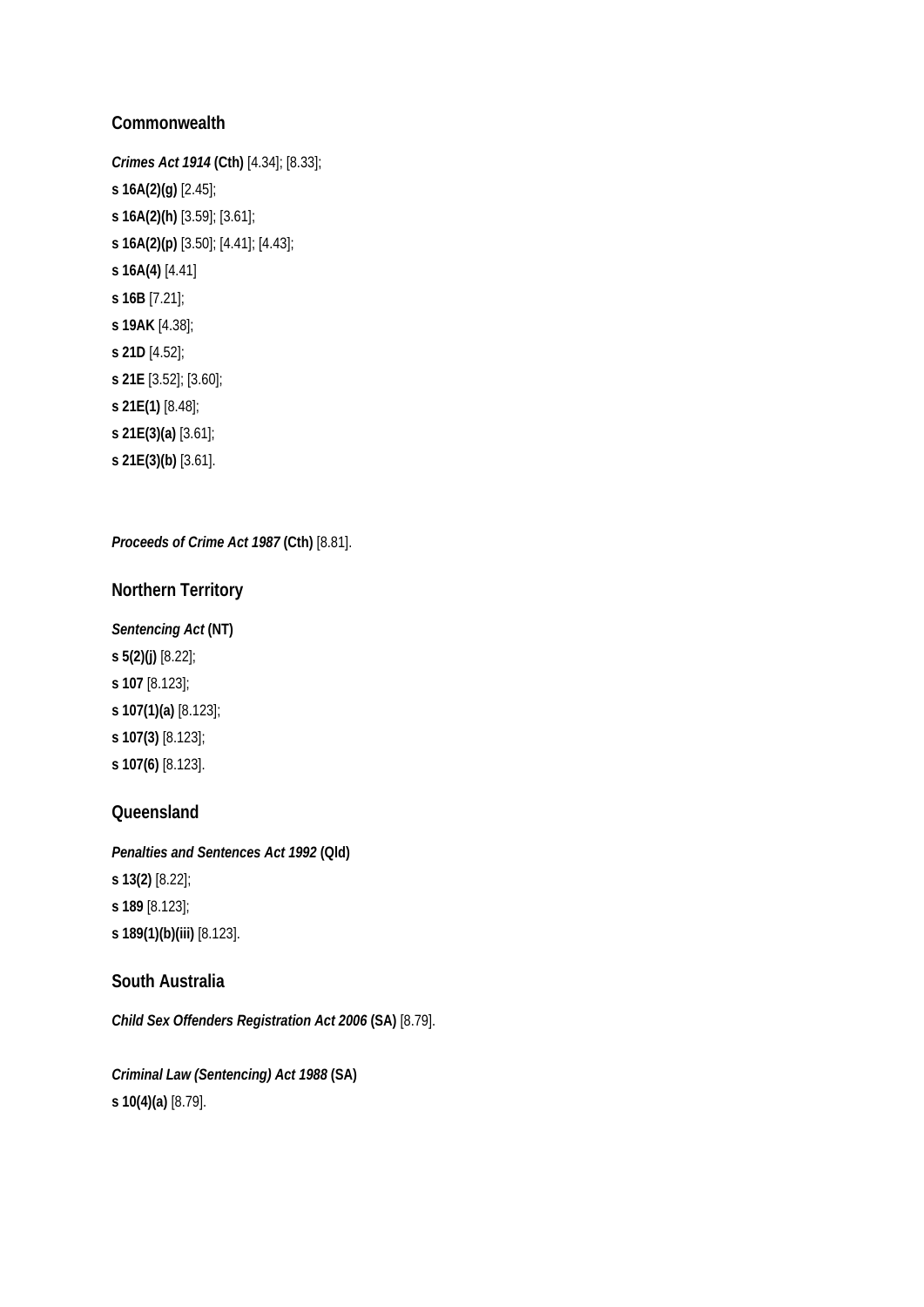#### **Tasmania**

*Criminal Code (Tas)*  **S 389(7)** [8.103] *Sentencing Act 1997* **(Tas) s 89** [8.123]; **s 89(1)(c)** [8.123]; **s 89(3)** [8.123]; **s 89(6)** [8.123].

#### **United Kingdom**

*Criminal Justice Act 2003* **(UK) s 144(1)(b)** [8.9].

#### **Victoria**

*County Court Act 1958* **(Vic) s 78(1)(hh)** [8.32].

*Crimes (Criminal Trials) Act 1999* **(Vic) s 23A** [8.32].

*Criminal Procedure Legislation Amendment Act 2008* **(Vic)** [8.32]; **s 12** [8.32].

*Sentencing Act 1991* **(Vic)** [8.15]; [8.64]; **s 5(2)(e)** [8.22]; **s 5(2A)** [8.82]; **s 5(2B)** [8.82]; **s 5(2BA)** [8.79]; **s 5(2BC)** [8.79] **s5(2C)** [8.64]; **s 5(2D)** [8.64]; **s 100** [8.123]; **s 100(1)(a)** [8.123]; **s 100(3)** [8.123]; **s 100(6)** [8.123].

*Supreme Court Act 1986* **(Vic) s 25(1)** [8.32].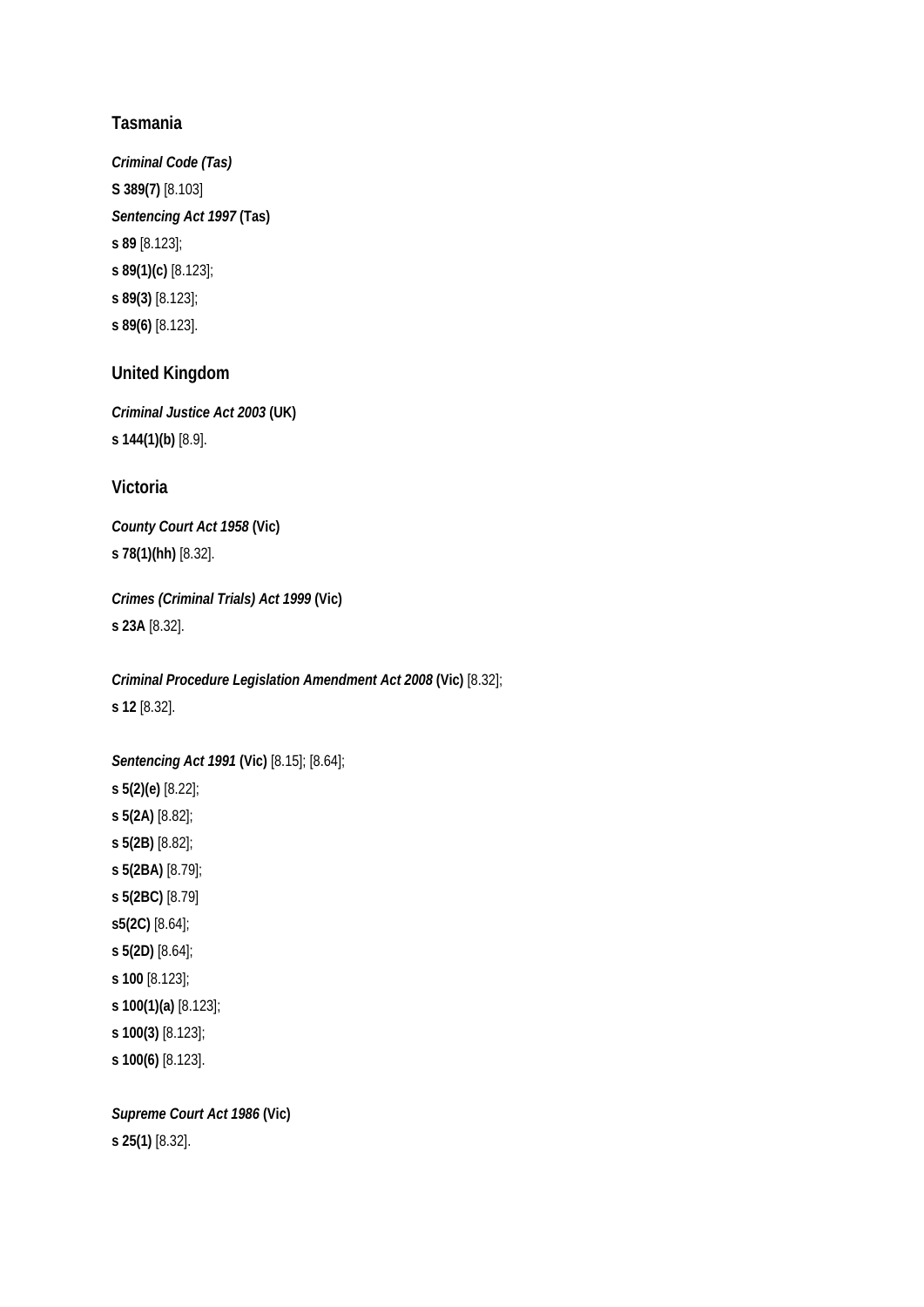*Magistrates' Court Act 1989* **(Vic) s 16(1A)** [8.32] **s 50A** [8.32].

#### **Western Australia**

*Community Protection (Offender Reporting) Act 2004* **(WA) s 13** [8.79].

*Sentencing Act 1995* **(WA**) **s 8(2)** [8.22]; **s 31-33** [8.123]; **s 32(3)** [8.123]; **s 32(4)** [8.123]; **s 33(2)** [8.123]; **s 123(2)** [8.79] **s 124A** [8.79].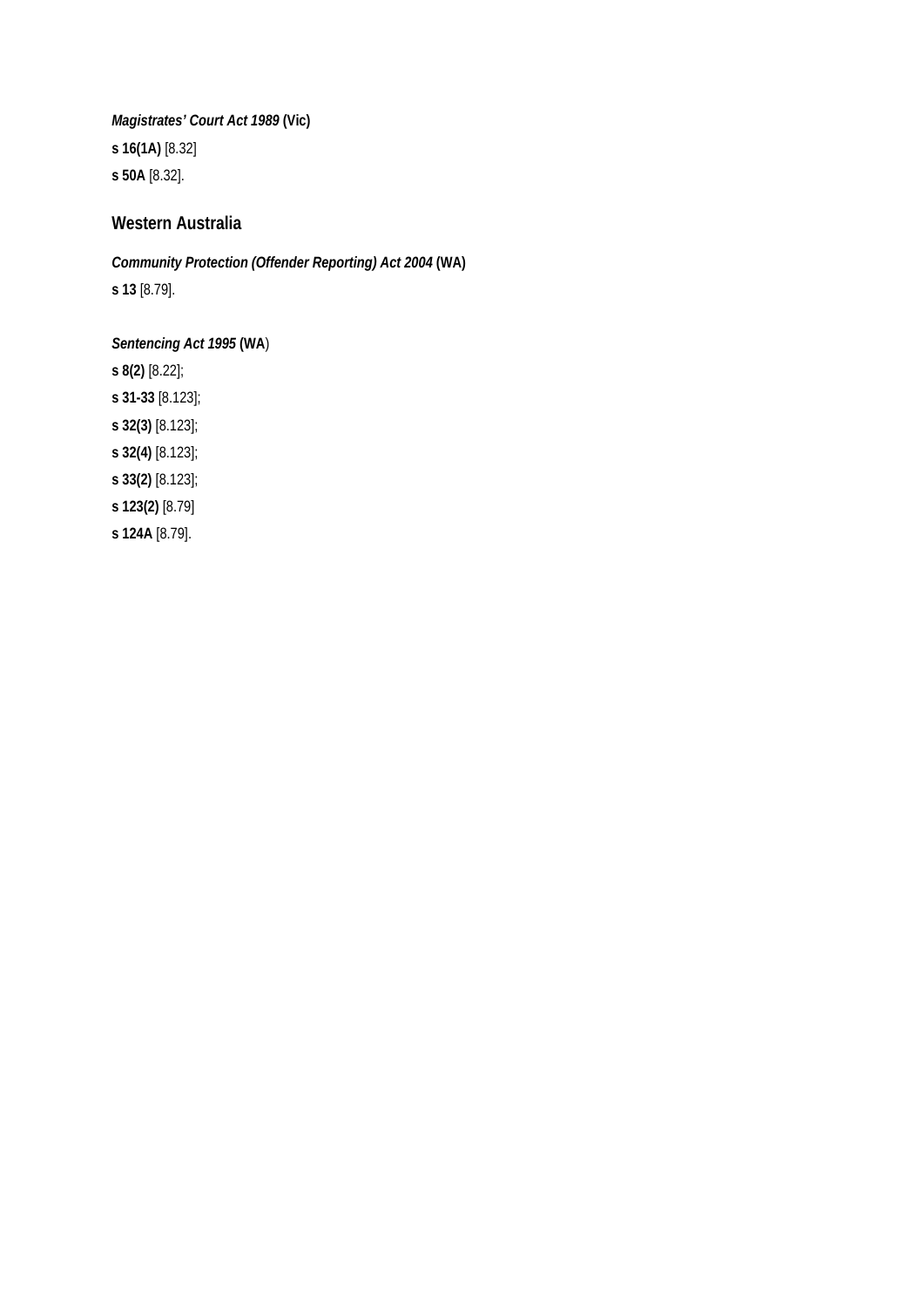### **RECOMMENDATIONS**

- 1. The Council recommends that consideration be given to amending s 22(1) of the Crimes (Sentencing Procedure) Act 1999 (NSW) so as to include the circumstances in which the offender indicated an intention to plead guilty as a further matter to be taken into account when sentencing an offender who has pleaded guilty.
- 2. The Council recommends that consideration be given to amending s 22 of the Crimes (Sentencing Procedure) Act 1999 so as to include a provision that stipulates where a lesser penalty is imposed it must not be unreasonably disproportionate to the nature and circumstances of the offence.
- 3. The Council confirms its view that where a discount is given for an offender's provision of assistance to authorities there should be no presumption that the offender will necessarily suffer harsher custodial conditions, and it recommends that any evidence of hardship consequent upon the provision of assistance to be addressed in a pre-sentence report. It also recommends, as noted later, that the Department of Corrective Services provide information in relation to its facilities and the programs available in the course of judicial training and education programs.
- 4. The Council recommends that consideration be given to repealing  $s 23(2)(a)$  of the Crimes (Sentencing Procedure) Act 1999.
- 5. The Council recommends that consideration be given to repealing s 23(2)(j) of the Crimes (Sentencing Procedure) Act 1999.
- 6. The Council recommends that consideration be given to amending s 23 of the Crimes (Sentencing Procedure) Act 1999 so as to include a provision that requires the court to specify that the sentence is being reduced because of the assistance provided and to state the sentence that would have been imposed but for that reduction.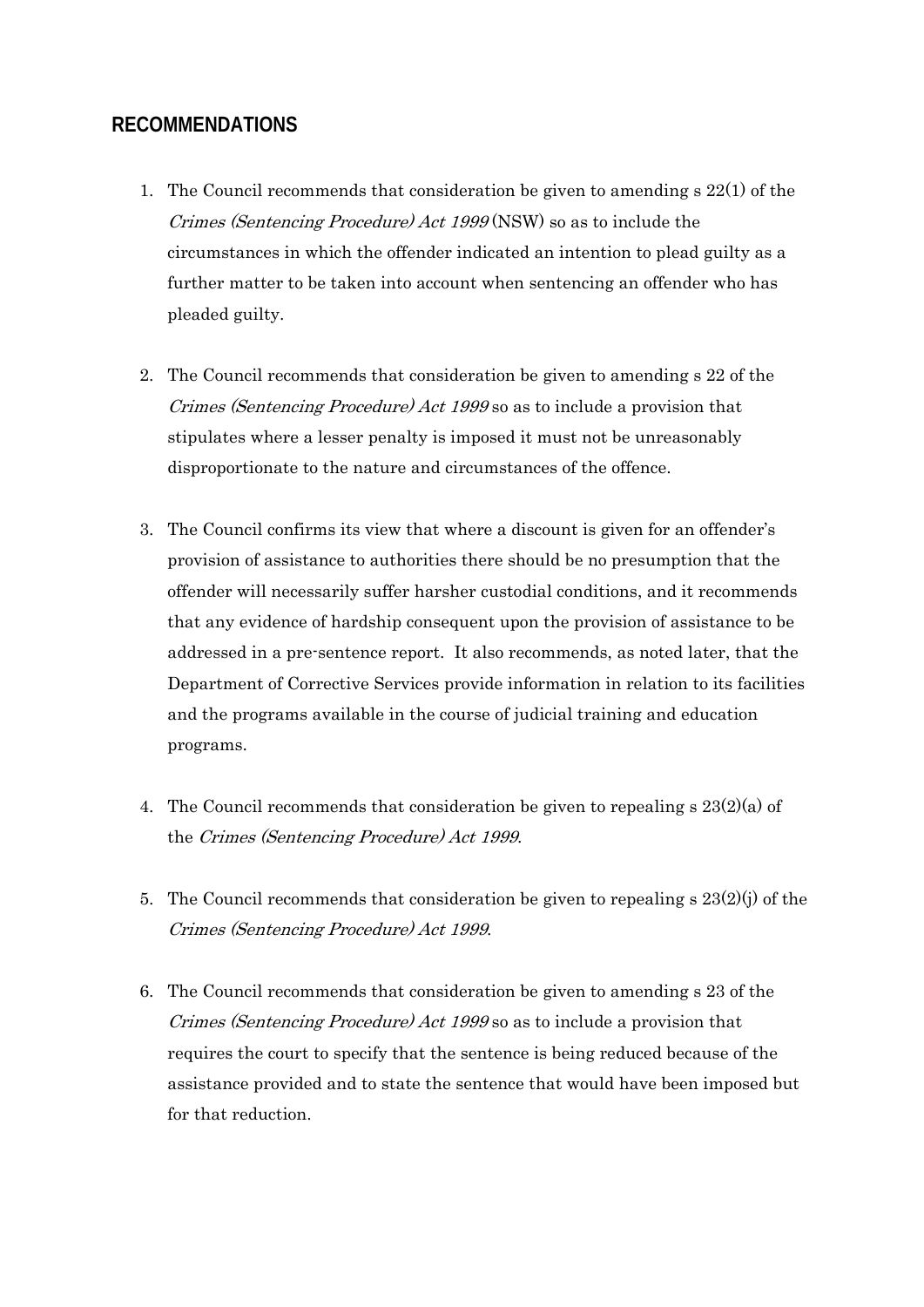- 7. The Council recommends that consideration be given to amending s 135(2) of the Crimes (Administration of Sentences) Act 1999 so as to explicitly identify the provision of post sentence assistance to law enforcement as a matter to which the NSW Parole Authority may have regard when determining whether or not to grant parole, subject to the acceptance of such assistance as reliable and of value.
- 8. The Council recommends that consideration be given to amending s 22A of the Crimes (Sentencing Procedure) Act 1999 so as to allow the court to have regard to the degree of defence co-operation before and during the trial and impose a lesser penalty on that basis where appropriate.
- 9. The Council recommends that consideration be given to amending the Crimes (Sentencing Procedure) Act 1999 so as to include a provision that where an offender is a 'prohibited person' under the Commission for Children and Young People Act 1998 (NSW) and accordingly may become ineligible to work with children, the court is precluded from regarding such exclusion as extra curial punishment.
- 10. The Council recommends that consideration be given to amending the *Crimes* (Sentencing Procedure) Act 1999 so as to include a provision that where an offender is subject to orders made under state or federal legislation providing for the confiscation of assets or for the forfeiture of the proceeds of crimes, the court is precluded from regarding such confiscation or forfeiture as extra curial punishment.
- 11. The Council recommends that consideration be given to amending the *Crimes* (Sentencing Procedure) Act 1999 so as to include a provision that would require, in circumstances where a charge negotiation has occurred:
	- (i) any statement of facts tendered to the court on sentence to be accompanied by a certificate signed by an appropriate responsible officer to the effect that the statement of facts has been the subject of consultation with the victim (or his or her family where the victim is deceased), and with the police officer-in-charge of the case and that the statement constitutes a fair and accurate account of the objective criminality of the offender having regard to the relevant and provable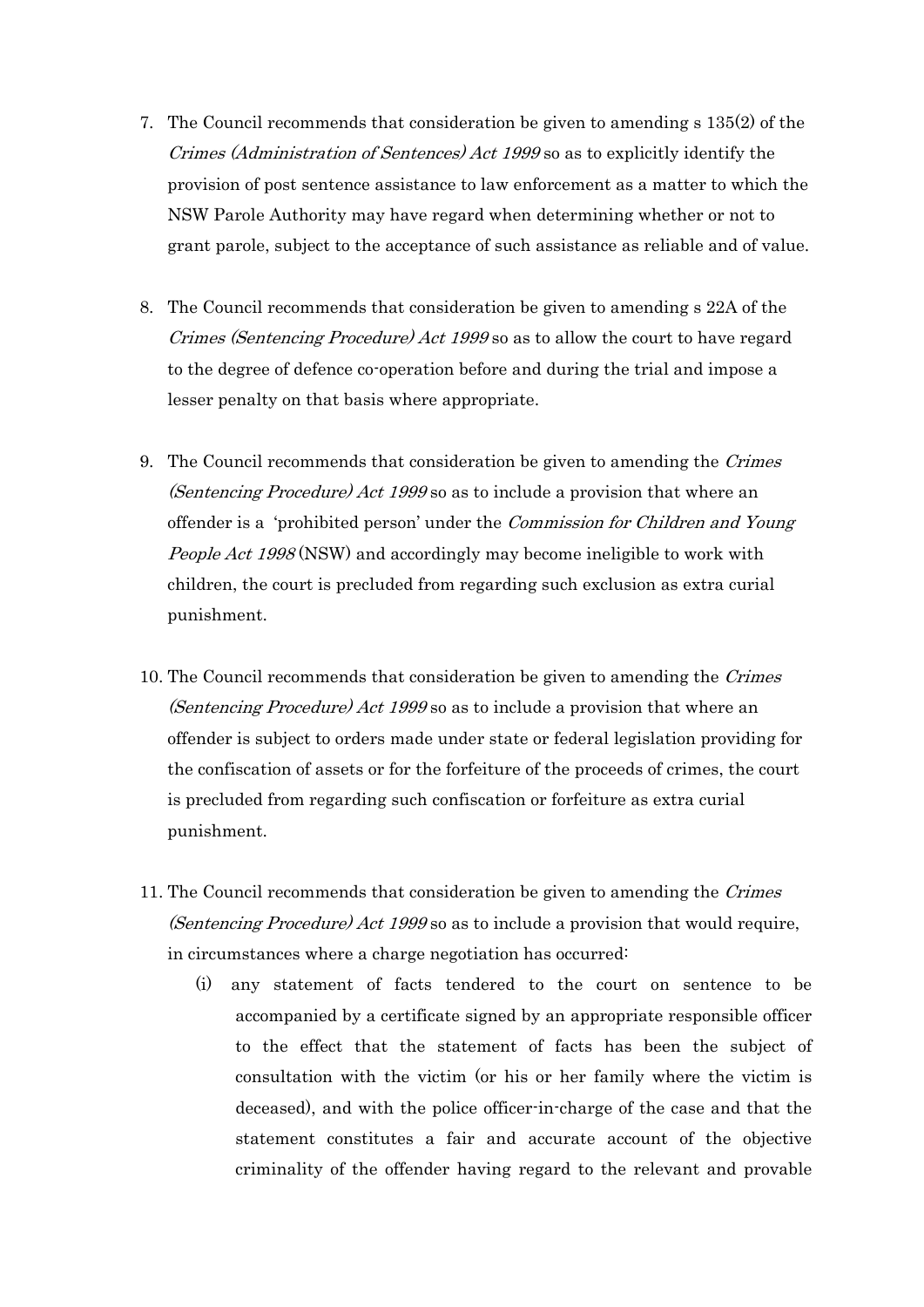facts. Where there has been no such consultation, the certificate should record the reasons why that has not occurred.

- (ii) any Form 1 listing additional matters to be taken into account on sentence to be accompanied by a certificate signed by an appropriate responsible officer to the effect that there has been consultation with the victim the subject of the charge in respect of which the Form 1 matters have been taken into account, and with the police officer-in-charge of the case, so far as that has been possible, that the terms thereof have been recorded, and that the inclusion of each matter in the Form 1 is in accordance with ODPP Guidelines. Where there has been no such consultation the certificate should record the reasons why that has not occurred.
- 12. The Council recommends that consideration be given to amending the Crimes (Serious Sex Offenders) Act 2006 so as to include a provision that where an offender is serving cumulative sentences, any one or more of which is in relation to a serious sex offence or an offence of a sexual nature, an application may be made under the Crimes (Serious Sex Offenders) Act regardless of the sequence in which the cumulative sentences were imposed.
- 13. The Council recommends that consideration be given to amending s 57 of the Crimes (Sentencing Procedure) Act 1999 so as to require the court to first set the sentences for the non-escape offences, with the sentence for the escape to be made cumulative upon it.
- 14. The Council recommends that consideration be given to amending s 33 of the Crimes (Sentencing Procedure) Act 1999 to include a provision that where the court falls into procedural error in the application of the section, any sentence imposed by the court is not invalidated.
- 15. The Council recommends that a formalised program be developed by the NSW Judicial Commission, the Department of Corrective Services, Juvenile Justice and Justice Health, to keep judicial officers informed of the facilities, programs and procedures available or in place for the detention and management of adult and juvenile offenders, including the provision of visits to the centres in which such persons may be detained or services provided.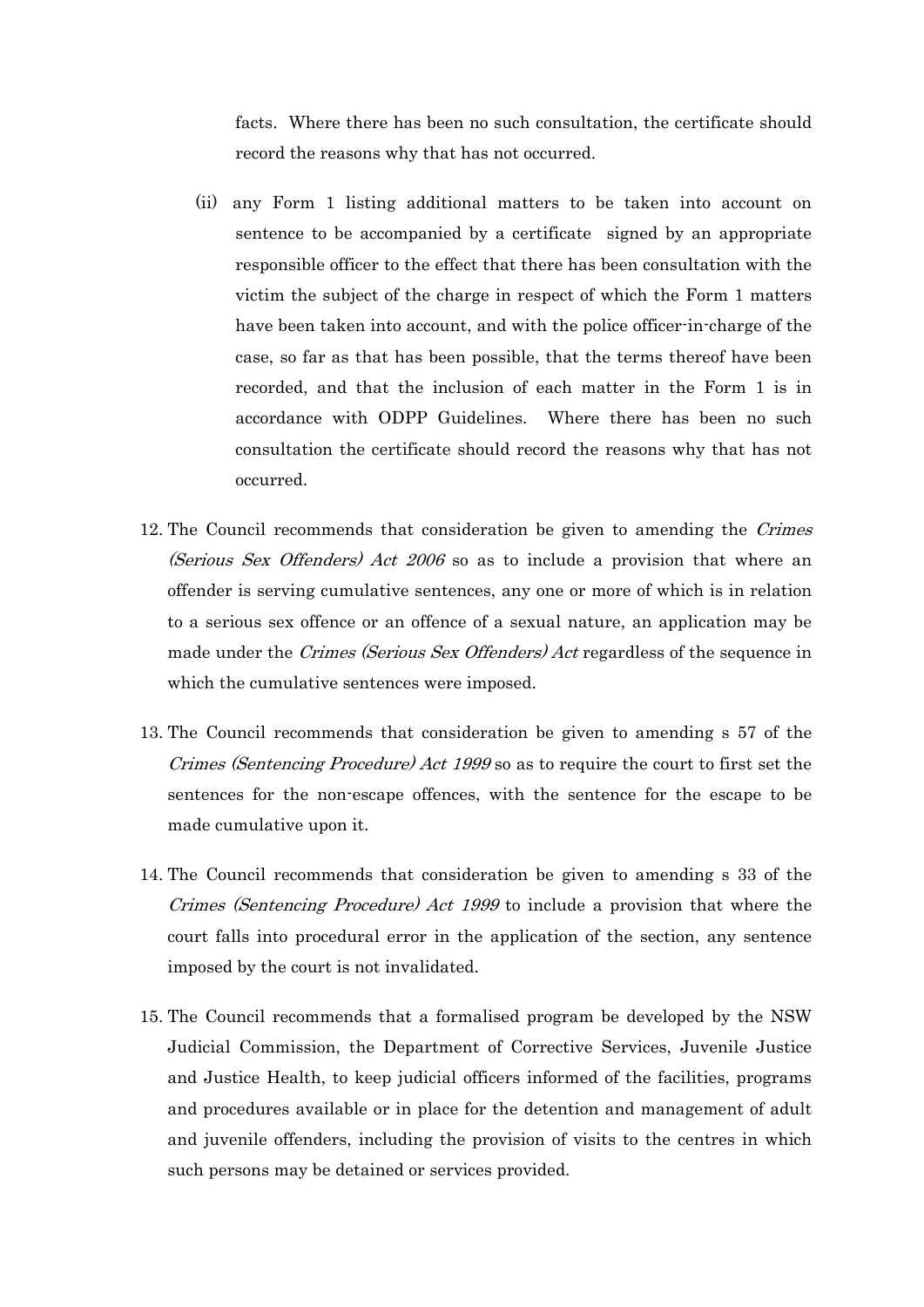#### **EXECUTIVE SUMMARY**

This report by the NSW Sentencing Council ('the Council') reviews the current principles and practices governing reductions in sentence and examines the way in which factors leading to a discount on sentence are taken into account. The report focuses on a number of specific discounting factors, such as guilty pleas and assistance to authorities, and also considers the use of charge negotiation and the Form 1 procedure. Attention is also given to the application of the totality principle to offenders being sentenced for multiple offences.

The allowance of a reduction in penalty at sentence for pleas of guilty is usually justified on the basis that: the plea is a manifestation of remorse or contrition; it avoids the need to call witnesses and victims to give evidence; and that it has a utilitarian value to the efficiency of the criminal justice system. Chapter 2 of this report deals with guilty pleas with a focus on their utilitarian value and also examines the guideline judgment issued by the New South Wales Court of Criminal Appeal with respect to the manner in which a court should take into account a plea of guilty.

The provision of a discount on penalty for an offender's assistance to authorities is said to be in the public interest on the basis that it will assist in bringing other offenders to justice, it results in a saving of costs in the investigation and prosecution of criminal offences and can help improve the clear up rate for crimes. Chapter 3 considers a number of issues in relation to assistance to authorities, such as: the voluntary disclosure by an offender of his or her criminal activity otherwise unknown to the police (the 'Ellis discount'); the quantification of the discount for assistance; and the consequences where an offender fails to fulfil an undertaking to provide assistance which had led to a reduction in sentence.

Other specific factors that can lead to a reduction in penalty at sentence are considered in Chapter 4, including pre-trial disclosure and efficient conduct of the defence at trial; ill health and age of the offender; hardship to family or dependants; and extra curial punishment.

The exercise of arriving at an appropriate sentence requires a sentencing judge to weigh up a range of relevant factors, such as the objective seriousness of the offence, the aggravating and mitigating factors, the subjective features of the person to be sentenced, as well as the factors which may warrant a sentencing discount and Chapter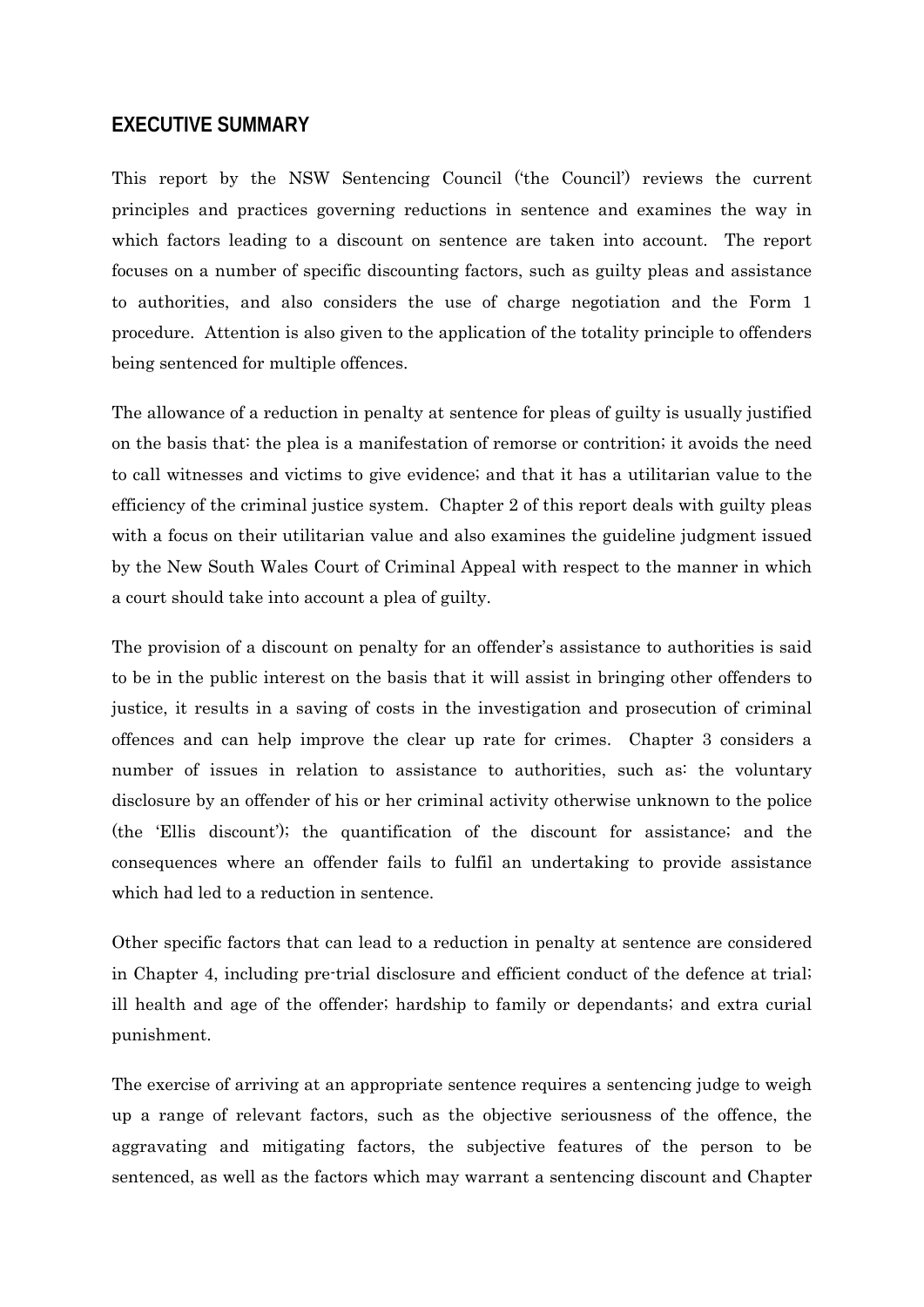5 examines the application of discounting factors in the context of the whole sentencing process.

Charge negotiation is examined in Chapter 6 of this report. Sometimes referred to as plea bargaining, charge negotiation involves negotiation between the prosecution and the defence in criminal court matters with a view to reaching an agreement on charges, the contents of the statement of facts provided to the sentencing court and/or procedural matters such as whether to proceed with a matter in the District Court or Local Court. This chapter discusses the arguments advanced for and against charge negotiation together with a review of the Prosecution Guidelines of the Office of the Director of Public Prosecutions (ODPP).

The totality principle, which applies where an offender is sentenced for more than one offence or where he or she is sentenced for a further offence while subject to an existing sentence, is examined in Chapter 7. The principle requires that the severity of the aggregate sentence for multiple offences is a just and appropriate measure of the totality of the criminality involved in the offences. This Chapter also considers the issue of cumulation and concurrency of sentences; offences committed in the course of a single episode; overlapping elements of the charges; where the offender is serving a term of imprisonment for unrelated offences; offences in different jurisdictions; multiple victims; and the relationship between totality and parity. Consideration is also given to the use of the Form 1 procedure.

Chapter 8 reviews the various principles and issues identified in the preceding chapters and where appropriate the Council has made recommendations to address those issues.

The Council observes that there is strong support for the awarding of discounts on sentence for pleas of guilty, and while some commentators have raised philosophical objections to the provision of a discount in return for pleas of guilty, the Council is not satisfied that any of these objections, whether considered individually or in combination, provide cause for any re-appraisal in principle of the system. Minor legislative amendments are recommended to promote transparency and consistency in relation to discounts for pleas of guilty.

The Council is satisfied that the discount for assistance to authorities should be preserved, however a number of issues and areas for reform are identified. The Council confirms its view that where a discount is given for an offender's provision of assistance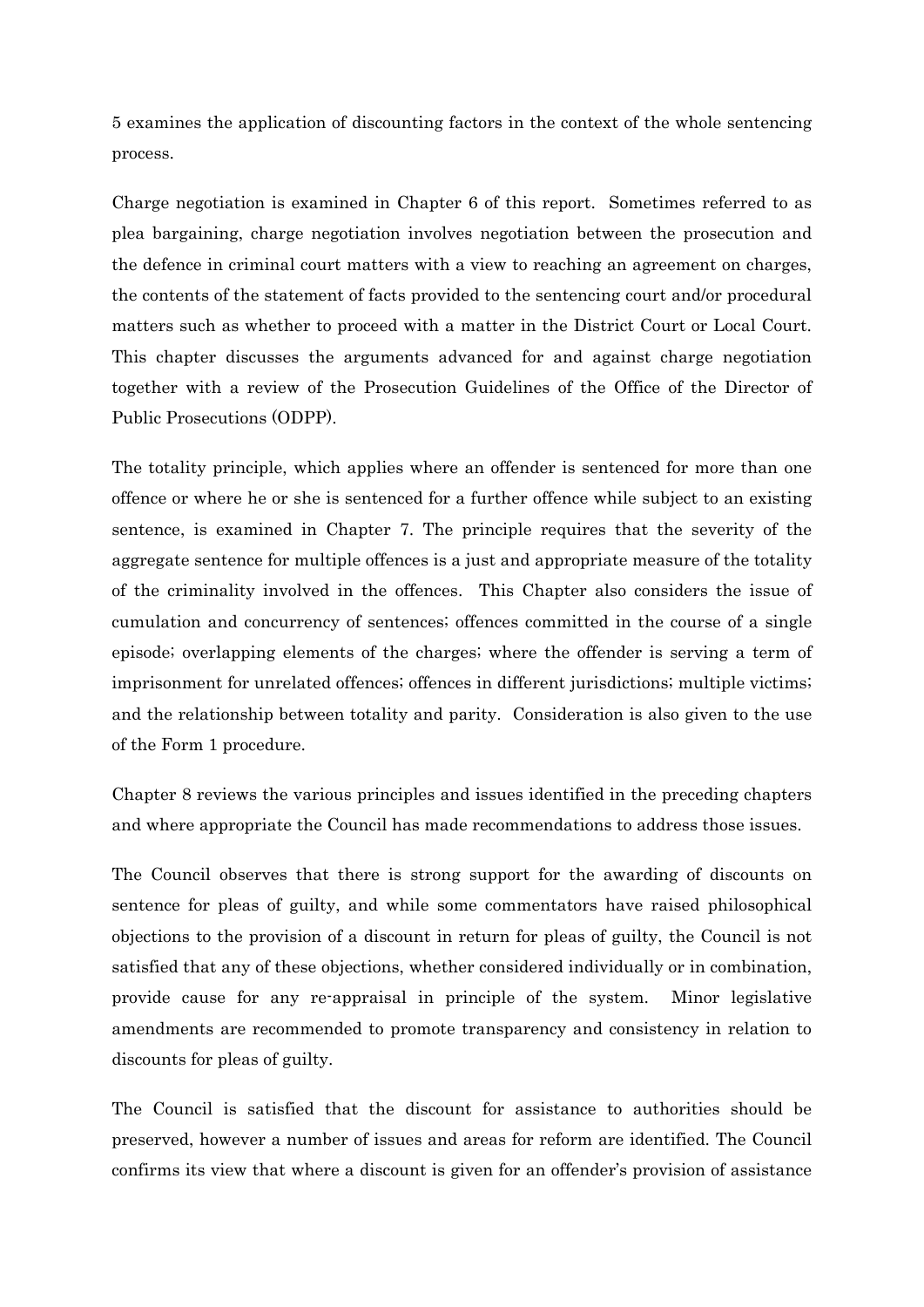to authorities there should be no presumption that the offender will necessarily suffer harsher custodial conditions and any evidence of hardship consequent upon the provision of assistance should be addressed in a pre-sentence report. Minor amendments are also recommended to fine tune the legislation in relation to the discount for assistance, including the repeal of redundant or irrelevant provisions.

Further recommendations are made by the Council in relation to the provision of a discount for defence disclosure and co-operation during the course of the trial, and specific legislative limitations in relation to the circumstances that can be regarded as a form of extra curial punishment. In particular the court should be precluded from regarding as extra curial punishment the forfeiture of the proceeds of crime or the exclusion of a 'prohibited person' under the child protection laws from working with children.

In relation to charge negotiation the Council considers that it is not only essential to the efficient operation of the criminal justice system, but that it is also fair to offenders who may benefit from being dealt with for less serious offences than those charged or for representative charges, where their objective or subjective circumstances warrant. The Council does not consider that the ODPP Guidelines need to be formalised by legislation however some additional procedural safeguards are recommended to ensure accountability and transparency, thereby enhancing community and victim satisfaction.

The overall conclusion of the Council is that the existing laws and sentencing practice provide an appropriate response in relation to the several matters that might justify a lessening of the sentence that would otherwise be appropriate. The Council recognises that transparency of the process remains important, and it encourages the provision by judges of reasons that will indicate that account has been taken of the principles settled by the courts and that will explain how the sentence was reached.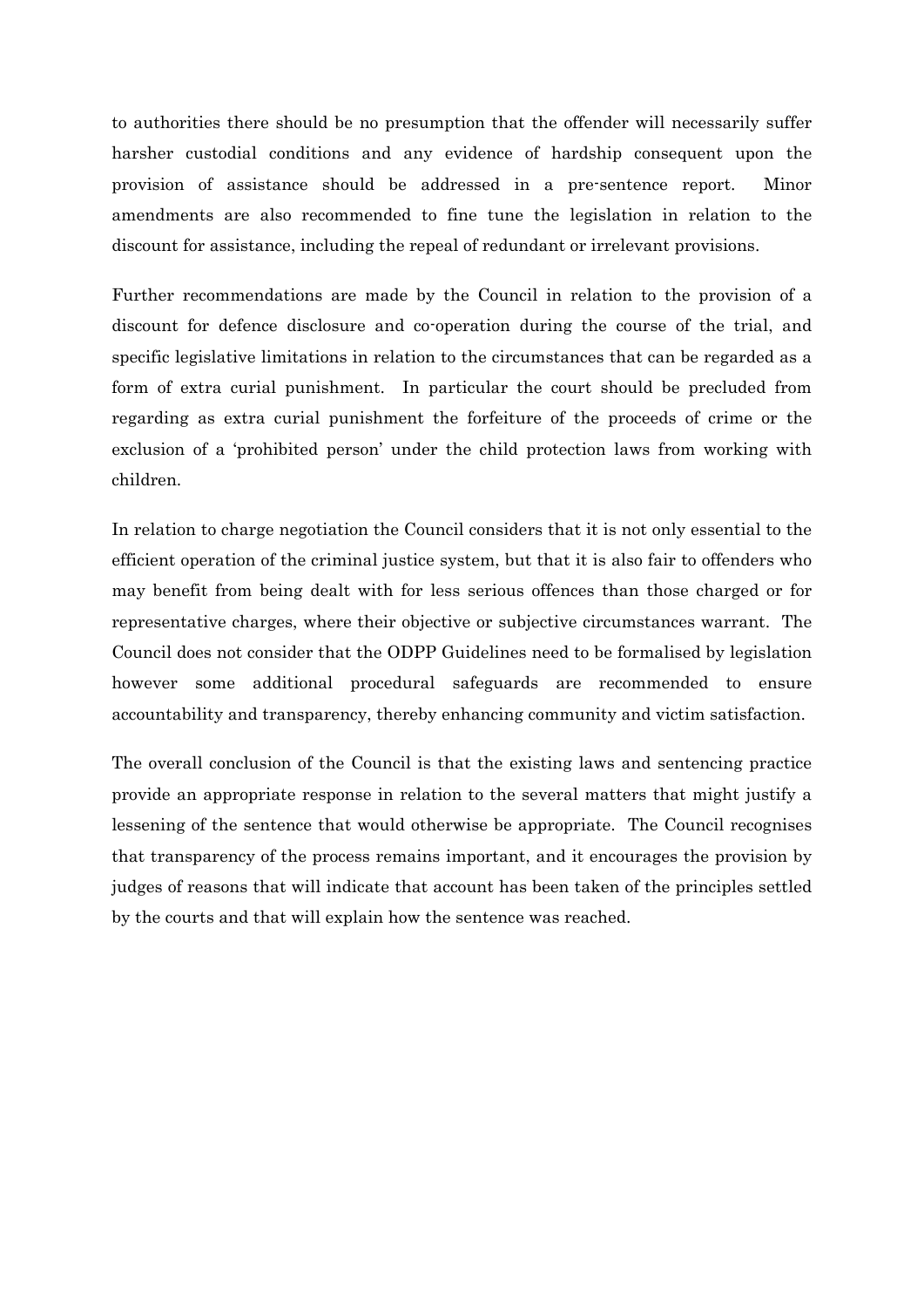### **CHAPTER 1: INTRODUCTION**

1.1 This report is provided by the NSW Sentencing Council in response to a reference given to it by the Attorney General to examine the practices of the Courts, and the provisions of the Crimes (Sentencing Procedure) Act 1999 (NSW), in relation to:

- 1. The current principles and practices governing reductions in sentence.
- 2. How factors leading to a discount on sentence are taken into account, particularly where several factors must be considered at the same time.
- 3. The application of the totality principle to offenders being sentenced for multiple offences.
- 4. The effect of charge negotiation.
- 5. The use of a "Form 1" to deal with additional offences.
- 6. Other relevant matter.

1.2 The review was expressly required not to consider the procedures employed, or the outcome of, the Criminal Case Conferencing trial, whereunder the DPP and the accused have the opportunity of engaging in a process of charge bargaining prior to committal for trial. This can have the effect of encouraging an offender to offer an early plea of guilty, which will then attract a larger discount than one offered at a later date. Although this scheme has a direct relevance for the present reference, it has been excluded from consideration as it is subject to a separate assessment process.

1.3 Although submissions in relation to the reference were invited and received in 2008, its completion has been delayed by the need to attend to several more urgent references. The Council is, however, now able to deliver this report, with the benefit of these submissions and its examination of the authorities and of sentencing law and practice in other jurisdictions.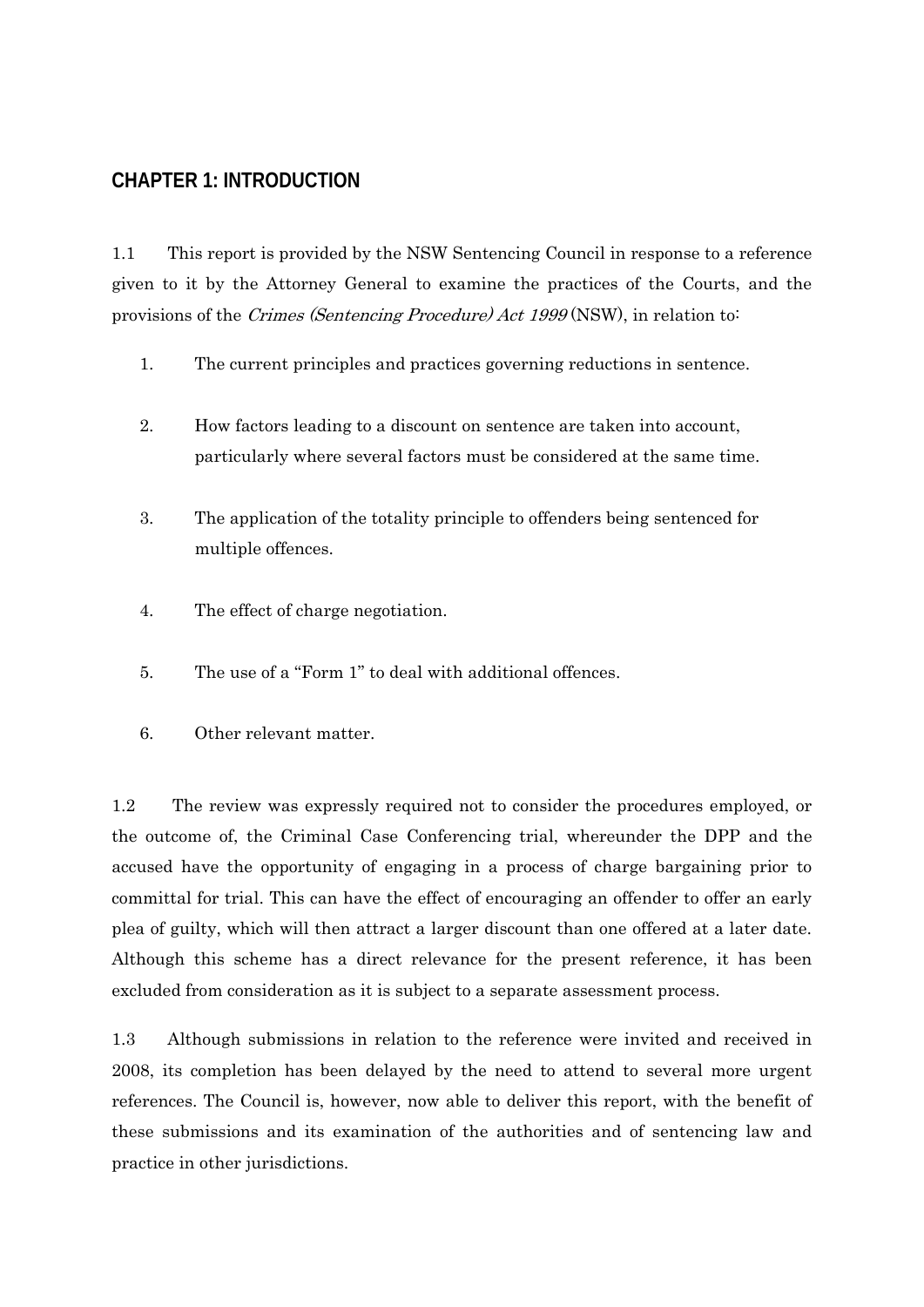1.4 In undertaking this review the Council has had the benefit of the submissions noted in Annexure B, and has undertaken a comprehensive review of the authorities, and where appropriate, of legislation in other jurisdictions.

1.5 The Council recognises that there are a number of subjective circumstances that are required to be taken into account that can lead to a reduction in a sentence, such as prior good character, favourable prospects for rehabilitation, as well as factors such as provocation, duress or lack of planning that may be relevant in determining the objective criminality of an offence. It has however concentrated on a number of specific discounting factors which arise independently of the offence or which can be a consequence of the sentence.

1.6 Apart from considering the relevance of these factors and whether they are or are not appropriately available as discounting factors, the Council has also given attention to the manner in which the use of charge negotiation, and of the Form 1 procedure and the application of the totality principles in those cases which involve multiple offences, can have the effect of reducing the overall sentence. Their proper role in the effective administration of the justice system is recognised, as is the need for clear guidance by the New South Wales Criminal Court of Appeal and public education so as to make their application understandable.

1.7 Where the Council considers it appropriate a limited number of recommendations have been made.

1.8 The report is supplemented by a limited review of the manner in which the application of discounts for pleas of guilty and for assistance to the authorities has affected sentencing for murder over a five-year period (Annexure A). The Council recognises its statistical limitations, but includes the analysis so far as it may provide some indication of the criminal justice response to the most serious cases in the criminal calendar, and possibly provide a precedent for a more comprehensive ongoing review in relation to this offence and other serious offences.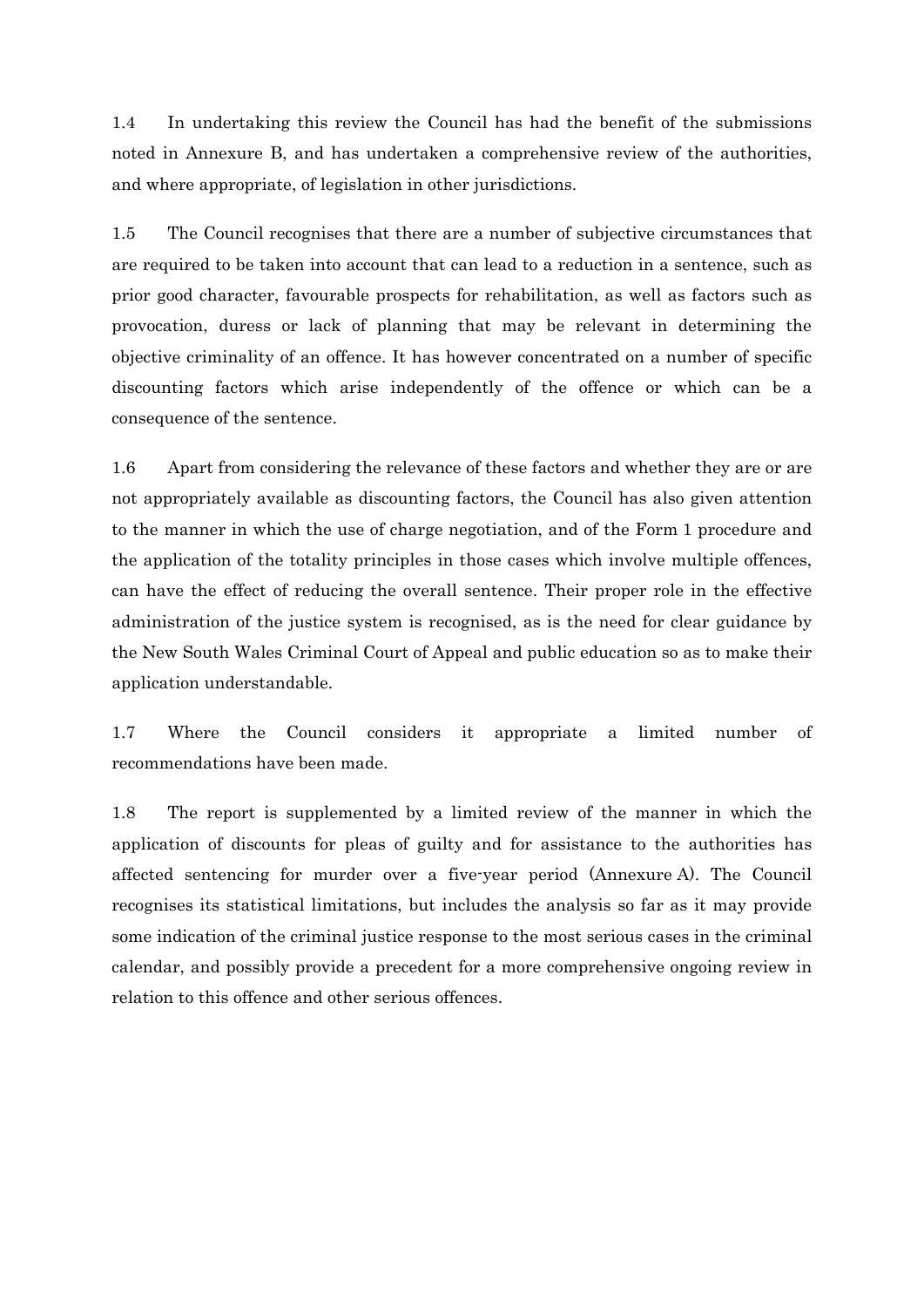### **CHAPTER 2: DISCOUNT FOR PLEA OF GUILTY**

#### **STATUTORY BASIS FOR THE DISCOUNT**

2.1 Section 22 of the Crimes (Sentencing Procedure) Act 1999 (NSW) ('the Act') requires a court, when sentencing an offender who has pleaded guilty to an offence, to take into account the fact that the offender has pleaded guilty, and the timing of the plea or indication of an intention to plead. The court has then a discretion as to whether or not, taking into account these factors, it will impose a lesser penalty than might otherwise have been warranted. If the court does not impose a lesser sentence, it must advise the offender and record its reasons for so deciding. The failure to comply with this section does not however invalidate the sentence imposed.<sup>1</sup>

2.2 The fact that the offender has pleaded guilty is expressed to be a mitigating factor at sentence pursuant to s  $21A(3)(k)$  of the Act.

### **RATIONALE BEHIND ALLOWING A DISCOUNT FOR A PLEA OF GUILTY**

2.3 The reasons usually advanced to justify the allowance of discounts for pleas of guilty are that the plea:

- is a manifestation of remorse or contrition;
- has a utilitarian value to the efficiency of the criminal justice system; and
- has a value in avoiding the need to call witnesses, especially victims, to give evidence, particularly in sexual assault cases and crimes involving the elderly or children.2

2.4 Each has a proper role to play but they have been recognised as separate factors which need to be given separate consideration. The focus has largely been on the

 $\overline{a}$ 

<sup>1.</sup> Crimes (Sentencing Procedure) Act 1999 (NSW) s 22(4).

<sup>2.</sup> R v Thomson; R v Houlton (2000) 49 NSWLR 383, [3] (Spigelman CJ). See also Siganto v The Queen (1998) 194 CLR 656, [22].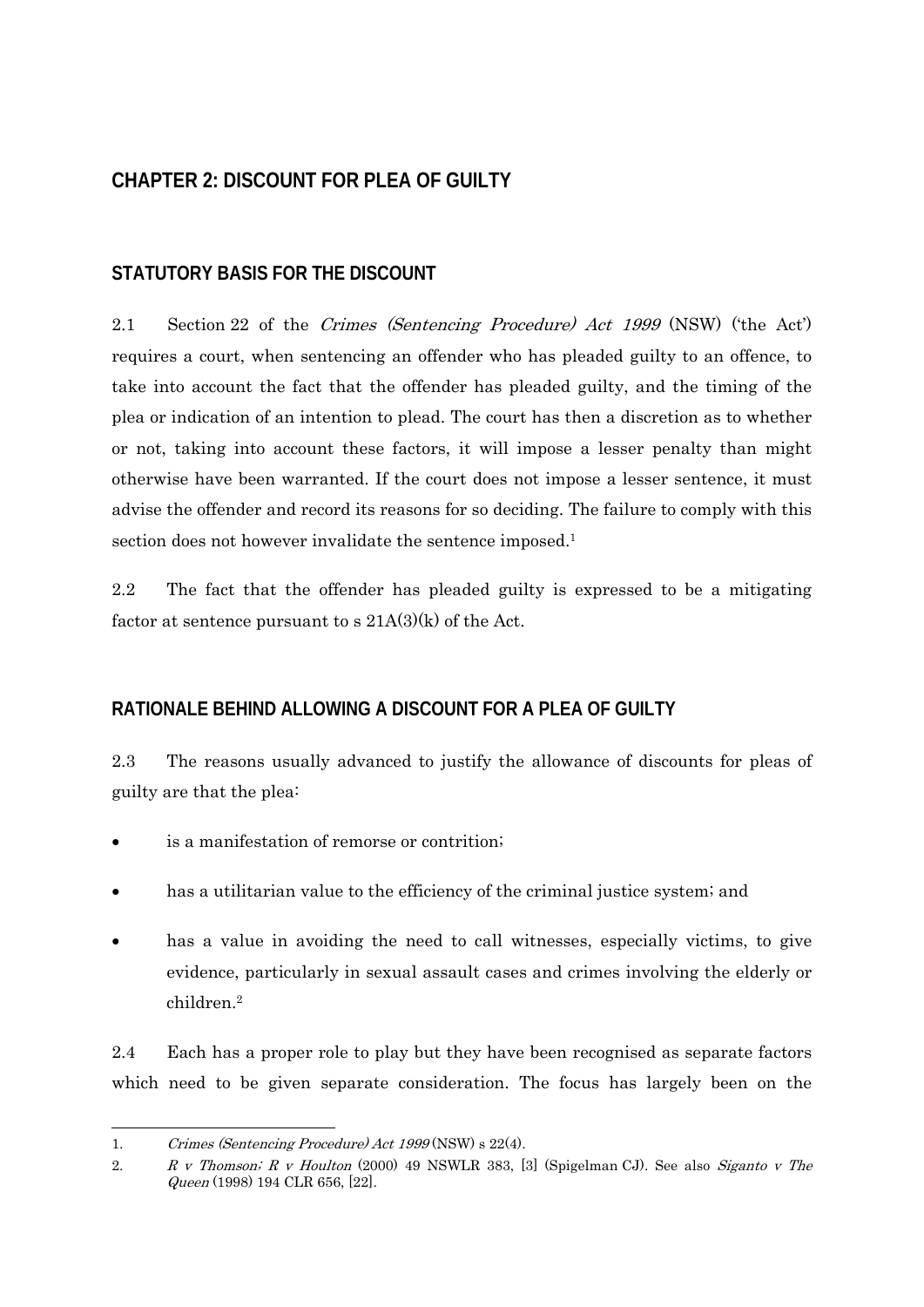utilitarian value of the plea, with matters of remorse and contrition, and the avoidance of stress to victims and witnesses playing a greater role in relation to other subjective factors such as the offender's prospects for rehabilitation. This chapter notes their relevance but concentrates more closely on the utilitarian value of the plea.

#### **Remorse and contrition**

2.5 Remorse is directly concerned with the circumstances of the offender and may have significant implications for other aspects of the sentencing process. Genuine remorse may indicate that the element of personal deterrence should be given lesser significance in an individual case, and may suggest that the offender has good prospects of rehabilitation.3 The plea is of itself equivocal with respect to remorse. It may be entered because it is an acceptance of the inevitable, or in order to obtain an advantage. In such cases it does not indicate genuine remorse or contrition.4 The bare fact of a plea is at best a very simple expression of remorse, the strength of which may better be displayed by the words and actions of the offender over time. When it is taken into account, any reduction in sentence is given for the contrition exhibited, and not for the plea of guilty itself.5

2.6 In R v MAK; R v MSK<sup>6</sup> the Court observed that the usual practice is to specify a discount for the utilitarian value of the plea and then to take remorse into account as a mitigating factor with reference to the factors identified in s 21A(3) of the Act, such as the offender is unlikely to re-offend, has good prospects of rehabilitation, and other factors such as the absence of any need for specific deterrence. The Court stated that if it was found that the offender's remorse did not give rise to any of these factors then it was difficult to see its relevance, or why the sentence should be discounted as a result.<sup>7</sup> The Court also referred to R v Saleib,<sup>8</sup> and the comments made by Bell J (with whom the other members of the court agreed) warning against quantifying remorse as it is a factor that is so inter-related with other subjective factors that any attempt to separate it out might be artificial.9

<sup>1</sup> 3. R v Thomson; R v Houlton (2000) 49 NSWLR 383, [116] (Spigelman CJ).

<sup>4.</sup> R v Thomson; R v Houlton (2000) 49 NSWLR 383, [117] (Spigelman CJ).

<sup>5.</sup> R v Thomson; R v Houlton (2000) 49 NSWLR 383, [118] (Spigelman CJ).

<sup>6.</sup> R v MAK; R v MSK (2006) 167 A Crim R 159.

<sup>7.</sup> R v MAK; R v MSK (2006) 167 A Crim R 159, [42].

<sup>8.</sup> R v Saleib [2005] NSWCCA 85.

<sup>9.</sup> R v MAK; R v MSK (2006) 167 A Crim R 159, [41], referring to R v Saleib [2005] NSWCCA 85, [37].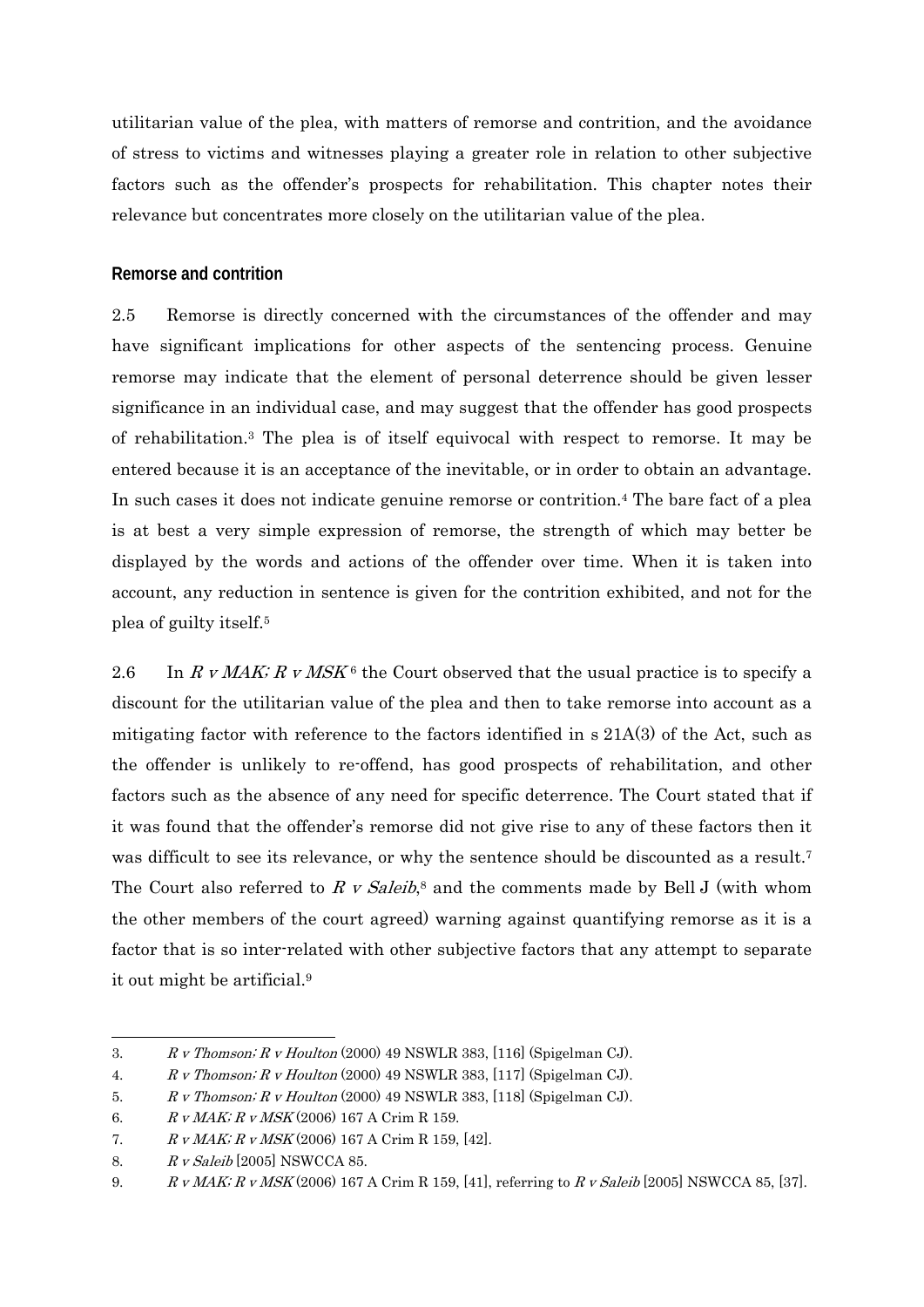2.7 In Kite v The Queen<sup>10</sup> Blanch J noted that the circumstances in which remorse is to be taken into account in mitigation are regulated by  $s\ 21A(3)(i)$  of the Crimes (Sentencing Procedure) Act, that is, only where:

- (i) the offender has provided evidence that he or she has accepted responsibility for his or her actions; and
- (ii) the offender has acknowledged any injury, loss or damage caused by his or her actions or made reparation for such injury, loss or damage (or both).<sup>11</sup>

His Honour observed:

In my view it would have been appropriate to give to the applicant some benefit in the overall sentencing process for the fact that he understood how serious his conduct was and that he was remorseful for it. It is not appropriate to express that as a percentage or to engage in a mathematical exercise but it is a factor to be taken into account in arriving at an appropriate sentence, see  $R$  v Gallagher (1991) 23 NSWLR 220 and R v Saleib [2005] NSWCCA 85.12

2.8 Earlier in  $R \, v$  Merrin<sup>13</sup> Howie J observed:

The Judge indicated that he allowed a discount of 20% for the pleas of guilty because they were indicative of the respondent's remorse and for their utilitarian value. The Judge's approach in this respect is erroneous and at variance with a decision of this Court delivered last year that makes it plain that no part of a numerical discount should be attributed to remorse whether it is derived from the plea or otherwise:  $R \text{ } v$  MAK and MSK. This was not a point raised by the Crown and the respondent should therefore be allowed the discount given by the Judge.14

2.9 The court must consider the evidence provided by the offender as to whether the requirements of s 21A(3)(i) have been satisfied.<sup>15</sup> A judge is not obliged to accept the assertions of an offender as to the presence of contrition.16

2.10 In R v Holder,<sup>17</sup> Street CJ observed that the extent to which a plea of guilty can reflect the presence of contrition depends upon the time and circumstances of the plea, for example, where an accused person confesses to the police and maintains his attitude throughout the proceedings, the accused person's contrition will weigh more heavily in

 $\overline{a}$ 

<sup>10.</sup> R v Kite [2009] NSWCCA 12.

<sup>11.</sup>  $R \, v \, Kite$  [2009] NSWCCA 12, [11].

<sup>12.</sup> R v Kite [2009] NSWCCA 12, [10].

<sup>13.</sup> R v Merrin (2007) 174 A Crim R 100.

<sup>14.</sup> R v Merrin (2007) 174 A Crim R 100, [57].

<sup>15.</sup> Saddler v The Queen [2009] NSWCCA 83, [27]

<sup>16.</sup> R v Stafrace (1997) 140 FLR 427 (Hunt CJ at CL). Followed in R v Nguyen [2004] NSWCCA 438, [21] Cited in Judicial Information Research System, Sentencing Benchbook (online) Sentencing: Section 21A Factors "in addition to" any Act or Rule of Law  $(2009)$  <http:/jirs/>.

<sup>17.</sup> R v Holder [1983] 3 NSWLR 245.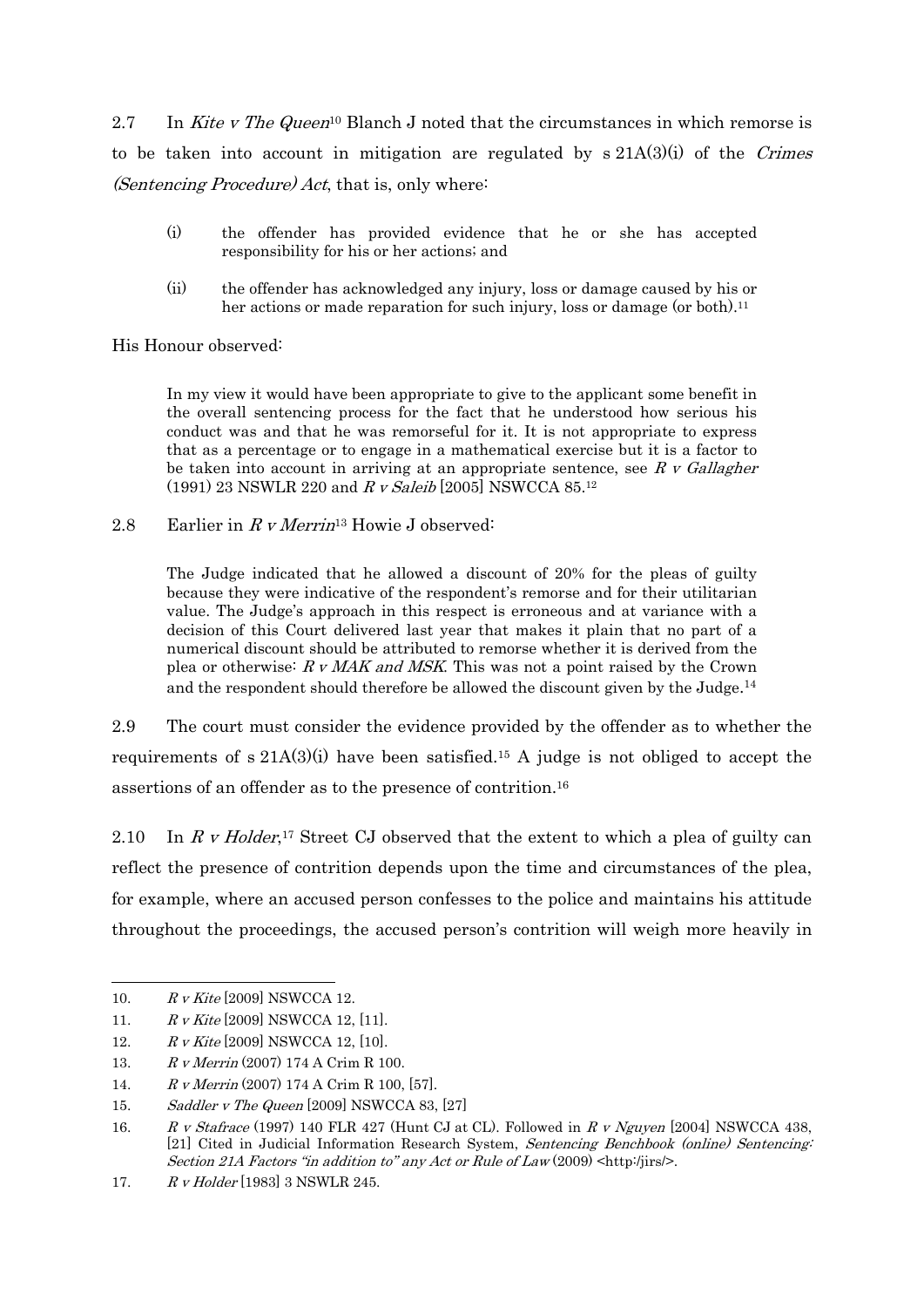favour of the accused person compared to an offender who pleads guilty in the course of proceedings. 'Shades of genuineness, too, can affect the extent of the favourable weight attracted by protestations of contrition coupled with a plea of guilty'.18

#### **Willingness to facilitate the course of justice**

2.11 The High Court in a majority joint judgment in *Cameron v The Queen*<sup>19</sup> observed that the rationale for the rule for taking the plea into account in mitigation, so far as it depends on factors other than remorse and acceptance of responsibility, should be expressed in terms of a 'willingness to facilitate the course of justice'20 and not on the basis that the plea has saved the community the expense of a contested hearing. In this respect attention was drawn to the potential discriminatory consequences in treating offenders differently when they are sentenced where the only difference in their circumstance depends on whether they were convicted after pleas of guilty or after trial.21

2.12 The decision in *Cameron* has however been distinguished in New South Wales, where the New South Wales Court of Criminal Appeal (NSWCCA) held that the decision needed to be understood in the context of the Western Australian legislation.22 The mandatory language of the NSW statute<sup>23</sup> requires a court to take the fact of a plea into account regardless of whether the offender intended subjectively to assist the administration of justice.24 It follows that the objective utilitarian value of the plea can be taken into account.25

#### **Benefits for witnesses and victims**

2.13 An associated benefit arising from a plea of guilty is the fact that any witnesses, particularly victims (and especially, sexual assault victims) or their families, will not need to give evidence at trial.26 Such benefits may include sparing the victim from

 $\overline{a}$ 18. R v Holder & Johnston [1983] 3 NSWLR 245, 258.

<sup>19.</sup> Cameron v The Queen (2002) 209 CLR 339.

<sup>20.</sup> Cameron v The Queen (2002) 209 CLR 339, [14], [22] (Gaudron, Gummow and Callinan JJ).

<sup>21.</sup> Cameron v The Queen (2002) 209 CLR 339, [13], [44].

<sup>22.</sup> R v Sharma (2002) 54 NSWLR 300.

<sup>23.</sup> Crimes (Sentencing Procedure) Act 1999 (NSW) s 22.

<sup>24.</sup> R v Sharma (2002) 54 NSWLR 300, [50]-[53]. See also R v Sutton [2004] NSWCCA 225; R v Grbin [2004] NSWCCA 220.

<sup>25.</sup> R v Sharma (2002) 54 NSWLR 300, [62], [67]–[68].

<sup>26.</sup> R v Thomson; R v Houlton (2000) 49 NSWLR 383, [119].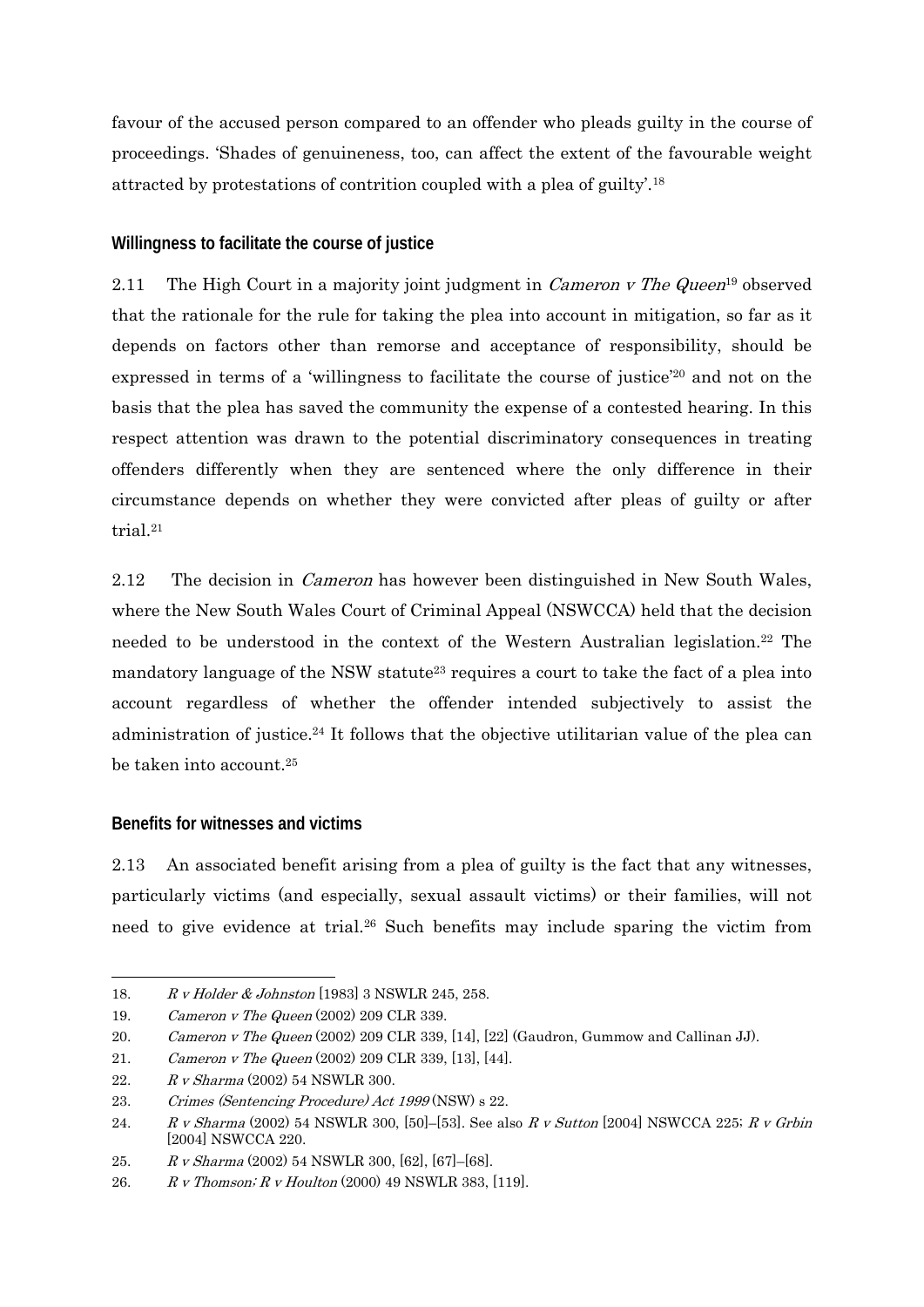dealing with the uncertainty of not knowing whether he or she will be believed, of scepticism from friends and relatives, from reliving the offence through 'personal rumination', and allowing the healing process to begin.27 The impact of this consideration will depend on the specific circumstances of the offence and may substantially overlap with other aspects of the individual case which are relevant to the sentencing task.28

#### **Utilitarian value**

2.14 The utilitarian value that flows from an early guilty plea is demonstrated by the impact that the plea has on the efficiency of the criminal justice system. There is an associated saving in the time and resources of the courts, the prosecution, the Public Defender, Legal Aid and witnesses (including police witnesses), who would otherwise have their time occupied by preparing and giving evidence in trials. It also avoids the need for having jurors assembled for trials which do not eventuate.29

2.15 An express recognition, on sentence, of the value of a plea of guilty is important in that it acts as a practical means of encouraging prompt and appropriate pleas of guilty. King CJ in  $R$  v Shannon<sup>30</sup> stated:

There are features of the current conditions which emphasise the need for practical encouragement for guilty persons to admit their guilt. … If a plea of guilty, as distinct from remorse evidenced by such a plea, cannot be regarded as a factor in mitigation of penalty, there is no incentive, other than the demands of honesty, for an offender to admit his guilt, and experience indicates that the demands of honesty have but little influence on many of those who appear in the docks of criminal courts. In most cases, if the offender has nothing to gain by admitting his guilt, he will see no reason for doing so.31

2.16 The availability of a discount for a plea should be understood in the light of the accepted principle that a person accused of a criminal offence is entitled to enter a plea of not guilty, and if convicted after trial, is not to be penalised by an increase in what would be a proper sentence in order to mark the Court's disapproval of the Crown being put to proof of the offence or of the Court's time being wasted.<sup>32</sup>

<sup>-</sup>27.  $R \, \textit{v}$  Thomson;  $R \, \textit{v}$  Houlton (2000) 49 NSWLR 383, [120].

<sup>28.</sup> R v Thomson; R v Houlton (2000) 49 NSWLR 383, [121].

<sup>29.</sup> R v Thomson; R v Houlton (2000) 49 NSWLR 383, [131].

<sup>30.</sup> R v Shannon (1979) 21 SASR 442.

<sup>31.</sup> R v Shannon (1979) 21 SASR 442, 451.

<sup>32.</sup> Siganto v The Queen (1998) 194 CLR 656, [21]–[22].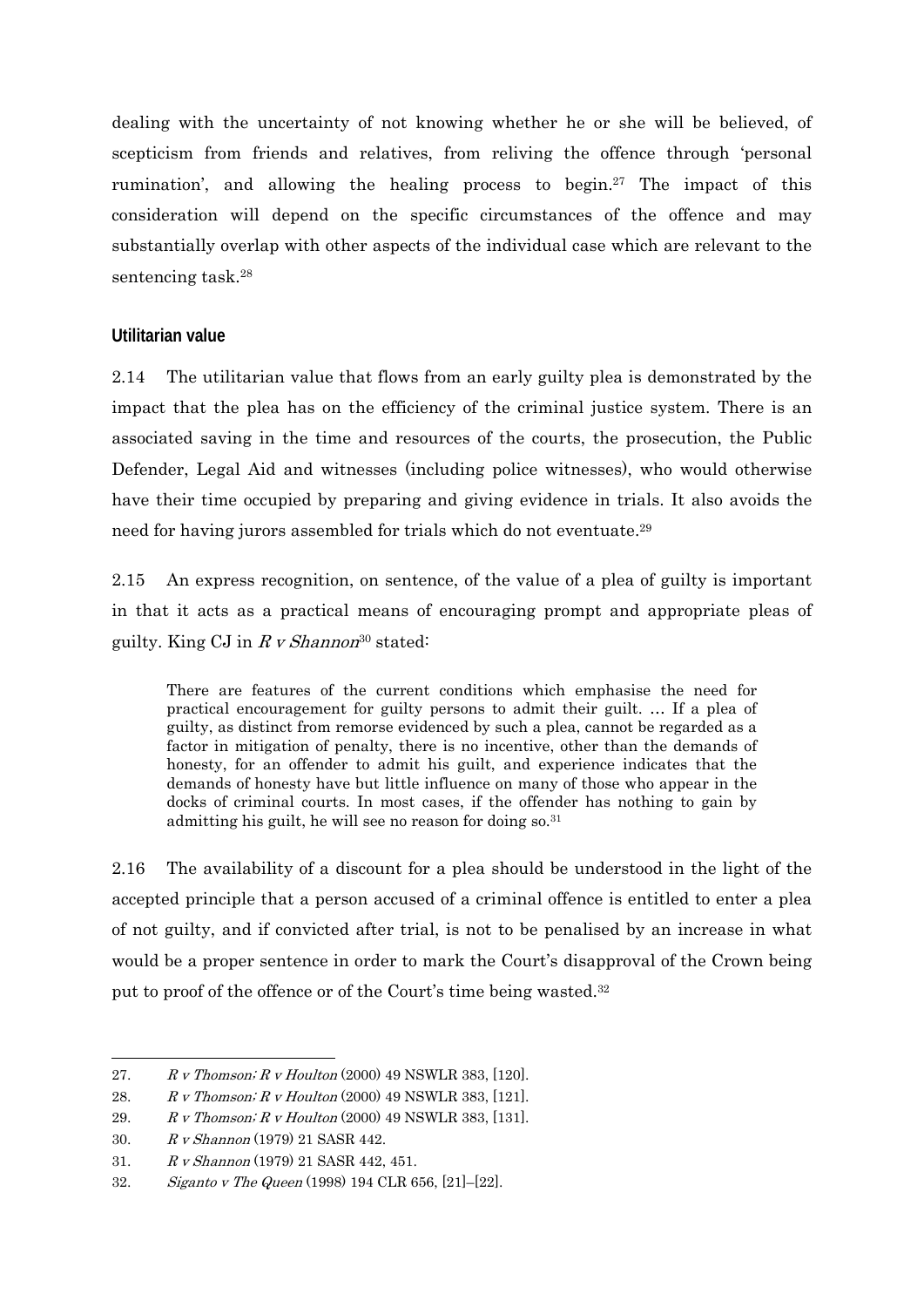#### **THE GUIDELINE JUDGMENT**

2.17 In R v Thomson; R v Houlton<sup>33</sup> ('the Guideline') the NSWCCA issued a guideline judgment with respect to the manner in which a court should take into account a plea of guilty for the purposes of sentence. The Guideline indicates that a sentencing judge should explicitly state that a plea of guilty has been taken into account, and quantify the effect of the plea on the sentence where it is appropriate to deal with that matter separately. In determining the weight to be given to the plea, the judge should detail the matters thought to be of relevance, such as contrition, witness vulnerability, and the utilitarian value of the plea. The latter should generally be assessed in the range of a 10 to 25 per cent discount on sentence.

2.18 Where it is thought appropriate to quantify the impact of other factors relevant to a particular matter, such as assistance to authorities, a single combined quantification will generally suffice.

2.19 The Guideline stressed that when determining its utilitarian value the timing of the plea is the primary consideration in determining where in the range a particular case should fall. The definition of what constitutes an early plea will vary according to the circumstances of the case, and is a matter for determination by the sentencing judge.

2.20 It was emphasised that the failure of a sentencing judge to explicitly state that a plea of guilty had been taken into account, would generally be regarded as evidence that the plea had not been considered.34 The Guideline noted in some cases the combination of the plea and other relevant factors may change the nature of the sentence imposed. In some instances, a plea would not lead to any discount.35

2.21 In issuing the guideline judgment the Chief Justice stressed that, consistent with previous guideline judgments issued by the NSWCCA, the guideline was not binding, did not constrain the discretion of the sentencing judge, and operated as an encouragement rather than a prescription.36

-

<sup>33.</sup> R v Thomson; R v Houlton (2000) 49 NSWLR 383, [160].

<sup>34.</sup> R v Thomson; R v Houlton (2000) 49 NSWLR 383, [52].

<sup>35.</sup> R v Thomson; R v Houlton (2000) 49 NSWLR 383, [160].

<sup>36.</sup> R v Thomson; R v Houlton (2000) 49 NSWLR 383, [32].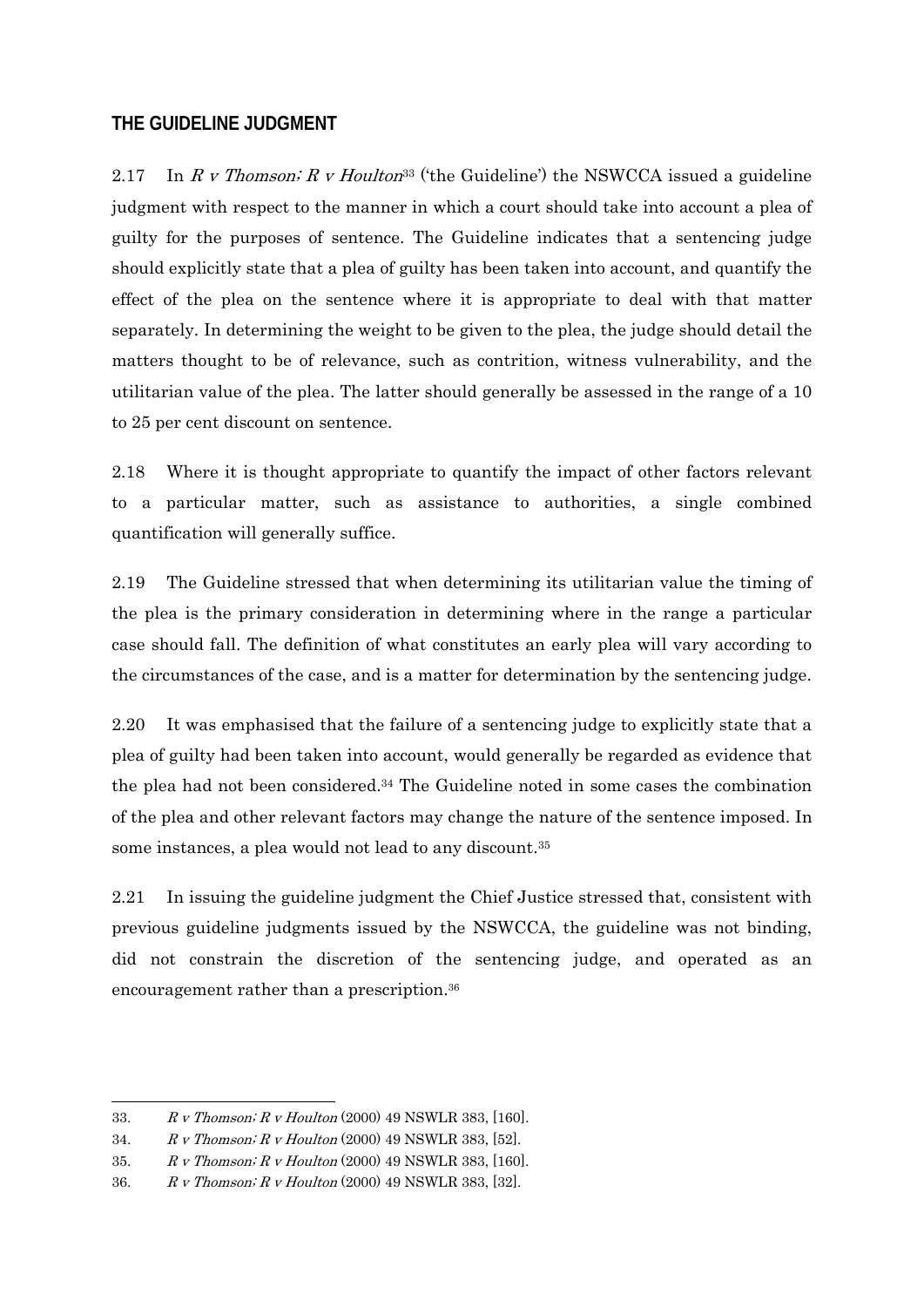#### **General principles**

2.22 The general principles applicable to discounts for the utilitarian value of pleas of guilty were recently and conveniently summarised by Howie J in R v Borkowski<sup>37</sup> as follows:

1. The discount for the utilitarian value of the pleas will be determined largely by the timing of the plea so that the earlier the plea the greater discount: Thomson at [154]; Forbes [2005] NSWCCA 377 at [116].

2. Some allowance may be made in determining the discount where the trial would be particularly complicated or lengthy: *Thomson* at [154].

3. The utilitarian discount does not reflect any other consideration arising from the plea, such as saving witnesses from giving evidence but this is relevant to remorse: Thomson at [119] to [123]; nor is it affected by post-offending conduct: Perry [2006] NSWCCA 351.

4. The utilitarian discount does not take into account the strength of the prosecution case: Sutton [2004] NSWCCA 225.

5. There is to be no component in the discount for remorse nor is there to be a separate quantified discount for remorse: MAK and MSK [2006] NSWCCA 381; Kite [2009] NSWCCA 12 or for the "Ellis discount"; Lewins [2007] NSWCCA 189; S [2008] NSWCCA 186.

6. Where there are multiple offences and pleas at different times, the utilitarian value of the plea should be separately considered for each offence: SY [2003] NSWCCA 291

7. There may be offences that are so serious that no discount should be given: Thomson at [158]; Kalache [2000] NSWCCA 2; where the protection of the public requires a longer sentence: El-Andouri [2004] NSWCCA 178.

8. Generally the reason for the delay in the plea is irrelevant because, if it is not forthcoming, the utilitarian value is reduced: Stambolis [2006] NSWCCA 56; Giac [2008] NSWCCA 280.

9. The utilitarian value of a delayed plea is less and consequently the discount is reduced even where there has been a plea bargain: Dib [2003] NSWCCA 117; Ahmad [2006] NSWCCA 177; or where the offender is waiting to see what charges are ultimately brought by the Crown: *Sullivan and Skillin* [2009] NSWCCA 296; or the offender has delayed the plea to obtain some forensic advantage: Stambolis [2006] NSWCCA 56; Saad [2007] NSWCCA 98, such as having matters put on a Form 1: *Chiekh and Hoete* [2004] NSWCCA 448.

10. An offer of a plea that is rejected by the Crown but is consistent with a jury verdict after trial can result in a discount even though there is no utilitarian value: Oinonen [1999] NSWCCA 310; Johnson [2003] NSWCCA 129

11. The discount can result in a different type of sentence but the resulting sentence should not again be reduced by reason of the discount: Lo [2003] NSWCCA 313.

 $\overline{a}$ 37. R v Borkowski [2009] NSWCCA 102, [32].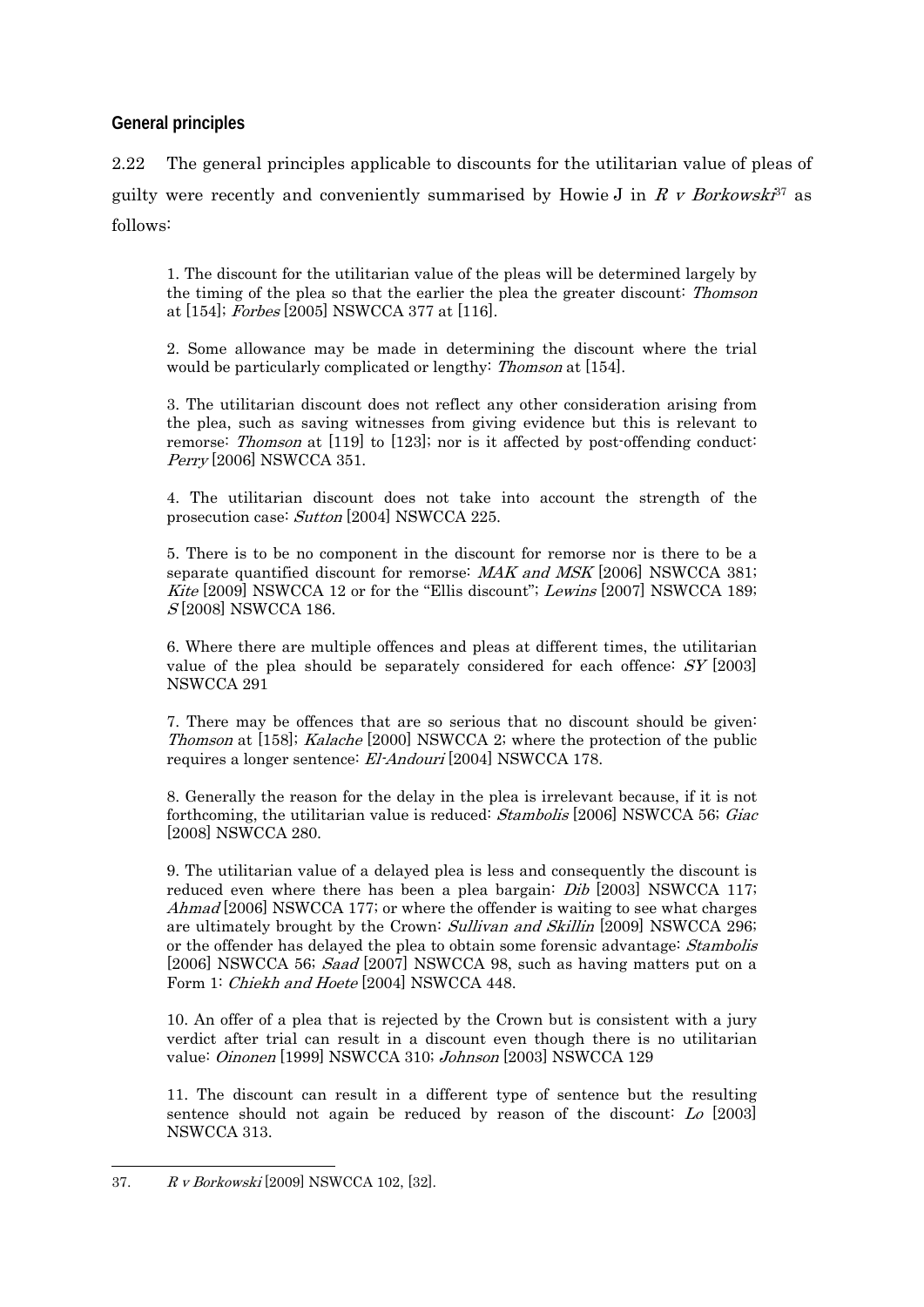12. The amount of the discount does not depend upon the administrative arrangements or any practice in a particular court or by a particular judge for the management of trials or otherwise.38

#### **Quantification of the utilitarian discount**

2.23 The Guideline encouraged the quantification of the utilitarian value of the plea of guilty and stated that the range for the appropriate discount for this aspect of the plea should generally be assessed at between 10 and 25 per cent.<sup>39</sup> The NSWCCA has confirmed that the evaluation of the discount on a utilitarian basis is not affected by other factors such as the strength of the Crown case, and does not reflect remorse or contrition or take into account other factors such as the rehabilitation of the offender.40

2.24 The Guideline also indicated that existing sentencing practice allowing for a discount for a plea of guilty of up to 35 per cent for all matters relevant to the plea remained appropriate.41 The NSWCCA has noted a change in practice since the Guideline, such that a 'rolled up' discount given for all aspects of the plea of guilty is now rare. Instead, the usual practice is to specify a discount for the utilitarian value of the plea only and to take other factors, such as remorse, into account as reflected in the other mitigating factors referred to in s 21A(3) of the Act, along with other considerations such as the absence of a need for deterrence. The NSWCCA warned against the quantification of a discount for remorse generally, or as manifested by the plea of guilty, or in combination with the discount for the utilitarian value of the plea because of the risk of double counting.42

<sup>38.</sup> R v Borkowski [2009] NSWCCA 102, [32].

<sup>39.</sup> R v Thomson; R v Houlton (2000) 49 NSWLR 383, [160].

<sup>40.</sup> R v Scott [2003] NSWCCA 286, [18].

<sup>41.</sup> R v Thomson; R v Houlton (2000) 49 NSWLR 383, [162]. See also R v Scott [2003] NSWCCA 286, where Howie J noted that while the guideline encouraged quantification of the utilitarian value of the plea of guilty 'where it was appropriate to separately deal with that matter', the Chief Justice in the guideline judgment referred to a court being entitled to take a course other than that encouraged by the guideline, 'including quantifying a discount for all aspects of the plea': see Thomson & Houlton at [113]. Howie J determined that  $R$  v Scott was such a case where it was appropriate not to separate out the utilitarian value of the plea of guilty, as the plea was part of a process of rehabilitation by the applicant which was underway by the date of sentencing, and which indicated remorse and an attempt to redress harm: [22]–[25].

<sup>42.</sup> R v MAK;  $R$  v MSK (2006) 167 A Crim R 159, [41]-[44], where the NSWCCA noted the introduction of s 21A subsequent to the Guideline and the factors that a court is required to take into account under this section, including if an offender is unlikely to offend and has good prospects of rehabilitation. The NSWCCA noted that remorse will be a factor in determining whether these mitigating factors exist. See also R v Salieb [2005] NSWCCA 85; Kite v The Queen [2009] NSWCCA 12 and R v Mitchell; R v Gallagher (2007) 177 A Crim R 94, [24].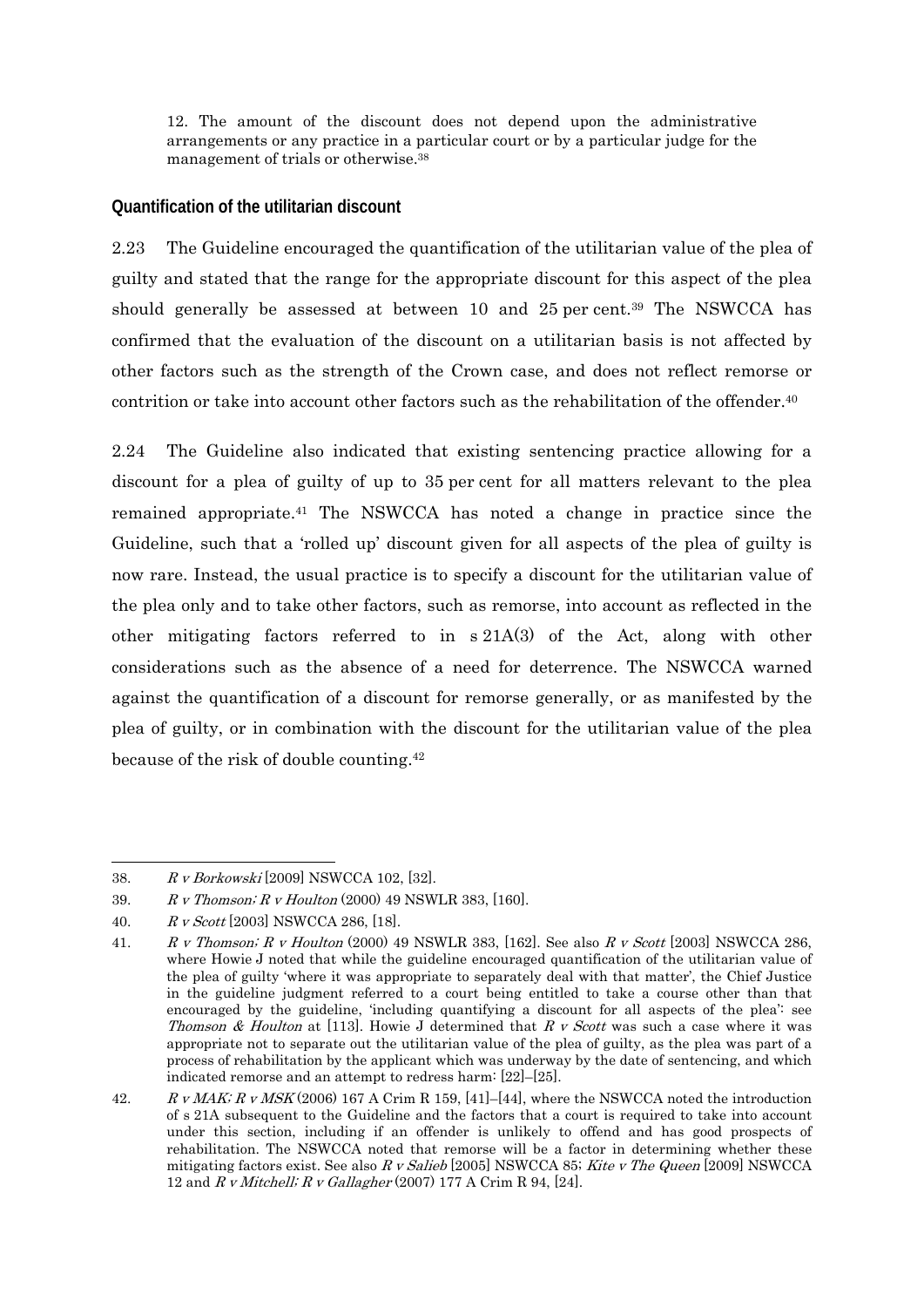2.25 There are exceptional cases where the sheer enormity of the offending is such that no discount can be given for a plea of guilty. As the Chief Justice has observed, 'There are crimes that so offend the public interest that the maximum sentence, without any discount for any purpose, is appropriate. This includes situations in which a life sentence can be and is imposed, notwithstanding the plea'.<sup>43</sup>

2.26 Sentencers have been urged to quantify the discount for the utilitarian value of the plea<sup>44</sup> although there is no obligation to do so<sup>45</sup>. If a judge is not prepared to clearly indicate the discount, either by quantifying it or stating the starting point of the sentence that applies before the discount is to be applied, then 'they should carefully and correctly enunciate the factors taken into account and the principles being applied in determining the discount which they are applying'.46 The crucial factor is to 'expose the transparency of the process so that it can be seen that an appropriate discount has been allowed'.47

#### **Measuring the utilitarian value of the plea**

2.27 As the Chief Justice noted in the Guideline, the level of discount applicable in a particular case would commonly be affected by two circumstances: namely, the time at which a plea is entered and the complexity of the issues about which evidence will have to be gathered and adduced. The earlier a plea is entered the greater is its utilitarian value, and the greater the length and complexity of the trial and the greater the difficulty in bringing together the necessary evidence, the greater the utilitarian value of the plea.48 The Chief Justice stated that the top of the range would be expected to be restricted to pleas entered at the 'earliest possible opportunity' and should not be given, save in an exceptional case, after a matter has been set down for trial. He added that, unless there were particular benefits arising from avoiding a lengthy and complex trial, a discount at the bottom of the range would be appropriate for late pleas.

2.28 The NSWCCA has regularly held that a plea of guilty on the first day of a trial, or thereabouts, warrants a discount for its utilitarian value in the order of 10 per cent,

<sup>-</sup>43. R v Thomson; R v Houlton (2000) 49 NSWLR 383, [158].

<sup>44.</sup>  $R \, v$  Thomson;  $R \, v$  Houlton (2000) 49 NSWLR 383.

<sup>45.</sup> R v Sutton [2004] NSWCCA 225, [16].

<sup>46.</sup> R v Sutton [2004] NSWCCA 225, [16].

<sup>47.</sup> R v Mako [2004] NSWCCA 90, [21] (Dunford J).

<sup>48.</sup> R v Thomson; R v Houlton (2000) 49 NSWLR 383, [154].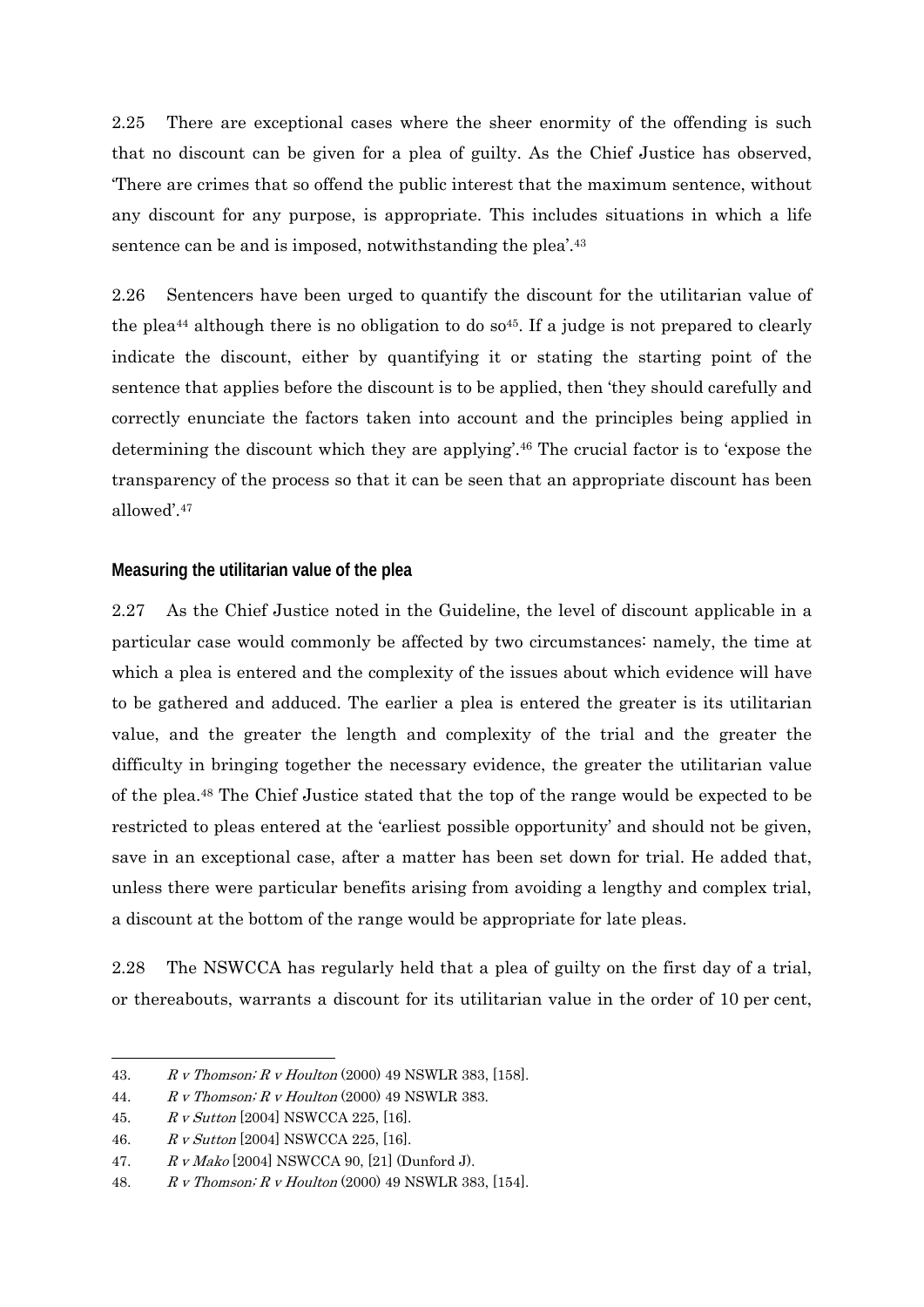that is, 'towards the bottom of the range' as recommended by the guideline judgment.49 The NSWCCA has held that a discount of 25 per cent is excessive for a plea entered just before a trial date including cases where the plea has been entered following charge negotiations after committal.50

#### **Plea at the earliest available or first reasonable opportunity**

2.29 Commonly, issues arise concerning the discount to be given for pleas of guilty entered late in the proceedings, as a result of the prosecution preferring a different charge to that originally laid, or as a result of charge negotiations resulting in the acceptance of a plea to a lesser charge. When considering this issue, the NSWCCA has emphasised the need to focus on a realistic recognition of the utilitarian value of the plea.51

2.30 R v Dib<sup>52</sup> provides an example of the approach taken in such a case. The applicant was committed for trial on the charge of accessory after the fact to murder. The prosecution presented a fresh indictment on the first day of the trial containing a new alternative count of accessory after the fact to malicious wounding with intent to do grievous bodily harm. A plea of guilty to this charge was accepted in full satisfaction of the indictment.53 The NSWCCA accepted that the plea of guilty was entered at the earliest available opportunity, but found that the applicant should not receive the full discount in the range for its utilitarian value.<sup>54</sup> Hodgson JA observed that the fact that there are less advantages to the administration of justice can justify a smaller discount, and that although this may, in some cases, result in an offender obtaining a lower discount where the Prosecuting authorities initially brought a greater charge than that ultimately pursued, this 'is consistent with the nature of the discount as being at least

1

<sup>49.</sup> R v Thomson; R v Houlton (2000) 49 NSWLR 383, [155]. See also Choi v The Queen [2007] NSWCCA 150, [150]; R v Mitchell; R v Gallagher (2007) 177 A Crim R 94, [24]; Maxwell v The Queen (2007) 177 A Crim R 498, [20]; R v Daniels [2001] NSWCCA 181.

<sup>50.</sup> See Ahmad v The Queen [2006] NSWCCA 177, [18] (McClellan CJ at CL);  $R \nu SY$  [2003] NSWCCA 291, [85]–[88] (Howie J). Both these cases appear to have applied the Guideline by reserving discounts at the top of the range for pleas at the earliest possible opportunity and generally not for pleas occurring after a matter has been set down for trial: R v Thomson; R v Houlton (2000) 49 NSWLR 383, [155].

<sup>51.</sup> R v SY [2003] NSWCCA 291, [86], that is of the advantages to the administration of justice that actually flow from it.

<sup>52.</sup> R v Dib [2003] NSWCCA 117.

<sup>53.</sup> R v Dib [2003] NSWCCA 117, [23]–[24].

<sup>54.</sup> R v Dib [2003] NSWCCA 117, [3] (Hodgson JA, with whose remarks Barr J agreed), [29], [31]–[32] (Dowd J, with whom Hodgson JA and Barr J generally agreed).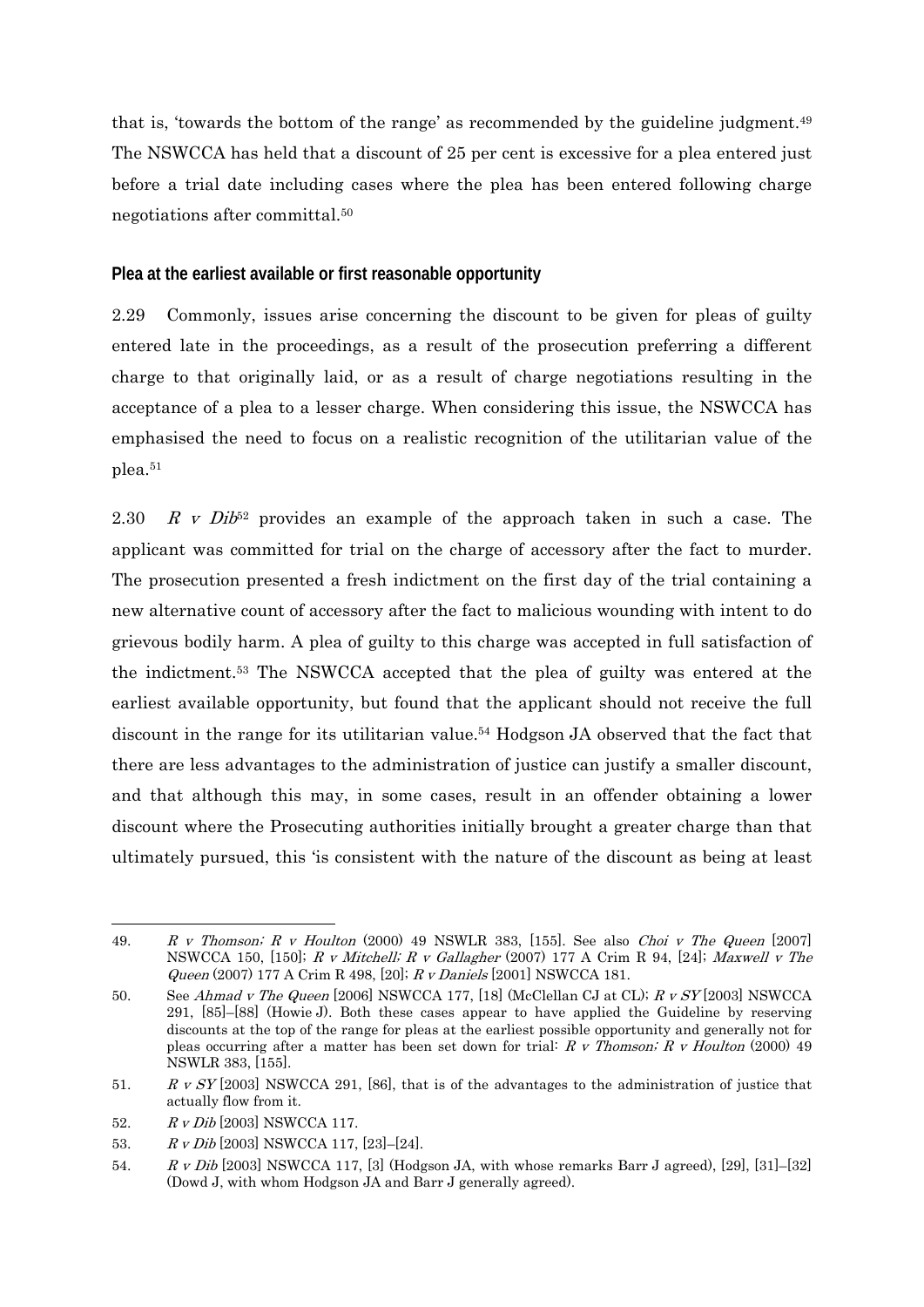in part a recognition of practical advantages, and not merely a recognition of mitigation of culpability'.55

2.31 In R v Stambolis<sup>56</sup> the respondent made full admissions to the police upon his arrest, but did not plead guilty in the Local Court. Instead he entered into negotiations with the prosecution which resulted in an offence of escape being removed from the indictment and placed on a Form 1, at which point he indicated that he would plead guilty to the remaining offences. This was eight months after his arrest.57 The sentencing judge allowed a discount of 25 per cent for the plea of guilty.58 Howie J noted that by withholding the plea the offender had achieved the result he wanted. Rarely if ever, His Honour remarked, will the accused's reasons for withholding a plea be regarded as relevant in determining the discount. Where the plea 'has been used as a bargaining tool in order to achieve a favourable outcome from the Crown in respect of some other charge'59 it cannot then be asserted that the plea was made at the first reasonable opportunity. His Honour however accepted that there may be exceptional cases where, as a matter of fairness, a discount will be given for a plea despite its lack of any utilitarian value, citing as an example cases where the Prosecution rejects a plea to manslaughter and the accused is later acquitted of murder but convicted of manslaughter after trial.60

2.32 In R v Cheikh; R v Hoete<sup>61</sup> the NSWCCA held that, in the case of the offender Cheikh, a discount of 25 per cent for the pleas of guilty was excessive, in circumstances where they were entered in the District Court to some charges, with other charges then being taken into account on a Form 1. The NSWCCA pointed out that the offender could have pleaded guilty to the same mix of charges earlier, but he had not, and as a result there had been a committal and preparation for trial, so that the utilitarian value was much less than would have flowed from earlier pleas. The Court determined that a discount of 25 per cent at the top of the usual range was not warranted, and that a

1

<sup>55.</sup>  $R \, v \, Dib$  [2003] NSWCCA 117, [5]-[6].

<sup>56.</sup> R v Stambolis (2006) 160 A Crim R 510.

<sup>57.</sup> R v Stambolis (2006) 160 A Crim R 510, [9]–[10].

<sup>58.</sup> R v Stambolis (2006) 160 A Crim R 510, [8].

<sup>59.</sup> R v Stambolis (2006) 160 A Crim R 510, [11].

<sup>60.</sup> R v Stambolis (2006) 160 A Crim R 510, [12].

<sup>61.</sup>  $R \, v$  Cheikh;  $R \, v$  Hoete [2004] NSWCCA 448.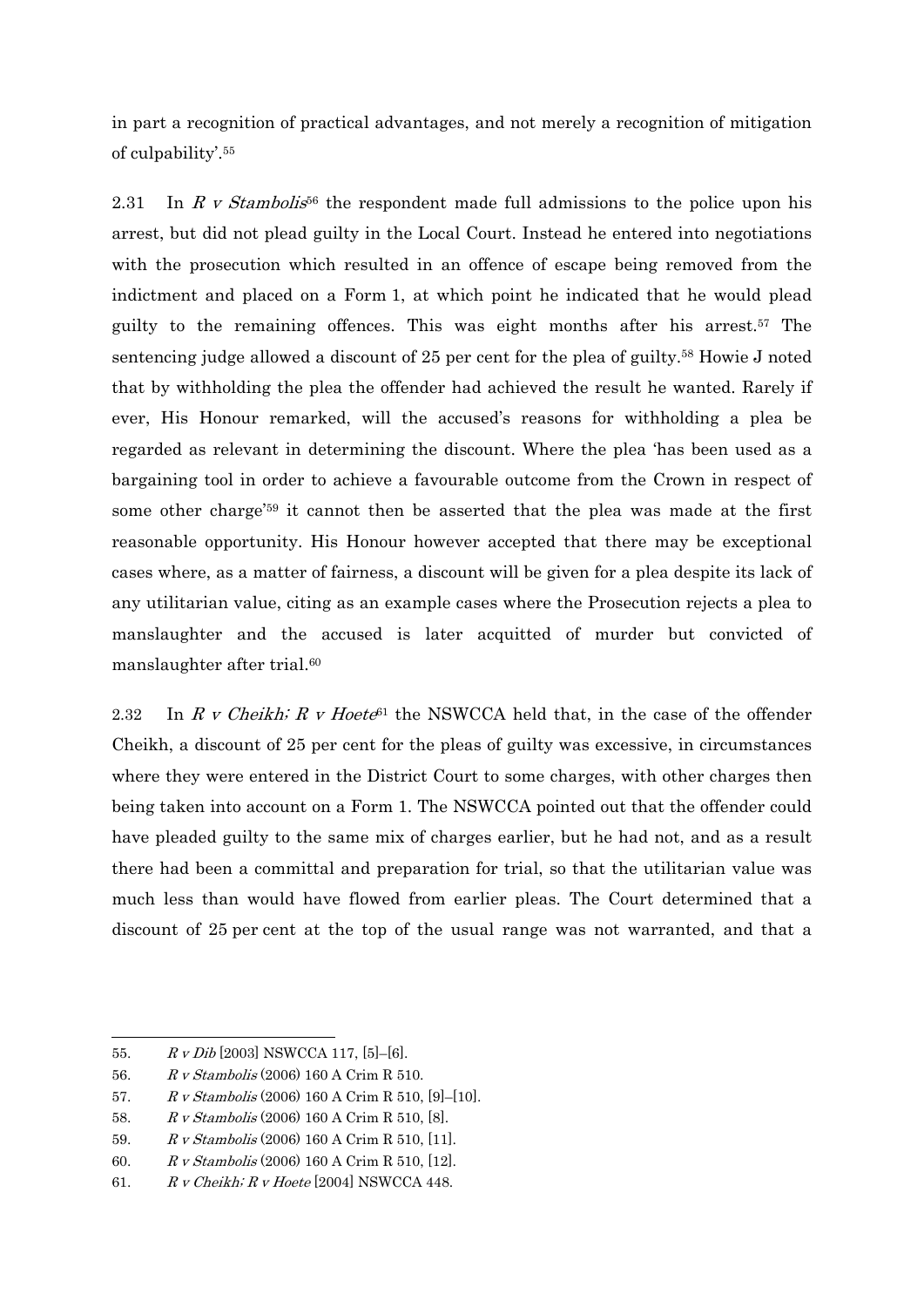discount in excess of 15 per cent would have been outside a proper exercise of the judge's discretion<sup>62</sup>

**Discount where an offender is convicted of a lesser offence following rejection by the prosecution of an offer to plead to that offence** 

2.33 The principle enunciated in R v Oinonen<sup>63</sup> has been consistently applied by the appeal courts where the prosecution has rejected an offer by the defence to plead guilty to a lesser charge, and the defendant has subsequently been acquitted of the substantial charge and convicted after a trial of this lesser charge. The NSWCCA noted that there had been a long practice to take into account the offer of a plea of guilty to the crime for which a person is ultimately convicted.<sup>64</sup> In R v Cardoso<sup>65</sup> the NSWCCA rejected a submission that the reasoning in *Oinonen* could not stand with the decisions in Thomson and Houlton and R v Sharma,<sup>66</sup> and the further submission that there was no concept of 'notional utility' in a case where an offender is convicted after trial of an offence to which an earlier offer was made to plead guilty.67

2.34 It was held in *Cardoso* that it was not to the point that the offer having been rejected, the accused chose to plead not guilty to manslaughter, in the presence of the jury and raised an issue of self defence that could have led to his acquittal.<sup>68</sup>

2.35 In the matter of R v Curry,<sup>69</sup> the NSWCCA distinguished the decision in Oinonen. It found that prior to the murder trial, the Crown had rejected the applicant's offer to plead guilty to manslaughter, a charge of which the applicant was eventually convicted. The NSWCCA observed that the basis for the applicant's offer of a plea had not been discussed, and, noting the many ways in which manslaughter can be made out, concluded that there was no reason why one such basis could not have been put forward. It also noted that there would be a difficulty in identifying any utilitarian value to the

<sup>-</sup>62. R v Cheikh; R v Hoete [2004] NSWCCA 448, [49], [59] Other matters dealing with these principles include R v Harmouche (2005) 158 A Crim R 357, [39]-[41]; R v Young [2003] NSWCCA 276, [11]; R  $v$  SY [2003] NSWCCA 291, [85]–[88]. See also R v Boney [2008] NSWCCA 313; Veale v The Queen (2008) 181 A Crim R 149, [9], [14]–[15]; Sullivan v The Queen; Skillin v The Queen [2008] NSWCCA 296, [17]; Salah v The Queen [2009] NSWCCA 2.

<sup>63</sup> R v Oinonen [1999] NSWCCA 310.

<sup>64.</sup> R v Oinonen [1999] NSWCCA 310, [15], [18].

<sup>65.</sup> R v Cardoso (2003) 137 A Crim R 535.

<sup>66.</sup> R v Sharma (2002) 54 NSWLR 300.

<sup>67.</sup> R v Cardoso (2003) 137 A Crim R 535, [17]–[21].

<sup>68.</sup> R v Cardoso (2003) 137 A Crim R 535 [20].

<sup>69.</sup> R v Curry [2002] NSWCCA 109.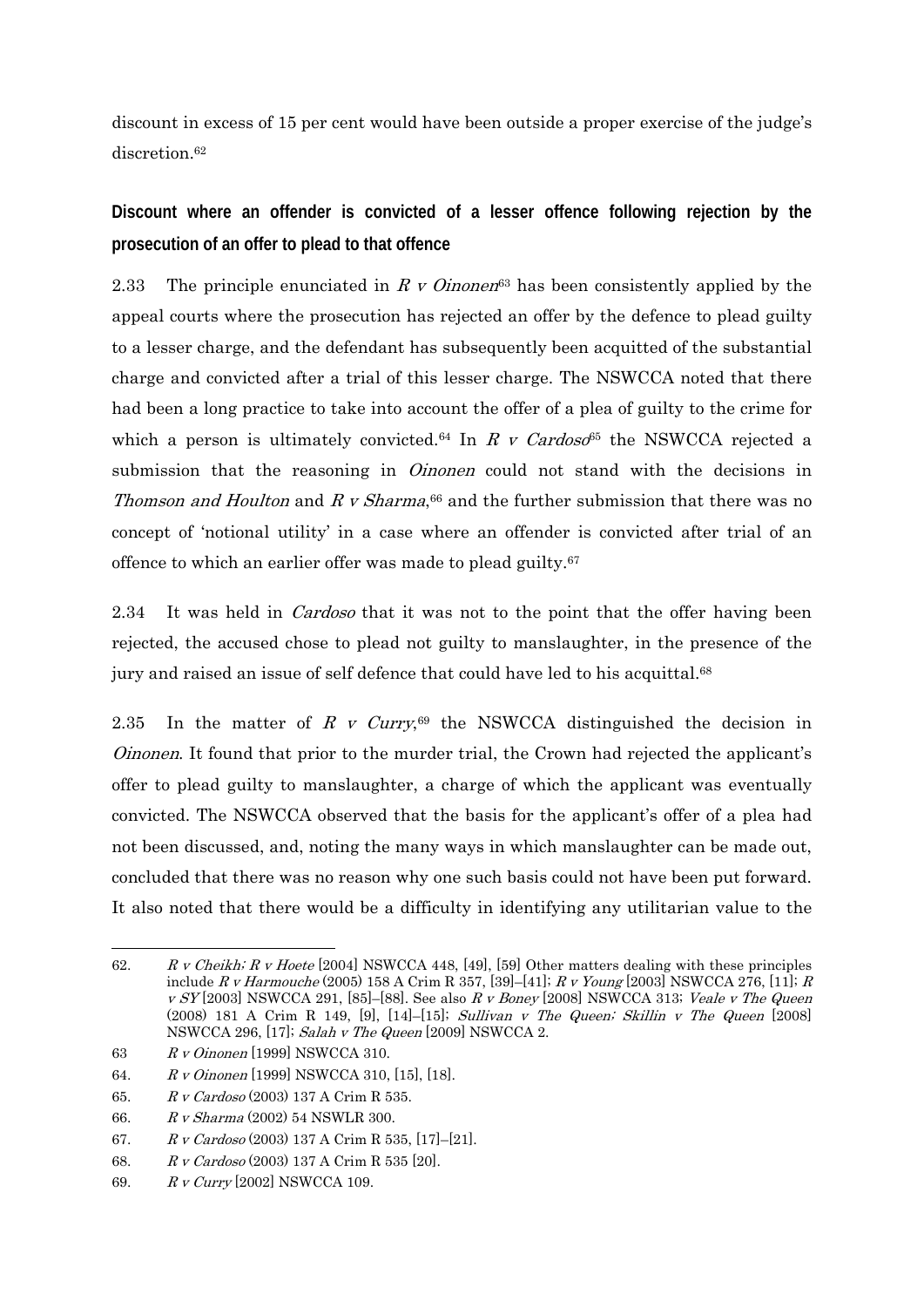plea where the trial was a joint trial and the applicant was the only defendant to offer a plea.70

### **Relevance of the strength of the Crown case**

2.36 The Guideline made it clear that the strength of the Crown case has no impact on the utilitarian value of the plea of guilty, but rather, is a factor that might be taken into account when assessing contrition or remorse.71

2.37 This principle has been consistently applied by the NSWCCA but often overlooked by sentencing judges. In  $R \, v$  Carter<sup>72</sup> Howie J was critical of

the view held by some judges that in determining the quantum of such a discount a relevant consideration is the strength of the Crown case. It is not. That is a factor that is relevant to a consideration of whether the plea of guilty shows contrition and whether any discount over and above that for the utilitarian benefit of the plea should be allowed.73

# **Administrative arrangements of a particular court are not to determine the amount of the discount**

2.38 The Council is aware that there have been certain regional practices followed by District Court Judges with respect to the amount of discount awarded for a plea of guilty, which have been adopted for the purpose of managing large caseloads, but which are inconsistent with the principles set out above.

2.39 This practice as it existed in the District Court at Parramatta was noted in  $DoV$ The Queen,<sup>74</sup> where the sentencing judge allowed a 20 per cent discount for the plea of guilty despite the fact that the plea was entered the day before the trial date, but within the period which was regarded as the 'case management period' for that court.75 Simpson J described this discount as 'generous' although without holding the approach to involve error.

 $\overline{a}$ 70. R v Curry [2002] NSWCCA 109, [23]. Referred to in Judicial Information Research System, Sentencing Bench Book (online) 'Crimes (Sentencing Procedure) Act 1999 – Sentencing Procedures Generally – Guilty plea to be taken into account' http://jirs/.

<sup>71 .</sup> R v Thomson; R v Houlton (2000) 49 NSWLR 383, [137].

<sup>72.</sup> R v Carter [2001] NSWCCA 245, [13].

<sup>73.</sup> R v Carter [2001] NSWCCA 245, [13]. See also R v Sutton [2004] NSWCCA 225, [12]–[14].

<sup>74.</sup> Do v The Queen [2008] NSWCCA 34.

<sup>75.</sup> Do v The Queen [2008] NSWCCA 34, [13].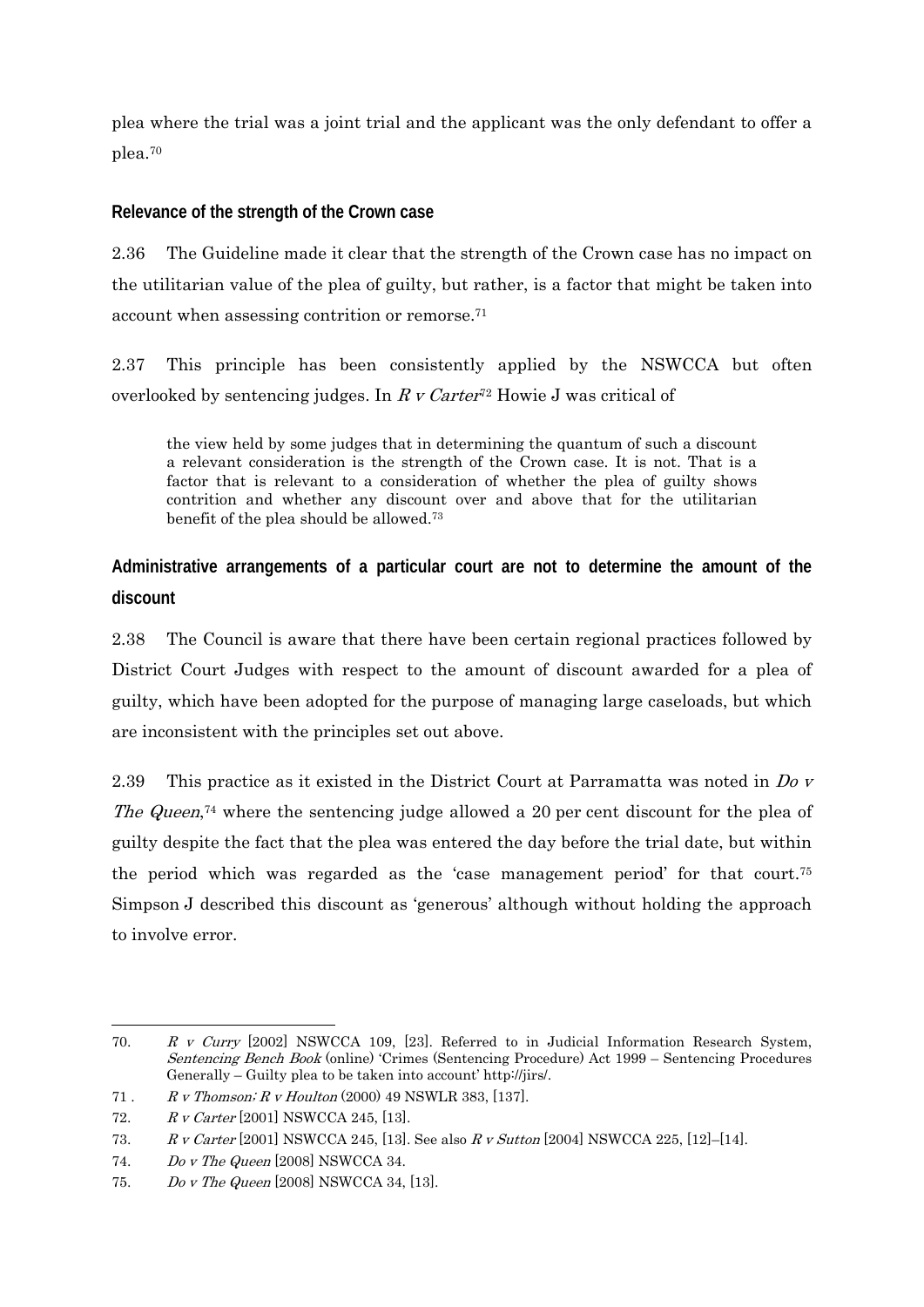2.40 This question arose again in R v Borkowski,<sup>76</sup> a Crown appeal against a sentence imposed in the Penrith District Court. In this matter, the sentencing judge had allowed a discount of 25 per cent in circumstances where the respondent pleaded guilty on arraignment in the District Court 14 months after he was charged with the offences.<sup>77</sup> Howie J observed, in finding error,:

[28] The result was that the Judge's discretion miscarried in relation to the exercise of his discretion in determining the value of the plea because he had set up a practice that was inconsistent with the decision in Thomson and Houlton and subsequent decisions of this Court. So far as his Honour was concerned, at least in the Penrith District Court and presumably only when his Honour was sitting in that Court, there was a regional practice that applied whereby the maximum discount was available when the plea of guilty came at arraignment regardless of when that occurred or whether there were committal proceedings in the Local Court. Hence the amount of the discount was being determined with insufficient consideration being given to the true utilitarian value of the plea.

[29] With respect to the Judge, who was very senior and experienced, there is no place in the administration of the criminal law in this State for sentencing variations, including the amount of discount to be given for the plea of guilty, between District Courts or judges depending on where the court is sitting or whether there is in place a particular practice for the arraigning of accused persons who have been committed for trial to a particular court. Regional courts and judges of course may develop practices for the better management of their lists and the early determination of the issues at trial. They should be encouraged to do so. But those practices cannot be founded upon rewards for compliance, such as sentencing discounts, that do not accord with the general law of this State as determined by the judgments of this Court unless that variation has been prescribed by the legislature.

…

 $\overline{a}$ 

[31] As a matter of general practice, the maximum discount for the utilitarian value of the plea of guilty should be awarded only to those accused persons who plead guilty in the Local Court and continue that plea of guilty in the District Court. There may be a valid reason in the exercise of discretion for awarding the maximum discount where the plea of guilty does not occur until the District Court but that would be exceptional and arise from the peculiar factual situation in a particular case. The amount of the discount cannot depend upon the practice of the particular court based upon its administrative arrangements.78

Howie J further noted that in this instance the community, upon learning of the initial sentence of the respondent, might have questioned why the co-offender had received the

<sup>76.</sup> R v Borkowski [2009] NSWCCA 102.

<sup>77.</sup> R v Borkowski [2009] NSWCCA 102, [21]. It is noted that the Court observed that the respondent obtained an order for the attendance of witnesses at committal, which resulted in the prosecution abandoning the allegation that the respondent had travelled through a red light (at [12], [38]). Consistent with the authorities discussed above, Howie J noted that notwithstanding that the respondent having contested this allegation, he could have indicated in the Local Court a plea of guilty to manslaughter with a denial of that allegation (at [21]).

<sup>78.</sup> R v Borkowski [2009] NSWCCA 102, [28]–[31].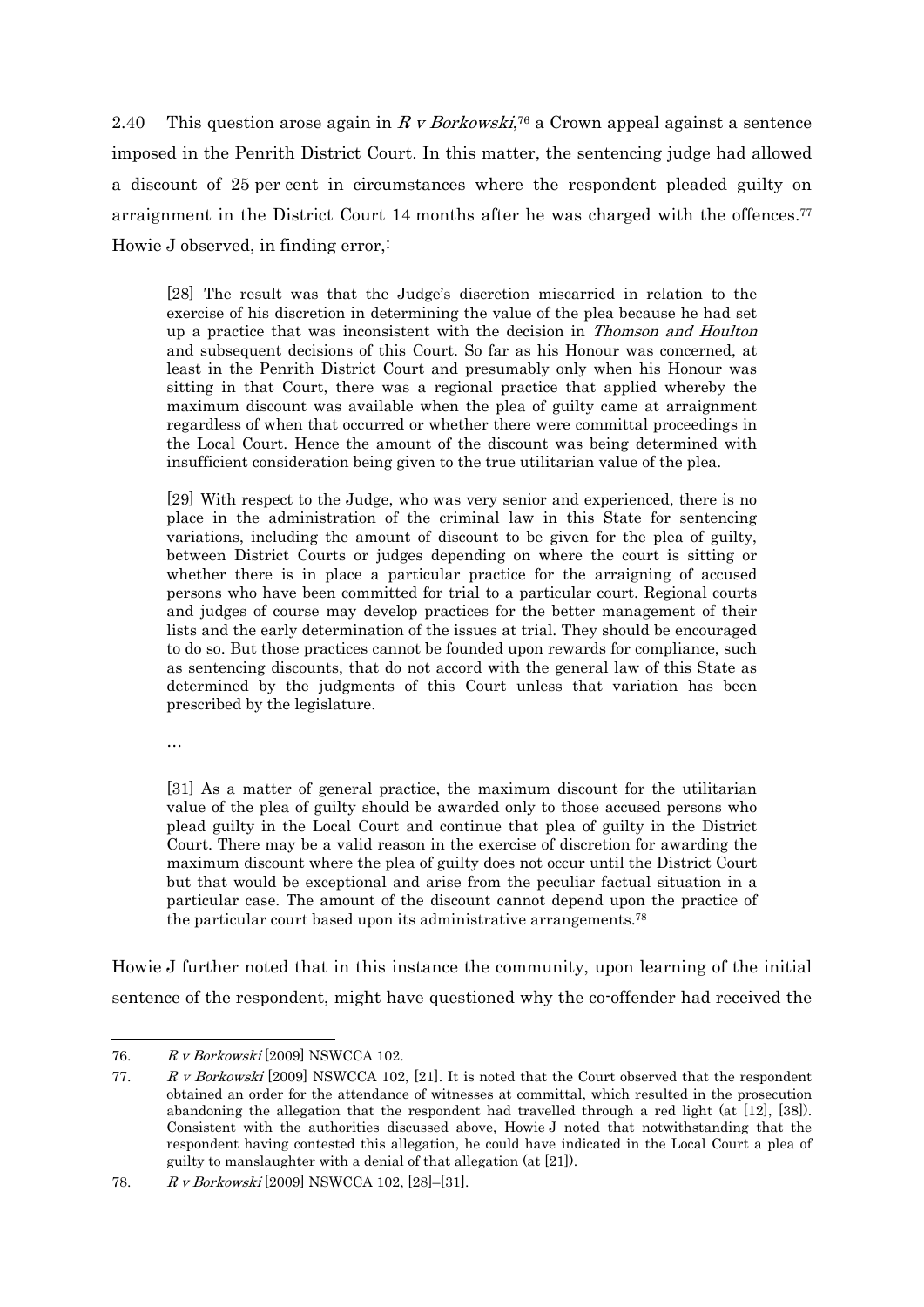same discount in circumstances where he had pleaded guilty at the first opportunity before a magistrate.79

2.41 The Council is also aware of the existence of *District Court Practice Note 7:* Management of Country Circuit Lists dealing with the management of telephone call-overs conducted by judges after committals for trial. Practice Note 7 states:

It should be readily understood that the maximum benefit for the utilitarian benefit of a plea of guilty will be earned if the plea is notified during the telephone callover process. A plea on the day of trial in a circuit list has little or no benefit because trial time has been allocated to that case during the circuit thus preventing another trial being listed.80

It is arguable that this Practice Note contravenes the principles of the guideline judgment in a similar manner to that identified by the NSWCCA in  $R \nu$  Borkowski.

# **THE ROLE OF THE PARTIES IN THE COURT'S DETERMINATION OF THE DISCOUNT FOR THE PLEA OF GUILTY**

2.42 It is the role of the prosecution to assist the court with sentencing principles and authorities relevant to the matter before it. It is therefore inappropriate for the Crown to come to an agreement with defence which would result in the Crown not being able to meet its obligations to the court in this respect. The issue arose in R v Darcy<sup>81</sup> where, prior to the sentencing hearing, an agreement had been reached between counsel that the Crown would not argue against a discount of 20 per cent for the utilitarian value of the plea of guilty. In submissions, the Crown Prosecutor stated that he disagreed with defence's suggestion that the discount should be 20 per cent but did not wish to make further submissions on the issue. Berman AJ criticised the Crown's stance, on the grounds that it was 'in effect, an agreement not to assist the Court by reference to binding principles and authorities. To that extent the agreement was inconsistent with the Crown prosecutor's obligations to the Court'.82

<sup>79.</sup> R v Borkowski [2009] NSWCCA 102, [24].

<sup>80.</sup> The Hon Justice R O Blanch, Chief Judge of District Court of New South Wales, *District Court* Practice Note 7: Management of Country Circuit Lists (28 September 2007).

<sup>81.</sup> R v Darcy [2007] NSWSC 1392.

<sup>82.</sup> R v Darcy [2007] NSWSC 1392, [51].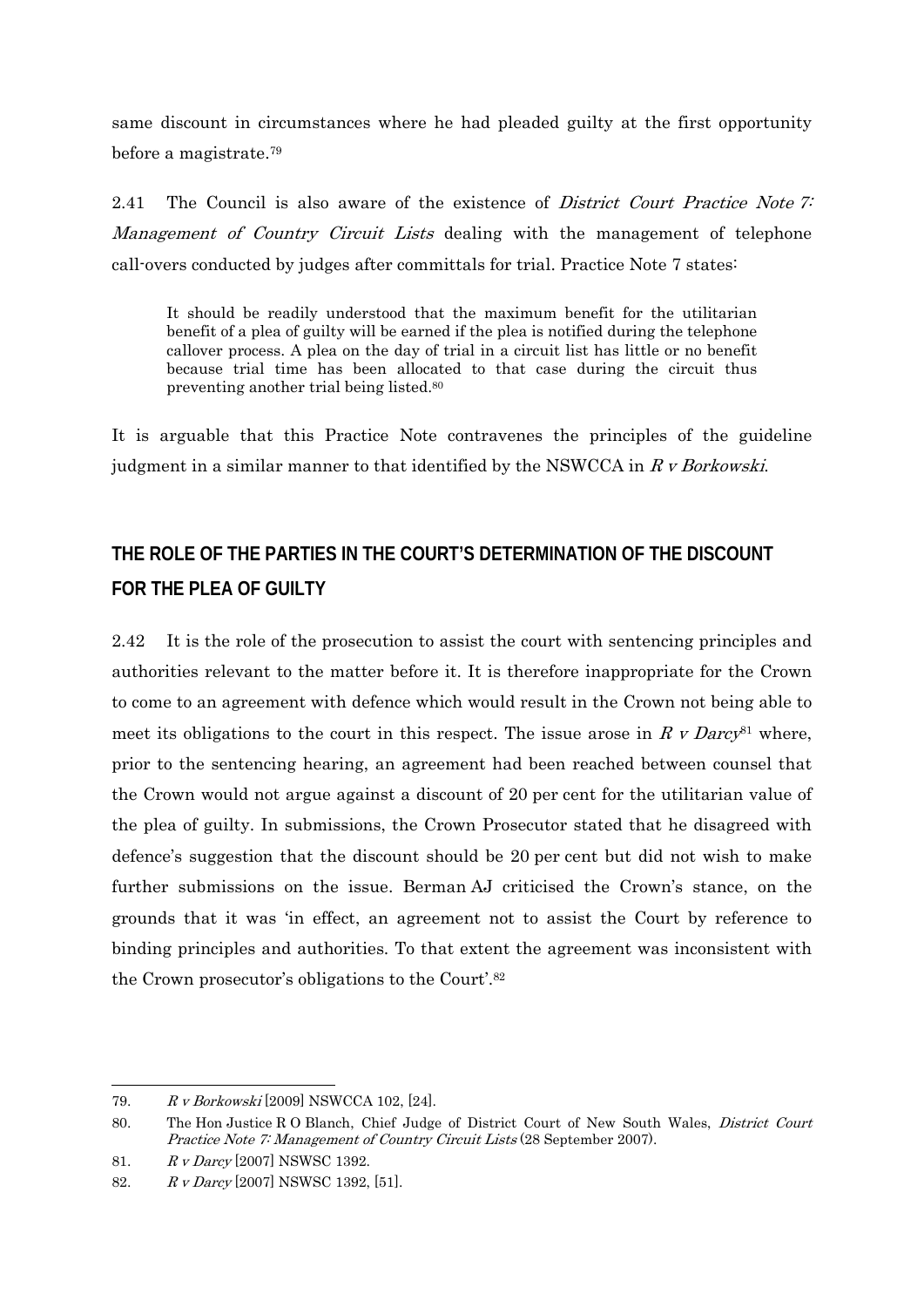2.43 A court is not bound by a prosecution's submission on this issue, even if that submission accords with that of the defence. In *Ahmad v The Queen*<sup>83</sup> the offender argued that the sentencing judge had erred in finding that he had not pleaded at the earliest reasonable opportunity and in rejecting submissions by both the Crown and defence on this point.84 The NSWCCA held that the sentencing judge had been correct in rejecting the submissions by both parties that the plea of guilty should attract a discount of 25 per cent.<sup>85</sup>

2.44 McClellan CJ at CL observed:

[23] With respect to any aspect of the agreement which relates to the appropriateness of any particular sentence, or a component of it, the Crown's agreement is confined to an undertaking to make a submission to the sentencing judge consistent with the terms of that agreement. The agreement can neither bind the judge nor be given any greater weight than is appropriate to a submission of counsel with knowledge of the facts relevant to the offence and the offender. It must of course be carefully considered but carries no greater weight than any other submission which the Crown may make in the sentencing process. If it were otherwise the fundamental assumption that it is for the judge to determine an appropriate sentence would be seriously compromised.<sup>86</sup>

### **COMMONWEALTH OFFENCES**

2.45 In sentencing for Commonwealth offences, a court is required to take into account an offender's plea of guilty pursuant to s  $16A(2)(g)$  of the Crimes Act 1914 (Cth).<sup>87</sup>

2.46 As noted earlier, when considering an appropriate discount in relation to a plea of guilty for Commonwealth offences, the court is to take into account the offender's willingness to facilitate the course of justice rather than the utilitarian value of the plea.88 The strength of the prosecution case is a relevant consideration in determining the offender's willingness to facilitate the course of justice.89

<sup>83.</sup> Ahmad v The Queen [2006] NSWCCA 177.

<sup>84.</sup> Ahmad v The Queen [2006] NSWCCA 177, [14].

<sup>85.</sup> Ahmad v The Queen [2006] NSWCCA 177, [21]–[26].

<sup>86.</sup> Ahmad v The Queen [2006] NSWCCA 177. In this instance, the NSWCCA looked to the fact that the applicant had maintained his not guilty plea until shortly before the trial when he bargained for the reduced charge of manslaughter, and pointed out that the applicant could have indicated his willingness to plead guilty to manslaughter at an earlier stage in proceedings.

<sup>87.</sup> Crimes Act  $1914$  (Cth) s  $16A(2)(g)$ .

<sup>88.</sup> Cameron v The Queen (2002) 209 CLR 339, [14], [22] (Gaudron, Gummow and Callinan JJ).

<sup>89.</sup> Danial v The Queen [2008] NSWCCA 15, [28]. See too Tyler v The Queen; R v Chalmers (2007) 173 A Crim R 458, [114].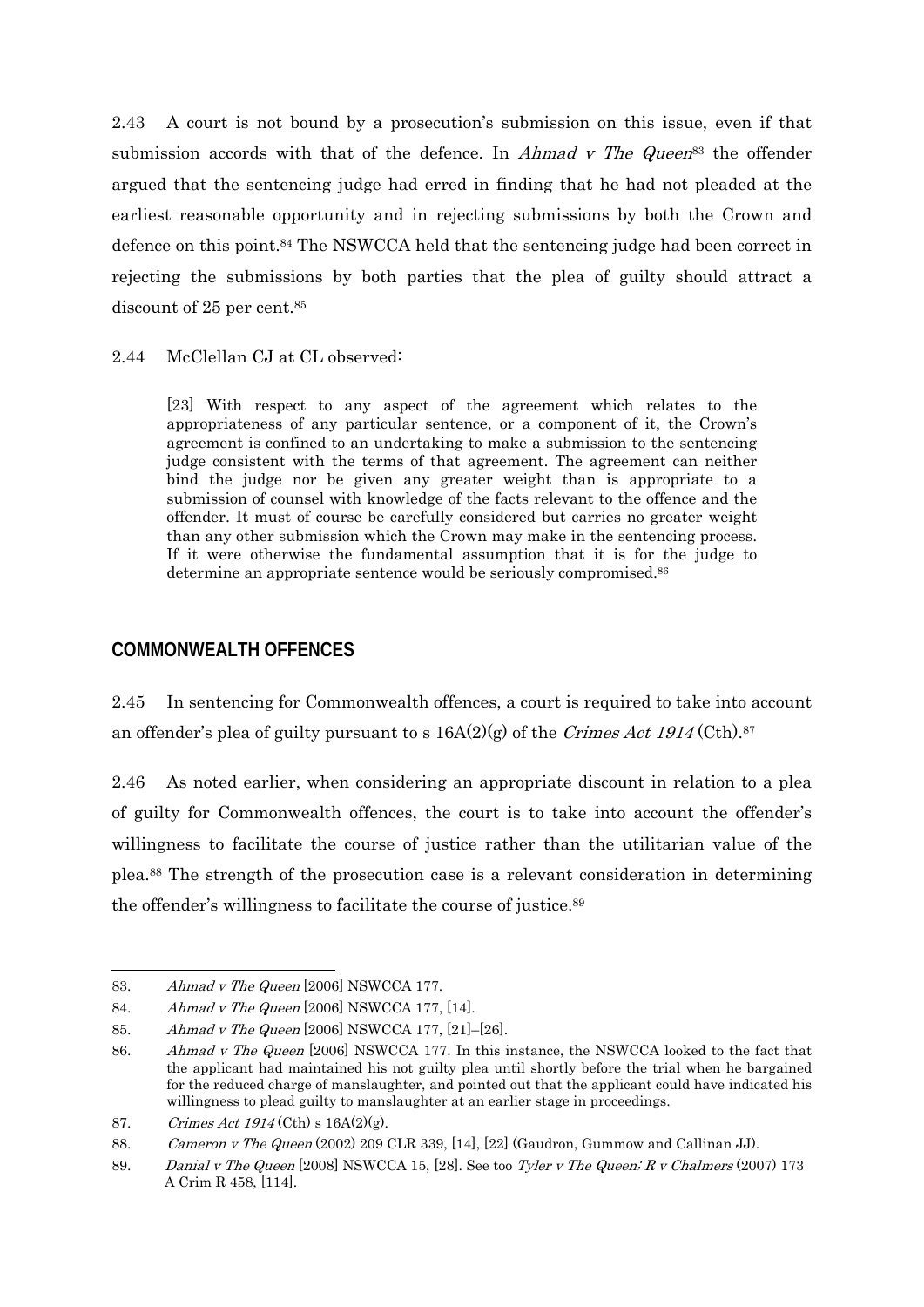# **CHAPTER 3: DISCOUNTS FOR ASSISTANCE TO AUTHORITIES**

#### **STATUTORY BASIS FOR THE DISCOUNT**

3.1 The power to reduce a penalty for assistance provided or undertaken to be provided by the accused to law enforcement authorities is contained in s 23 of the Crimes (Sentencing Procedure) Act 1999 (NSW), ('the Act') which provides:

- (1) A court may impose a lesser penalty than it would otherwise impose on an offender, having regard to the degree to which the offender has assisted, or undertaken to assist, law enforcement authorities in the prevention, detection or investigation of, or in proceedings relating to, the offence concerned or any other offence.
- (2) In deciding whether to impose a lesser penalty for an offence and the nature and extent of the penalty it imposes, the court must consider the following matters:
	- (a) the effect of the offence on the victim or victims of the offence and the family or families of the victim or victims,
	- (b) the significance and usefulness of the offender's assistance to the authority or authorities concerned, taking into consideration any evaluation by the authority or authorities of the assistance rendered or undertaken to be rendered,
	- (c) the truthfulness, completeness and reliability of any information or evidence provided by the offender,
	- (d) the nature and extent of the offender's assistance or promised assistance,
	- (e) the timeliness of the assistance or undertaking to assist,
	- (f) any benefits that the offender has gained or may gain by reason of the assistance or undertaking to assist,
	- (g) whether the offender will suffer harsher custodial conditions as a consequence of the assistance or undertaking to assist,
	- (h) any injury suffered by the offender or the offender's family, or any danger or risk of injury to the offender or the offender's family, resulting from the assistance or undertaking to assist,
	- (i) whether the assistance or promised assistance concerns the offence for which the offender is being sentenced or an unrelated offence,
	- (j) the likelihood that the offender will commit further offences after release.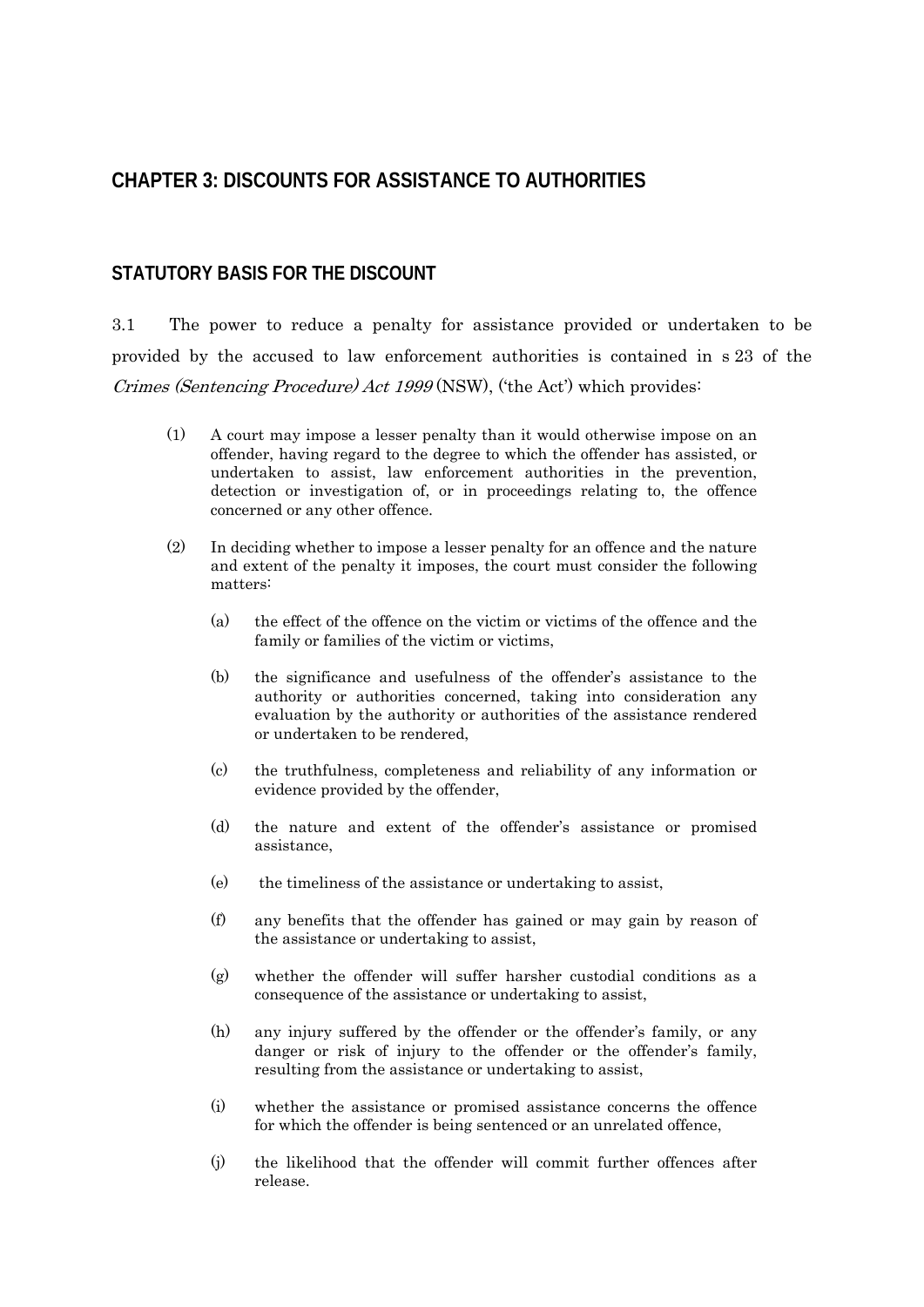(3) A lesser penalty that is imposed under this section in relation to an offence must not be unreasonably disproportionate to the nature and circumstances of the offence.

3.2 Additionally, s 21A(3)(m) of the Act includes assistance by the offender to law enforcement authorities as a mitigating factor which is to be taken into account in accordance with s 21A(1) of the Act.

# **RATIONALE BEHIND ALLOWING A DISCOUNT FOR ASSISTANCE TO THE AUTHORITIES**

3.3 The provision of a discount on penalty for an offender's assistance to authorities is frequently referred to as a matter of public policy. It is thought to be 'clearly in the public interest' to encourage the supply of information to the authorities that will assist in bringing other offenders to justice, and to give evidence against those other offenders.1 This kind of assistance can result in a saving of costs in the investigation and prosecution of criminal offences and can help in improving the clear up rate for crimes thereby vindicating the public process of punishing and deterring crimes.2 The assistance may also be regarded as a manifestation of remorse and a factor in favour of rehabilitation.3

3.4 In R v Cartwright<sup>4</sup> Hunt and Badgery Parker JJ noted that 'in order to ensure that such encouragement is given, the appropriate reward for providing assistance should be granted whatever the offender's motive may have been in giving it, be it genuine remorse (or contrition) or simply self interest', and added that if 'the motive with which the information is given is one of genuine remorse or contrition ...that is a circumstance which may well warrant even greater leniency being extended …but that is because of normal sentencing principles and practice'.5

1

<sup>1.</sup> R v Cartwright (1989) 17 NSWLR 243, 252.

<sup>2.</sup> R v Ryan (2001) 206 CLR 267, [92] (Kirby J).

<sup>3.</sup> S v The Queen [2008] NSWCCA 186, [10].

<sup>4.</sup> R v Cartwright (1989) 17 NSWLR 243.

<sup>5.</sup> R v Cartwright (1989) 17 NSWLR 243, [252].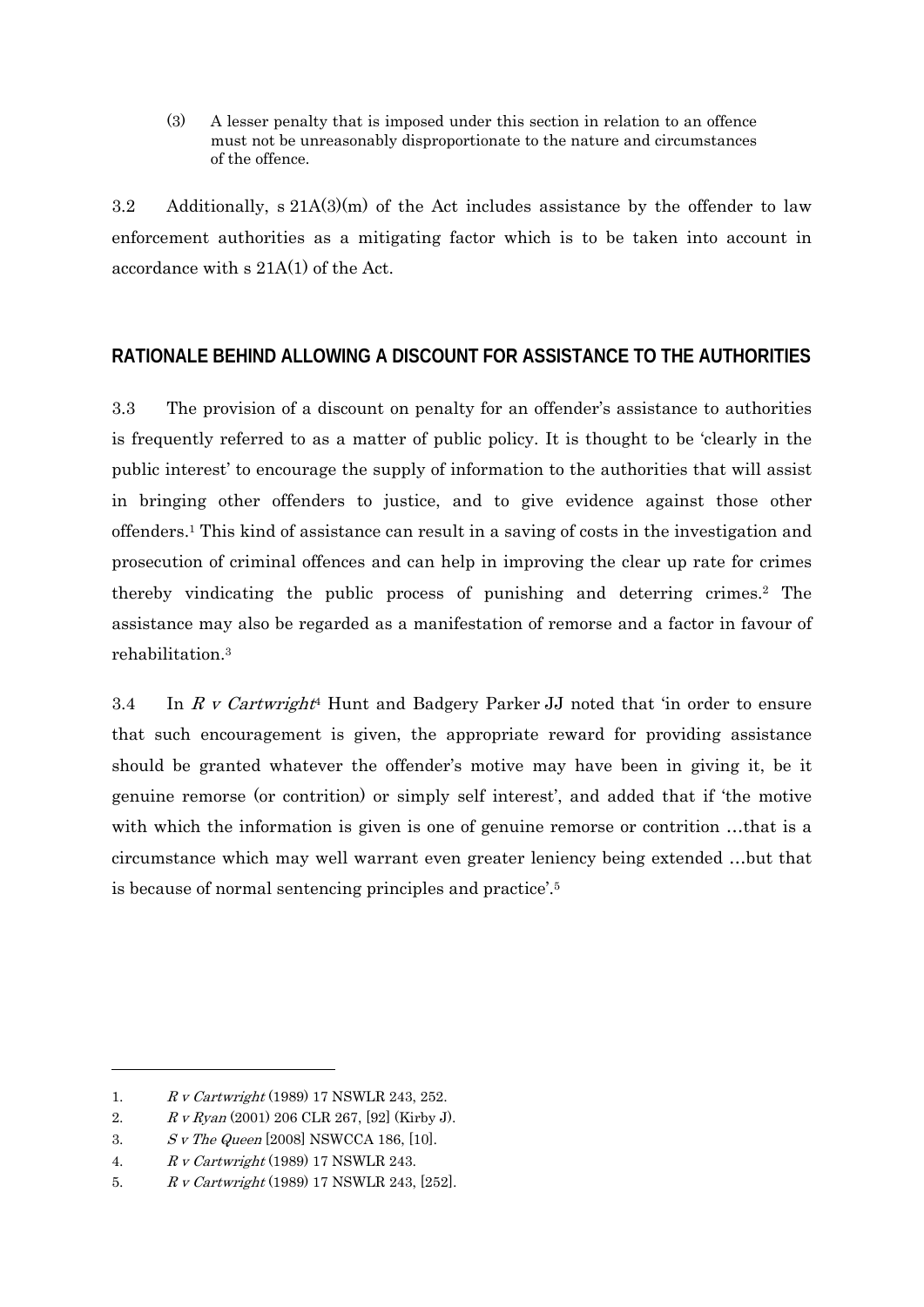3.5 The discount reflects the interests of encouraging the provision of assistance and of compensating the accused but also recognising any difficulties for the offender which may follow from that assistance.6

3.6 It has been recognised that 'often it will be the case that an offender's conduct in pleading guilty, his expressions of contrition, his willingness to co-operate with the authorities, and the personal risk to which he thereby exposes himself, will form a complex of inter-related considerations, and any attempt to separate out one or more of those considerations will not only be artificial and contrived, but will also be illogical'.7 This will have relevance when a sentencing judge comes to determine an appropriate discount.

3.7 Notwithstanding the policy considerations which underlie the power to give a discount for assistance provided to authorities, the ultimate sentence that is imposed must not constitute 'an affront to community standards'.8 As Howie J has observed:

After taking into account the various statutory and common-law principles and applying such discounts that arise on the particular facts, the sentencing judge is required to stand back and ask whether the resulting sentence is just and reasonable, not only to the offender but also to the community at large.9

3.8 The failure to provide assistance to authorities and any refusal to disclose the identity of co-offenders is not an aggravating factor at sentence. It may however be a consideration of relevance for the offender's level of contrition and prospects of rehabilitation<sup>10</sup>

# **ASSISTANCE PROVIDED TO LAW ENFORCEMENT AGENCIES**

3.9 The types of assistance provided by an offender to law enforcement agencies will vary. In some cases the offender provides assistance in relation to the criminal activity in which he has been involved, which may include the identification of co-offenders.11 In

<sup>6.</sup> R v Heard aka Summers (1987) 11 NSWLR 46, 50 (Hunt J); R v Cartwright (1989) 17 NSWLR 243, [255].

<sup>7.</sup> R v Gallagher (1991) 23 NSWLR 220, 228.

<sup>8.</sup> R v Gallagher (1991) 23 NSWLR 220, 232 (Gleeson CJ).

<sup>9.</sup> SZ v The Queen (2007) 168 A Crim R 249, [5]; and see R v Dodd (1991) 57 A Crim R 349.

<sup>10.</sup> R v Baleisuva [2004] NSWCCA 344, [29]–[30]. Cited in LexisNexis Butterworths, Criminal Practice and Procedure (NSW) (online), [5-s 23.1] 'Assistance to Authorities'.

<sup>11.</sup> Many v The Queen (1990) 51 A Crim R 54, [67].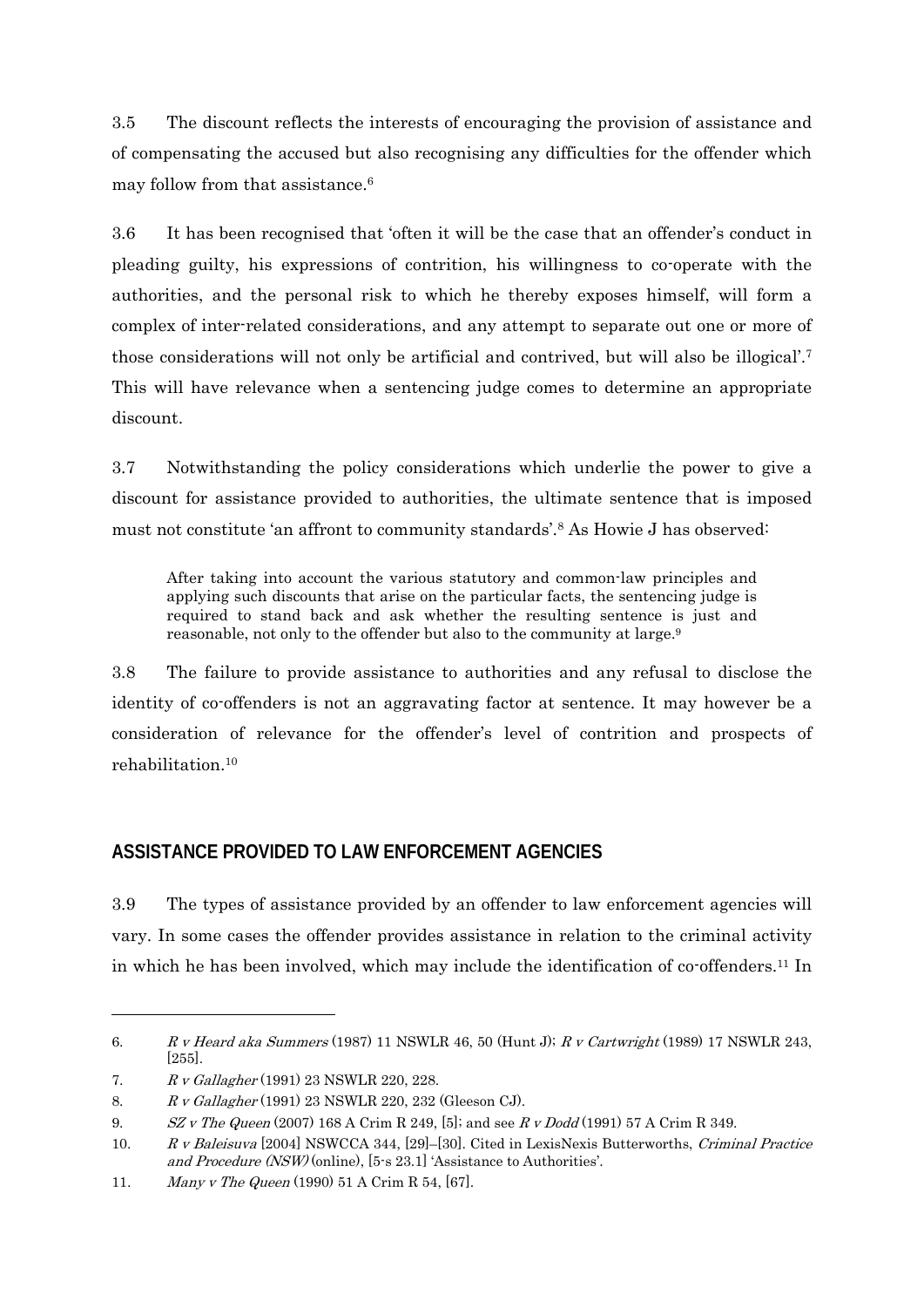such cases there is a direct connection between the information and assistance given and the offence with which the offender is charged.

3.10 A second form of assistance may be provided by an offender who furnishes information going beyond the crimes in which he was involved and for which he stands for sentence.<sup>12</sup>

3.11 A third type of assistance, which may be less common, involves the offender, prior to being arrested on a particular matter, acting as an informer providing information to the police about criminal matters not related to the offence for which he later stands for sentence. In these instances, the conduct 'never carries any connotation of contrition but would often appear as conduct undertaken in the hope of a quid pro quo, namely a good word put in for the prisoner on any occasion when he himself might come before a court'.13

3.12 A fourth type of assistance involves the offender agreeing to assist police in an undercover operation, either by agreeing to wear a listening device when speaking to other offenders, or by taking part in a controlled operation.

3.13 A fifth type of assistance, considered in a following chapter, relates to that given by an accused by way of pre-trial disclosure made for the purposes of reducing the issues or length of the anticipated trial.

3.14 An sixth form of assistance can be seen in the case of *Many v The Queen*,<sup>14</sup> where the NSW Court of Criminal Appeal (NSWCCA) found that, although the offender showed no contrition or remorse for several offences of sexual violence, he was entitled to receive leniency on the basis of his assistance to authorities, in providing information about a crime in contemplation by an inmate in prison, which prevented its commission. The NSWCCA considered that it was appropriate to discount the offender's sentence in the order of one third. In that case the Court noted:

Bearing in mind the principles stated in R v Cartwright (1989) 17 NSWLR 243, the following may be stated as important factors in determining whether a discount should be allowed and, if so, the amount of the discount:

(i) whether there was full and frank co-operation;

<sup>12.</sup> Many v The Queen (1990) 51 A Crim R 54, [67].

<sup>13.</sup> Many v The Queen (1990) 51 A Crim R 54, [67].

<sup>14.</sup> Many v The Queen (1990) 51 A Crim R 54.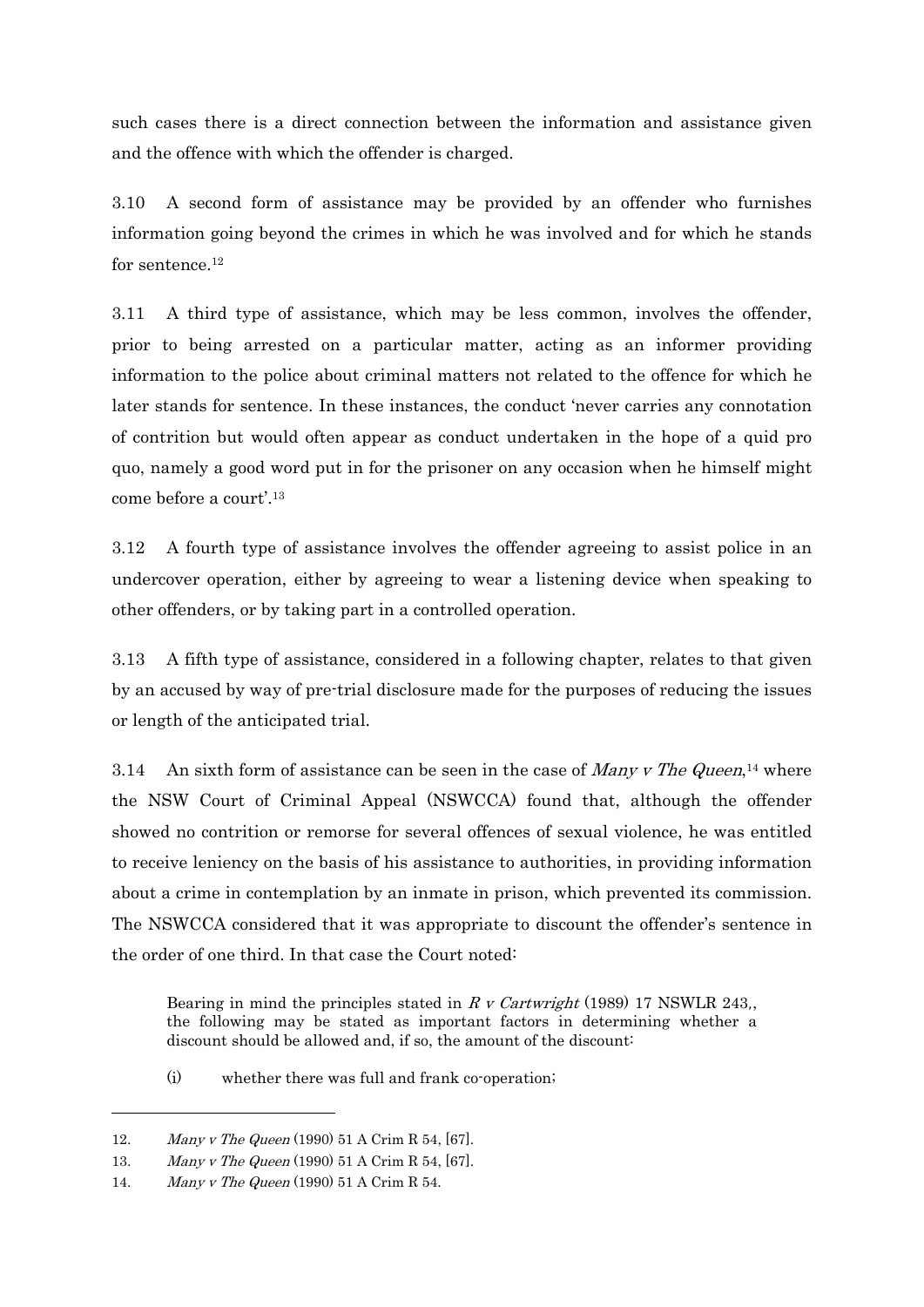- (ii) whether the assistance given was extensive;
- (iii) whether the assistance given was such as to have the potential to significantly assist the authorities;
- (iv) whether the information given was true;
- (v) whether the applicant believed that the authorities were not already in possession of the information;
- (vi) whether consequences of the appellant giving the assistance were likely to be:
	- (a) threats to the applicant's safety;
	- (b) more onerous conditions of imprisonment in protective custody;
	- (c) danger to the applicant after his release from custody.15

3.15 It is important that letters of assistance (commonly referred to as 'letters of comfort') tendered by the prosecution to the court which provide evidence in relation to assistance to the authorities in whatever form it is given, are carefully prepared and accurately record the level of assistance provided and its worth. Otherwise they can be a vehicle for corrupt conduct.

3.16 A question has arisen in relation to evidence of assistance that is led at sentencing, where it extends to information that may be adverse to the offender, but was provided on the understanding that it should not be used against him. In  $R$  v Bourchas,16 Giles JA held that in principle it was permissible for such information to be received as evidence of the offender's assistance, but not used against the offender, for example by way of enhancement of his offending conduct.17 Giles J summarised the relevant principles, as follows:

- 1. The offender carries the burden of proving assistance to the authorities, as a matter going to mitigation;
- 2. The Crown should assist the offender in the discharge of that burden;
- 3. The assistance may extend to the Crown tendering the evidence of assistance to the authorities, but the Crown should not do so over the objection of the offender;

1

<sup>15.</sup> Many v The Queen (1990) 51 A Crim R 54, [69].

<sup>16.</sup> R v Bourchas (2002) 133 A Crim R 413.

<sup>17.</sup> R v Bourchas (2002) 133 A Crim R 413, [98] following R v Raz (Unreported, NSW Court of Criminal Appeal, 17 December 1992).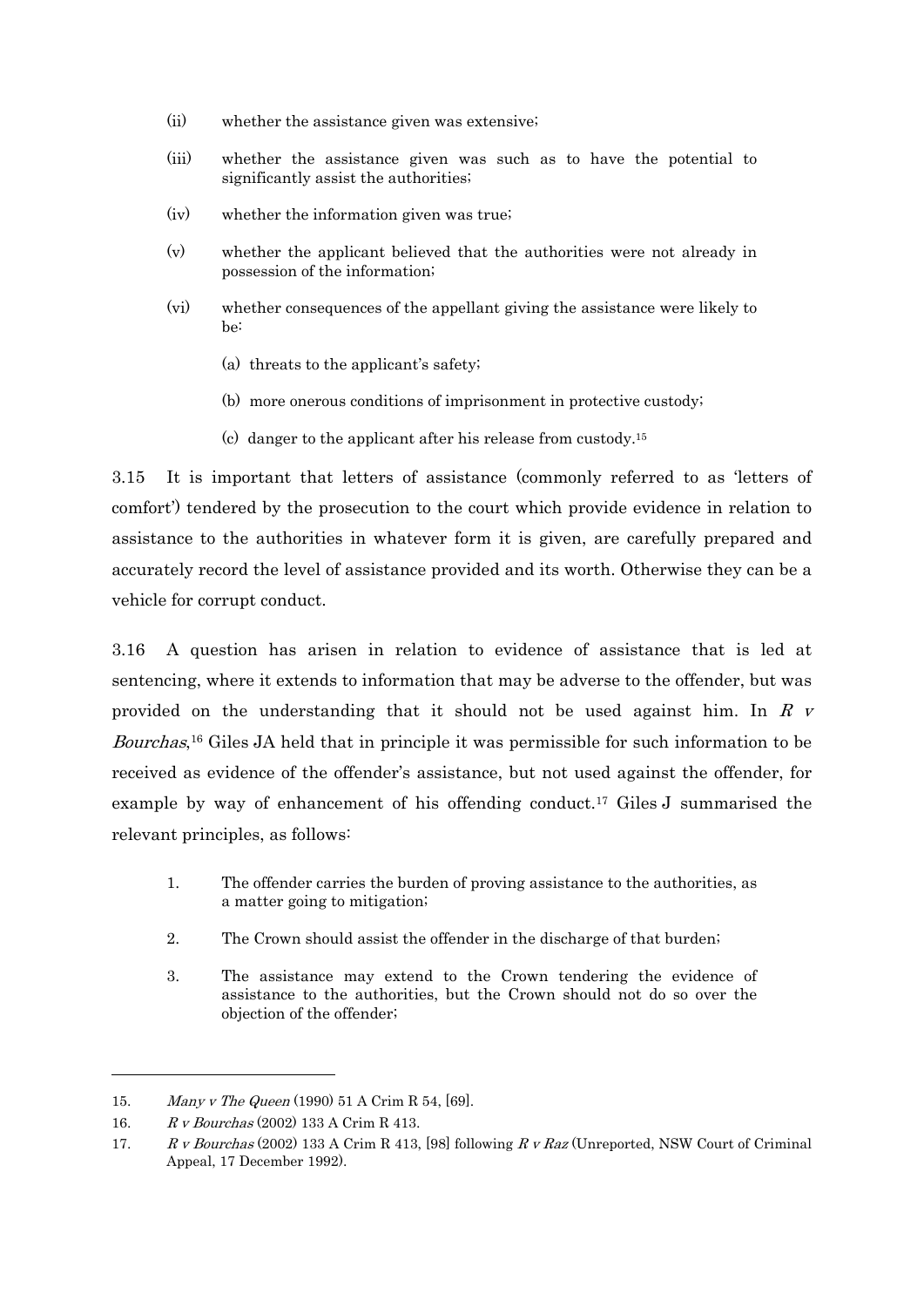- 4. A statement made by way of assistance to the authorities on an undertaking that the information in it will not be used against the offender may properly be admitted on the basis that the information in it will not be used against the offender, and with its use restricted accordingly;
- 5. When the offender tenders a statement made by way of assistance to the authorities, or accepts the Crown's assistance in tendering such a statement, it is prudent that the basis of the tender be agreed and stated showing any restriction on the use of the information in the statement; if there is disagreement, a ruling can be made in the normal way;
- 6. In the absence of an agreed basis of tender or a ruling at the time of admission, whether use of a statement made by way of assistance to the authorities is restricted will depend on the circumstances, but normally the information in the statement cannot be used against the offender.18

# **VOLUNTARY DISCLOSURE OF OTHERWISE UNKNOWN CRIMINAL ACTIVITY—'ELLIS DISCOUNT'**

3.17 The voluntary disclosure by an offender of his criminal activity otherwise unknown to the police can justify the giving of a discount, or perhaps more appropriately an exercise of the court's leniency. This is often referred to as the 'Ellis discount' based on the decision in R v Ellis<sup>19</sup> where, in addition to pleading guilty to the current charge, the accused disclosed his involvement in seven armed robberies. Street CJ observed that:

[T]he disclosure of an otherwise unknown guilt of an offence merits a significant added element of leniency, the degree of which will vary according to the degree of likelihood of that guilt being discovered by the law enforcement authorities, as well as guilt being established against the person concerned.20

3.18 In Ryan v The Queen,<sup>21</sup> McHugh J observed that according to *Ellis* the degree of leniency will vary according to: '(1) the likelihood that the offences would have been discovered by the authorities; and (2) the likelihood that the offences could have been proven beyond reasonable doubt in a court without the disclosure'.22 McHugh J, also

<sup>18.</sup> R v Bourchas (2002) 133 A Crim R 413, [99].

<sup>19.</sup> R v Ellis (1986) 6 NSWLR 603. The Council notes that the NSWCCA held that to refer to the 'Ellis discount' as a discount is an error as it was instead a matter that mitigated sentence and might be taken into account in the general sentencing synthesis, much like remorse.  $R \, v$  Borkowski [2009] NSWCCA 102, [33]–[34] see R v Ronald King [2009] NSWCCA 117; and S v The Queen [2008] NSWCCA 186.

<sup>20.</sup> R v Ellis (1986) 6 NSWLR 603, 604.

<sup>21.</sup> Ryan v The Queen (2001) 206 CLR 267.

<sup>22.</sup> Ryan v The Queen (2001) 206 CLR 267, [272].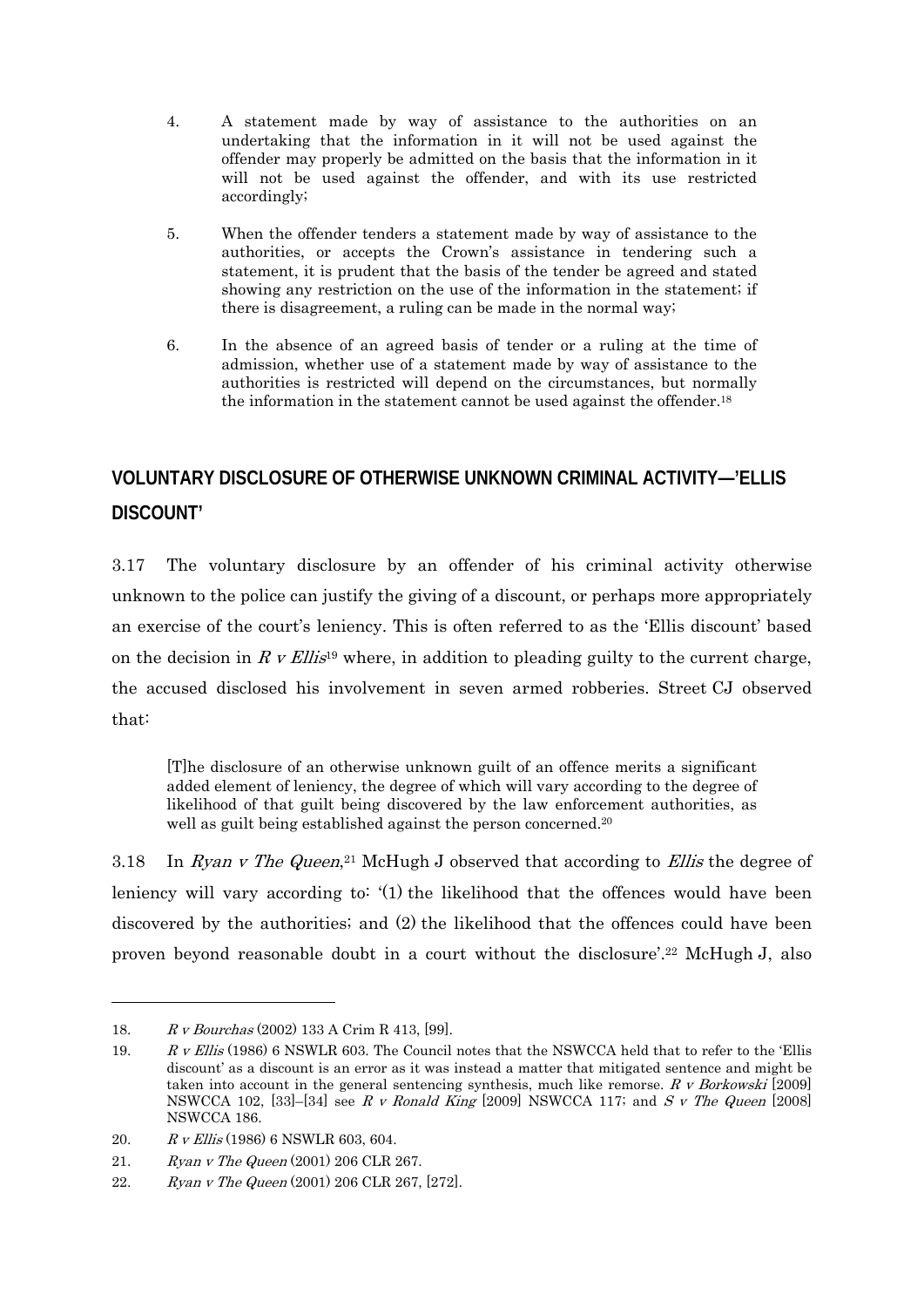observed that the principle of giving leniency to offenders who voluntarily disclose an otherwise unknown offence is

a statement of general principle or perhaps more accurately of a factor to be taken into account. It is not the statement of a rule to be quantitatively, rigidly or mechanically applied. It is an indication that, in determining the appropriate sentence, the disclosure of what was an unknown offence is a significant and not an insubstantial matter to be considered on the credit side of the sentencing process. How significant depends on the facts and circumstances of the case.23

3.19 When an offender simply co-operates with the police by confessing to a crime of which he is charged, it does not follow that he should receive a discount or leniency for that form of assistance to the police over and above any discount for the plea of guilty and remorse. A further discount may be imposed 'if it can reasonably be seen that the guilt of the offender could not have been established but for his own co-operation and admissions'.24

3.20 The degree of leniency provided is likely to be less where the offender voluntarily surrenders to police and confesses in circumstances where his identification as a participant and arrest are imminent.25 The fact that the confession allows a more serious charge to be preferred may, however, permit the extension of leniency.26

3.21 The court can take into account the fact that there has been a substantial period of time between the date of the offence and the confession during which the offender was able to demonstrate rehabilitation, although the value of the confession and assistance provided will be diminished where there has been a lengthy period of concealment or lying to the police.<sup>27</sup>

3.22 In Lewins v The Queen,<sup>28</sup> a case where the police had evidence of 17 matters against the appellant, and a further 61 matters were revealed by him, Howie J referred to  $R$  v Ellis as a 'quite exceptional case' and observed:

Although the leniency referred to in these decisions extends to those cases where the offender volunteers additional criminality otherwise unknown to the police, the extent of the leniency will obviously not be of the same significance as in those

<sup>23.</sup> Ryan v The Queen (2001) 206 CLR 267, [273].

<sup>24.</sup> Bond v The Queen (1990) 48 A Crim R 1, 15.

<sup>25.</sup> R v Hasan [2005] NSWCCA 21, [23].

<sup>26.</sup>  $R \, v \, Bell [2005]$  NSWCCA 81, [11]-[12].

<sup>27.</sup> R v Baldacchino (Unreported, NSW Court of Criminal Appeal, 3 November 1998).

<sup>28.</sup> Lewins v The Queen (2007) 175 A Crim R 40.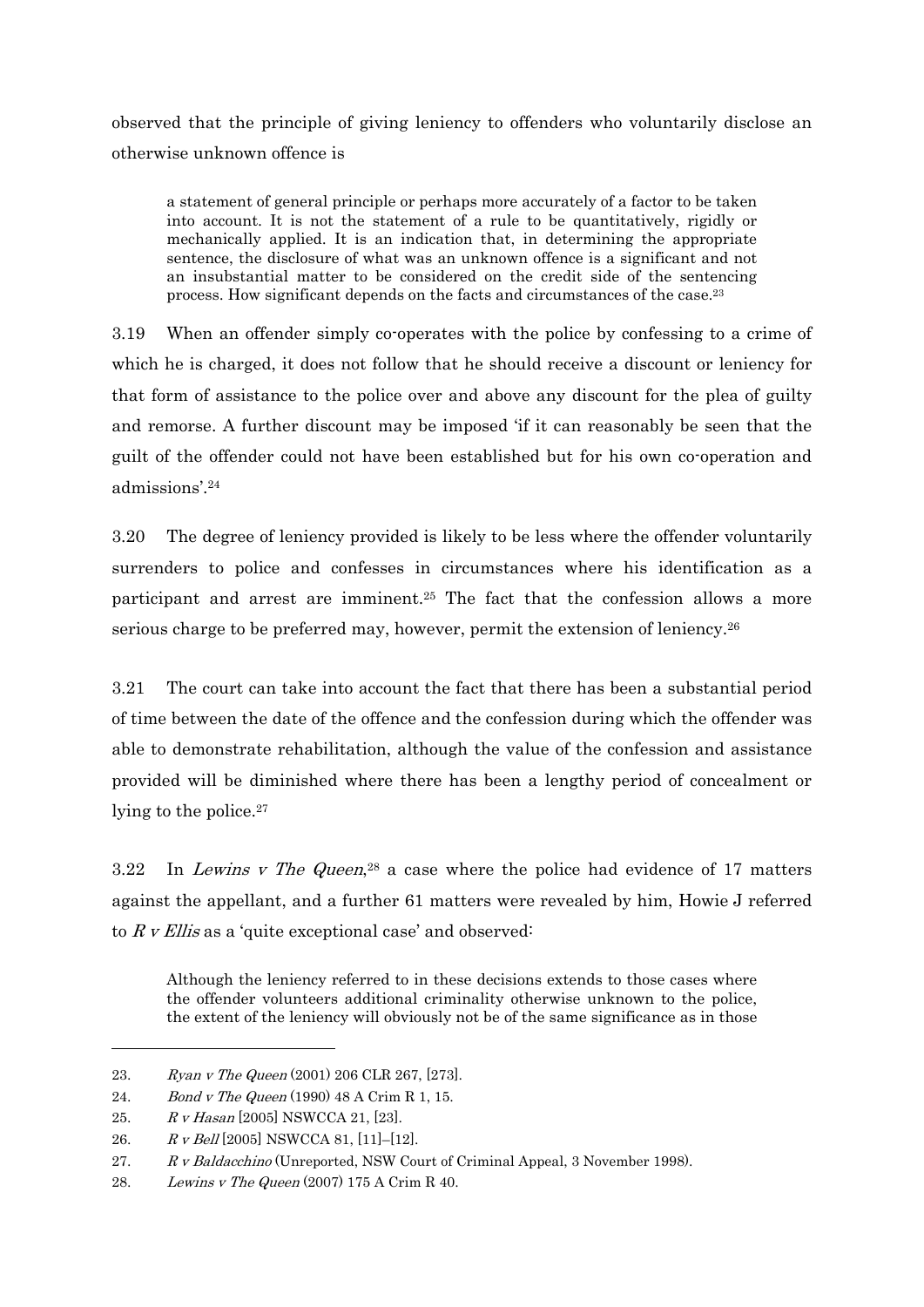cases where the police are unaware of any criminal offences committed by the offender. It is a matter of degree. In some cases the known criminality might be so great that little leniency can be shown for the further offences revealed by the offender.29

In this case an accumulation of discounts for the pleas and assistance in excess of 75 per cent was held to have resulted in sentences that were so manifestly inadequate as to amount to an affront to the offender's victims.

3.23 In S v The Queen<sup>30</sup> Bell JA (with whose reasons Latham J, but not Adams J, agreed) confirmed the *Ellis* factor as a 'useful shorthand way of describing the significant element of leniency that may be extended in a case in which an offender voluntarily discloses his or her guilt of an offence which he or she was not suspected of committing'. Her Honour however observed that  $R \nu$  Ellis, being an exceptional case, (in which the offender had come forward, as a matter of conscience and informed police of a number of offences of which he had not been suspected) was decided prior to the enactment of s 23 of the Crimes (Sentencing Procedure) Act and R v Thomson and Houlton<sup>;31</sup> and noted that where an offender's willingness to co-operate with the authorities is part of a complex of interrelated considerations relevant to the sentencing discretion, the allocation of a discrete 'Ellis discount' is likely to result in error.32 Her Honour also noted that the voluntary disclosure of unknown guilt informs the assessment of remorse and prospects of rehabilitation.

# **QUANTIFYING THE DISCOUNT FOR ASSISTANCE**

3.24 There is no fixed tariff to be applied to discounts for assistance, and discounts ranging between 20 and 50 per cent have been regarded as appropriate by the NSWCCA.33 Essentially, the principle underpinning the discount for assistance is premised on the belief that such a discount 'must not produce a result which is disproportionate to the objective gravity of a particular offence and the circumstances of a particular offender'.34

<sup>29.</sup> Lewins v The Queen (2007) 175 A Crim R 40, [18].

<sup>30.</sup> S v The Queen [2008] NSWCCA 186.

<sup>31.</sup>  $R \, \textit{v}$  Thomson and Houlton (2000) 49 NSWLR 383.

<sup>32.</sup>  $S \, v$  The Queen [2008] NSWCCA 186, [14].

<sup>33.</sup> R v Pang (1998) 105 A Crim R 474, 477, R v Sukkar (2006) 172 A Crim R 151, [54].

<sup>34.</sup> R v Sukkar (2006) 172 A Crim R 151, [54]. See also R v M [2005] NSWCCA 224.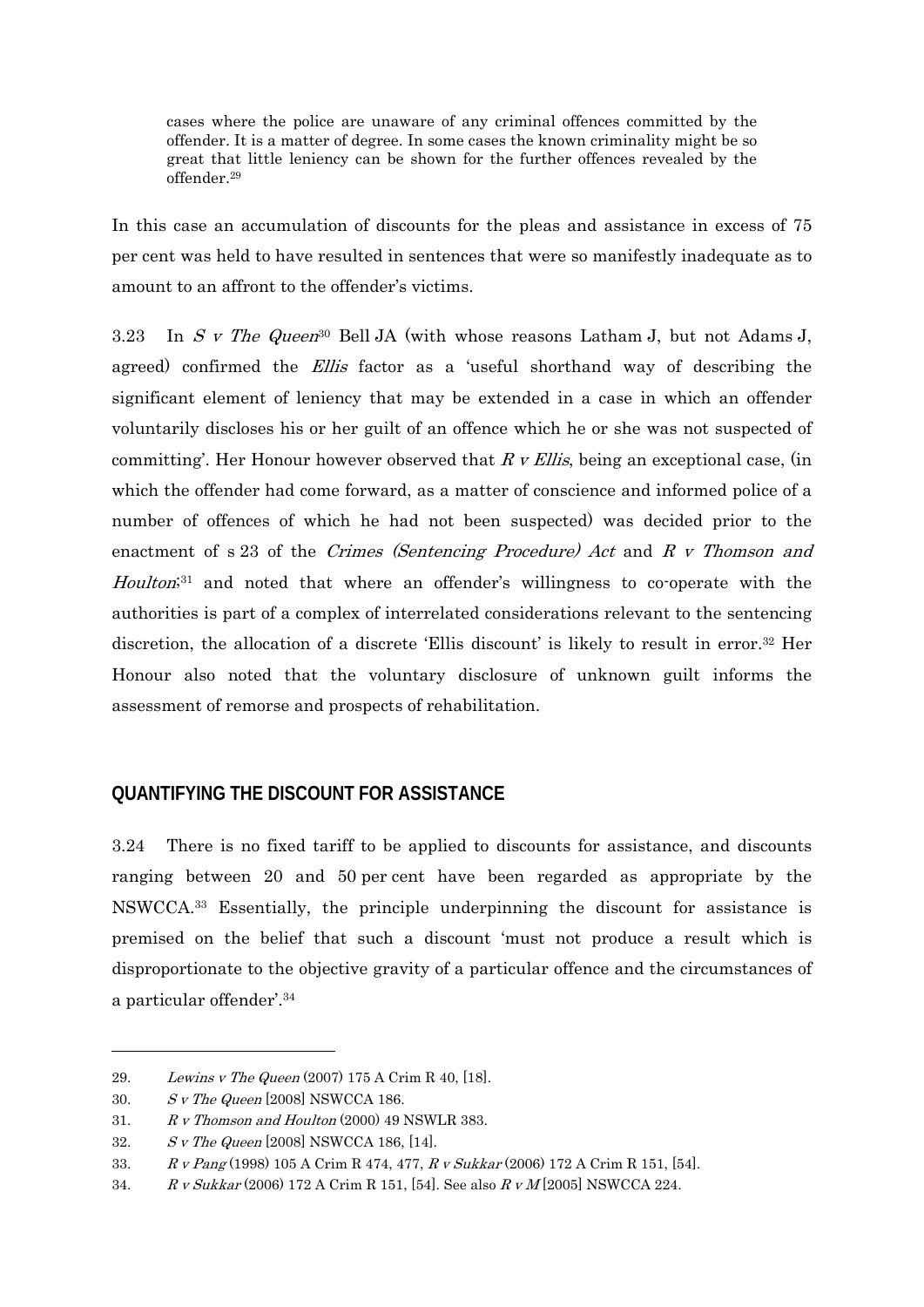3.25 Section 23(3) of the Crimes (Sentencing Procedure) Act expressly provides that the discount must not be 'unreasonably disproportionate to the nature and circumstances of the offence'. In R v  $C^{35}$  Mahoney JA in considering the legislative intent in enacting the predecessor<sup>36</sup> of this section said:

In the present case, the legislative intention was to ensure that sentences were not, in general, disproportionate to the nature and circumstances of the offence. There was a clear public interest in that objective. The public unease said to have existed, or to have been generated, by the extent of the discount given in the Many case may evidence that. But there was another public interest involved, namely, the provision of the utmost assistance to the law enforcement authorities. The detection and arrest of offenders at the least cost to the public requires that such assistance be given and that the giving of it be encouraged by its recognition in the sentencing process.37

3.26 His Honour considered that the legislation encapsulates the two objectives of the legislature. Whilst it does not proscribe sentences which are disproportionate it does proscribe those which are 'unreasonably disproportionate', allowing the court to take into account the nature and the extent of the assistance when coming to its determination of what is 'unreasonable'.38

3.27 In most instances the provision of assistance will be accompanied by a plea of guilty, as well as positive indications of remorse and rehabilitation. As a result, more than one factor will need to be taken into account in fixing a sentence which, after consideration of the discounting elements, is proportionate to the gravity of the nature and circumstance of the offence. This then gives rise to the extent to which the discount for each element needs to be disclosed.

3.28 In R v Gallagher,<sup>39</sup> the offender was charged with, amongst other matters, conspiracy to import heroin into Australia along with his co-offenders. He had assisted police in providing information regarding other offenders involved in the distribution of narcotics. The assistance provided by the offender was described by the sentencing judge as being 'extensive and significant' such that he should receive a substantial discount for such assistance. The sentencing judge referred to the offender's assistance to authorities as well as his contrition, pleas of guilty and determination to rehabilitate himself and

<sup>35.</sup> R v C (1994) 75 A Crim R 309.

<sup>36.</sup> Crimes Act 1900 (NSW) s 442B.

<sup>37.</sup> R v C (1994) 75 A Crim R 309, 314. And see R v NP [2003] NSWCCA 195 for similar observations per Simpson J in relation to the current provision.

<sup>38.</sup> R v C (1994) 75 A Crim R 309, 315.

<sup>39.</sup> R v Gallagher (1991) 23 NSWLR 220.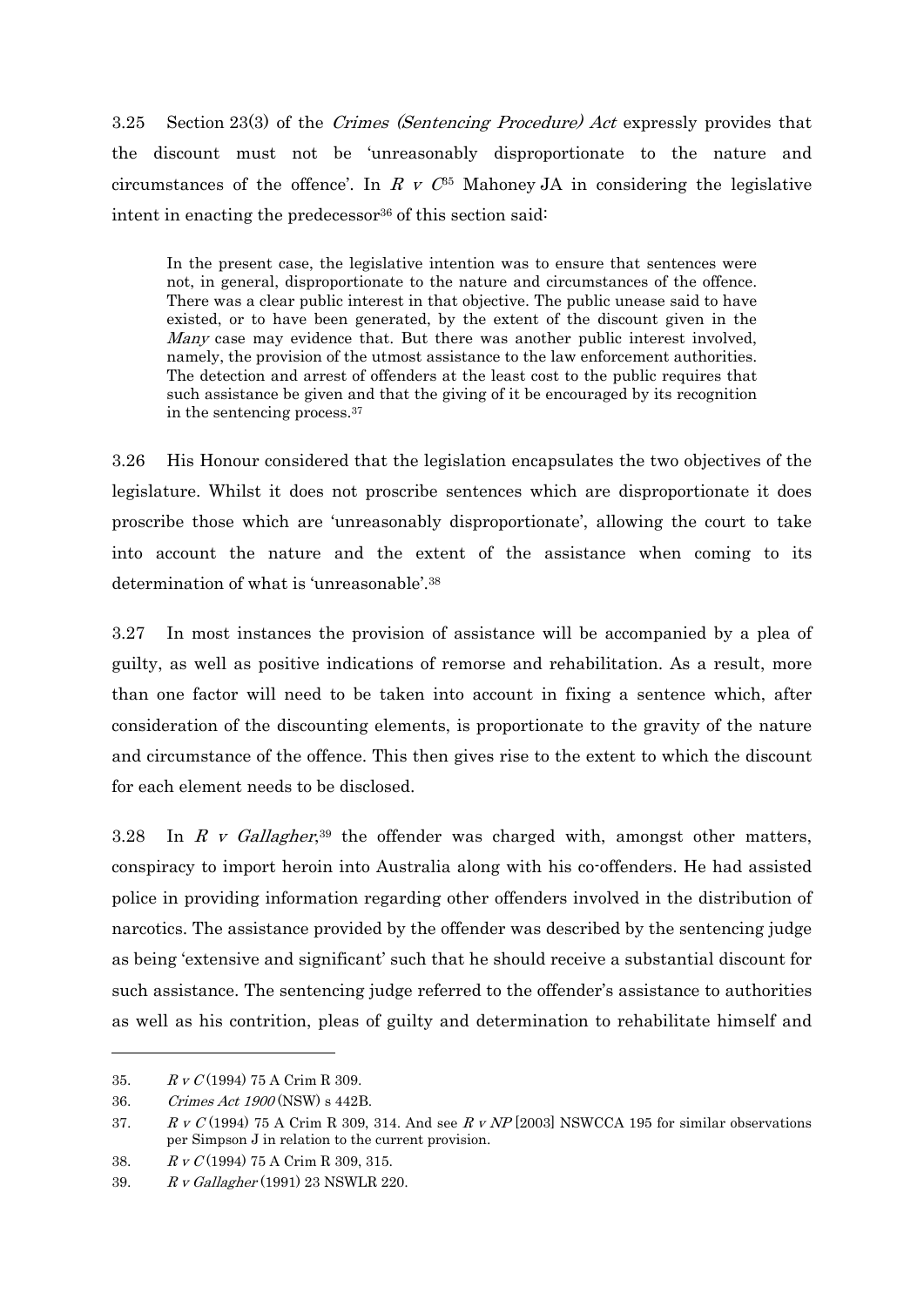gave him a 50 per cent deduction which was said to be in accordance with the authority of Cartwright.40 Gleeson CJ considered the question of whether the sentencing judge ought to have given a discrete quantifiable discount for the assistance and referred to the difficulties this involved. His Honour said:

It must often be the case that an offender's conduct in pleading guilty, his expressions of contrition, his willingness to cooperate with the authorities, and the personal risks to which he thereby exposes himself, will form a complex of inter-related considerations, and an attempt to separate out one of more of those considerations will not only be artificial and contrived, but will also be illogical.41

3.29 Gleeson CJ emphasised that a judge is entitled but not obliged to give a discrete quantifiable discount for assistance to authorities, and recognised that in many cases it may be impossible or inappropriate to take that course.42 The Chief Justice also pointed out that what is involved is 'not a rigid or mathematical exercise, to be governed by "tariffs" derived from other and different cases but, rather, one of a number of matters to be taken into account in a discretionary exercise'.

3.30 Although no guideline judgment has been given in this area, in  $SZ$  v The Queen<sup>43</sup> (where it was held that the combined discount of 62.5 per cent given for the guilty plea and assistance was excessive) there was a detailed examination of the authorities. Buddin J (with whom Simpson and Howie JJ agreed) stressed that while circumstances may give rise to a discount in excess of 50 per cent being imposed, 'a combined discount exceeding 50% should be reserved for an exceptional case'.44 Howie J observed additionally that 'an overall discount of more than 60%, however derived, will rarely, if ever, result in a sentence that is not manifestly inadequate'.45 The Court emphasised the importance in quantifying that element of the discount which relates to future assistance. This was seen as crucial in permitting the parties to understand exactly the position, and for an appellate court to respond to any review of the sentencing court's decision in the event that such a promise was not complied with.

<sup>40.</sup> R v Gallagher (1991) 23 NSWLR 220, 224–226.

<sup>41.</sup> R v Gallagher (1991) 23 NSWLR 220, 228.

<sup>42.</sup> R v Gallagher (1991) 23 NSWLR 220, 230. It is noted that this case was decided before the legislative provision.

<sup>43.</sup> SZ v The Queen (2007) 168 A Crim R 249.

<sup>44.</sup> SZ v The Queen (2007) 168 A Crim R 249, [51]–[53] (Buddin J).

<sup>45.</sup> SZ v The Queen (2007) 168 A Crim R 249, [11].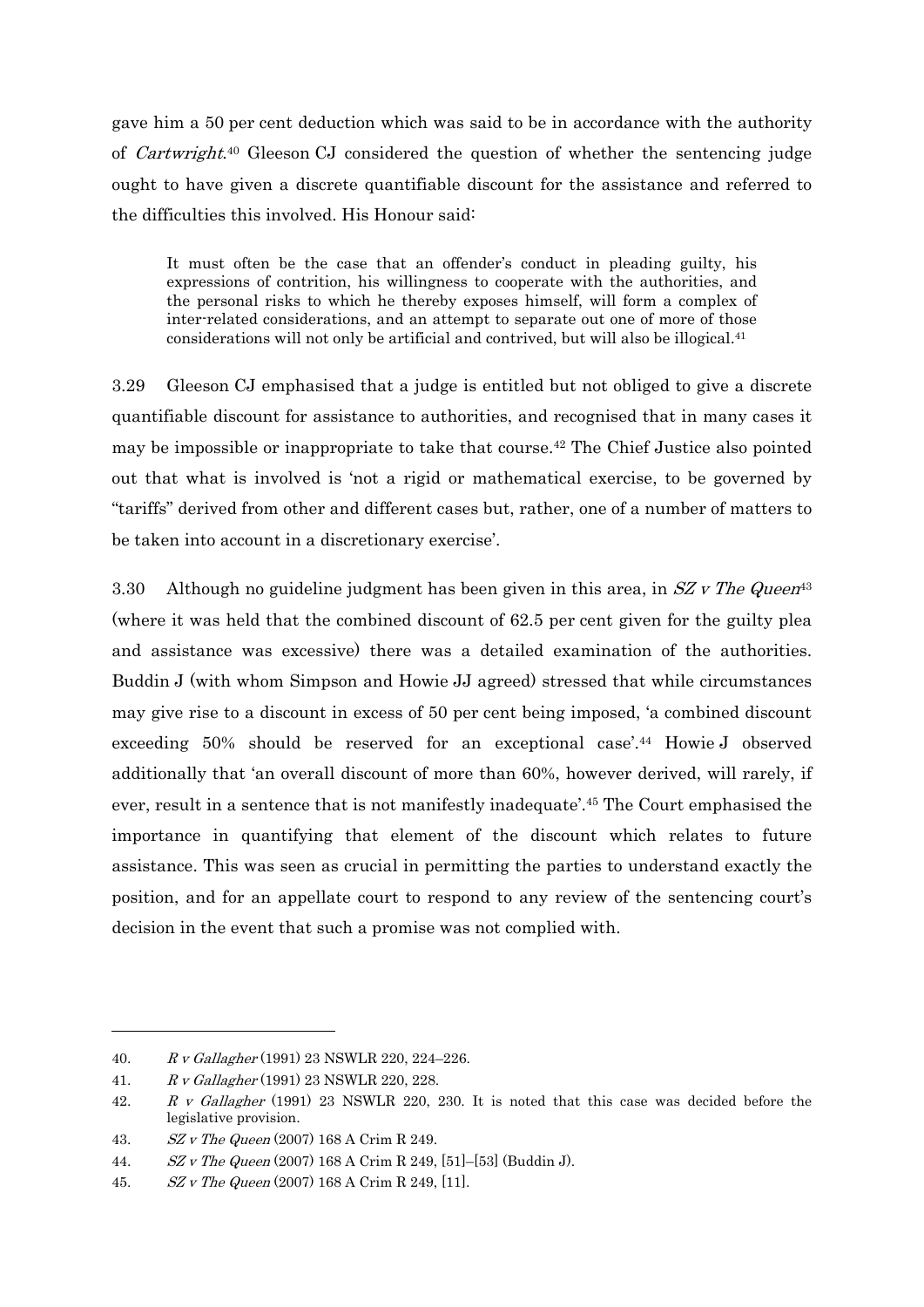3.31 Earlier in R v Sukkar<sup>46</sup> Howie J said that the discount range that had previously been expressed by the courts of between 20 and 50 per cent had been formulated on the basis that part of the discount was allowance for the fact that the offender will suffer hardship as a result of the assistance he has provided. His Honour noted that where there is no evidence of disadvantage to be suffered in the prison system, a discount would not normally exceed 40 per cent for both a plea and assistance except in exceptional circumstances.47

3.32 In Carruthers v The Queen<sup>48</sup> the NSWCCA held that, in circumstances where assistance was provided, and the offender's life was under threat, such that he was placed in protection and experienced significant restrictions, a combined discount of less than 35 per cent for the utilitarian value of the plea, contrition and assistance was inappropriate.49

3.33 In HVN v The Queen,<sup>50</sup> the NSWCCA confirmed that in circumstances where an offender had provided assistance to authorities, then in the absence of evidence that he would be disadvantaged in prison because of the assistance, a discount for both a plea of guilty and assistance above 40 per cent would be exceptional.51

# **FACTORS COMMONLY CONSIDERED**

#### **Significance and usefulness of assistance provided to the authorities**

3.34 Section 23(2)(b) of the Act requires the sentencing court to take into account the significance and usefulness of the assistance provided or undertaken to be provided, in the light of its evaluation by the authorities.

<sup>46.</sup> R v Sukkar (2006) 172 A Crim R 151.

<sup>47.</sup> R v Sukkar (2006) 172 A Crim R 151, [3]-[5], referring to R v Cartwright (1989) 17 NSWLR 243, 250.

<sup>48.</sup> Carruthers v The Queen [2007] NSWCCA 276.

<sup>49.</sup> *Carruthers v The Queen* [2007] NSWCCA 276, [34].

<sup>50.</sup> HVN v The Queen [2007] NSWCCA 207.

<sup>51.</sup> HVN v The Queen [2007] NSWCCA 207, [10] (Latham J, with the concurrence of other members of the Court) also citing  $R v Sukkar$  (2006) 172 A Crim R 151, [5].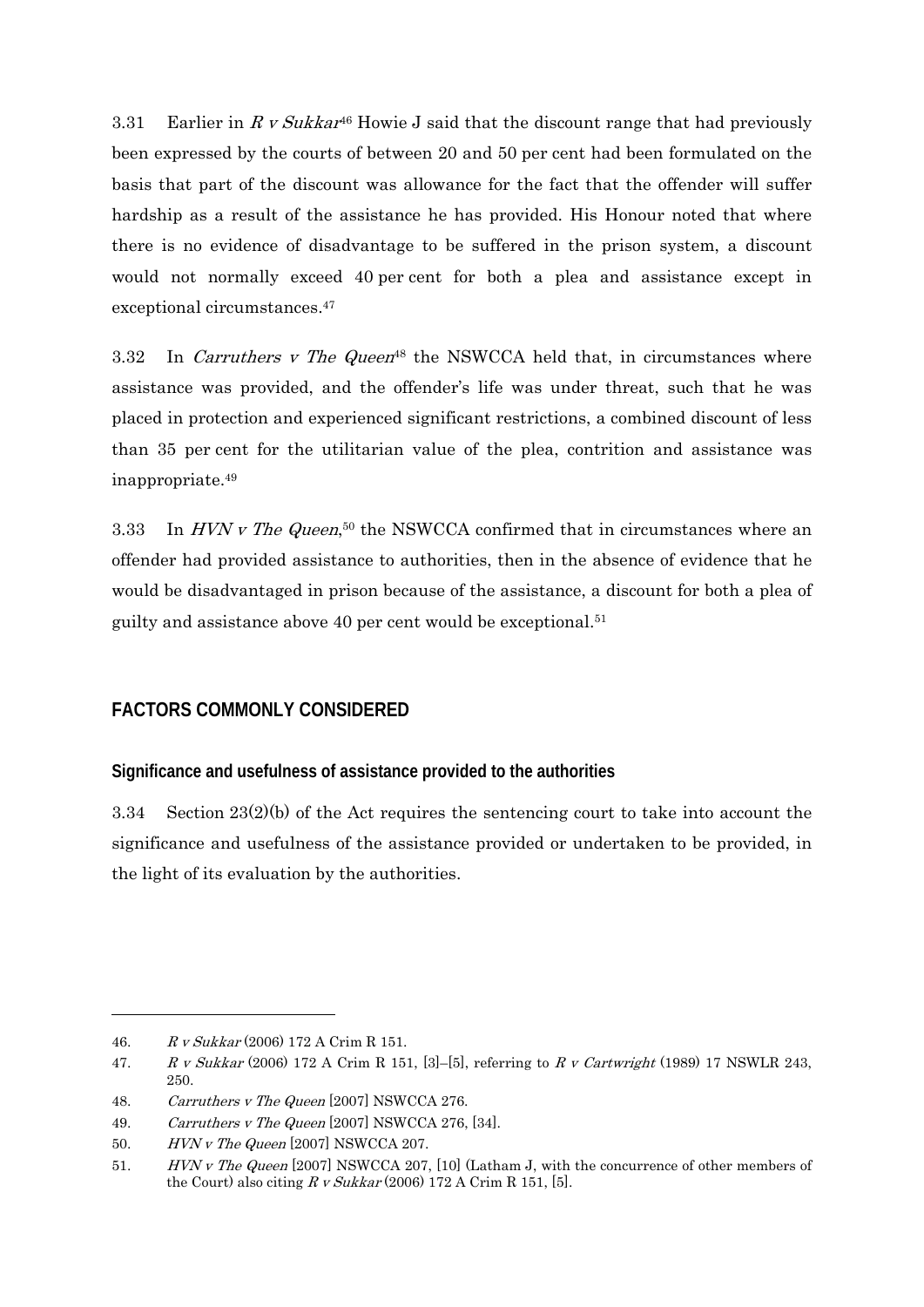3.35 This provision modifies to some extent the common law as expressed by the majority in R v Cartwright,<sup>52</sup> where it was said that:

the reward for providing assistance should be granted if the offender has genuinely co-operated with the authorities whether or not the information supplied objectively turns out in fact to have been effective.. What is relevant here is the potential of the information to assist the authorities, as comprehended by the offender himself.53

Mahoney JA dissented on this point referring to the public perception that a discount should only be given if the information was effective in the assistance which it provided.54

3.36 The dissenting opinion was however enacted in s 442B(3)(b) of the Crimes Act 1900 (NSW), and subsequently in s  $23(2)(b)$  of the *Crimes (Sentencing Procedure) Act*, and now represents the law, so that the court must consider the usefulness of the information given.

3.37 Section 23(2)(c) of the Act provides additionally that in deciding whether to impose a lesser penalty the court must consider the 'truthfulness, completeness and reliability of any information or evidence provided by the offender'. Where the information provided to the authorities is partly true and does in fact assist the authorities the fact that it was partly false does not of itself disentitle the offender from a reduction of sentence, although that circumstance may affect the reduction that would have been given had the disclosure been full and frank.<sup>55</sup> Where the information is totally false there is no occasion for any discount.56

3.38 The Crown has an obligation to inform the defence of and, if necessary, to bring to the attention of a sentencing court, an offender's offer of assistance to the authorities. In some cases even an offer of assistance that is not taken up by the Police can be taken into account by a sentencing court, though this will not always be the case.<sup>57</sup>

<sup>52.</sup> R v Cartwright (1989) 17 NSWLR 243.

<sup>53.</sup> R v Cartwright (1989) 17 NSWLR 243, 252–253.

<sup>54.</sup> R v Cartwright (1989) 17 NSWLR 243, 244.

<sup>55.</sup> R v Downey (1997) 97 A Crim R 41.

<sup>56.</sup> R v Downey (1997) 97 A Crim R 41.

<sup>57.</sup> De Campos v The Queen [2006] NSWCCA 51, [23]–[25]. The offender, charged with importation of a trafficable quantity of heroin into Australia offered to participate in a controlled delivery. The police refused the offer due to the small amount of drug involved. The matter was not put to the sentencing judge by the Crown, nor was the defence provided with statements to support the claim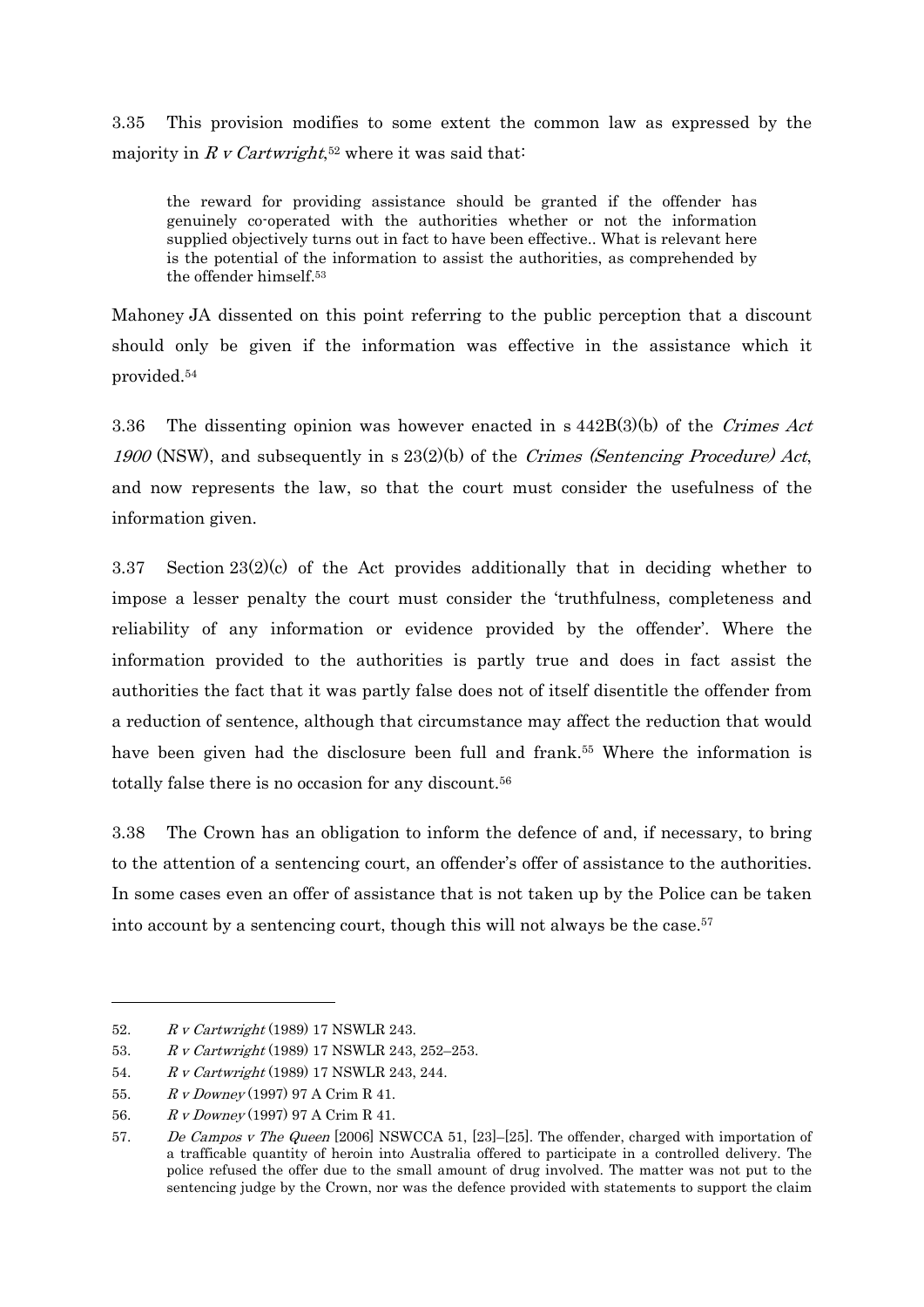#### **Benefit given by the authorities in not pursuing other offences**

3.39 In the case of R v Bourchas<sup>58</sup> the NSWCCA considered a case in which the offender had given extensive frank assistance to the police in relation to drug offences, as a consequence of which police had agreed not to prosecute him for other matters which he had disclosed. His assistance had led him to be placed in protective custody.

3.40 The NSWCCA held that a discount of 50 per cent was appropriate, even though the offender had received some benefit through the undertaking not to prosecute him for other matters. The Court stated that regard to the benefit received is not irrelevant to the exercise of the sentencing discretion but noted that the rational for the discount must focus on the public interest in encouraging offenders to supply information. It acknowledged that information is unlikely to be supplied in the absence of an undertaking not to prosecute an offender for other offences, and noted that the consequences normally arising out of providing information (such as being placed in protective custody) will be to do with the offender's exposure to violence.59

3.41 Unwitting assistance provided by an offender to authorities does not come within the ambit of s 23 of the Crimes (Sentencing Procedure) Act.<sup>60</sup>

#### **Allowance where the sentence will be served in protective custody**

3.42 Courts have recognised that service of a sentence under more harsh or restrictive conditions is relevant to an assessment of the sentence as a whole. It was often assumed in the past that serving time in protective custody was more onerous than serving a sentence in the general prison population. $61$  The fact that an offender is to serve a sentence in protective custody does not however, automatically result in a more lenient sentence. What is of relevance is the extent (if any) to which the offender will serve the sentence in fact under more onerous conditions than would otherwise be the case.<sup>62</sup>

made by the offender. Howie J held that she was entitled to a further 5 per cent discount for the offer made to the police to provide assistance, though it was not taken up by the police.

<sup>58.</sup> R v Bourchas (2002) 133 A Crim R 413.

<sup>59.</sup> R v Bourchas (2002) 133 A Crim R 413, 441.

<sup>60.</sup>  $R \, v \, Fabrizio\, Calderoni\, [2000]$  NSWCCA 511, [9].

<sup>61.</sup> R v Burchell (1987) 34 A Crim R 148, 151; R v Scott [2003] NSWCCA 28, [21]–[26]; AB v The Queen (1999) 198 CLR 111, 152.

<sup>62.</sup> R v Durocher-Yvon (2003) 58 NSWLR 581, [18]; R v Totten [2003] NSWCCA 207, [43]; R v Way (2004) 60 NSWLR 168, [179]; R v Potier [2004] NSWCCA 136, [93].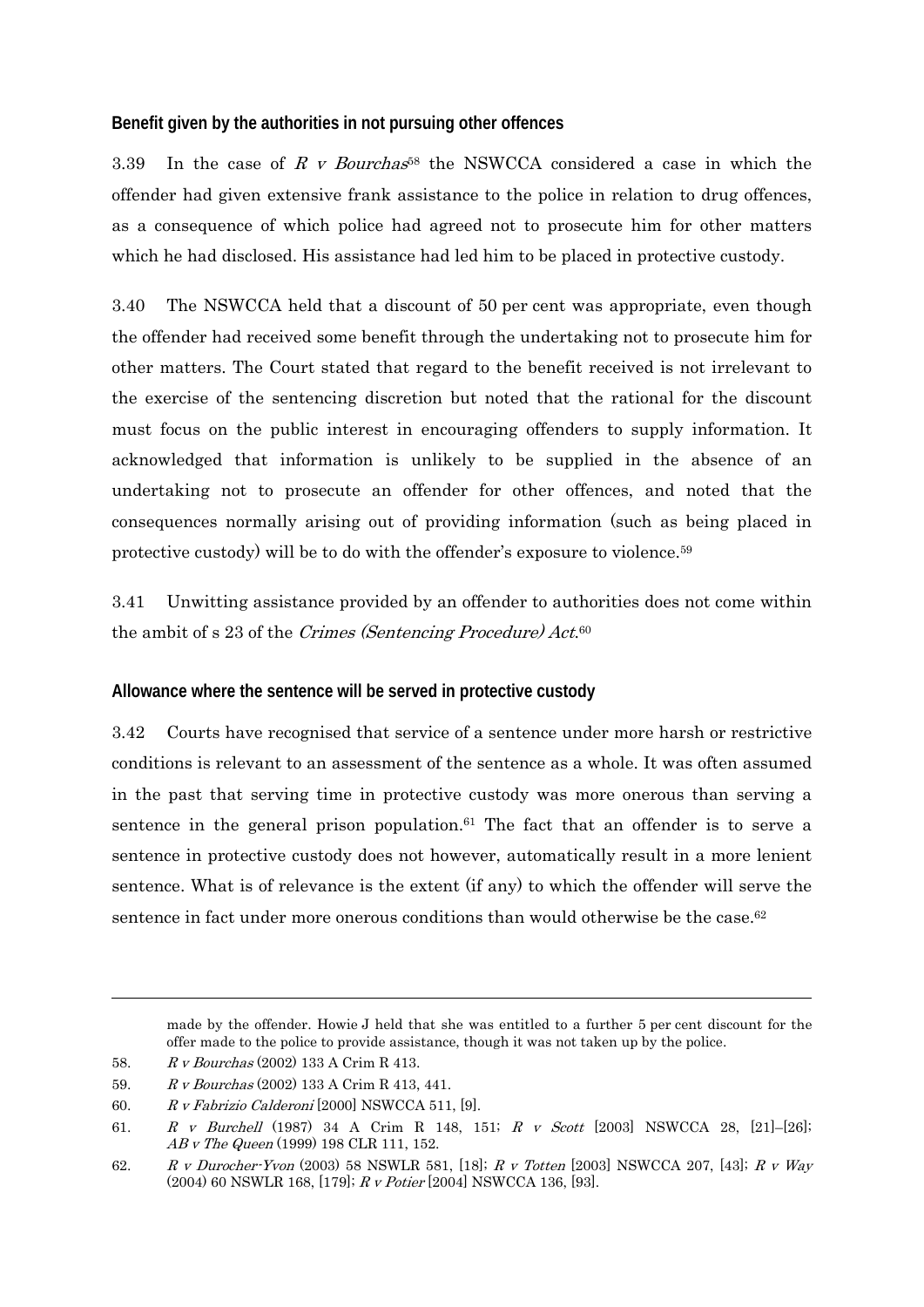3.43 In R v Mostyn<sup>63</sup> Howie J described the conundrum posed by these cases as follows:

 [T]he court is placed in a difficult position. On the one hand, the sentencer should take into account the conditions of the prisoner's custody where it appears that they will be unduly onerous because of some matter particular to that prisoner. This requires that, at the time of sentence, the court make some prediction about the nature of the custody that will be endured by the prisoner. On the other hand, the courts should now be aware that assumptions or predictions, which have been made in the past about the nature of an offender's custody because, for example, the offender has given assistance to the authorities, no longer hold good. But the vagaries of prison life are such that it could never be confidently assumed or predicted that a prisoner will serve the whole of his sentence in any particular type of custodial arrangement.64

3.44 The Court reduced the original discount given to the offender as a result of evidence placed before it that he was not deprived of rehabilitative programs in custody, and was not required to serve his sentence in more difficult circumstances.65

3.45 In taking into account any hardship faced by a prisoner who has given assistance to authorities, a sentencing judge must be careful to avoid the risk of double counting. The potential hardship faced by an offender on account of assistance provided to authorities is a factor that has already been accounted for in the discount itself.66

3.46 The Sentencing Council has previously noted the changes which have been introduced to reduce the harshness of protective custody and their relevance for sentencing, as part of its review of sexual offences in NSW.67

### **Allowance for physical retaliation upon release and danger to the offender's family**

3.47 Section  $23(2)(h)$  of the *Crimes (Sentencing Procedure) Act* requires the Court to take into account 'any injury suffered by the offender or the offender's family, or any

<sup>63.</sup> R v Mostyn (2004) 145 A Crim R 304.

<sup>64.</sup> R v Mostyn (2004) 145 A Crim R 304, [180]. The NSWCCA noted that it could no longer be assumed that a prisoner on protection will experience a more difficult prison life or be deprived of amenities or opportunities for self-improvement, courses and education:  $R \text{ } v \text{ } Mostyn \text{ } (2004) \text{ } 145 \text{ A Crim R } 304$ , [179].

<sup>65.</sup> See R v Sukkar (2006) 172 A Crim R 151, [4].

<sup>66.</sup> R v S (2000) 111 A Crim R 429, [19], referring to R v Cartwright (1989) 17 NSWLR 243, 255.

<sup>67.</sup> NSW Sentencing Council, Penalties attaching to Sexual Assault Offences in New South Wales, August 2008, see Chapter6.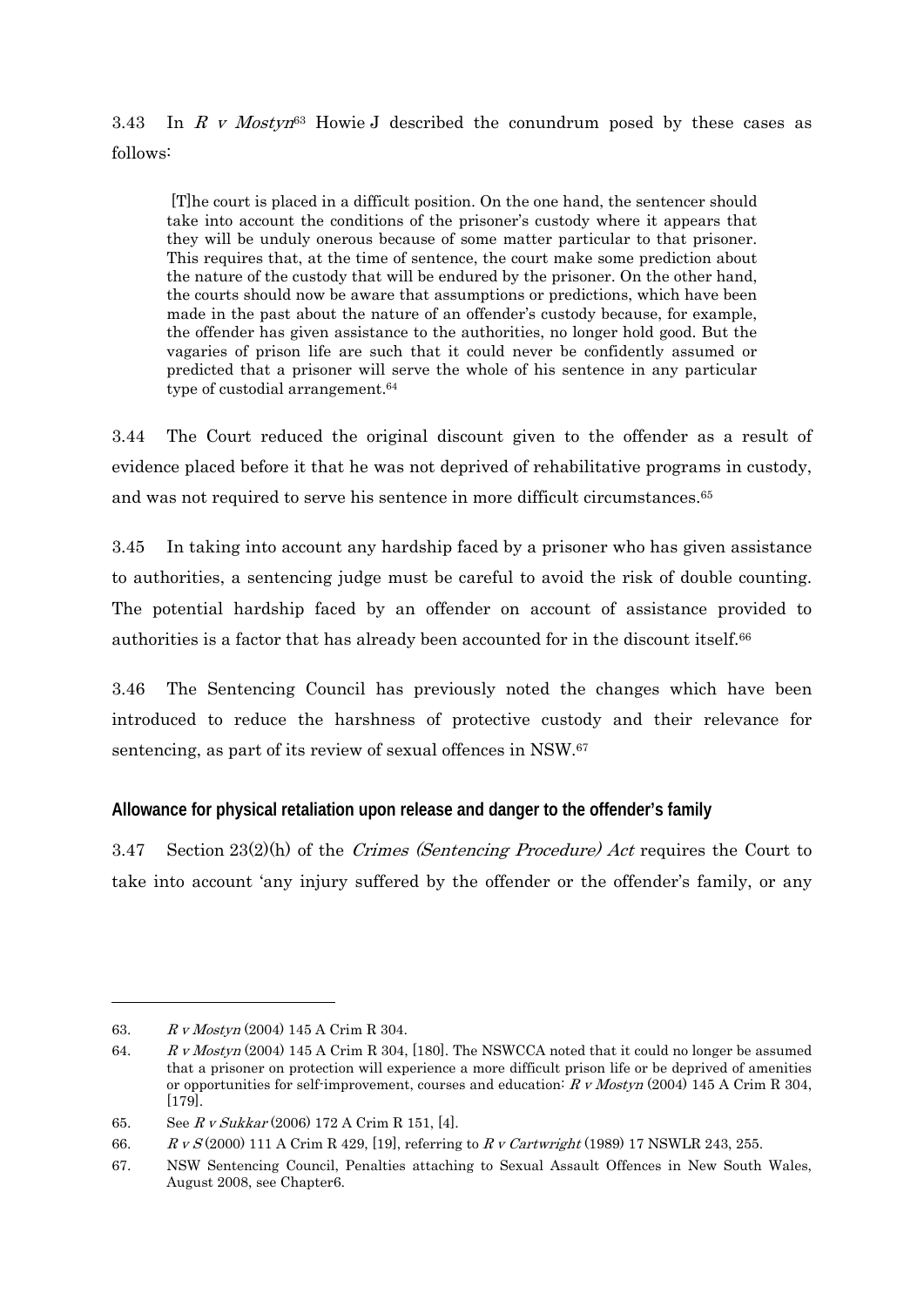danger or risk of injury to the offender or the offender's family, resulting from the assistance or undertaking to assist'.68

3.48 As mentioned above, s 23(3) specifies that any lesser penalty imposed under the section 'must not be unreasonably disproportionate to the nature and circumstances of the offence'.<sup>69</sup> In R v  $C^{r_0}$  the NSWCCA considered the meaning of 'unreasonably disproportionate' under s 442B of the Crimes Act (the precursor to s 23 of the Crimes (Sentencing Procedure) Act). Mahoney JA, with whom the other members of the Court agreed, concluded that '[t]he protection of a person who has given assistance to the authorities and of those sufficiently close to him is in my opinion a factor to be taken into account in deciding the reasonableness and/or the disproportion of the sentence for the purposes of the section'.71 The NSWCCA concluded that it was open to the court in the circumstances to find, in its consideration of this factor, that there was a danger to the respondent's family which would be increased if the respondent was not present because he was in custody.72

3.49 In R v Huang<sup>73</sup> the NSWCCA acknowledged both the great value of the assistance of the offender, and that the risks to himself and his family were so severe as a result of this exceptional assistance that he would need to remain in protection upon his release and assume a new identify, with his life being at risk indefinitely. These factors were held to justify some reduction in the sentence although not to a point where the sentence would be unreasonably disproportionate to the nature and circumstances of the case.

3.50 Section  $16A(2)(p)$  of the *Crimes Act 1914* (Cth) requires the judge, when sentencing generally, to take into account the probable effect that any sentence would have on an offender's family or dependants. When considering this section in  $R$  v El Hani Howie J, with whom the other members of the court agreed, determined that the sentencing judge had erred in deciding that it was only possible to mitigate the sentence

<sup>68.</sup> Crimes (Sentencing Procedure) Act 1999 (NSW) s 23(2)(h).

<sup>69.</sup> Crimes (Sentencing Procedure) Act 1999 (NSW) s 23(3).

<sup>70.</sup> R v C(1994) 75 A Crim R 309.

<sup>71.</sup> R v C(1994) 75 A Crim R 309, 316.

<sup>72.</sup> In his comments at  $R \vee C$  (1994) 75 A Crim R 309, 317, James J referred to the sentencing judge being entitled in this instance to form the view that the case was 'exceptional' in its nature.

<sup>73.</sup> R v Huang (1995) 78 A Crim R 111.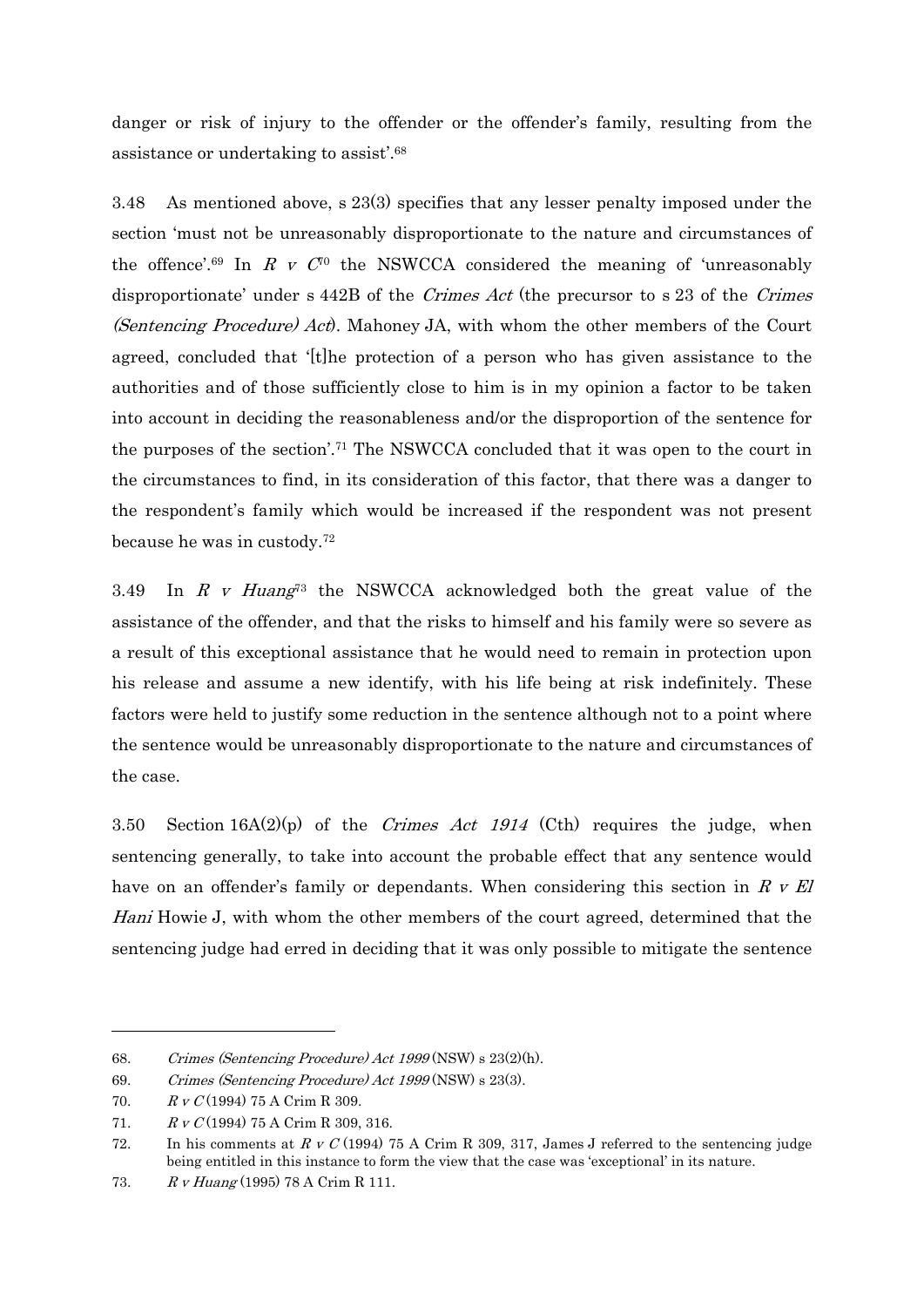for hardship caused to the offender's family as a result of assistance to the authorities if the circumstances were sufficiently exceptional or extraordinary.74 Howie J stated:

s  $16A(2)(p)$  is only concerned with the impact of the sentence upon the offender's family; that is the impact of the offender being imprisoned for a specific term, or at all. The provision, and the limit placed upon it, is not concerned with some other relevant consideration arising in the course of sentencing the offender that has some bearing upon his or her family and may impact upon the sentence to be imposed. In particular, there is no principle that limits the court's consideration of the effect upon the offender's family of the fact that the offender has co-operated with the investigating or prosecuting authorities.<sup>75</sup>

His Honour noted the provision under  $s$  23(2)(h) of the state legislation, and indicated that a similar consideration could be taken into account in determining the discount to be granted to a federal offender.<sup>76</sup>

# **FAILURE TO COMPLY WITH AN UNDERTAKING TO PROVIDE FUTURE ASSISTANCE**

3.51 Where a discount for future assistance has been granted, it has been regarded as 'essential that there be some reference to the way in which the discount translates arithmetically in order to make patent to the prisoner the consequences, under the Criminal Appeal Act 1912 (NSW), should his offer of assistance be withdrawn' and to allow an appeal court to deal appropriately with a review of any such case.<sup>77</sup>

3.52 Section 5DA of the Criminal Appeal Act makes provision for those cases where, after sentence, the offender fails to fulfil an undertaking to provide assistance (usually involving giving evidence in the trial of another offender) which had led to a reduction in the sentence that was imposed. It provides a right of appeal to the NSWCCA by the Attorney General or the Director of Public Prosecutions where a person fails wholly or partly to fulfil an undertaking to assist law enforcement authorities.78 Section 21E of the Crimes Act 1914 (Cth) contains a specific requirement for identifying the component of a sentence that relates to future assistance in Commonwealth matters.

<sup>74.</sup> R v El Hani [2004] NSWCCA 162, [61].

<sup>75.</sup> R v El Hani [2004] NSWCCA 162, [58].

<sup>76.</sup> R v El Hani [2004] NSWCCA 162, [60].

<sup>77.</sup> SZ v The Queen (2007) 168 A Crim R 249, [51]. See also R v Halls (2002) 127 A Crim R 209 and R v Waqa (No 2) (2005) 156 A Crim R 454.

<sup>78.</sup> See R v Hocking [2000] NSWCCA 339, [32]–[33].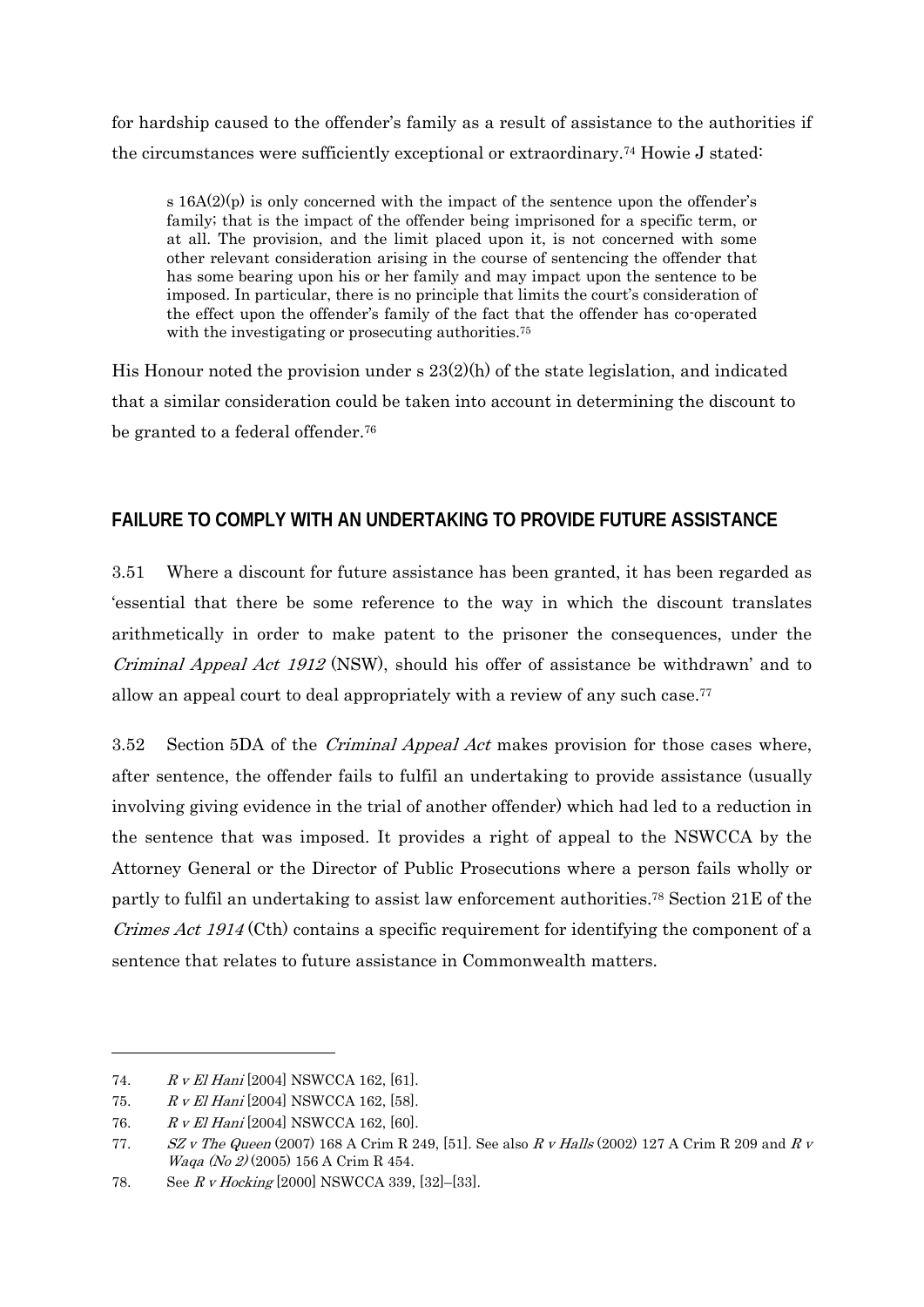3.53 In R v O'Brien79 Gleeson CJ confirmed that this power is discretionary and not intended to be punitive. Its purpose is to enable the Court, in an appropriate case, and to an appropriate extent, 'to intervene to adjust or correct a sentence where the sentencing process can be seen, with the benefit of hindsight, to have miscarried by reason of the circumstances set out in the section'. 80

3.54 In R v El-Sayed,<sup>81</sup> the Crown appealed against a sentence imposed by the District Court for two charges of robbery in company and two charges of detaining for advantage. The offender had given an undertaking that he would give assistance by way of evidence at the co-offender's trial. As a consequence the sentencing judge reduced what would have been five-year sentences of imprisonment for the robbery offences to sentences of three years imprisonment (and imposed 12 month fixed terms for the detain for advantage offences). At the co-offender's trial, the offender did not comply with his undertaking and his parents gave evidence that threats had been made if their son complied with his undertaking.82

3.55 The NSWCCA held that notwithstanding that the offender had been threatened, the discount could not be maintained in the circumstances of that case. Simpson J, (with whom Wood CJ at CL and Adams J agreed) said that the discount attaching to assistance provided to authorities is 'purely utilitarian'.83 The fact that the failure to comply with the undertaking arose from an understandable fear of reprisals did not affect the fact that the undertaking had not been complied with. The discount had been premised on the understanding that assistance would be forthcoming, and the failure to provide that assistance effectively negated the basis for the discount.84

3.56 There have been exceptional cases where the NSWCCA has declined to resentence an offender who has not fulfilled an undertaking. In R v Bagnall and Russell<sup>85</sup> two offenders had given undertakings to give evidence against a co-offender. The offender Russell was transported by Corrective Services to court to give evidence against the co-offender in the same van as the co-offender who made threats towards him, and

<sup>79.</sup> R v O'Brien (Unreported, NSW Court of Criminal Appeal, 10 June 1993).

<sup>80.</sup> R v O'Brien (Unreported, NSW Court of Criminal Appeal, 10 June 1993).

<sup>81.</sup> R v El-Sayed (2003) 57 NSWLR 659.

<sup>82.</sup>  $R \, v \, El \, Sayed (2003) \, 57 \, NSW LR \, 659, [19]–[21].$ 

<sup>83.</sup>  $R \, v \, EI\text{-}Saved (2003) \, 57 \, NSWLR \, 659, \, [31].$ 

<sup>82.</sup> R v El-Sayed (2003) 57 NSWLR 659, [32]-[33]; and see R v Hammond (2001) 121 A Crim R 1 and  $R v DV$ [2005] NSWCCA 319.

<sup>85.</sup> R v Bagnall and Russell (Unreported, NSW Court of Criminal Appeal, 10 June 1994).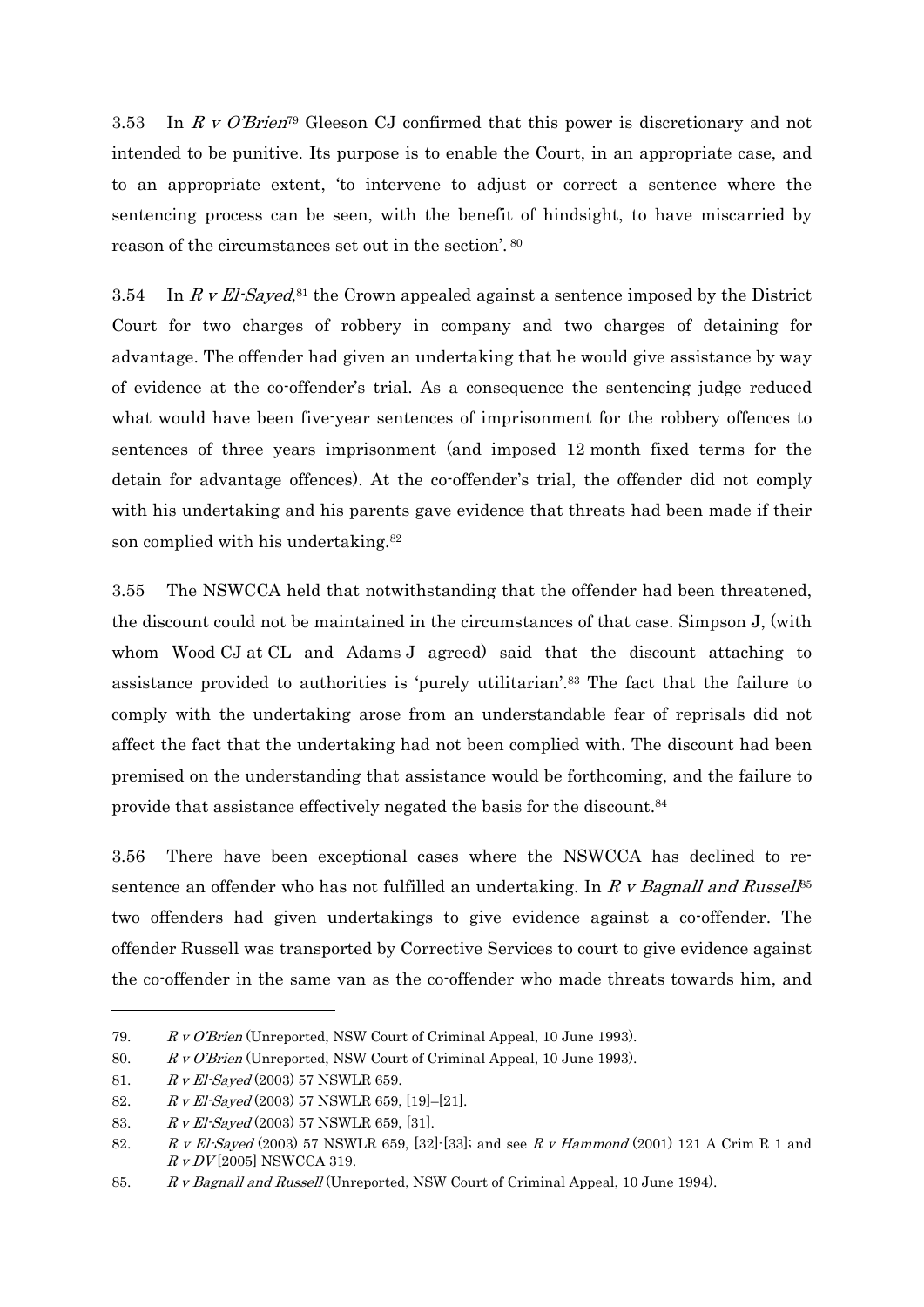at one stage during the trial was placed in the same holding cell as the co-offender who indicated to him that he knew about Russell's statement to the police. The other offender Bagnall gave evidence against his co-offender on the first day of the trial but was subsequently placed in cells in view of other prisoners and received threats against himself and his family. On the second day of the trial he told the Court that he did not wish to give further evidence and that his evidence to that point had been lies. The prosecution was given leave to cross-examine him.

3.57 The NSWCCA held that the circumstances which might lead an offender to depart from an undertaking to assist the authorities, such as threats to the offender, are factored into the leniency given by the court in reducing the sentence. However, 'a witness who offers assistance in circumstances such as existed when these two offered their assistance is entitled to expect that the authorities will adopt reasonable measures to protect the witness and if need be his family'.<sup>86</sup> Accordingly, the NSWCCA exercised its discretion and held that the failure of the authorities to extend such support and protection as might reasonably have been expected meant that the original sentences should stand.

3.58 The R v Bagnall and Russell precedent however, only arises in exceptional circumstances. In R v Chaaban<sup>87</sup> the Court declined to exercise its discretion and permit the discount to stand, although the offender had been assaulted in prison, threatened with a makeshift knife and his family had been threatened. By majority the Court held that the discount should not stand upon the basis that the threats and history of violence experienced by the offender were not exceptional and had already been taken into account.88

1

<sup>86.</sup> R v Bagnall and Russell (Unreported, NSW Court of Criminal Appeal, 10 June 1994), 9–10.

<sup>87.</sup> R v Chaaban (2006) 166 A Crim R 406.

<sup>88.</sup> See also R v Waqa (2004) 149 A Crim R 143, [26]-[27], and R v Waqa (No. 2) (2005) 156 A Crim R 454, [14], referred to in R v Chaaban (2006) 166 A Crim R 406, [22]–[25] where the court rejected the Crown argument that the discount for both past and future assistance should be revisited.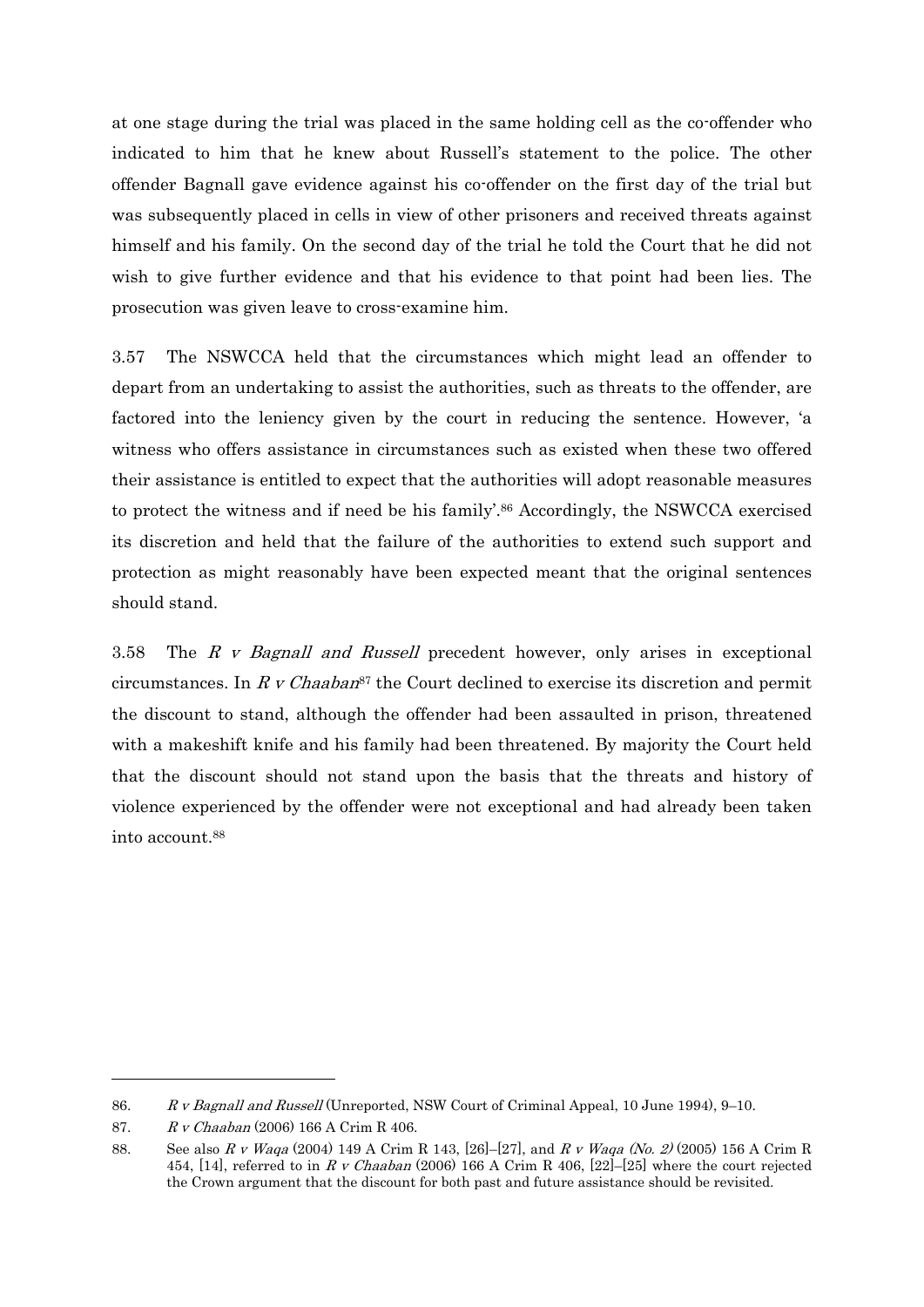### **COMMONWEALTH OFFENCES**

3.59 The court is required in relation to Commonwealth offences to take into account the extent to which an offender has co-operated with law enforcement agencies pursuant to s  $16A(2)(h)$  of the Crimes Act  $1914$  (Cth).89

3.60 As noted earlier, s 21E of the *Crimes Act 1914* (Cth)<sup>90</sup> provides for those cases where the offender has given a promise to co-operate with the law enforcement agencies. It requires the Court to disclose the fact and the extent of any reduction given on that account and permits an appeal to be brought where the promise is not fulfilled.

3.61 The Commonwealth legislation distinguishes between past assistance as provided in s  $16A(2)(h)^{91}$  and future promised assistance as referred to in s  $21E(1).^{92}$  In  $R V$  v  $V$ o and  $R V$  Tran<sup>93</sup> McClellan CJ at CL (with the concurrence of other members of the court) observed that the Commonwealth legislation recognises two distinct bases for the discount (being 'past cooperation' and 'prospective cooperation') and held that the sentencing judge had erred in giving a discount that did not distinguish between the two. His Honour emphasised that the distinction was important 'if for no other reason than to ensure that if the promised cooperation is not forthcoming the Court of Criminal Appeal is able to identify the component of the sentence which may require to be substituted by another sentence pursuant to s  $21E(3)(a)$  or (b)'.<sup>94</sup>

<sup>89.</sup> Crimes Act 1914 (Cth) s 16A(2)(h).

<sup>90.</sup> Crimes Act 1914 (Cth) s 21E.

<sup>91.</sup> Crimes Act 1914 (Cth) s 16A(2)(h).

<sup>92.</sup> Crimes Act 1914 (Cth) s 21E(1).

<sup>93.</sup> R v Vo and R v Tran [2006] NSWCCA 165.

<sup>94.</sup> R v Vo and R v Tran [2006] NSWCCA 165, [37]–[38].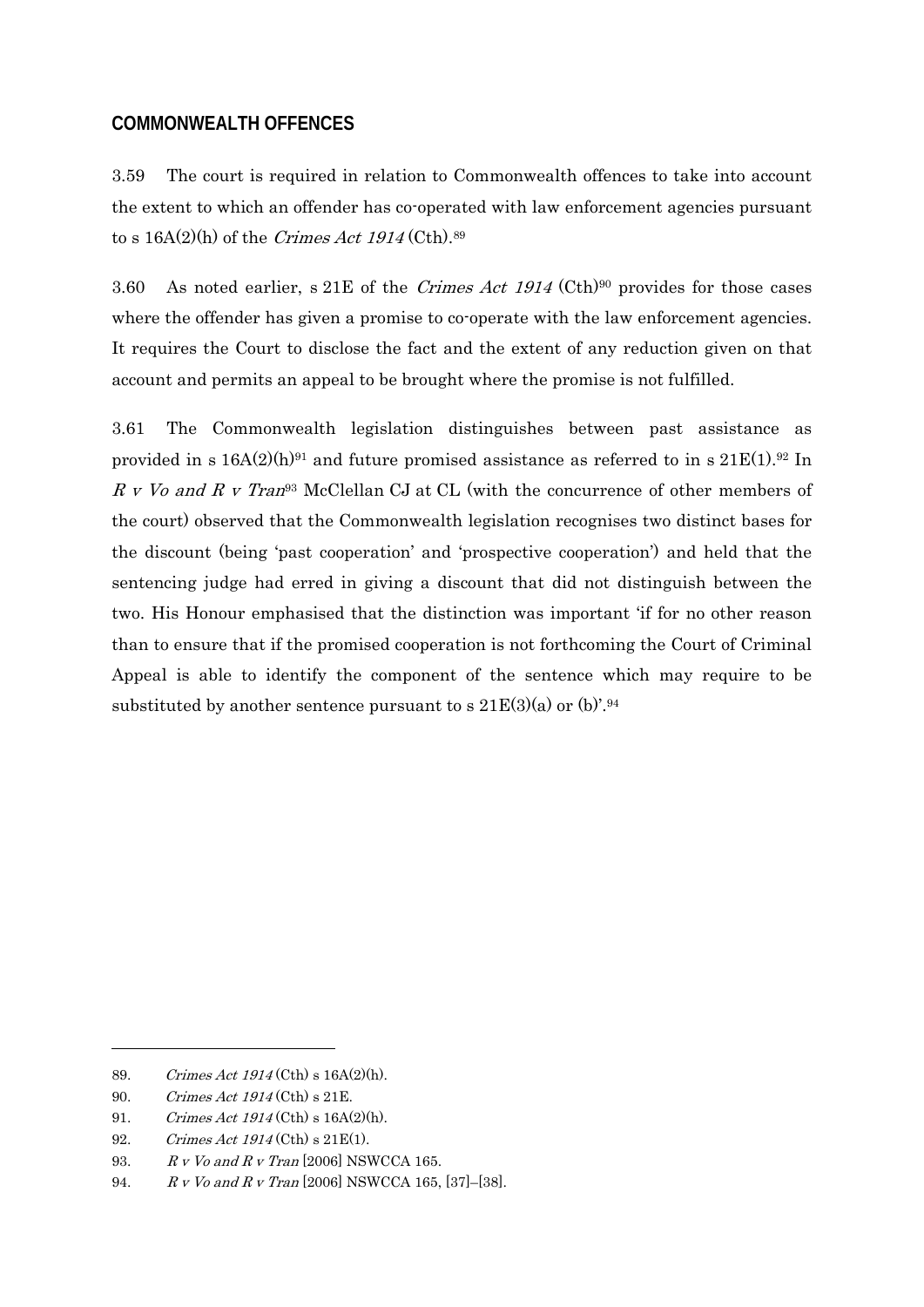# **CHAPTER 4: OTHER DISCOUNTING FACTORS IN MITIGATION AT SENTENCE**

4.1 In this chapter consideration is given to certain specific discounting factors, other than those traditionally taken into account for the purposes of mitigation, such as the existence of good character, remorse, good prospects of rehabilitation and an absence of any record of previous convictions. Not all of the additional considerations mentioned are reflected in the Crimes (Sentencing Procedure) Act 1999 (NSW) or in the Crimes Act 1914 (Cth); rather they apply as a result of case decisions or are part of the common law which, in relation to state offences, is preserved by s  $21A(1)$  of the Act.

# **FACILITATING THE ADMINISTRATION OF JUSTICE AT TRIAL**

### **Pre-trial disclosure**

-

4.2 Sections 21A(3)(l) and 22A of the Crimes (Sentencing Procedure) Act provide for pre-trial disclosures by the defence to be taken into account as a mitigating factor in determining the appropriate sentence.<sup>1</sup>

4.3 In R v Jancesk<sup> $\dot{P}$ </sup> the Court held that error was made by the sentencing judge in regarding the admissions made to police by the respondent when interviewed shortly after the accident, as 'significant' in circumstance where, at the trial, apart from admitting that he was the driver, the respondent put the whole of the Crown case in issue. Hunt AJA confirmed the need to ensure that any mitigation of sentence by reference to s 22A should not be disproportionate to the nature and circumstances of the offence.3

<sup>1.</sup> See Criminal Procedure Act 1986 (NSW) ch 3 pt 3 div 3 in relation to the power of the court to order pre-trial disclosure in complex criminal trials; as well as div 4, in relation to those cases where an accused wishes to call evidence of an alibi or of a substantial mental impairment; and the consequences of non compliance.

<sup>2.</sup> R v Janceski (No 2) [2005] NSWCCA 288.

<sup>3.</sup> R v Janceski (No 2) [2005] NSWCCA 288, [36].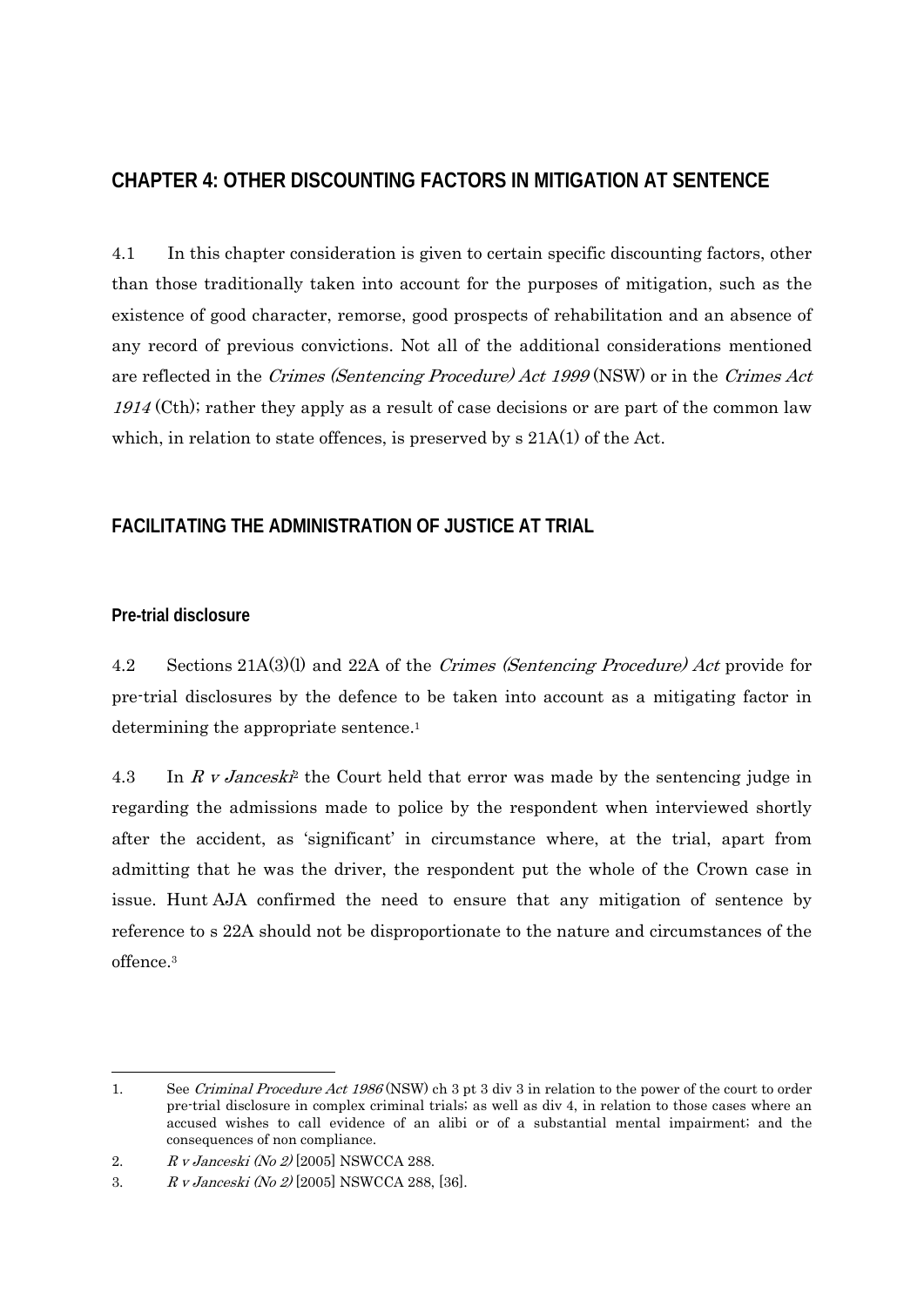#### **Efficient conduct of the defence at trial**

4.4 In R v Abou-Chabake,4 Howie J expressed some reservations, obiter, in relation to the justification for s 22A, observing that it relates to the system of pre-trial disclosure for which provision is made in the *Criminal Procedure Act 1986* (NSW), and 'tends to discriminate in favour of those persons who have been charged with a more complicated offence where disclosure by the defence can facilitate the administration of justice by limiting the issues in dispute and hence limiting the length and complexity of the trial', whereas in the vast majority of cases there is no necessity to order disclosure and nothing that the defence could usefully disclose.5 His Honour noted that the section is somewhat inconsistent with the common law acknowledgment that the manner in which the trial is conducted is irrelevant to sentence.<sup>6</sup> While recognising the unfairness involved in not extending to the accused the benefit of s 22A that would be available in a more complex case, His Honour rejected a defence argument that the accused should be given some consideration for relying on a single issue in the trial and not requiring the Crown to call evidence on some matters. His Honour observed: 'the accused went to trial and cannot expect, in the circumstances of this particular case, any consideration for remorse, contrition or a willingness to facilitate the course of justice'.7

4.5 Although lacking a statutory basis, on occasions leniency has been extended where the Court is satisfied that as a result of admissions made at trial, or otherwise through the efficient manner in which the defence has been conducted, the trial has been shortened and the administration of justice assisted.

4.6 In R v Doff<sup>8</sup> the sentencing judge referred to the efficient manner in which the offender's trial had been conducted.9 In sentencing the offender, Barr J said:

In my opinion the offender's conduct of the case was exemplary. Parties who conduct their cases in such a manner ought to be encouraged, by appropriate

<sup>-</sup>4. R v Abou-Chabake [2003] NSWSC 125.

<sup>5.</sup> R v Abou-Chabake [2003] NSWSC 125, [23].

<sup>6.</sup> R v Abou-Chabake [2003] NSWSC 125, [24], referring to *Siganto v The Queen* (1998) 194 CLR 656, 663.

<sup>7.</sup> R v Abou-Chabake [2003] NSWSC 125, [25].

<sup>8.</sup> R v Doff (2005) 23 ACLC 317.

<sup>9.</sup> In R v Doff (2005) 23 ACLC 317, [37], the sentencing judge referred to the substantial agreement about the elements of the offence, about the evidence to go before the jury and about directions to be given to them. Objections to evidence were clearly identified at the commencement of the trial and dealt with conveniently before it was necessary to call the jury. Two days were enough to deal with those matters. The resulting case before the jury took only seven working days'.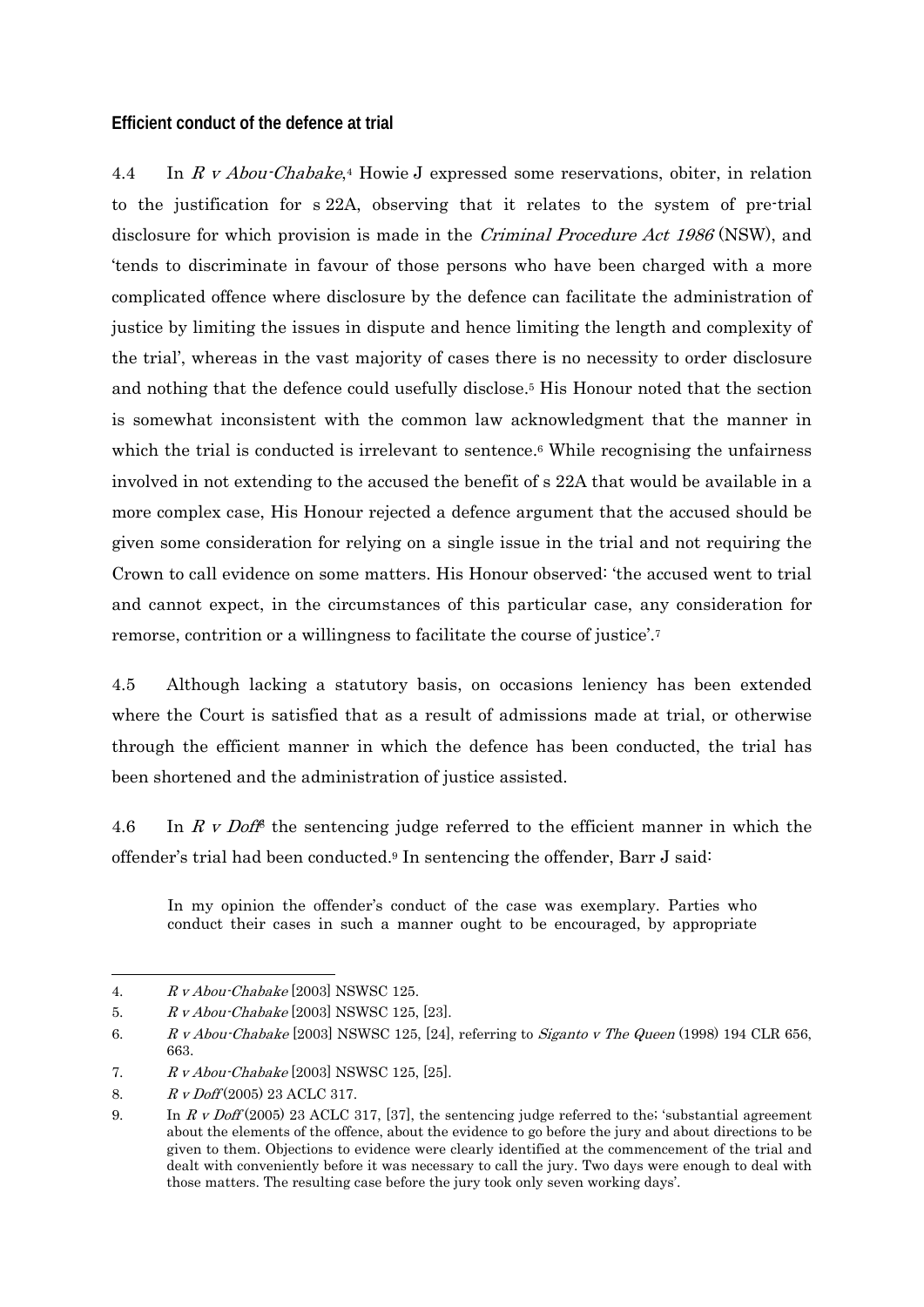consideration in sentencing where necessary, to conduct their cases in a manner which permits the most efficient use of Court time.10

The NSW Court of Criminal Appeal (NSWCCA) on a Crown appeal confirmed the correctness of this approach, remarking that the

efficient way in which the Appellant's trial was conducted, including the making of extensive admissions, which, while not demonstrating contrition or remorse, did show a willingness to facilitate the course of justice by refraining from resort to dilatory and technical objections of no merit.11

4.7 In Choi v The Queen,<sup>12</sup> Hulme J (with whom other members of the court agreed) cited  $R v$  *Doff*, but noted that the admissions made by Choi, were 'insignificant' as they related to matters that were not in issue and that could have been proved through documents and as a consequence would not seem to have saved more than an hour in a five-week trial. His Honour observed with respect to admissions made in the course of a trial, that a Court should;

not seek to quantify, except in the most unusual case, any discount or allowance for admissions of the nature of those here. In many cases, the weight to be given to admissions such as those made here will, as in this case, be none or insignificant.13

- 4.8 Other cases in which allowance was made for defence cooperation at trial include:
- R v Campbell,<sup>14</sup> where Berman SC DCJ took into account the fact that the defendant made a number of concessions and placed few of the primary facts in issue. The resulting agreed facts and limited cross examination meant that the trial was considerably shorter than it would otherwise have been;
- R v Podesta<sup>15</sup> where McCallum J, took into account the fact that the offender had conducted the trial efficiently by admitting to causing the death of the victim, leaving as the only issue his psychiatric condition at the time of the killing, thereby showing a willingness to facilitate the administration of justice;

1

<sup>10.</sup>  $R \, v \, \text{Doff} (2005) \, 23 \, \text{ACLC} \, 317, \, [38]$ .

<sup>11.</sup> R v Doff (2005) 54 ACSR 200, [58]; see also R v Podesta [2008] NSWSC 1204, [36].

<sup>12.</sup> Choi v The Queen [2007] NSWCCA 150.

<sup>13.</sup> Choi v The Queen [2007] NSWCCA 150, [152]; see also Cooper v The Queen [2009] NSWCCA 57, [82].

<sup>14.</sup> R v Campbell [2007] NSWDC 232.

<sup>15.</sup> R v Podesta [2008] NSWSC 1204, [36], citing R v Doff (2005) 54 ACSR 200.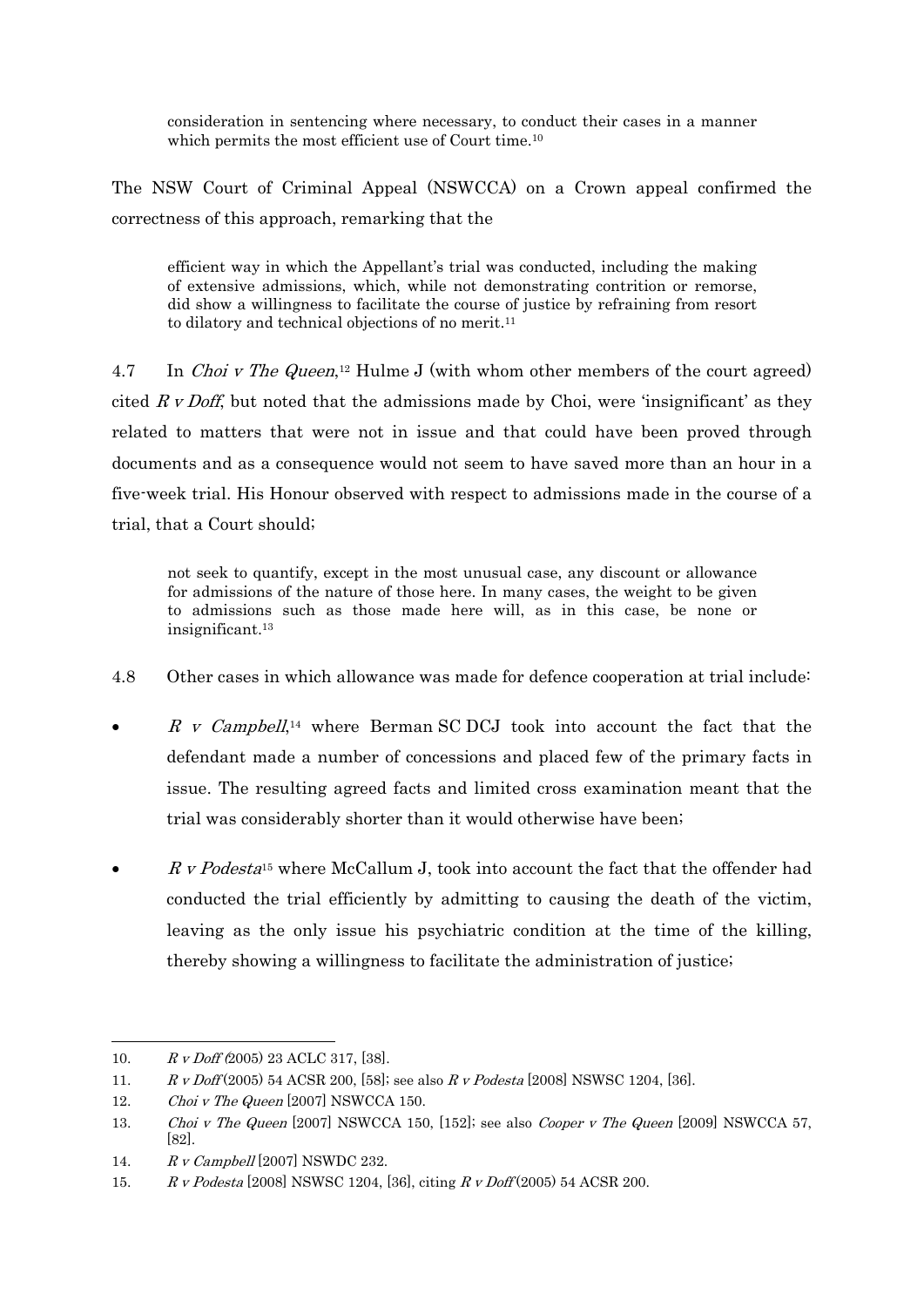$R$  v Edwards; ex parte Cth DPP<sup>6</sup> where the Supreme Court of Queensland (Court of Appeal), when dismissing an appeal against the inadequacy of a sentence, accepted that some allowance was appropriate for the fact that even though the offender had gone to trial he had facilitated the administration of justice by 'narrowing the issues and making admissions which considerably reduced the length and expense of the trial'.17

4.9 The authorities do suggest that some caution needs to be exercised in this area, and that the making of admissions or consenting to the tender of documents in relation to matters which were beyond dispute18 will not suffice to attract an allowance.

### **ILL HEALTH OF THE OFFENDER**

### **General principles**

 $\overline{a}$ 

4.10 The state of health of the offender can be a relevant consideration in setting a reduced sentence although subject to certain qualifications. The general principle was stated by King CJ in  $R v Smith$ ,<sup>19</sup> where it was noted that ill health is not

a licence to commit crime, nor can offenders generally expect to escape punishment because of the condition of their health. It is the responsibility of the Correctional Services authorities to provide appropriate care and treatment for sick prisoners. Generally speaking, ill health will be a factor tending to mitigate punishment only when it appears that imprisonment will be a greater burden on the offender by reason of his state of health or when there is a serious risk of imprisonment having a gravely adverse effect on the offender's health.

4.11 In  $R$  v Martin<sup>20</sup> the NSWCCA similarly observed that those with illnesses and disabilities 'cannot entertain the expectation that they will necessarily escape the

<sup>16.</sup> R v Edwards; ex parte Cth DPP (2008) 183 A Crim R 83.

<sup>17.</sup> R v Edwards; ex parte Cth DPP (2008) 183 A Crim R 83, [27].

<sup>18.</sup> R v Christoff (2003) 140 A Crim R 45, [65]. Cited in JIRS Sentencing Benchbook (online), Sentencing Procedures Generally, Power to Reduce Penalties for Pre-Trial Disclosure http://jirs/. Gillies v DPP (NSW) [2008] NSWCCA 339, [134]. The NSWCCA did not find error in the sentencing judge's consideration of this factor and found that the sentencing judge had adequately provided for any discount on account of saving the court time and facilitating the course of justice.

<sup>19.</sup> R v Smith (1987) 44 SASR 587, 589; and see R v Bailey (1988) 35 A Crim R 458, [462]; and R v Keir [2004] NSWCCA 106.

<sup>20.</sup> R v Martin (1990) 47 A Crim R 168, [19]; and see R v L (Unreported, NSW Court of Criminal Appeal, 17 June 1996); Jones v The Queen (1993) 70 A Crim R 449, [456]; R v Eliasen (1991) 53 A Crim R 391 [396];  $R$  v Bailey (1988) 35 A Crim R 458, [462]. Also applied in  $R$  v Ta [2002] VSCA 142; R v Cocking [2000] NSWCCA 435, [30]; R v H [2005] NSWCCA 282, [104].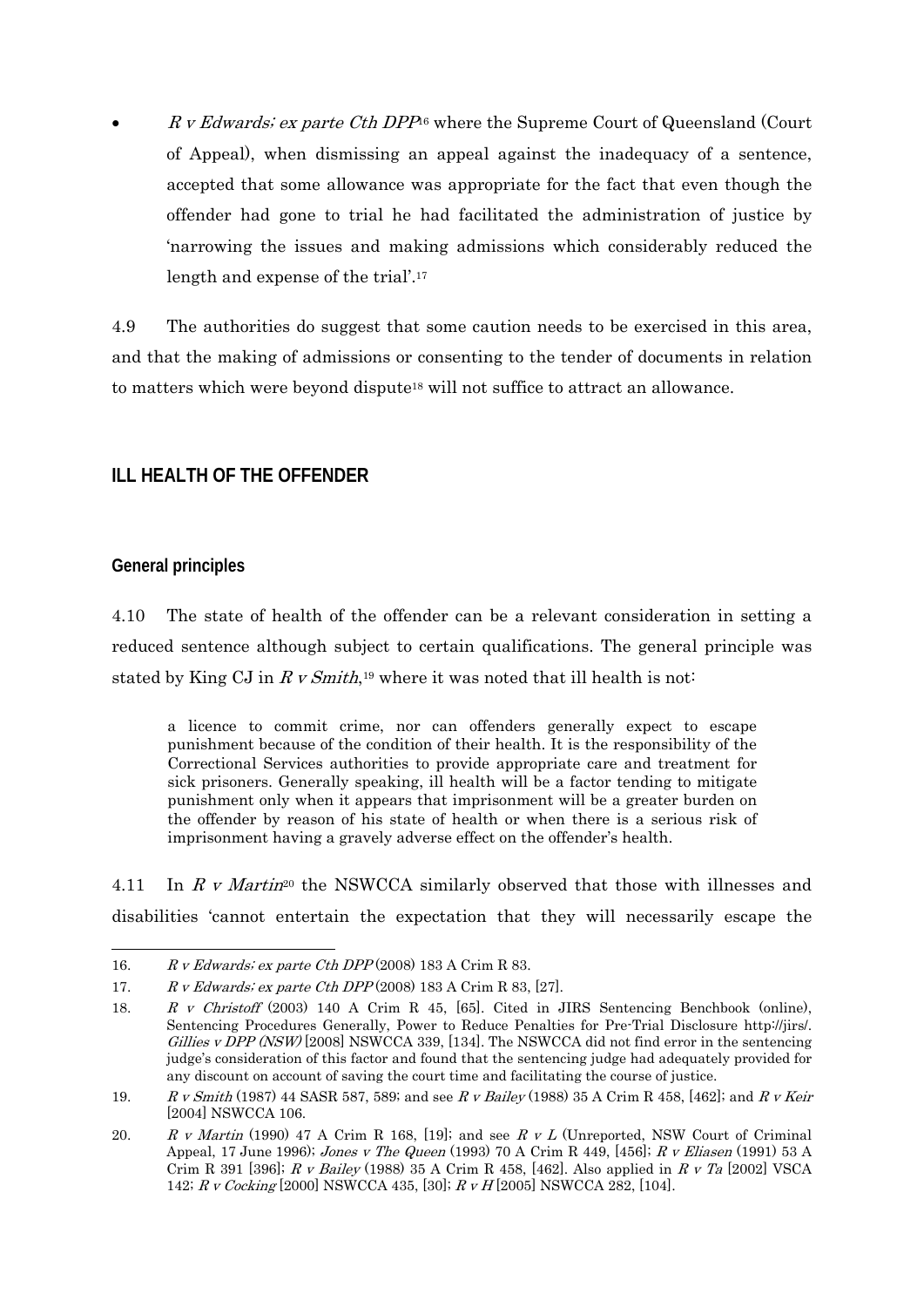punishment which the law would otherwise provide by reason only of their illness or disability'.

4.12 The fact that there is a substantial possibility that by reason of illness in conjunction with the conditions attaching to custodial detention an offender would not survive what would, in normal circumstances, be the expected non-parole period for the offending, can be taken into account in fixing a sentence.21

4.13 In R v Miranda<sup>22</sup> Dowd J (with whom Sheller JA and Kirby J agreed) observed that even though an illness is not life threatening nor life-shortening, if a prisoner's health condition would result in a significantly harsher prison life, as was the case for this prisoner because of his unresolved bowel function problems following surgery for bowel cancer, then this is a relevant matter for the Court to take into account in sentencing the offender.

4.14 A court cannot determine the relevance of an offender's illness without hearing evidence about the nature and extent of the illness and its impact on the offender's conditions of imprisonment.<sup>23</sup> In  $R$  v  $L^{24}$  the Court observed:

Of course, given the flexibility of our sentencing process, statements on this subject in the decided cases can never be any more than guideposts and must not be allowed unduly to circumscribe the discretion of sentencing judges. Where the illness is seen to be relevant to the determination of sentence, its weight must be assessed in the light of all the circumstances of the case. Obviously, one of those circumstances will be the seriousness of the offence. In some cases it might lead to a reduction of the sentence otherwise appropriate, while in others it might justify a disposition other than a custodial sentence. In Sopher (1993) 70 A crim R 570, this court summarised the position (at 573):

"Health and age are relevant to the length of any sentence but usually, of themselves, would not lead to a gaol sentence not being imposed if it were otherwise warranted. Much depends on the circumstances. For example, a person may have but a short period to live, or need intense treatment which cannot be provided in gaol. There may be circumstances where, to keep a person in gaol would probably lead to his early death, and this would not otherwise occur. The variety and combination of circumstances are legion. An appropriate balance has to be maintained between the criminality of the conduct in question and any damage to health, or shortening of life. The Department of Corrective Services has the responsibility of providing for health care, but there may be cases where what is required on a permanent basis extends beyond what it can

<sup>21.</sup> R v L (Unreported, NSW Court of Criminal Appeal, 17 June 1996); R v Sopher (1993) 70 A Crim R 570, 573; R v Dowe (Unreported, NSW Court of Criminal Appeal, 1 September 1995).

<sup>22.</sup> R v Miranda (2002) 128 A Crim R 362, [40]–[41].

<sup>23.</sup>  $R v L$  (Unreported, NSW Court of Criminal Appeal, 17 June 1996).

<sup>24.</sup>  $R v L$  (Unreported, NSW Court of Criminal Appeal, 17 June 1996).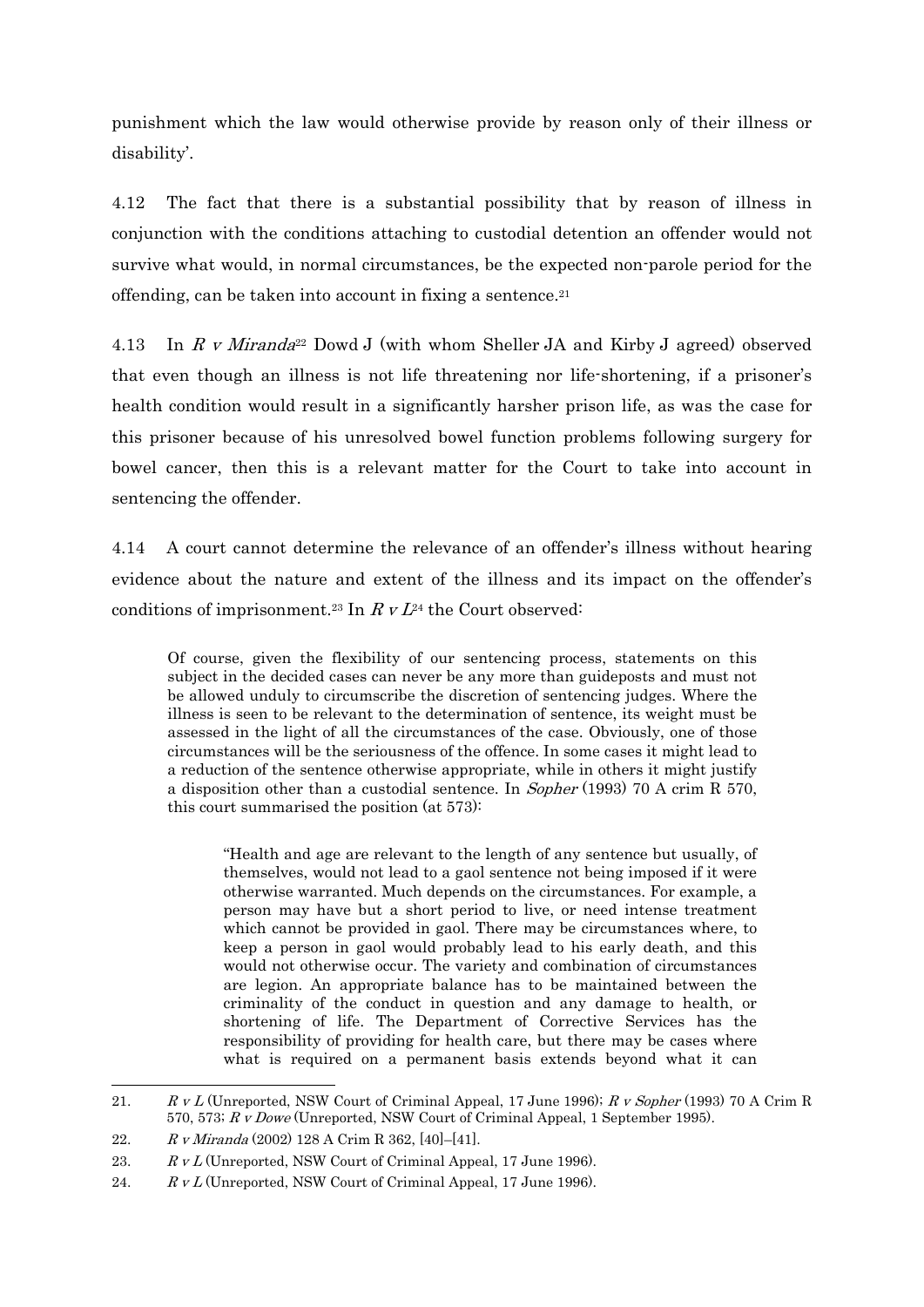provide and can be expected to provide. In almost all cases, what the Department is able to provide will suffice. If gaol is significantly harder for a person because of difficulties due to health and age, this would be a relevant matter to take into account".25

4.15 The health of the offender is relevant to both determining the head sentence;<sup>26</sup> and also in setting the non-parole period<sup>27</sup> where special circumstances are found to exist, although in such a case care needs to be taken to avoid double counting if the head sentence has been reduced because of ill health.28 The sentencing judge must assess its weight in light of all the circumstances of the case, including the seriousness of the offence.29

4.16 Once an offender is sentenced the courts will not normally intervene to alter a sentence because of an emerging health condition. It is a matter for the Department of Corrective Services to provide for the overall care of prisoners including those with disabilities, and for Justice Health to arrange for their medical care. In R v Vachalec<sup>30</sup> Street CJ observed in relation to the role of the NSWCCA that:

it is not its function, nor is it equipped, to fulfil a continuing supervisory role over the effect of imprisonment upon an individual. Such a matter involves essentially administrative considerations and remedial action involves essentially an exercise of administrative power that this Court does not possess.<sup>31</sup>

4.17 An exception exists where it can be seen that a significant miscarriage was so plainly observable at the time of sentencing as to justify a finding of error in the original sentencing decision.32

4.18 As was observed in R v Badanjak,<sup>33</sup> 'most conditions can be adequately managed by those authorities [Corrective Services] without the need for mitigating the sentence that would otherwise be appropriate, and it is only in relatively rare cases where the Smith principle is applicable'.

<sup>25.</sup> R v L (Unreported, NSW Court of Criminal Appeal, 17 June 1996).

<sup>26.</sup> R v Szabo [2003] NSWCCA 341, [14]–[15].

<sup>27.</sup> Griffiths v The Queen (1989) 167 CLR 372, 379 (Brennan CJ and Dawson J);  $R$  v Simpson (2001) 53 NSWLR 704, 713;R v Szabo [2003] NSWCCA 341, [16].

<sup>28.</sup> R v Badanjak [2004] NSWCCA 395, [32].

<sup>29.</sup>  $R v L (1996)$  (Unreported, NSW Court of Criminal Appeal, 17 June 1996) [20].

<sup>30.</sup> R v Vachalec [1981] 1 NSWLR 351.

<sup>31.</sup> R v Vachalec [1981] 1 NSWLR 351, 353.

<sup>32.</sup> R v Vachalec [1981] 1 NSWLR 351, 354.

<sup>33.</sup> R v Badanjak [2004] NSWCCA 395, [11]; and see R v BJW (2000) 112 A Crim R 1, [27].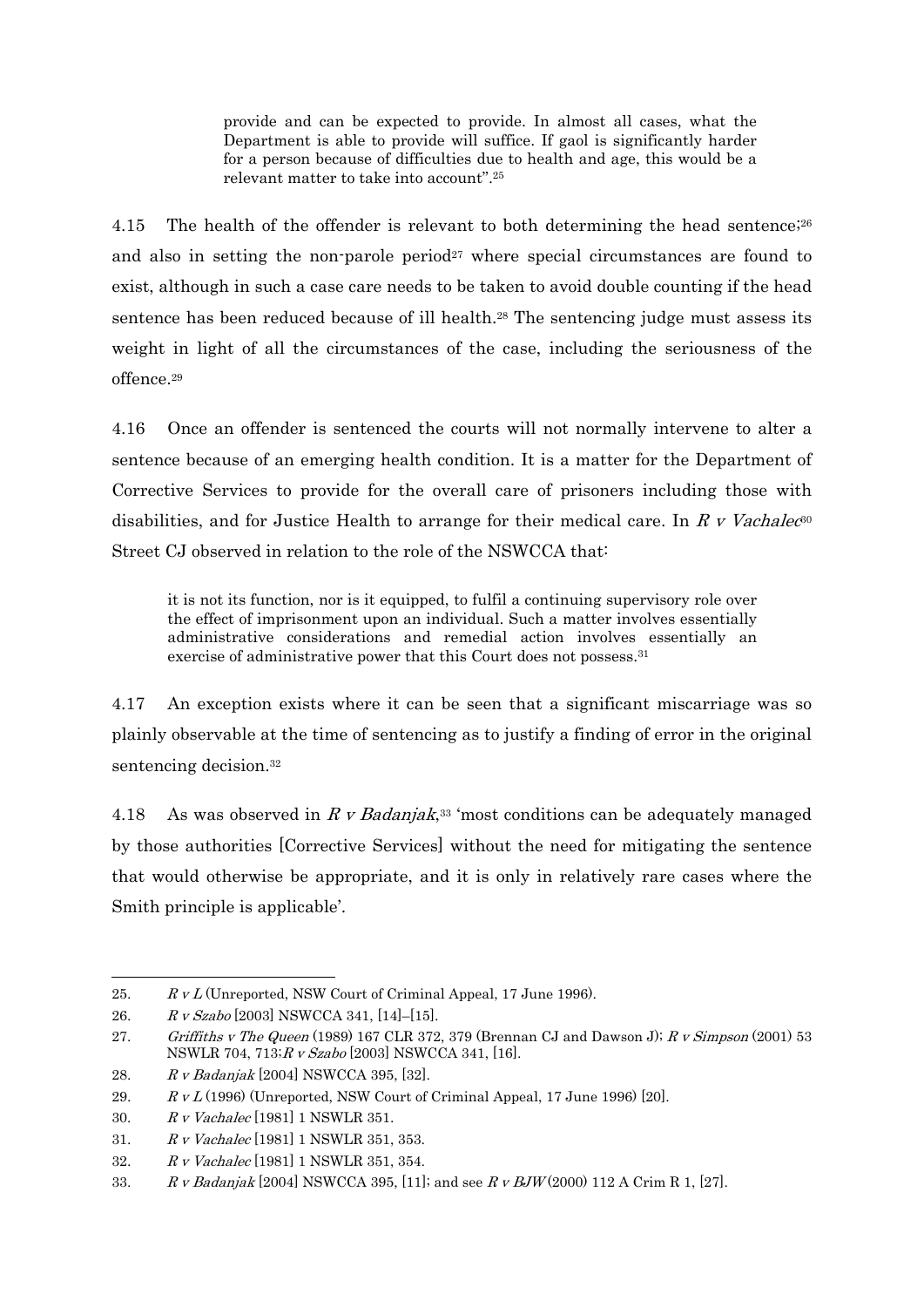#### **Where the illness is present at the time of offending**

4.19 Common humanity may require the judge to treat a life threatening physical illness of an offender as a matter operating in mitigation of sentence, even though it was present at the time the offence was committed.34 This is especially so where, 'the offender has not been to gaol before and his ill health will have a significant impact upon the conditions of custody'.35 This principle is not rigid, however, and where the offending is of such a nature that protection of the community is necessary, common humanity will give way to concern for potential victims.<sup>36</sup> In  $R$  v Wickham,<sup>37</sup> for example, an offender with a lengthy history of sexual offending was held to have had no case for leniency by reason of his ill health at the time of his most recent offences. In R v *O'Brien, R v Mammone*,<sup>38</sup> the fact that the offender O'Brien was suffering from the AIDS virus was said to be, 'no excuse for him entering into the drug trade'.39

### **Appeals against sentence on the basis of fresh medical evidence**

4.20 In R v Bailey<sup>40</sup>consideration was given to when it is appropriate to reconsider the appropriate sentence on the basis of fresh, or further, medical evidence. Lee J, with Maxwell and Yeldham JJ agreeing, held that it was appropriate to do so 'where it is clear that the disease with which the appellant is now suffering, was in fact, in existence at the time he was sentenced' but was unknown or unappreciated at that time.41

4.21 The Court has however stressed the need for caution and for the adoption of a principled approach in receiving fresh evidence in these cases where there was no error in the sentence reached on the basis of the facts then known.42 As noted earlier, when the illness is contracted, or the relevant deterioration occurs after the date of sentence, there will normally be no basis for appellate Court interference.43 This is in accordance

<sup>34.</sup> R v Wickham [2004] NSWCCA 193, [18].

<sup>35.</sup> R v Wickham [2004] NSWCCA 193, [19].

<sup>36.</sup> R v Wickham [2004] NSWCCA 193, [18] and see R v Higgins (2002) 133 A Crim R 385, [32].

<sup>37.</sup> R v Wickham [2004] NSWCCA 193, [16].

<sup>38.</sup> R v O'Brien, R v Mammone (Unreported, NSW Court of Criminal Appeal, 23 August 1989).

<sup>39.</sup> R v O'Brien, R v Mammone (Unreported, NSW Court of Criminal Appeal, 23 August 1989) [31].

<sup>40.</sup> R v Bailey (1988) 35 A Crim R 458.

<sup>41.</sup> R v Bailey (1988) 35 A Crim R 458; see R v Celiasen (1991) 53 A Crim R 391.

<sup>42.</sup> See R v Ehrenburg (Unreported, NSW Court of Criminal Appeal, 14 December 1990); R v Ashton (2002) 137 A Crim R 73, [10]–[11]; and R v Wickham [2004] NSWCCA 193, [71]–[72].

<sup>43.</sup> R v Smith (1987) 44 SASR 587, [588].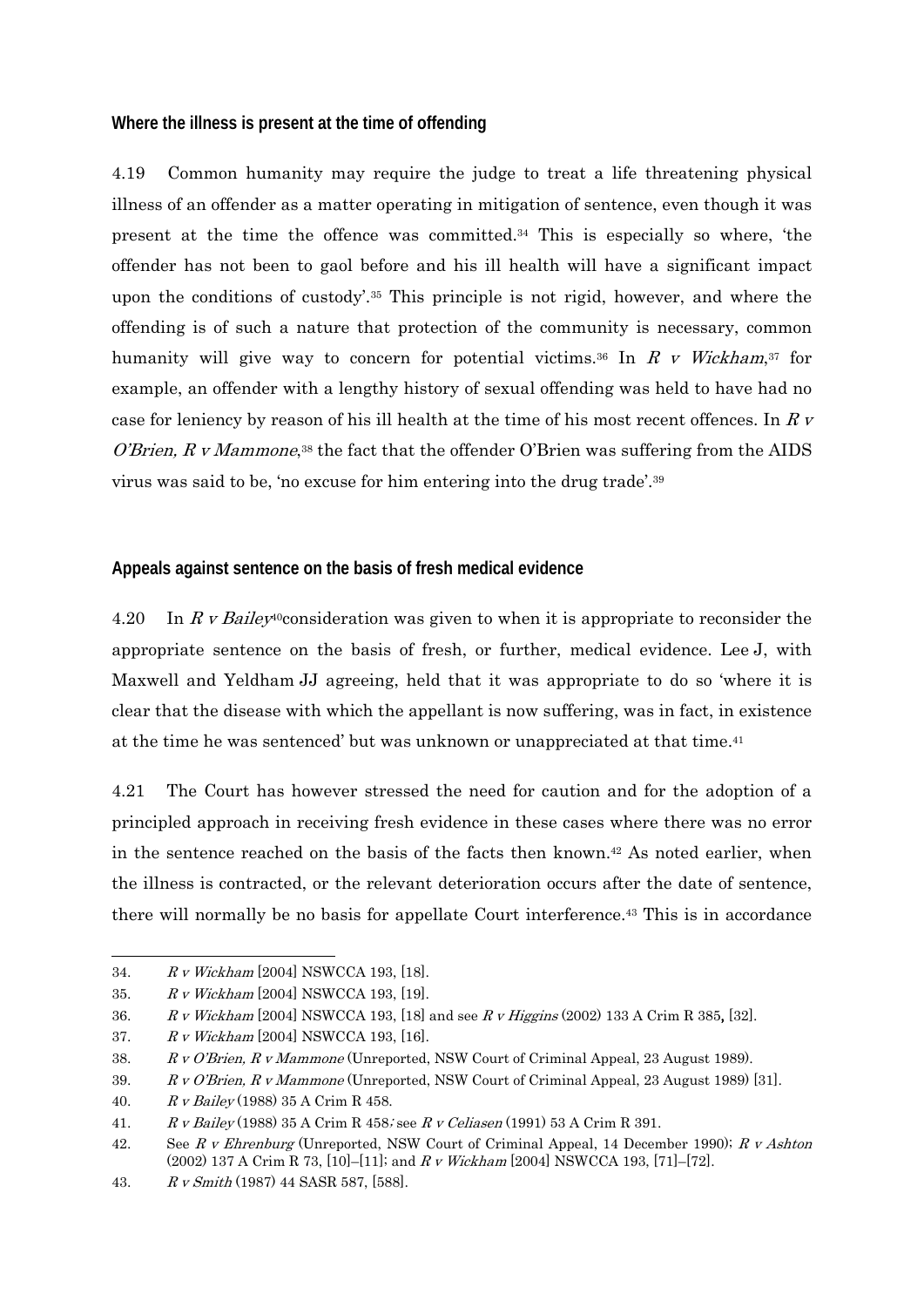with the notion that matters arising after sentence are a matter for the Executive government.44

#### **HIV/AIDS**

4.22 The Courts have acknowledged that the conditions of incarceration can be more onerous for prisoners who suffer from HIV/AIDS.45

4.23 In R v Smith,<sup>46</sup> the fact that the offender was a stage C sufferer of HIV/AIDS, and that there was an 'undeniable risk of deterioration' attributable to a term of imprisonment was taken into account, leading to a reduction in the non-parole period.

4.24 Cases of this kind can be seen as a 'specific application of the general principle relating to the ill-health of a sentenced person'.47

4.25 The Court can also take stressful personal circumstances associated with HIV/AIDS into account. In R v Spinotti,<sup>48</sup> both the offender and his wife were HIV positive, with life expectancies of 5 years and 2.5 years respectively. The court held the case was exceptional, and that the stress that the conditions of custody, and the inevitable death of his wife, would exact upon the offender, required the court to take a 'compassionate approach' and set a lenient non-parole period.49

4.26 The requirements of a rigorous course of treatment for HIV/AIDS may also justify leniency. In R v Doyle<sup>50</sup> the Court decided to take no further action in relation to breaches of recognisances in a case where the offender was undergoing experimental treatment for HIV/AIDS that was not available within the prison system, and had a very short life expectancy. This treatment was considered a 'valuable contribution by him to research into medical treatment for HIV/AIDS'.<sup>51</sup> As such, the court considered it

<sup>44.</sup> R v Munday [1981] 2 NSWLR 177.

<sup>45.</sup> R v Bailey (1988) 35 A Crim R 458, [462].

<sup>46.</sup> R v Smith (1987) 44 SASR 587, [588].

<sup>47.</sup> McDonald v The Queen (1988) 38 A Crim R 470, [474].

<sup>48.</sup> R v Spinotti (1996) 67 SASR 244.

<sup>49.</sup> R v Spinotti (1996) 67 SASR 244, [247]. The head sentence was eight years, four months and one day, with a non-parole period of five years, reduced to two years on appeal.

<sup>50.</sup> R v Doyle (1996) 84 A Crim R 287.

<sup>51.</sup> R v Doyle (1996) 84 A Crim R 287, [291].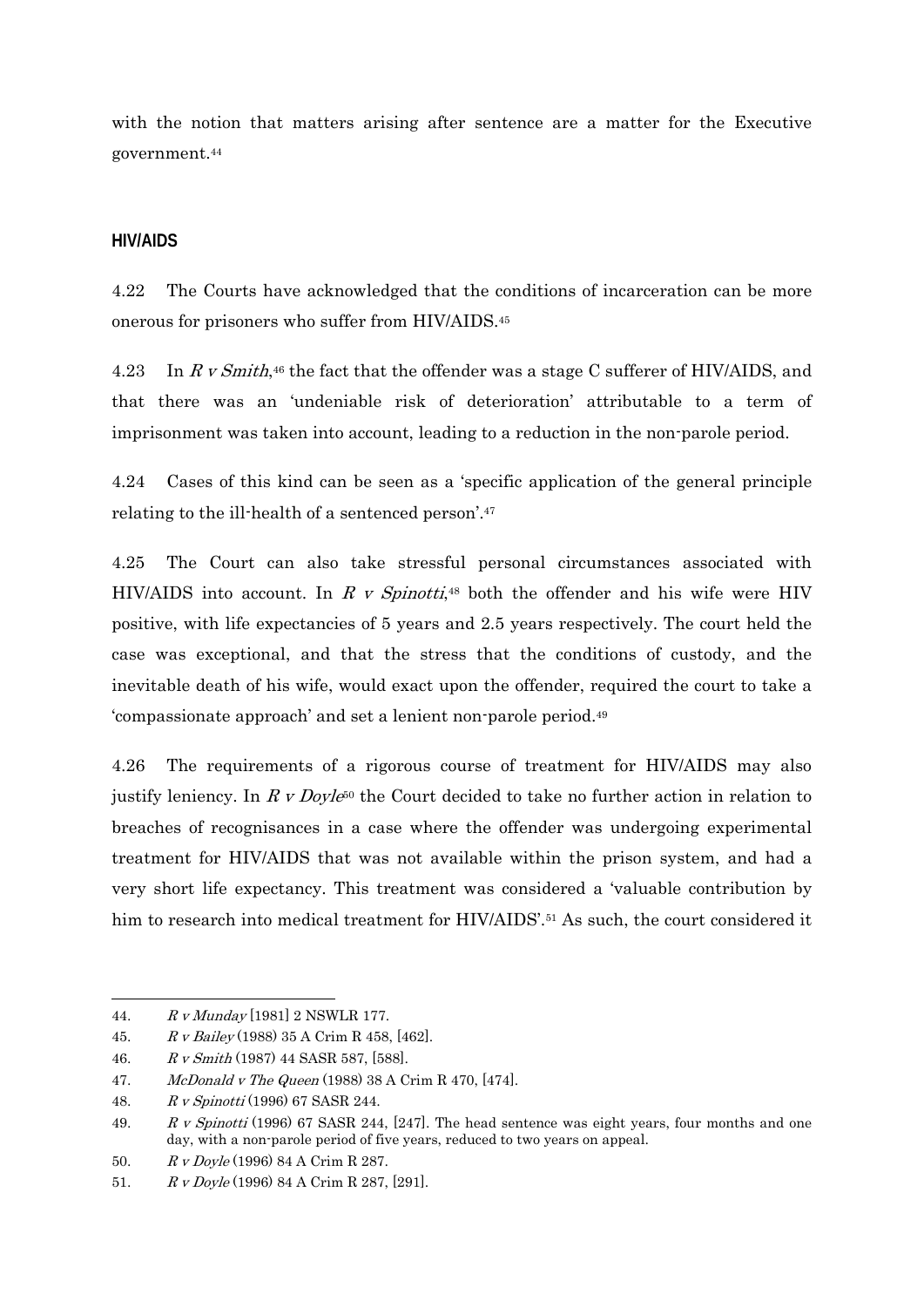would be 'inhumane in the extreme' to return him to prison for breach of a recognisance.52

## **AGE OF THE OFFENDER**

#### **Advanced age**

4.27 The relevance of an offender's advanced age at the time of sentence arose for consideration in R v Holyoak.<sup>53</sup> Allen J recognised that a sentence of imprisonment imposed on an aged offender, who may have little worthwhile life left after release, is 'likely to bear more heavily upon the offender than a similar term imposed upon a younger man who can look forward to a worthwhile life after release', but emphasised the need for any resulting sentence to be proportionate to the objective criminality involved in the offending conduct.54 It was held that it is not the sentencing law that a minimum term (non-parole period) could never be imposed that would have the offender spend his remaining life in custody.

4.28 In most instances the advanced age of a prisoner would not require him to be placed on protection, or to serve his sentence in more arduous conditions. Where the nature of his offending or the existence of some individualised threat causes that to be so, then the factor of his age may become relevant as a factor justifying some reduction in sentence. The Council does not expect that placement of an offender in the specialised aged-care section at the Long Bay Hospital, or in any similar hostel type facility to be established in the future, would constitute an increase in the hardship attributable to the detention of such a prisoner, sufficient to justify any sentence discount.

#### **Young offenders**

-

4.29 Whilst there is no sentencing discount on the basis of youth alone, specific principles of sentencing which apply to young offenders can permit an extension of the

<sup>52.</sup> R v Doyle (1996) 84 A Crim R 287, [292].

<sup>53.</sup> R v Holyoak (1995) 82 A Crim R 502. Referred to in Judicial Information Research System, Sentencing Bench Book (online) – 'Crimes (Sentencing Procedure) Act 1999 - Sentencing Procedures Generally - Subjective Matters taken into account' http://jirs/.

<sup>54.</sup> R v Holyoak (1995) 82 A Crim R 502, [507]; R v Greenaway (2000) 118 A Crim R 299, 303.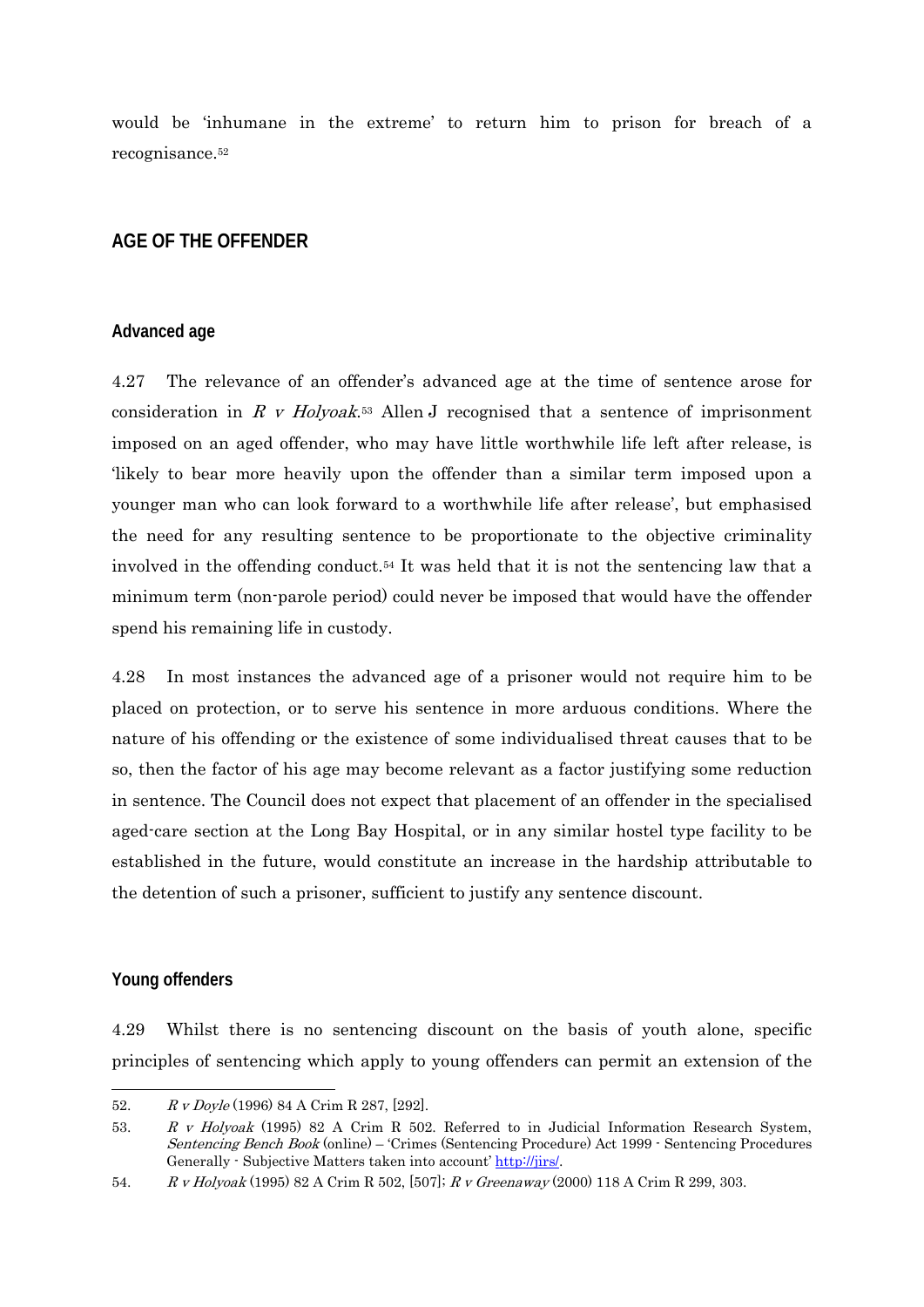court's leniency. The sentencing principles set out in s 6 of the *Children (Criminal*) Proceedings) Act 1987 (NSW) apply to matters dealt with in the Children's Court and 'at law'.55 In sentencing young offenders the court is to place less weight on punishment and general deterrence and a greater emphasis on the rehabilitation of the offender,56 with the result that the sentences imposed on young offenders will normally be discounted when compared with adult offenders convicted of similar crimes.

4.30 However, where an offender acts in an adult manner, or is close in age to 18, years, then the severity of the offences, and the objectives of general deterrence, retribution and denunciation may have a greater role. In R v Pham and  $L_{\rm V}^{57}$  Lee CJ at CL observed:

It is true that courts must refrain from sending young persons to prison, unless that course is necessary, but the gravity of the crime and the fact that it is a crime of violence frequently committed by persons even in their teens must be kept steadfastly in mind otherwise the protective aspect of the criminal court's function will cease to operate. In short, deterrence and retribution do not cease to be significant merely because persons in their late teens are the persons committing grave crimes, particularly crimes involving physical violence to persons in their homes.

4.31 In R v Tran,<sup>58</sup> Wood CJ at CL confirmed the well established principle that in sentencing young offenders an emphasis should be placed on rehabilitation over general deterrence and punishment but noted the qualification concerning young offenders where they:

conduct themselves in a way that an adult does, and commit a crime that involves violence or is one of considerable gravity. In such a case it is the function of the Court to protect the community, and to appropriately give effect to the retributive and deterrent elements of sentencing.

<sup>55.</sup> The Children's Court has jurisdiction to hear and determine all criminal matters committed by a person who was a child when the offence was committed and under 21 at the time when charged. A child is defined in s 3 of the *Children (Criminal Proceedings) Act 1987* (NSW) as being a person under the age of 18, noting the conclusive presumption no child under 10 years of age can be guilty of an offence as outlined in s 5 of the Act and a rebuttable presumption of doli incapax which applies to a child between the age of 10 and 14. The Children's Court does not have jurisdiction to determine matters defined as 'serious children's indictable offences' (apart from committal proceedings in relation to these matters pursuant to  $s 28(1)(b)$  of the Act), defined in s 3 of the Children's (Criminal Procedure) Act 1987 (NSW), which must be dealt with at law in the higher courts. Section 33(3) of the *Children's (Criminal Procedure) Act 1987* (NSW) also provides for other indictable matters to be referred to the District Court in certain circumstances. See also  $R V W K R$ (1993) 32 NSWLR 447.

<sup>56.</sup> R v GDP (1991) 53 A Crim R 112, 116; and see R v Hearne (2001) 124 A Crim R 451, [27].

<sup>57.</sup>  $R \, v \, Pham$  and  $LY$  (1991) 55 A Crim R 128, [13].

<sup>58.</sup> R v Tran [1999] NSWCCA 109, [10]; and see R v Townsend and Cooper (Unreported, NSW Court of Criminal Appeal, 14 February 1995).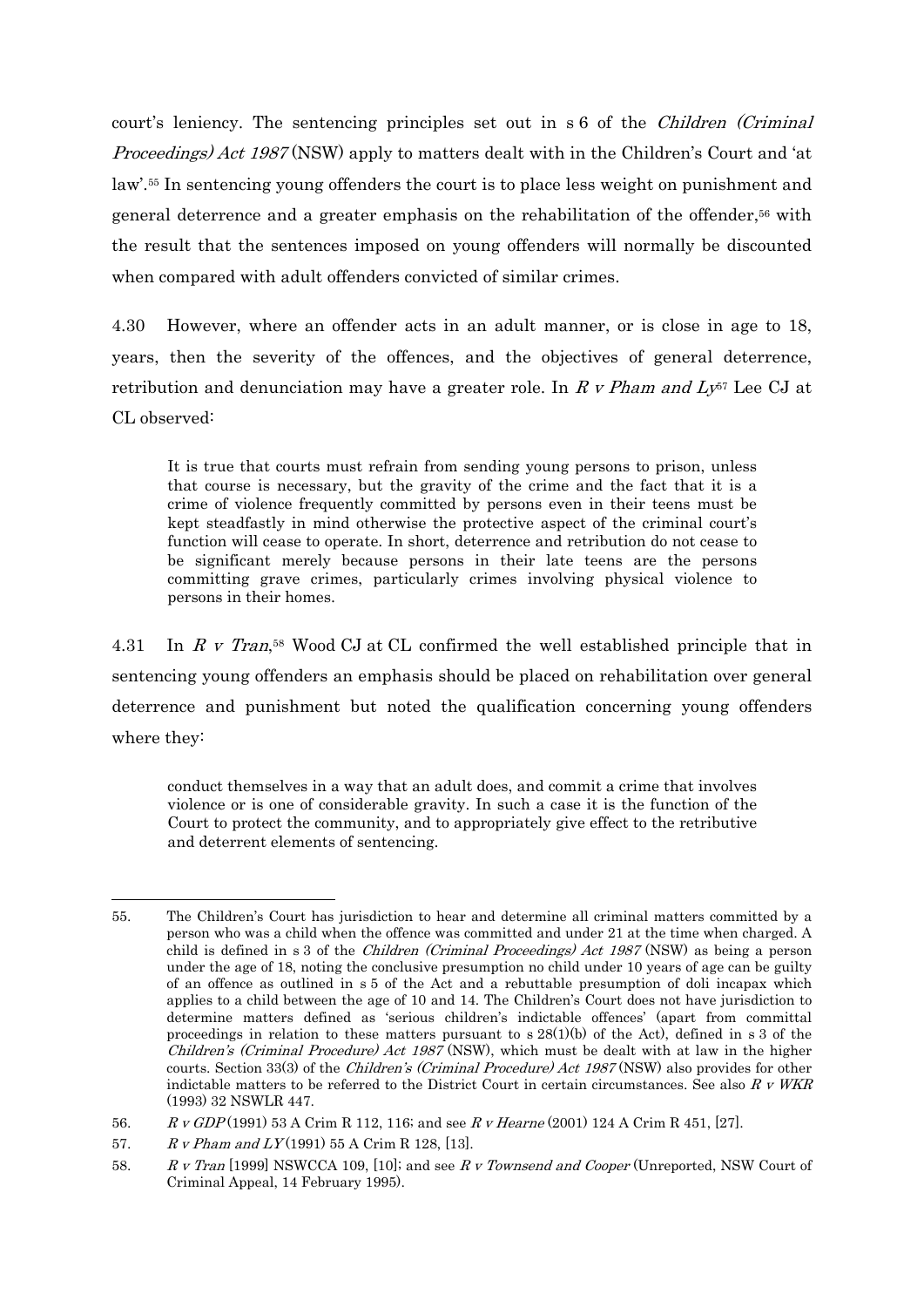His Honour also observed, citing R v Nguyen,<sup>59</sup> that the offender's proximity to the age of eighteen years is a relevant factor to which a sentencing judge must have regard.60

#### **FOREIGN CITIZENS**

4.32 The NSWCCA has recognised that an offender who is a foreign citizen, whose friends and family are unable to visit, or who has limited English language skills, may find the conditions of imprisonment more difficult than an Australian national.<sup>61</sup> In R v *Huang*<sup>62</sup> Adams J (with whom Spigelman CJ and Newman J agreed) stated that the relatively greater harshness of serving a prison sentence under these conditions requires, 'some, though not much, recognition'.63 In those circumstances some discount of the sentence may be warranted in order to treat the offender equally with other prisoners.

4.33 No mitigation of sentence is available however if an offender, without ties to Australia, came to the country for the specific and deliberate purpose of committing a serious crime and with the intention of leaving upon its completion. In R v Ferrer-Esis<sup>64</sup> the offender, a foreign citizen, entered Australia as a courier with a quantity of cocaine in excess of the trafficable quantity. As such, it was held that he had:

no justifiable cause for complaint when, as the inevitable consequence of the discovery of his crime, he is obliged to remain incarcerated in this country, with its language and culture foreign to him, isolated from outside contact.

4.34 An associated issue that arises in this respect is the relevance, in setting the sentence, of the possibility, or in some cases the probability, that the offender (as a prohibited non-citizen who is unlikely to be given any extension of the permit or visa on which he entered the country) will be deported once released from custody. The Crimes (Sentencing Procedure) Act and the Crimes (Administration of Sentences) Act 1999 (NSW) are each silent in this regard; but the Crimes Act 1914 (Cth), which applies to offenders who are to be sentenced for offences under Commonwealth laws, provides that

<sup>59.</sup> R v Nguyen (Unreported, NSW Criminal Court of Appeal, 14 April 1994).

<sup>60.</sup> R v Tran [1999] NSWCCA 109, [12].

<sup>61.</sup> R v Huang (2000) 113 A Crim R 386, [18]. See further: Yang v The Queen [2007] NSWCCA 37; R v Yu [2003] NSWSC 1153.

<sup>62.</sup> R v Huang (2000) 113 A Crim R 386.

<sup>63.</sup> R v Huang (2000) 113 A Crim R 386, [18].

<sup>64.</sup> R v Ferrer-Esis (1991) 55 A Crim R 231 [239]; R v Chu (Unreported, NSW Court of Criminal Appeal, 16 October 1998).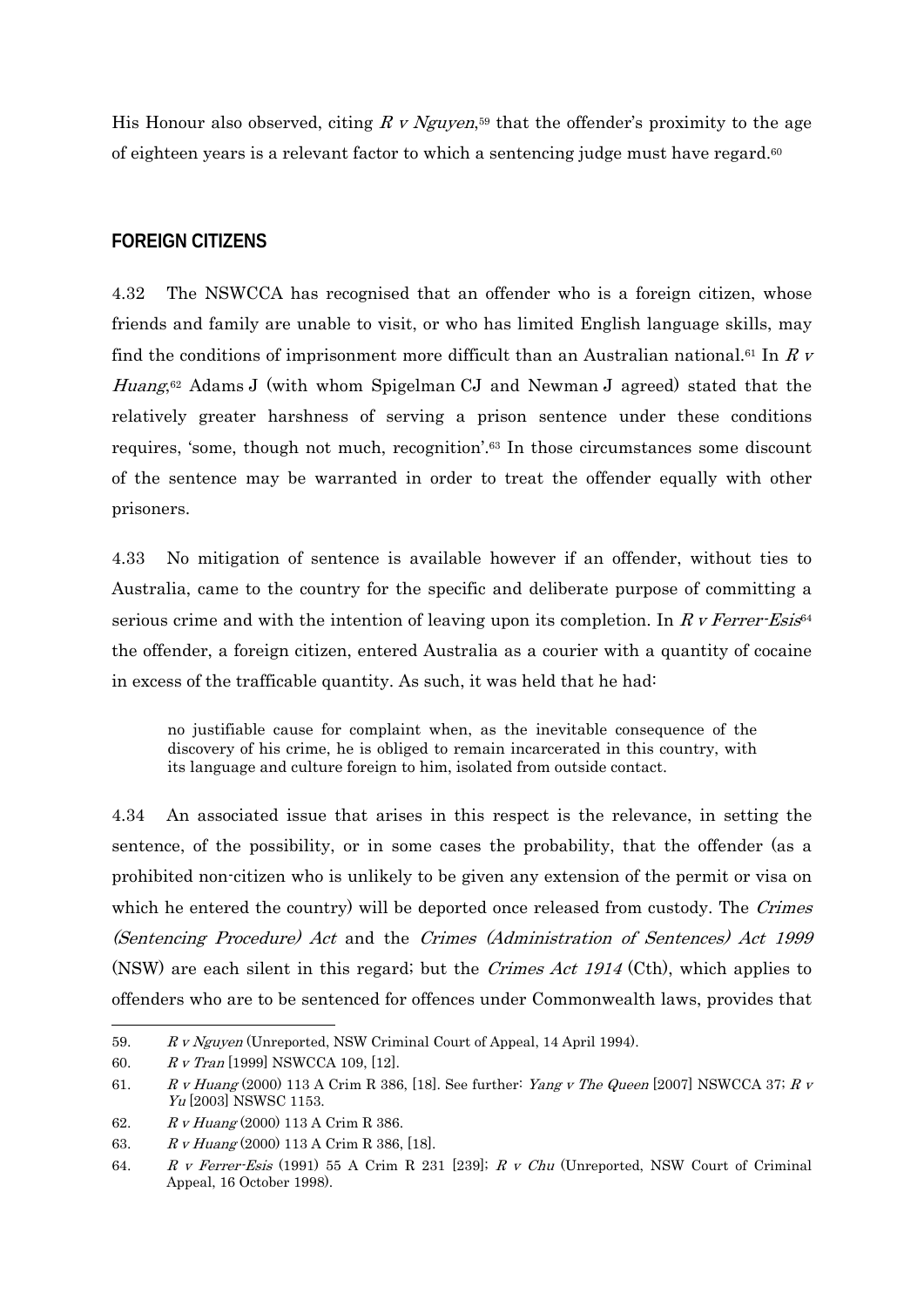a court is not precluded, in such a case, from fixing a non-parole period merely because the offender 'is or may be liable to be deported from Australia'.65

4.35 The courts have recognised that, in many cases, there is an element of unreality in judging the utility of parole, and in fixing a non-parole period, where there is a likelihood that foreign nationals, particularly those who have come to Australia for the deliberate and specific purpose of committing an offence, will be deported.66

4.36 The question of whether an offender will be deported from Australia immediately upon completing his sentence is beyond the control of the court and of the NSW Parole Authority. It rests with the Australian Department of Immigration and Citizenship, and the Minister, whose powers extend to the issue of entry permits, bridging visas and criminal justice stay visas to non-citizens who would otherwise be deported.

4.37 In R v Mesdaghi<sup>87</sup> it was held by the NSWCCA that the prospect of deportation was not an admissible or relevant factor to be considered under the then existing provisions of the Parole of Prisoners Act 1966 (NSW) in the exercise of a discretion to withhold the specification of a non-parole period. This view was embraced in relation to the subsequently amended provisions in R v Chi Sun Tsui.<sup>68</sup>

4.38 By majority the High Court in R v Shrestha,<sup>69</sup> a case decided upon the basis of the legislation preceding the enactment of s 19AK of the Crimes Act 1914 (Cth), similarly held, that there was no rule that a foreign national who has no ties with Australia, and whose sole purpose in entering Australia was to commit a serious crime, should be ineligible for parole. In this regard reference was made by the majority to the inappropriateness of viewing this country's concern with the objective of rehabilitation as confined within its strict territorial limits; to its responsibility both moral and under international treaty, to treat all who are subjected to criminal proceedings in its courts and imprisonment in its gaols humanely and without discrimination based on national or ethnic origins; and to the fact that the compulsory detention of a prisoner released on

 $\overline{a}$ 65. Crimes Act 1914 (Cth) s 19AK.

<sup>66.</sup> DPP (Cth) v El Karhani (1990) 21 NSWLR 370.

<sup>67.</sup> R v Mesdaghi [1979] 2 NSWLR 68; differing, in this finding, from earlier decisions of the Court in  $R v$  Hull (1969) 90 WN (Pt 1) (NSW) 488,  $R v$  Macaulay (1969) 90 WN (Pt 1) (NSW) 682 and R v Chapman (1971) 1 NSWLR 544.

<sup>68.</sup> R v Chi Sun Tsui (1985) 1 NSWLR 308, [34].

<sup>69.</sup> R v Shrestha (1991) 173 CLR 48, [15] (Deane, Dawson and Toohey JJ; Brennan and McHugh JJ dissenting).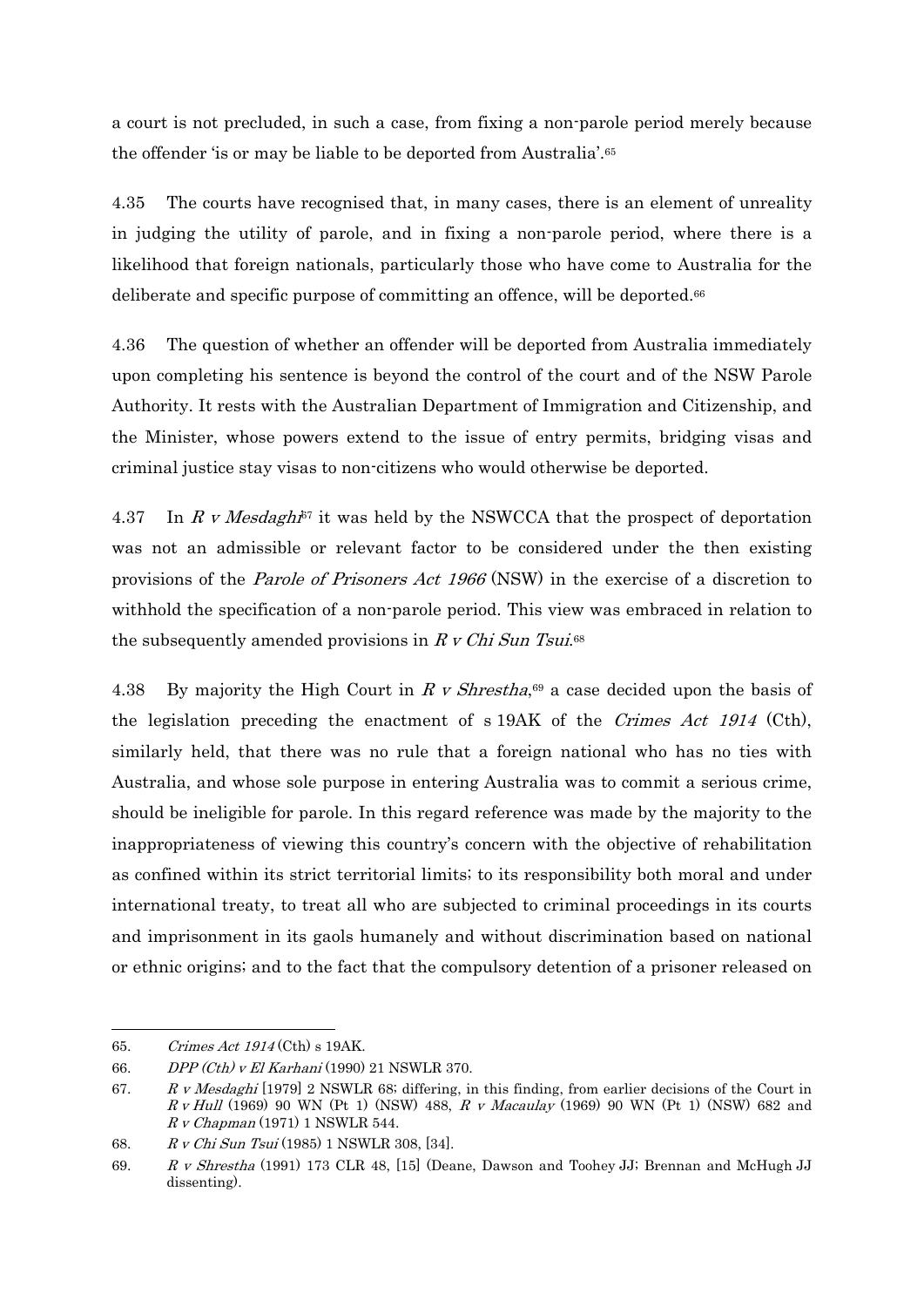parole is something which is beyond the control of the prisoner and that decisions concerning release on parole have been reserved to parole authorities.70

4.39 As a consequence, the likelihood of deportation for non national offenders does not debar the sentencing court from fixing a non parole period, even though the result of immediate deportation upon release to parole is to bring the sentence to an effective early termination, without any prospect of effective supervision or return to custody upon breach of parole. A possibility exists in some cases for arrangements to be made with the country to which the offender is deported for it to supervise the offender during the balance of the term, although this is likely to be the exception rather than the rule. Even where that is the case, little opportunity will be available to deal with the kind of conduct which would constitute a breach of parole, in the case of a prisoner with Australian nationality or citizenship who remained in the local community,

4.40 The Council considers that there may be merit in a more comprehensive review of whether it should continue to be appropriate for non-parole periods to be set in these cases, having regard to the practical consequences for the sentence if the offenders is deported. This is an area which is strictly outside the terms of the current reference, and which needs to be addressed on a uniform basis across state, territory and federal laws, in which input from the Department of Immigration and Citizenship, law enforcement authorities and parole authorities would be necessary.

#### **HARDSHIP TO FAMILY OR DEPENDANTS**

 $\overline{a}$ 

4.41 The Crimes (Sentencing Procedure) Act is silent in relation to the relevance of hardship to family or dependants as a mitigating factor, and it accordingly falls to be considered in accordance with the common law. The Crimes Act 1914 (Cth), however, provides, in relation to the sentencing of federal offenders, that the court must take into account 'the probable effect that any sentence or order under consideration would have on any of the (offender's) family or dependants'.71

4.42 Generally hardship occasioned to members of the family of the offender, including dependants, resulting from the imposition of a custodial sentence, will not

<sup>70.</sup>  $R \text{ v Shrestha}$  (1991) 173 CLR 48, [6]-[10] (Dean, Dawson and Toohey JJ).

<sup>71.</sup> Crimes Act 1914 (Cth) s 16A(2)(p)—the expression 'family' being given an extended definition in s 16A(4).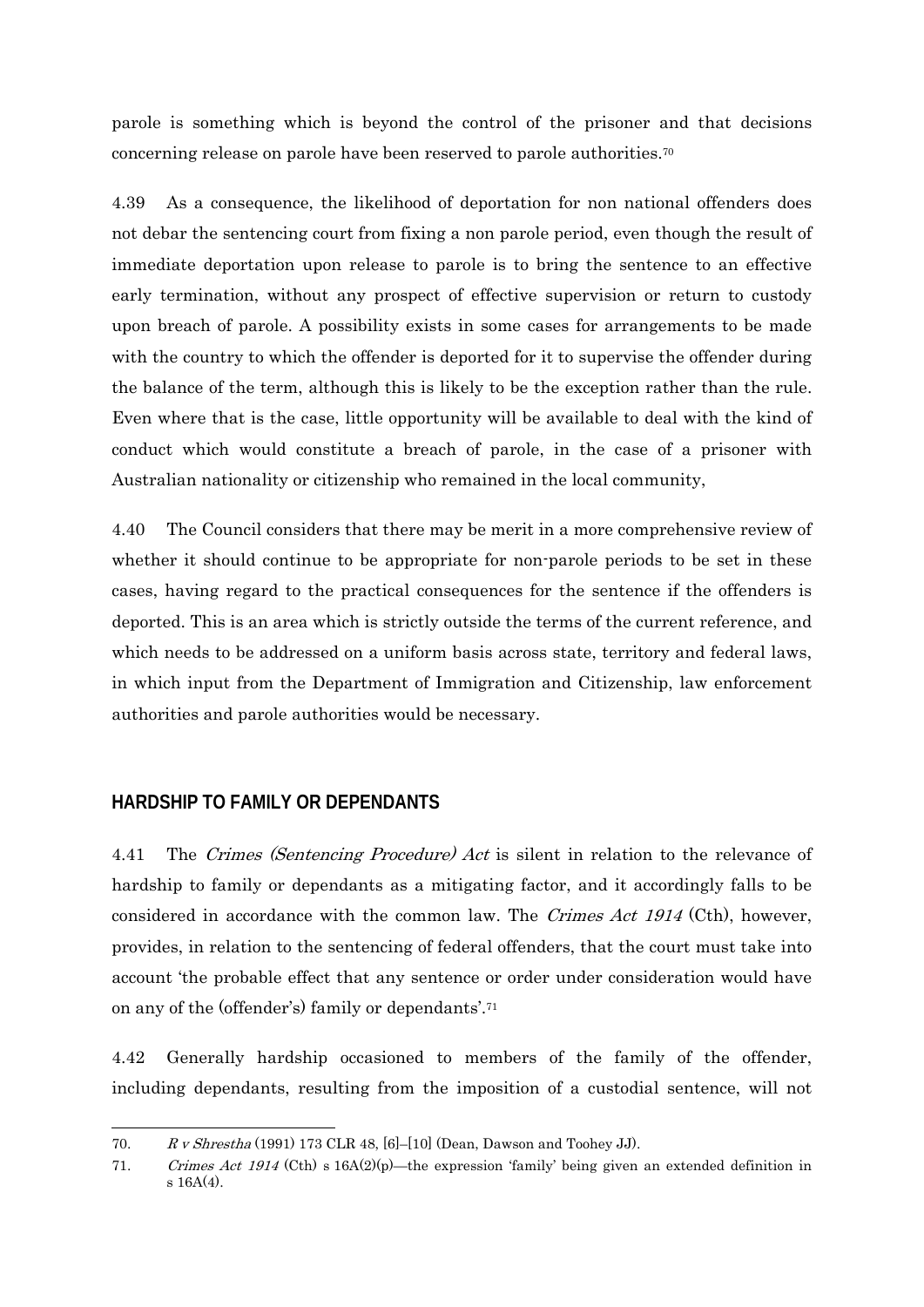provide any basis for a discount. The only occasion when it can be taken into account is where 'highly exceptional' circumstances exist, to the point where it would be inhumane not to make some allowance for the consequences to the offender's family or dependants72 either by way of a discount, or by a variation of the ratio between the nonparole period and the balance of the term, or by imposing periodic detention rather than full time detention, or by suspending any sentence of imprisonment.

4.43 The relevant principles were reviewed in R v Togias<sup>73</sup> a case in which the offender was to be sentenced in respect of a federal offence. It was there held that s  $16A(2)(p)$  of the *Crimes Act 1914* (Cth) should be interpreted in accordance with the common law, and as a result, requiring the presence of 'exceptional hardship' in order for it to be taken into account.74

4.44 In these circumstances the Sentencing Council does not see any need for the Crimes (Sentencing Procedure) Act to be amended to include a reference to hardship of this kind, to achieve harmony with Commonwealth legislation.

#### **ENTRAPMENT**

 $\overline{a}$ 

4.45 There is no defence of entrapment known to the common law, although the courts have a discretion to reject evidence on public policy grounds where an element of the offence has been procured as a result of unlawful conduct by law enforcement officers,75 for example where a controlled operation has been undertaken without an appropriate certificate.76

4.46 However the fact of police involvement or encouragement of an offender to engage in a criminal activity can, in appropriate circumstances, be regarded as diminishing the offender's criminality.77 This can be the case where the court concludes that the offence

<sup>72.</sup> R v Edwards (1996) 90 A Crim R 510, 516–7, citing with approval Wells J in R v Wirth (1976) 14 SASR 291, 295–6; R v Byrne (Unreported, NSW Court of Criminal Appeal, 5 August 1998), and R v Chan [1999] NSWCCA 103, [35]–[39].

<sup>73.</sup> R v Togias [2001] NSWCCA 522.

<sup>74.</sup> R v Togias [2001] NSWCCA 522, [13]–[17] (Spigelman CJ).

<sup>75.</sup> Ridgeway v The Queen (1995) 184 CLR 19, Tofilau v The Queen (2007) 231 CLR 396.

<sup>76.</sup> See, eg, Gedeon v NSW Crime Commission (2008) 236 CLR 120.

<sup>77.</sup> R v Taouk (1992) 65 A Crim R 387, 404; R v Si Leung (Unreported, NSW Court of Criminal Appeal, 21 July 1994).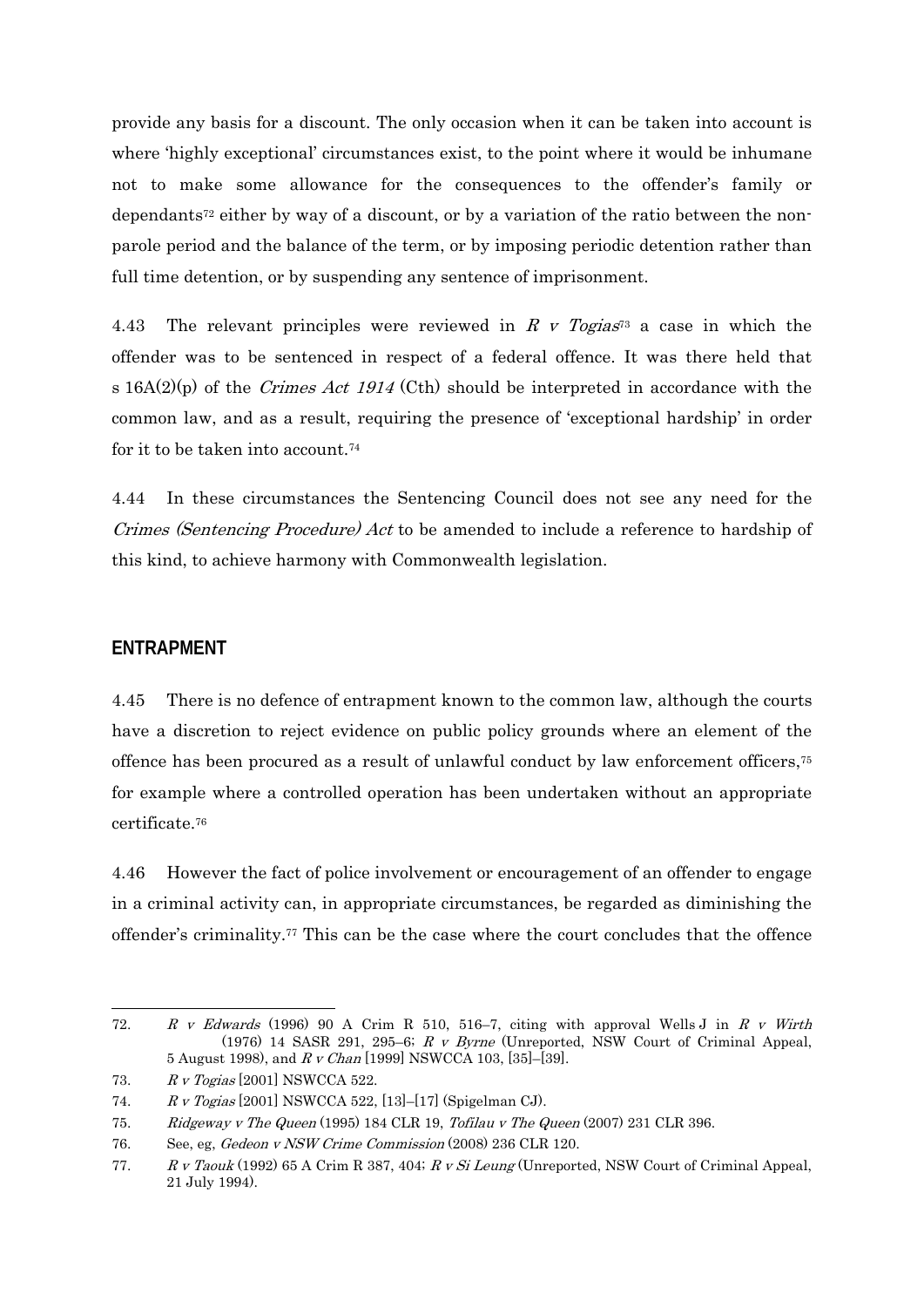may not have been committed if it had not been facilitated by the police<sup>78</sup> or that the offender would not otherwise have engaged in the relevant criminal acts to the same extent.79

#### **EXTRA CURIAL PUNISHMENT**

4.47 A sentencing judge can take into account extra curial punishment suffered by the offender as a consequence of the offence arising by way of revenge or retribution, or organised community abuse and harassment.80

4.48 In R v Daetz and Wilson<sup>81</sup> James J with whom Tobias JA and Hulme J agreed observed:

I have concluded from this examination of the authorities cited to the Court and especially Allpass, Clampitt-Wotten and Cooney that, while it is the function of the courts to punish persons who have committed crimes, a sentencing court, in determining what sentence it should impose on an offender, can properly take into account that the offender has already suffered some serious loss or detriment as a result of having committed the offence. This is so, even where the detriment the offender has suffered has taken the form of extra-curial punishment by private persons exacting retribution or revenge for the commission of the offence. In sentencing the offender the court takes into account what extra-curial punishment the offender has suffered, because the court is required to take into account all material facts and is required to ensure that the punishment the offender receives is what in all the circumstances is an appropriate punishment and not an excessive punishment. How much weight a sentencing judge should give any extra-curial punishment will, of course, depend on all the circumstances of the case. Indeed, there may well be many cases where extra-judicial punishment attracts little or no significant weight.

Matters which have been taken into account as constituting extra curial punishment have included: revenge attacks, injuries suffered in the course of an offence particularly when they were permanent and disabling, $82$  public disgrace, $83$  loss of employment or of

<sup>78.</sup> R v Si Leung (Unreported, NSW Court of Criminal Appeal, 21 July 1994).

<sup>79.</sup> R v Thomson [2000] NSWCCA 294, [77]–[80].

<sup>80.</sup> R v Allpass (1993) 72 A Crim R 561, [566]. Also cited in Cited in Judicial Information Research System, Sentencing Bench Book (online) 'Crimes (Sentencing Procedure) Act 1999 – Sentencing Procedures Generally –'Extra-curial punishment' http://jirs/; R v Daetz and Wilson (2003) 139 A Crim R 398.

<sup>81.</sup> R v Daetz and Wilson (2003) 139 A Crim R 398, [62].

<sup>82.</sup> R v Barci & Asling (1994) 76 A Crim R 103, 110–1; and R v Haddara (1997) 95 A Crim R 108; Alameddine v The Queen [2006] NSWCCA 317, [25]–[27]; R v Sharpe [2006] NSWCCA 255.

<sup>83.</sup> Ryan v The Queen (2001) 206 CLR 267, [123] (Kirby J) and [177] (Callinan JJ); McHugh and Hayne JJ contra (at [53]–[55]).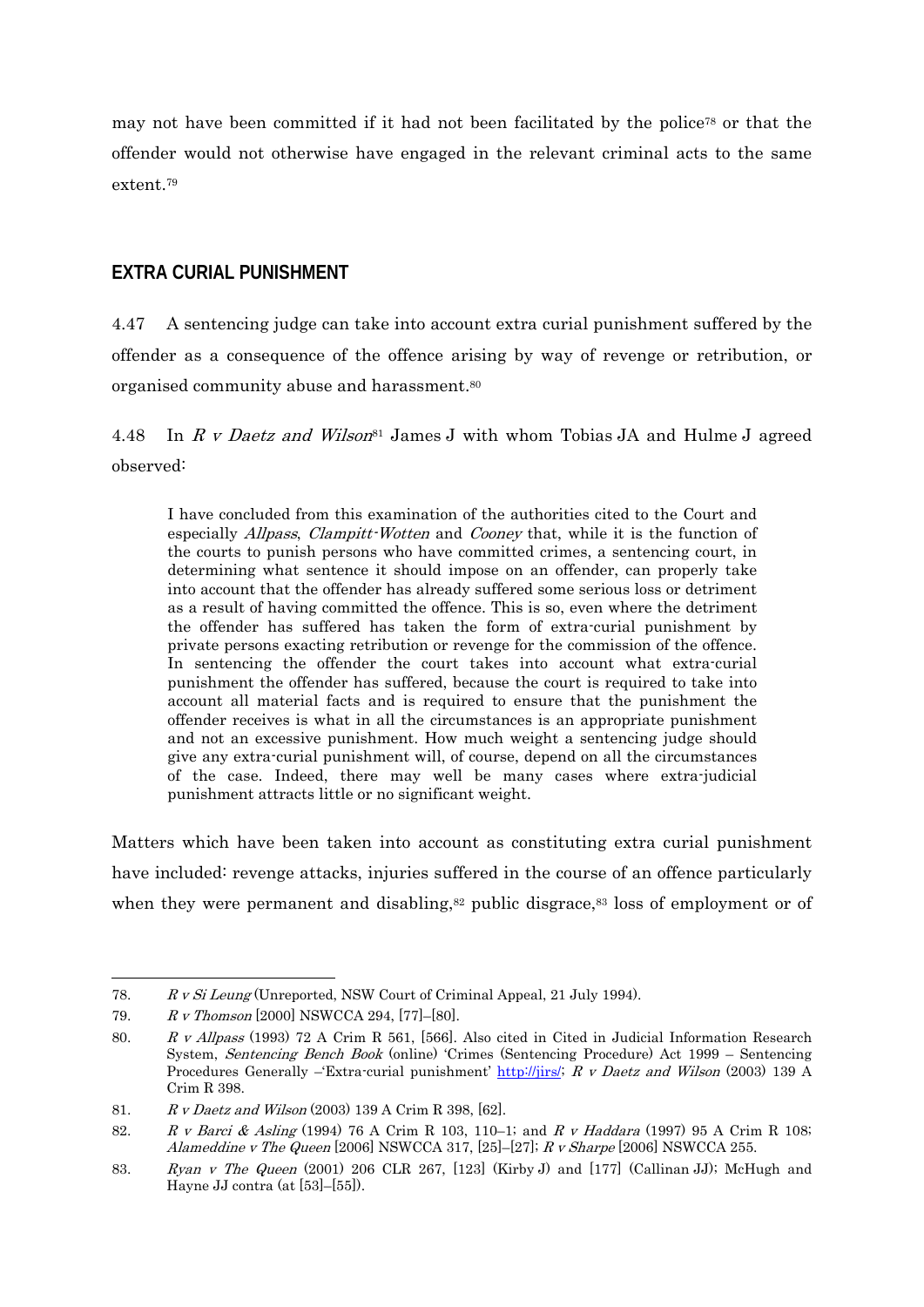financial benefits, $84$  but not deliberate self inflicted injury, $85$  or the forfeiture of assets which are the proceeds of crime.<sup>86</sup>

4.49 In R v KNL<sup>87</sup> the NSWCCA held that in the circumstances of that case where the offender was not seeking to pursue an occupation involving access to children, registration under the Child Protection (Offenders Registration) Act 2000 (NSW) could not be considered extra curial punishment entitling an offender to mitigation of the penalty. Latham J however noted that this did not preclude a case where extra-curial punishment might arise from registration pursuant to the Child Protection (Offenders Registration) Act.88

4.50 In TMTW v The Queen<sup>89</sup> the NSWCCA considered registration under the Child Protection (Offenders Registration) Act could, in appropriate circumstances, constitute a form of extra curial punishment.

4.51 It is noted however that on 1 January 2009, in response to the Council's report Penalties Relating to Sexual Assault Offences in NSW,90 the Crimes (Sentencing Procedure) Act was amended by the introduction of s 24A which provides that the court cannot take into account in mitigation the fact that the offender has or may become a registrable person under the *Child Protection (Offenders Registration) Act* or has or may become subject to an order under the Child Protection (Offenders Prohibition Orders) Act 2004 (NSW). In order to complete the response provided by the introduction of s 24A and having regard to the need to protect the community and the fact that the legislation is not intended to be punitive, the Council makes a recommendation in relation to this aspect of extra curial punishment in Chapter 8 of this report.

<sup>84.</sup> Ryan v The Queen (2001) 206 CLR 267, [54] (McHugh J); and R v Wright (No 2) [1968] VR 174.

<sup>85.</sup> Christodoulou v The Queen [2008] NSWCCA 102, [43].

<sup>86.</sup> R v Chan [1999] NSWCCA 103, [40] – Although note R v TR (Unreported, NSW Court of Criminal Appeal, 1 November 1996) where the voluntary disclosure by the offender and his facilitation in the return of assets from overseas was taken into account.

<sup>87.</sup> R v KNL (2005) 154 A Crim R 268, [49].

<sup>88.</sup> R v KNL (2005) 154 A Crim R 268, [50].

<sup>89.</sup> TMTW v The Queen [2008] NSWCCA 50, [51].

<sup>90.</sup> NSW Sentencing Council, Penalties relating to Sexual Assault Offences in New South Wales, Vol 1, [6.52]–[6.65].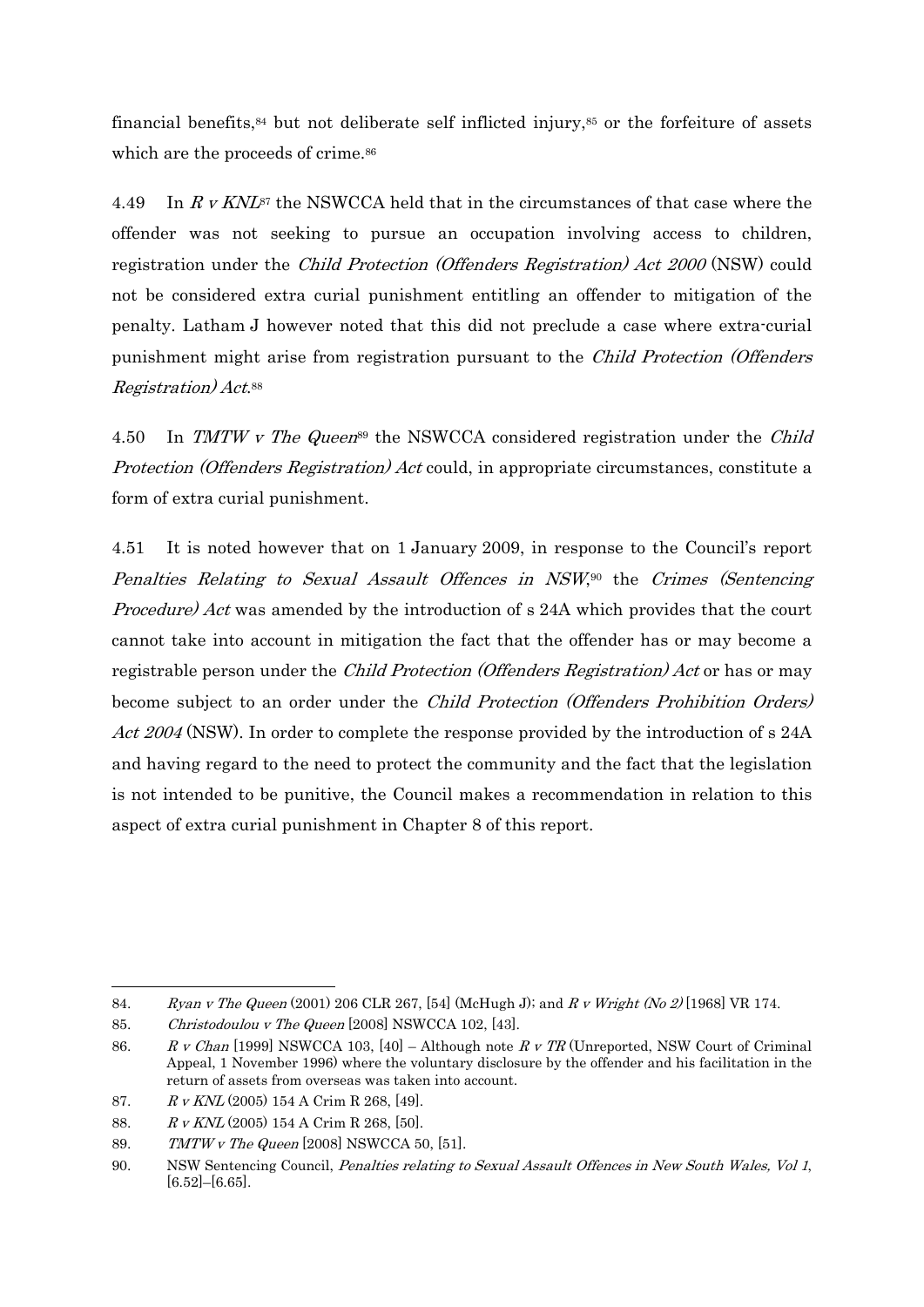## **SUBSEQUENT CHANGES IN CIRCUMSTANCES AND EXECUTIVE PREROGATIVE**

4.52 Save as noted earlier, the court cannot receive fresh evidence in relation to events arising after an offender's sentence which would render that sentence excessive. The power to consider such circumstances lies with the Executive government in the exercise of its prerogative powers.91

4.53 The NSWCCA does not have a continuing supervisory role over the effect of imprisonment on an offender. The power and authority to deal with administrative miscarriages in the working out of a sentence lies with the Executive Government. For example, in R v Vachalec<sup>92</sup> the NSWCCA held that the appellant's medical needs impacting upon his imprisonment were matters that were dealt with by the sentencing judge and could not be further reviewed by the NSWCCA, though the Court considered that there could be a rare case where 'significant administrative miscarriage was so plainly foreseeable at the time of sentence as to justify this Court finding error in the sentencing decision of the first instance court'.93

<sup>91.</sup> R v Cartwright (1999) 17 NSWLR 243, [257] (Hunt and Badgery-Parker JJ); see also R v Munday [1981] 2 NSWLR 177, 178 (Street CJ) and R v Lanham [1970] 2 NSWR 217, 218 and statutory recognition of prerogative powers contained in Crimes Act 1914 (Cth) s 21D; Crimes (Administration of Sentences) Act 1999 (NSW) s 270.

<sup>92.</sup> R v Vachalec [1981] 1 NSWLR 351.

<sup>93.</sup> R v Vachalec [1981] 1 NSWLR 351, [354]; see also R v Babic [1998] 2 VR 79.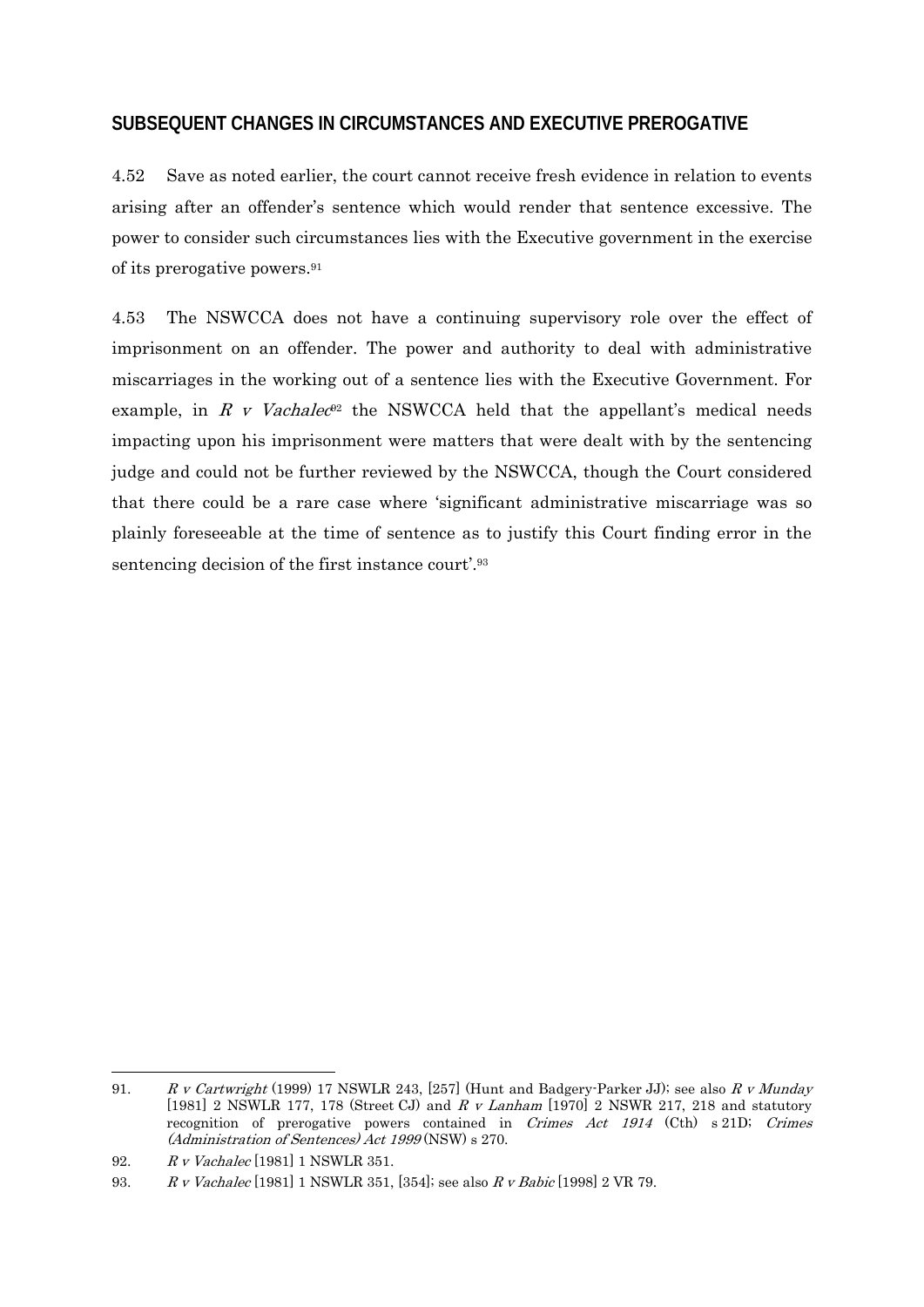# **CHAPTER 5: APPLYING DISCOUNTING FACTORS IN THE CONTEXT OF THE SENTENCING EXERCISE AS A WHOLE**

## **APPLYING DISCOUNTING FACTORS**

5.1 A sentencing judge must weigh up a range of relevant factors, such as the objective seriousness of the offence, the aggravating and mitigating factors, the subjective features of the person to be sentenced, as well as the factors which may warrant a sentencing discount, to arrive at an appropriate sentence.

5.2 Two sentencing approaches have been developed to take into account all of these factors, each of which was considered by the High Court in *Markarian v The Queen*.<sup>1</sup> They are the *two-stage (or two tiered) approach* and the *instinctive synthesis approach*.<sup>2</sup> In that case McHugh J defined the two-tiered approach as:

the method of sentencing by which a judge first determines a sentence by reference to the "objective circumstances" of the case. This is the first tier of the process. The judge then increases or reduces this hypothetical sentence incrementally or detrimentally by reference to other factors, usually, but not always, personal to the accused. This is the second tier.3

5.3 Instinctive synthesis was defined by his Honour as:

the method of sentencing by which the judge identifies all the factors that are relevant to the sentence, discusses their significance and then makes a value judgment as to what is the appropriate sentence given all the factors of the case. Only at the end of the process does the judge determine the sentence.<sup>4</sup>

5.4 The High Court referred to sentencing as a discretionary judgment with no single correct sentence and noted that there is no particular path that a sentencer must take

<sup>1.</sup> Markarian v The Queen (2005) 228 CLR 357.

<sup>2.</sup> See also discussion regarding the instinctive synthesis and two-tiered/staged approach to sentencing in NSW Sentencing Council, Report on Sentencing Trends and Practices 2003–2004 (2004) [26]–[29] and NSW Sentencing Council, Report on Sentencing Trends and Practices 2004–  $2005(2005)$  [16].

<sup>3.</sup> Markarian v The Queen (2005) 228 CLR 357, [51].

<sup>4.</sup> Markarian v The Queen (2005) 228 CLR 357, [51].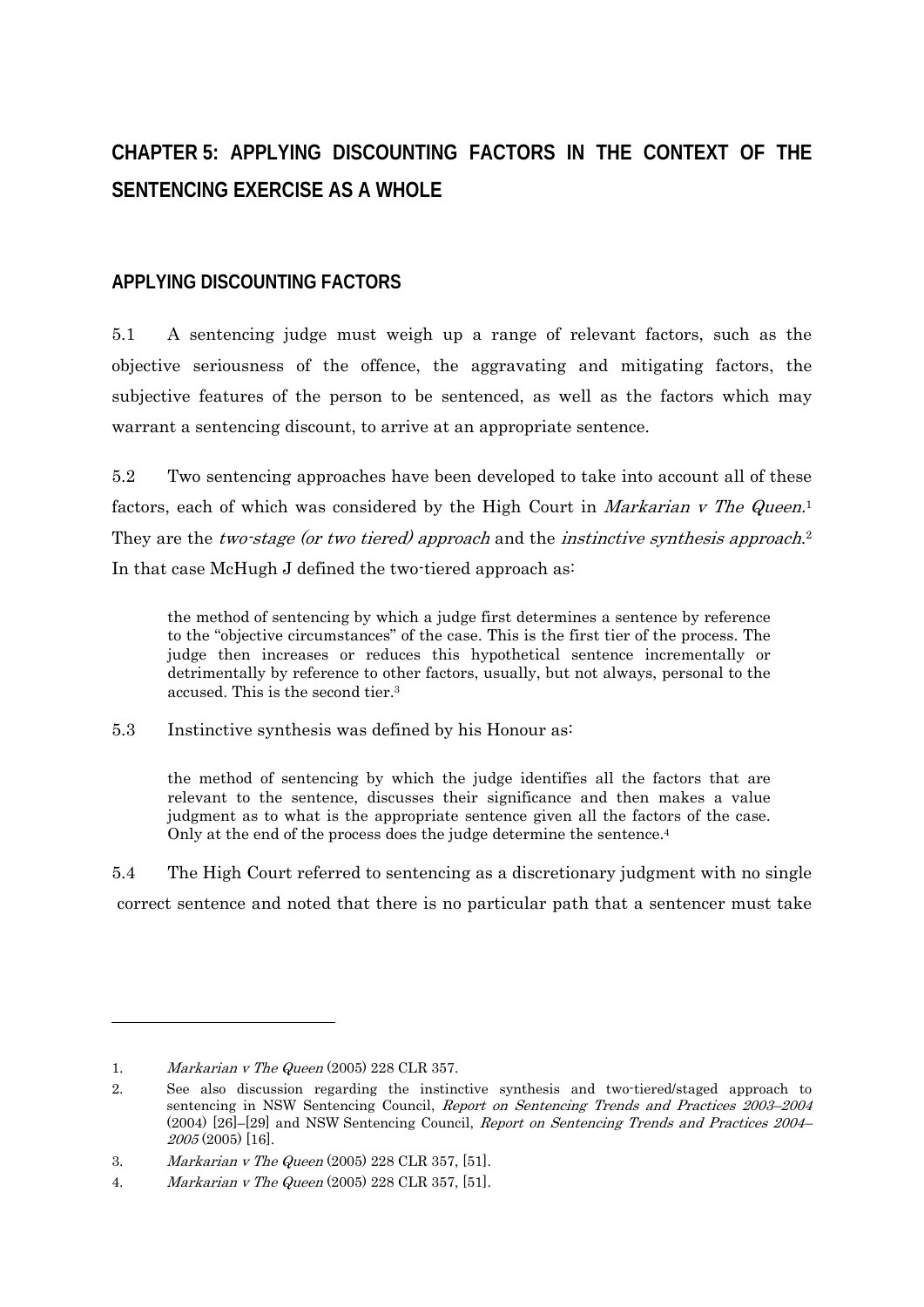in arriving at the sentence, provided all relevant considerations, and only relevant considerations, are taken into account.5 The majority observed:

Following the decision of this Court in Wong it cannot now be doubted that sentencing courts may not add and subtract item by item from some apparently subliminally derived figure, passages of time in order to fix the time which an offender must serve in prison. That is not to say that in a simple case, in which, for example, the circumstances of the crime have to be weighed against one or a small number of other important matters, indulgence in arithmetical deduction by the sentencing judges should be absolutely forbidden. An invitation to a sentencing judge to engage in a process of "instinctive synthesis", as useful as shorthand terminology may on occasions be, is not desirable if no more is said or understood about what that means. The expression "instinctive synthesis" may then be understood to suggest an arcane process into the mysteries of which only judges can be initiated. The law strongly favours transparency. Accessible reasoning is necessary in the interests of victims, of the parties, appeal courts, and the public. There may be occasions when some indulgence in an arithmetical process will better serve these ends. This case was not however one of them because of the number and complexity of the considerations which had to be weighed by the trial judge. 6

## **QUANTIFYING THE DISCOUNT**

 $\overline{a}$ 

5.5 Prior to the NSW guideline judgment of  $R \, \nu$  Thomson and Houlton<sup> $\tau$ </sup> it had been a well established principle that although an offender who pleads guilty should receive some leniency, it was considered undesirable to quantify a separate discount for a plea as it increased the possibility of error.8

5.6 In that case, as noted earlier, the guideline judgment encouraged the quantification of the effect of the plea of guilty on the sentence so far as it was appropriate to do so, and proposed the allowance of a discount in the range of 10 to 25 per cent for the utilitarian value of the plea, depending on the timing of the plea.9 The guideline noted, however, that where there are other factors, such as assistance to

<sup>5.</sup> Markarian v The Queen (2005) 228 CLR 357, [27] (Gleeson CJ, and Gummow, Hayne and Callinan JJ).

<sup>6.</sup> Markarian v The Queen (2005) 228 CLR 357, [39], referring to Wong v The Queen (2001) 207 CLR 584.

<sup>7.</sup>  $R \, \textit{v}$  Thomson;  $R \, \textit{v}$  Houlton (2000) 49 NSWLR 383.

<sup>8.</sup> R v Thomson; R v Houlton (2000) 49 NSWLR 383, [73]–[78].

<sup>9.</sup> R v Thomson; R v Houlton (2000) 49 NSWLR 383, [160].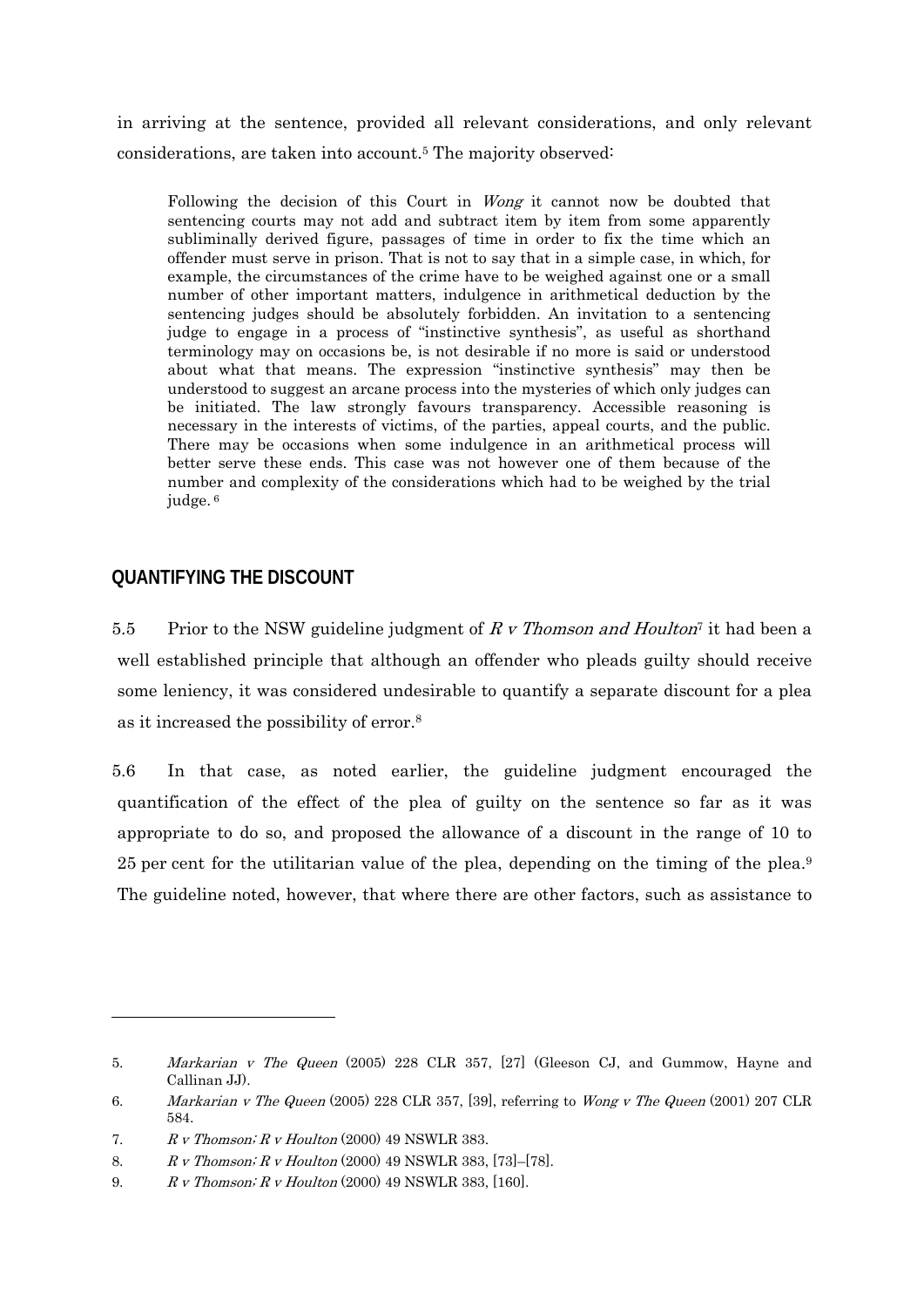authorities to be taken into account, 'a single combined quantification will often be appropriate'.10

5.7 In  $R$  v El Hani<sup>11</sup> the NSW Court of Criminal Appeal (NSWCCA) confirmed that in circumstances where there is both a plea of guilty and assistance to authorities a single combined discount will often be appropriate.12 In circumstances, such as were present in this case, where the offender had shown no remorse or acknowledgment of his wrongdoing, and might well have been rehabilitated, the NSWCCA observed that it was not necessarily inappropriate to specify the discount to be given in relation to assistance as separate and distinct from the purely utilitarian value of the plea of guilty.13

5.8 The Court in R v Waga (No  $2^{14}$  discussed the question of whether multiple discounts should be calculated successively or as an aggregate. Dunford J said (with the concurrence of Hidden J, Simpson J making additional observations):

It cannot be said that one method rather than the other is more advantageous to the offender. If the discounts are allowed successively as in NP [2003] NSWCCA 195, the offender in fact receives a lesser discount for the future assistance and therefore a longer ultimate sentence ie discount of 25% for the plea followed by a 20% discount of the remaining 75% for the assistance results in an ultimate sentence of 60% of the original notional sentence, but if the two discounts are aggregated, the offender receives a total discount of 45% and an ultimate sentence of only 55% of the original notional sentence.15

5.9 His Honour indicated that discounts could be calculated on a successive or on an aggregate basis, but what is important is that the sentencing court makes it clear on what basis the discounts are being calculated.<sup>16</sup>

<sup>10.</sup> R v Thomson; R v Houlton (2000) 49 NSWLR 383, [160].

<sup>11.</sup> R v El Hani [2004] NSWCCA 162, [65].

<sup>12.</sup> R v El Hani [2004] NSWCCA 162, [69].

<sup>13.</sup> R v El Hani [2004] NSWCCA 162, [70]. See also  $SZ$  v The Queen (2007) 168 A Crim R 249 where Buddin J endorsed the comments in  $El-Hani$  at [66]–[67], [69], [71] to the effect that generally a single combined discount should be given for the plea of guilty and assistance: [43]–[44]. Buddin J was careful to note that a sentencing court should, however, specify the discount for any future assistance, to allow any appellate court to deal with the matter properly should there be any review if the assistance is not forthcoming (see Chapter 3 for further authorities).

<sup>14.</sup>  $R \, v \, W$ aqa (No 2) (2005) 156 A Crim R 454.

<sup>15.</sup> R v Waqa (No 2) (2005) 156 A Crim R 454, [10].

<sup>16.</sup> R v Waqa (No 2) (2005) 156 A Crim R 454, [12].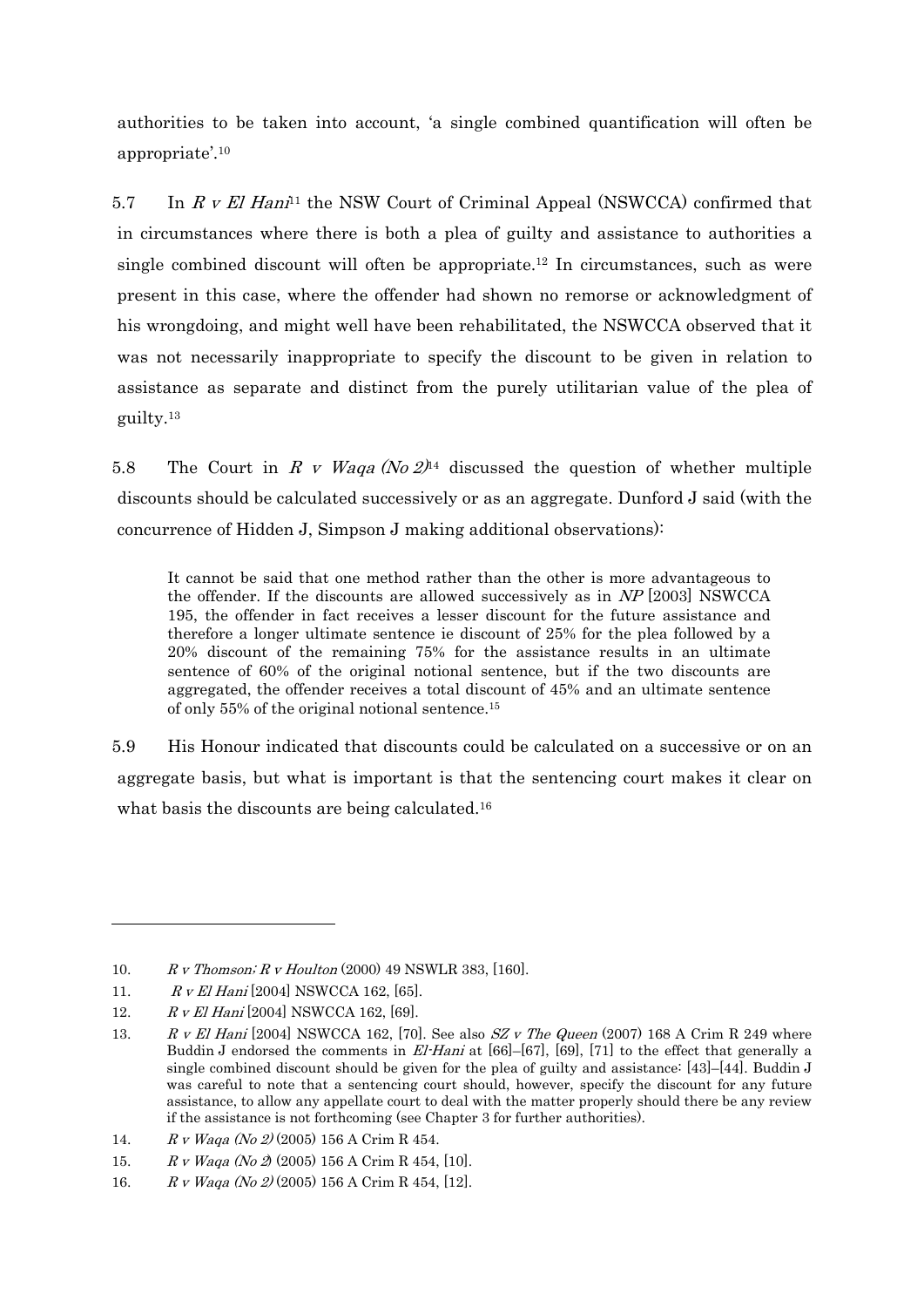## **ISSUES TO BE CONSIDERED WHEN GIVING A DISCOUNT**

## **Proportionality**

5.10 Whatever discounts are given it is necessary that the resulting sentence bears a reasonable relationship to the objective seriousness of the offence.17

5.11 In  $SZ$  v The Queen<sup>18</sup> the Court held that there was 'limited room to discount a sentence without going below the bottom line' and as a result the application of one discount for one purpose will inevitably impact upon the extent to which another discount can be applied to achieve a different purpose.<sup>19</sup>

5.12 The degree to which a sentence is discounted to reflect the utilitarian value of a plea, for example, will affect the sentencer's ability to discount the sentence in recognition of any assistance provided to authorities.20 The requirement of proportionality in those circumstances may call for a compression of one or both of the discounts which may be available.

5.13 Then, if on appeal, it is held that one of the discounting factors taken into account is no longer available, it may become necessary to adjust the earlier compression. For example, the respondent in R v Lenati<sup>21</sup> had been given a combined discount to allow for a number of discounting factors, which had been necessarily compressed and moderated in order to result in a proportionate sentence, one of which related to his agreement to provide future assistance. The Crown brought an appeal when he failed to provide that assistance. The Court dismissed the application on discretionary grounds, Simpson J noting that '[i]t would not be fair, in my opinion, to deprive him of the discount for future assistance without restoring to him that part of the discount for past assistance that he lost by reason of the compression'.22

<sup>17.</sup> SZ v The Queen (2007) 168 A Crim R 249, [3], [11] (Howie J), where it was stated that a combined discount for plea and assistance should not normally exceed 50 per cent and that a combined discount of more than 60 per cent will ordinarily result in a sentence that is manifestly inadequate. See also the comments of Buddin J at [53],  $R$  v El Hani [2004] NSWCCA 162;  $R$  v Sukkar (2006) 172 A Crim R 151; Lewins v The Queen (2007) 175 A Crim R 40, [19]–[20].

<sup>18.</sup> SZ v The Queen (2007) 168 A Crim R 249.

<sup>19.</sup> SZ v The Queen (2007) 168 A Crim R 249, [6].

<sup>20.</sup> SZ v The Queen (2007) 168 A Crim R 249, [6] (Howie J).

<sup>21.</sup> R v Lenati [2008] NSWCCA 67. Referred to in 'R v Lenati [2008] NSWCCA 67' (2008) 15(4) Criminal Law News [2381].

<sup>22.</sup> R v Lenati [2008] NSWCCA 67, [47].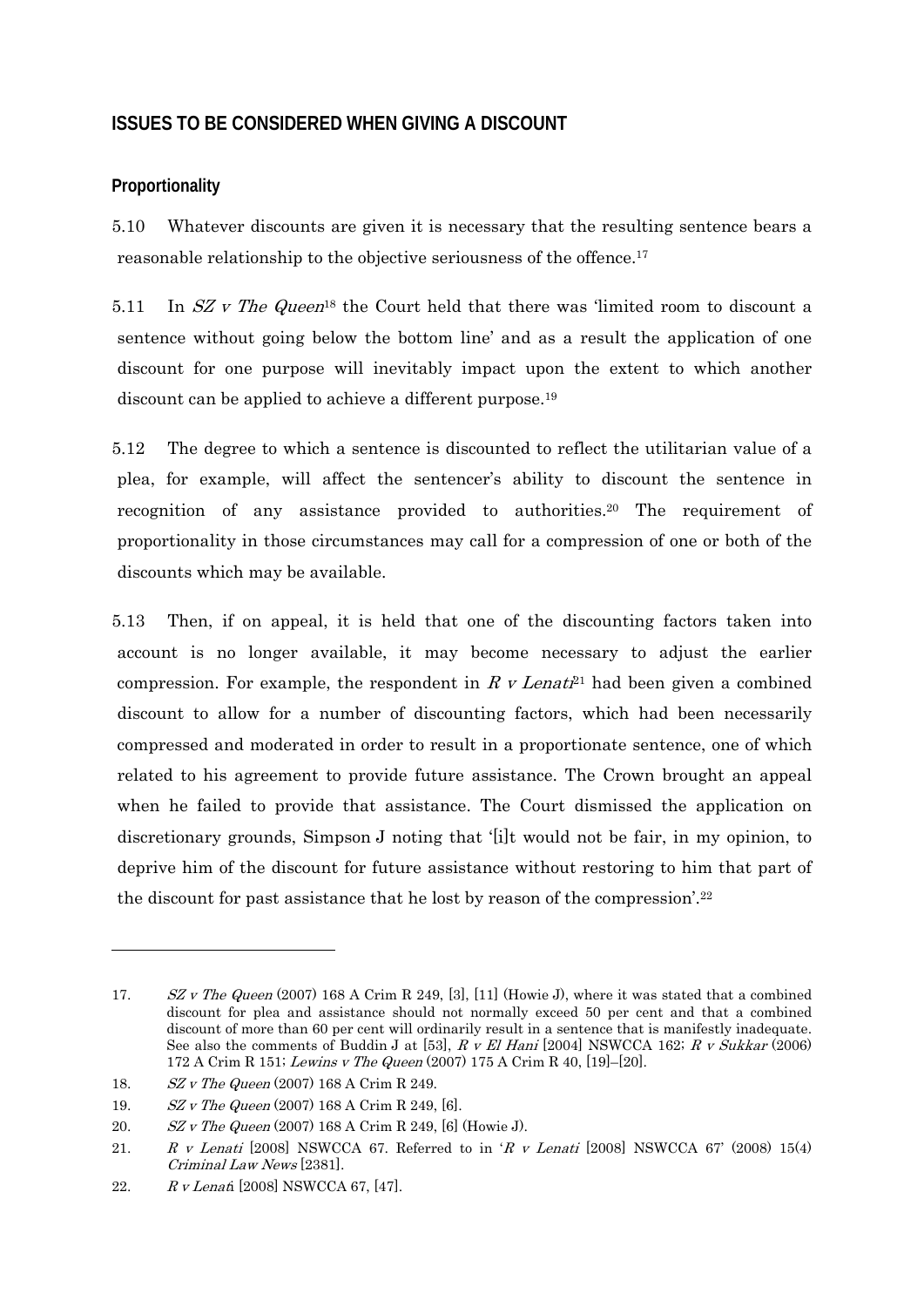5.14 In  $R \, v \, J R D^2$  the NSWCCA confirmed that a combined discount for a plea and assistance of more than 50 per cent would only be appropriate in an unusual case. A discount of between 85 to 95 per cent for both a plea of guilty and assistance to authorities in this case was considered to be in breach of the principle of proportionality.24

## **Double counting to be avoided**

5.15 The quantification of a discount for a sentencing factor, such as a plea of guilty or assistance, that may have relevance for other subjective and mitigating factors for example remorse, can lead to the error of double counting.25

5.16 The courts have been particularly conscious of this risk since the introduction of s 21A of the *Crimes (Sentencing Procedure) Act 1999* (NSW), which requires the court to specifically take into consideration a number of mitigating factors.<sup>26</sup> In Kite v The  $Queen<sup>27</sup>$  the NSWCCA commented in this context:

 Since the introduction of s 21A the preferable course is not to quantify a discount for remorse and it has been pointed [out] that the simplest way to proceed in sentencing is to arrive at a discount for the utilitarian value of the plea of guilty whether in specific terms or not and then proceed to review what Gleeson CJ in  $R$   $v$ Gallagher ... called the "complex of inter-related considerations" which could in appropriate cases include remorse. Because s 21A makes specific provision for remorse to be considered as a separate mitigating factor, to include it as a factor contributing to the percentage discount for the plea of guilty can give rise to a perception of double counting.28

5.17 In R v Dib,<sup>29</sup> Barr J observed in his additional remarks to those of Dowd J, with whose remarks Hodgson JA agreed:

The value to be attributed to a particular feature of a case cannot be assessed without having in mind all the other features in the case, favourable and unfavourable. Sometimes a preponderance of favourable features will result in any

29. R v Dib [2003] NSWCCA 117.

<sup>23.</sup> R v JRD [2007] NSWCCA 55, [44], referring to  $SZ$  v The Queen (2007) 168 A Crim R 249.

<sup>24.</sup> R v JRD [2007] NSWCCA 55, [44], referring to Crimes (Sentencing Procedure) Act 1999 (NSW) s 23(3).

<sup>25.</sup> The Hon Justice R. Howie, 'Sentencing Discounts—Are They Worth the Effort?' (Paper presented at the Sentencing Conference 2008, National Judicial College of Australia and Australian National University, 10 February 2008) [3].

<sup>26.</sup> R v MAK.; R v MSK (2006) 167 A Crim R 159, [41]-[42]. See also R v Saleib [2005] NSWCCA 85.

<sup>27.</sup> Kite v The Queen [2009] NSWCCA 12.

<sup>28.</sup> Kite v The Queen [2009] NSWCCA 12, [12]. Partial extract in 'Kite v R [2009] NSWCCA 12' (2009) 16(3) Criminal Law News [2515].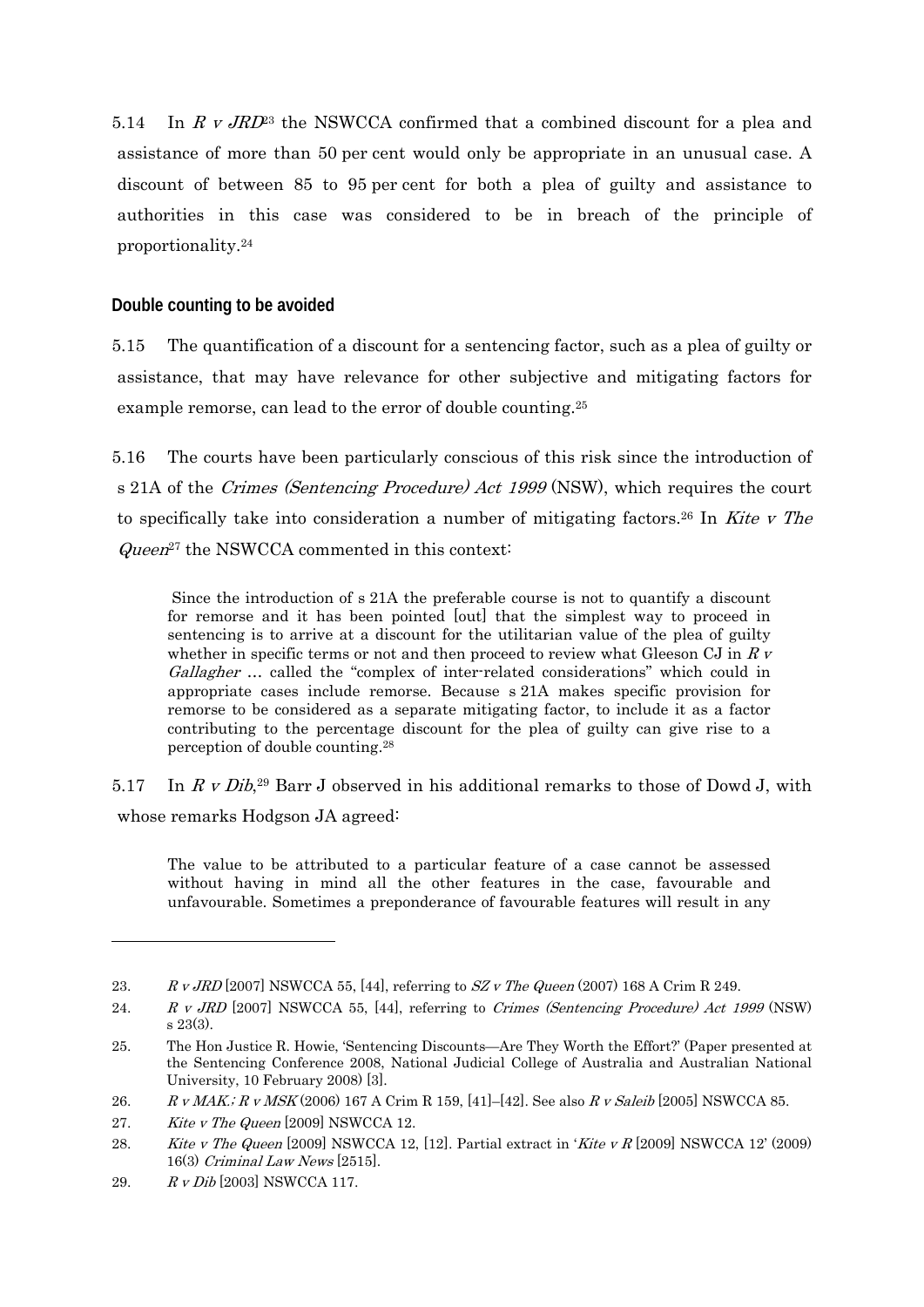one of them receiving less weight than it might have received in the absence of the other favourable features. An example is the credit that must be given to an offender who has provided or undertaken to provide assistance to the authorities. The legislation provides, as the common law before it provided, that there is a limit to the value that may be given to such a combination of features. The resulting penalty may not be disproportionate to the nature and circumstances of the offence: Crimes (Sentencing Procedure Act s 23(3); R v Cartwright (1989) 17 NSWLR 243.

In a similar way different features which each entitle an offender to a less severe sentence may be overlapping effects, with the result that the appropriate total allowance will be less than the sum of the parts:  $R$  v Gallagher (1991) 23 NSWLR 220 per Gleeson CJ at 230–234.30

5.18 Whether or not there is double counting will often depend on the extent to which the relevant factors overlap. For example, in R v Burnes<sup>31</sup> the Supreme Court in applying the principle in  $SZ$  v The Queen, held that a combined discount for both the plea and assistance to authorities was appropriate, having regard to the overlap between the offender's contrition expressed in the plea, his willingness to co-operate with the police, and consequential need for protection. Although the offender was being sentenced for murder, he was given a 50 per cent combined discount.

5.19 Error can occur where discounts for assistance and for a plea are given and the court specifies the amount of discount for one factor but not for the other factor. In  $NP$  v The Queen,<sup>32</sup> a case dealing with sentencing for a Commonwealth offence, the sentencing judge referred to the utilitarian value of the plea in addition to a demonstration of contrition, and later stated that a discount for assistance, both past and future would amount to 50 per cent but did not specify whether, or to what extent, the applicant was entitled to a discount for the plea. The NSWCCA found that the sentencing judge had erred in referring to the utilitarian value of the plea of guilty without specifying what use was to be made of it. The NSWCCA however dismissed the appeal on the basis that a discount of 50 per cent for assistance alone would have been over generous in the circumstances of the case, although if it had included the plea of guilty it would not have been open to challenge.

5.20 Double counting can also occur where a discount is given for assistance to authorities and then increased to take into account the risks or potential hardship to the offender associated with his assistance. As noted earlier, the discount for assistance

<sup>30.</sup>  $R \, v \, Dib$  [2003] NSWCCA 117, [53]-[54].

<sup>31.</sup> R v Burnes [2007] NSWSC 298, [59]–[61].

<sup>32.</sup> NP v The Queen [2008] NSWCCA 205.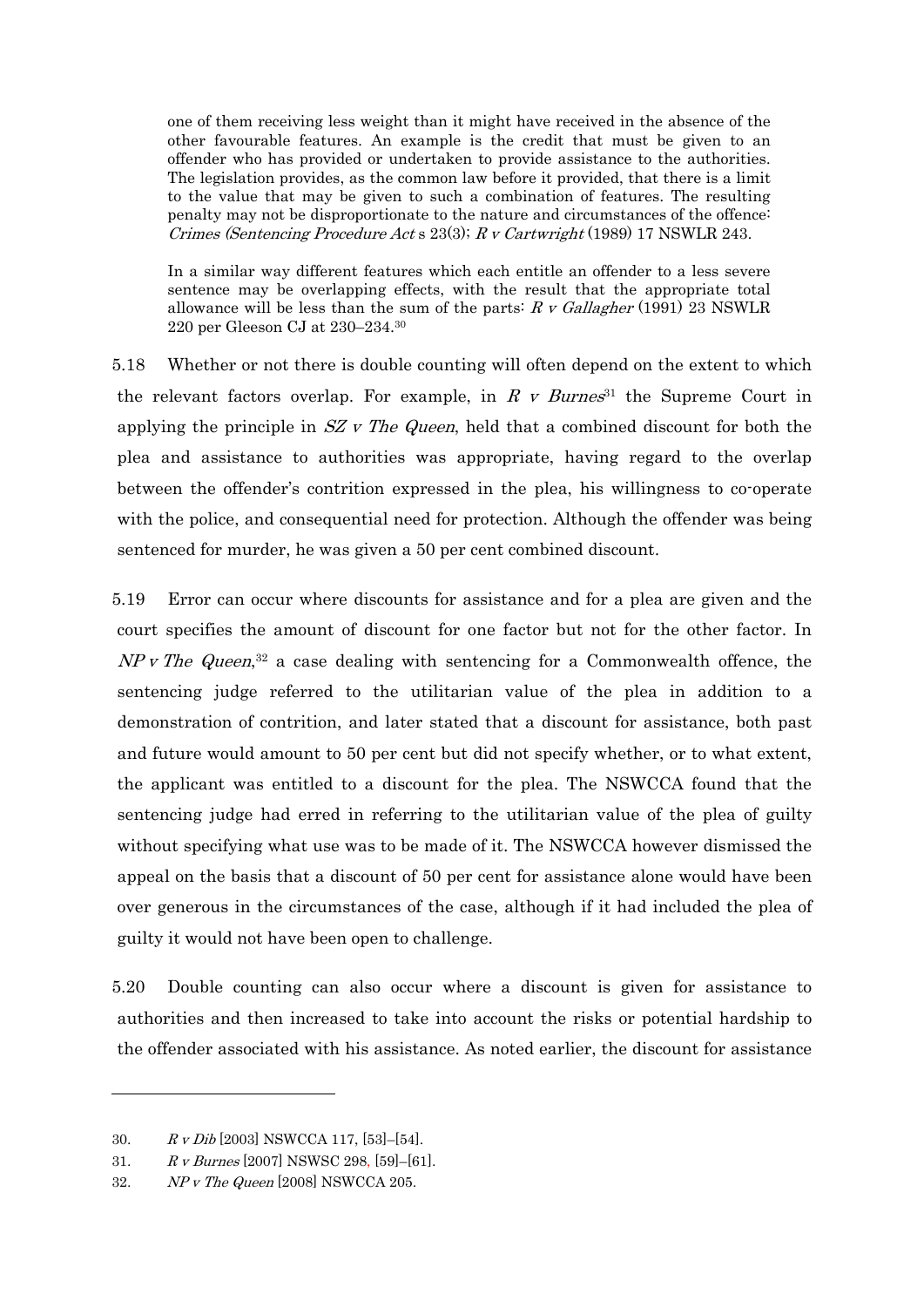has factored into it a recognition of the risk of the additional hardship that informers or those who assist police can suffer at the hands of other prisoners.

## **Offences in the worst case category**

5.21 On occasions the objective criminality of the offence may be such as to place the offence in the worst case category.33 In circumstances where the court considers the offence to be in the worst case category the court may decline to extend any leniency by way of a discount for assistance or a plea, in recognition that 'there are crimes that so offend the public interest that the maximum sentence, without any discount for any purpose, is appropriate.<sup>34</sup> As Sully J observed in R v Kalache<sup>:35</sup>

there will inevitably be cases where the sheer enormity of the criminal conduct involved is such as to require that the proper protection of the public, and the maintenance in every other proper way of the rule of law, will entail that the utilitarian principle [related to the plea] must, albeit exceptionally, yield to considerations of greater weight.

## **Different type of sentences given**

5.22 In R v Thomson and Houlton the Chief Justice observed that the discount in some cases will be appropriately reflected by a 'step down in the hierarchy of sentencing options'. An example of the operation of the discount in this fashion is the case where, what would otherwise have been an indeterminate life sentence is reduced to a determinate sentence. In  $R v L \phi^{36}$  the NSWCCA observed:

The notion of a percentage reduction of an indeterminate sentence is not meaningful. There is no finite figure available to be reduced. A percentage reduction of an unknown figure that is a variable, i.e. dependant on the duration of the life of the person the subject of the sentence, cannot be given effect to. Where an indeterminate sentence would otherwise be appropriate, a plea of guilty or assistance to the authorities or a combination of the two may in an appropriate case

<sup>33.</sup>  $R \, v \, Way (2004) \, 60 \, NSWLR \, 168, \, [51].$ 

<sup>34.</sup> R v Thomson; R v Houlton (2000) 49 NSWLR 383, [157]–[158]. See also R v El-Andouri [2004] NSWCCA 178.

<sup>35.</sup> R v Kalache (2000) 111 A Crim R 152, [38]. Sully J at [22] also referred to the Attorney General's second reading speech for the Bill for the Crimes Legislation (Amendment) Act 1990 (NSW), the Act which enacted the then s 439 of the Crimes Act 1900 (NSW) (now repealed and incorporated into the Crimes (Sentencing Procedure) Act 1999 (NSW)) with respect to the court having regard to a guilty plea. The Attorney General said: 'There are some cases in which it would be inappropriate to reduce a sentence because of a plea of guilty. It is impossible to predict what sort of cases these will be but one example is where the offence is so serious that it is appropriate for the maximum sentence to be imposed despite a plea of guilty'.

<sup>36.</sup> R v Lo [2003] NSWCCA 313, [31].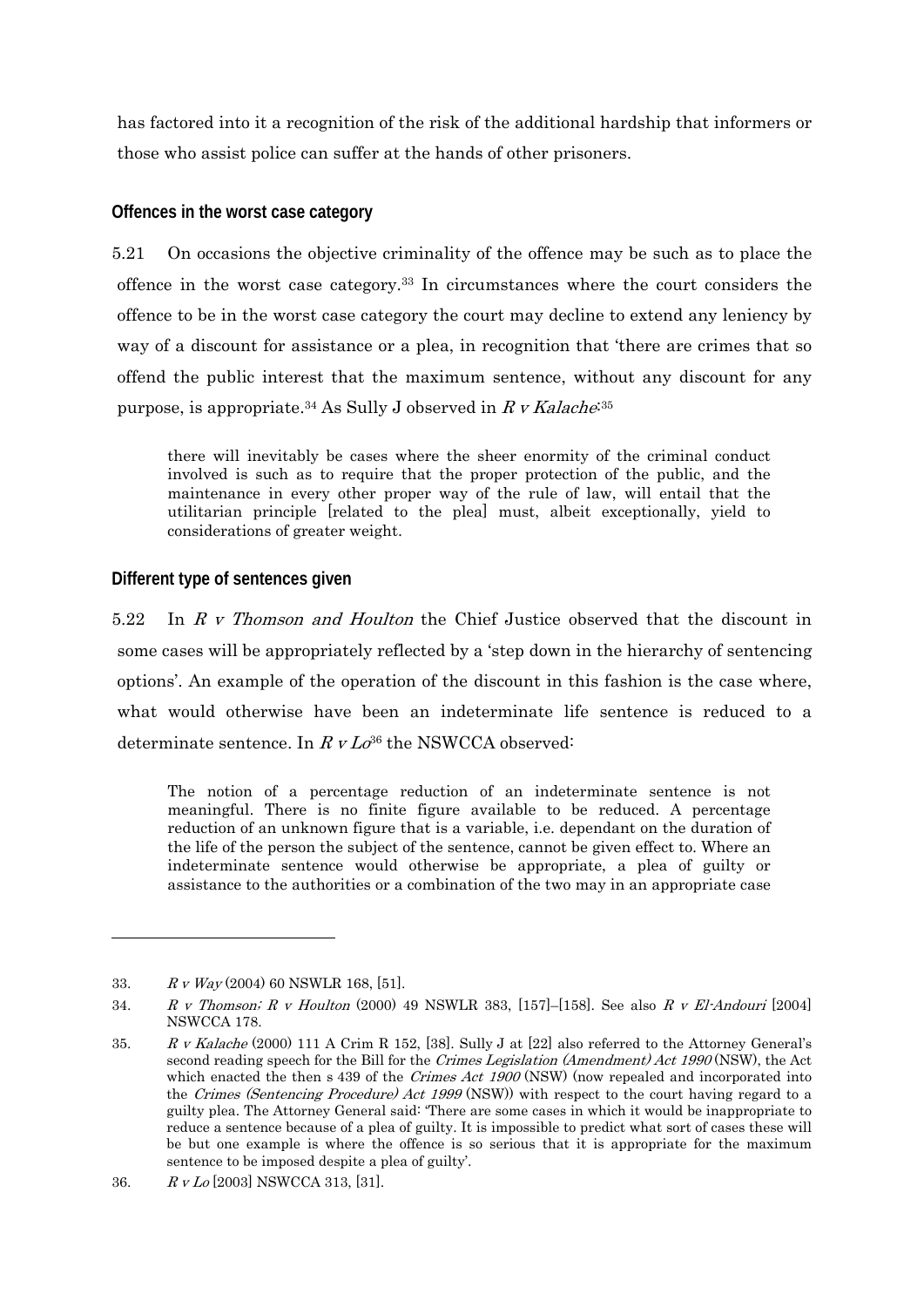have the effect of reducing an indeterminate sentence to a finite sentence, that is a sentence for a term of years.

5.23 Similar reasoning was applied in *Walsh v The Queen*.<sup>37</sup> The applicant had been sentenced in respect of a number of offences, including an offence of supply not less than a large commercial quantity of a prohibited drug, which carried a potential maximum penalty of life imprisonment. The sentencing judge used the plea of guilty, in combination with other factors, to reduce what would have been a sentence of life imprisonment for the supply offence to a determinate sentence; and, to avoid double counting, declined to give any further reduction for the plea in relation to this or the remaining offences for which determinate sentences were available. An appeal was dismissed by the NSWCCA.

<sup>37.</sup> Walsh v The Queen; Little v The Queen (2006) 168 A Crim R 237. Referred to in The Hon Justice R. Howie, 'Sentencing Discounts—Are They Worth the Effort?' (Paper presented at the Sentencing Conference 2008 of the National Judicial College of Australia and the Australian National University, Canberra, 10 February 2008).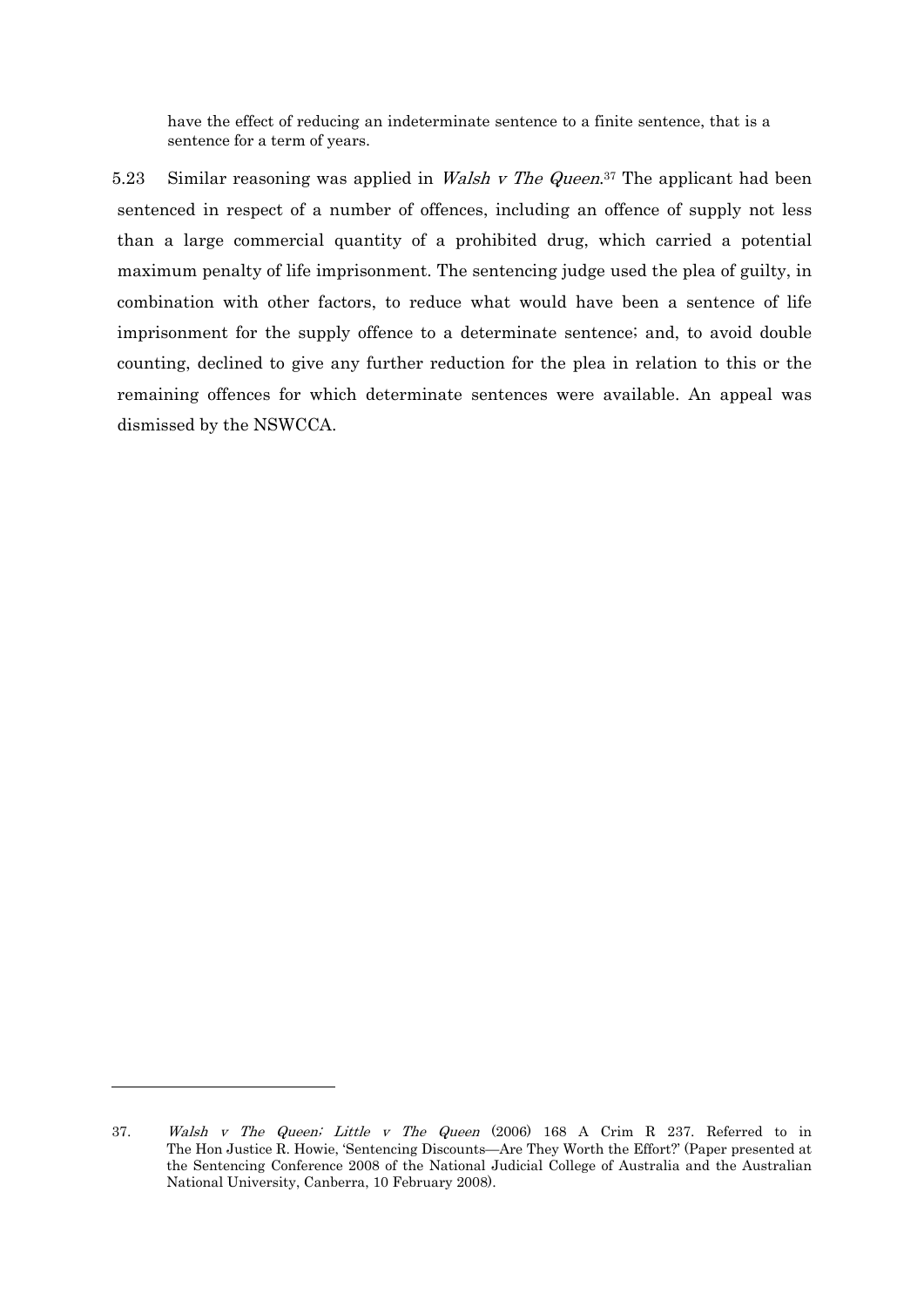# **CHAPTER 6: CHARGE NEGOTIATIONS**

## **WHAT IS CHARGE NEGOTIATION?**

-

6.1 Charge negotiation, sometimes referred to as plea bargaining, involves negotiation between the prosecution and the defence in criminal court matters with a view to reaching an agreement on charges, the contents of the statement of facts provided to the sentencing court and/or procedural matters such as whether to proceed with a matter in the District Court or Local Court.<sup>1</sup> It can take place at any stage during the course of a matter, and can involve a variety of outcomes including the following:2

- in circumstances where a defendant is charged with a multitude of offences relating to differing activities, the negotiation process might result in the withdrawal of certain charges upon plea(s) of guilty to remaining charges;<sup>3</sup>
- a defendant may plead guilty to a less serious offence in lieu of a more serious offence;4
- a defendant may plead guilty to a more serious offence in exchange for the withdrawal of simultaneously charged less serious offences relating to the same activity;5

<sup>1.</sup> NSW Director of Public Prosecutions, 'Prosecution Guidelines of the Office of the Director of Public Prosecutions for New South Wales' (2007) Guideline 20; David Andrew, 'Plea Bargaining' (1994) 68(4) Law Institute Journal 236, 236; The Hon Justice Gordon Samuels AC CVO QC, 'Review of the New South Wales Director of Public Prosecutions' Policy and Guidelines for Charge Bargaining and Tendering of Agreed Facts', Report (2002) [6.1].

<sup>2.</sup> NSW Director of Public Prosecutions, 'Prosecution Guidelines of the Office of the Director of Public Prosecutions for New South Wales' (2007) Guideline 20; David Andrew, 'Plea Bargaining' (1994) 68(4) Law Institute Journal 236, 236; The Hon Justice Gordon Samuels AC CVO QC, 'Review of the New South Wales Director of Public Prosecutions' Policy and Guidelines for Charge Bargaining and Tendering of Agreed Facts', Report (2002) [6.1].

<sup>3.</sup> The Hon Justice J. Badgery-Parker, 'The Criminal Process in Transition: Balancing Principle and Pragmatism—Part II' (1994–95) 4 Journal of Judicial Administration 193, 213; Peter Clark, 'The Public Prosecutor and Plea Bargaining' (1986) 60(4) Australian Law Journal 199.

<sup>4.</sup> The Hon Justice J. Badgery-Parker, 'The Criminal Process in Transition: Balancing Principle and Pragmatism—Part II' (1994–95) 4 Journal of Judicial Administration 193, 214; Peter Clark, 'The Public Prosecutor and Plea Bargaining' (1986) 60(4) Australian Law Journal 199.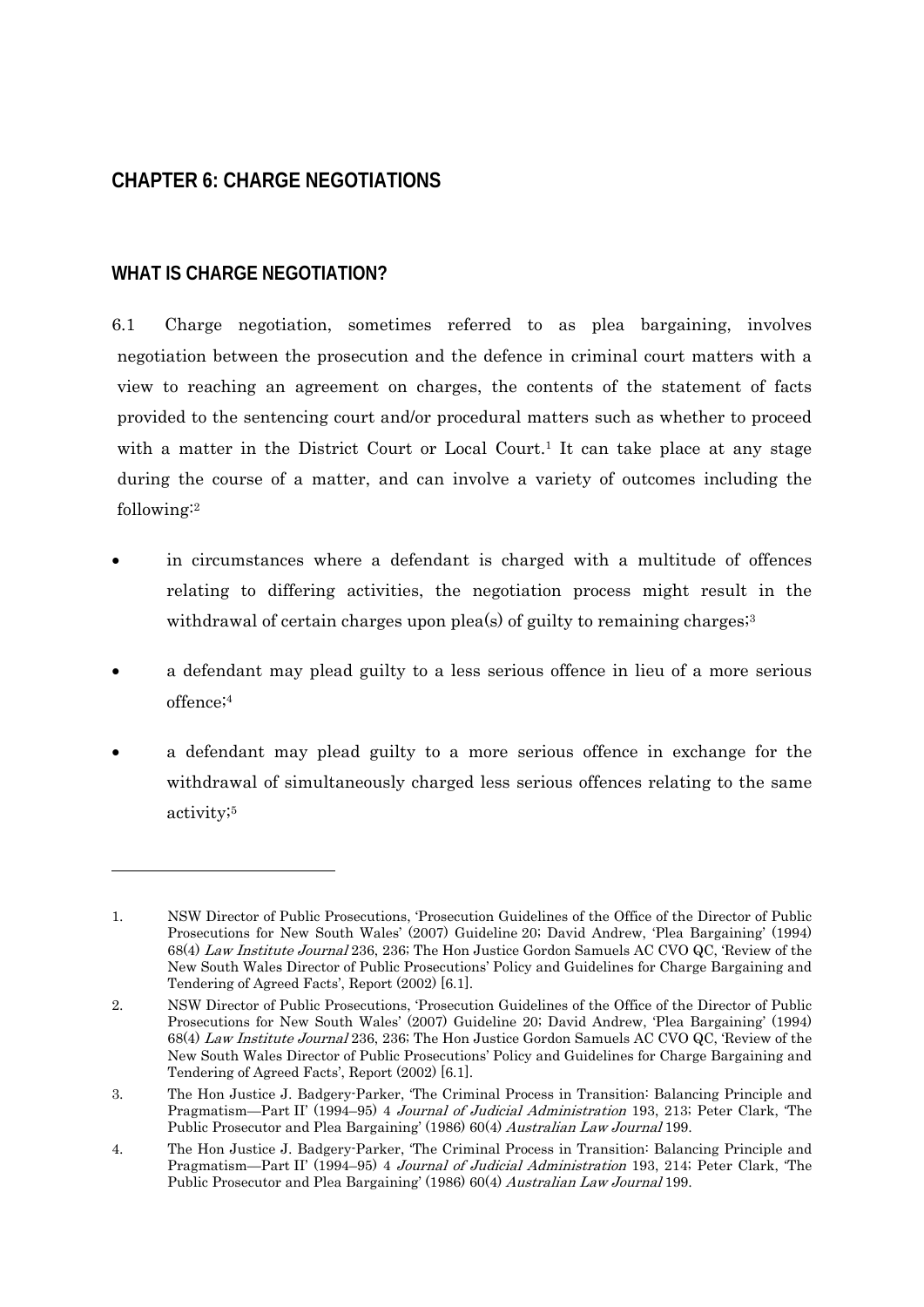- the prosecution may agree to have certain charges placed on a Form 16 and taken into account when dealing with the offender for the principal offence, in exchange for a plea of guilty to this more serious offence;<sup>7</sup>
- there may be an agreement to omit from the statement facts certain aggravating circumstances of the offence, in exchange for a plea of guilty;8
- the prosecution may agree to proceed summarily with a matter, rather than elect to have the matter dealt with on indictment, in exchange for a plea of guilty;<sup>9</sup>
- the prosecution may agree to a reduction or withdrawal of charges in exchange for the defendant assisting the authorities by providing information or giving evidence against a co-accused;10
- the prosecution may undertake to support defence submissions as to an appropriate penalty, or not to appeal against the imposition of a particular penalty;11 or
- the prosecution may agree not to oppose bail after conviction and prior to judgment on sentence.<sup>12</sup>

<sup>5.</sup> The Hon Justice J. Badgery-Parker, 'The Criminal Process in Transition: Balancing Principle and Pragmatism—Part II' (1994–95) 4 Journal of Judicial Administration 193, 213–4.

<sup>6.</sup> Crimes (Sentencing Procedure) Act 1999 (NSW) ss 31–35.

<sup>7.</sup> Paul Byrne, 'Criminal Law and Justice: Plea Bargaining' (1988) 62(10) Australian Law Journal 799; Peter Clark, 'The Public Prosecutor and Plea Bargaining' (1986) 60(4) Australian Law Journal 199, 200.

<sup>8.</sup> Paul Byrne, 'Criminal Law and Justice: Plea Bargaining' (1988) 62(10) Australian Law Journal 799, 800; Peter Clark, 'The Public Prosecutor and Plea Bargaining' (1986) 60(4) Australian Law Journal 199.

<sup>9.</sup> Paul Byrne, 'Criminal Law and Justice: Plea Bargaining' (1988) 62(10) Australian Law Journal 799; Peter Clark, 'The Public Prosecutor and Plea Bargaining' (1986) 60(4) Australian Law Journal 199.

<sup>10.</sup> Paul Byrne, 'Criminal Law and Justice: Plea Bargaining' (1988) 62(10) Australian Law Journal 799; Peter Clark, 'The Public Prosecutor and Plea Bargaining' (1986) 60(4) Australian Law Journal 199.

<sup>11.</sup> Paul Byrne, 'Criminal Law and Justice: Plea Bargaining' (1988) 62(10) Australian Law Journal 799, 800; Peter Clark, 'The Public Prosecutor and Plea Bargaining' (1986) 60(4) Australian Law Journal 199.

<sup>12.</sup> Paul Byrne, 'Criminal Law and Justice: Plea Bargaining' (1988) 62(10) Australian Law Journal 799, 800; Peter Clark, 'The Public Prosecutor and Plea Bargaining' (1986) 60(4) Australian Law Journal 199, 200.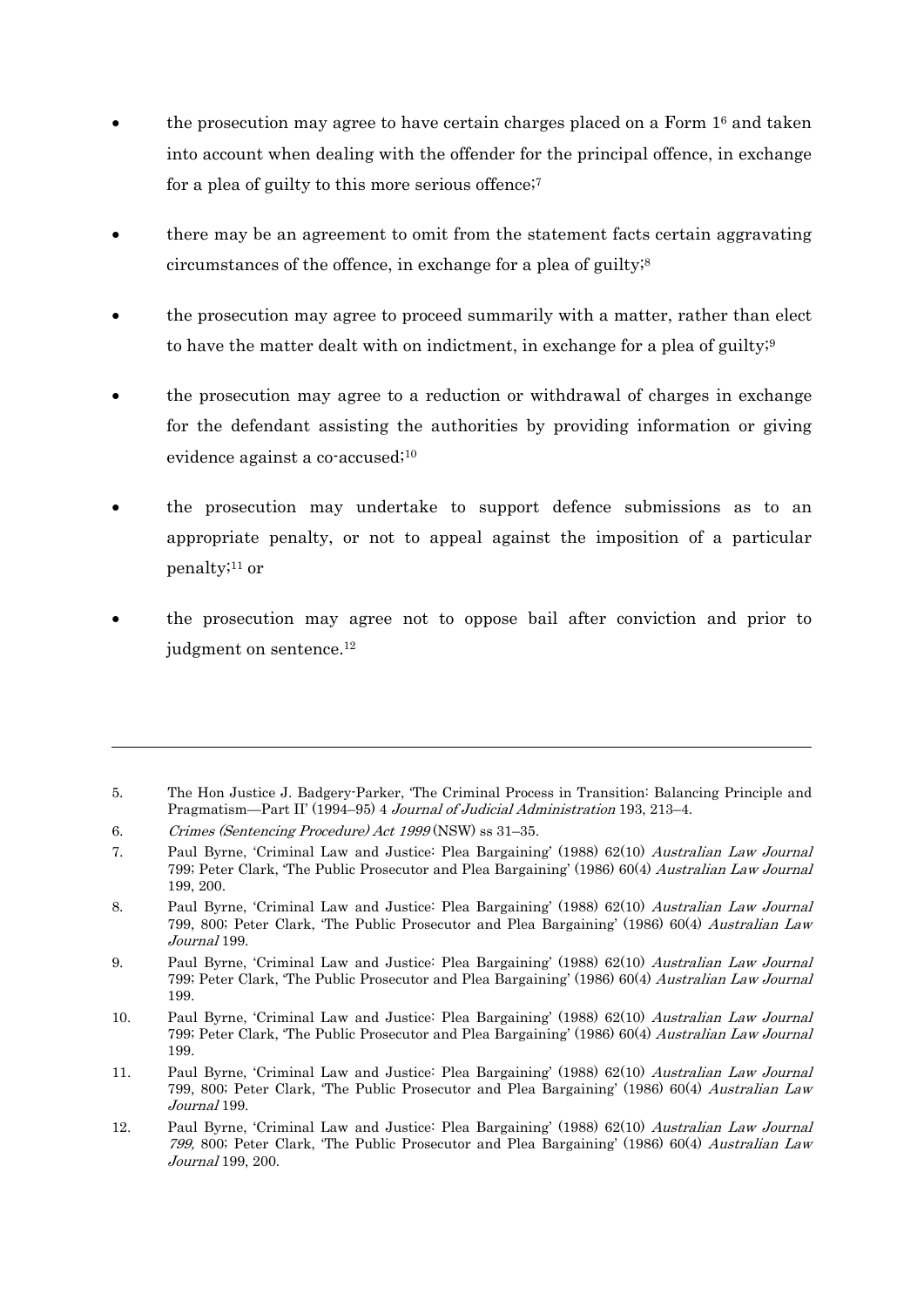6.2 The authority for the Prosecution to accept a plea of guilty to an offence other than that charged in the indictment, on which the accused is arraigned, is conferred by s 153 of the Criminal Procedure Act 1986 (NSW). Any sentence subsequently imposed must reflect the offence for which the plea is entered, rather than the more serious offences originally charged.13

## **RATIONALE FOR CHARGE NEGOTIATION**

6.3 The New South Wales criminal justice system embraces charge negotiation as a means of disposing of matters quickly. The Hon Gordon Samuels authored the Review of the New South Wales Director of Public Prosecutions' Policy and Guidelines for Charge Bargaining and Tendering of Agreed Facts ('the Samuels Report') in which he stated:

The optimum outcome of a criminal prosecution is resolution by a plea of guilty to a charge which adequately represents the criminality revealed by facts which the prosecution can prove beyond reasonable doubt, and which give the sentencer an adequate range of penalty. A charge bargain must not compromise the principle which I will call "the criminality principle"—made up of these three ingredients.<sup>14</sup>

6.4 There are sound reasons for allowing charge negotiation, many of which are regularly reiterated by academics and those within the justice system. Essentially, charge negotiation allows two competing public interests to be satisfied: the community interest in ensuring criminal conduct is justly punished, and the community interest in reducing expenditure of resources and delay in the criminal justice system.15

<sup>13.</sup> R v O'Neill (1979) 2 NSWLR 582.

<sup>14.</sup> The Hon Justice Gordon Samuels AC CVO QC, 'Review of the New South Wales Director of Public Prosecutions' Policy and Guidelines for Charge Bargaining and Tendering of Agreed Facts', Report (2002) [8.1]; referred to in Nick Cowdery AM QC, 'Negotiating with the Director of Public Prosecutions, especially under the Samuels Report' (Paper presented at the Young Lawyers One Day Criminal Seminar, Sydney, 15 March 2003) 4.

<sup>15.</sup> The Hon Justice Gordon Samuels AC CVO QC, 'Review of the New South Wales Director of Public Prosecutions' Policy and Guidelines for Charge Bargaining and Tendering of Agreed Facts', Report (2002) [9.11]; referred to in Nick Cowdery AM QC, 'Negotiating with the Director of Public Prosecutions, especially under the Samuels Report' (Paper presented at the Young Lawyers One Day Criminal Seminar, Sydney, 15 March 2003) 6.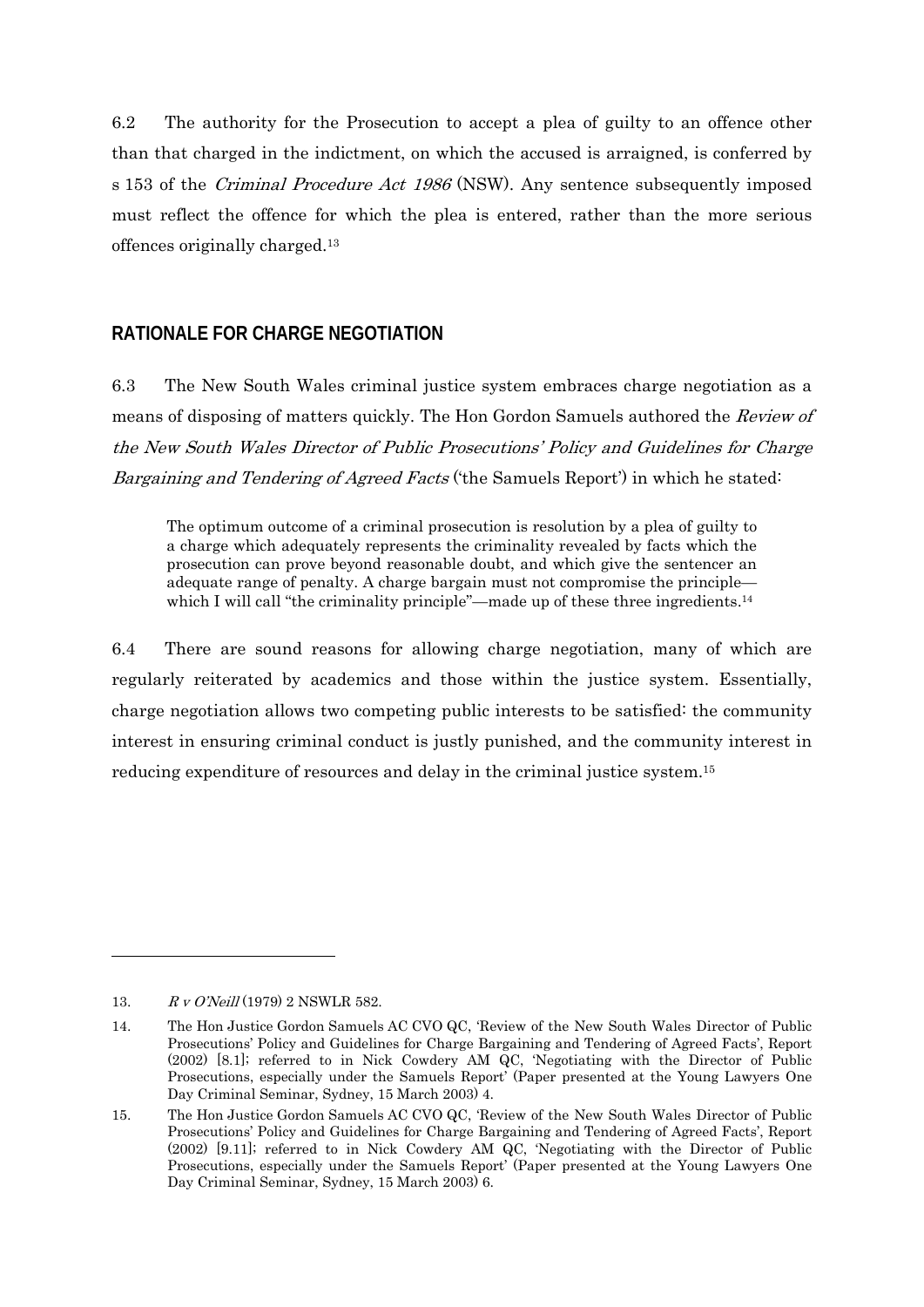# **ADVANTAGES OF CHARGE NEGOTIATION**

1

6.5 There are a number of advantages of charge negotiation (and, by extension, pleas of guilty) to both defendants and the prosecuting authorities, as well as to the criminal justice system generally. These include:

- encouraging substantial savings in costs and time, as a result of pleas of guilty, without which the system would not be able to cope<sup>;16</sup>
- mitigating court backlogs through pleas of guilty; $17$
- saving witnesses from giving evidence in court. This is particularly relevant for children and victims of sexual assault who may suffer additional trauma giving evidence;18
- saving defendants having to endure the ordeal of a trial;<sup>19</sup>
- reducing the financial cost to defendants and to the legal aid system;<sup>20</sup>
- providing certainty through a plea involving a conclusive determination of guilt;<sup>21</sup>

<sup>16.</sup> The Hon Gordon Samuels identified that the majority of matters passing through the courts were disposed of by way of pleas of guilty: The Hon Justice Gordon Samuels AC CVO QC, 'Review of the New South Wales Director of Public Prosecutions' Policy and Guidelines for Charge Bargaining and Tendering of Agreed Facts', Report (2002) [7.2]–[7.3]; Nick Cowdery AM QC, The DPP's decision to Prosecute: Bar Practice Course (online) (2007) NSW Bar Association <www.nswbar.asn.au>, 4; Paul Byrne, 'Criminal Law and Justice: Plea Bargaining' (1988) 62(10) Australian Law Journal 799, 800; Peter Clark, 'The Public Prosecutor and Plea Bargaining' (1986) 60(4) 60(4) Australian Law Journal 199, 210.

<sup>17.</sup> Rowena Johns, 'Victims of Crime: Plea Bargains, Compensation, Victim Impact Statements and Support Services' (Briefing Paper No 10/02, NSW Parliamentary Library Research Service, 2002) 52; Paul Byrne, 'Criminal Law and Justice: Plea Bargaining' (1988) 62(10) Australian Law Journal 799, 800.

<sup>18.</sup> The Hon Justice Gordon Samuels AC CVO QC, 'Review of the New South Wales Director of Public Prosecutions' Policy and Guidelines for Charge Bargaining and Tendering of Agreed Facts', Report (2002) [7.5]; Rowena Johns, 'Victims of Crime: Plea Bargains, Compensation, Victim Impact Statements and Support Services' (Briefing Paper No 10/02, NSW Parliamentary Library Research Service, 2002) 52.

<sup>19.</sup> Paul Byrne, 'Criminal Law and Justice: Plea Bargaining' (1988) 62(10) Australian Law Journal 799, 800.

<sup>20.</sup> Paul Byrne, 'Criminal Law and Justice: Plea Bargaining' (1988) 62(10) Australian Law Journal 799, 800; Peter Clark, 'The Public Prosecutor and Plea Bargaining' (1986) 60(4) Australian Law Journal 199, 210.

<sup>21.</sup> The Hon Justice Gordon Samuels AC CVO QC, 'Review of the New South Wales Director of Public Prosecutions' Policy and Guidelines for Charge Bargaining and Tendering of Agreed Facts', Report (2002) [7.5]; David Andrew, 'Plea Bargaining' (1994) 68(4) Law Institute Journal 236, 237; Paul Byrne, 'Criminal Law and Justice: Plea Bargaining' (1988) 62(10) Australian Law Journal 799, 800.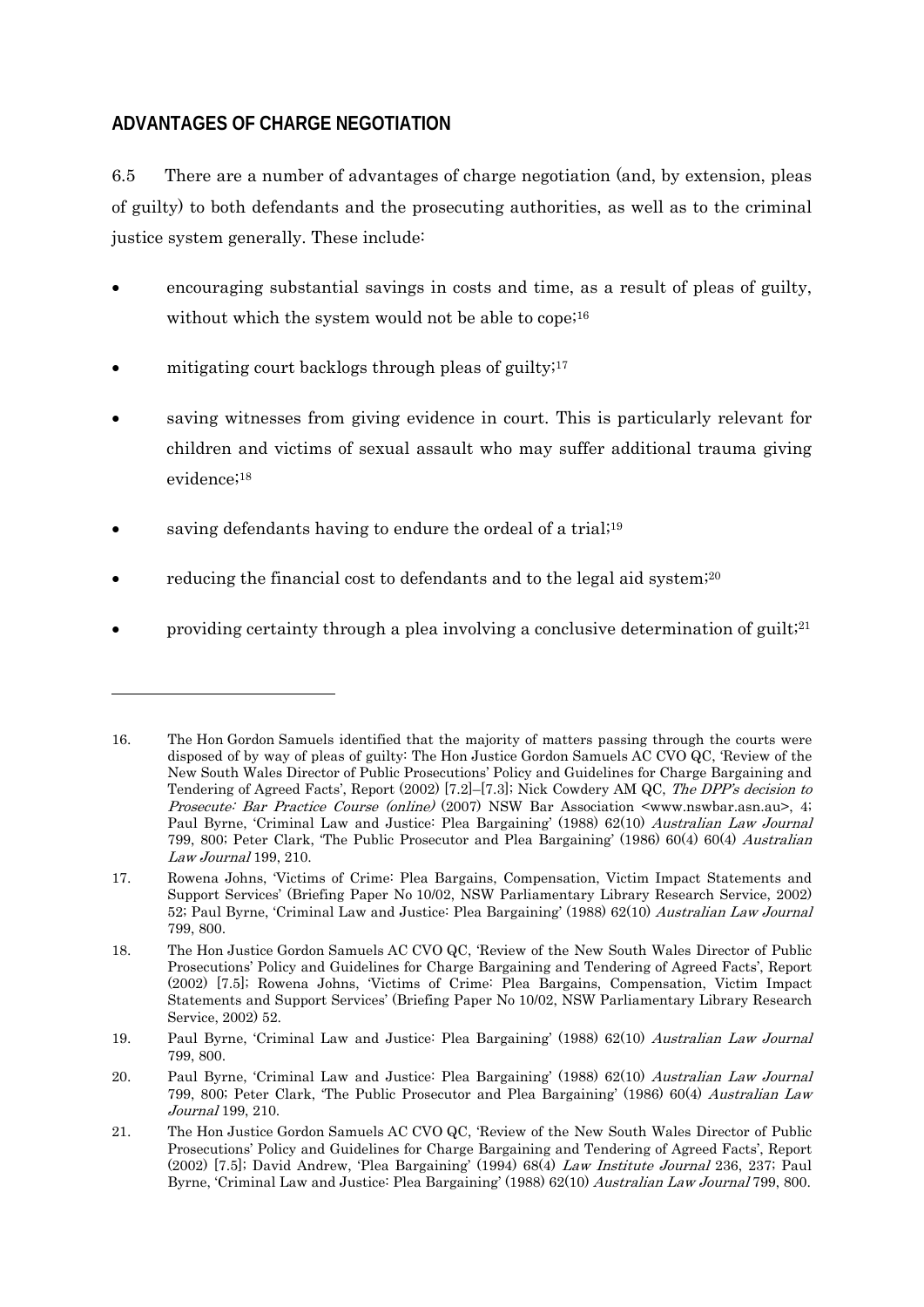- allowing defendants who assist the authorities to be provided with concessions on sentence;<sup>22</sup>
- allowing defendants an opportunity to use the time between entering a plea of guilty and sentence to undertake rehabilitation, the successful outcome of which will benefit both the defendant and the community;<sup>23</sup>
- providing for those prosecutions where there may be a weak Crown case with respect to a more serious charge. In this case a plea of guilty to a lesser but more appropriate charge will reassure the community that an offender is held accountable for his or her actions;<sup>24</sup>
- catering for those victims, particularly victims of sexual assault, who may be in a state of emotional stress, either because of the judicial process or because of the personal circumstances attached to the matter, with the consequence that they would either refuse to give evidence or would be rendered unconvincing if required to give evidence;25 and
- allowing the police and the prosecuting authorities to devote resources to other matters, particularly where as the result of the negotiations they obtain information from the offender about other more serious offences or secure the offender's assistance in giving evidence against other offenders.26

<sup>22.</sup> Peter Clark, 'The Public Prosecutor and Plea Bargaining' (1986) 60(4) Australian Law Journal 199, 210.

<sup>23.</sup> Michael King, 'Therapeutic Jurisprudence and Criminal Practice: A Judicial Perspective' (2007) 31 Criminal Law Journal 12, 15.

<sup>24.</sup> Rowena Johns, 'Victims of Crime: Plea Bargains, Compensation, Victim Impact Statements and Support Services' (Briefing Paper No 10/02, NSW Parliamentary Library Research Service, 2002) 52.

<sup>25.</sup> The Hon Justice Gordon Samuels AC CVO QC, 'Review of the New South Wales Director of Public Prosecutions' Policy and Guidelines for Charge Bargaining and Tendering of Agreed Facts', Report (2002) [9.4]–[9.5]; Nick Cowdery AM QC, The DPP's Decision to Prosecute: Bar Practice Course (online) (2009) NSW Bar Association <www.nswbar.asn.au> 4–5; Nick Cowdery AM QC, 'Negotiating with the Director of Public Prosecutions, especially under the Samuels Report' (Paper presented at the Young Lawyers One Day Criminal Seminar, Sydney, 15 March 2003) 4–5; Nick Cowdery AM QC, 'Negotiating with the DPP' (Paper presented at the Legal Aid Commission of NSW Criminal Law Conference, Sydney, 3 August 2006) 3–4; Peter Clark, 'The Public Prosecutor and Plea Bargaining' (1986) 60(4) Australian Law Journal 199, 210; Denise Lievore, 'Prosecutorial Decisions in Adult Sexual Assault Cases: An Australian Study' (Office of the Status of Women, 2004) 10.

<sup>26.</sup> Paul Byrne, 'Criminal Law and Justice: Plea Bargaining' (1988) 62(10) Australian Law Journal 799, 800.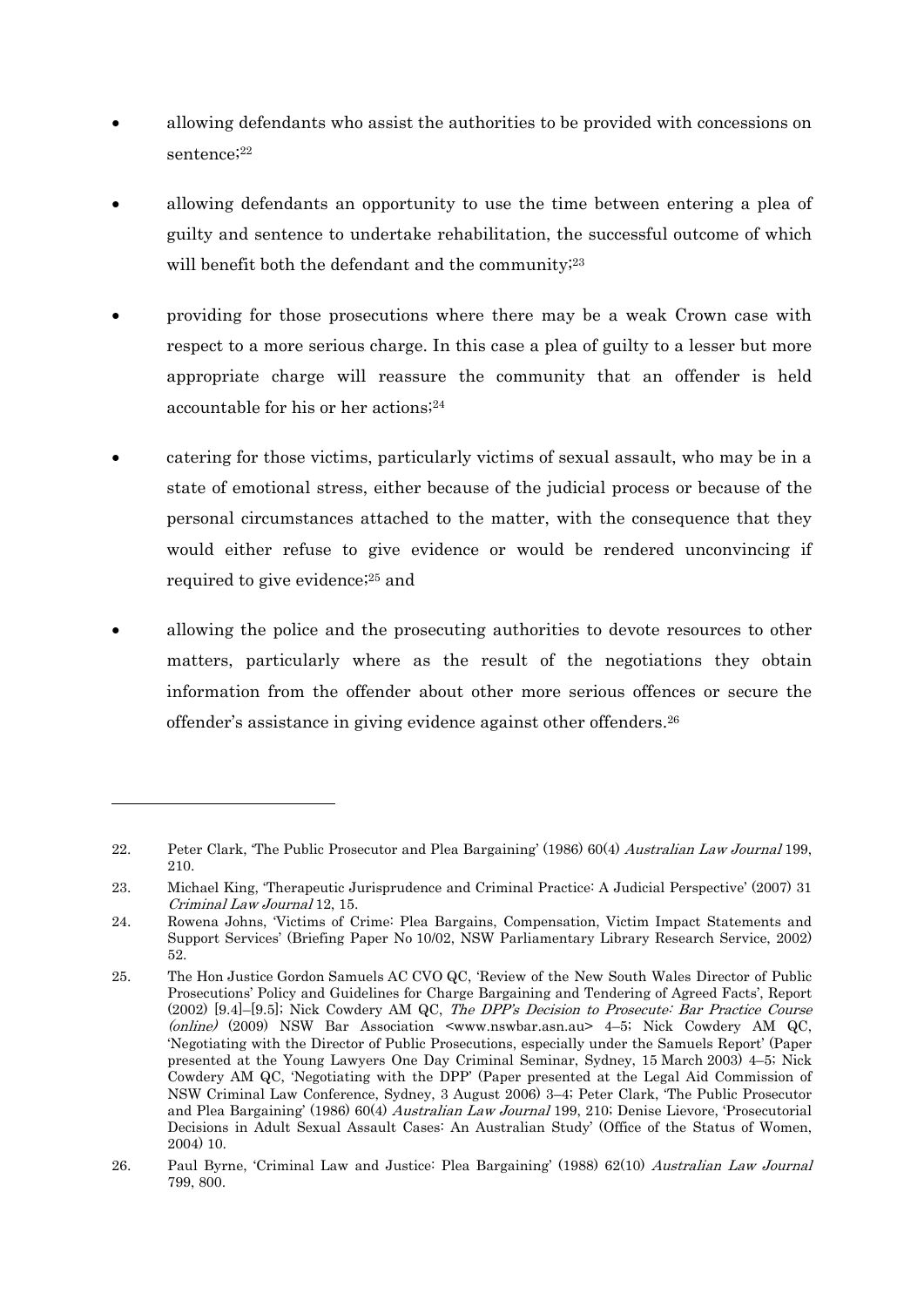# **DISADVANTAGES OF CHARGE NEGOTIATION**

6.6 A number of arguments can be advanced against charge negotiation which draw attention to perceived disadvantages to defendants and the prosecuting authorities, as well as to the criminal justice system generally:

- it is sometimes regarded as a reward for guilty defendants; $27$
- defendants are likely to be treated more leniently with the result that deterrence, both personal and general, may weigh less heavily;28
- offenders are rewarded for the utilitarian value of the plea rather than for remorse, which may be against the offender's rehabilitative interests and also have repercussions with respect to the protection of society;<sup>29</sup>
- it can encourage overcharging which can put extra pressure on a defendant to plead guilty to a lesser charge;30
- the existence of the standard non-parole period scheme may also put undue pressure on a defendant to plead guilty to a lesser charge that does not attract a standard non-parole period; 31
- defendants may be induced to participate in a charge bargain and plead guilty even if they are not in fact guilty in order to secure the possibility of a discount,<sup>32</sup> particularly if they are not robust or well informed;<sup>33</sup>

<sup>27.</sup> Rowena Johns, 'Victims of Crime: Plea Bargains, Compensation, Victim Impact Statements and Support Services' (Briefing Paper No 10/02, NSW Parliamentary Library Research Service, 2002) 52, citing Penny Darbyshire, 'The Mischief of Plea Bargaining and Sentence Rewards' [2000] Criminal Law Review 895.

<sup>28.</sup> Rowena Johns, 'Victims of Crime: Plea Bargains, Compensation, Victim Impact Statements and Support Services' (Briefing Paper No 10/02, NSW Parliamentary Library Research Service, 2002) 53, citing Penny Darbyshire, 'The Mischief of Plea Bargaining and Sentence Rewards' [2000] Criminal Law Review 895; Peter Clark, 'The Public Prosecutor and Plea Bargaining' (1986) 60(4) Australian Law Journal 199, 209.

<sup>29.</sup> Peter Clark, 'The Public Prosecutor and Plea Bargaining' (1986) 60(4) Australian Law Journal 199, 209.

<sup>30.</sup> Peter Clark, 'The Public Prosecutor and Plea Bargaining' (1986) 60(4) Australian Law Journal 199, 209, referring to G. A. Ferguson and D. W. Roberts, 'Plea Bargaining—Directions for Canadian Reform' (1974) 52(4) Canadian Bar Review 497, 522.

<sup>31.</sup> Submission 1: Criminal Law Committee, NSW Young Lawyers.

<sup>32.</sup> Rowena Johns, 'Victims of Crime: Plea Bargains, Compensation, Victim Impact Statements and Support Services' (Briefing Paper No 10/02, NSW Parliamentary Library Research Service, 2002)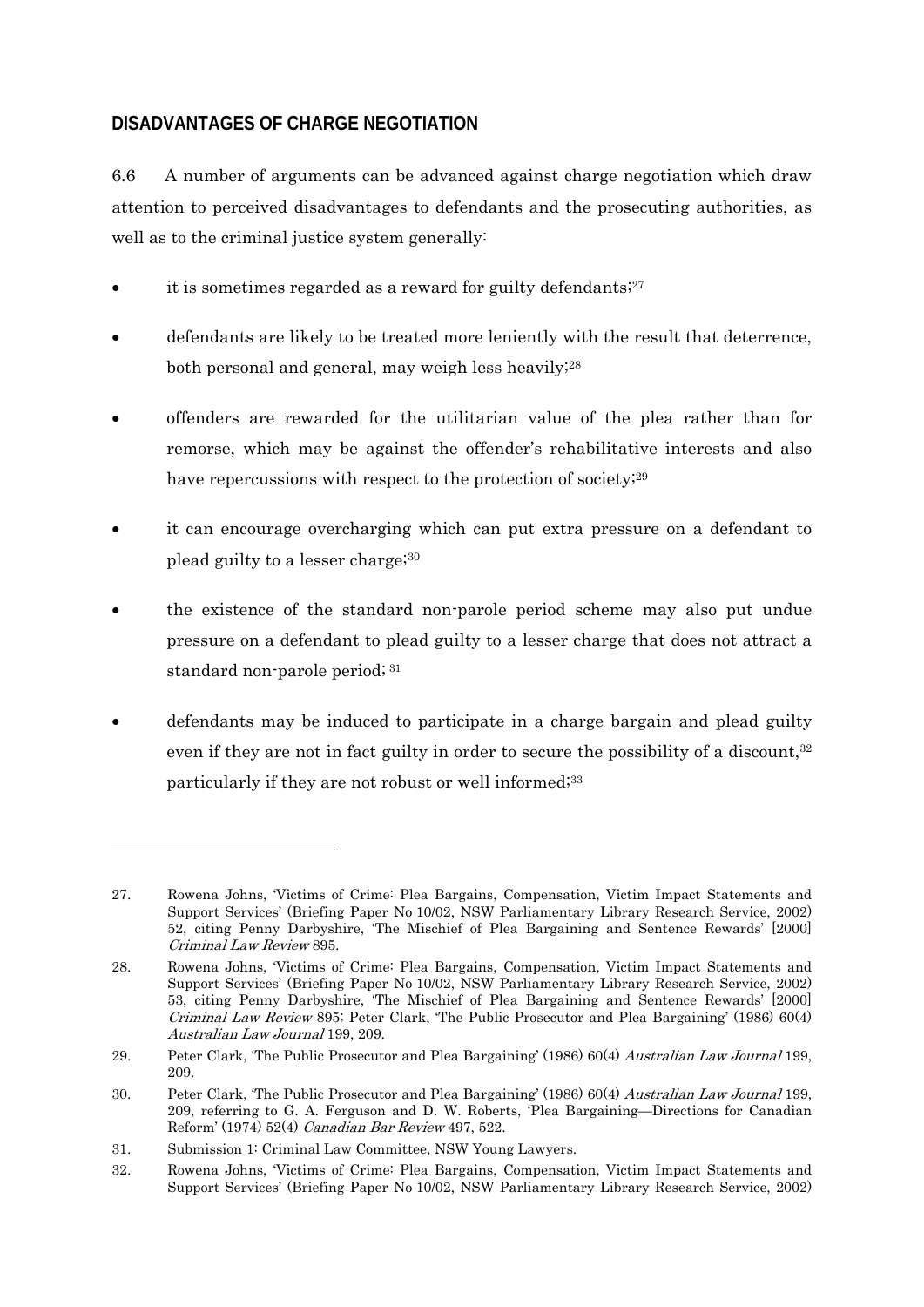- facts that might be within the public interest may not become evident, for example, allegations of police fabrication of evidence;<sup>34</sup>
- victims may feel that their account has been devalued when facts are edited for the purpose of sentencing;35
- the right to silence might be seen to be undermined, it having been argued that the encouragement of a plea of guilty in order to attract a benefit is analogous to an induced confession;36
- offenders who contest their charge and are convicted may feel aggrieved in circumstances where their co-offender has pleaded guilty following charge negotiation and received a lesser sentence although as a matter of law this will not be seen as involving a disparity in sentences;<sup>37</sup> and
- charge negotiations take place between the prosecution and defence behind closed doors.38 This has the potential to attract the following criticisms:
	- negotiations might be conducted solely to save time and resources;<sup>39</sup>

<sup>53,</sup> citing Penny Darbyshire, 'The Mischief of Plea Bargaining and Sentence Rewards' [2000] Criminal Law Review 895; The Hon Justice J. Badgery-Parker, 'The Criminal Process in Transition: Balancing Principle and Pragmatism—Part II' (1994–95) 4 Journal of Judicial Administration 193, 214; Peter Clark, 'The Public Prosecutor and Plea Bargaining' (1986) 60(4) Australian Law Journal 199, 209.

<sup>33.</sup> Kathy Mack and Sharyn Roach Anleu, 'Choice, Consent and Autonomy in a Guilty Plea System' in Andrew Goldsmith and Mark Israel (eds) Criminal Justice in Diverse Communities (2000) 75, 79.

<sup>34.</sup> Peter Clark, 'The Public Prosecutor and Plea Bargaining' (1986) 60(4) Australian Law Journal 199, 209, referring to Peter Sallmann and John Willis, Criminal Justice in Australia (1984) 76.

<sup>35.</sup> Rowena Johns, 'Victims of Crime: Plea Bargains, Compensation, Victim Impact Statements and Support Services' (Briefing Paper No 10/02, NSW Parliamentary Library Research Service, 2002) 53, citing Penny Darbyshire, 'The Mischief of Plea Bargaining and Sentence Rewards' [2000] Criminal Law Review 895.

<sup>36.</sup> Rowena Johns, 'Victims of Crime: Plea Bargains, Compensation, Victim Impact Statements and Support Services' (Briefing Paper No 10/02, NSW Parliamentary Library Research Service, 2002) 53, citing Penny Darbyshire, 'The Mischief of Plea Bargaining and Sentence Rewards' [2000] Criminal Law Review 895; The Hon Justice J. Badgery-Parker, 'The Criminal Process in Transition: Balancing Principle and Pragmatism—Part II' (1994–95) 4 Journal of Judicial Administration 193, 214.

<sup>37.</sup> Peter Clark, 'The Public Prosecutor and Plea Bargaining' (1986) 60(4) Australian Law Journal 199, 209, referring to G. A. Ferguson and D. W. Roberts, 'Plea Bargaining Directions for Canadian Reform' (1974) 54 Canadian Bar Review 497, 551, and Peter Sallmann, 'The Guilty Plea as an Element in Sentencing' Part II (1980) 54 Law Institute Journal 185, 188.

<sup>38.</sup> Rowena Johns, 'Victims of Crime: Plea Bargains, Compensation, Victim Impact Statements and Support Services' (Briefing Paper No 10/02, NSW Parliamentary Library Research Service, 2002) 53; The Hon Justice J. Badgery-Parker, 'The Criminal Process in Transition: Balancing Principle and Pragmatism—Part II' (1994–95) 4 Journal of Judicial Administration 193, 214.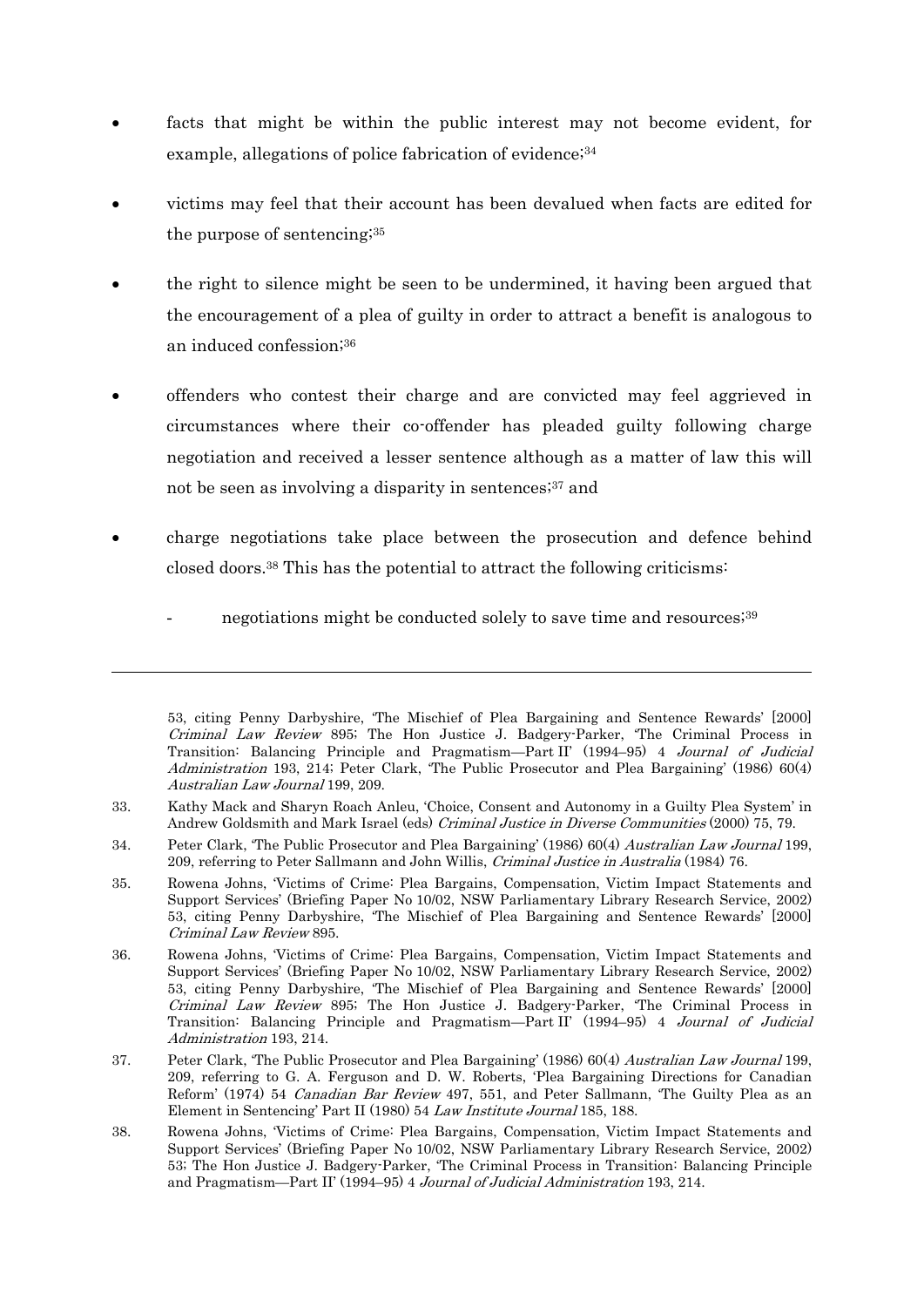- the prosecutor, through laziness or timidity, might withdraw more serious charges that ought not to have been withdrawn; $40$
- an unprepared or inexperienced defence lawyer might recommend a plea of guilty to his or her client in circumstances where the prospects of an acquittal were good;<sup>41</sup>
- the prior professional relationship between a particular prosecutor and a particular defence lawyer may affect the charge negotiation process and create inequality amongst defendants;42
- there is a risk that charge negotiation will more likely be undertaken in cases which do not attract notoriety,43 with a similar potential for creating inequality amongst defendants.

## **PROCEDURES TO ENSURE ACCOUNTABILITY IN CHARGE NEGOTIATIONS**

-

6.7 It has been argued that the increased efficiency and fairness that results from charge negotiation is advantageous to the criminal justice system, provided that controls and safeguards exist to enhance visibility and accountability.44 For this reason the 'formalisation of plea bargaining'45 has been encouraged.

<sup>39.</sup> Rowena Johns, 'Victims of Crime: Plea Bargains, Compensation, Victim Impact Statements and Support Services' (Briefing Paper No 10/02, NSW Parliamentary Library Research Service, 2002) 53.

<sup>40.</sup> Peter Clark, 'The Public Prosecutor and Plea Bargaining' (1986) 60(4) Australian Law Journal 199, 209, referring to Peter Sallmann and John Willis, Criminal Justice in Australia (1984) 76.

<sup>41.</sup> Peter Clark, 'The Public Prosecutor and Plea Bargaining' (1986) 60(4) Australian Law Journal 199, 209, referring to Peter Sallmann and John Willis, Criminal Justice in Australia (1984) 76.

<sup>42.</sup> Peter Clark, 'The Public Prosecutor and Plea Bargaining' (1986) 60(4) Australian Law Journal 199, 209, referring to William McDonald (ed), *The Prosecutor* (1979) 159–60, and Susan Moody and Jacqueline Tombs, 'Plea Negotiations in Scotland' [1983] Criminal Law Review 297, 305–6.

<sup>43.</sup> Peter Clark, 'The Public Prosecutor and Plea Bargaining' (1986) 60(4) Australian Law Journal 199, 209, referring to G. A. Ferguson and D. W. Roberts, 'Plea Bargaining Directions for Canadian Reform' (1974) 54 Can. Bar. Rev. 497, 539;

<sup>44.</sup> Paul Byrne, 'Criminal Law and Justice: Plea Bargaining' (1988) 62(10) Australian Law Journal 799, 803.

<sup>45.</sup> Asher Flynn, 'Carl Williams: Secret Deals and Bargained Justice—The Underworld of Victoria's Plea Bargaining System' 19(1) (2007) Current Issues in Criminal Justice 120.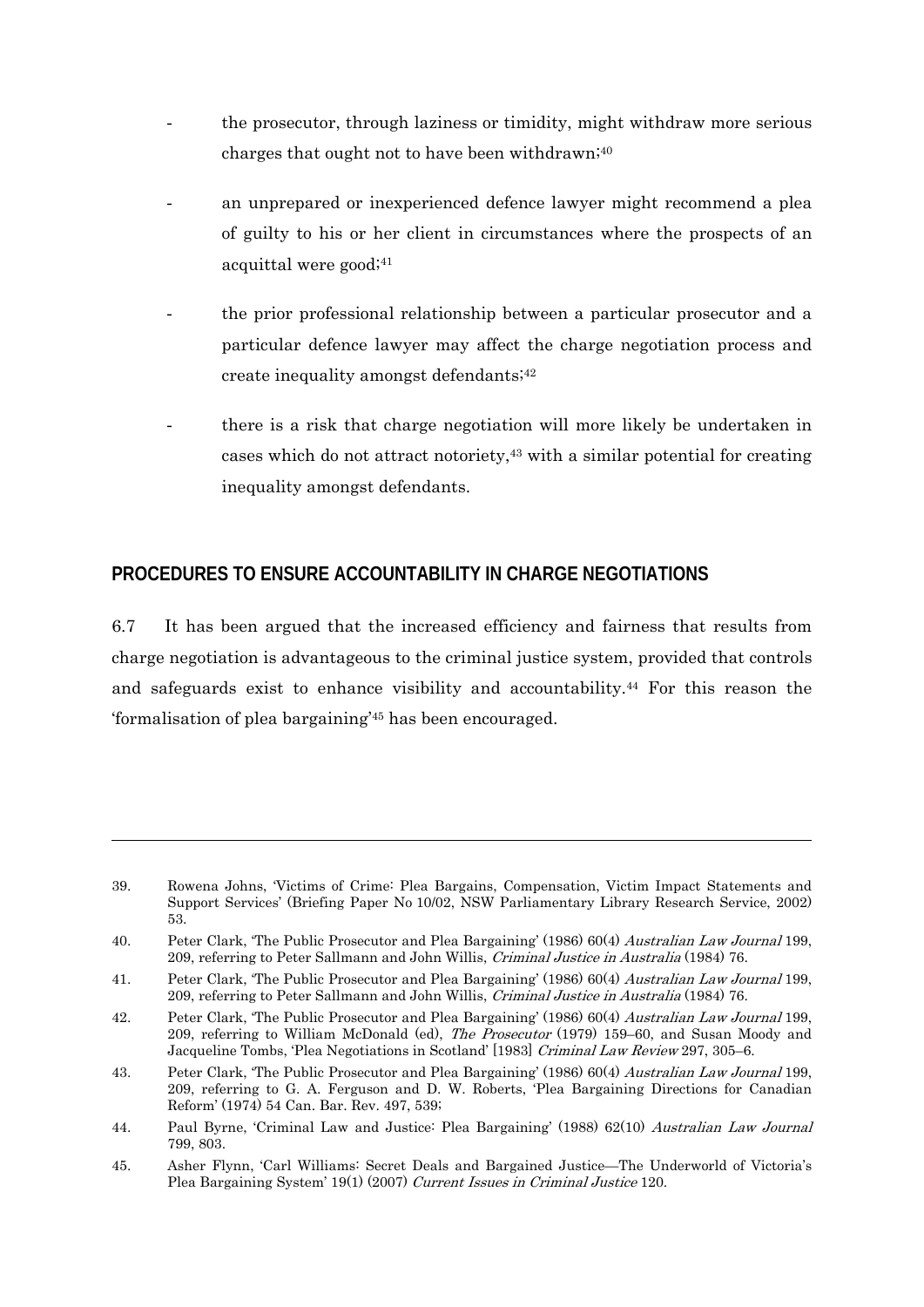#### **ODPP Guidelines**

6.8 The Prosecution Guidelines ('the ODPP Guidelines') of the Office of the Director of Public Prosecutions46 require charge negotiation to be conducted in accordance with their terms.47 They allow for a degree of objectivity to be applied, and permit decisions to be justified in accordance with general instructions provided.<sup>48</sup>

#### Consultation

-

6.9 The ODPP Guidelines provide for consultation with victims and police officers with respect to various aspects of a prosecution. This is in accordance with legislation such as the Victims Rights Act 1996 (NSW) which includes the Charter of Victims Rights.49 Where charge negotiations occur between the prosecution and defence, the views of the victim and police are to be sought prior to discontinuing a prosecution or making a decision to accept pleas of guilty to fewer or lesser charges. This consultation should include discussion as to any alternative versions of facts that might be accepted that would omit any substantial and otherwise relevant evidence.<sup>50</sup>

6.10 This consultation process, and the requisite consultation between members of the office as provided for by the ODPP Guidelines, ensures that the views of more than one officer are sought before significant decisions are made, in relation to the charge negotiation process.51

<sup>46.</sup> Director of Public Prosecutions Act 1986 (NSW) s 13.

<sup>47.</sup> NSW Director of Public Prosecutions, 'Prosecution Guidelines of the Office of the Director of Public Prosecutions for New South Wales' (2007), see particularly Guideline 2 'Roles and Duties of the Prosecutor' and Guideline 4 'The Decision to Prosecute', Guideline 20 'Charge Negotiation and Agreement; Agreed Statements of Facts; Form 1'.

<sup>48.</sup> John McKechnie, 'Directors of Public Prosecutions: Independent and Accountable' (1996–97) 15 Australian Bar Review 122, 131.

<sup>49.</sup> *Victims Rights Act 1996* (NSW) pt 2.

<sup>50.</sup> NSW Director of Public Prosecutions, 'Prosecution Guidelines of the Office of the Director of Public Prosecutions for New South Wales' (2007) Guideline 7 'Discontinuing Prosecutions', Guideline 19 'Victims of Crime; Vulnerable Witnesses; Conferences', Guideline20 'Charge Negotiation and Agreement; Agreed Statements of Facts; Form 1'. See also Nick Cowdery AM QC, 'Negotiating with the Director of Public Prosecutions, especially under the Samuels Report' (Paper presented at the Young Lawyers One Day Criminal Seminar, Sydney, 15 March 2003) 8–10; 'Negotiating with the DPP' (Paper presented at the Legal Aid Commission of NSW Criminal Law Conference, Sydney, 3 August 2006) 7–10.

<sup>51.</sup> John McKechnie, 'Directors of Public Prosecutions: Independent and Accountable' (1996–97) 15 Australian Bar Review 122, 132.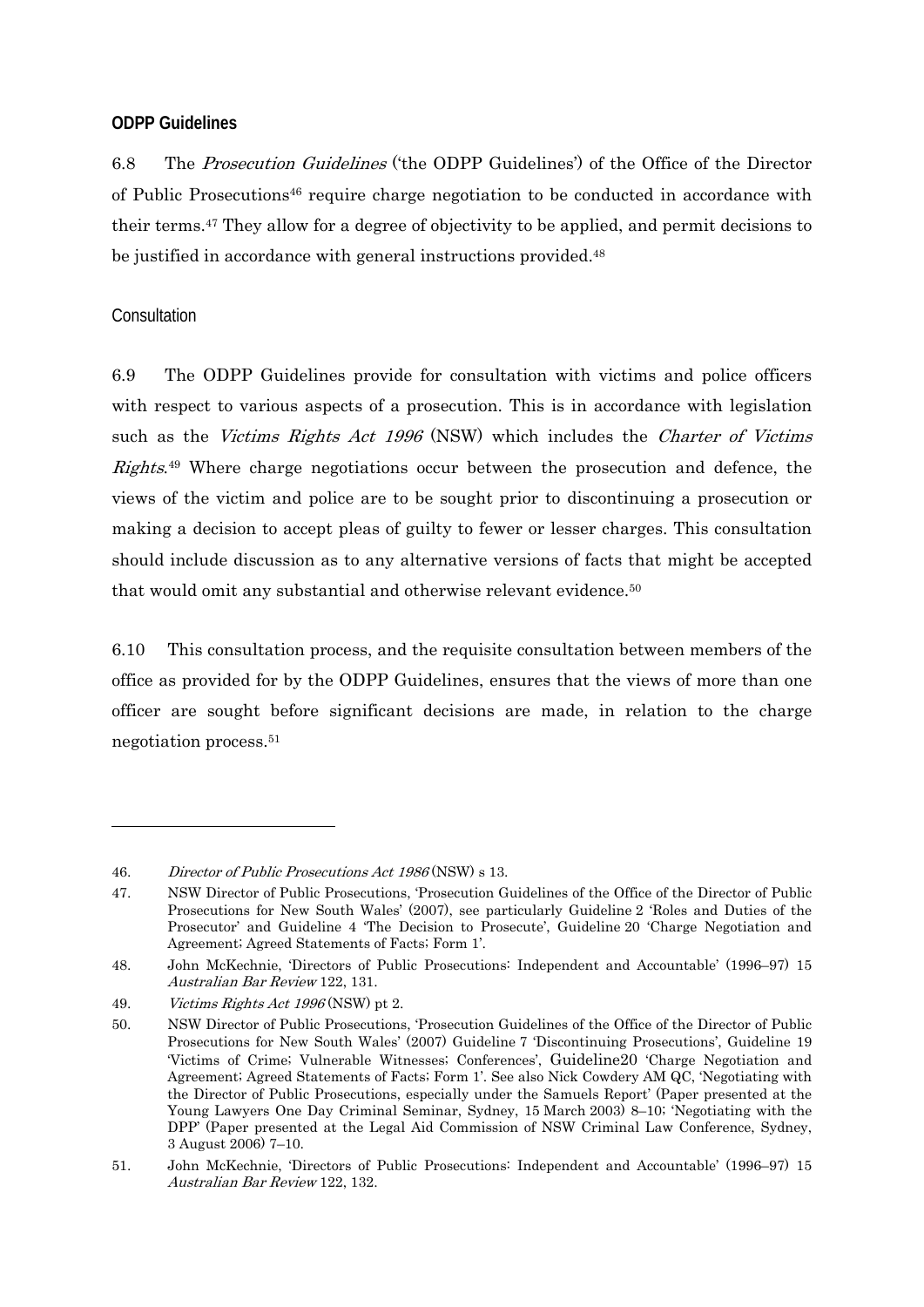Agreed facts and evidence tendered at sentence proceedings

6.11 The ODPP Guidelines encourage agreed facts for sentence to be drafted and settled. This answers the concern that it is difficult to make a determination as to whether a charge agreement is principled, and adequately reflects the criminality involved, in the absence of an agreed statement of facts.52 The ODPP Guidelines provide for Crown and defence signatures to an agreed statement of facts where possible.<sup>53</sup>

#### 6.12 Howie J in R v Palu<sup>54</sup> stated:

It behoves the parties, especially after a "plea bargain", to ensure that the sentencing court is made aware from the outset of the proceedings whether there is any dispute as to the factual basis upon which the offender is to be sentenced and identify with particularity what matters are in issue. Disputed facts are to be resolved by accusatorial process upon evidence before the court: Chow v Director of Public Prosecutions (NSW) (1992) 28 NSWLR 593 at 604–608; 63 A Crim R 316 at 325–328. If a statement of facts is to be tendered, it should both support the charge for which the offender is to be sentenced and accord with the offence charged. It should not contain facts that would aggravate the offence in breach of the principle in  $R \, v \, De \, Simoni (1981)$  147 CLR 383; 5 A Crim R 329. If it purports to be an agreed statement of facts so that it is intended to provide the factual basis upon which the parties wish the court to sentence the offender, the facts should be sufficient to permit the court to exercise its discretion and the Crown should not tender other material which might supplement or contradict the facts set out in the agreed statement. If other material is placed before the court which relates to the facts of the offence, then the parties should understand that the court is not bound by the tendered statement of facts or any agreement made between the parties as to the basis upon which the offender is to be sentenced: R v Altham (1992) 62 A Crim R 126; Chow v Director of Public Prosecutions  $(NSW)$  (at 606; 327). All too frequently, or so it seems to me, uncertainty, confusion and, sometimes, error arises because of the failure of the parties, and in particular the Crown, to clearly identify the material upon which the facts of the matter are to be gleaned by the sentencing court. So it was in the present case.55

<sup>52.</sup> Nick Cowdery AM QC, 'Negotiating with the Director of Public Prosecutions, especially under the Samuels Report' (Paper presented at the Young Lawyers One Day Criminal Seminar, Sydney, 15 March 2003) 6; Nick Cowdery AM QC, 'Negotiating with the DPP' (Paper presented at the Legal Aid Commission of NSW Criminal Law Conference, Sydney, 3 August 2006) 5; The Hon Justice Gordon Samuels AC CVO QC, 'Review of the New South Wales Director of Public Prosecutions' Policy and Guidelines for Charge Bargaining and Tendering of Agreed Facts', Report (2002) [11.13]–[11.14].

<sup>53.</sup> NSW Director of Public Prosecutions, 'Prosecution Guidelines of the Office of the Director of Public Prosecutions for New South Wales' (2007) Guideline 20 'Charge Negotiation and Agreement; Agreed Statements of Facts; Form 1'.

<sup>54.</sup> R v Palu (2002) 134 A Crim R 174.

<sup>55.</sup> R v Palu (2002) 134 A Crim R 174, [21]; and see R v H [2005] NSWCCA 282.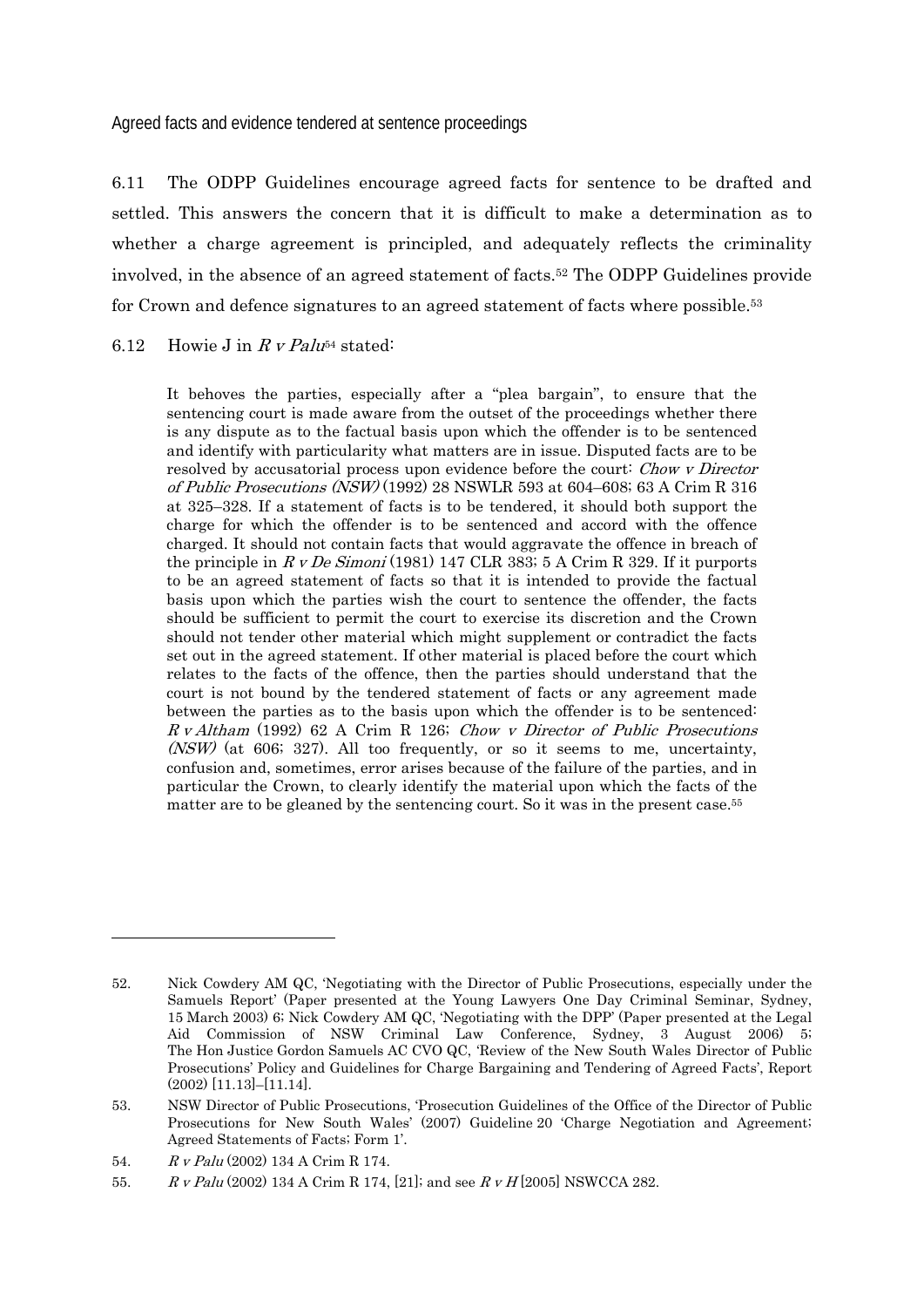#### **Record of agreement**

6.13 The High Court has commented that it is prudent to ensure that plea agreements are recorded in writing where possible. In  $GAS$ ;  $SJKV$  The Queen<sup>56</sup> the Court stated:

It is as well to add some general observations about the way in which the dealings between counsel for the prosecution and counsel for an accused person, on subjects which may later be said to have been relevant to the decision of the accused to plead guilty, should be recorded. In most cases it will be desirable to reduce to writing any agreement that is reached in such discussions. Sometimes, if there is a transcript of argument, it will be sufficient if an agreed statement is made in court and recorded in the transcript as an agreed statement of the position reached. In most cases, however, it will be better to record the agreement in writing and ensure that both prosecution and defence have a copy of that writing before it is acted upon. There may be cases where neither of these courses will be desirable, or, perhaps, possible, but it is to be expected that they would be rare.57

6.14 Consistently with these observations the ODPP Guidelines encourage the recording of plea offers and reasons, noting particularly that the content and timing of communications such as these may become important later when a sentencing court might have cause to turn its mind to the discount for a plea of guilty.<sup>58</sup>

## **Principled charge negotiation**

1

6.15 It is relevant to note Guideline 20, which states, 'Charge negotiations must be based on principle and reason, not on expedience alone'. The guideline notes:

Where the appropriate authority or delegation has been obtained or is in place, a prosecutor may agree to discontinue a charge or charges upon the promise of an accused person to plead guilty to another or others. A plea of guilty in those circumstances may be accepted if the public interest is satisfied after consideration of the following matters:

- (a) the alternative charge adequately reflects the essential criminality of the conduct and the plea provides adequate scope for sentencing; and/or
- (b) the evidence available to support the prosecution case is weak in any material respect; and/or
- (c) the saving of cost and time weighed against the likely outcome of the matter if it proceeded to trial is substantial; and/or

<sup>56.</sup> GAS v The Queen; SJK v The Queen (2004) 217 CLR 198.

<sup>57.</sup> GAS v The Queen; SJK v The Queen (2004) 217 CLR 198, [42].

<sup>58.</sup> NSW Director of Public Prosecutions, 'Prosecution Guidelines of the Office of the Director of Public Prosecutions for New South Wales' (2007) Guideline 20.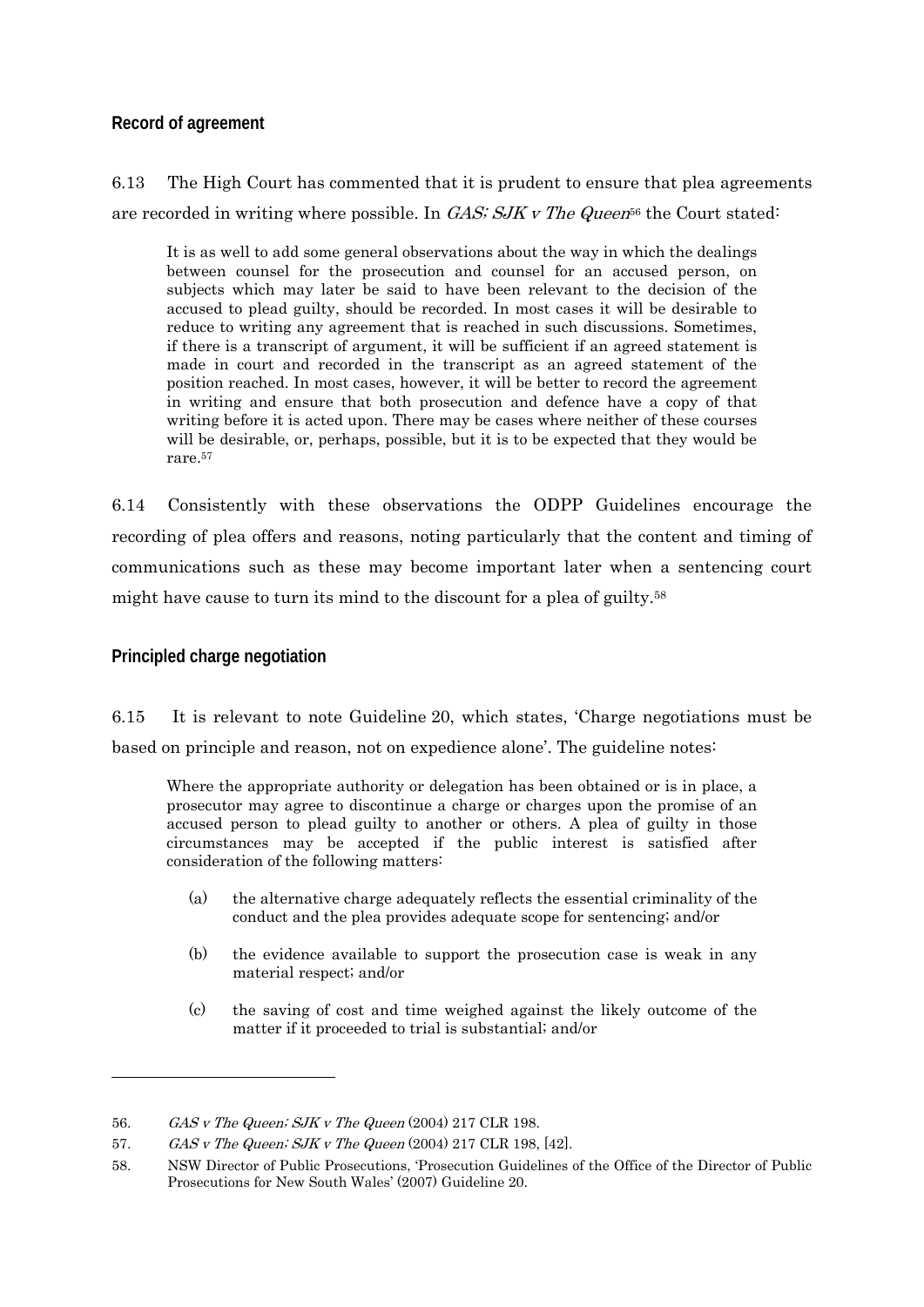(d) it will save a witness, particularly a victim or other vulnerable witness, from the stress of testifying in a trial and/or a victim has expressed a wish not to proceed with the original charge or charges.<sup>59</sup>

Later the guideline notes:

An alternative plea will not be considered where its acceptance would produce a distortion of the facts and create an artificial basis for sentencing, or where facts essential to establishing the criminality of the conduct would not be able to be relied upon, or where the accused person intimates that he or she is not guilty of any offence.<sup>60</sup>

6.16 The ODPP Guidelines set out what factors should be taken into account by the prosecution when deciding whether to prosecute, which also need to be taken into account when conducting plea negotiations. Guideline 4 for example directs attention to the consideration of whether the elements of the offence can be established and whether there is a reasonable prospect of conviction by a properly instructed jury, as well as whether discretionary factors indicate that it is not in the public interest that a matter proceed. Discretionary factors include:

- 3.1 the seriousness or, conversely, the triviality of the alleged offence or that it is of a "technical" nature only;
- 3.2 the obsolescence or obscurity of the law;
- 3.3 whether or not the prosecution would be perceived as counter-productive; for example, by bringing the law into disrepute;
- 3.4 special circumstances that would prevent a fair trial from being conducted;
- 3.5 whether or not the alleged offence is of considerable general public concern;
- 3.6 the necessity to maintain public confidence in such basic institutions as the Parliament and the courts;
- 3.7 the staleness of the alleged offence;

- 3.8 the prevalence of the alleged offence and any need for deterrence, both personal and general;
- 3.9 the availability and efficacy of any alternatives to prosecution;
- 3.10 whether or not the alleges offence is triable only on indictment;

<sup>59.</sup> NSW Director of Public Prosecutions, 'Prosecution Guidelines of the Office of the Director of Public Prosecutions for New South Wales' (2007) Guideline 20.

<sup>60.</sup> NSW Director of Public Prosecutions, 'Prosecution Guidelines of the Office of the Director of Public Prosecutions for New South Wales' (2007) Guideline 20.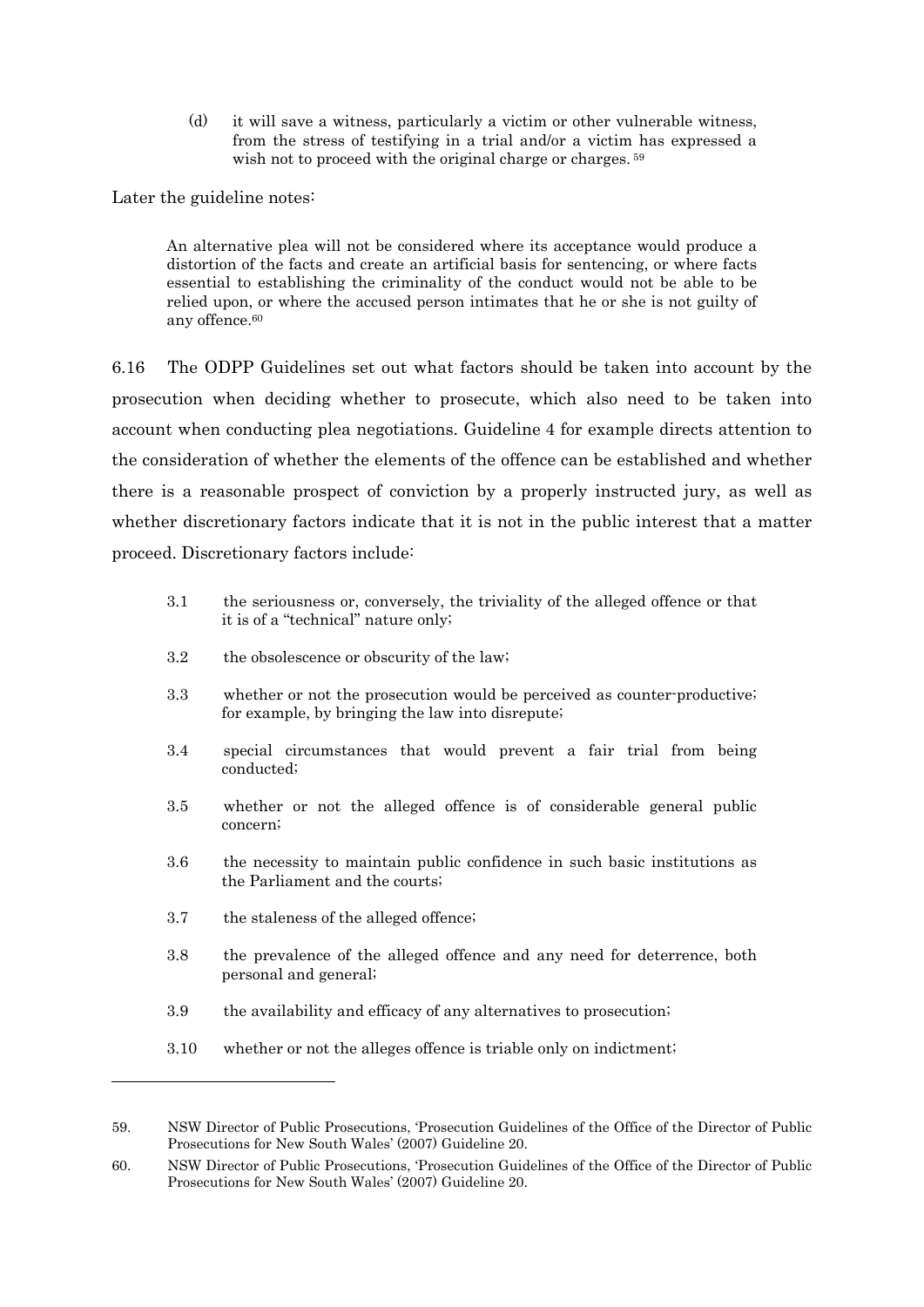- 3.11 the likely length and expense of a trial;
- 3.12 whether or not any resulting conviction would necessarily be regarded as unsafe and unsatisfactory;
- 3.13 the likely outcome in the event of a finding of guilt, having regard to the sentencing options available to the court;
- 3.14 whether or not the proceedings or the consequences of any resulting conviction would be unduly harsh or oppressive;
- 3.15 the degree of culpability of the alleged offender in connection with the offence;
- 3.16 any mitigating or aggravating circumstances;
- 3.17 the youth, age, maturity, intelligence, physical health, mental health or special disability or infirmity of the alleged offender, a witness or a victim;
- 3.18 the alleged offender's antecedents and background, including culture and language ability;
- 3.19 whether or not the alleged offender is willing to co-operate in the investigation or prosecution of others, or the extent to which the alleged offender has done so;
- 3.20 the attitude of a victim or in some cases a material witness to a prosecution;
- 3.21 whether or not and in what circumstances it is likely that confiscation order will be made against the offender's property;
- 3.22 any entitlement or liability of a victim or other person or body to criminal compensation, reparation or forfeiture if prosecution action is taken; and/or
- 3.23 whether or not the Attorney General's or Director's consent is required to prosecute.61

6.17 In his report, the Hon Gordon Samuels rejected the idea that charge negotiation involved 'a bargaining, bidding, haggling, horse-trading process' and instead referred to it as a mechanism by which the appropriate charge is established, that is, the charge which can be proved beyond reasonable doubt, which adequately reflects the criminality of the conduct, and which allows sufficient sentencing scope for the court.62 He stated:

<sup>61.</sup> NSW Director of Public Prosecutions, 'Prosecution Guidelines of the Office of the Director of Public Prosecutions for New South Wales' (2007) Guideline 4.

<sup>62.</sup> The Hon Justice Gordon Samuels AC CVO QC, 'Review of the New South Wales Director of Public Prosecutions' Policy and Guidelines for Charge Bargaining and Tendering of Agreed Facts', Report (2002) [6.1]–[6.2], and citing David Andrew, 'Plea Bargaining' (1994) 68(4) Law Institute Journal 236, 236.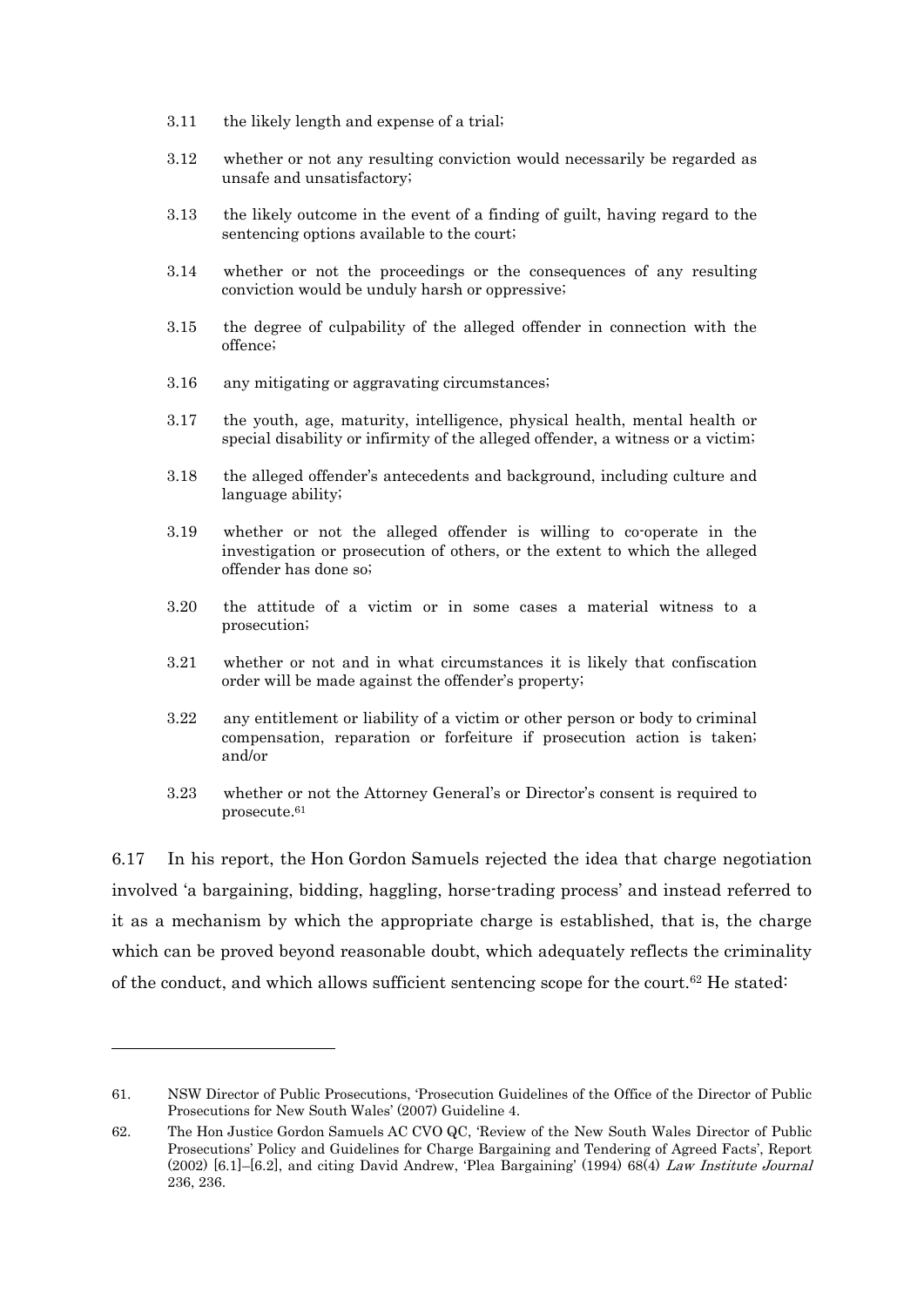The charge bargain is therefore the product of informed and professional discussion between advocates for the prosecution and the defence intended to reach an outcome satisfactory to both (I interpolate that it is rare for an accused to be unrepresented in criminal proceedings in the District or Supreme Courts) by obtaining a plea of guilty to the charge (or charges) ultimately identified.63

# **AGREEMENTS BETWEEN THE PROSECUTION AND DEFENCE WHICH CANNOT BIND THE COURT**

6.18 *GAS v The Queen; SJK v The Queen* was an appeal from the Victorian Court of Appeal with respect to sentences for aiding and abetting manslaughter. The offenders submitted that the conduct of the Director's appeal to the Court of Appeal and the consequent increase in sentences involved a departure from a plea agreement. In its consideration of the matter the High Court summarised the fundamental principles of charge negotiation:

[28] First, it is the prosecutor, alone, who has the responsibility of deciding the charges to be preferred against an accused person. The judge has no role to play in that decision. There is no suggestion, in the present case, that the judge was in any way a party to the "plea agreement" referred to. The appellants, through their counsel, evidently indicated to the prosecutor that, if a charge of manslaughter were to be substituted for the charge of murder, they would plead guilty, and the prosecutor filed a new presentment on that understanding. However, the charging of the appellants was a matter for the prosecutor.

[29] Secondly, it is the accused person, alone, who must decide whether to plead guilty to the charge preferred. That decision must be made freely and, in this case, it was made with the benefit of legal advice. Once again, the judge is not, and in this case was not, involved in the decision. Such a decision is not made with any foreknowledge of the sentence that will be imposed. No doubt it will often be made in the light of professional advice as to what might reasonably be expected to happen, but that advice is the responsibility of the accused's legal representatives.

[30] Thirdly, it is for the sentencing judge, alone, to decide the sentence to be imposed. For that purpose, the judge must find the relevant facts. In the case of a plea of guilty, any facts beyond what is necessarily involved as an element of the offence must be proved by evidence, or admitted formally (as in an agreed statement of facts), or informally (as occurred in the present case by a statement of facts from the bar table which was not contradicted). There may be significant limitations as to a judge's capacity to find potentially relevant facts in a given case. The present appeal provides an example. The limitation arose from the absence of evidence as to who killed the victim, and the absence of any admission

<sup>63.</sup> The Hon Justice Gordon Samuels AC CVO QC, 'Review of the New South Wales Director of Public Prosecutions' Policy and Guidelines for Charge Bargaining and Tendering of Agreed Facts', Report (2002) [6.2].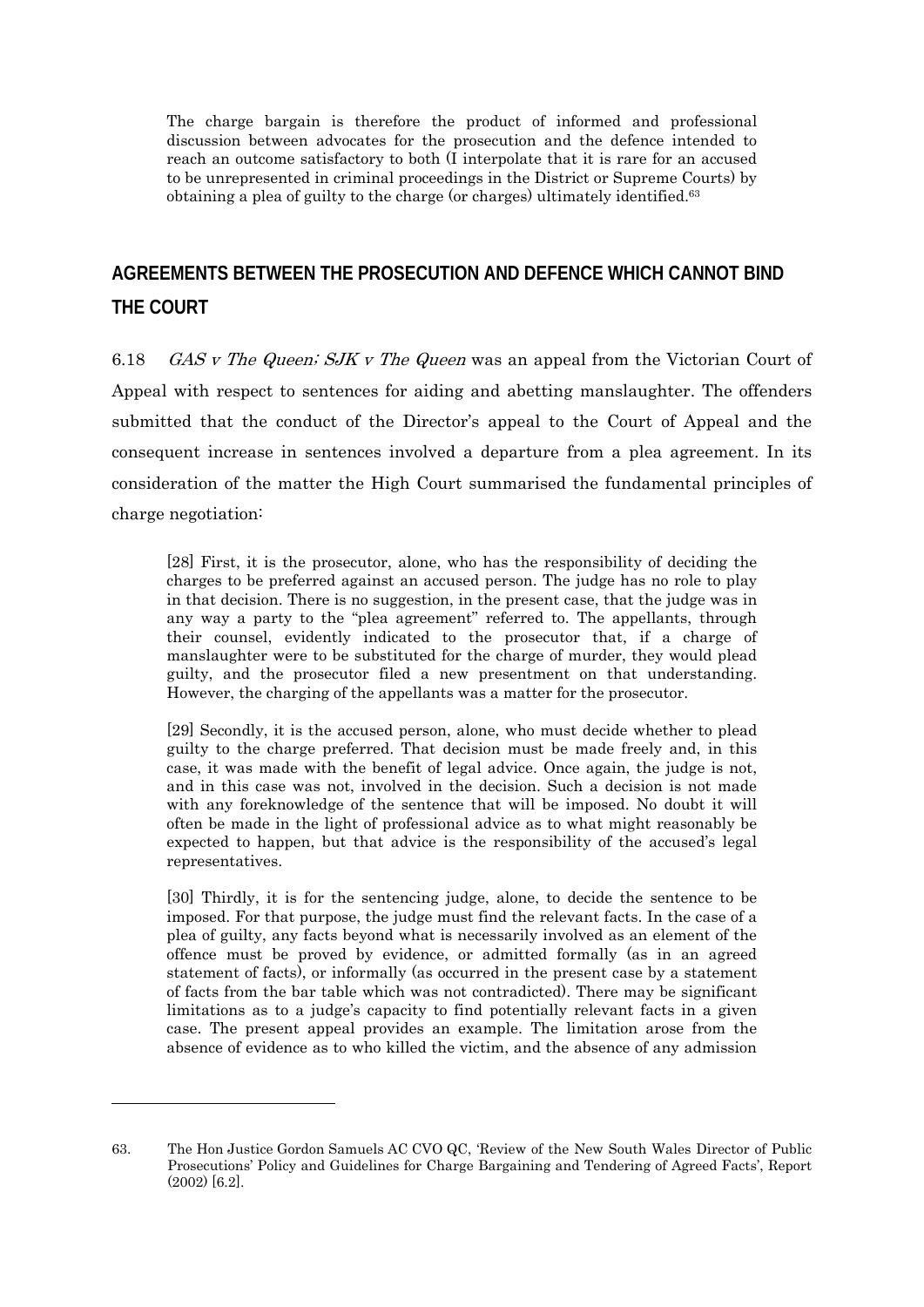from either appellant that his involvement was more than that of an aider and abettor.

[31] Fourthly, as a corollary to the third principle, there may be an understanding, between the prosecution and the defence, as to evidence that will be led, or admissions that will be made, but that does not bind the judge, except in the practical sense that the judge's capacity to find facts will be affected by the evidence and the admissions. In deciding the sentence, the judge must apply to the facts as found the relevant law and sentencing principles. It is for the judge, assisted by the submissions of counsel, to decide and apply the law. There may be an understanding between counsel as to the submissions of law that they will make, but that does not bind the judge in any sense. The judge's responsibility to find and apply the law is not circumscribed by the conduct of counsel.

[32] Fifthly, an erroneous submission of law may lead a judge into error and, if that occurs, the usual means of correcting the error is through the appeal process. It is the responsibility of the appeal court to apply the law. If a sentencing judge has been led into error by an erroneous legal submission by counsel, that may be a matter to be taken into account in the application of the statutory provisions and principles which govern the exercise of the appeal court's jurisdiction.64

6.19 It is clear from these statements of principle that there is no place in the charge negotiation process for agreements on sentence to be made between the prosecution and defence.

6.20 The principles enunciated in  $GAS$  were applied in *Ahmad v The Queen*.<sup>65</sup> In this matter the prosecution and defence had informed the court at the sentencing hearing that they had agreed that the appropriate discount for the plea of guilty should be 25 per cent, and that the non-parole period should be between four and five years. The NSW Court of Criminal Appeal (NSWCCA) observed:

when sentencing for crimes in the criminal context the role of the court is fundamental and in my view cannot be displaced or qualified by any agreement of the parties. That agreement can only extend to an understanding of the facts to be placed before the Court and the submissions which will be made by the Crown. Whether the sentence which the Crown submits is appropriate happens to fall within or outside the appropriate range is irrelevant. The Court will consider that submission together with the submission on behalf of the offender but must then determine the appropriate sentence for itself.66

<sup>64.</sup> GAS; SJK v The Queen [2004] 217 CLR 198, [28]–[32].

<sup>65.</sup> Ahmad v The Queen [2006] NSWCCA 177, [6], [21]. See also Nick Cowdery AM QC, 'Recent Developments in Sentencing' (Young Lawyers Criminal Law Day, Bar Association Mini-conference, Sydney, 2007) 10–1.

<sup>66.</sup> Ahmad v The Queen [2006] NSWCCA 177, [25].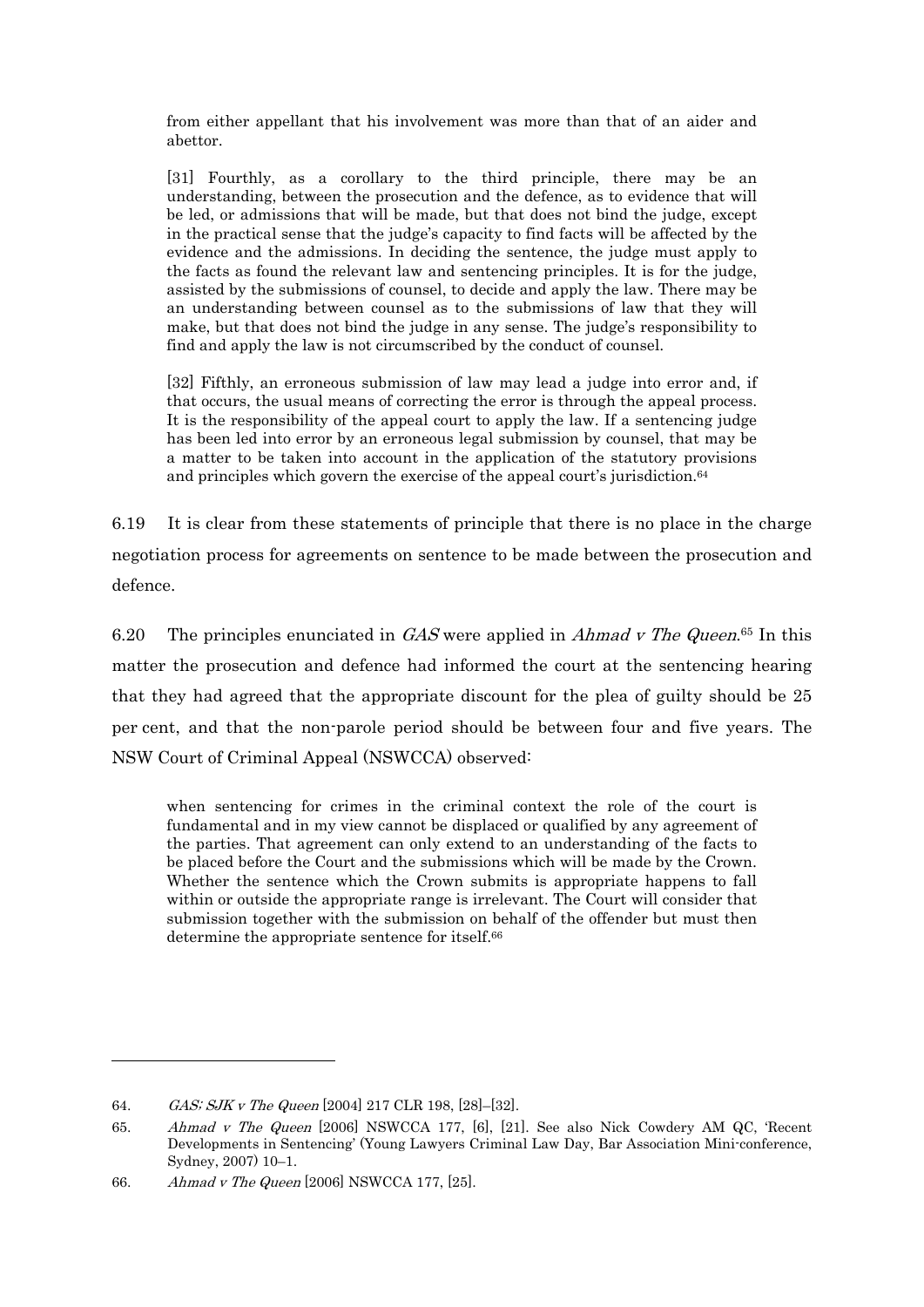6.21 It is however clear from GAS that it is for the prosecution to determine the appropriate charges on which to proceed, and it is for the defendant to determine whether or not to plead guilty to any or all of those offences.

6.22 The acceptance of this proposition underpins the process of charge negotiation which leaves that process in the control of the prosecution and defence. In this respect the High Court in *Maxwell v The Queen*<sup>67</sup> confirmed that, other than where necessary to prevent an abuse of process, a trial judge has no power to review the election of a prosecutor to accept a plea of guilty to a lesser offence than that charged (in this instance a plea of guilty to manslaughter in answer to an indictment charging murder), or to reject the plea, notwithstanding any reservations that the judge might hold in relation to the correctness of that decision. The only exception arises where the plea of guilty to the lesser or alternative charge is not genuine or is made in circumstances suggesting that it does not amount to a true admission of guilt.

#### **CRIMINAL CASE CONFERENCING**

6.23 In further implementation of the policy behind charge negotiation, a criminal case conferencing trial was established in April 2008 pursuant to the Criminal Case Conferencing Trial Act 2008 (NSW). The Act provided for a trial scheme of compulsory pre-committal case conferencing for specified proceedings, and for codification of the sentence discounts for pleas entered in those proceedings, which is to vary according to whether the plea is entered before or after committal.

6.24 The trial has been extended and subject to independent evaluation by BOCSAR. As noted previously, it is not taken into account for the purposes of this report.

#### **PUBLIC CRITICISM OF CHARGE NEGOTIATION AND SENTENCE OUTCOMES**

6.25 Charge negotiation sometimes attracts criticism on the basis of non-compliance with the ODPP Guidelines.

<sup>67.</sup> Maxwell v The Queen (1996) 184 CLR 501.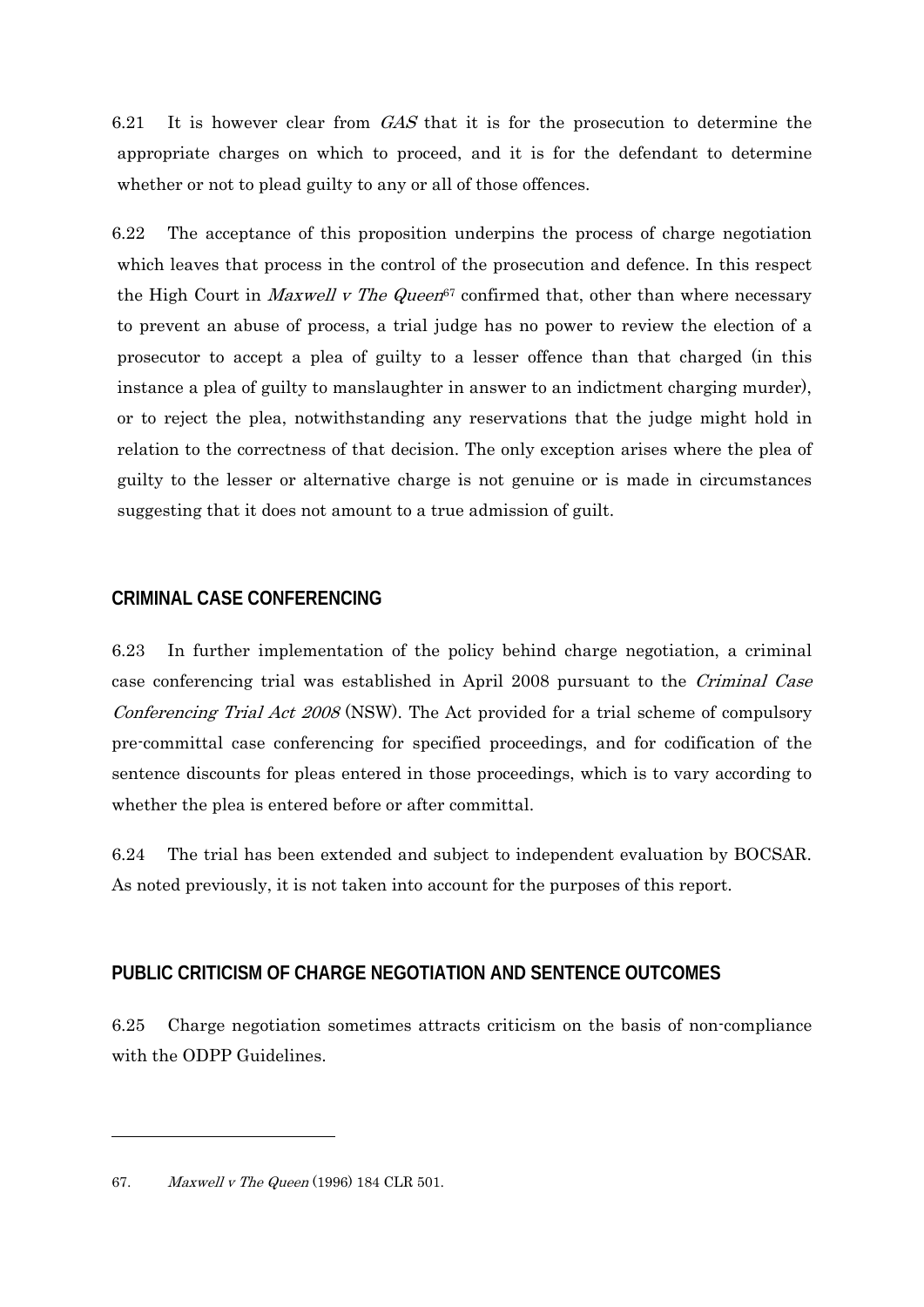6.26 The Police Association of New South Wales has criticised the process in circumstances where it is alleged that consultation has not occurred with the victim or the police prior to pleas being accepted to lesser charges, $68$  or prior to matters being deleted from the agreed statement of facts,<sup>69</sup> or otherwise in the course of the proceedings.70

6.27 The media criticism that ensued in relation to R v AEM Snr<sup>71</sup> led to the engagement of the Hon Gordon Samuels AC, QC to conduct the review of charge negotiation discussed above (the Samuels Report).72 This case involved a series of sexual assaults committed against two 16 year-old girls in circumstances where each offender was sentenced for two offences under s 61J of the Crimes Act 1900 (NSW), as well as having one or more offences under s 61J taken into account on a Form 1. The NSWCCA in  $R \nu AEM$  Snr determined that the initial sentences imposed by the sentencing judge were manifestly inadequate and that the sentences for each offender should be increased.73 The review however found that neither the charge negotiation, nor the statement of agreed facts, inappropriately mitigated the degree of criminality, or limited the exercise of a proper sentencing discretion, and noted:

As is often the case, it was the inadequacy of the sentence which excited criticism, and this leniency was then incorrectly attributed to the charge bargaining process. However, the charge bargaining procedure left something to be desired,

<sup>68.</sup> See, eg, NSW Police, 'Plea Bargaining Campaign Update: Do Sentencing Discounts Deliver Justice?' (2008) 88(5) New South Wales Police News 11, 13–4 (Case Study 3): The Police Association of New South Wales directed criticism at the Office of the Director of Public Prosecutions (ODPP) for allegedly accepting a plea of guilty to a lesser charge during the course of the hearing and without any consultation with police or the victim.

<sup>69.</sup> See, eg, NSW Police, 'Plea Bargaining Campaign Update: Do Sentencing Discounts Deliver Justice?' (2008) 88(5) New South Wales Police News 11, 11–2 (Case Study 1): The Police Association of New South Wales directed criticism at the ODPP for allegedly settling on agreed facts which deleted reference to the victim being attacked from behind and 'king hit', without consulting the victim about this deletion.

<sup>70.</sup> See, eg, NSW Police, 'Plea Bargaining Campaign Update: Do Sentencing Discounts Deliver Justice?' (2008) 88(5) New South Wales Police News 11, 12–3 (Case Study 2): The Police Association of New South Wales directed criticism at the ODPP for not advising police (who were also victims) about the progress of a matter after initial consultation about their views in accepting a plea of guilty to a lesser charge. The police victims alleged that they were not advised about the acceptance of any plea, the sentence proceedings, nor any agreed facts if that was the way that the matter proceeded.

<sup>71.</sup> R v AEM Snr [2002] NSWCCA 58.

<sup>72.</sup> New South Wales, Parliamentary Debates, Legislative Assembly, 20 September 2001, 16993 (Bob Debus, Attorney General).

<sup>73.</sup> The NSW Court of Criminal Appeal increased the sentence of AEM Snr to an overall sentence of 13 years with a non-parole period of nine years; it increased the sentence of KEM to an overall sentence of 14 years with a non-parole period of 10 years; and it increased the sentence of MM to an overall sentence of 13 years with a non-parole period of 10 years:  $R v AEM Snr$  [2002] NSWCCA 58, [180], [200], [216].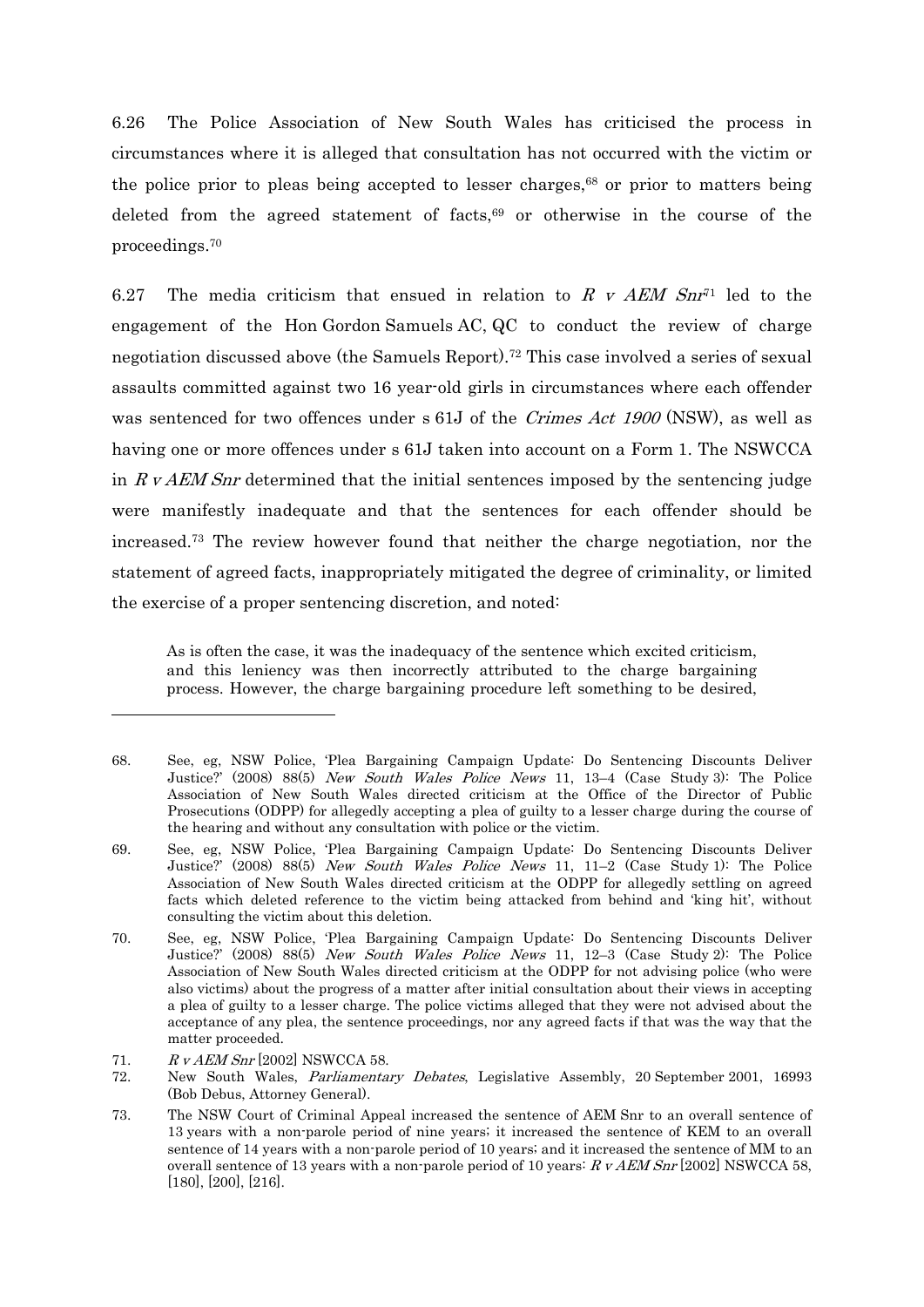in the way of failure to communicate with one of the victims at least, to explain to her clearly what was happening as the matter proceeded, and to consult her about the pleas of guilty which were contemplated and the contents of the statement of facts to be agreed, and the acknowledgments and concessions in Exhibit 1.74

6.28 The Council does not have any concerns in principle in relation to the charge negotiation process, and accepts that the advantages earlier noted outweigh its potential disadvantages. It records its view that the ODPP Guidelines are in general terms appropriate and confirms the importance of adherence to those guidelines and of communication with police and victims in accordance with their terms. In order to encourage uniform compliance with the ODPP Guidelines, and to promote transparency in the sentencing process, some recommendations are made in Chapter 8 of this report.

6.29 It also observes that the principle in R v De Simon<sup>75</sup> will necessarily limit the inclusion of some facts in the statement of facts tendered to the court, where the process of charge negotiation has led to a reduction in the charge initially preferred. By reference to this principle the court cannot have regard to facts which would support a conviction for a more serious offence than that for which the offender is to be sentenced. Similarly, the requirement that only those facts that are relevant and that can be proved by admissible evidence, or which are subject to an admission by the accused for the purpose of sentencing, can be placed before the court.

<sup>74.</sup> The Hon Justice Gordon Samuels AC CVO QC, 'Review of the New South Wales Director of Public Prosecutions' Policy and Guidelines for Charge Bargaining and Tendering of Agreed Facts', Report (2002) Annexure A, 6–7.

<sup>75.</sup> R v De Simoni (1981) 147 CLR 389.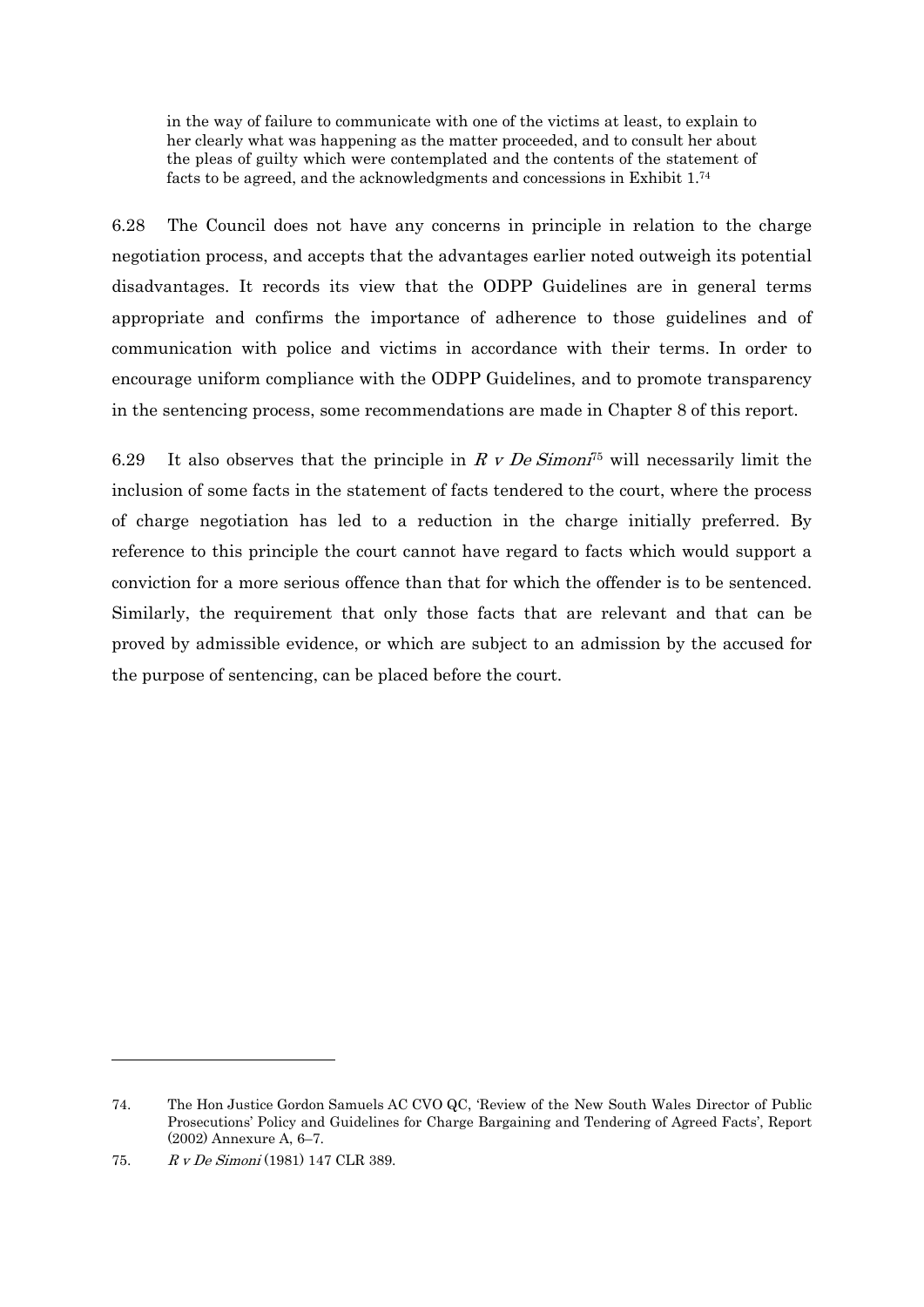# **CHAPTER 7: THE TOTALITY PRINCIPLE AND THE USE OF FORM 1**

## **A. THE TOTALITY PRINCIPLE**

7.1 The totality principle applies where an offender is sentenced for more than one offence; or where he or she is sentenced for a further offence while subject to an existing sentence. The principle requires that the severity of the aggregate sentence for multiple offences is a just and appropriate measure of the totality of the criminality involved in the offences.1

7.2 In Mill v The Queen,<sup>2</sup> cited with approval in Johnson v The Queen,<sup>3</sup> the High Court adopted the statement of the totality principle described in Thomas, Principles of Sentencing:4

The effect of the totality principle is to require a sentencer who has passed a series of sentences, each properly calculated in relation to the offence for which it is imposed and each properly made consecutive in accordance with the principles governing consecutive sentences, to review the aggregate sentence and consider whether the aggregate is 'just and appropriate'. The principle has been stated many times in various forms: 'when a number of offences are being dealt with and specific punishments in respect of them are being totted up to make a total, it is always necessary for the court to take a last look at the total just to see whether it looks wrong[']; 'when … cases of multiplicity of offences come before the court, the court must not content itself by doing the arithmetic and passing the sentence which the arithmetic produces. It must look at the totality of the criminal behaviour and ask itself what is the appropriate sentence for all the offences'.5

7.3 In R v Holder,<sup>6</sup> Street CJ described the totality principle as follows:

The principle of totality is a convenient phrase, descriptive of the significant practical consideration confronting a sentencing judge when sentencing for two or

<sup>1.</sup> Mill v The Queen (1988) 166 CLR 59, 63; Pearce v The Queen (1998) 194 CLR 610; R v Holder [1983] 3 NSWLR 245, 260 (Street CJ). See also Harrison v The Queen (1990) 48 A Crim R 197, 198– 9.

<sup>2.</sup> *Mill v The Queen* (1988) 166 CLR 59.

<sup>3.</sup> Johnson v The Queen (2004) 205 ALR 346, [18].

<sup>4.</sup> Thomas, Principles of Sentencing (2nd ed, 1979) 56–7.

<sup>5.</sup> Mill v The Queen (1988) 166 CLR 59, 62-3. See also McL v The Queen (2000) 203 CLR 452, [15] (Gleeson CJ, Gaudron and Callinan JJ);  $R \, v$  Harris [2007] NSWCCA 140, [44]. Cited in LexisNexis Butterworths, Criminal Practice and Procedure (NSW) (online), 'General Principles of Sentencing'.

<sup>6.</sup> R v Holder [1983] 3 NSWLR 245.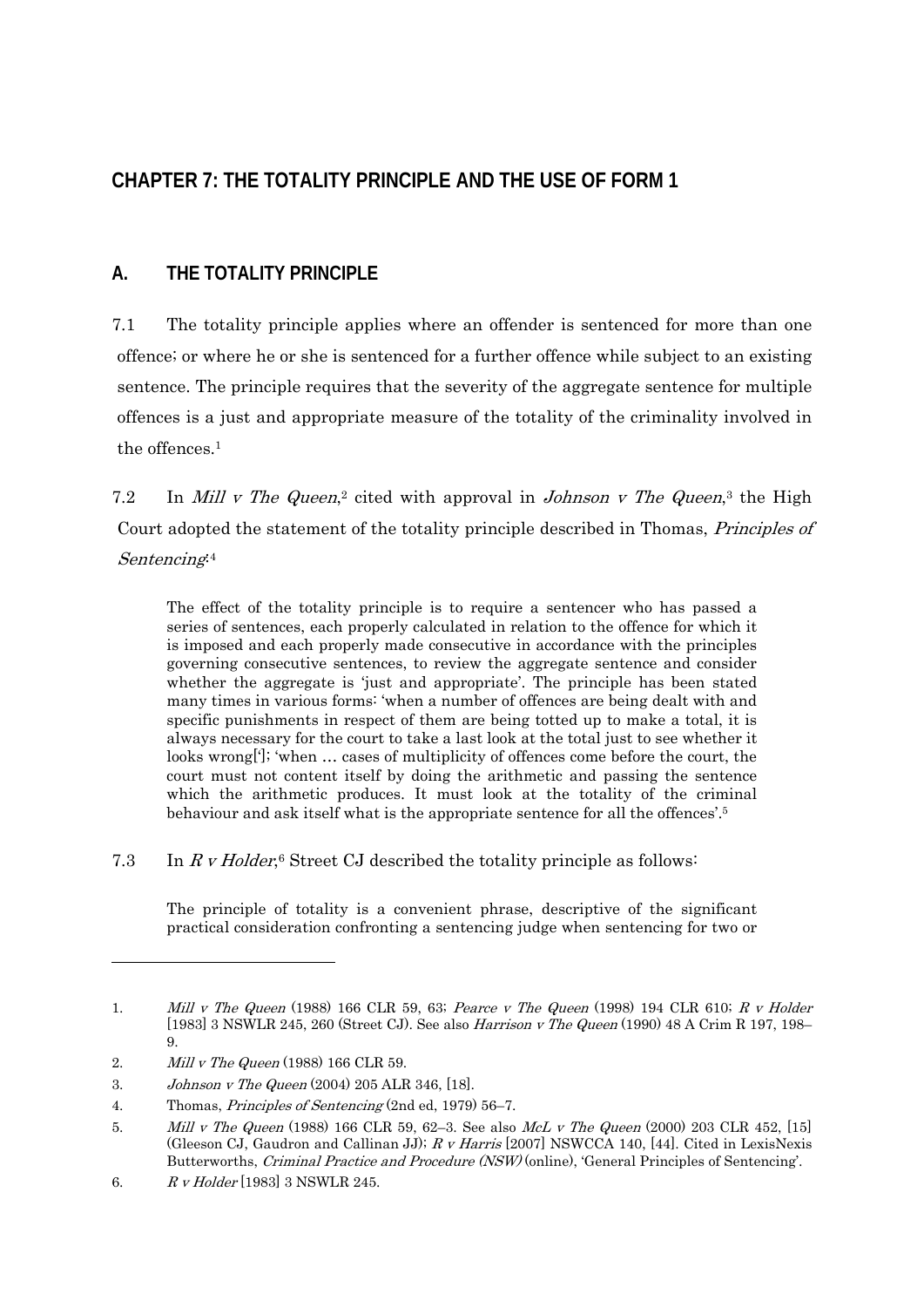more offences. Not infrequently a straight-forward arithmetical addition of sentences appropriate for each individual offence considered separately will arrive at an ultimate aggregate that exceeds what is called for in the whole of the circumstances. In such a situation the sentencing judge will evaluate, in a broad sense, the overall criminality involved in all of the offences and, having done so, will determine what, if any, downward adjustment is necessary, whether by telescoping or otherwise, in the aggregate sentences in order to achieve an appropriate relativity between the totality of the criminality and the totality of the sentences.7

### **Rationale behind the totality principle**

# 7.4 In R v MAK; R v MSK,<sup>8</sup> the NSWCCA citing *Postiglione v the Queen*,<sup>9</sup> identified two reasons behind the totality principle:

[16] The severity of a sentence is not simply the product of a linear relationship. That is to say severity may increase at a greater rate than an increase in the length of a sentence. …

[17] The second matter that is considered under the totality principle is the proposition that an extremely long total sentence may be "crushing" upon the offender in the sense that it will induce a feeling of hopelessness and destroy any expectation of a useful life after release. This effect both increases the severity of the sentence to be served and also destroys such prospects as there may be of rehabilitation and reform. Of course, in many cases of multiple offending, the offender may not be entitled to the element of mercy entailed in adopting such a constraint.10

7.5 The Court also observed that in applying the totality principle, care should be taken to avoid diminishing public confidence in the administration of justice, and to avoid the suggestion that the court is applying some kind of discount for multiple offending or the impression, where the offender is already serving a sentence, that no or little penalty is imposed for the additional offences.<sup>11</sup>

7.6 The NSWCCA has often commented on the difficulties which sentencing judges appear to have in applying the totality principle correctly.12

<sup>7.</sup> R v Holder [1983] 3 NSWLR 245, 260, cited in R v MMK (2006) 164 A Crim R 481, [12].

<sup>8.</sup> R v MAK; R v MSK (2006) 167 A Crim R 159.

<sup>9.</sup> Postiglione v The Queen (1997) 189 CLR 295, 307–8.

<sup>10.</sup> R v MAK; R v MSK (2006) 167 A Crim R 159, [15]–[17]. See R v Folbigg (2005) 152 A Crim R 35, [186] (Sully J, with whom Dunford and Hidden JJ agreed) for an example of a 'crushingly discouraging' sentence.

<sup>11.</sup> R v MAK; R v MSK (2006) 167 A Crim R 159, [18]. See also R v Wheeler [2000] NSWCCA 34.

<sup>12.</sup> See, eg, R v Knight; R v Biuvanua (2007) 176 A Crim R 338, [2]; Nguyen v The Queen  $[2007]$ NSWCCA 14, [12].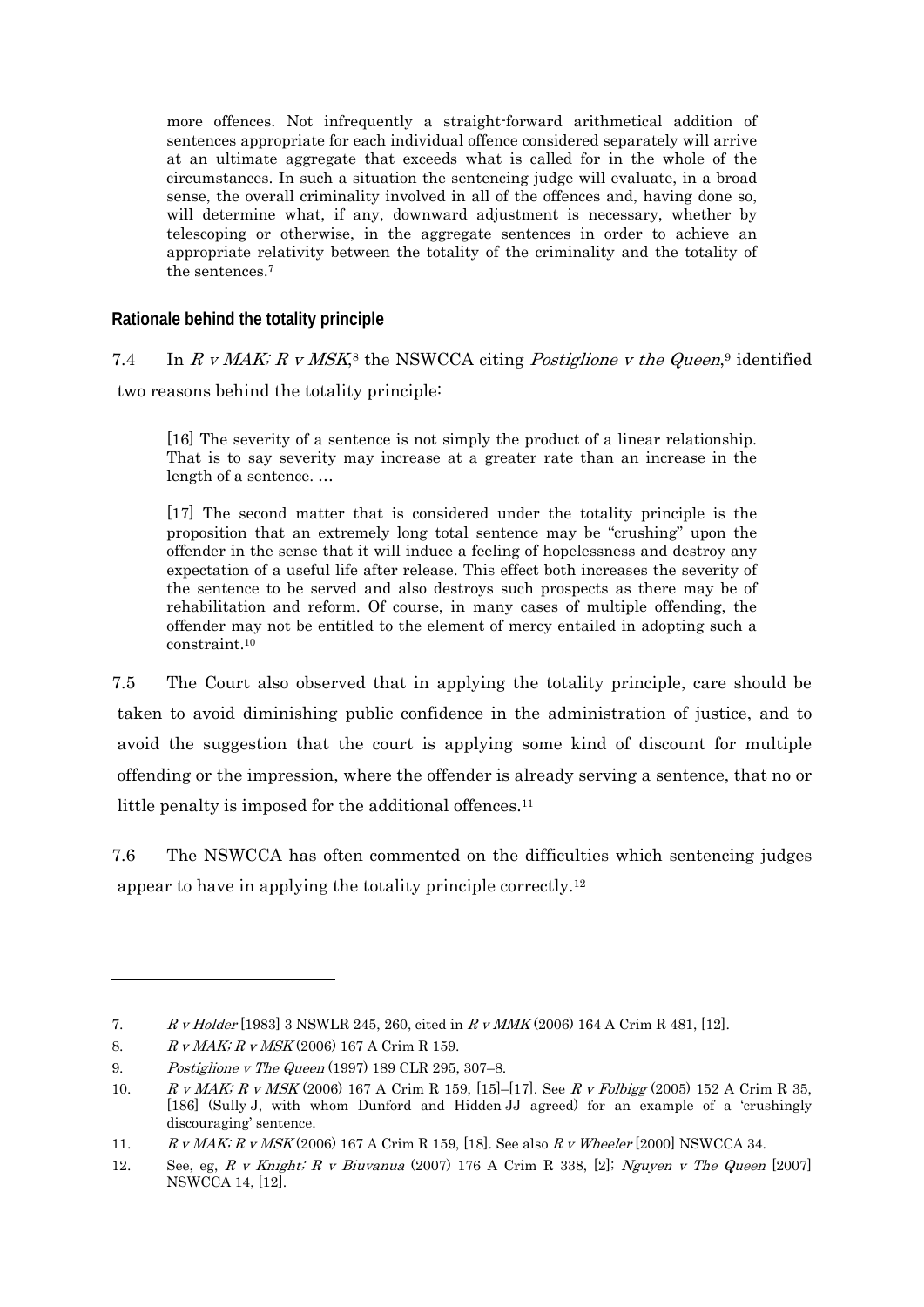### **Relationship with other sentencing principles**

7.7 Although the totality principle operates to avoid the kind of crushing punishment that would result from a simple aggregation of sentence and that could destroy any prospects of rehabilitation and reform for the offender,13 this does not mean that sentencing principles of deterrence, denunciation and rehabilitation are to be ignored in determining the adequacy of the overall sentence, particularly where the offences relate to multiple victims.14 It applies to both the non-parole period and the head sentence.15

### **LEGISLATIVE PROVISIONS RELATING TO MULTIPLE SENTENCES OF IMPRISONMENT**

## *Crimes (Sentencing Procedure) Act*

### Commencement of sentence

 $\overline{a}$ 

7.8 The Crimes (Sentencing Procedure) Act 1999 (NSW) ('the Act') contains a number of provisions of relevance for the application of the totality principle. Section 47(2) provides that a prison sentence commences on the day on which it is imposed,16 subject to any direction by the court that it is to be considered to have commenced on an earlier day; or on a later day if the sentence is partly or wholly accumulated with another prison sentence.17

7.9 Section 47(4) provides that the commencement date of a cumulative sentence, following a direction pursuant to  $s$  47(2), must not be later than the day on which the offender will become eligible for release from custody or on parole in relation to the preexisting sentence.18

<sup>13.</sup> R v MAK; R v MSK (2006) 167 A Crim R 159, [17]; McDonald v The Queen (1994) 48 FCR 555, 563.

<sup>14.</sup> R v KM [2004] NSWCCA 65, [55], cited with approval in Vaovasa v The Queen (2007) 174 A Crim R 116, [18].

<sup>15.</sup> Wright v The Queen (1989) 45 A Crim R 423, 426 (Badgery-Parker J, with whom Mahoney JA and Allen J agreed). See also *McDonald v The Queen* (1994) 48 FCR 555, in which Burchett and Higgins JJ of the Federal Court stated that: '[t]he [totality] principle applies just as much to the effective non-parole period fixed in respect of a series of consecutive sentences as to the total of the sentences': McDonald v The Queen (1994) 48 FCR 555, 563.

<sup>16.</sup> Except periodic detention orders, which must commence between seven and 21 days after the order is made; and sentences which are stayed when the court refers an offender for assessment for home detention: Crimes (Sentencing Procedure) Act 1999 (NSW) ss 47(1), 70, 80.

<sup>17.</sup> Crimes (Sentencing Procedure) Act 1999 (NSW) s 47(2).

<sup>18.</sup> Crimes (Sentencing Procedure) Act 1999 (NSW) s 47(4).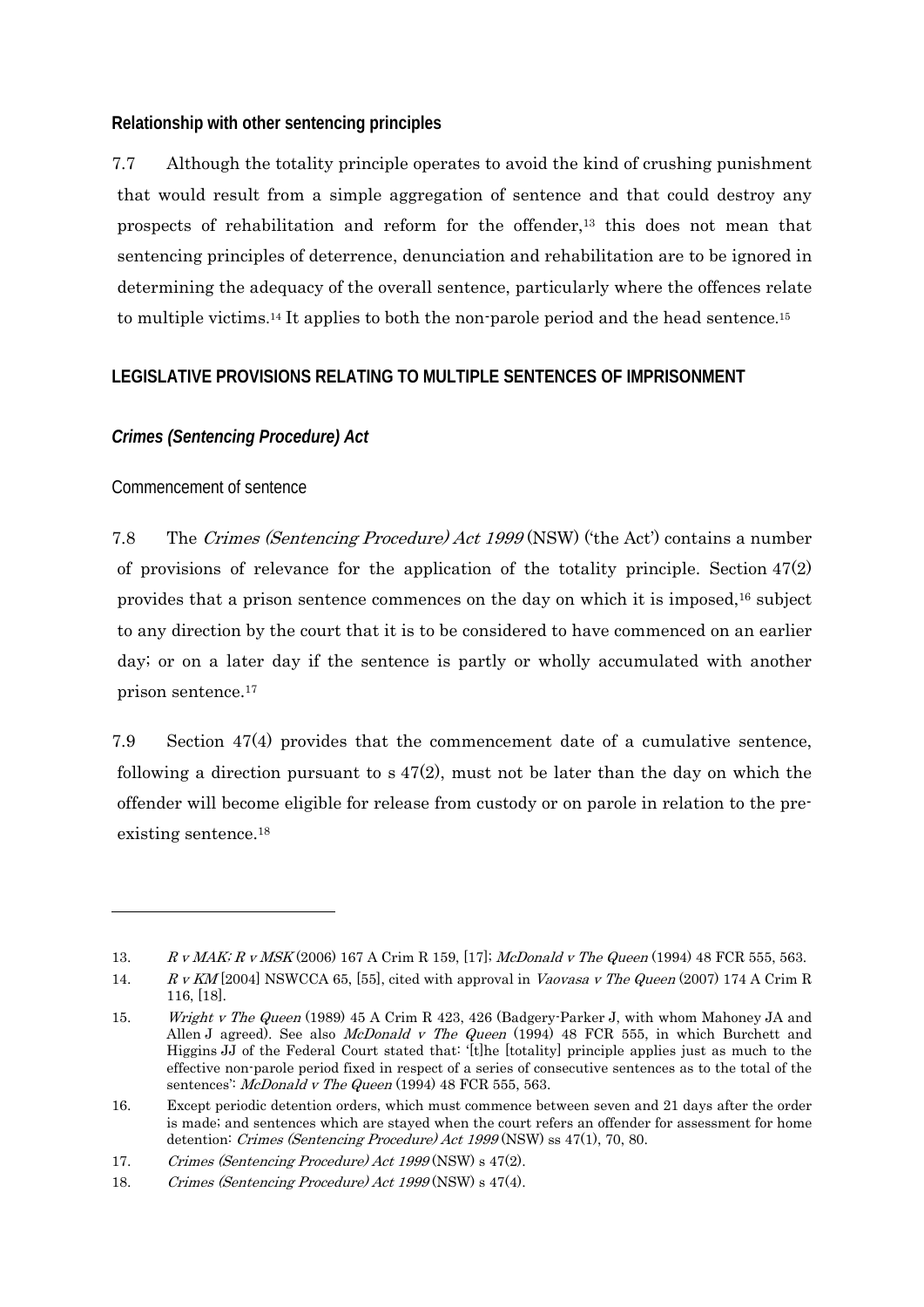Concurrent and consecutive sentences of imprisonment

- 7.10 Section 55 of the Act provides:19
	- (1) In the absence of a direction under this section, a sentence of imprisonment imposed on an offender:
		- (a) who, when being sentenced, is subject to another sentence of imprisonment that is yet to expire, or
		- (b) in respect of whom another sentence of imprisonment has been imposed in the same proceedings,

is to be served concurrently with the other sentence of imprisonment and any further sentence of imprisonment that is yet to commence.

(2) The court imposing the sentence of imprisonment may instead direct that the sentence is to be served consecutively (or partly concurrently and partly consecutively) with the other sentence of imprisonment or, if there is a further sentence of imprisonment that is yet to commence, with the further sentence of imprisonment.

…

- (4) In this section, a reference to a sentence of imprisonment is taken to be a reference to:
	- (a) the non-parole period of the sentence, in the case of a sentence for which a non-parole period has been set, or
	- (b) the term of the sentence, in the case of a sentence for which a nonparole period has not been set.
- …

 $\overline{a}$ 

7.11 Where consecutive sentences are imposed and non-parole periods are fixed, the effect of  $s$  55(2) and (4) is that each subsequent sentence must commence when the nonparole period for the previous sentence expires. In R v Killick,<sup>20</sup> Smart AJ (with whom O'Keefe J agreed) raised a concern that s 55(2) and (4) can have the effect of markedly reducing the overall length of the head sentences, and suggested that the provisions be reviewed by the legislature.21 A possible response identified was to permit an addition to the overall head sentence to compensate for the fact that portions of some of the head

<sup>19.</sup> This section does not apply to sentences for: escaping from lawful custody, or assault or other offences against the person committed by an inmate of a correctional centre; and assault or other offences against the person committed against a juvenile justice officer while the offender is a person subject to control: Crimes (Sentencing Procedure) Act 1999 (NSW) s 55(5).

<sup>20.</sup> R v Killick (2002) 127 A Crim R 273.

<sup>21.</sup> R v Killick (2002) 127 A Crim R 273, [68], [79].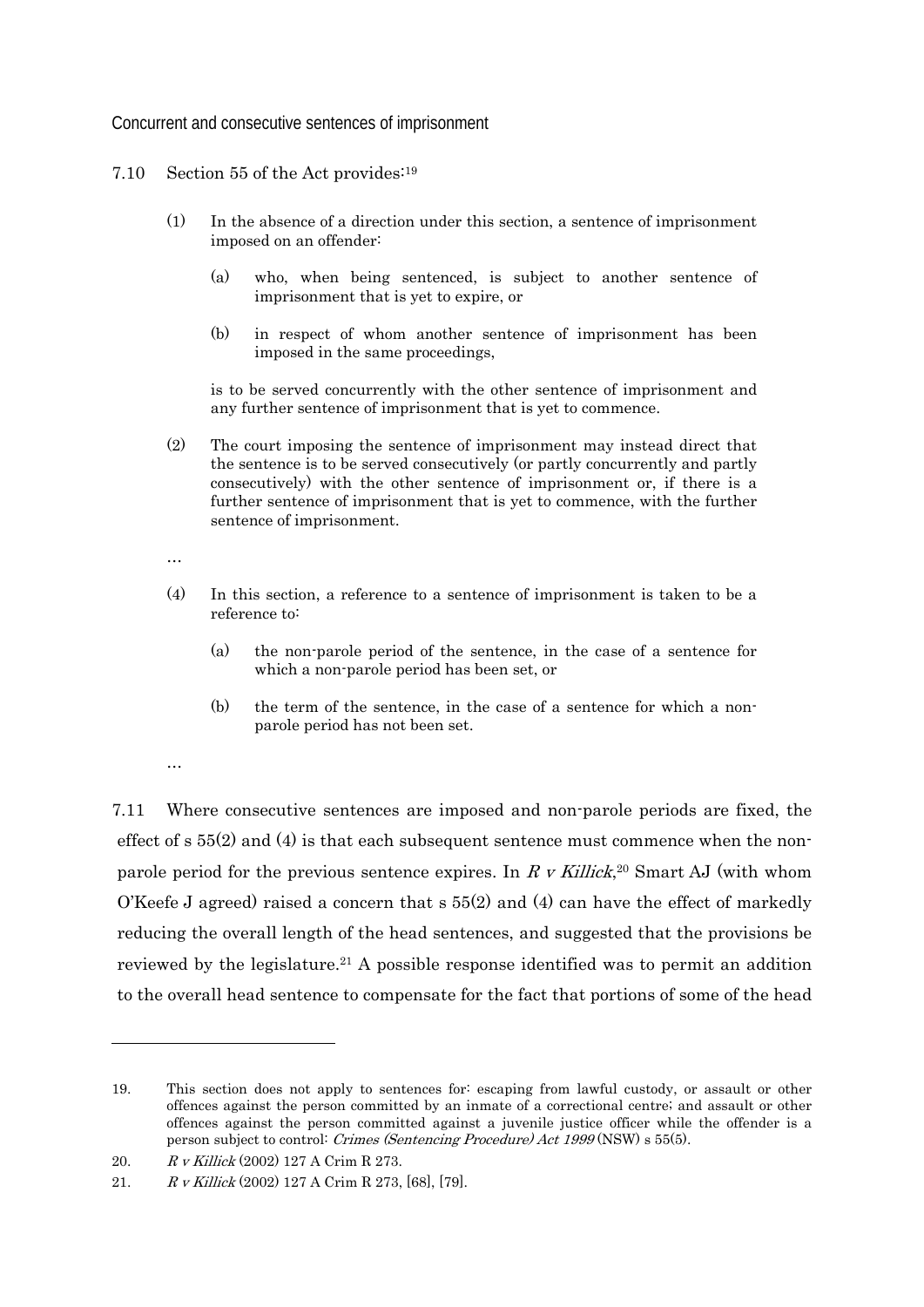sentences will be subsumed as a result of the accelerated commencement of the consecutive sentence, or sentences.

7.12 The presumption for concurrent sentences (unless otherwise directed) arising by reason of s 55(1) is subject to exceptions in the case of sentences for offences involving an assault or any other offence against the person committed by a convicted inmate of a correctional centre, or by a juvenile subject to a control order against a juvenile justice officer; $2<sup>2</sup>$  and in the case of sentences for offences involving escape by inmates of a correctional centre.23

7.13 A question has arisen in relation to cases where an escapee has committed offences while at large, as to the correct sequence in which the offender should be sentenced for those offences and for the offence of escape. In  $R \nu Dickson^{24}$  Meagher JA, with whom Simpson and Howie JJ agreed, observed:

It has customarily been regarded by this Court that the effects of s 57 are to impose the penalty for the offence of escape after the penalties on the main offences, and cumulative upon their determination. Learned senior counsel for [the offender] has suggested that it is equally possible to read into the Act a determination that the first sentence ought be a sentence in relation to the escape and the other sentences should be added as cumulative to that.25

The Court agreed that either interpretation was available.<sup>26</sup>

7.14 The Council considers that the objective of the provision is best served by requiring the sentence for the non-escape offences to be set first and for the escape sentence to be imposed consecutively upon them, and recommends amendment of s 57 to achieve that outcome.

7.15 The Department of Corrective Services has drawn to the notice of the Council a possible problem when an offender is convicted of and sentenced for a serious sexual assault, as well as for unrelated non sexual offences, so far as the sequence of the

<sup>22.</sup> Crimes (Sentencing Procedure) Act 1999 (NSW) s 56.

<sup>23.</sup> Crimes (Sentencing Procedure) Act 1999 (NSW) s 57.

<sup>24.</sup> R v Dickson (2002) 132 A Crim R 137.

<sup>25.</sup> R v Dickson (2002) 132 A Crim R 137, [18]–[19] (Meagher JA).

<sup>26.</sup> R v Dickson (2002) 132 A Crim R 137, [25]–[26] (Simpson J), Meagher JA and Howie J agreeing with these additional observations. The court in R v Pham [2005] NSWCCA  $94$ , [95] (Wood CJ at CL, with whom Hislop and Johnson JJ agreed) noted the problems identified in  $R<sub>V</sub>$ Dickson and suggested that s 57 requires legislative review.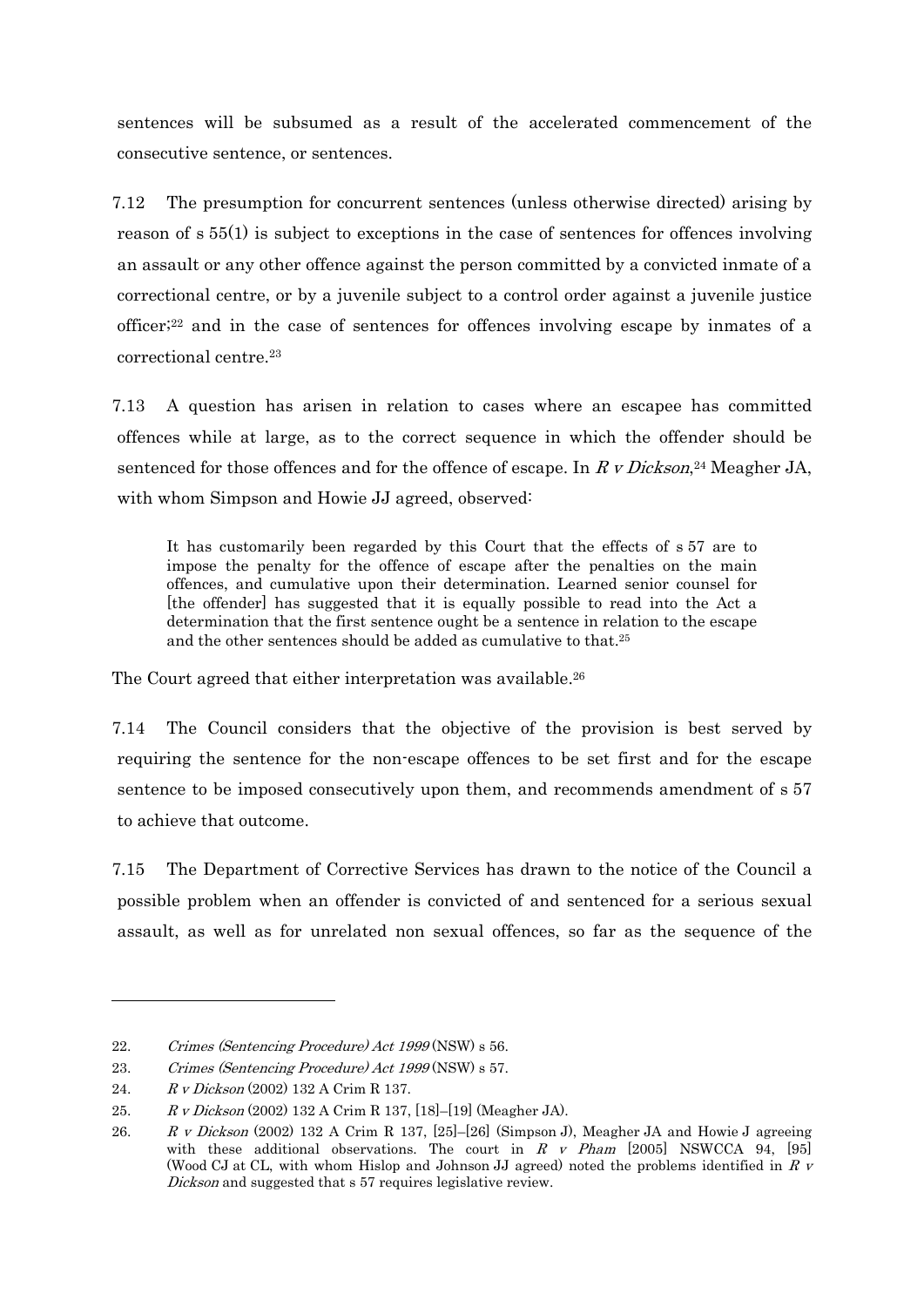sentence can have a relevance for the application of the Crimes (Serious Sex Offenders) Act 2006 (NSW), or for decisions concerning his classification or release on parole.

7.16 The case of *McCallum v Parole Board of NSW*<sup>27</sup> and earlier proceedings including the same offender<sup>28</sup> illustrate the problem. This was a case in which the offender received sentences for some armed robbery offences which were directed to be served cumulatively upon sentences for some sexual offences, and in which it was made clear that, in applying the totality principle, each sentence had been reduced. The offender declined to participate in the CUBIT program, and by the time he became eligible for release on parole, he had served the sexual assault sentences. As a consequence he asserted, unsuccessfully (on 'public interest grounds') that he should not be required to undertake that course as a pre-condition of parole. By reference to a similar argument he had earlier sought, again unsuccessfully, to secure an administrative review of certain classification decisions based on his non participation in that program.

7.17 While he failed in these arguments, Burchett AJ finding, in the classification case, that the application of the totality principle meant that the total period of his incarceration was related to the total criminality that resulted in the aggregate imprisonment, the sequence in which the sentences were required to be served made no difference. It may, however have a bearing on the ability of the State to obtain an extended supervision order (ESO) or a continuing detention order (CDO).

7.18 In such a case, it would be open to the offender to contend that by the time an application could be make for an ESO or CDO he was no longer serving a sentence for a 'serious sex offence' or an 'offence of a sexual nature',29 and as a consequence that the Crimes (Serious Sex Offenders) Act was inapplicable.

7.19 The Council considers that this needs to be addressed, and a recommendation is made in Chapter 8 of this report.

Limitation on consecutive sentences imposed by Local Courts

7.20 Section 58 of the Act provides a limitation on the imposition of consecutive sentences of imprisonment by Local Courts. In general, a Local Court cannot impose a

<sup>27.</sup> McCallum v Parole Board of NSW [2003] NSWCCA 294.

<sup>28.</sup> McCallum v The Commissioner of Corrective Services (2002) 129 A Crim R 590.

<sup>29.</sup> As required by  $s \ 6(1)(a)$  or  $s \ 14(1)(a)$  of the Crimes (Serious Sex Offenders) Act 2006 (NSW).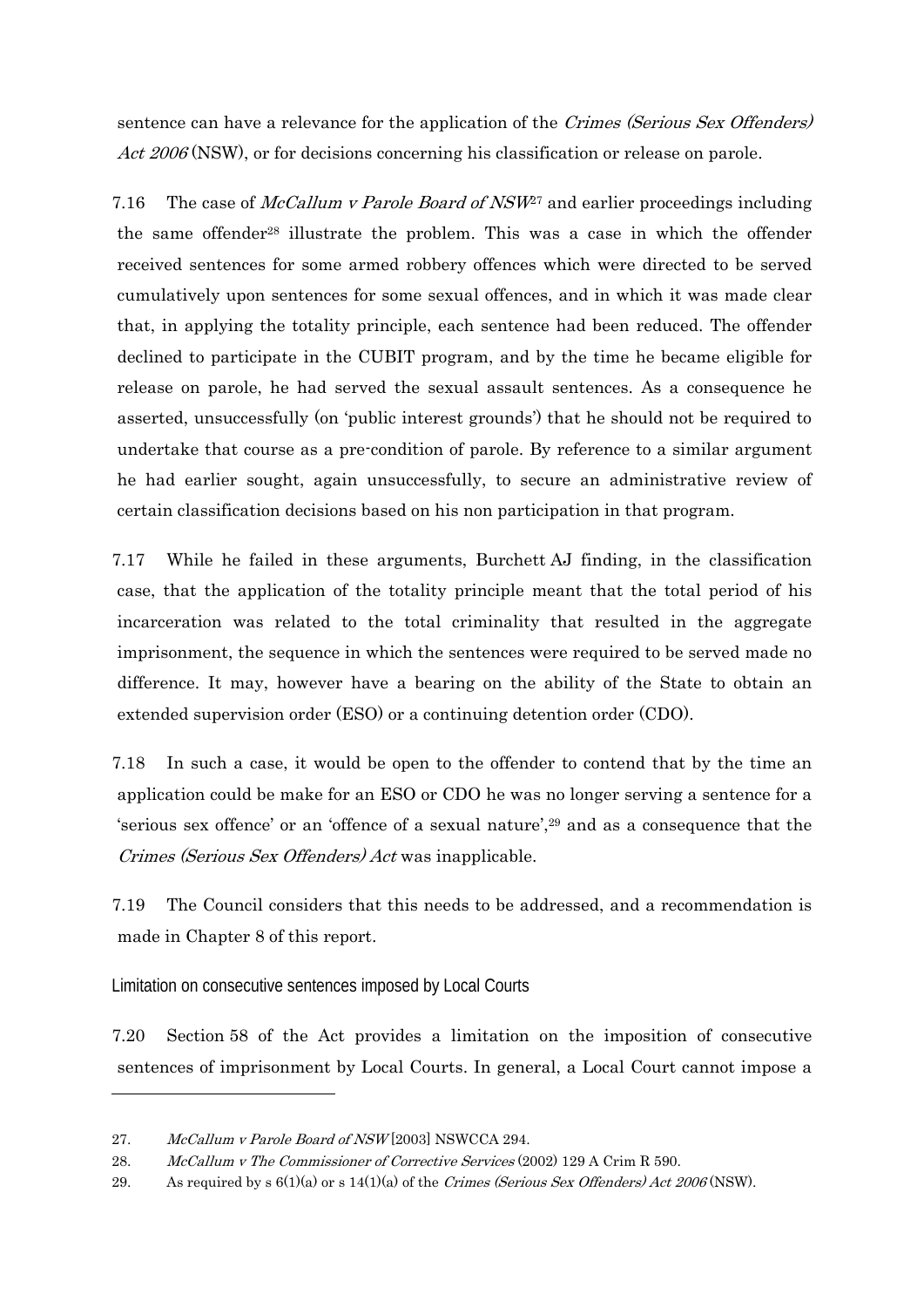new consecutive (or partly consecutive) prison sentence if the date on which the new sentence would end is more than five years after the commencement of the existing sentence.30 This does not apply where: (a) the new sentence involves an escape from lawful custody, or an assault or other offence against the person committed by a detainee against a correctional officer or a juvenile justice officer; and (b) either the existing sentence was imposed by a court other than a Local Court or Children's Court, or the existing sentence was imposed by a Local Court or Children's Court and the date on which the new sentence would end is not more than five and a half years after the commencement of the existing sentence.31

### **Commonwealth offences**

7.21 The totality principle is reflected in s 16B of the *Crimes Act 1914* (Cth), which provides:

#### 16B Court to have regard to other periods of imprisonment required to be served

In sentencing a person convicted of a federal offence, a court must have regard to:

- (a) any sentence already imposed on the person by the court or another court for any other federal offence or for any State or Territory offence, being a sentence that the person has not served; and
- (b) any sentence that the person is liable to serve because of the revocation of a parole order made, or licence granted, under this Part or under a law of a State or Territory.32

7.22 A NSW court sentencing an offender for a State offence may direct that the sentence be served cumulatively with a pre-existing sentence for a Commonwealth offence passed by a State court exercising federal jurisdiction.33 In accumulating NSW and Commonwealth sentences, the court must take into account the effect of the totality principle on both sentences.34

<sup>30.</sup> Crimes (Sentencing Procedure) Act 1999 (NSW) s 58(1).

<sup>31.</sup> Crimes (Sentencing Procedure) Act 1999 (NSW) s 58(3).

<sup>32.</sup> Crimes Act 1914 (Cth) s 16B. See Postiglione v The Queen (1996) 189 CLR 295, 308 (McHugh J), 321 (Gummow J), 339 (Kirby J).

<sup>33.</sup> Derriman v Slattery [1982] 1 NSWLR 214.

<sup>34.</sup> Longley v The Queen (Unreported, NSW Court of Criminal Appeal, 21 April 1994).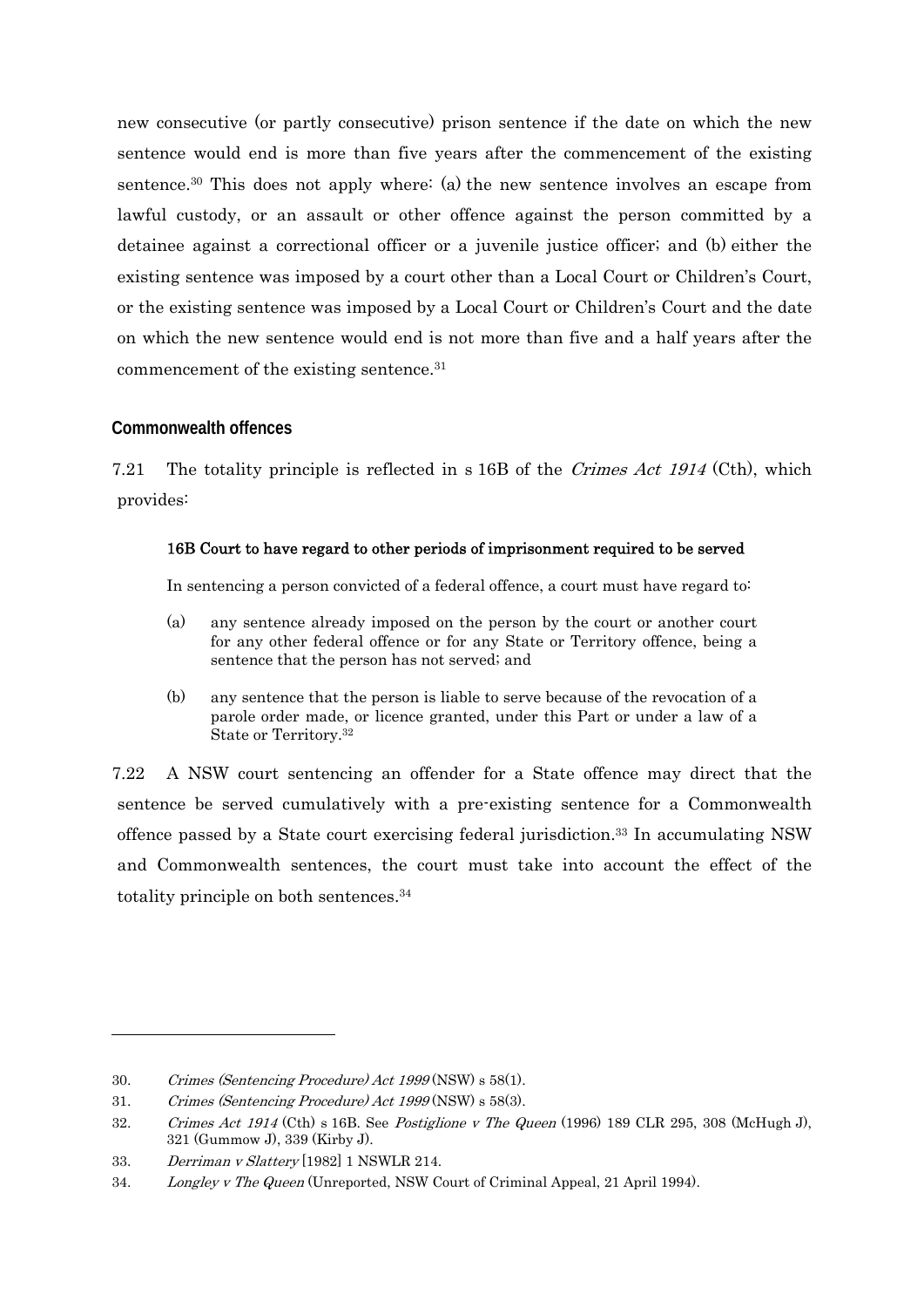### **APPLICATION OF THE TOTALITY PRINCIPLE**

#### **Permissible approaches**

7.23 Two approaches have been identified by which the totality principle can be implemented when sentencing for more than one offence.

7.24 In Pearce v The Queen,<sup>35</sup> McHugh, Hayne and Callinan JJ stated that:

[45] To an offender, the only relevant question may be "how long", and that may suggest that a sentencing judge or appellate court should have regard only to the total effective sentence that is to be or has been imposed on the offender. Such an approach is likely to mask error. A judge sentencing an offender for more than one offence must fix an appropriate sentence for each offence and then consider questions of cumulation or concurrence, as well, of course, as questions of totality.

…

[48] Further, the need to ensure proper sentencing on each count is reinforced when it is recalled that a failure to do so may give rise to artificial claims of disparity between co-offenders or otherwise distort general sentencing practices in relation to particular offences.36

7.25 Earlier, in *Mill v The Queen* the High Court, stated that:

Where the principle falls to be applied in relation to sentences of imprisonment imposed by a single sentencing court, an appropriate result may be achieved either by making sentences wholly or partially concurrent or by lowering the individual sentences below what would otherwise be appropriate in order to reflect the fact that a number of sentences are being imposed. Where practicable, the former is to be preferred.37

7.26 In Johnson v The Queen, Gummow, Callinan and Heydon JJ noted that the approach in Pearce does not preclude that in Mill:

The joint judgment in *Mill* expresses a preference for what should be regarded as the orthodox, but not necessarily immutable, practice of fixing a sentence for each offence and aggregating them before taking the next step of determining concurrency. Pearce does not decree that a sentencing judge may never lower each sentence and then aggregate them for determining the time to be served. To do that, is not to do what the joint judgment in Pearce holds to be undesirable, that is, to have regard only to the total effective sentence to be imposed on an offender. The preferable course will usually be the one which both cases commend but neither absolutely commands. Judges of first instance should be allowed as much

1

<sup>35.</sup> Pearce v The Queen (1998) 194 CLR 610.

<sup>36.</sup> Pearce v The Queen (1998) 194 CLR 610, [45]–[48] (McHugh, Hayne and Callinan JJ) (citations omitted).

<sup>37.</sup> Mill v The Queen (1988) 166 CLR 59, 63.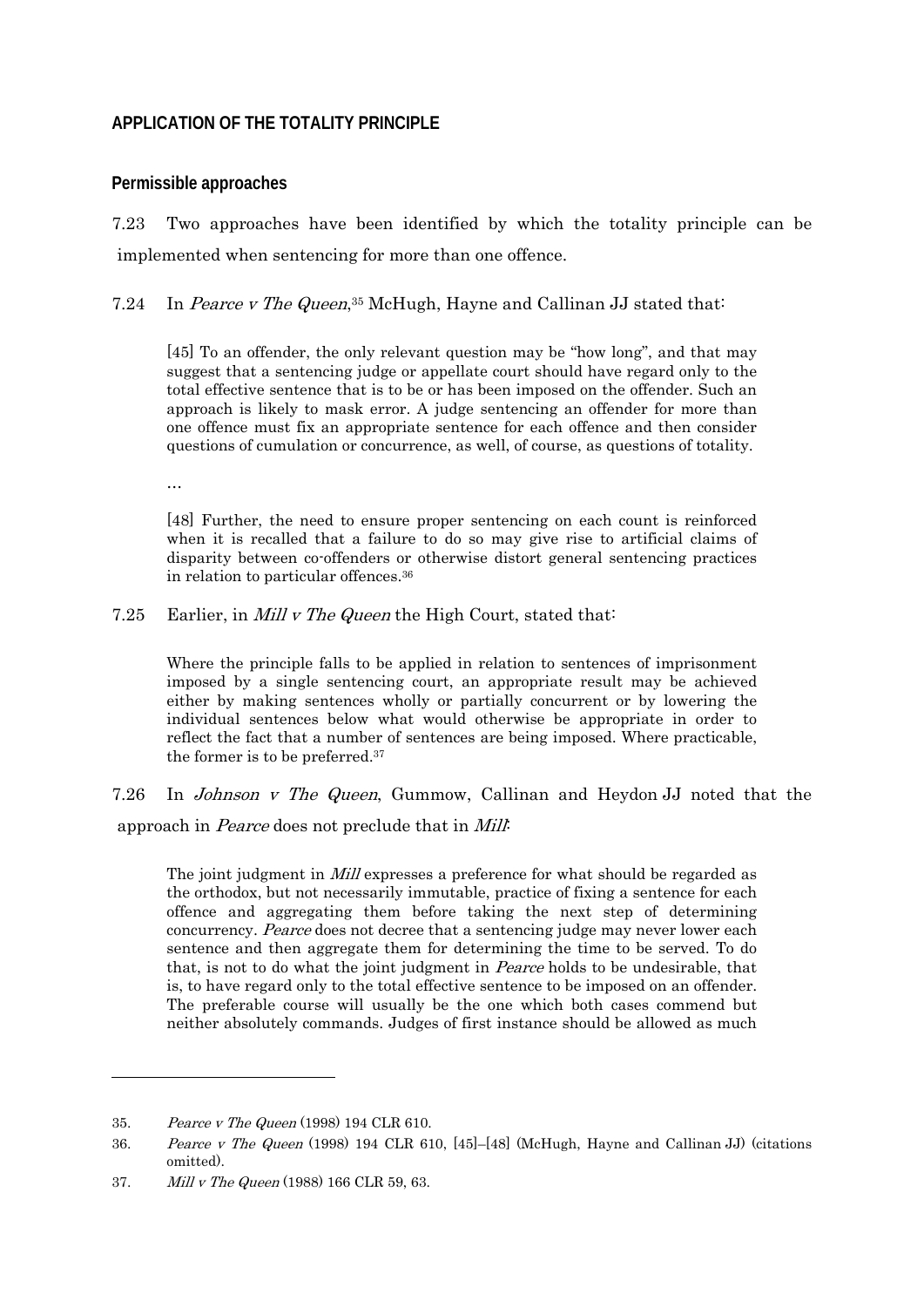flexibility in sentencing as is consonant with consistency of approach and as accords with the statutory regime under which the sentencing is effected.38

#### **Cumulation and concurrency of sentences**

7.27 Questions of cumulation and concurrency are not to be considered separately from totality.<sup>39</sup> In  $R \, v$  MMK,<sup>40</sup> the NSWCCA stated that:

… It is the application of the totality principle that will generally determine the extent to which a particular sentence is to be served concurrently or cumulatively with an existing sentence in accordance with statements of the High Court as to the operation of the principle in *Mill v The Queen* (1988) 166 CLR 59; 36 A Crim R 468; Pearce v The Queen (1998) 194 CLR 610; 103 A Crim R 372 and Johnson v The Queen (2004) 78 ALJR 616.41

#### 7.28 It also stated:

In some cases the fact that a sentence for a particular offence is to be served completely concurrently with another sentence for a different offence will result in a sentence that is erroneously inadequate because it does not reflect the totality of the criminality for which the offender was to be punished for the two acts of offending: see for example  $R \, v \, Brown$  [1999] NSWCCA 323. This may be so even if the two offences arise from the same precise criminal act, such as the dangerous driving of a motor vehicle on the one occasion:  $R \text{ } v \text{ } Janceski (2005)$  44 MVR 328. The same principle has been applied to sexual assault offences arising from a single incident of sexual assault:  $R \nu$  Gorman (2002) 137 A Crim R 326. Although, it has been held that a determination of the extent, if any, that a sentence is to be served cumulatively with another sentence is an exercise of discretion on which minds might differ,  $R$  v Hammoud (2000) 118 A Crim R 66, that discretion is generally circumscribed by a proper application of the principle of totality.42

7.29 In Cahyadi v The Queen, $43$  Howie J explained:

…there is no general rule that determines whether sentences ought to be imposed concurrently or consecutively. The issue is determined by the application of the principle of totality of criminality: can the sentence for one offence comprehend and reflect the criminality for the other offence? If it can, the sentences ought to be concurrent otherwise there is a risk that the combined sentences will exceed

<sup>38.</sup> Johnson v The Queen (2004) 205 ALR 346, [26].

<sup>39.</sup> Miletic v The Queen (2008) 183 A Crim R 72, Hoeben J with whom Mason J and James J agreed disagreed with the decision of  $R \, v \,Myers$  [2002] NSWCCA 162 on this point.

<sup>40.</sup> R v MMK (2006) 164 A Crim R 481.

<sup>41.</sup> R v MMK (2006) 164 A Crim R 481, [11]. See also R v Merrin, in which Howie J stated: 'This Court has been at pains to make it clear that sentences for multiple offences are not made concurrent simply because they arise from a single incident of criminality or because they are of a similar nature and committed in similar circumstances. The statement of Simpson J in  $R$  v Hammoud (2000) 118 A Crim R 66 concerning the discretion of a sentencing judge in respect of the structuring of offences has to be read subject to what is required in a particular case to reflect the totality of the criminality before the Court':  $R \, v$  Merrin (2007) 174 A Crim R 100, [36].

<sup>42.</sup> R v MMK (2006) 164 A Crim R 481, [13], quoted with approval in Thorne v The Queen [2007] NSWCCA 10, [88] (Howie J, with whom Sully and Hall JJ agreed).

<sup>43.</sup> Cahyadi v The Queen (2007) 168 A Crim R 41.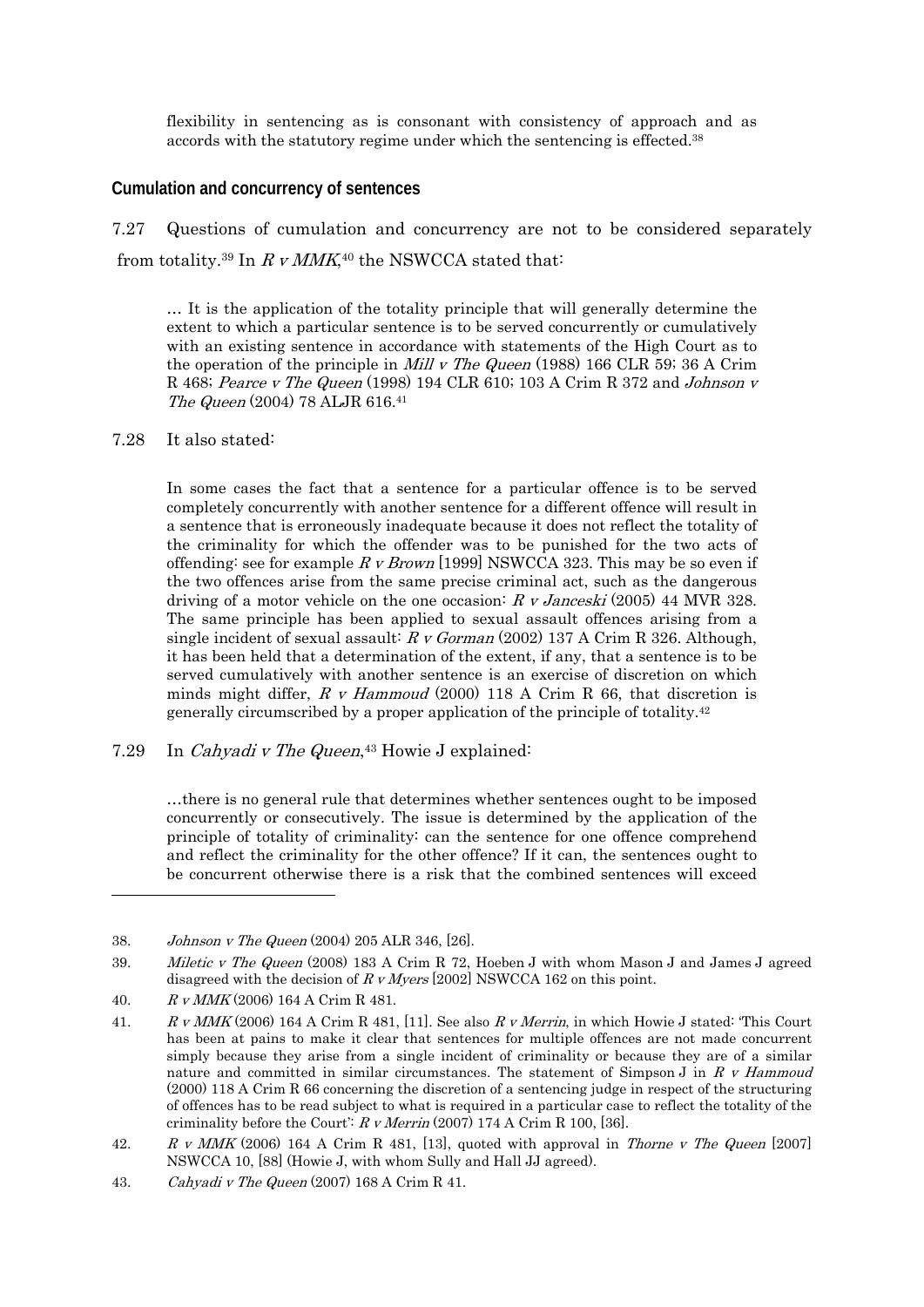that which is warranted to reflect the total criminality of the two offences. If not, the sentences should be at least partly cumulative otherwise there is a risk that the total sentence will fail to reflect the total criminality of the two offences. This is so regardless of whether the two offences represent two discrete acts of criminality or can be regarded as part of a single episode of criminality. Of course it is more likely that, where the offences are discrete and independent criminal acts, the sentence for one offence cannot comprehend the criminality of the other. Similarly, where they are part of a single episode of criminality with common factors, it is more likely that the sentence for one of the offences will reflect the criminality of both.44

7.30 In imposing cumulative sentences, the court must consider the appropriateness of each individual sentence in the context of the aggregate sentence.45 Additionally, in applying the totality principle to multiple offences, the sentence for any individual offence should be proportionate to the seriousness of that offence.<sup>46</sup> In  $AB$  v The Queen,47 Hayne J said:

[121] If an offender is sentenced for a number of offences it is necessary to examine both the particular sentences imposed for each offence and the overall effective sentence reached as a result of orders for cumulation or concurrence. It is in both the individual sentences and the overall sentence that the considerations relevant to sentencing must find their reflection.

[122] Considering only the individual sentences or confining attention to the overall effective sentence will distort the inquiry. Subject to the qualification that may be required where an offender pleads guilty to what is often called a representative count, the offender is to be punished for each particular offence that has been proved or admitted and only for those offences. And, subject to the consideration of questions of totality, a just sentence must be imposed for each of those offences. Totality may lead to the moderation of the overall sentence and may require some tailoring of the individual sentence to achieve a proper result. But that is not to deny the importance of imposing a just sentence in respect of each offence.48

<sup>44.</sup> Cahyadi v The Queen (2007) 168 A Crim R 41, [27], cited with approval in Vaovasa v The Queen (2007) 174 A Crim R 116, [15].

<sup>45.</sup> R v Visconti [1982] 2 NSWLR 104, 114 (Street CJ, with whom Lee and Maxwell JJ agreed).

<sup>46.</sup> AB v The Queen (1999) 198 CLR 111, [121]–[122]. See also R v A, in which the NSWCCA stated that: 'While there is frequently a degree of artificiality injected into the end result when sentences are passed for multiple offences and the principle of totality applied, it is undesirable that the sentence in respect of any individual offence be disproportionate to the seriousness of that offence. It is true that practical justice can be achieved in this way, but this was an occasion on which, if proper assessment of the whole of the circumstances required the applicant to serve a sentence of that length, consideration might have been given to the accumulation of some sentences, rather than the imposition of a sentence in respect to one charge that carried such a high proportion to the maximum available:  $R v A$  [1999] NSWCCA 61, [32].

<sup>47.</sup> AB v The Queen (1999) 198 CLR 111.

<sup>48.</sup> AB v The Queen (1999) 198 CLR 111, [121]–[122] (citations omitted).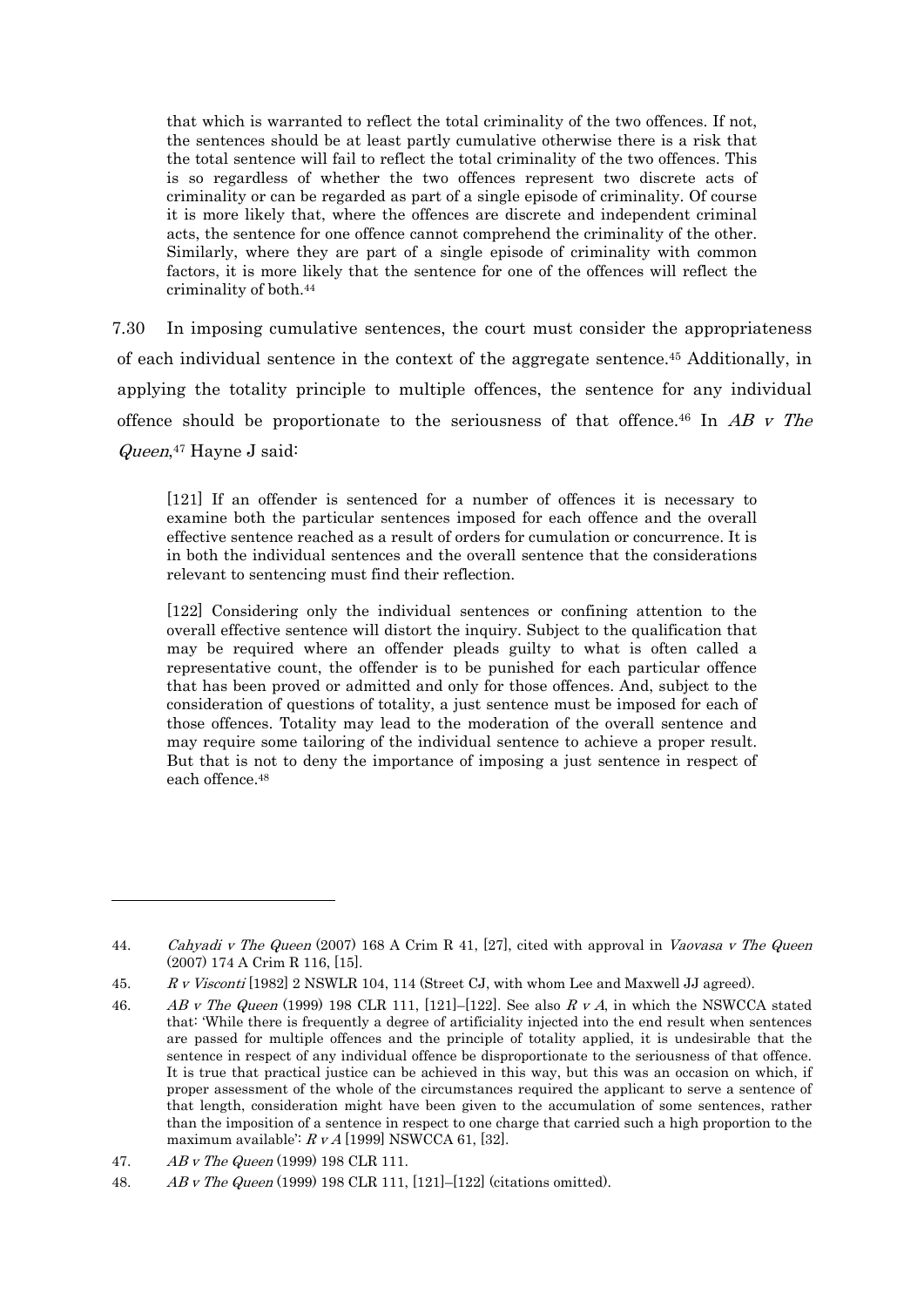7.31 In imposing an aggregate sentence for multiple offences the court is not bound by the maximum penalty for any one of the offences involved.49

7.32 A sentencing court is not required to impose concurrent sentences if the series of offences indicates a long course of conduct.50

7.33 A court cannot order that further sentences of imprisonment be accumulated upon a life sentence.51 However, where the offender is serving a determinate sentence concurrently with a life sentence, the court may impose further sentences of imprisonment to be served cumulatively with the determinate sentence.<sup>52</sup>

### **Offences committed in the course of a single episode**

7.34 The principle of totality applies to offences committed in the course of a single episode of criminal conduct and to a contemporaneous series of offences.53 Although 'substantially contemporaneous and connected' offences often result in concurrent sentences,<sup>54</sup> there is no rule that such sentences should be imposed.<sup>55</sup> Whether this is appropriate or not will turn upon the extent to which the criminality of one offence can be encompassed in the criminality of the other offence.

1

<sup>49.</sup> R v Vickers (Unreported, NSW Court of Criminal Appeal, 17 October 1996) As McInerney J (with whom Abadee and Hulme JJ agreed) stated in  $R \, v$  Vickers: There is no sentencing principle that where an offender has committed multiple offences the sentencing Court is bound by the maximum penalty for any one of the offences involved. There was no requirement on the sentencing judge to impose concurrent sentences. The applicant's conduct continued over a period of time, and it was well within his Honour's sentencing discretion to impose cumulative sentences: Wilkins v The Queen (1988) 38 A Crim R 445, 450. In Wilkins v The Queen, Lee CJ at CL (with whom Carruthers and Allen JJ agreed) held that: 'Where the maximum penalty for any one offence is insufficient to reflect the gravity of the crime committed the court not only may but ought to impose cumulative sentences': Wilkins v The Queen (1988) 38 A Crim R 445, 450.

<sup>50.</sup> See, eg, R v Bustos (Unreported, NSW Court of Criminal Appeal, 27 June 1995).

<sup>51.</sup> R v Farlow [1980] 2 NSWLR 166.

<sup>52.</sup> R v Denning (Unreported, NSW Court of Criminal Appeal, 15 May 1992) per Grove J.

<sup>53.</sup> Harrison v The Queen (1990) 48 A Crim R 197; L Vogel & Son Pty Ltd v Anderson (1967) 120 CLR 157.

<sup>54.</sup> R v Lansdell (Unreported, NSW Court of Criminal Appeal, 22 May 1995); R v Weldon (2002) 136 A Crim R 55, [48].

<sup>55.</sup> Nguyen v The Queen [2007] NSWCCA 14, [12]. See also Vaovasa v The Queen (2007) 174 A Crim R 116, [15], and Cahyadi v The Queen (2007) 168 A Crim R 41, [27].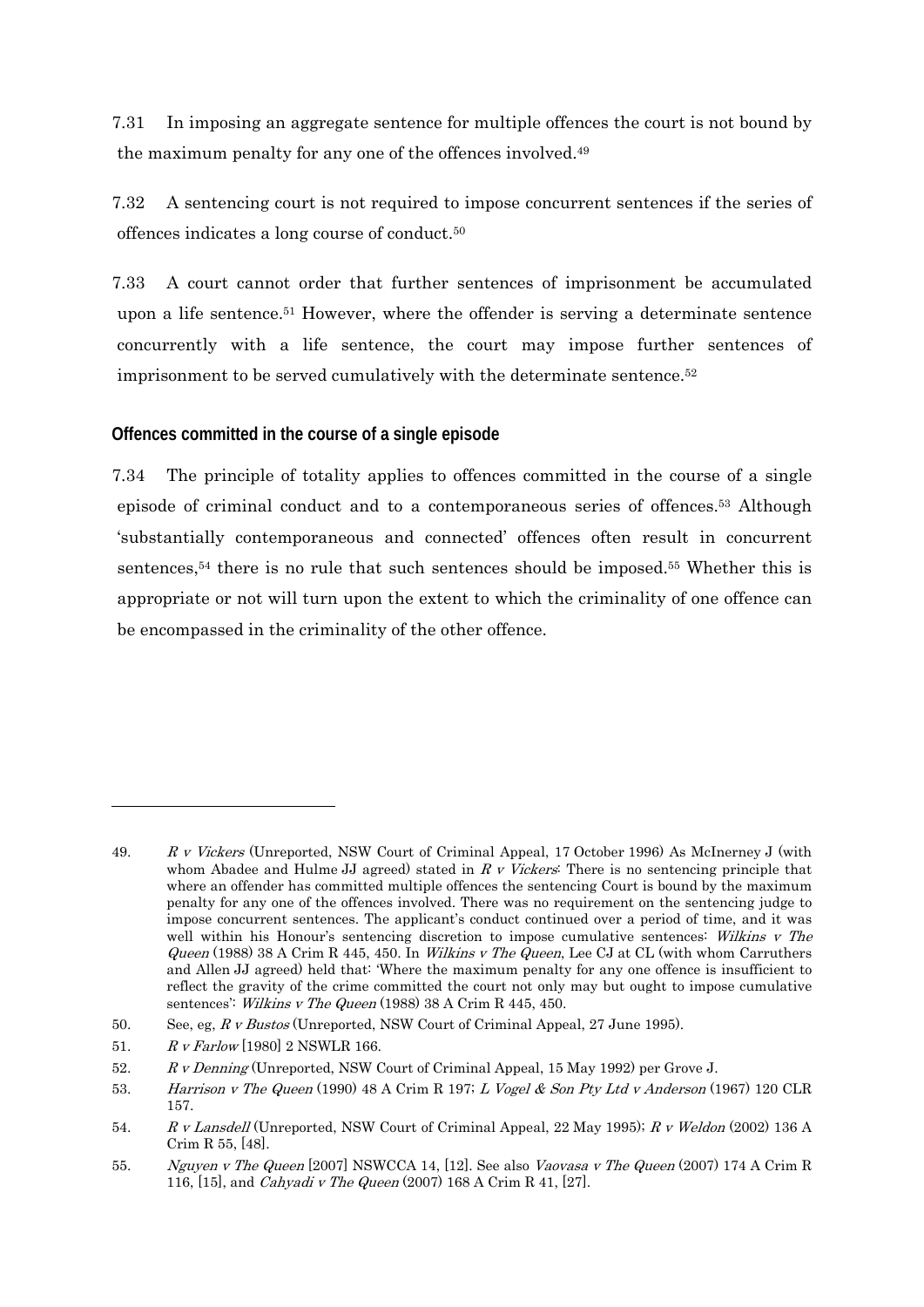7.35 The court is permitted to take into account any differences in the conduct constituting separate offences in an episode of criminality.<sup>56</sup> In *Harrigan v The Queen*,<sup>57</sup> James J said:

even if the two offences were to be regarded as parts of one continuing criminal episode, the conduct which was to be the subject of punishment on each count was different from the conduct which was to be the subject of punishment on the other count and this difference in the conduct to be punished required at least some separate punishment for each offence and hence at least some cumulation of the sentences, in order that the aggregate sentence should adequately reflect the total criminality of the applicant's conduct.58

### **Overlapping elements of the charges**

7.36 Where an offender is to be sentenced for several offences, the totality principle requires that he not be punished twice where there are common elements between those offences.<sup>59</sup> In *Pearce v The Queen*, the offender pleaded guilty to, among other offences, two offences against the same victim that arose out of a single incident: (a) maliciously inflicting grievous bodily harm with intent to do grievous bodily harm;<sup>60</sup> and (b) breaking and entering the dwelling-house and inflicting grievous bodily harm.<sup>61</sup> The Court observed:

To the extent to which two offences of which an offender stands convicted contain common elements, it would be wrong to punish that offender twice for the commission of the elements that are common. No doubt that general principle must yield to any contrary legislative intention, but the punishment to be exacted should reflect what an offender has done; it should not be affected by the way in which the boundaries of particular offences are drawn. Often those boundaries will be drawn in a way that means that offences overlap. To punish an offender twice if conduct falls in that area of overlap would be to punish offenders according to the accidents of legislative history, rather than according to their just deserts.62

7.37 In *Johnson v The Queen*, this principle was applied in a case where an offender was convicted and sentenced in relation to two drug importation offences: one

<sup>56.</sup> R v Weldon (2002) 136 A Crim R 55, [48]; Pearce v The Queen (1998) 194 CLR 610; Harrigan v The *Queen* [2005] NSWCCA 449, [44] (James J, with whom Grove and Simpson JJ agreed). See also R v VAA [2006] NSWCCA 44, [52] (Buddin J, with whom James and Hall JJ agreed).

<sup>57.</sup> Harrigan v The Queen [2005] NSWCCA 449.

<sup>58.</sup> Harrigan v The Queen [2005] NSWCCA 449, [44] (James J, with whom Grove and Simpson JJ agreed).

<sup>59.</sup> Pearce v The Queen (1998) 194 CLR 610, [40]; Johnson v The Queen (2004) 205 ALR 346, [33].

<sup>60.</sup> Crimes Act 1900 (NSW) s 33.

<sup>61.</sup> Crimes Act 1900 (NSW) s 110.

<sup>62.</sup> Pearce v The Queen (1998) 194 CLR 610, [40] (McHugh, Hayne and Callinan JJ).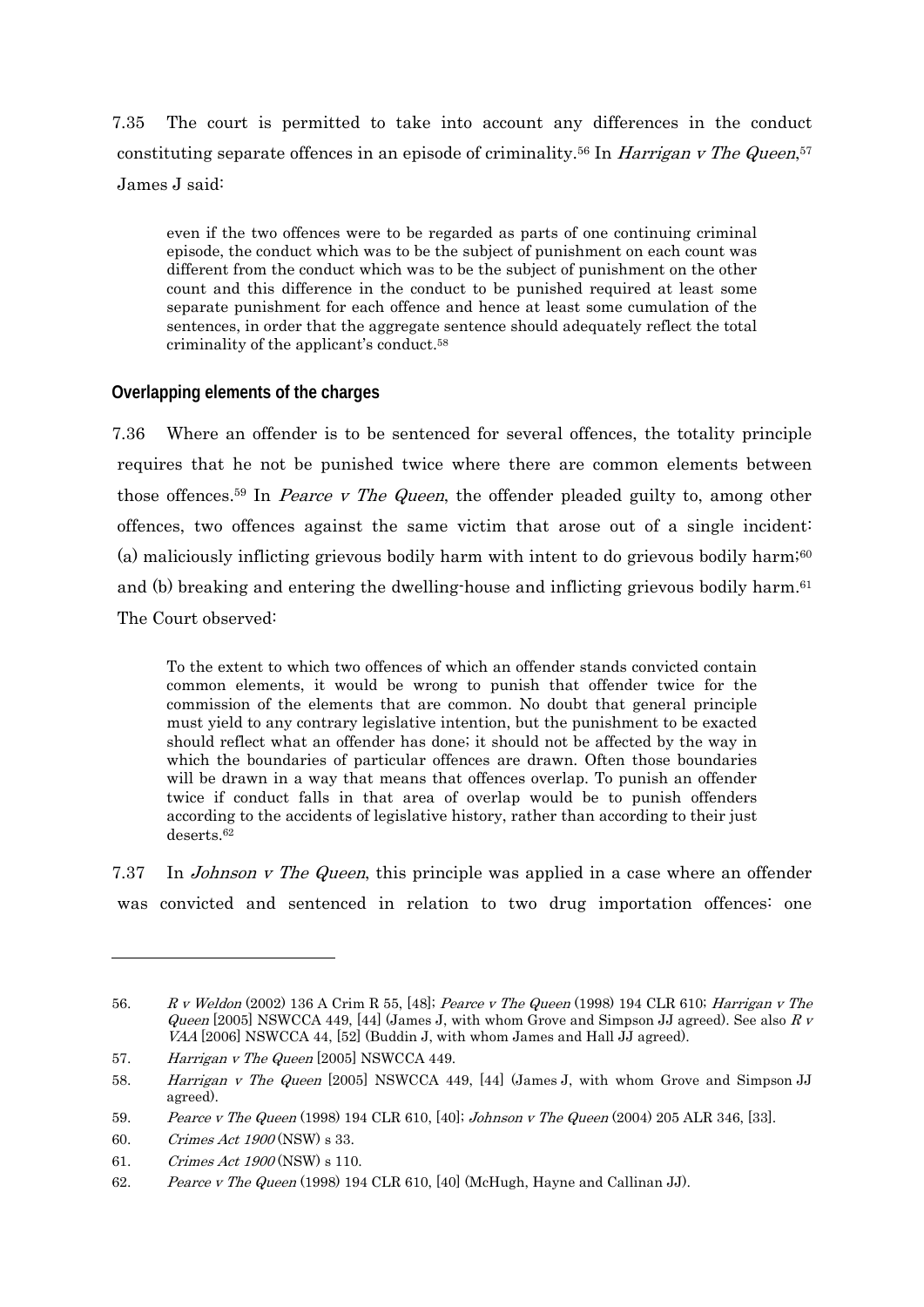concerning cocaine and the other concerning ecstasy that arose out of a single transaction, it being held that there was much in common between the offences.<sup>63</sup>

7.38 The principle against double punishment was applied in R v Hilton,<sup>64</sup> in which the offender was convicted of 11 counts of obtaining benefit from child prostitution.<sup>65</sup> and eight counts of having control over premises in which child prostitution took place.66 He was sentenced to concurrent terms of imprisonment for two years with a non-parole period of 12 months for the second group of offences, and to imprisonment for three years with a non-parole period of 12 months for the second group of offences. The second group of sentences were directed to commence on the expiry of the nonparole period for the first group of offences, and as a result the non-parole periods were completely accumulated. The NSWCCA found that the second group of offences, in point of criminality, were almost entirely subsumed in the first group of offences, <sup>67</sup> and that:

[13] Even complete concurrency would not have adequately dealt with this problem, since the sentences in each group "were flawed because they doubly punished ... for a single act" namely the collection of money by a person involved in the management and ownership of a brothel that was the proceeds of child prostitution: cf *Pearce v The Queen* at [49]. The mere fact  $\dots$  that the effect of the sentences imposed on the applicant was not disproportionate to the overall criminality of his conduct does overcome this fundamental problem. The situation in this case is to be distinguished from the situation where successive separate offences are committed where problems of overlapping are much less likely to arise. In such cases the problem is to ensure that arithmetical accumulation does not lead to an inappropriately harsh sentence. In the circumstances here the learned sentencing judge overcame this problem by making each offence against each section wholly concurrent. The question is whether making each group of concurrent sentences partially cumulative offended the principle against double punishment.68

That question was answered in the affirmative.<sup>69</sup>

<sup>63.</sup> Johnson v The Queen (2004) 205 ALR 346, [33]–[34].

<sup>64.</sup> R v Hilton (2005) 157 A Crim R 504.

<sup>65.</sup> Crimes Act 1900 (NSW) s 91E.

<sup>66.</sup> Crimes Act 1900 (NSW) s 91F.

<sup>67.</sup> R v Hilton (2005) 157 A Crim R 504, [8] (Adams J, with whom Bell and Hall JJ agreed).

<sup>68.</sup> R v Hilton (2005) 157 A Crim R 504, [13] (Adams J, with whom Bell and Hall JJ agreed).

<sup>69.</sup> R v Hilton (2005) 157 A Crim R 504, [19].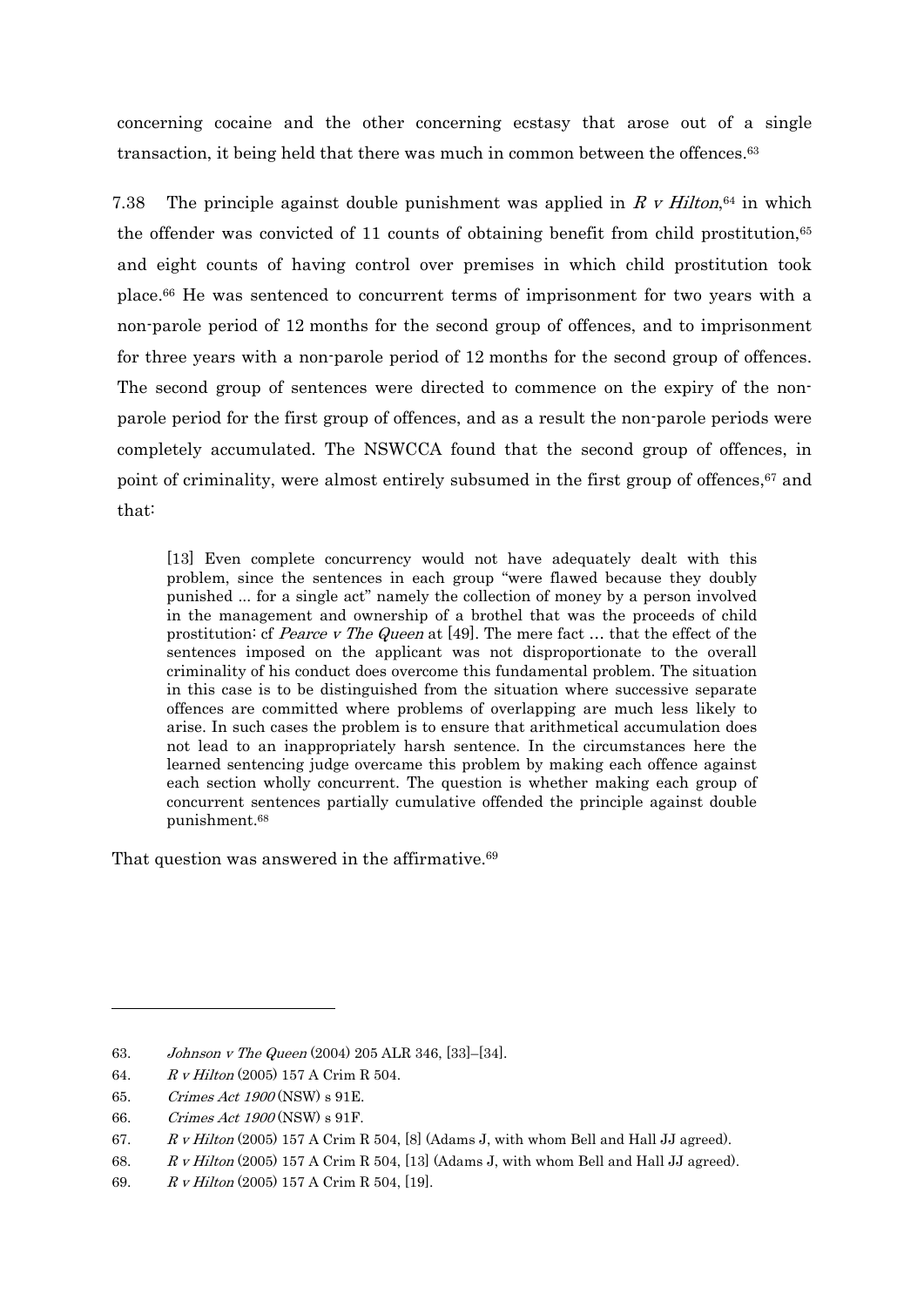**Where the offender is serving a term of imprisonment for unrelated offences** 

7.39 As noted earlier, the totality principle also applies where the court is sentencing an offender who is serving a term of imprisonment for another offence.70 The High Court in *Mill v The Queen* stated that 'the proper approach ... was to ask what would be likely to have been the effective head sentence imposed if the applicant had committed all three offences of armed robbery in one jurisdiction and had been sentenced at one time' $^{71}$ 

7.40 In R v Brown,<sup>72</sup> the NSWCCA noted the inappropriateness of setting a sentence for an unrelated offence that would be entirely subsumed within an existing sentence.73

7.41 In  $R \, v$  MAK;  $R \, v$  MSK, the NSWCCA held that:

where a judge is sentencing for offences in a situation where another judge has already sentenced the offender for other offences, the second judge must regard the first sentence as an appropriate exercise of the first judge's discretion and not seek to reduce or increase it by the sentences the second judge imposes. … we note the difficulty that confronts the second judge in trying to determine what the overall sentence would have been had a single judge been sentencing the offender for all offences for which he is, and has been, punished. That is in effect part of what an application of the principle of totality requires.<sup>74</sup>

7.42 However, in some cases the severity of the existing term of imprisonment may leave little or no room for any additional punishment for further offences. In  $R \nu$  MMK, the offender was serving a total term of 22 years imprisonment for nine counts of aggravated sexual assault in company, when he was sentenced to 12 months imprisonment for a child sexual assault offence to run wholly concurrently with the earlier sentences. The NSWCCA dismissed the Crown's appeal against sentence and stated that:

There will be cases … where the criminality of offences committed by an offender is so great and the punishment imposed for those sentences is justifiably so harsh in order to reflect that criminality that there is little, or no, room for a further

<sup>70.</sup> R v Hajjo (Unreported, NSW Court of Criminal Appeal, 31 August 1992). See also R v Gordon (1994) 71 A Crim R 459, 466.

<sup>71.</sup> Mill v The Queen (1988) 166 CLR 59, 66.

<sup>72.</sup> R v Brown [1999] NSWCCA 323.

<sup>73.</sup> R v Brown [1999] NSWCCA 323, [36].

<sup>74.</sup> R v MAK;  $R$  v MSK (2006) 167 A Crim R 159, [99]. And see Choi v The Queen [2007] NSWCCA 150, [159].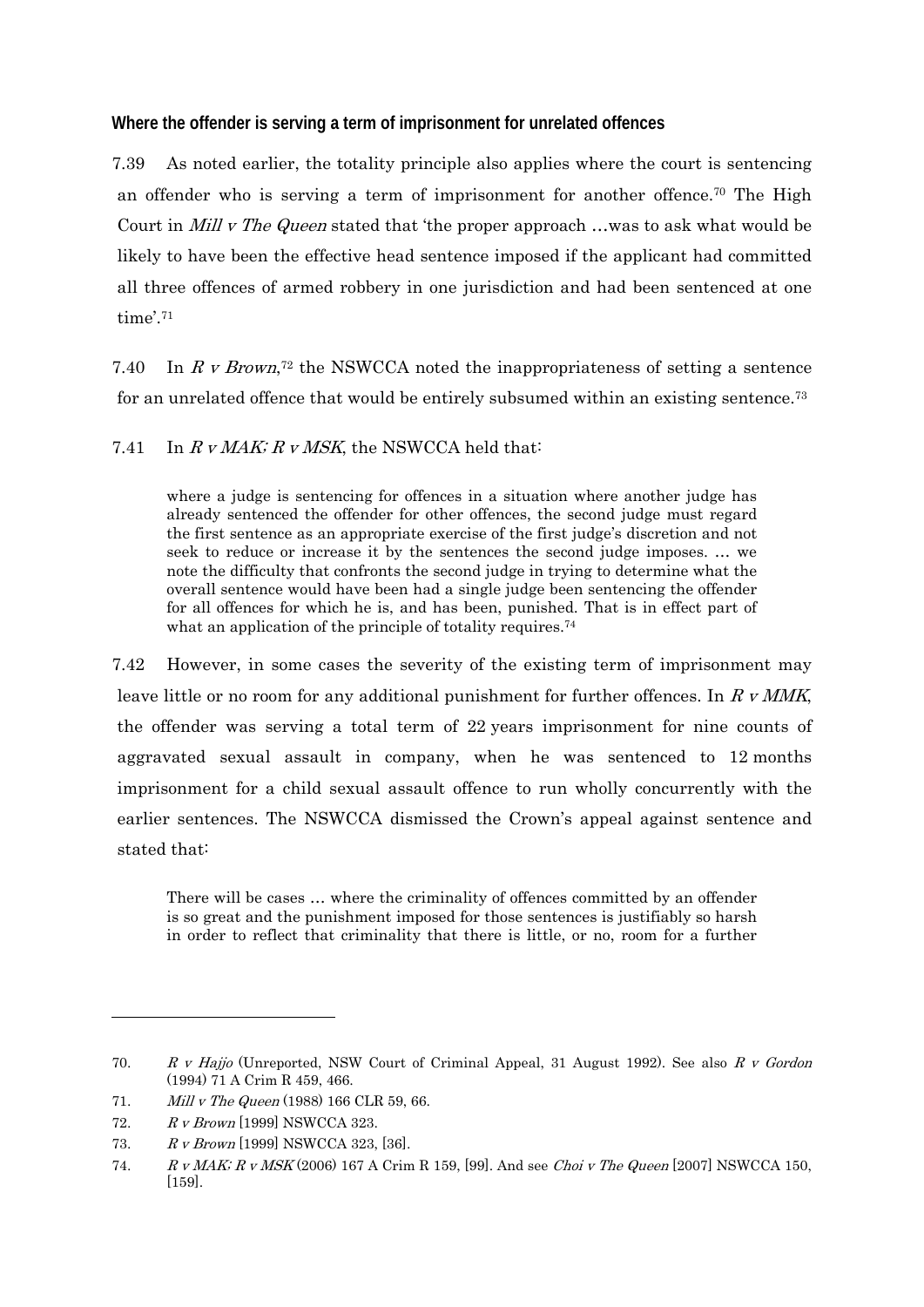penalty to be imposed upon the offender to achieve an appropriate purpose of punishment in the circumstances of the particular case. 75

#### **Offences in different jurisdictions**

7.43 In R v Todd,76 Street CJ observed that it was relevant to take into account the substantial period of imprisonment the offender had served in another jurisdiction in relation to offences committed that were closely related to offences for which he was to be sentenced in the present jurisdiction, including a consideration of whether to adjust the non-parole period<sup>77</sup> as well as the head sentence.<sup>78</sup>

#### 7.44 The High Court in *Mill v The Queen* observed:

The long deferment of the trial or punishment of an offender, with the consequent uncertainty as to what will happen to him, raise considerations of fairness to an offender which must be taken into consideration when the second court is determining an appropriate head sentence. The intervention of a State boundary denies to an offender the opportunity of having the series of offences dealt with together by a sentencing court which can avail itself of the flexibility in sentencing provided by concurrent sentences.79

7.45 Hunt J, in *Harrison v The Queen*,  $80$  said:

The duty of the court in the second State which is sentencing a prisoner in those circumstances is to consider what sentence should be imposed for the local offences additional to that already imposed in the other State as if all the offences had been committed in the one State, bearing in mind the principle of totality. But, because there is no power to backdate any new sentence to a time when the prisoner was in custody serving the sentence earlier imposed in the other State, the new sentence should be reduced in order to reflect properly the totality of the prisoner's criminal behaviour, notwithstanding that the reduced sentence by itself will not reflect adequately the seriousness of the local crime in respect of which it

 $\overline{a}$ 

79. *Mill v The Queen* (1988) 166 CLR 59, 66.

<sup>75.</sup> R v MMK (2006) 164 A Crim R 481, [14]. See also R v WC [2008] NSWCCA 268, [61].

<sup>76.</sup> R v Todd [1982] 2 NSWLR 517.

<sup>77.</sup> R v Todd [1982] 2 NSWLR 517, 519. See also *Harrison v The Queen* (1990) 48 A Crim R 197, 198–9; Mathews v The Queen (1991) 56 A Crim R  $23, 26-7$ .

<sup>78.</sup> In Mill v The Queen, the High Court stated: 'The principle is not confined in its operation to the fixing of a non-parole period. It applies also to the fixing of a head sentence which, when considered in association with the head sentence imposed by the first sentencing court, must be seen to be appropriate in all the circumstances. In the absence of statutory provisions enabling the new sentence to be backdated to a time when the offender was in custody serving the earlier sentence in the other State, it is not correct for the second sentencing court to determine the head sentence by reference to the normal tariff applicable to the offence for which he is then being sentenced, leaving the fixing of a non-parole period alone to reflect the principles laid down in Todd: Mill v The Queen (1988) 166 CLR 59, 66.

<sup>80.</sup> Harrison v The Queen (1990) 48 A Crim R 197.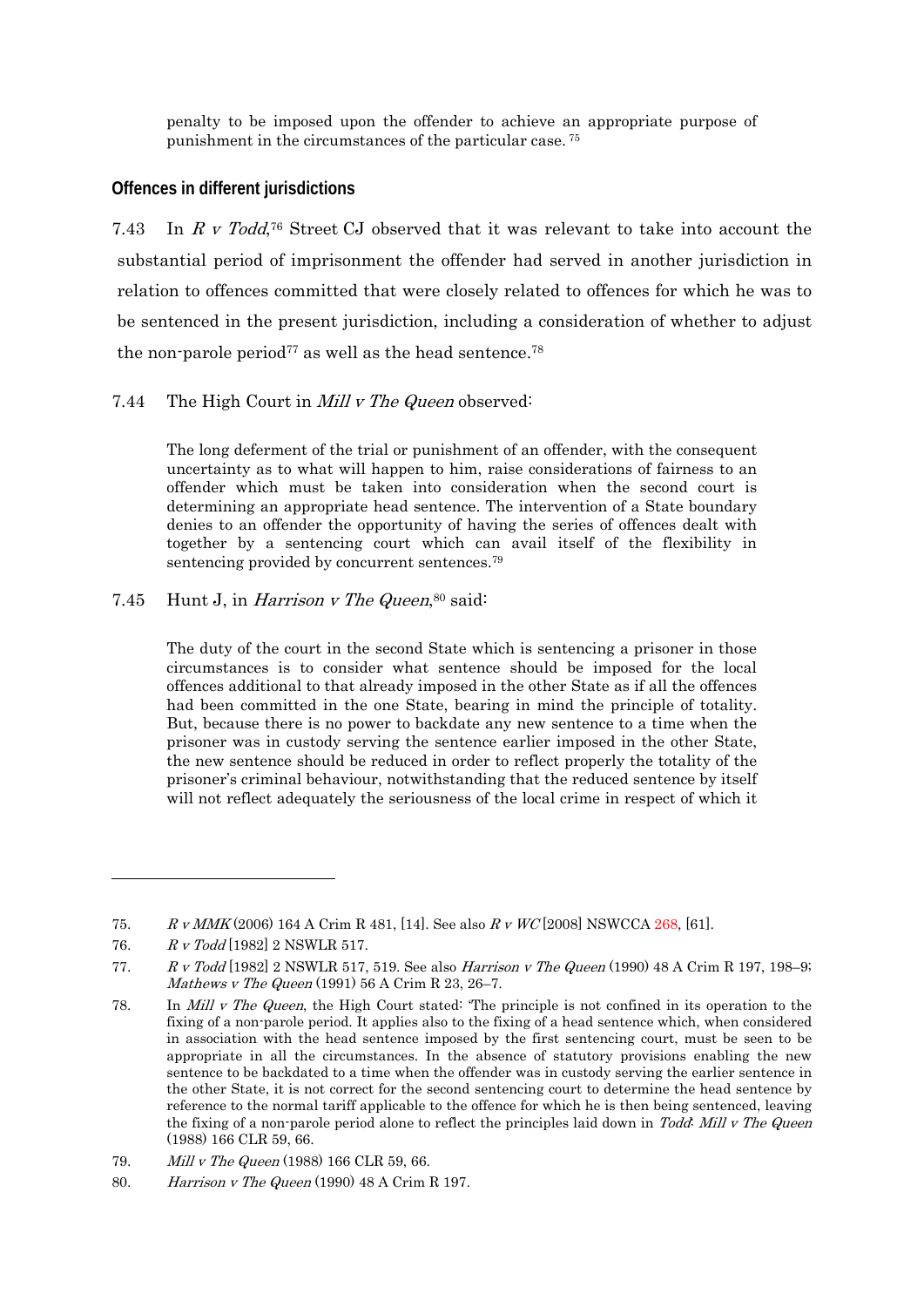is imposed (and notwithstanding that it may indeed appear by itself to be quite unduly lenient when that crime is viewed alone).<sup>81</sup>

7.46 The totality principle applies even when offences committed in different jurisdictions are not closely related in time.82

#### **Multiple victims**

7.47 Some accumulation of sentences is generally required where there is more than one victim,  $83$  even if the offences were committed as part of the same event.  $84$ 

### **Application to fines**

1

7.48 The totality principle also applies to fines but may not have the same impact as in the case for its application to sentences of imprisonment.<sup>85</sup> In *Environment Protection Authority v Barnes*,<sup>86</sup> Kirby J (with whom Mason P and Hoeben J agreed) stated that:

[49] …the totality principle clearly had application. Her Honour was sentencing for two offences. It was not simply a matter of fixing a fine for each offence. Her Honour was obliged to review the aggregate and consider whether it was just and appropriate, as a reflection of the criminality overall. That may require some moderation of the sentences imposed in respect of each offence.

[50] …Where there are multiple offences, each punishable by a custodial sentence, the totality principle may find expression through the complete or partial accumulation of sentences, or through making all or some of the sentences concurrent (cf Pearce v The Queen (1998) 194 CLR 610, per McHugh, Hayne and Callinan JJ at 624 (para 45)). However, there is obviously no room for partial accumulation or concurrence in the case of fines. If the sentencing Judge believed that the totality principle required an adjustment to the fines which may otherwise be appropriate, the amount of each fine had to be altered, applying the sentencing principles suggested in Johnson v The Queen (2004) 205 ALR 346.87

<sup>81.</sup> Harrison v The Queen (1990) 48 A Crim R 197, 198. See also MacDonald v The Queen (1990) 52 A Crim R 349, 351.

<sup>82.</sup> Larsen v The Queen (1989) 44 A Crim R 121.

<sup>83.</sup> *Vaovasa v The Queen* (2007) 174 A Crim R 116, [16] (Howie J, with whom McClellan CJ at CL and Harrison JJ agreed);  $R \, v$  Wilson [2005] NSWCCA 219, [38] (Simpson J, with whom Barr and Latham JJ agreed);  $R v KM$  [2004] NSWCCA 65.

<sup>84.</sup> R v Wilson [2005] NSWCCA 219; R v KM [2004] NSWCCA 65, [56].

<sup>85.</sup> Camilleri's Stock Feeds Pty Ltd v Environment Protection Authority [1993] NSWLR 683, 704 (Kirby J, with whom Campbell and James JJ agreed); Environment Protection Authority v Barnes [2006] NSWCCA 246, [49]–[50].

<sup>86.</sup> Environment Protection Authority v Barnes [2006] NSWCCA 246.

<sup>87.</sup> Environment Protection Authority v Barnes [2006] NSWCCA 246, [49]-[50].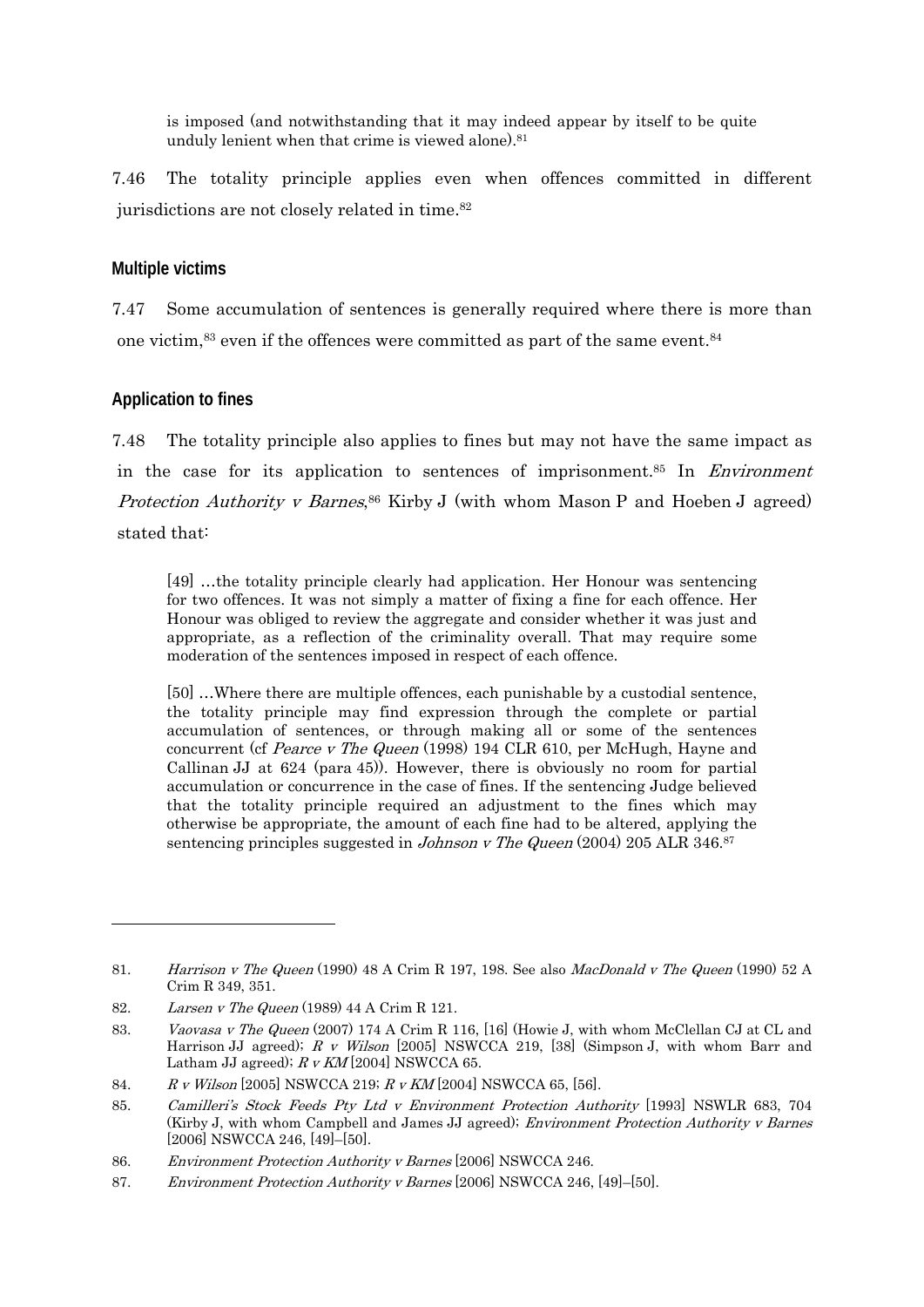## **Totality and parity**

7.49 The principle of parity requires that there should not be a marked disparity between sentences imposed on co-offenders. If other factors are equal then sentencing error will occur if there is such a degree of disparity as would 'give rise to a justifiable sense of grievance, or in other words as would give the appearance that justice has not been done'.<sup>88</sup> In *Postiglione v The Queen*, two offenders were sentenced in relation to offences committed while in custody. New sentences were imposed which extended the effective periods in custody of each offender by different amounts. The offender whose effective sentence was extended for a longer period brought an appeal on the basis of disparity. Dawson, Gaudron and Gummow JJ confirmed that, in making an assessment, all components of the sentence needed to be taken into account, not just the head sentences, and that it was the total effect of the sentence that was to be considered.

7.50 There is no strict rule, however, that the question of totality should be addressed before the parity principle.<sup>89</sup> Gummow J said in *Postiglione v The Queen*:

The Crown initially suggested that totality should be addressed before parity but eventually conceded that a rigid formulation was undesirable. That concession was rightly made. If the parity principle is applied last as a strict rule, the result could be a sentence in excess of what is justified taking into account the totality of the accused's criminality. 90

## **EXAMPLES OF THE APPLICATION OF THESE PRINCIPLES**

7.51 In this section the Council identifies several offences where questions have arisen on appeal concerning the application of the totality principle.

### **Sexual assault offences**

1

7.52 In  $R$  v Gorman,<sup>91</sup> the NSWCCA held that the mere fact that several sexual assault offences were committed during the course of a single episode did not necessarily justify wholly concurrent sentences:

<sup>88.</sup> Lowe v The Queen (1984) 154 CLR 606, [609] – [610] (Gibbs CJ). See also Postiglione v The Queen (1997) 189 CLR 295; Siganto v The Queen (1998) 194 CLR 656.

<sup>89.</sup> Postiglione v The Queen (1997) 189 CLR 295, 321.

<sup>90.</sup> Postiglione v The Queen (1997) 189 CLR 295, 321.

<sup>91.</sup> R v Gorman (2002) 137 A Crim R 326.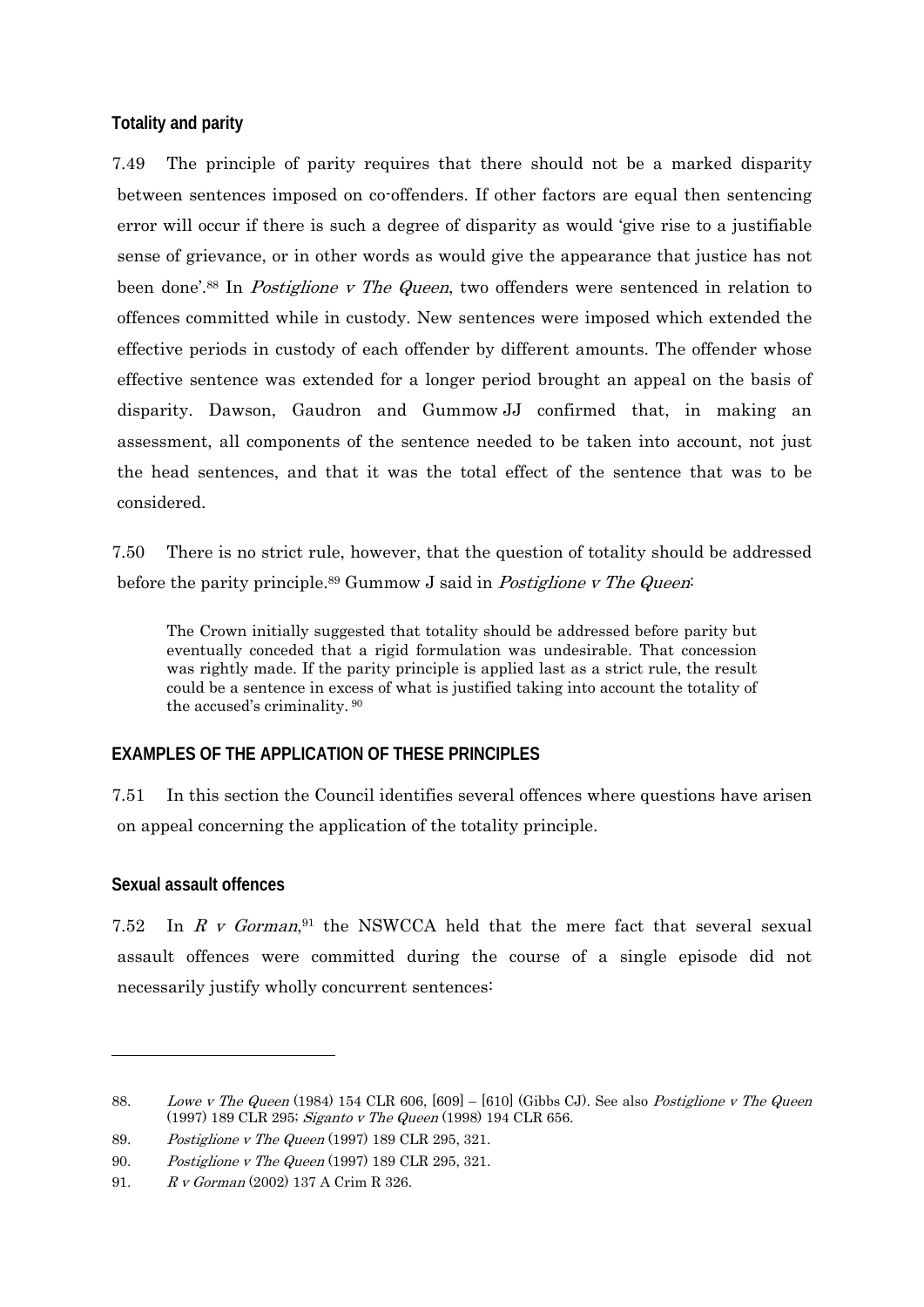Relevantly, the offences in the present case were committed in the course of the same episode. … However, each offence contributed to the total criminality involved and care had to be taken to ensure that the overall effective sentence was appropriate having regard to the offences which were committed in the course of that episode.92

7.53 In R v Smith,<sup>93</sup> the sentencing judge imposed wholly concurrent sentences for six sexual assault offences taking into account three further offences on a Form 1 in relation to one count committed over a period of eight years against the same victim. The NSWCCA held that the sentencing judge erred in imposing wholly concurrent sentences as the offences were a series of discrete incidents.

7.54 In R v BWS, 94 the sentencing judge imposed wholly concurrent sentences on an offender who was convicted of three sexual assault offences against his 16-year-old niece. Sully J (with whom other members of the Court agreed) observed that the correct application of the sentencing principle set out in Pearce requires that, where an offender commits separate, distinct aggravated sexual assaults, the total effective sentence should be at least partially cumulative.<sup>95</sup>

7.55 In R v Abboud,<sup>96</sup> the NSWCCA held that the sentencing judge erred in imposing wholly concurrent sentences for six assault offences committed against the same victim within a two-week period, four of which occurred in the same evening. Rothman J observed that whilst the two offences committed on the same evening could have been likened to a course of conduct it was inappropriate to deal with a series of offences

94. R v BWS [2007] NSWCCA 59.

<sup>92.</sup> R v Gorman (2002) 137 A Crim R 326, [57] (Sperling J, with whom Carruthers AJ agreed). Bealzey JA agreed with the principle but did not consider that the offences in that case was part of the same episode of criminality: 'In the present case, the three offences had to be considered separately. There was no common element in any of the offences, in the sense that notion is explained in *Pearce*. To characterise the offences, therefore, as his Honour did as "one episode of criminality" misapplied *Pearce* and failed to have regard to the specific circumstances of each individual offence. In my opinion, his Honour's categorisation also led him into error in that he then failed to deal adequately with the totality of the criminality involved. I should add that, although I have expressed my reasoning in different terms, I do not see that it necessarily involves a different approach to that taken by Sperling J, except to eschew the characterisation of these offences as being "part of the same" criminal enterprise or being "one episode of criminality": R v Gorman (2002) 137 A Crim R 326, [9].

<sup>93.</sup> R v Smith [2006] NSWCCA 353.

<sup>95.</sup> R v BWS [2007] NSWCCA 59, [17]-[18].

<sup>96.</sup> R v Abboud [2005] NSWCCA 251.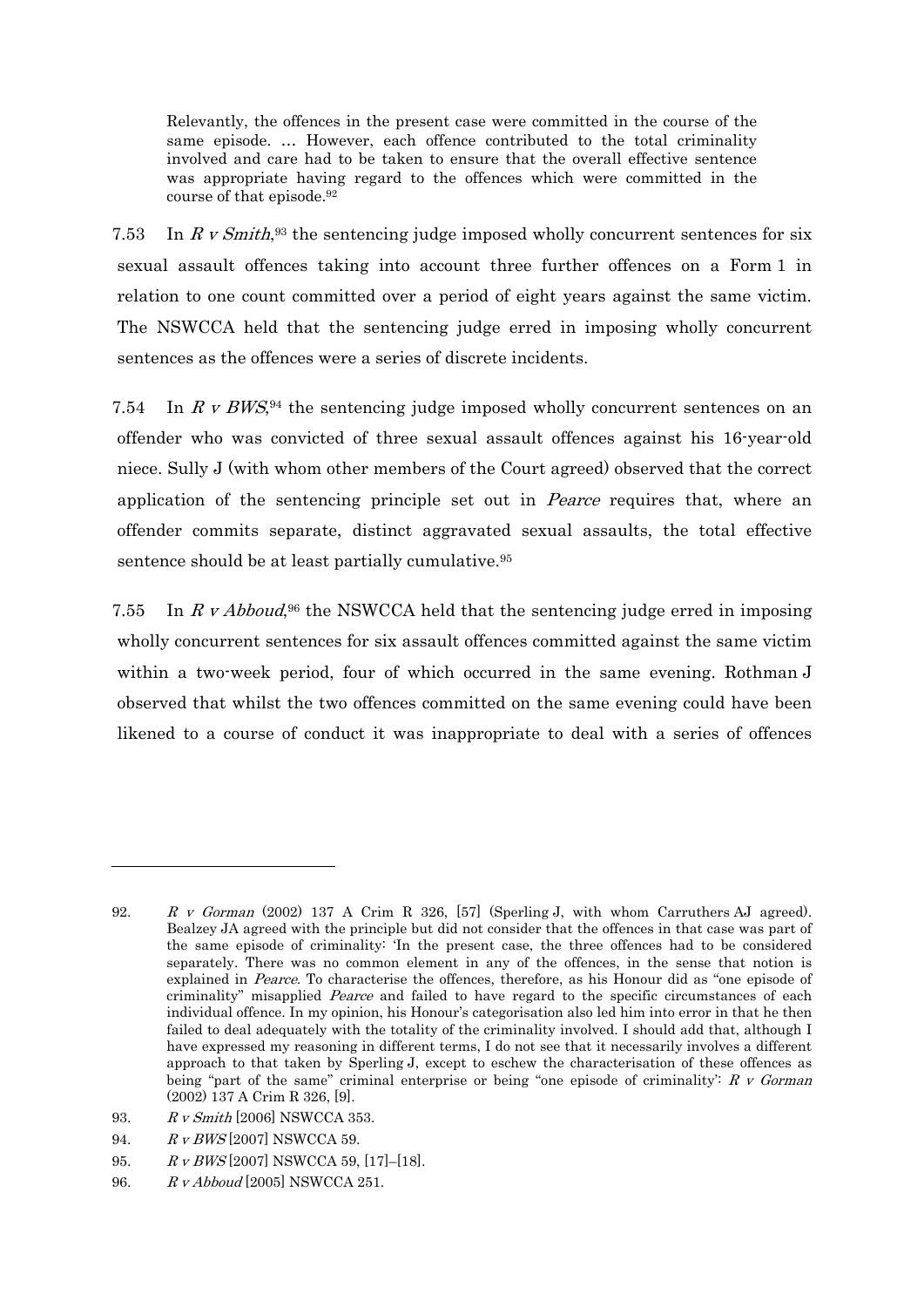spanning two weeks, with separate acts of violence and intention, as if they were one act.97

#### **Break, enter and steal offences**

7.56 In R v Harris,  $98$  the sentencing judge imposed wholly concurrent sentences for two aggravated break, enter and steal offences, for one of which two Form 1 offences were taken into account. On appeal, the NSWCCA held that error was established in that the offender received no effective punishment for the second and subsequent offences, thereby sending the message that those offenders who chose to live by breaking and entering into homes receive virtual impunity.99 Similar error was found in  $R v$  Merrin.<sup>100</sup>

7.57 In Tazelaar v The Queen,<sup>101</sup> the offender was sentenced in relation to nine counts of break, enter and steal offences in the same building. The NSWCCA rejected the appellant's argument that the sentences for four of the offences should have been concurrent, on the basis that, although they were committed in the same building at about the same time, they were separate crimes committed in separate medical suites.<sup>102</sup>

### **Drug supply offences**

-

7.58 In *McKibben v The Queen*,<sup>103</sup> the offender received fully cumulative sentences for a series of drug supply and ongoing drug supply offences all occurring from one involvement with an undercover police officer. The NSWCCA held that the sentencing judge was not in error in fully accumulating the sentence as it reflected the total

<sup>97.</sup> R v Abboud [2005] NSWCCA 251, [36] (Rothman J, with whom Grove and Howie JJ agreed), quoted with approval in R v TWP [2006] NSWCCA 141, [24] (Rothman J, with whom Beazley JA and Simpson J agreed).

<sup>98.</sup> R v Harris (2007) 171 A Crim R 267.

<sup>99.</sup> R v Harris (2007) 171 A Crim R 267, [37]–[42].

<sup>100.</sup> R v Merrin (2007) 174 A Crim R 100, [38], [41].

<sup>101.</sup> Tazelaar v The Queen [2009] NSWCCA 119.

<sup>102.</sup> Tazelaar v The Queen [2009] NSWCCA 119, [19]–[22].

<sup>103.</sup> McKibben v The Queen [2007] NSWCCA 89.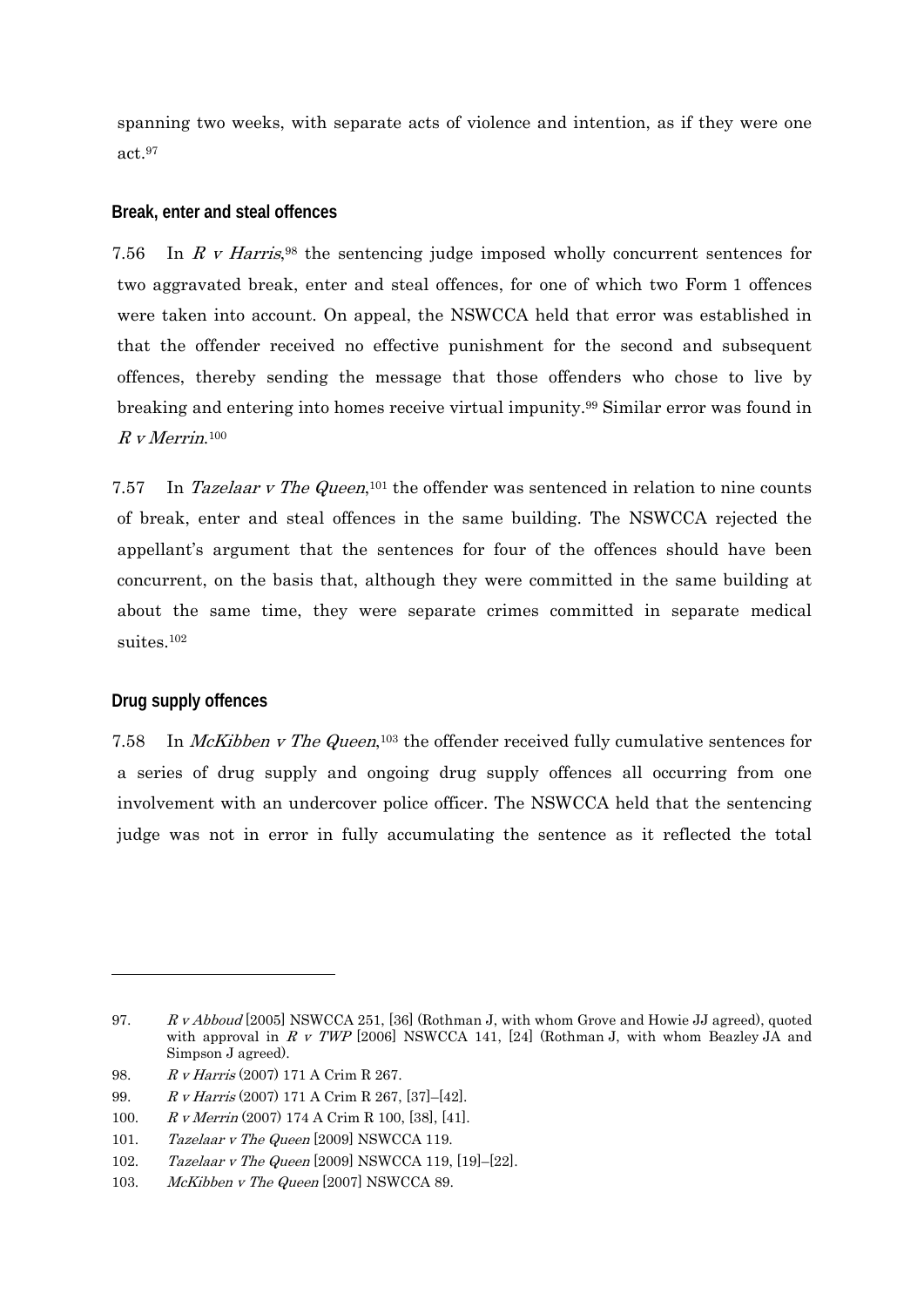criminality of the offender and was justified on the basis of the seriousness of the offences and the offender's criminal history.104

7.59 In Luu v The Queen,<sup>105</sup> the offender received sentences that were partially concurrent and partially cumulative for two separate offences of deemed supply of different drugs and two firearm offences. The NSWCCA held that the two deemed supply offences did not form one episode of criminality, since there would have been at least two actual supplies if the drugs had been sold to two (or more) purchasers. The Court also found that the criminality involved in the possession of firearms was not reflected in the sentences for the drug offences because the offender did not need to carry firearms to engage in drug dealing.106

### **Firearm offences**

-

7.60 In Rickaby v The Queen,<sup>107</sup> the offender was sentenced, for the offences of firing a firearm in a public place and possession of an unregistered firearm, to partially cumulative terms of imprisonment. The NSWCCA rejected a submission that the sentences should have been concurrent on the basis that the offences did not have common elements or form a single criminal episode, and that the firing offence added to the total criminality of the two offences.108

### **Dangerous driving causing death or injury**

7.61 The NSWCCA has held that where a single incident of dangerous driving within this category involves multiple victims, with separate offences in relation to each victim, it is appropriate that the resulting sentences should be partly concurrent and partially cumulative, with the degree of accumulation dependent on the total criminality of the offender in that one incident.109 This is especially the case for the offence of dangerous driving causing death or injury.

<sup>104.</sup> McKibben v The Queen [2007] NSWCCA 89, [18]-[19] (Howie J, with whom Simpson and Hislop JJ agreed).

<sup>105.</sup> Luu v The Queen [2008] NSWCCA 285.

<sup>106.</sup> Luu v The Queen [2008] NSWCCA 285, [32]. See also Miletic v The Queen (2008) 183 A Crim R 72.

<sup>107.</sup> Rickaby v The Queen [2007] NSWCCA 288.

<sup>108.</sup> Rickaby v The Queen [2007] NSWCCA 288, [20] (Giles JA, with whom Hulme and Hislop JJ agreed).

<sup>109.</sup> R v Price [2004] NSWCCA 186, [48]–[50]; R v Janceski (No 2) [2005] NSWCCA 288, [23]. Wilkins v The Queen (1988) 38 A Crim R 445, 450; R v Skrill [2002] NSWCCA 484, [71] (Carruthers AJ, with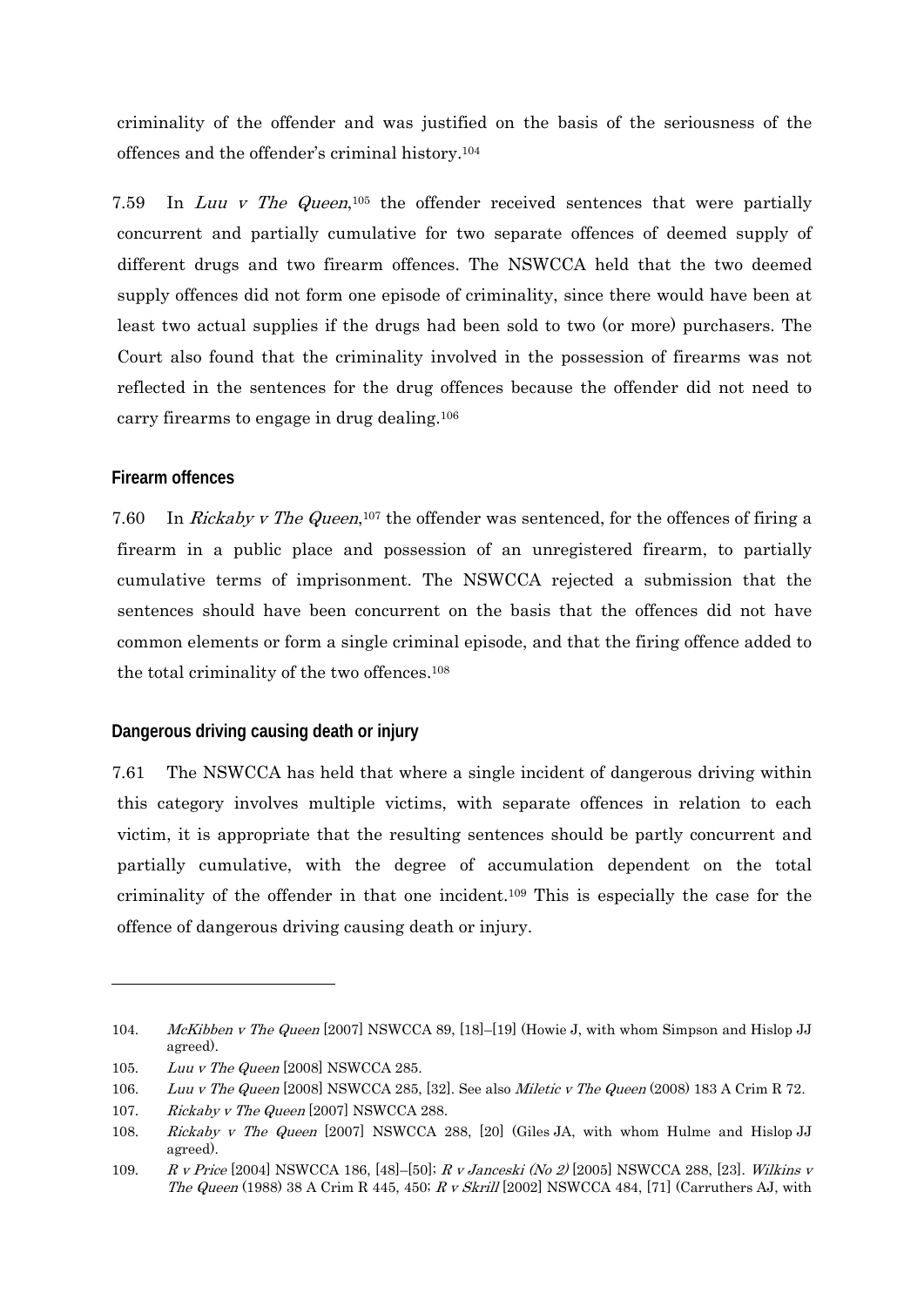#### 7.62 In R v Janceski, the NSWCCA held that:

separate sentences should usually be fixed which are made partly concurrent and partly cumulative, each such sentence being appropriate to the existence of only one victim and the aggregate of the sentences reflecting the fact that there are multiple victims resulting from the same action by the offender. The extent to which there should be an overlap in the partial accumulation will depend on what is required to represent the totality of the criminality involved in the one act of the offender. This, it seems to me, follows naturally from *Pearce* at [45]–[48]—and cases such as  $R$  v Weldon (2002) 136 A Crim R 55; [2002] NSWCCA 475 at [46]-[53] and R v Price [2004] NSWCCA 186 at [38]—when applying the general principles relating to the aggregation of sentences to this particular subcategory.110

#### **Assault/wounding offences**

7.63 In  $R \, v$  Dunn,<sup>111</sup> the NSWCCA held that the fact that the offender injured two victims during a single break-and-enter episode did not justify wholly concurrent sentences. The Court observed that the assaults were two attacks with distinct and separate instances of considerable violence requiring distinct punishment.112

7.64 In R v Wilson,<sup>113</sup> the NSWCCA also held that the sentencing judge had rightly imposed partially cumulative sentences for four assault and wounding offences against three victims during the same course of events. Simpson J said 'To fail to accumulate, at least partially, may well be seen as a failure to acknowledge the harm done to those individual victims'.114

whom Hulme J agreed; Heydon JA dissented); R v Plumb [2003] NSWCCA 359, [13]-[21] (Wood CJ at CL, with whom Smart AJ agreed);  $R \, v$  Price [2004] NSWCCA 186, [38] (Hulme J);  $R \, v$ Janceski (No 2) [2005] NSWCCA 288, [23]. See also Richards v The Queen [2006] NSWCCA 262, [78] (McColl JA, with whom Adams and Latham JJ agreed): 'It was also … an error on the sentencing judge's part to impose concurrent sentences in relation to the three s  $52A(3)(c)$  offences. His Honour's failure to accumulate those sentences, at least partially, appears to have been a failure to acknowledge the harm done to the individual victims'.

<sup>110.</sup> R v Janceski (No 2) [2005] NSWCCA 288, [23].

<sup>111.</sup> R v Dunn (2004) 144 A Crim R 180, [50].

<sup>112.</sup> R v Dunn (2004) 144 A Crim R 180, [50] (Adams J, with whom Ipp JA and Sully J agreed).

<sup>113.</sup> R v Wilson [2005] NSWCCA 219.

<sup>114.</sup> R v Wilson [2005] NSWCCA 219, [38] (Simpson J, with whom Latham J agreed; Barr J agreed with Simpson J on the issue of accumulation of sentences but dissented on a different point).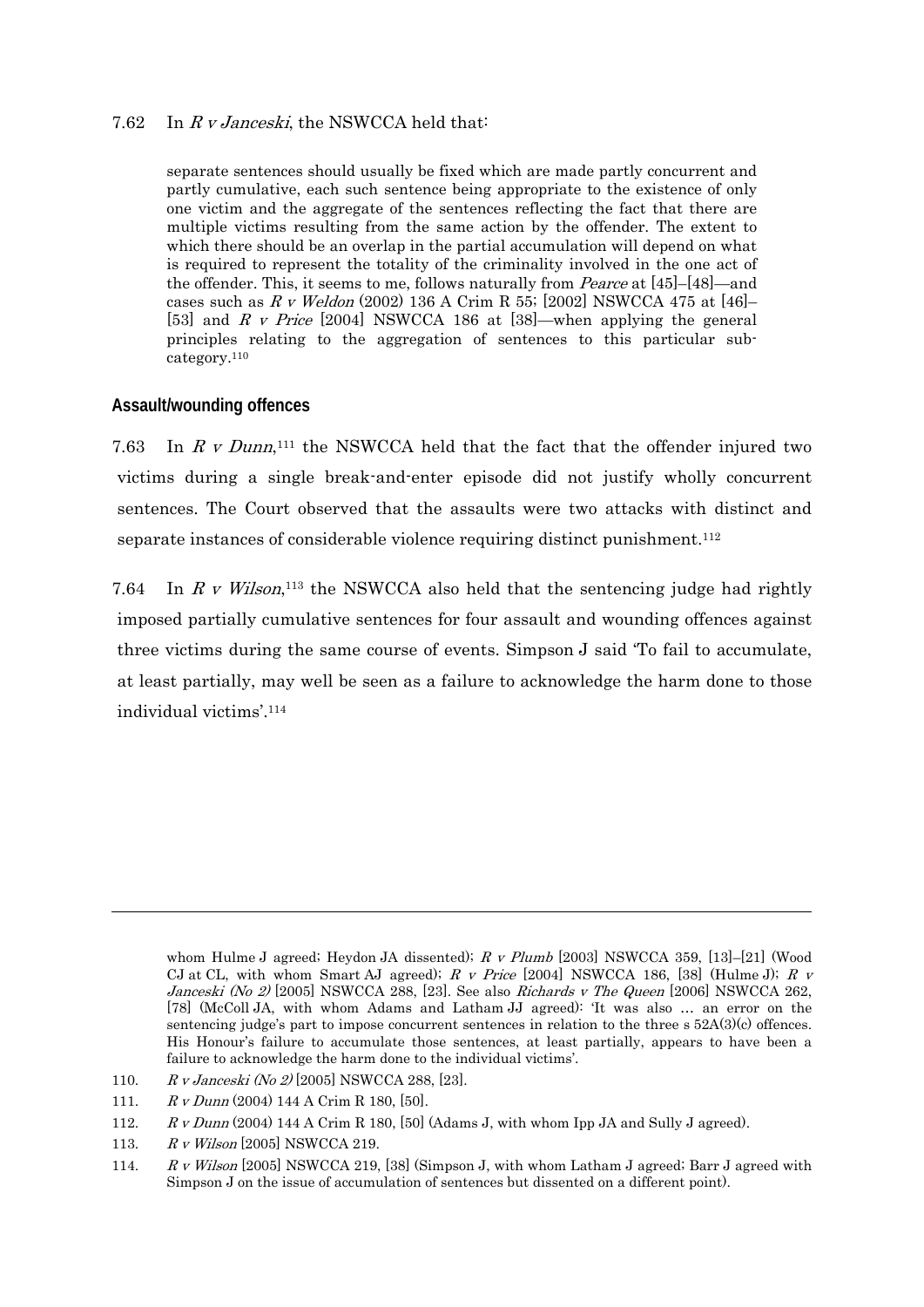## **B. THE USE OF FORM 1 TO DEAL WITH ADDITIONAL OFFENCES**

### **STATUTORY BASIS**

7.65 Pursuant to the Crimes (Sentencing Procedure) Act provision exists for a sentencing court, when imposing sentence for an offence to which an offender has pleaded guilty, or has been convicted, to take into account in relation to that offence, further offences of which the offender has not been convicted.115 In order for this to occur it is necessary for the prosecution to file in court a document (Form 1) listing these other offences, being offences for which the offender has admitted his guilt and indicated are offences that he wants the court to take into account when dealing with the principal offence.116 It is also necessary for the court to consider that it is appropriate to take the other offence or offences into account.117

7.66 Where a further offence is taken into account, the penalty imposed for the principal offence may be increased to reflect that fact, (or the nature of the sentence may be altered), but the penalty then imposed must not exceed the maximum penalty available for the principal offence.<sup>118</sup>

7.67 While the court cannot impose a separate penalty for the further offence or offences on the Form 1, it can make such ancillary orders (eg for restitution, compensation, forfeiture etc) as it could have made had it convicted the offender of the further offence or offences.<sup>119</sup>

7.68 An offence cannot be included on a Form 1 if it is 'of a kind for which the court has no jurisdiction to impose a penalty',<sup>120</sup> for example where it was committed in another jurisdiction.121 The NSW Supreme Court, the Court of Criminal Appeal and the District Court may however take into account summary offences.<sup>122</sup> Indictable offences

121. R v Warn [1994] 4 All ER 327.

<sup>115.</sup> Crimes (Sentencing Procedure) Act <sup>1999</sup> (NSW) s 33(2).

<sup>116.</sup> Crimes (Sentencing Procedure) Act <sup>1999</sup> (NSW) s 32(1).

<sup>117.</sup> Crimes (Sentencing Procedure) Act <sup>1999</sup> (NSW) s 32(2)(b).

<sup>118.</sup> Crimes (Sentencing Procedure) Act <sup>1999</sup> (NSW) s 33(3).

<sup>119.</sup> Crimes (Sentencing Procedure) Act <sup>1999</sup> (NSW) s 34(1).

<sup>120.</sup> Crimes (Sentencing Procedure) Act 1999 (NSW) s 33(4)(a).

<sup>122.</sup> Crimes (Sentencing Procedure) Act 1999 (NSW) s 33(6).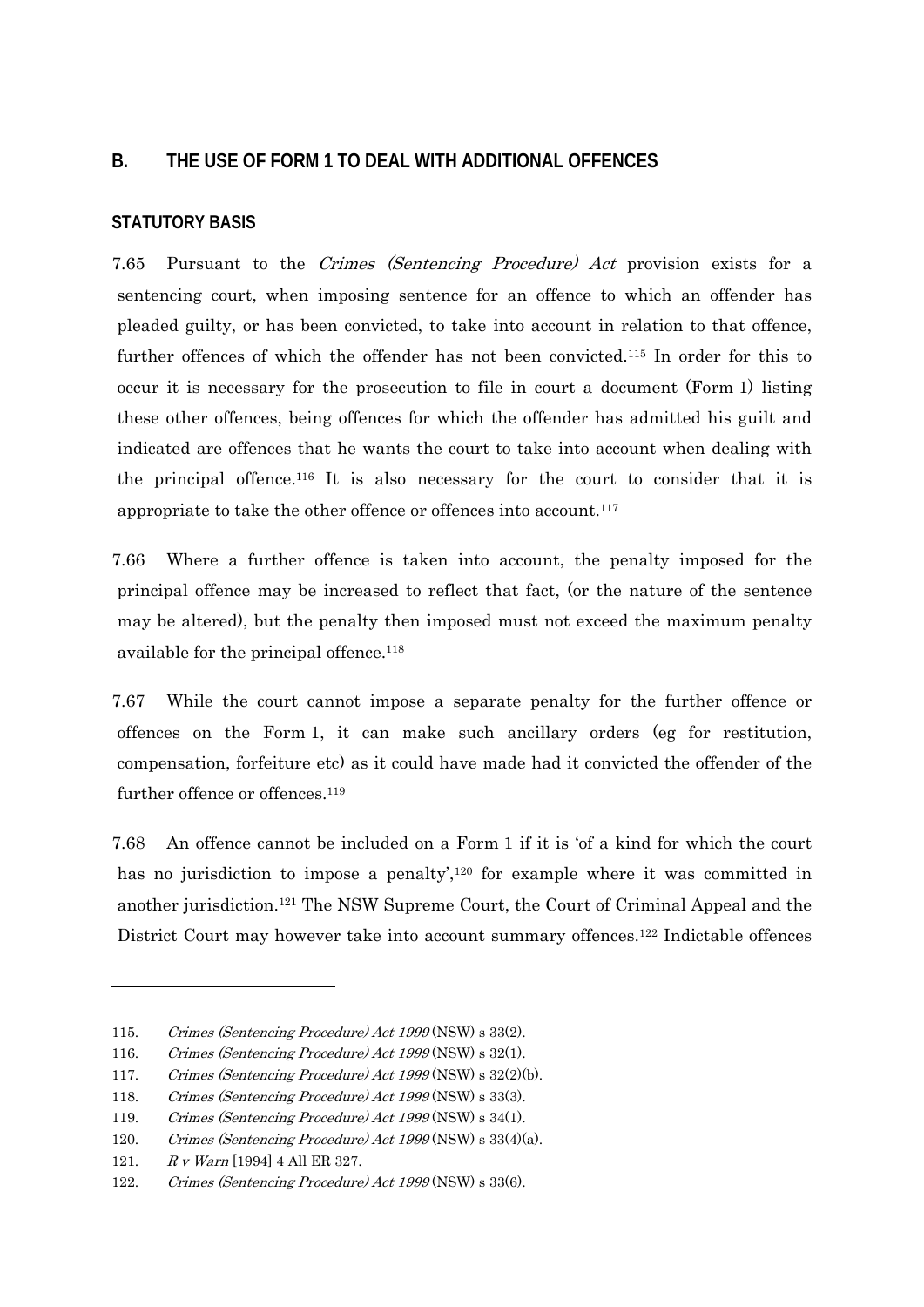that are punishable by imprisonment for life cannot be taken into account on a Form 1.123

7.69 It is necessary where there are multiple counts on the indictment that a specific count be selected as the count in respect of which offences on the Form 1 are taken into account. In cases including a large number of counts or counts of a different kind, it may be appropriate for a separate Form 1 to be prepared and taken into account for individual counts, but what is important is that each Form 1 be related to a particular count.

7.70 Once the further offences are taken into account on a Form 1, no proceedings may be taken or continued in respect of those offences unless the principal offence is quashed or set aside.124 However in subsequent criminal proceedings reference may lawfully be made to the fact that an offence or offences were taken into account on a Form 1 in relation to a sentence for a particular offence included in the offender's antecedents.125

#### **GUIDELINE JUDGMENT**

 $\overline{a}$ 

7.71 In Re Attorney General's Application under s 37 of the Crimes (Sentencing Procedure) Act 1999 No 1 of 2002 ('the Guideline Judgment'),<sup>126</sup> NSWCCA provided a guideline judgment with respect to the proper administration of Div 3 of Pt 3 of the Act. The CCA noted the two reasons for the Form 1 procedure:

[63] First, the opportunity for an offender to emerge from the sentence for the primary offence with a clean slate promotes the objective of rehabilitation. …

[64] Secondly, there is a utilitarian value in the admission of guilt which may save resources for law enforcement agencies, particularly where investigations are continuing. …127

7.72 In the Guideline Judgment the NSWCCA confirmed the 'bottom up' approach to sentencing where Form 1 offences are taken into account. This entails imposing a

<sup>123.</sup> Crimes (Sentencing Procedure) Act 1999 (NSW) s 33(4)(b); R v Issa [2002] NSWCCA 206.

<sup>124.</sup> Crimes (Sentencing Procedure) Act 1999 (NSW) s 35(1)(b)

<sup>125.</sup> Crimes (Sentencing Procedure) Act 1999 (NSW) s 35(5)

<sup>126.</sup> Re Attorney General's Application under s 37 of the Crimes (Sentencing Procedure) Act 1999 No 1 of 2002 (2002) 56 NSWLR 146.

<sup>127.</sup> Re Attorney General's Application under s 37 of the Crimes (Sentencing Procedure) Act 1999 No 1 of 2002 (2002) 56 NSWLR 146, [62]–[66] (Spigelman CJ, with whom Wood CJ at CL, Grove, Sully, and James JJ agreed).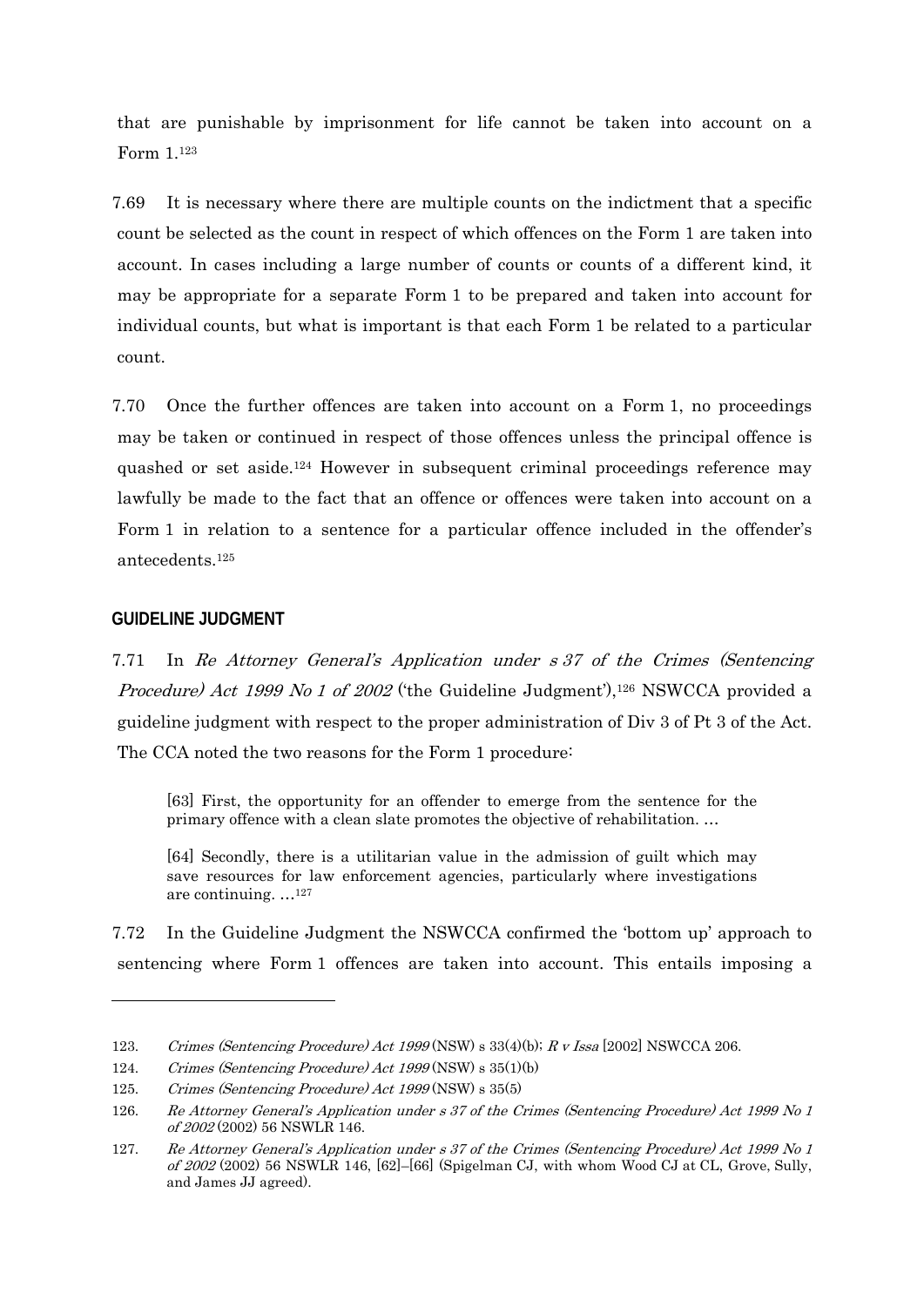sentence for the principal offence, taking into account the Form 1 matters, with no requirement to determine appropriate sentences for the additional offences on the Form 1, or to determine an overall sentence that would be appropriate for all the offences followed by the application of a discount for the use of the procedure.128 The process does however normally involve increasing the penalty, or imposing a different sentence, for the principal offence than that which would otherwise have been imposed if that offence stood alone, sometimes to a substantial extent.129

7.73 The NSWCCA observed that in this process the Court gives greater weight to the need for 'personal deterrence in light of the course of conduct for which the offender is before the court, and to the community's entitlement to extract retribution for serious offences for which no punishment has been imposed.130

7.74 Spigelman CJ (with whom the remainder of the Court agreed) observed:

The manner and degree to which the Form 1 offences can impinge upon elements relevant to sentencing for the principal offence will depend on a range of other factors pertinent to those elements and the weight to be given to them in the overall sentencing task. For that reason it will rarely be appropriate for a sentencing judge to attempt to quantify the effect on the sentence of taking into account Form 1 offences. 131

7.75 The NSWCCA noted that while there are no statutory criteria for selecting offences to be placed on a Form 1,  $\frac{s}{33(2)}$  of the Act gives the court an overriding discretion to refuse to accede to the wishes of the prosecution and defence, to take into account offences on the Form 1.132 The Court noted the width of this discretion, as well as the existence of a number of authorities containing expressions of opinion about

1

<sup>128.</sup> Re Attorney General's Application under s 37 of the Crimes (Sentencing Procedure) Act 1999 No 1 of 2002 (2002) 56 NSWLR 146, [39]

<sup>129.</sup> Re Attorney General's Application under s 37 of the Crimes (Sentencing Procedure) Act 1999 No 1 of 2002 (2002) 56 NSWLR 146, [18].

<sup>130.</sup> Re Attorney General's Application under s 37 of the Crimes (Sentencing Procedure) Act 1999 No 1 of 2002 (2002) 56 NSWLR 146, [42].

<sup>131.</sup> Re Attorney General's Application under s 37 of the Crimes (Sentencing Procedure) Act 1999 No 1 of 2002 (2002) 56 NSWLR 146, [44].

<sup>132.</sup> Re Attorney General's Application under s 37 of the Crimes (Sentencing Procedure) Act 1999 No 1 of 2002 (2002) 56 NSWLR 146, [47] (Spigelman CJ, with whom Wood CJ at CL, Grove, Sully, and James JJ agreed).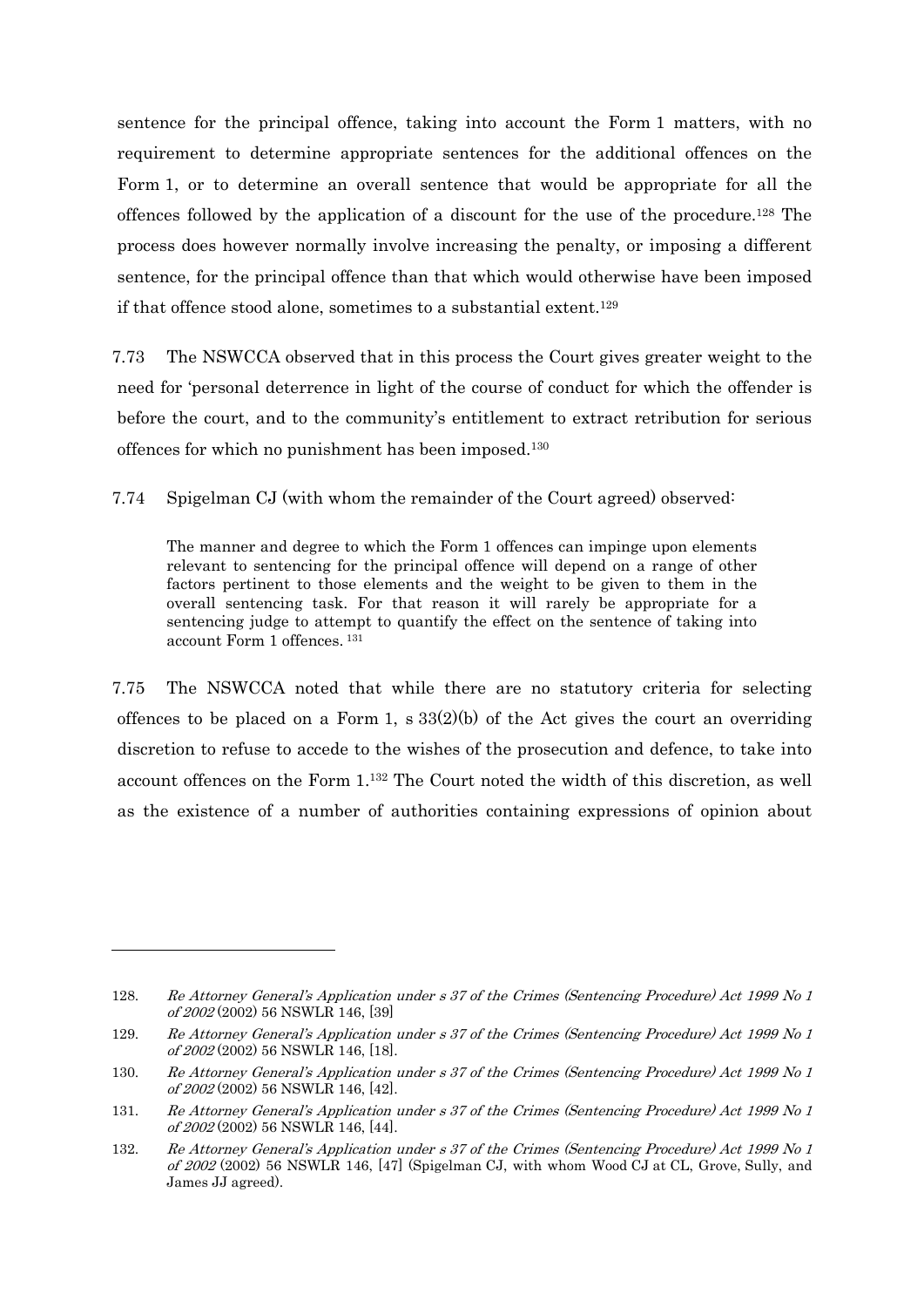when the Form 1 procedure is not appropriate or which suggest circumstances in which the discretion to employ it should not be exercised.133

7.76 Spigelman CJ observed:

1

As long as the most serious offences or, in the case of similar offences, an appropriate range of offences, are included on the indictment, there is no objection to the inclusion of some offences on a Form 1. It would normally be inappropriate to include more serious offences on a Form 1, where the maximum sentence available for the offence on an indictment would be insufficient to allow for the total criminality revealed by the whole course of the offender's conduct to be appropriately reflected in the sentence.134

7.77 Reference was made to several judgments which discouraged the taking into account, on a Form 1, offences of a kind which are not of a similar kind or gravity to the principal offence;135 and to the need for a balance to be struck between the number and gravity of the charges on an indictment and on the Form 1, so as to ensure that the sentencing exercise reflects the total criminality of the whole course of the offender's criminal conduct as revealed by the indictments and the Form 1.136

7.78 While posing for consideration the provision of guidance explicitly directed to elaborating the suitability of offences for inclusion on a Form 1,137 the Court did not embark upon any such exercise in the judgment beyond observing that:

- any such consideration would need to have in mind the court's discretion to take into account Form 1 offences, notwithstanding any agreement between the prosecution and defence to that course;138
- there will be cases where the administration of justice could be brought into disrepute by the court proceeding to sentence an offender on a manifestly inadequate, unduly narrow or artificial basis;<sup>139</sup>

<sup>133.</sup> Re Attorney General's Application under s 37 of the Crimes (Sentencing Procedure) Act 1999 No 1 of 2002 (2002) 56 NSWLR 146, [48].

<sup>134.</sup> Re Attorney General's Application under s 37 of the Crimes (Sentencing Procedure) Act 1999 No 1 of 2002 (2002) 56 NSWLR 146, [50].

<sup>135.</sup> Re Attorney General's Application under s 37 of the Crimes (Sentencing Procedure) Act 1999 No 1 of 2002 (2002) 56 NSWLR 146, [51]–[56].

<sup>136.</sup> Re Attorney General's Application under s 37 of the Crimes (Sentencing Procedure) Act 1999 No 1 of 2002 (2002) 56 NSWLR 146, [57].

<sup>137.</sup> Re Attorney General's Application under s 37 of the Crimes (Sentencing Procedure) Act 1999 No 1 of 2002 (2002) 56 NSWLR 146, [61].

<sup>138.</sup> Re Attorney General's Application under s 37 of the Crimes (Sentencing Procedure) Act 1999 No 1 of 2002 (2002) 56 NSWLR 146, [61].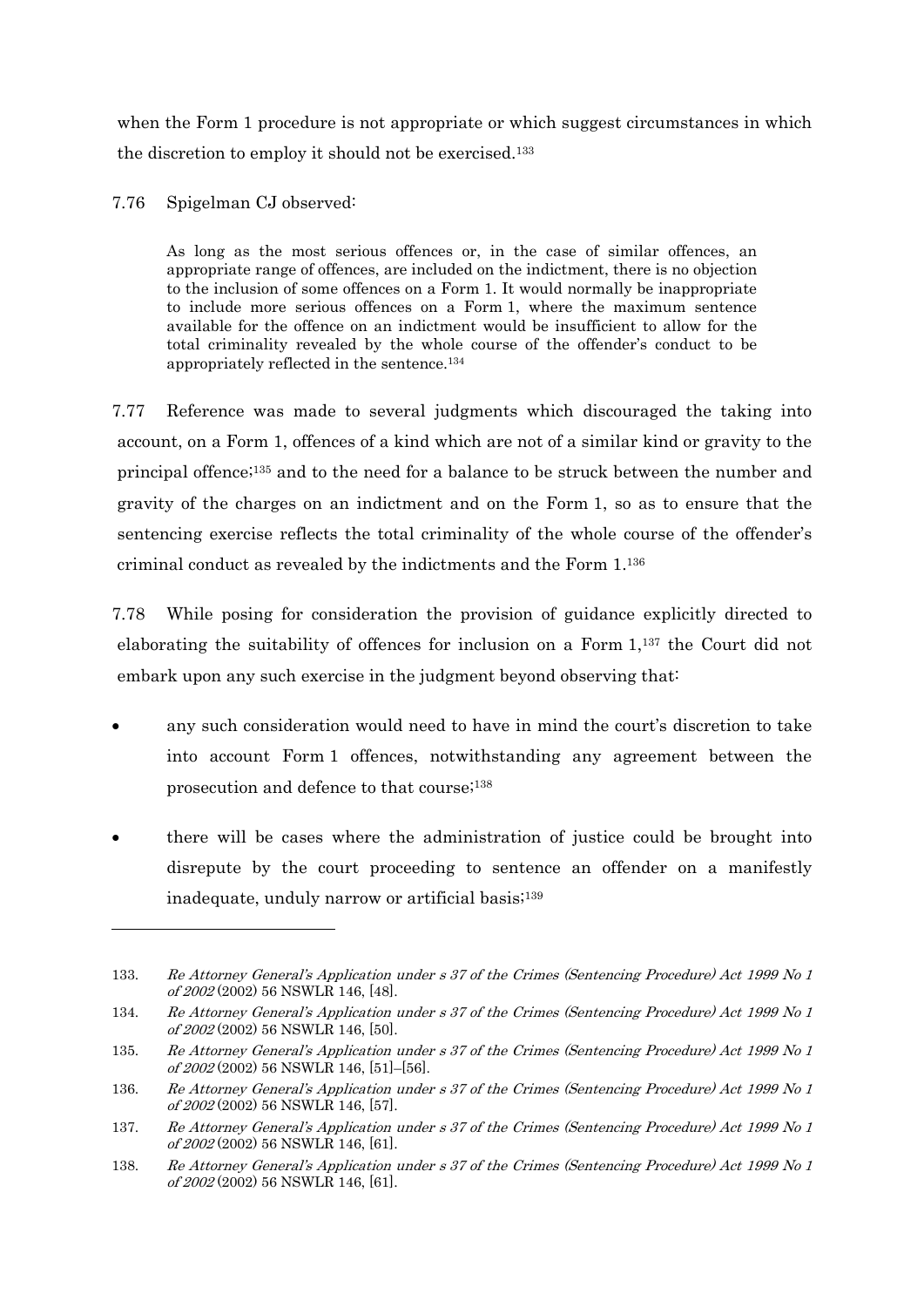the Court's role in the exercise of its discretion to refuse to take an additional offence into account must be constrained to ensure that its independence in an adversarial system is protected.140

### **SOME SUBSEQUENT DECISIONS**

7.79 In R v  $BB$ <sup>141</sup> the NSWCCA confirmed that the offence or offences on the Form 1 are not to be taken into account as 'aggravating' the objective criminality of the principal offence. It stands on its own facts, and the relevance of the Form 1 offence in setting a sentence, in relation to it, is confined to considering whether there should be an increase in the sentence for the principal offence by reference to the analysis in the Guideline Judgment.142

7.80 In R v Lemene,<sup>143</sup> Simpson J found that it was 'questionable' to attach to a single count of armed robbery a further 29 offences of the same or similar kind, by way of the Form 1 procedure:

[4] In my view the procedure adopted in this case was questionable. It is difficult to imagine how an "appropriate" sentence can be fixed in relation to a single count of armed robbery, which has attached to it a further 29 offences of the same or similar kind.

…

 $\overline{a}$ 

[7] The procedure so afforded is not a procedure whereby an offender can admit to the commission of offences, and wipe the slate clean without incurring any additional penalty. Nor is it a procedure which necessarily results in only a small penalty additional to that which would otherwise have been imposed in relation to the principal offence: Morgan at 372. In saying this, I recognise that an offender who adopts the procedure is entitled to expect that the additional penalty will be significantly less than would have been imposed had separate charges been prosecuted. If that were not so, the section would provide no incentive for the use of the procedure, which is administratively convenient both to the prosecution and to the courts. For it to be attractive to an offender, it must afford some benefit to him or her also.144

- 141. R v BB [2005] NSWCCA 215. See also R v Dowd [2005] NSWCCA 113, [45].
- 142. R v BB [2005] NSWCCA 215, [16]–[25].
- 143. R v Lemene (2001) 118 A Crim R 131.
- 144. R v Lemene (2001) 118 A Crim R 131, [4], [7].

<sup>139.</sup> Re Attorney General's Application under s 37 of the Crimes (Sentencing Procedure) Act 1999 No 1 of 2002 (2002) 56 NSWLR 146, [67].

<sup>140.</sup> Re Attorney General's Application under s 37 of the Crimes (Sentencing Procedure) Act 1999 No 1 of 2002 (2002) 56 NSWLR 146, [67].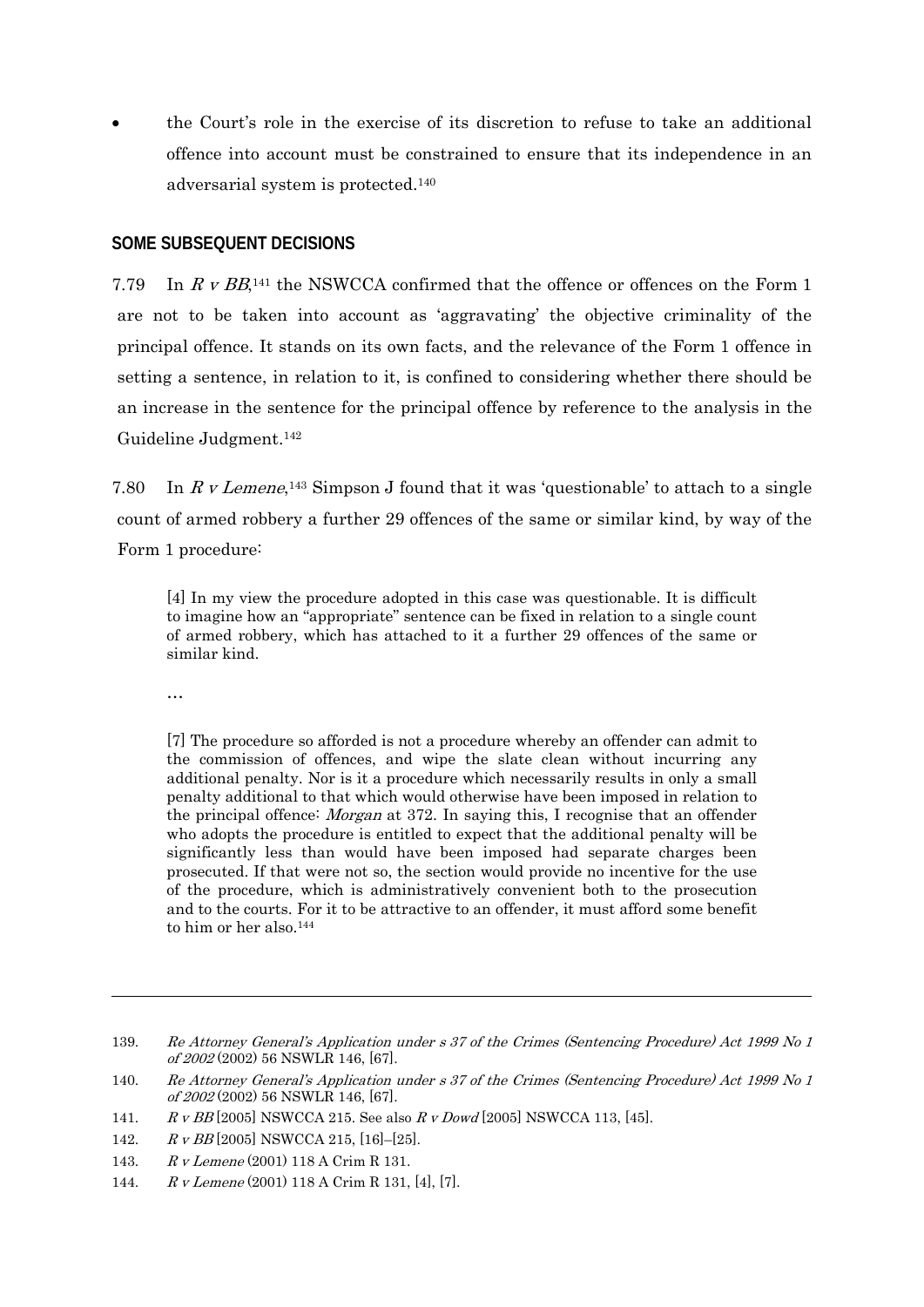As was also pointed out in this case, it is the Crown that bears the onus of ensuring that the Form 1 procedure is not misused.145

7.81 Howie J (with whom Sully J agreed) observed that care should be taken by the prosecution in having serious traffic matters taken into account on a Form 1, particularly where the offender has a poor driving record, as the absence of any conviction for these matters will preclude the offender from being declared an habitual traffic offender under the Road Transport (General) Act 2005 (NSW).<sup>146</sup>

7.82 In  $SGJ$  v The Queen,<sup>147</sup> the NSWCCA observed that where there are multiple victims, a separate Form 1 should be filed for each victim. Kirby J said:

[26] Of course, it is permissible to have unrelated offences on a Form 1 … But where the offence to which the Form 1 attaches (Count 4, second indictment) related to Victim C, it was illogical to include crimes relating to Victim A. It made it difficult for the sentencing Judge, without double counting, to give such offences any real weight when sentencing on the count relevant to the Form 1 (Count 4).

[27] Related conduct amounting to a crime may be dealt with either by separate charges or on a Form 1. Where there are separate charges, and they form part of the same episode, the sentencing Judge will determine issues of accumulation and concurrence in the context of the principle of totality …

…

-

[29] Here, if the prosecution wished to limit the charges against [the offender], and place some on a Form 1, there ought to have been a separate Form 1 for each victim, drawing together lesser offences relevant to that victim. The Form 1 relating to the most serious offence, Count 4 in the second indictment, could then have collected the miscellaneous additional offences (such as [the offender's] drug offences and the offences against the unidentified victims) which did not concern complainants who were the subject of specific counts.148

7.83 Where serious Form 1 offences are taken into account, the sentence must not only note those offences but must reflect the totality of the criminality involved.149 For example in R v Harris,<sup>150</sup> the sentencing judge imposed the same sentence for two aggravated break, enter and steal offences, even though one of those offences had two

<sup>145.</sup> R v Lemene (2001) 118 A Crim R 131, [5].

<sup>146.</sup> R v Felton (2002) 135 A Crim R 328, [42] (Howie J, with whom Sully J agreed); Road Transport (General) Act 2005 (NSW) s 199 (formerly s 28).

<sup>147.</sup> SGJ v The Queen [2008] NSWCCA 258.

<sup>148.</sup> SGJ v The Queen [2008] NSWCCA 258, [26]–[27], [29] (Kirby J, with whom Hodgson JA and Hislop J agreed).

<sup>149.</sup> R v Morgan (1993) 70 A Crim R 368, 371–2 (Hunt CJ at CL, with whom Allen J generally agreed and Lovejoy AJ agreed).

<sup>150.</sup> R v Harris (2007) 171 A Crim R 267.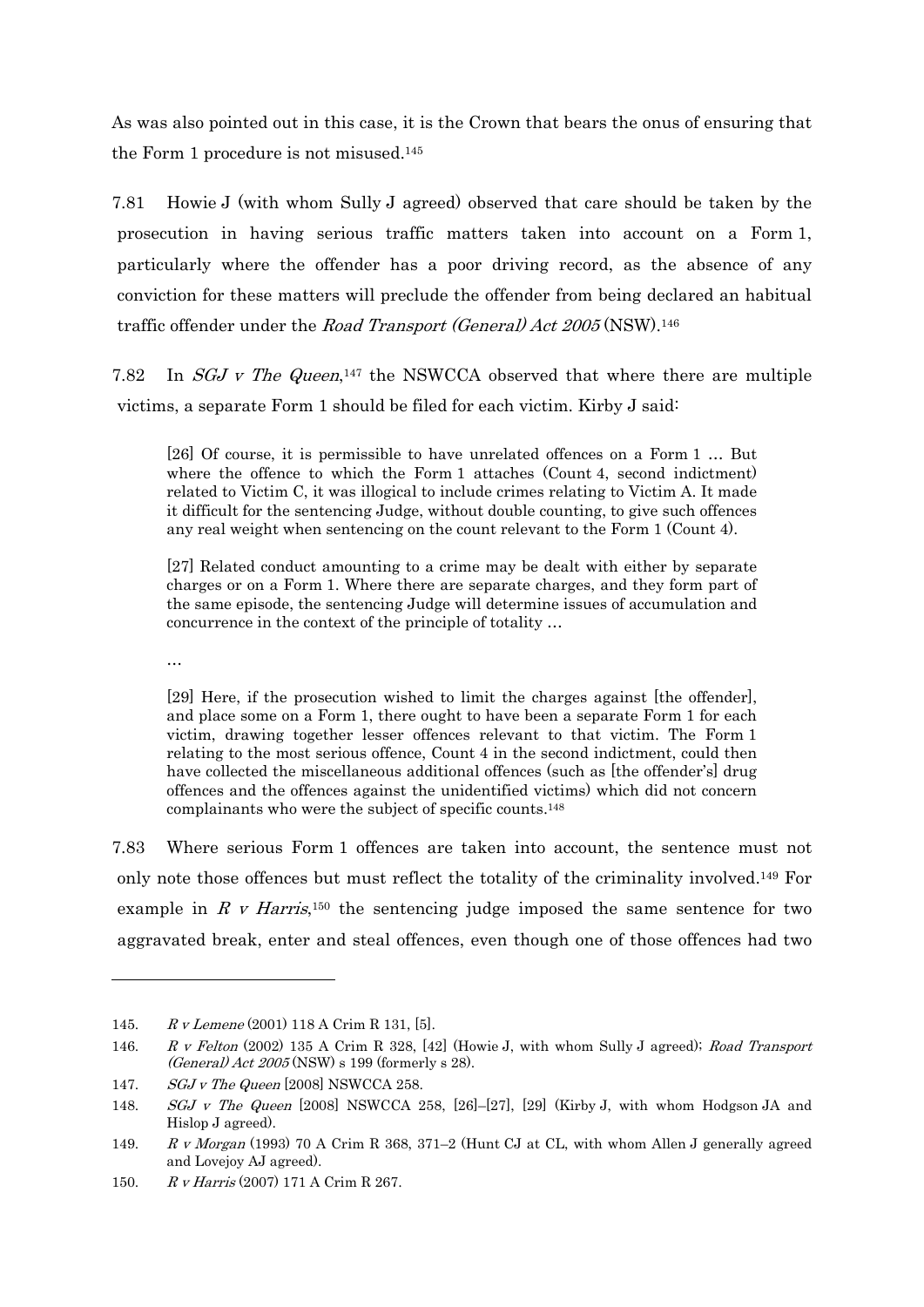Form 1 offences taken into account. On appeal, the NSWCCA held that the sentencing judge erred in imposing identical sentences in those circumstances.

## **ADDITIONAL PENALTIES TO BE IMPOSED**

7.84 Where Form 1 offences are taken into account, the only restriction on the additional penalty to be imposed is that the sentence for the principal offence must not exceed the 'maximum penalty' for that offence.<sup>151</sup>

7.85 Taking into account Form 1 offences should result in a lengthier sentence than dealing with the principal offence alone. In R v Barton,<sup>152</sup> as Spigelman CJ explained:

 [64] although a court is sentencing for a particular offence, it takes into account the matters for which guilt has been admitted, with a view to increasing the penalty that would otherwise be appropriate for the particular offence. The court does so by giving greater weight to two elements which are always material in the sentencing process. The first is the need for personal deterrence, which the commission of the other offences will frequently indicate, ought to be given greater weight by reason of the course of conduct in which the accused has engaged. The second is the community's entitlement to extract retribution for serious offences when there are offences for which no punishment has in fact been imposed. These elements are entitled to greater weight than they may otherwise be given when sentencing for the primary offence.153

7.86 An offender is however entitled to expect that the penalty, as a result of the Form 1 offences being added, will be significantly less than would have been imposed had separate charges been prosecuted.154

7.87 In R v Grube,<sup>155</sup> the NSWCCA rejected the offender's argument that where matters are taken into account on a Form 1, the penalty for the principal offence is limited by the appropriate range for that offence. Hall J, (with whom Grove J and Howie JJ agreed) observed:

Whilst the *focus* must be on sentencing for the primary or principal offence which in turn will require attention to be given to a number of factors, including the objective seriousness of the offence, that particular focus does not necessarily act as a limiting or constraining factor or device to prevent the imposition of a penalty that is above what might be considered to be the appropriate range for

<sup>151.</sup> Crimes (Sentencing Procedure) Act 1999 (NSW) s 33(3); R v Harris (2001) 125 A Crim R 27, [31] .

<sup>152.</sup> R v Barton (2001) 121 A Crim R 185.

<sup>153.</sup> R v Barton (2001) 121 A Crim R 185, [64].

<sup>154.</sup> R v Lemene (2001) 118 A Crim R 131, [7], cited with approval in R v AEM Snr [2002] NSWCCA 58, [82]. See also R v Kay (2002) 132 A Crim R 72, [53]–[55]; R v Harris (2001) 125 A Crim R 27.

<sup>155.</sup> R v Grube [2005] NSWCCA 140.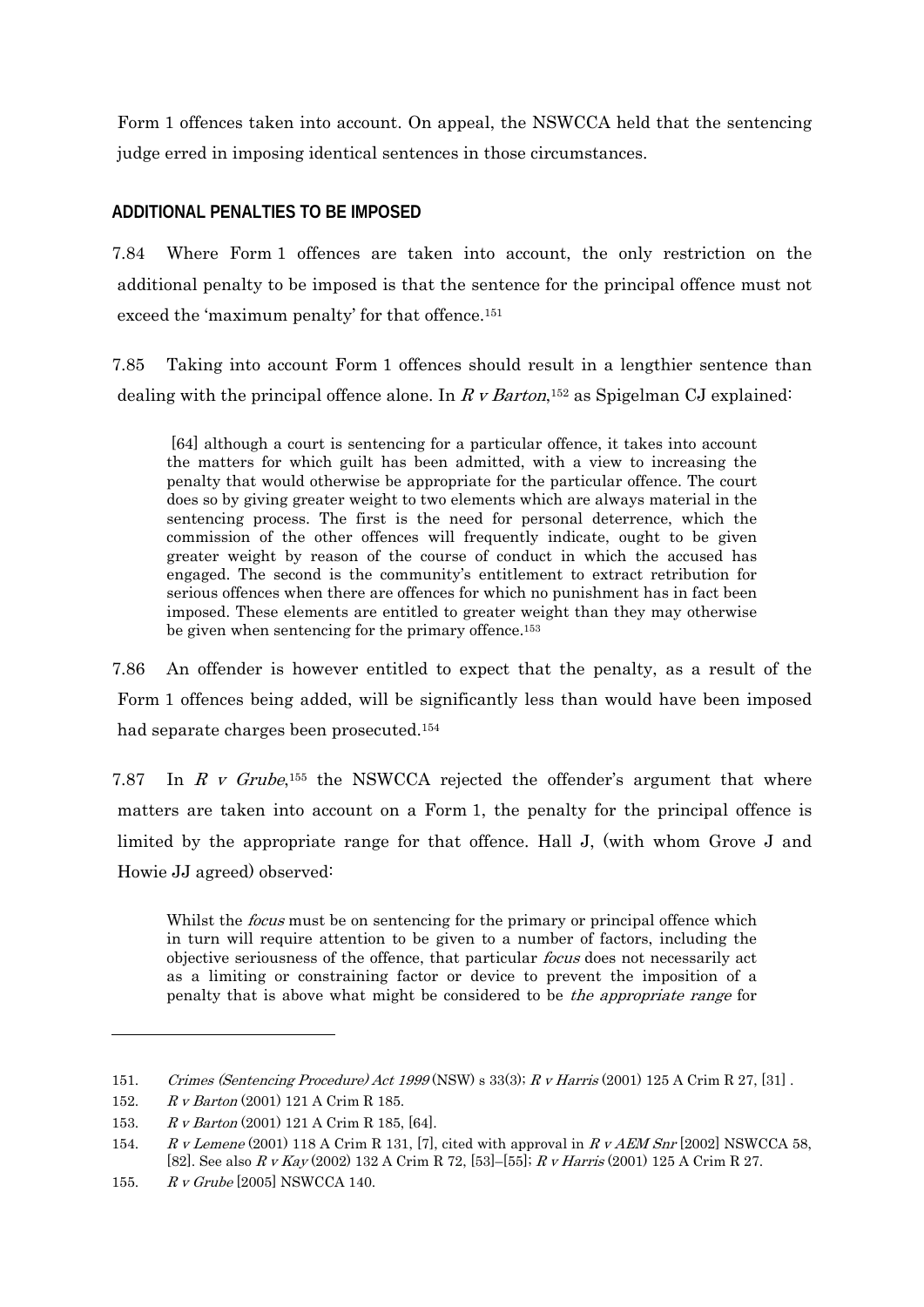the principal offence. Thus in the hypothetical example posed by Howie, J. in argument, taking into account matters on a Form 1 may well put the appropriate penalty above the range of 3 to 5 years that would otherwise apply to the principal offence. An appeal to notions of proportionality or relativity is then neither supported by the terms of Division 3 of Part 3 nor by the principles as stated by the Chief Justice in the guideline judgment.156

### **QUANTIFICATION OF PENALTIES FOR FORM 1 OFFENCES**

7.88 A sentencing judge should rarely try to quantify the effect on the sentence, of taking into account Form 1 offences.<sup>157</sup> However, the High Court observed in *Markarian* v The Queen<sup>158</sup> that, on occasions it would not be inappropriate for the sentencing court to make clear the extent to which the penalty for the principal offence has been increased on account of the Form 1 offences.159 This does not amount to imposing a separate penalty for those other offences in contravention of s 34(1) of the Act.

7.89 An example of when such quantification may be appropriate is where the court needs to have regard to sentences already imposed on co-offenders involved in the same criminal enterprise so as to demonstrate compliance with parity principles. In  $R_V$ Mangano,<sup>160</sup> Basten JA (with whom Howie and Hall JJ agreed) stated that:

That is in part because it is important for the Court to give consideration to sentences already imposed on other participants in the same criminal enterprises and because, in this Court, it is necessary to explain why the Court is differing from the conclusions reached by the sentencing judge.<sup>161</sup>

### **PROSECUTION GUIDELINES**

-

7.90 In light of several decisions of the Court, the New South Wales Director of Public Prosecutions has issued guidelines on the use of Form 1.162 Guideline 20 makes provisions as follows:

 The decision to place offences on a Form 1 should be based on principle and reasons not on administrative convenience or expedience alone.

<sup>156.</sup>  $R \, v \, Grube$  [2005] NSWCCA 140, [32] (emphasis in original).

<sup>157.</sup> Re Attorney General's Application under s 37 of the Crimes (Sentencing Procedure) Act 1999 No 1 of 2002 (2002) 56 NSWLR 146, [44] (Spigelman CJ, with whom Wood CJ at CL, Grove, Sully, and James JJ agreed). See also  $R \, v$  Kay (2002) 132 A Crim R 73, [69].

<sup>158.</sup> Markarian v The Queen (2005) 228 CLR 357.

<sup>159.</sup> Markarian v The Queen (2005) 228 CLR 357, [43] (Gleeson CJ, Gummow, Hayne and Callinan JJ).

<sup>160.</sup> R v Mangano (2006) 160 A Crim R 480.

<sup>161.</sup> R v Mangano (2006) 160 A Crim R 480, [36].

<sup>162.</sup> NSW Director of Public Prosecutions, 'Prosecution Guidelines of the Office of the Director of Public Prosecutions for New South Wales' (2007) Guideline 20.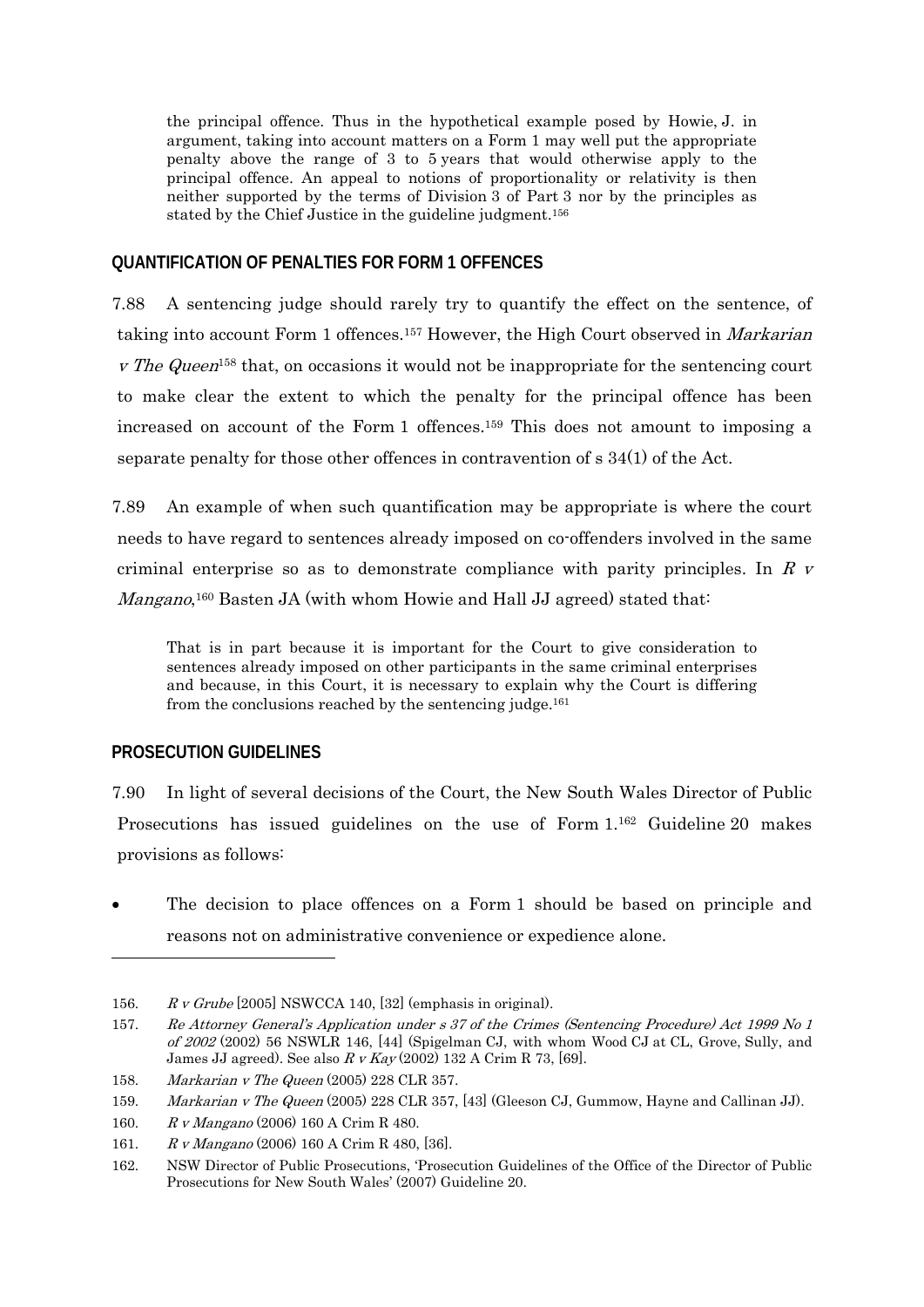- The counts on indictment should reflect matters such as the individual victims, the range of dates during which the offences occurred, the value of property involved and any aggravating factors.
- A balance is to be struck between the number of counts on the indictment and on the Form 1.
- Preparatory or lesser offences can be placed on a Form 1 in cases where several offences were committed in a single episode of criminality.
- Generally, the maximum penalty for Form 1 offences should be less than the maximum penalty for the principal offence.<sup>163</sup>
- Aggravated forms of an offence should not be included on a Form 1 if the principal offence is a non aggravated offence of the same general type.
- Generally, certain offences should not be included on a Form 1 because they should be recorded as convictions—for example, failure to appear, firearms offences (although some may be included on a Form 1 where multiple firearms offences are charged), serious offences against police officers, breaches of apprehended domestic violence orders, offences committed while on bail or on probation or parole, offences in relation to the administration of justice, or traffic offences committed by an offender with a poor traffic record.
- The views of the police officer-in-charge and of the victim must be sought and recorded before placing any offences on a Form 1.

<sup>163.</sup> NSW Director of Public Prosecutions, 'Prosecution Guidelines of the Office of the Director of Public Prosecutions for New South Wales' (2007) Guideline 20.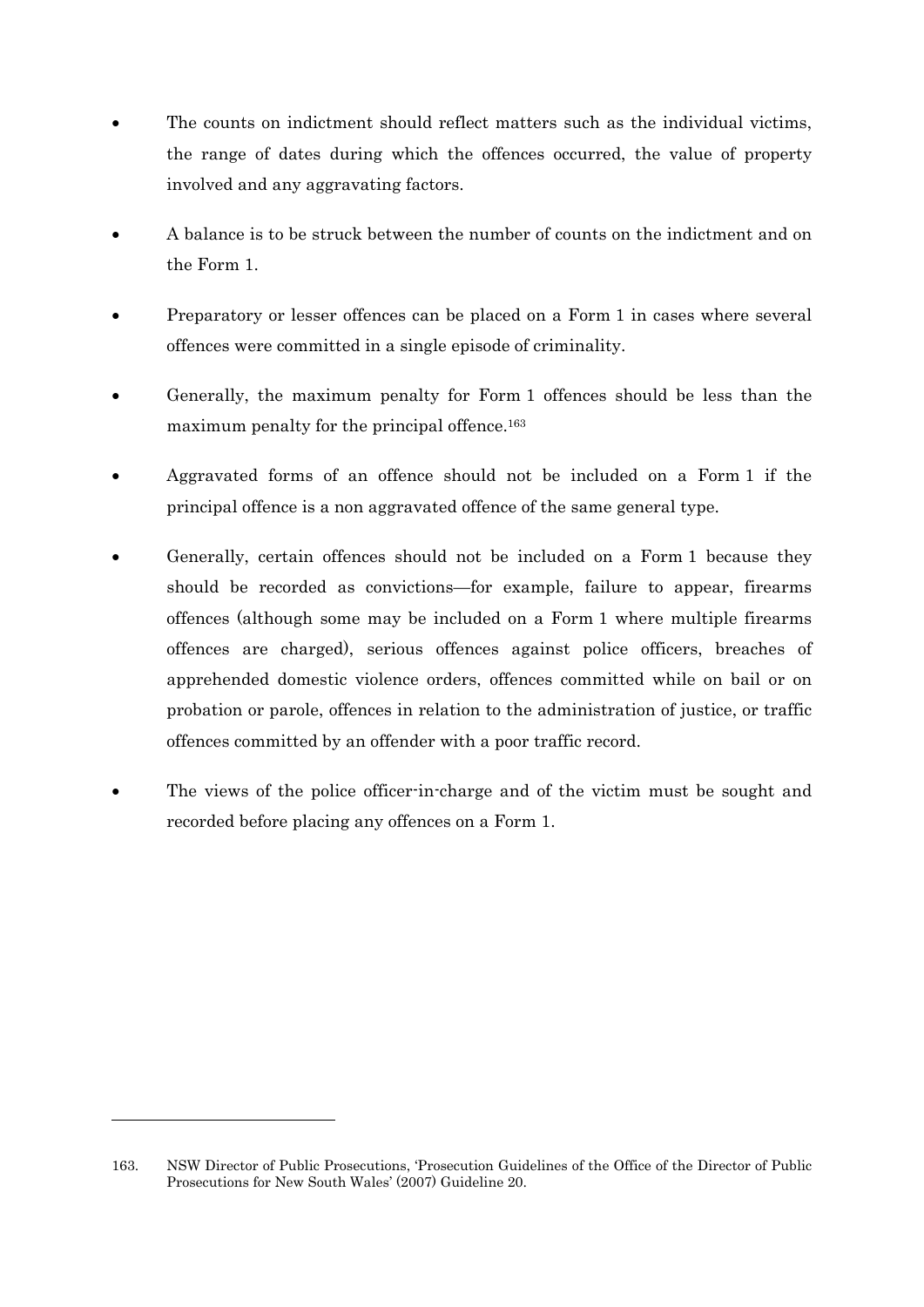# **CHAPTER 8: ADVICE OF THE COUNCIL**

8.1 In this chapter the Council gives consideration to the submissions received in relation to this reference, in the light of the foregoing analysis of sentencing law and practice.

## **DISCOUNT FOR PLEA OF GUILTY**

8.2 The Council observes that there is strong support for the awarding of discounts on sentence for pleas of guilty, for the reasons earlier noted, $<sup>1</sup>$  and as confirmed by prior</sup> inquiries and the submissions received in response to this reference.<sup>2</sup>

8.3 While some commentators have raised philosophical objections<sup>3</sup> to the provision of a discount in return for pleas of guilty, on the basis that it can improperly coerce the accused to plead guilty (particularly in cases within the standard non-parole period regime), regardless of actual guilt; or that it places a premium on administrative convenience at the expense of just punishment; or that it punishes those who exercise their right to a trial; or that it can lead to disparity between co-offenders; or that it

<sup>1.</sup> See [2.4] above.

<sup>2.</sup> See, eg, Standing Committee of Attorneys-General, *Working Group on Criminal Trial Procedure* Report (1999), 36–7, Recommendation 21; Standing Committee of Attorneys-General, Deliberative Forum on Criminal Trial Reform (2000) Recommendation 51; New South Wales Law Reform Commission, Criminal Procedure: Procedure from Charge to Trial: Specific Problems and Proposals, Discussion Paper No 14 (1987) vol 2, 497; Australian Law Reform Commission, Same Crime, Same Time: Sentencing of Federal Offenders, Report No 103 (2006) [11.38]. A majority of the members of the Australian Law Reform Commission came to the same view in its previous report on sentencing: Australian Law Reform Commission, Sentencing, Report No 44 (1988) [173]–[174]; Submission 1: Criminal Law Committee, NSW Young Lawyers, 2–3; Submission 8: Illawarra Legal Centre Inc, 2; Submission 9: Office of the Director of Public Prosecutions New South Wales, 2.

<sup>3.</sup> Kathy Mack and Sharyn Roach Anleu, 'Choice, Consent and Autonomy in a Guilty Plea System' in Andrew Goldsmith and Mark Israel (eds) Criminal Justice in Diverse Communities (2000) 75; Kathy Mack and Sharyn Roach Anleu, 'Criminal Justice Reform' (Paper presented at the Australasian Institute of Judicial Administration Conference on Reform of Court Rules and Procedures in Criminal Cases, Brisbane, 3–4 July 1998); Kathy Mack and Sharyn Roach Anleu, 'Reform of Pre-trial Criminal Procedure: Guilty Pleas (1998) 22(5) Criminal Law Journal 263; Kathy Mack and Sharyn Roach Anleu, 'Guilty Pleas: Discussion and Agreement' (1996) 6(1) Journal of Judicial Administration 8; Geraldine Mackenzie, 'The Guilty Plea Discount: Does Pragmatism Win Over Proportionality and Principle?' (2007) 22 Southern Cross University Law Review 205; John Willis, 'The Sentencing Discounts for Guilty Pleas: Are We Paying Too Much for Efficiency?' (1985) 18(3) Australian and New Zealand Journal of Criminology 131; David Field 'Plead Guilty Early and Convincingly to Avoid Disappointment' (2002) 14 Bond Law Review 251.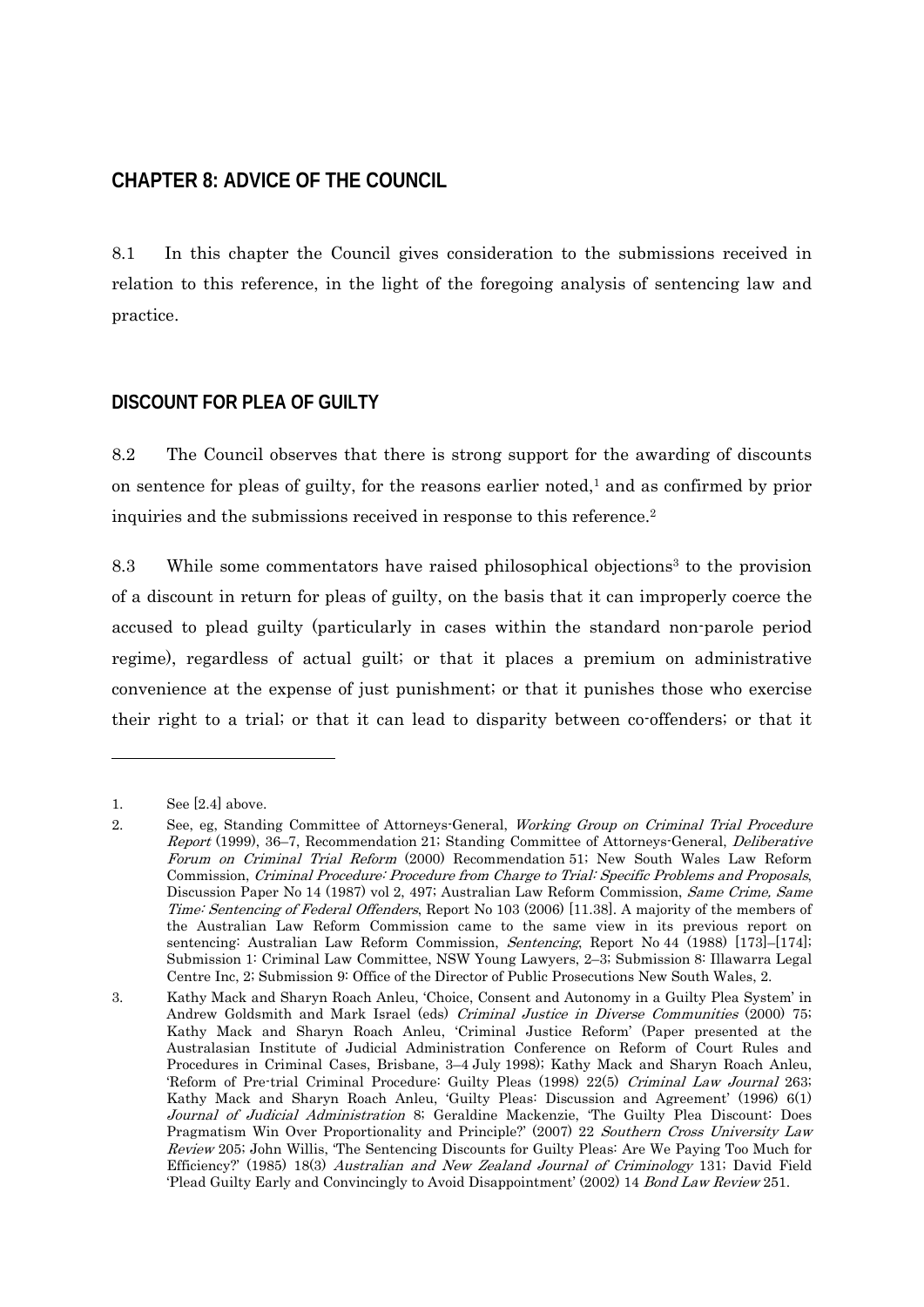overlooks other root causes for delay in the criminal justice system; the Council is not satisfied that any of these objections, whether considered individually or in combination, provide cause for any re-appraisal in principle of the system.

8.4 Such problems as do occur in practice appear to relate to the misapplication of the sentencing principles as articulated in the Crimes (Sentencing Procedure) Act 1999 (NSW) ('the Act') and case law, most particularly in quantifying the level of discount for a plea by reference to a value judgment as to whether it is a late plea, and as to its utilitarian worth, or when allowing the offender the benefit of multiple discounting factors.

8.5 Some options were identified in the submissions, or otherwise, that might assist in reducing the incidence of appellable error associated with the application of the discounting factor.

### **Encouraging the offer of an early plea**

-

8.6 Of critical importance for the criminal case conferencing trial, and for the quantification of discounts for pleas of guilty in cases dealt with outside the trial, is the timing of the offer of a plea. In some cases the capacity of an accused to offer an early plea may be out of his or her hands, for example where the indictment is overloaded, or where the prosecution delays the delivery of a comprehensive brief, or where the accused is not provided at an appropriately early time with sufficiently experienced defence representation, or where the accused offers a plea to an alternative charge or charges which is not accepted by the prosecution until the approach of the trial date.

8.7 These are matters into which the Court, and the Act, can have little input and are best addressed at a practical level, as has been suggested by a number of commentators<sup>4</sup> who have advocated, for example:

<sup>4.</sup> It should be noted that measures of this kind are generally supported by recommendations in Standing Committee of Attorneys-General, *Deliberative Forum on Criminal Trial Reform* (2000); and see Standing Committee of Attorneys-General, Working Group on Criminal Trial Procedure Report (1999) Recommendations 9–10, 12–17; Kathy Mack and Sharyn Roach Anleu, 'Criminal Justice Reform' (Paper presented at the Australasian Institute of Judicial Administration Conference on Reform of Court Rules and Procedures in Criminal Cases, Brisbane, 3–4 July 1998); Kathy Mack and Sharyn Roach Anleu, 'Guilty Pleas: Discussion and Agreement' (1996) 6(1) Journal of Judicial Administration 8; Kathy Mack and Sharyn Roach Anleu, 'Reform of Pre-trial Criminal Procedure: Guilty Pleas' (1998) 22(5) Criminal Law Journal 263; Don Weatherburn and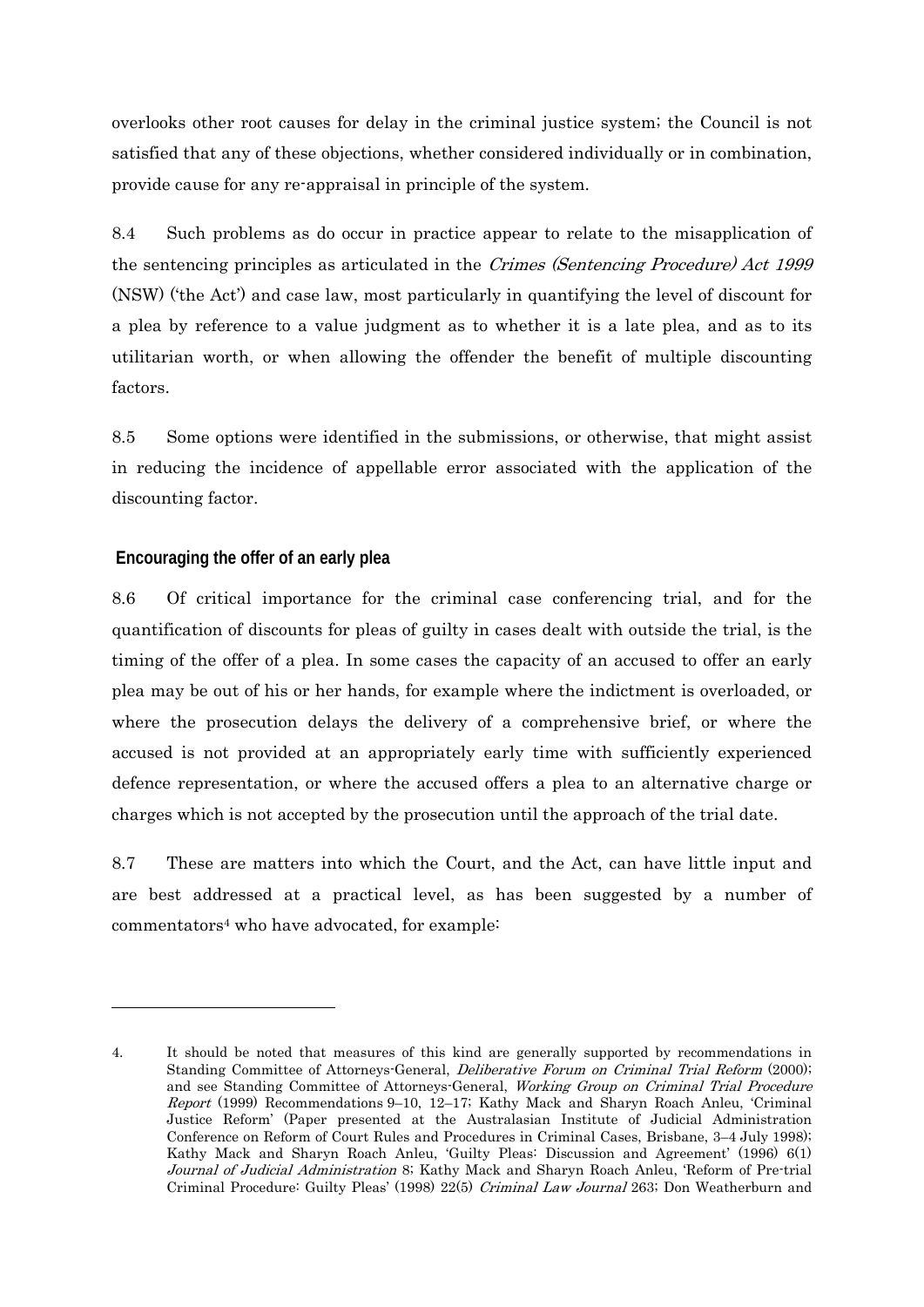- requiring the early involvement of experienced Crown prosecutors and defence counsel to allow for adequate case preparation by counsel on both sides;
- ensuring that prosecutors lay more accurate charges, instead of including every major and minor offence;
- requiring full disclosure of the Crown's case well before the committal;
- guaranteeing legal aid for eligible persons before and at committal to ensure that they receive early legal advice;
- ensuring continuous legal representation from committal to trial, by:
	- assigning more experienced counsel to deal with charge negotiations and less experienced counsel to trials;
	- creating regular solicitor/counsel teams within the prosecutor's office to ensure that solicitors are more aware of the predicted trial outcomes and of the trial counsel's opinion;
- encouraging active negotiations for the resolution of a matter before committal;
- convening an early pre-trial conference supervised by a judge—preferably the trial judge.

8.8 The Council acknowledges the validity of these suggestions. It encourages their adoption in practice but does not see any basis for legislative intervention, pending evaluation of the criminal case conferencing trial.

8.9 It does however see merit in adding to the matters which are to be taken into account in s 22(1) of the Act, an additional factor (c) 'the circumstances in which the offender indicated an intention to plead guilty'. This would allow consideration to be given to whether the plea resulted from a charge negotiation, or from a decision by the

Joanne Baker, 'Delay in Trial Case Processing: An Empirical Analysis of Delay in the NSW District Criminal Court' (2000) 10(1) Journal of Judicial Administration 5.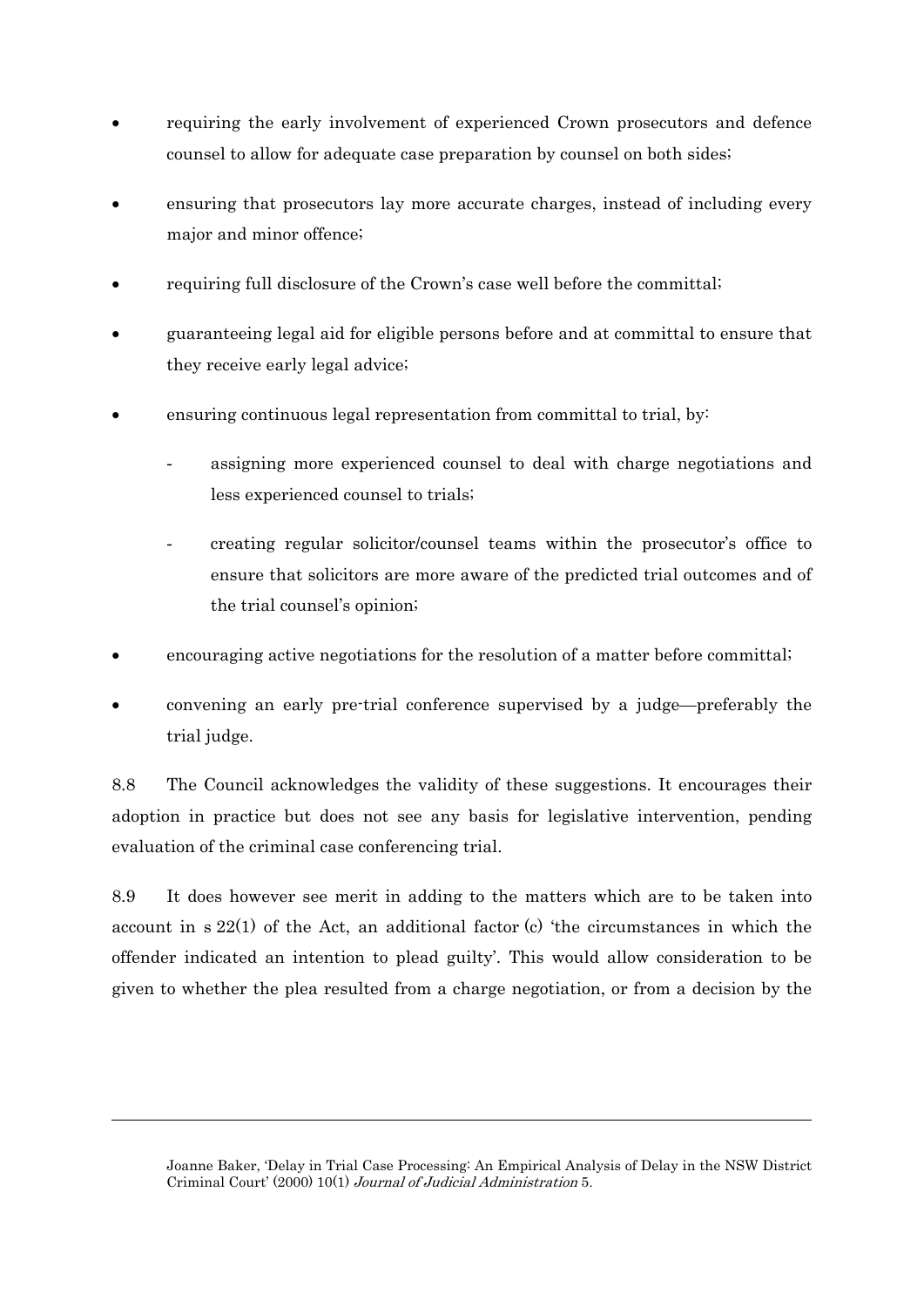prosecution post-committal to proceed on a lesser charge, and to any other factor which may have affected the timeliness of the offender's offer or willingness to plead guilty.5

8.10 Although the NSW Young Lawyers Criminal Law Committee proposed an amendment that would specifically provide for the case where an offender is convicted at trial of a less serious offence after an offer to plead guilty to that offence is rejected by the prosecution, $6$  the Council considers that existing case law adequately caters for this position,7 that is provided the defence makes clear the basis on which the offer is made.

### Recommendation 1

The Council recommends that consideration be given to amending s 22(1) of the Crimes (Sentencing Procedure) Act (NSW) so as to include the circumstances in which the offender indicated an intention to plead guilty as a further matter to be taken into account when sentencing an offender who has pleaded guilty.

### **Legislative prescription of the quantum of the discount**

8.11 The Office of the Director of Public Prosecutions New South Wales (ODPP) submitted that, $8$  in the interests of transparency, certainty and consistency, the Act should expressly provide for a set discount of 25 per cent for a guilty plea made at the Local Court before committal, on the basis that this would:

- alter charge negotiation practices by shifting the onus from the Crown to the defence to ensure that the accused is appropriately advised of the importance of the timing of the plea; and
- provide certainty as to what is involved in the concept of the 'first reasonable opportunity'.

8.12 The ODPP also submitted that the Act should mandate that judges quantify the discount given for the utilitarian value of the plea alone in order to avoid the risk of

1

<sup>5.</sup> Provision is made in the Crimes (Sentencing) Act 2005 (ACT) s  $35(2)(c)$ , and in the Guideline published in relation to the *Criminal Justice Act 2003* (UK) s 144(1)(b) to factors of this kind.

<sup>6.</sup> Submission 1: Criminal Law Committee, NSW Young Lawyers, 3.

<sup>7.</sup> See [2.33]–[2.35] above.

<sup>8.</sup> Submission 9: Office of the Director of Public Prosecutions New South Wales, 3–4.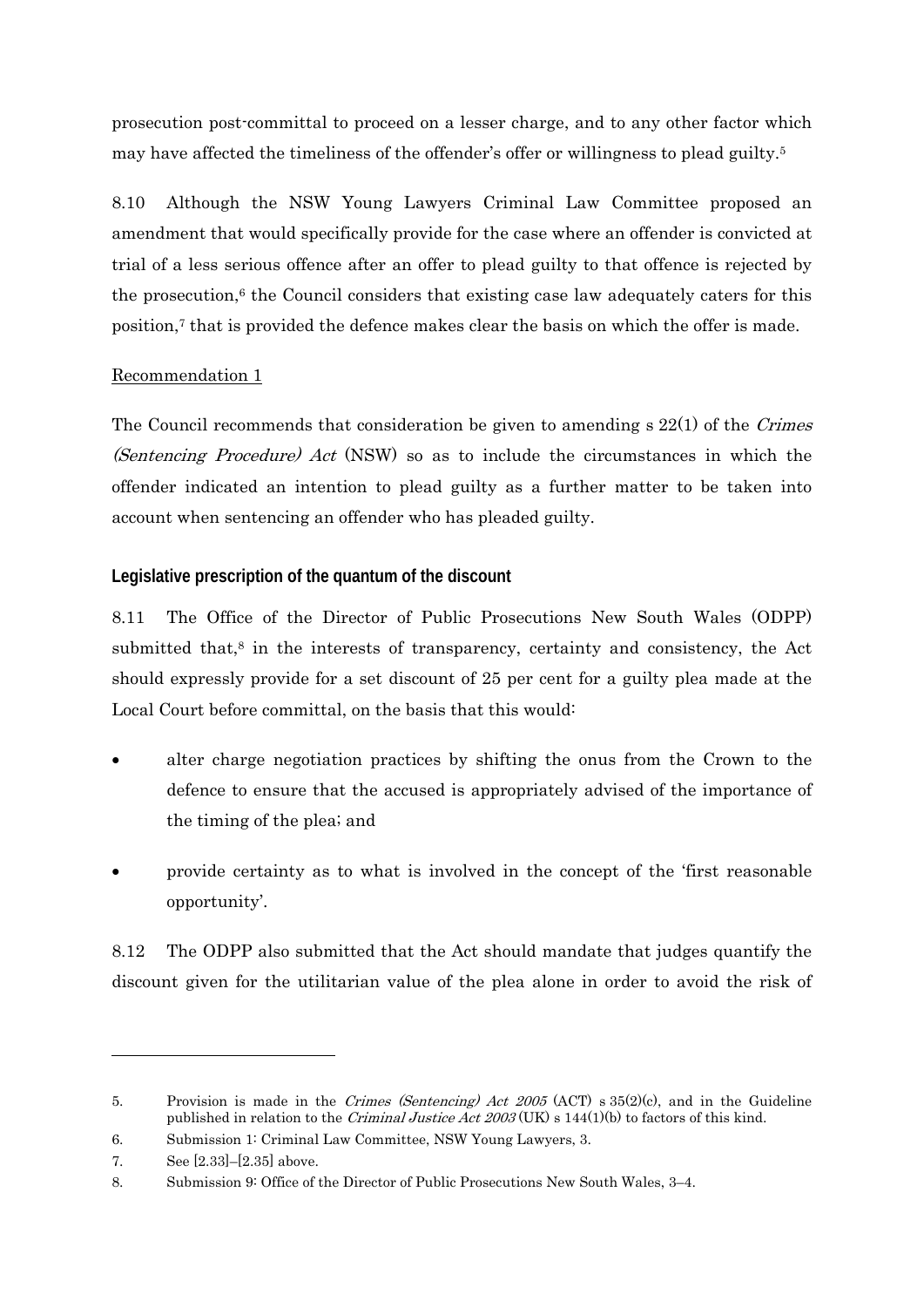double counting that can arise where the plea is treated additionally as an indicator of remorse or contrition<sup>9</sup>

8.13 There is support for the practice of encouraging the specification of the quantum of the discount for a plea of guilty,<sup>10</sup> but less support for its legislative prescription, on the basis that it might:

- fetter judicial discretion, and result in injustices by preventing any consideration of the factors that may have prevented the accused from entering an early plea (such as erroneous legal advice) or the late delivery of a brief;
- undermine the notion of individualised justice, in particular, by providing the same discount for complex cases as for straight forward cases; and
- disadvantage offenders with a mental illness or intellectual disability, or those who are illiterate or whose first language is not English.<sup>11</sup>

8.14 The Revised Guideline published by the Sentencing Guidelines Council (UK) has adopted a sliding scale ranging from

a recommended one third (where the guilty plea was entered at the first reasonable opportunity in relation to the offence for which sentence is being imposed), reducing to a recommended one quarter (where a trial date has been set) and to a recommended <u>one tenth</u> (for a guilty plea entered at the 'door of the court' or after the trial has begun).<sup>12</sup>

8.15 On the other hand, the Victorian Sentencing Advisory Council opposed the prescription of a specific reduction in sentence for a guilty plea, mainly because it may coerce an accused to plead guilty, and may result in disproportionate and excessively lenient sentences.13 The Sentencing Advisory Council noted that prescribing the value to be given to the guilty plea as a mitigating factor is problematic in circumstances where

1

<sup>9.</sup> Submission 9: Office of the Director of Public Prosecutions New South Wales, 4.

<sup>10.</sup> Australian Law Reform Commission, Same Crime, Same Time: Sentencing of Federal Offenders, Report No 103 (2006) [11.42].

<sup>11.</sup> Australian Law Reform Commission, Same Crime, Same Time: Sentencing of Federal Offenders, Report No 103 (2006) [11.40]; Dennis Miralis, 'Tougher Sentences for NSW Offenders Pleading Guilty' (2008) 46(7) Law Society Journal 69, 70–1; Standing Committee of Attorneys-General, Working Group on Criminal Trial Procedure Report (1999) 36–7.

<sup>12.</sup> United Kingdom Sentencing Guidelines Council, 'Reduction in Sentence for a Guilty Plea: Definitive Guideline' (2007) [4.2] (emphasis in original).

<sup>13.</sup> Sentencing Advisory Council (Victoria), 'Sentence Indication and Specified Sentence Discounts: Final Report' (2007) viii.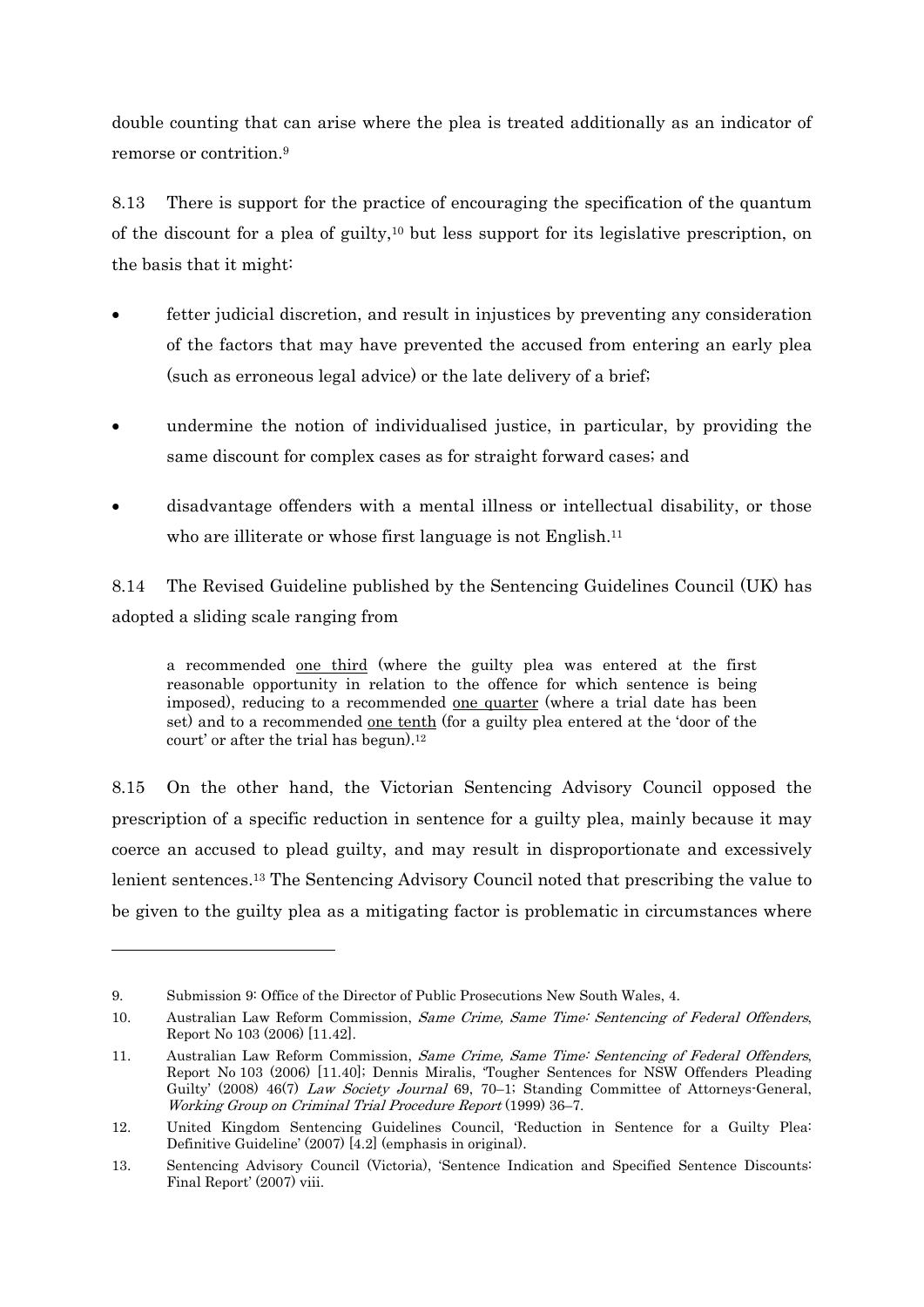the court would retain a discretion with respect to other mitigating factors.14 It concluded that it was preferable for the determination as to whether there would be a reduction in sentence for the guilty plea, and if so, its application, to remain within the courts' discretion and decided on a case-by-case basis.15 However, in the interest of transparency, it did recommend that Victorian courts be required to state the effect, if any, of a guilty plea on sentence:

The *Sentencing Act 1991* (Vic) should be amended to require the court, in passing sentence on an offender who has pleaded guilty, to state whether the sentence has been reduced for that reason, and if so, the sentence that would have been imposed but for the guilty plea.16

8.16 The Council does not consider legislative prescription is necessary at this time, pending evaluation of the criminal case conferencing trial, although if it were to be introduced as a general measure, it would seem appropriate to provide for a graduated scale of discounts by reference to the critical stages of arrest to committal, committal to arraignment, arraignment to listing for trial, and trial commencement, that is for cases dealt with in the District Court and Supreme Court.

8.17 It does see some merit in an amendment of s 22 of the Act to require the discount for the plea to be extended solely for its utilitarian value, and to be expressly quantified by the Court. This might help to reduce the incidence of appellate error in the application of the sentencing principles summarised earlier in this Report, and encourage transparency both for the offender and for appellate review.17

8.18 The Council notes that the Guideline published by the Sentencing Guidelines Council (UK) requires the issue of remorse and any other mitigating factors to be addressed *separately and before* calculating the reduction for the guilty plea.<sup>18</sup> Similarly

<sup>14</sup> Sentencing Advisory Council (Victoria), 'Sentence Indication and Specified Sentence Discounts: Final Report' (2007) viii.

<sup>15.</sup> Sentencing Advisory Council (Victoria), 'Sentence Indication and Specified Sentence Discounts: Final Report: Summary and Recommendations' (2007) 3.

<sup>16.</sup> Sentencing Advisory Council (Victoria), 'Sentence Indication and Specified Sentence Discounts: Final Report' (2007) Recommendation 1.

<sup>17.</sup> The Hon Justice R.Howie, 'Sentencing Discounts—Are They Worth the Effort?' (Paper presented at the Sentencing 2008 Conference, Canberra, 10 February 2008) [16], referring to R v Knight; R v Biuvanua (2007) 176 A Crim R 338 and R v Kilpatrick (2005) 156 A Crim R 478. Justice Howie's views were endorsed in Submission 2: The Hon Justice Peter McClellan, Chief Judge at Common Law, Supreme Court of New South Wales, 1.

<sup>18.</sup> United Kingdom Sentencing Guidelines Council, 'Reduction in Sentence for a Guilty Plea: Definitive Guideline' (2007) [2.4].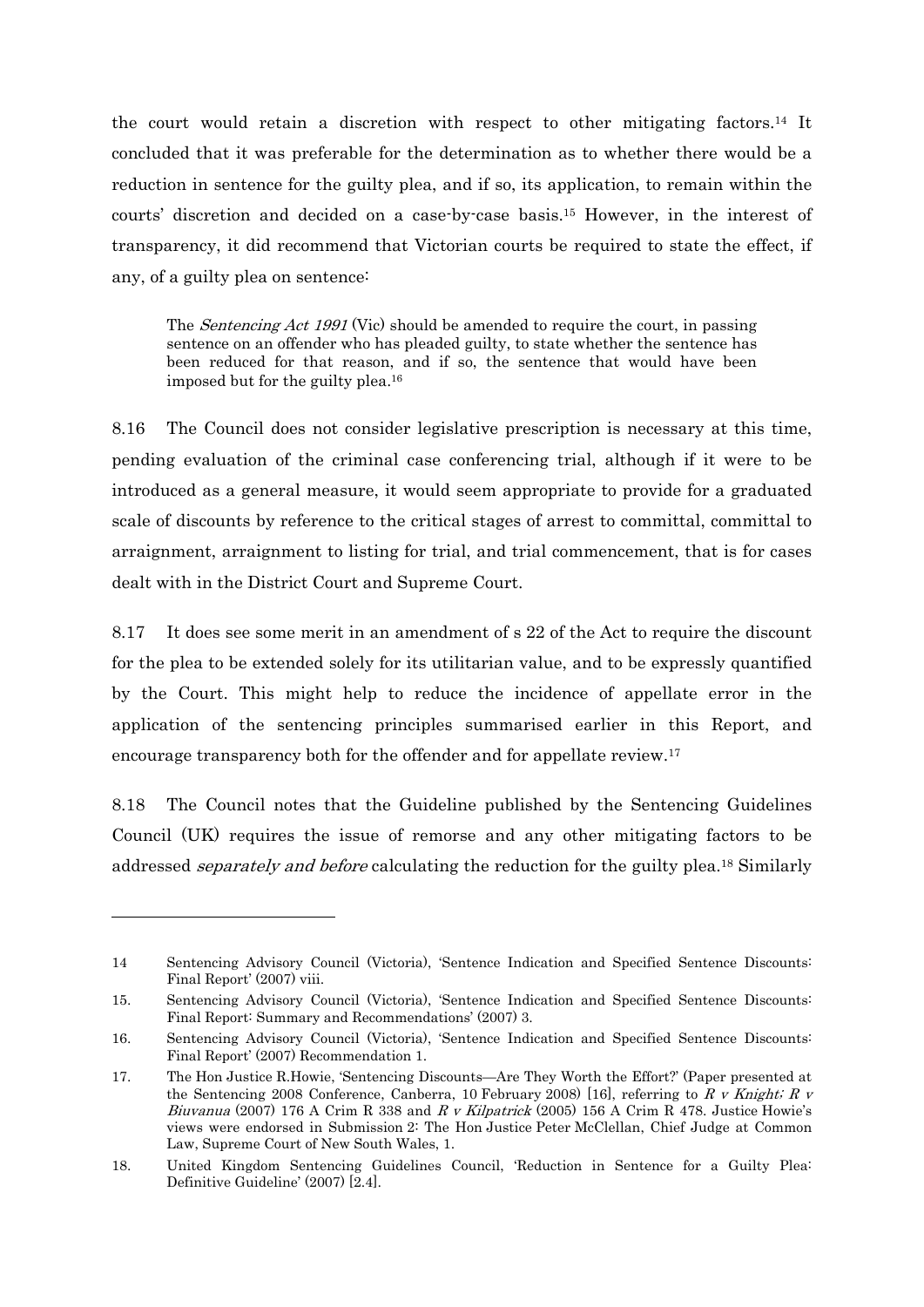it requires the implications of other offences that are taken into account to be reflected in the sentence before the reduction for the plea has been applied.19

8.19 The Council agrees that this approach is appropriate, so long as sentencers understand that remorse, cooperation with the authorities, and the other subjective considerations are separate factors that do not gain extra weight from the fact of the plea, and that double counting is to be avoided.

### **Prescribing the factors of relevance for quantification of the discount**

8.20 In its 2006 report on the sentencing of federal offenders, the Australian Law Reform Commission (ALRC) made the following recommendation:

Federal sentencing legislation should provide that in determining whether to discount the sentence of a federal offender for pleading guilty, and the extent of any discount, the court must consider the following matters:

- (a) the degree to which the plea of guilty facilitates the administration of the federal criminal justice system; and
- (b) the objective circumstances in which the plea of guilty was made, including whether the offender pleaded guilty at the first reasonable opportunity to do so, and whether the offender had legal representation.20

8.21 This was seen to be a way of enhancing a consistent and clear approach to determining an appropriate discount, although factor (a) needs to be understood in the light of the difference between the manner in which a plea of guilty is to have relevance in relation to federal offenders in accordance with the decision in Cameron v The  $\Omega$ ueen<sup>21</sup> and state offenders sentenced in accordance with the NSW Act.

8.22 While most of the Australian jurisdictions identify the timing of the plea as a relevant factor in determining the discount, $22$  the ACT legislation alone identifies several additional factors which must be taken into account, including whether the

<sup>19.</sup> United Kingdom Sentencing Guidelines Council, 'Reduction in Sentence for a Guilty Plea: Definitive Guideline' (2007) [2.5].

<sup>20.</sup> Australian Law Reform Commission, Same Crime, Same Time: Sentencing of Federal Offenders, Report No 103 (2006) Recommendation 11–2.

<sup>21.</sup> Cameron v The Queen (2002) 209 CLR 339.

<sup>22.</sup> Crimes (Sentencing Procedure) Act 1999 (NSW) s 22(1)(b); Sentencing Act 1991 (Vic) s 5(2)(e); Penalties and Sentences Act 1992 (Qld) s 13(2); Sentencing Act 1995 (WA) s 8(2); Crimes (Sentencing) Act 2005 (ACT) s 35(2)(b); Sentencing Act (NT) s 5(2)(j)—as discussed in Australian Law Reform Commission, Same Crime, Same Time: Sentencing of Federal Offenders, Report No 103 (2006) [11.45].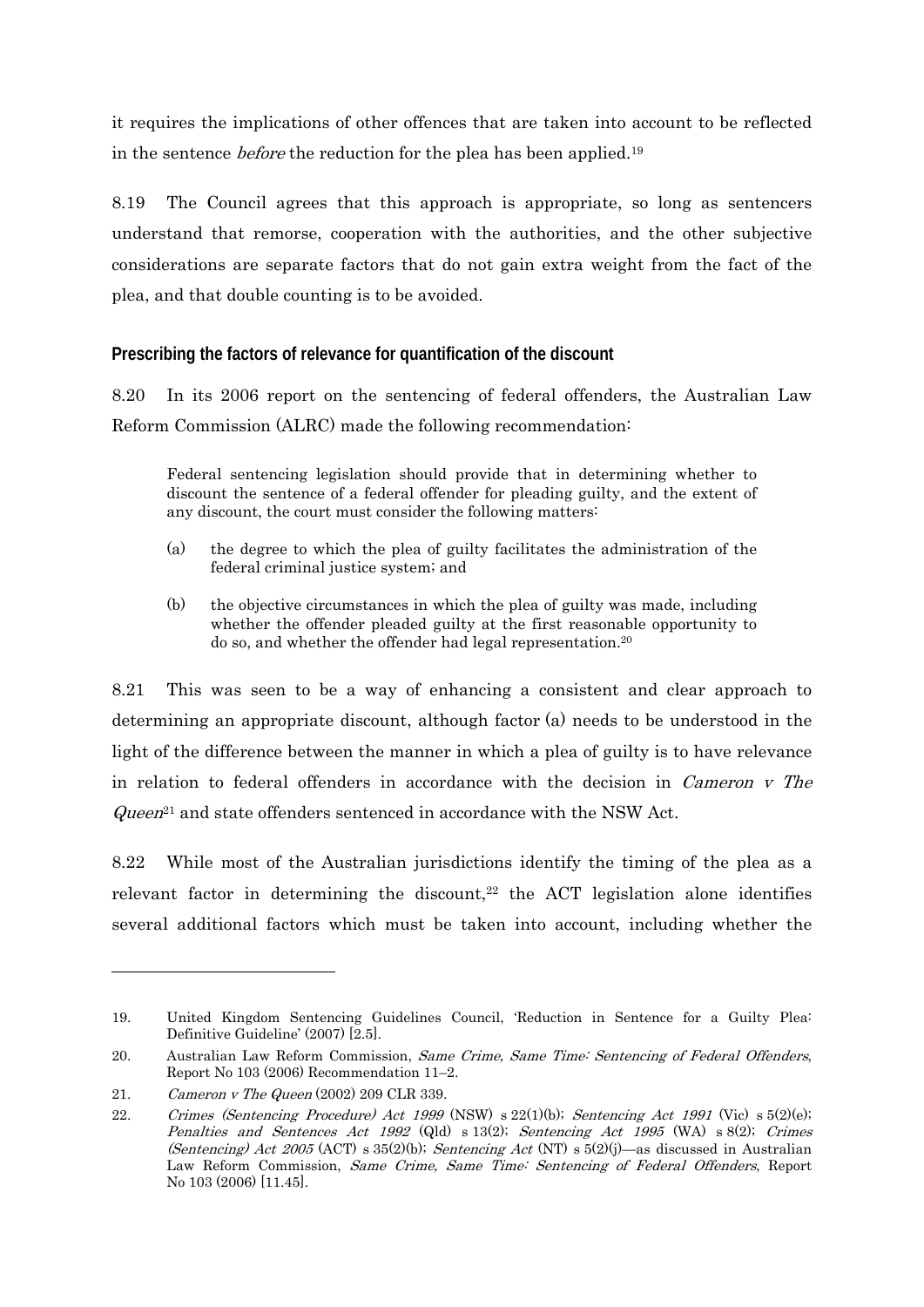guilty plea was related to charge negotiations, the gravity of the offence, and the impact of the offence on victims and their families.23

8.23 It specifically requires that any lesser sentence must not be 'unreasonably disproportionate to the nature and circumstances of the offence'.24 It also provides that in deciding to impose a lesser penalty, the 'court must not make any significant reduction for the fact that the offender pleaded guilty if, based on established facts, the court considers that the prosecution's case for the offence was overwhelmingly strong'.25

8.24 The Council notes that the Guideline published by the Sentencing Guidelines Council (UK) provides:

- 5.3 Where the prosecution case is overwhelming, it may not be appropriate to give the full reduction that would otherwise be given. Whilst there is a presumption in favour of the full reduction being given where a plea has been indicated at the first reasonable opportunity, the fact that the prosecution case is overwhelming without relying on admissions from the defendant may be a reason justifying departure from the guideline.
- 5.4 Where a court is satisfied that a lower reduction should be given for this reason, a recommended reduction of 20% is likely to be appropriate where the guilty plea was indicated at the first reasonable opportunity.26

8.25 Two matters arise for consideration by reference to these precedents. First, unlike s 22A (discount for pre-trial disclosure) and s 23 (discount for assistance), there is no direction in s 22 to the effect that any lesser sentence imposed under that section (for a plea) 'must not be unreasonably disproportionate to the nature and circumstances of the offence'. While existing sentencing practice might import such a limitation, the Council considers that for more abundant caution, s 22 should be amended to introduce a requirement to this effect.

8.26 Secondly, in circumstances where the guideline decision, and subsequent decisions, have rejected the relevance of the strength of the prosecution case for the quantification of the guilty plea, on the basis that s 22 is concerned with its utilitarian value, the adoption of the approach taken in the ACT legislation, and in the Guideline of

 $\overline{a}$ 

<sup>23.</sup> Crimes (Sentencing) Act  $2005$  (ACT) s  $35(2)$ (c)-(e).

<sup>24.</sup> Crimes (Sentencing) Act 2005 (ACT) s 35(6).

<sup>25.</sup> Crimes (Sentencing) Act 2005 (ACT) s 35(4). The expression 'established facts' is given further definition in s 35(7).

<sup>26.</sup> United Kingdom Sentencing Guidelines Council, 'Reduction in Sentence for a Guilty Plea: Definitive Guideline' (2007) [5.3]–[5.4].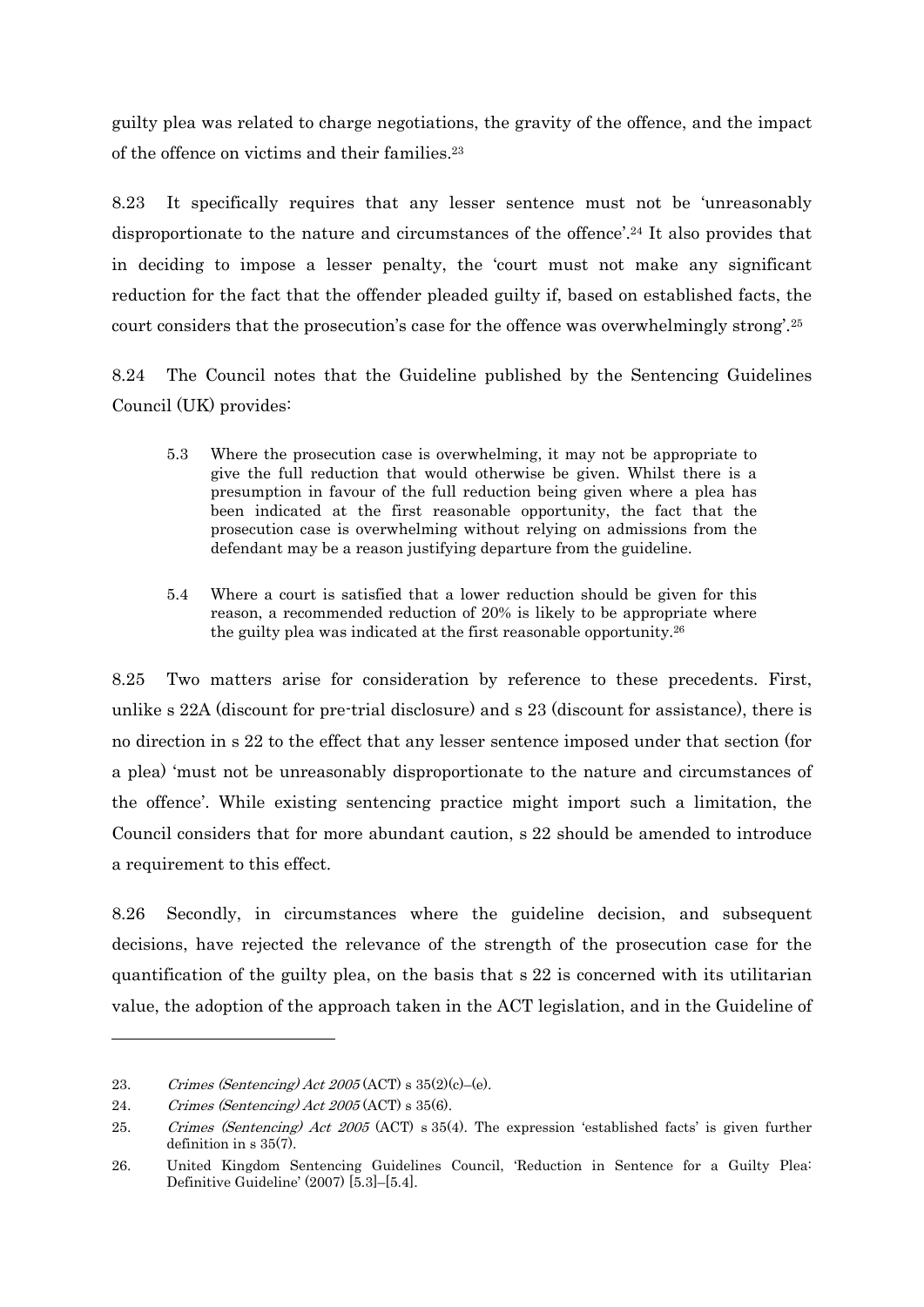the Sentencing Guidelines Council (UK), at this time, would only serve to unsettle the law and risk an increase in appeals.

8.27 While the Council recognises the reasons for providing a lesser discount where the prosecution case is overwhelming and a conviction is inevitable without the admissions provided by a plea (for example, so as to avoid unmeritorious offenders receiving an undeserved discount), it does not recommend the statutory adoption of any such requirement. In this respect a requirement of proportionality between the sentence and the nature and circumstances of the offence, and respect for the principle that offenders should not be additionally punished for exercising their right to trial, provide an answer to any such proposal.

### Recommendation 2

The Council recommends that consideration be given to amending s 22 of the Crimes (Sentencing Procedure) Act 1999 so as to include a provision that stipulates where a lesser penalty is imposed it must not be unreasonably disproportionate to the nature and circumstances of the offence.

#### **Other options**

1

8.28 In its 2006 report, the ALRC recommended that federal sentencing legislation provide for a sentence indication scheme for federal criminal matters, on the basis that it would: resolve matters in a timely fashion; minimise the trauma to victims of court appearances; save time and costs by reducing late guilty pleas and unnecessary trials; and reduce the burden on accused persons through quick resolution of the matter.<sup>27</sup> The ALRC noted that, despite the lack of success of the pilot scheme in New South Wales, sentence indication schemes in other jurisdictions appeared to have worked well.28

8.29 The ALRC recommended that the scheme be subject to national consistent Rules of Court or Practice Directions, and that a number of safeguards be put in place, as follows:

<sup>27.</sup> Australian Law Reform Commission, Same Crime, Same Time: Sentencing of Federal Offenders, Report No 103 (2006) Recommendations [15–1], [15.65]–[15.66].

<sup>28.</sup> Australian Law Reform Commission, Same Crime, Same Time: Sentencing of Federal Offenders, Report No 103 (2006) [15.65].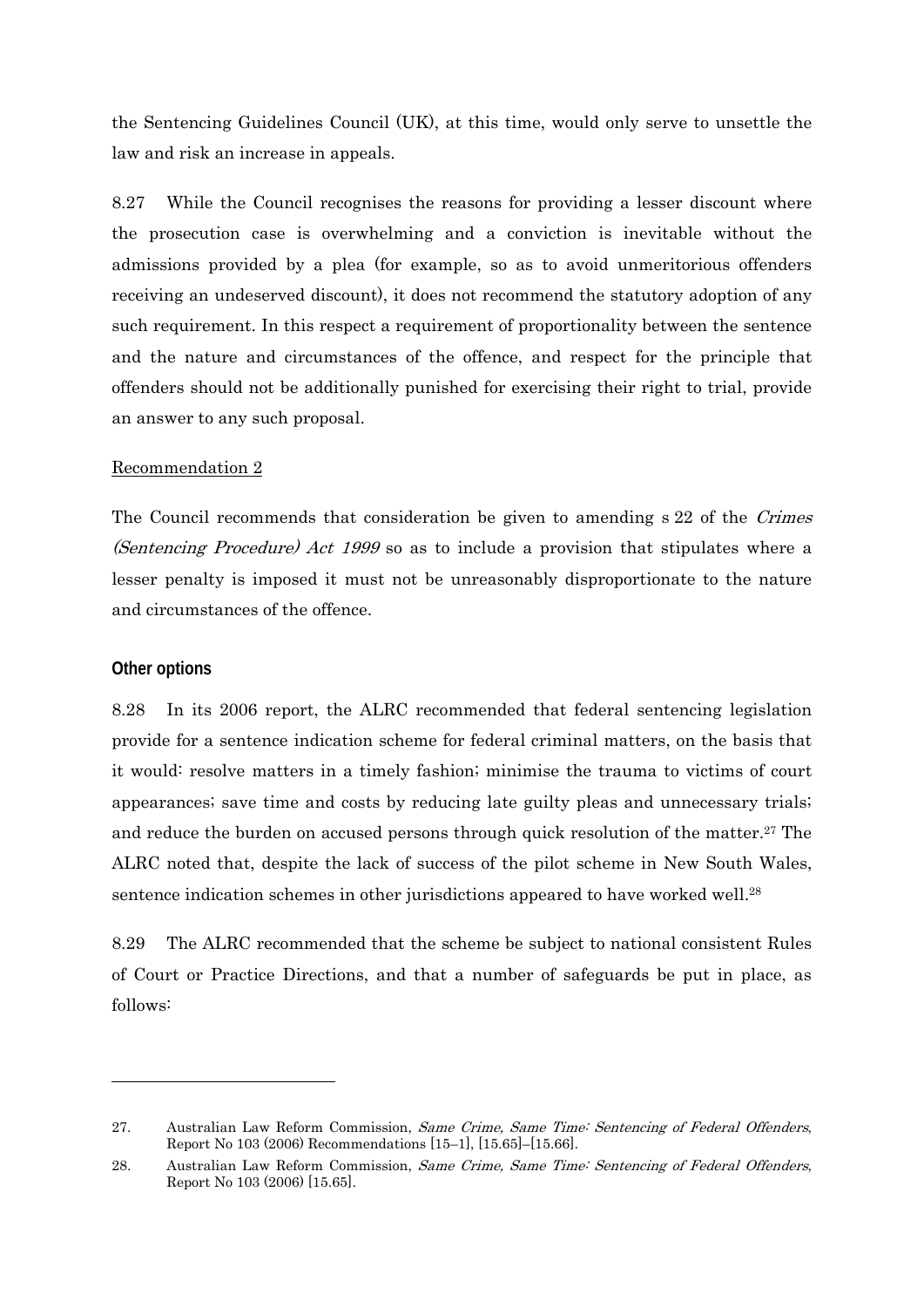- (a) an indication should be given only at the defendant's request, with judicial discretion to refuse an indication;
- (b) the timing of a sentence indication should be flexible, and Rules of Court or Practice Directions should specify the earliest point at which an indication can be sought;
- (c) the defendant should be entitled to one sentence indication only;
- (d) the court should issue standard advice before any indication is given, to the effect that the indication does not derogate from the defendant's right to require the prosecution to prove its case beyond reasonable doubt;
- (e) the indication should occur in the presence of the defendant and in open court, but if the indicated sentence is not accepted those proceedings must not be reported until the conclusion of the matter;
- (f) the proceedings of the sentence indication hearing must be transcribed or otherwise placed on the court record;
- (g) the indication must be based on the same purposes, principles and factors relevant to sentencing and the same factors relevant to the administration of the criminal justice system that would apply to the passing of sentence;
- (h) the indication should be limited to the choice of sentencing option and a general indication of severity or sentencing range;
- (i) the indication should be given only if there is adequate information before the court, and should not be given if the choice of sentencing option is likely to be materially affected by the contents of a pre-sentence report;
- (j) in giving the indication, the court must take into account but must not specify the quantum of any discount that would be given to the defendant for pleading guilty at that stage of the proceedings;
- (k) the defendant should be given a reasonable opportunity to consult with his or her legal representative before deciding whether to enter a guilty plea on the basis of the indicative sentence;
- (l) where the defendant accepts the indicative sentence, the judicial officer who gave the indication should be the one who passes sentence;
- (m) where the defendant rejects the indicative sentence, the matter should be set for hearing or trial before another judicial officer, who should have no regard to the indicative sentence in passing any subsequent sentence; and
- (n) the sentence indication should not be appellable but the rights of the prosecution and the defence to appeal against sentence, if one is imposed, should be retained.29

8.30 In Victoria, a sentence indication scheme has been operating in contest mention hearings in the Magistrates' Court since 1992–93.30 In its 2007 report, the Victorian

-

<sup>29.</sup> Australian Law Reform Commission, Same Crime, Same Time: Sentencing of Federal Offenders, Report No 103 (2006) Recommendation 15–1.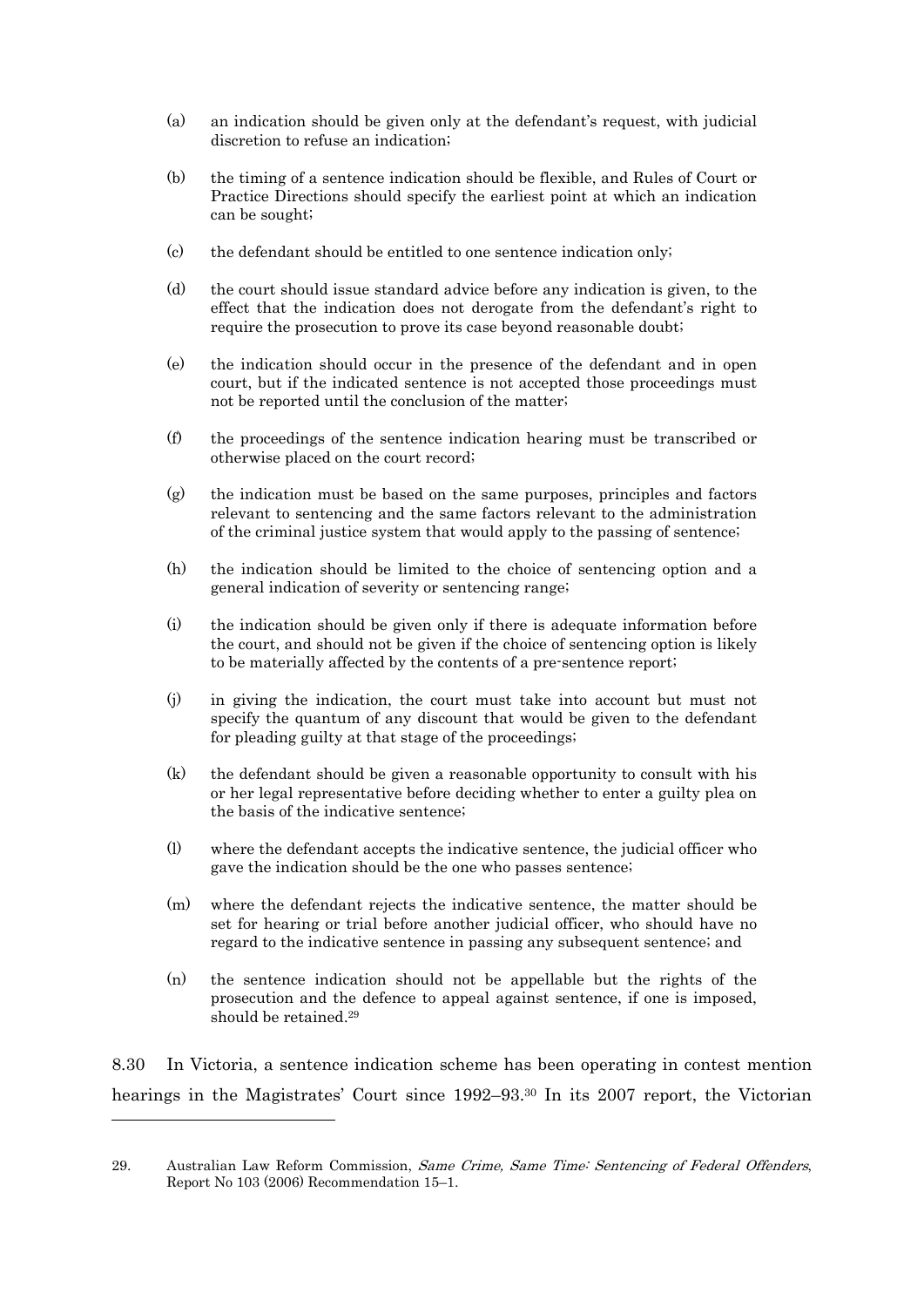Sentencing Advisory Council noted that the scheme has been effective in the early resolution of matters and was generally supported by stakeholders. It also concluded that the main problem of forum-shopping was partly caused by the lack of explicit statutory authority of a Victorian magistrate to provide a sentence indication.31 It therefore recommended the formalisation of this scheme in the Magistrates' Court,32 along with a requirement that, when providing an indication, the court state what effect the guilty plea has had on the indicative sentence.

8.31 The Sentencing Advisory Council also proposed a trial of the scheme in the County Court,<sup>33</sup> which would be underpinned by legislative authority, and be available only with the consent of the defence and prosecution (although subject to court veto), and confined to an indication of whether an immediately servable term of imprisonment would be likely to be imposed if a guilty plea were entered at that stage of the proceedings. It recommended the following safeguards:

The County Court should adopt a sentence indication procedure that incorporates the following elements:

- 1. The defence should be permitted to request an indication during proceedings in the County Court, subject to the agreement of the prosecution.
- 2. There should be a requirement for the victim to be consulted if a request for sentence indication is made.

 $\overline{a}$ 

33. These included: what constitutes a proper discretionary basis for refusing an application for a sentence indication hearing; the potential prejudicial effect to the defence of evidence given at such a hearing; departures from the indicative sentence after receiving materials in mitigation at the sentencing hearing; prosecution and defence appeals against an accepted sentence indication; an obligation imposed on the prosecution to advise the sentence indication judge of the appropriate sentencing range, which represented a departure from the prosecution's traditional role; inadequate guidance on the discount on sentence for a guilty plea entered at or immediately after a sentence indication hearing; and marked disparity between the sentences for offenders convicted of a similar offences, which raised concerns about overly lenient sentences and inappropriate inducement to an accused to plead guilty: Sentencing Advisory Council (Victoria), 'Sentence Indication and Specified Sentence Discounts: Final Report' (2007) 105–10.

<sup>30.</sup> Sentencing Advisory Council (Victoria), 'Sentence Indication and Specified Sentence Discounts: Final Report' (2007) 83.

<sup>31.</sup> Sentencing Advisory Council (Victoria), 'Sentence Indication and Specified Sentence Discounts: Final Report' (2007) 88.

<sup>32.</sup> Sentencing Advisory Council (Victoria), 'Sentence Indication and Specified Sentence Discounts: Final Report' (2007) Recommendation 2. It also recommended that the Chief Magistrate be empowered under legislation to give any directions or make any rules as are necessary (Recommendation 2), and that the Chief Magistrate issue a note or direction requiring magistrates to state whether an indicative sentence would have been more severe but for a guilty plea entered at that stage of the proceedings (Recommendation 3).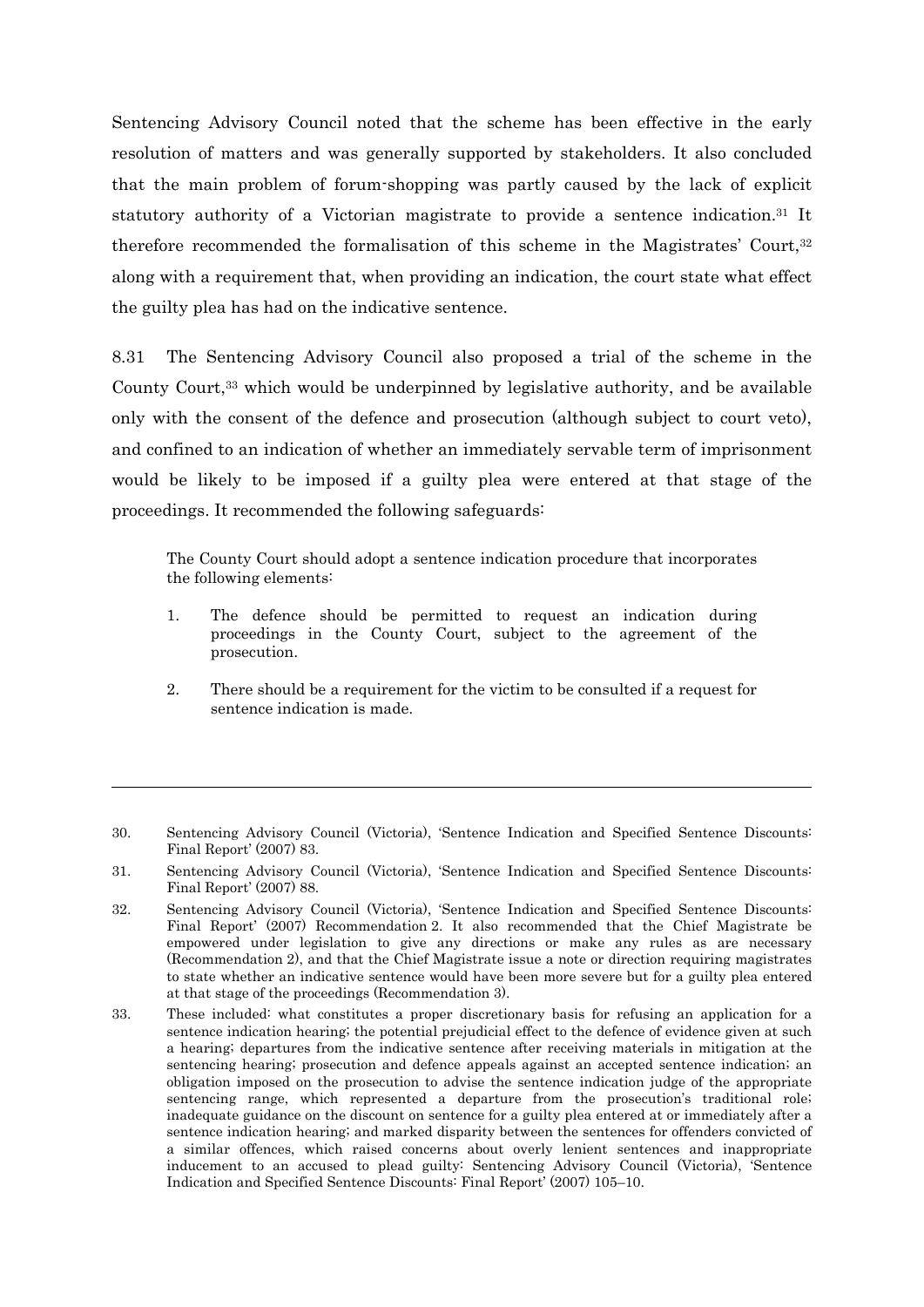- 3. The defence should only be permitted to seek an indicative sentence once during the proceedings, unless the Director of Public Prosecutions agrees otherwise.
- 4. The indication should state whether an immediately servable term of imprisonment would be imposed on a guilty plea entered at that stage of the proceedings or, in the event that a term of life imprisonment would be likely to be imposed, whether a non-parole period would be set.
- 5. The judge should have the discretion to refuse to provide an indication. The judge should not provide an indicative sentence unless he or she is satisfied that the material available is sufficient to provide a binding indication.
- 6. If the judge indicates that an immediately servable term of imprisonment is not likely to be imposed (or a non-parole period set in relation to a term of life imprisonment), and the defendant pleads guilty at that stage of the proceedings, the court should not be permitted to impose an immediately servable term of imprisonment (or life without parole).
- 7. (i) If the judge indicates that an immediately servable term of imprisonment will not be imposed, he or she should be required to state whether, but for a guilty plea being entered at that stage of the proceedings, a more severe type of sentence would have been imposed.
	- (ii) If the judge indicates that a non-parole period will be set in relation to a sentence of life imprisonment, he or she should be required to state whether, but for the guilty plea being entered at that stage of the proceedings, life imprisonment without parole would have been imposed.
- 8. The sentence indicated should be binding on the sentencing court only if the defendant pleads guilty at the time when the sentence indication is provided.
- 9. A refusal by a judge to give an indication should not be reviewable. However, the prosecution and defence should retain their rights to appeal the sentence ultimately imposed.34

8.32 The Victorian Sentencing Advisory Council recommendations were essentially adopted by the Victorian Government. The Criminal Procedure Legislation Amendment Act 2008 (Vic)<sup>35</sup> was introduced and made legislative amendments to formalise the

1

<sup>34.</sup> Sentencing Advisory Council (Victoria), 'Sentence Indication and Specified Sentence Discounts: Final Report' (2007) Recommendation 6.

<sup>35.</sup> Criminal Procedure Legislation Amendment Act 2008 (Vic); Explanatory Memorandum, Criminal Procedure Legislation Amendment Bill 2007 (NSW); Victoria, Parliamentary Debates, Legislative Assembly, 22 November 2007, 4099–102 (Rob Hulls, Attorney-General).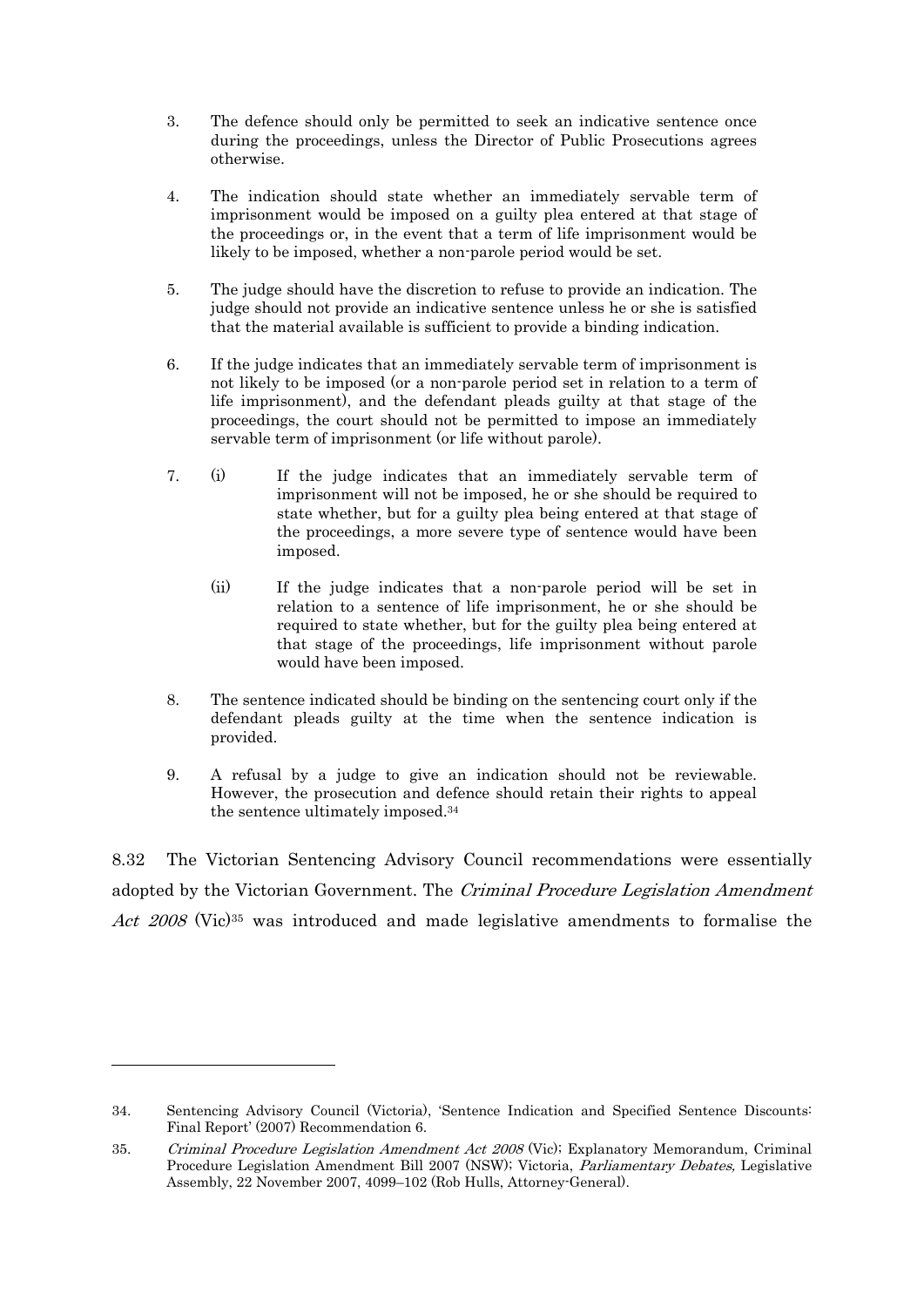process in the Magistrates' Court and introduce the process in the County and Supreme courts until 2010. Section 50A to the *Magistrates' Court Act 1989* (Vic)<sup>36</sup> now provides:

### Sentence indication

(1) At any time during a proceeding for a summary offence or an indictable offence that may be heard and determined summarily, the Court may indicate that, if the defendant pleads guilty to the charge for the offence at that time, the Court would be likely to impose on the defendant—

(a) a sentence of imprisonment that commences immediately; or

(b) a sentence of a specified type.

 $(2)$  If—

(a) the Court gives a sentence indication under subsection (1); and

 (b) the defendant pleads guilty to the charge for the offence at the first available opportunity—

 the Court, when sentencing the defendant for the offence, must not impose a more severe type of sentence than the type of sentence indicated.

 $(3)$  If—

(a) the Court gives a sentence indication under subsection (1); and

 (b) the defendant does not plead guilty to the charge for the offence at the first available opportunity—

the Court that hears and determines the charge must be constituted by a different magistrate, unless all the parties otherwise agree.

#### Note

Section 126 enables the Court to close a proceeding to the public.

- (4) A sentence indication does not bind the Court on any hearing before the Court constituted by a different magistrate.
- (5) A decision to give or not to give a sentence indication is final and conclusive.
- (6) An application for a sentence indication and the determination of the application are not admissible in evidence against the defendant in any proceeding.
- (7) This section does not affect any right to appeal against sentence.

With respect to the County Court and the Supreme Court, s 23A of the Crimes (Criminal Trials) Act  $1999$  (Vic)<sup>37</sup> provides:

## Sentence indication

 $\overline{a}$ 

<sup>36.</sup> Magistrates' Court Act 1989 (Vic) s 50A. See also s 16(1A) which gives the Magistrates' Court specific power to make rules of the court with respect to sentence indications under s 50A.

<sup>37.</sup> Crimes (Criminal Trials) Act 1999 (Vic).s 23A. See also Supreme Court Act 1986 (Vic) s 25(1)(ed) and *Country Court Act 1958* (Vic) s 78(1)(hh) which give these courts respectively the specific power to make rules of court with respect to sentence indications in criminal proceedings. Note Criminal Procedure Legislation Amendment Act 2008 (Vic) s 12 which provides for the repeal of provisions concerning sentence indications in the Supreme Court and County Court, and the date of commencement for this is 1 July 2010.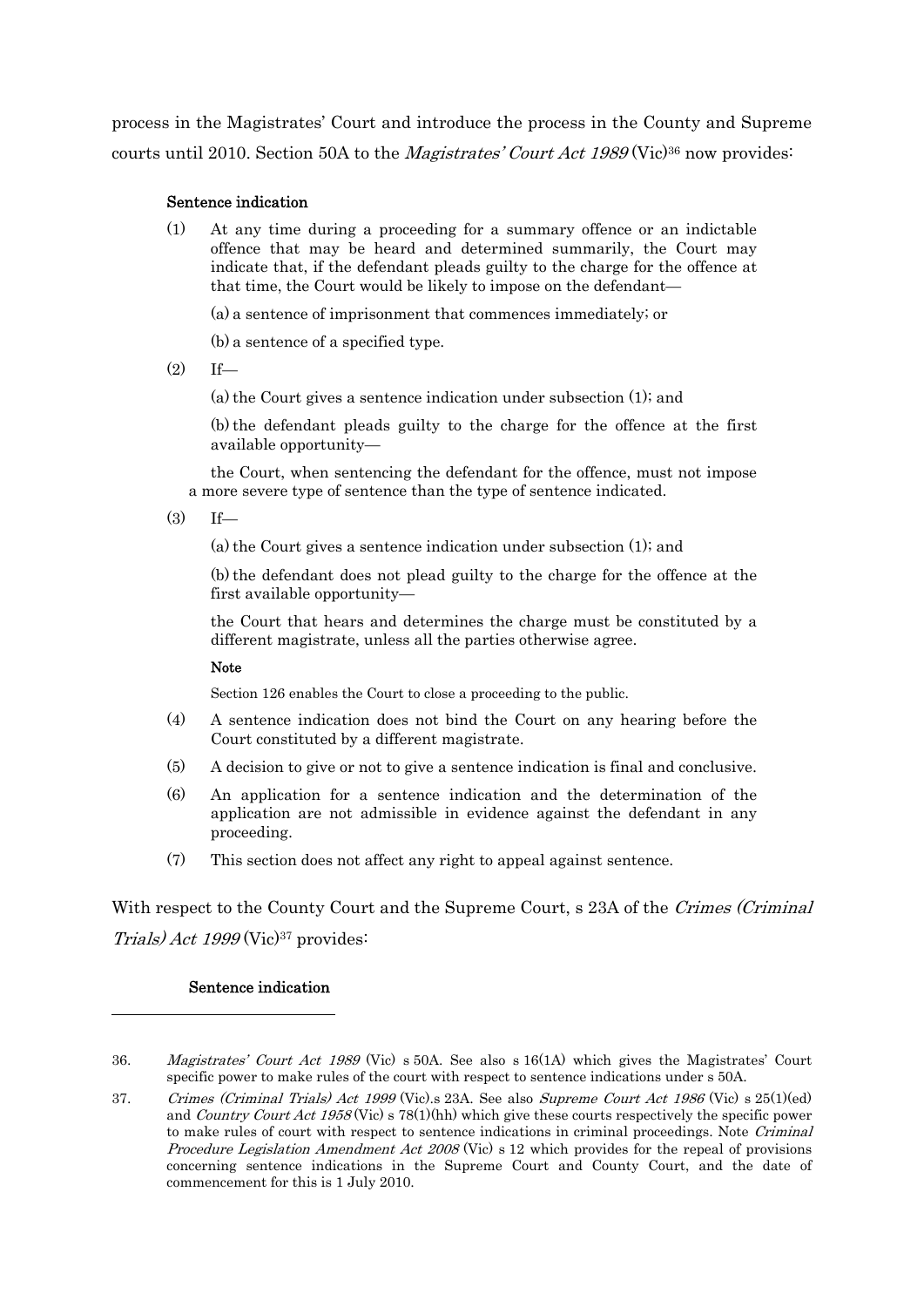- (1) At any time after the filing of the presentment, the court may indicate that, if the accused pleads guilty to the charge on the presentment at that time or another charge, the court would or would not (as the case may be) be likely to impose on the accused a sentence of imprisonment that commences immediately.
- (2) A sentence indication under subsection (1)—
	- (a) may be given only on the application of the accused; and
	- (b) may be given only once during the proceeding, unless the prosecutor otherwise consents.
- (3) An application under subsection (2)(a) may be made only with the consent of the prosecutor.
- (4) If an application under subsection  $(2)(a)$  is made in respect of a charge that is not on the presentment, the accused must specify the charge in the application.
- (5) The court may refuse to give a sentence indication under subsection (1).
- $(6)$  If—
	- (a) the court indicates that it would not be likely to impose on the accused a sentence of imprisonment that commences immediately; and
	- (b) the accused pleads guilty to the charge for the offence at the first available opportunity—

the court, when sentencing the accused for the offence, must not impose a sentence of imprisonment that commences immediately.

- $(7)$  If—
	- (a) the court gives a sentence indication under subsection (1); and
	- (b) the accused does not plead guilty to the charge for the offence at the first available opportunity—

at trial the court must be constituted by a different judge, unless all the parties otherwise agree.

#### Note

Section 18 of the Supreme Court Act 1986 and section 80 of the County Court Act 1958 enable the court to close a proceeding to the public.

- (8) A sentence indication does not bind the court on any hearing before the court constituted by a different judge.
- (9) A decision to give or not to give a sentence indication is final and conclusive.
- (10) An application for a sentence indication and the determination of the application are not admissible in evidence against the accused in any proceeding.
- (11) This section does not affect any right to appeal against sentence.

8.33 The Council does not at this stage support a return to the sentence indication pilot scheme that was introduced in the NSW District Court between February 1993 and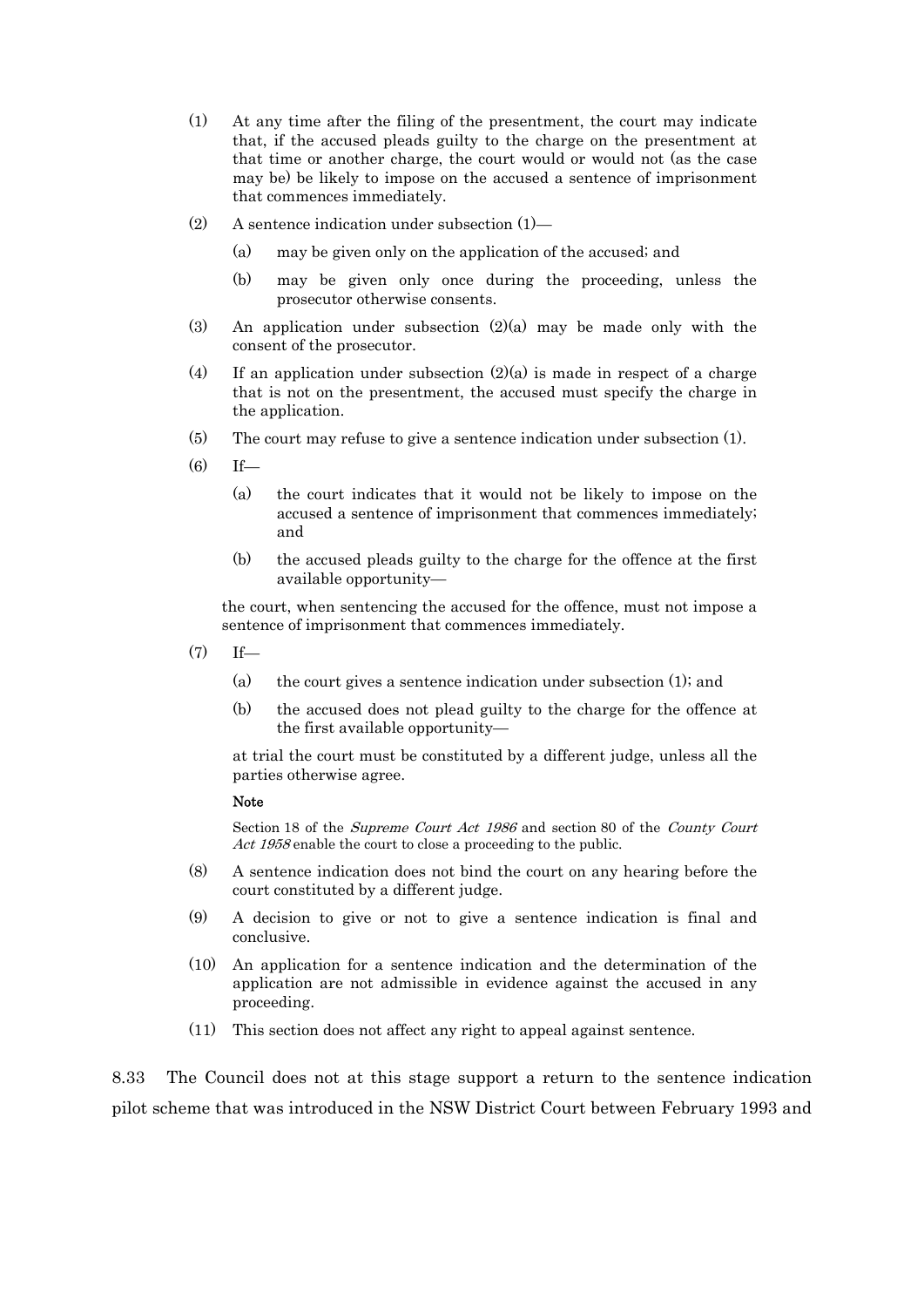January 1996 in light of the evaluation that suggested that it had not been shown to have significantly increased the number of guilty pleas or the number of early pleas,<sup>38</sup> and in light of several other concerns, including suggested inconsistencies in outcomes; the need for appellate intervention in a number of cases; the risk of judge shopping; and the creation of ethical dilemmas for defence counsel.39 However this position may need to change in the event of the Crimes Act 1914 (Cth), or some codification of federal sentencing law, adopting the ALRC recommendation followed by implementation of similar provisions in other jurisdictions.

8.34 Similarly the Council does not, at this stage, recommend adoption or trial of the Western Australian fast track plea system, although it recognises that there has been some support for it so far as it might encourage the entry of a plea in the Local Court.<sup>40</sup> It considers that, subject to evaluation, similar benefits could be provided by the current Criminal Case Conferencing Pilot and sees little point in its duplication.

# **DISCOUNTS FOR ASSISTANCE TO THE AUTHORITIES**

8.35 Again, while the Council notes the existence of objections in principle to the grant of a discount for assistance to law enforcement authorities, by reference to considerations such as the potential for corruption and for encouraging disclosures of dubious reliability, lack of transparency or accountability, as well as concerns in allowing serious offenders, who are most likely to take advantage of the discount, to escape full punishment for their crimes, $41$  the Council is satisfied that the discount should be preserved on the basis of the clear benefits identified earlier in this report.42 However, some areas for reform were identified in the course of the Council's inquiry, which are examined in this section of the report.

-

<sup>38.</sup> Don Weatherburn, Elizabeth Matka and Bronwyn Lind, Sentence Indication Scheme Evaluation: Final Report (1995).

<sup>39.</sup> See John Willis, 'The Sentence Indication Hearing' (1997) 7 Journal of Judicial Administration 98.

<sup>40.</sup> Standing Committee of Attorneys-General, Working Group on Criminal Trial Procedure Report (1999) 36–9, Recommendations 19–20; Standing Committee of Attorneys-General, Deliberative Forum On Criminal Trial Reform (2000) Recommendations 21–22. See also Submission 12: Ministry for Police (NSW), 1–2.

<sup>41.</sup> George Zdenkowski, 'Contemporary Sentencing Issues' in Duncan Chapell and Paul Wilson (eds) The Australian Criminal Justice System: The Mid 1990s (1994), 171.

<sup>42.</sup> Chapter 3, [3.3].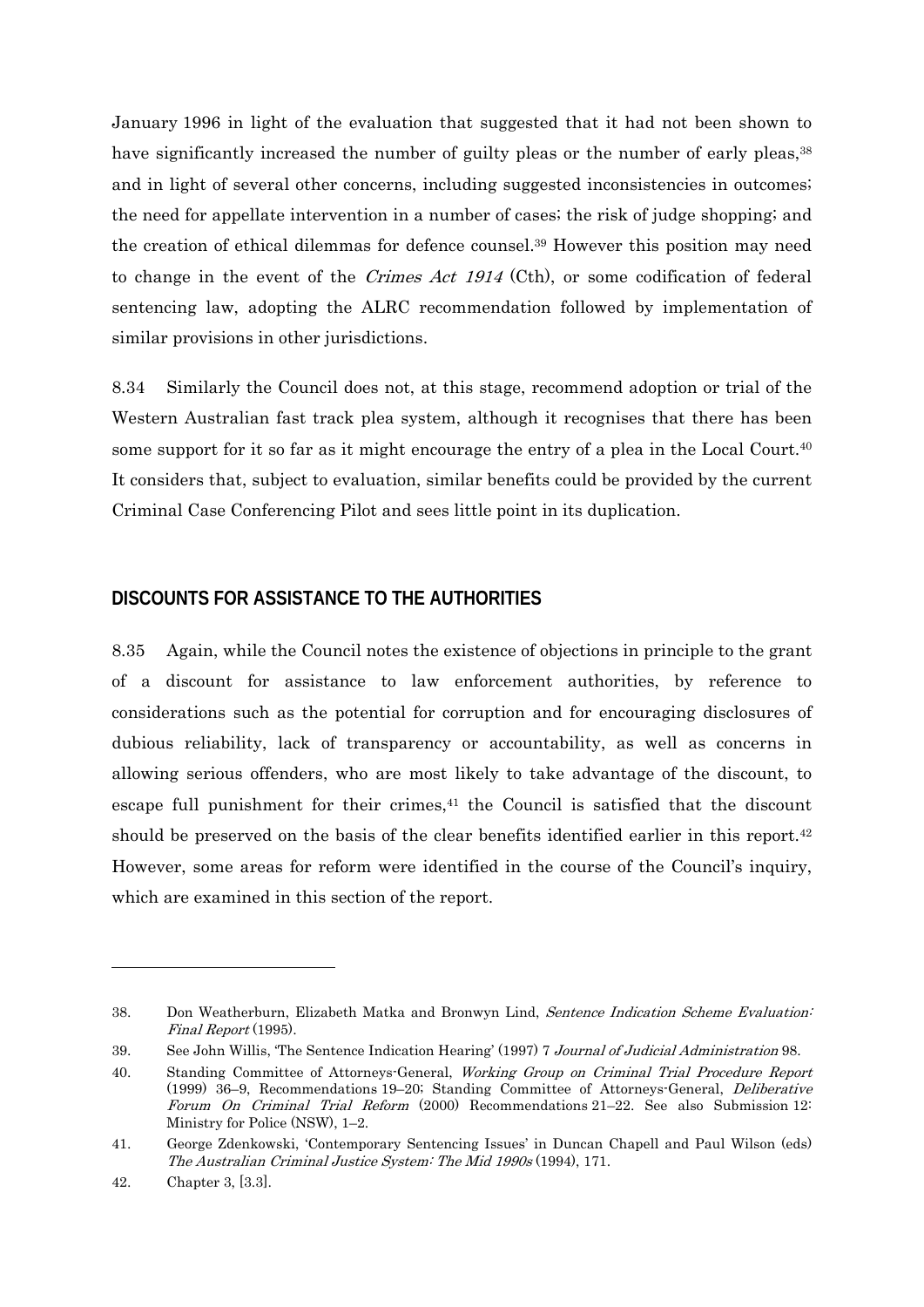# **Hardship in custody - s 23(2)(g)**

8.36 As noted earlier43 it is no longer necessarily the case that an offender, who provides assistance to law enforcement agencies, will serve a sentence in more arduous conditions or be exposed to a risk of violence. The Council notes that current case law recognises this and provides sufficient guidance such that sentencing judges should not fall into the error of assuming that assistance will inevitably require strict protection and hardship.

8.37 However the Department of Corrective Services continues to find it necessary for its officers to be called to give substantially the same evidence in relation to the forms of protective custody which are available, which is only slightly modified to suit the circumstances of individual offenders.44 Its assessment is that since only 3.7 per cent of protective custody inmates are designated 'protective non-association' there should no longer be a presumption that those who assist law enforcement should receive any discount for the consequence of this assistance.

8.38 The Council agrees, and notes that where a discount is given for the utilitarian value of the offenders' assistance there is a risk of double counting if an additional discount is given for the potential hardship of serving a sentence on protection, or for any remorse or contrition said to be evidenced by the offender's co-operation.

8.39 Additionally, the Council agrees that it is not part of the function of the courts to supervise sentences once they are imposed. Whether an offender can be safely managed within the correctional system and the form of protection provided should remain a matter for DCS, particularly as it is impossible to make any informed judgment as to the manner in which an offender will move through the corrections system, which will depend in part upon his own behaviour.

8.40 As a consequence the Council is of the view that any discount attributable to hardship should be included within, and not be additional to, the discount for assistance. Evidence in relation to hardship should only be received in those cases where DCS certifies, in a pre-sentence report, that the offender would be expected to serve the

-

<sup>43.</sup> Chapter 3, [3.42]–[3.43].

<sup>44.</sup> Submission 7: NSW Department of Corrective Services, 5.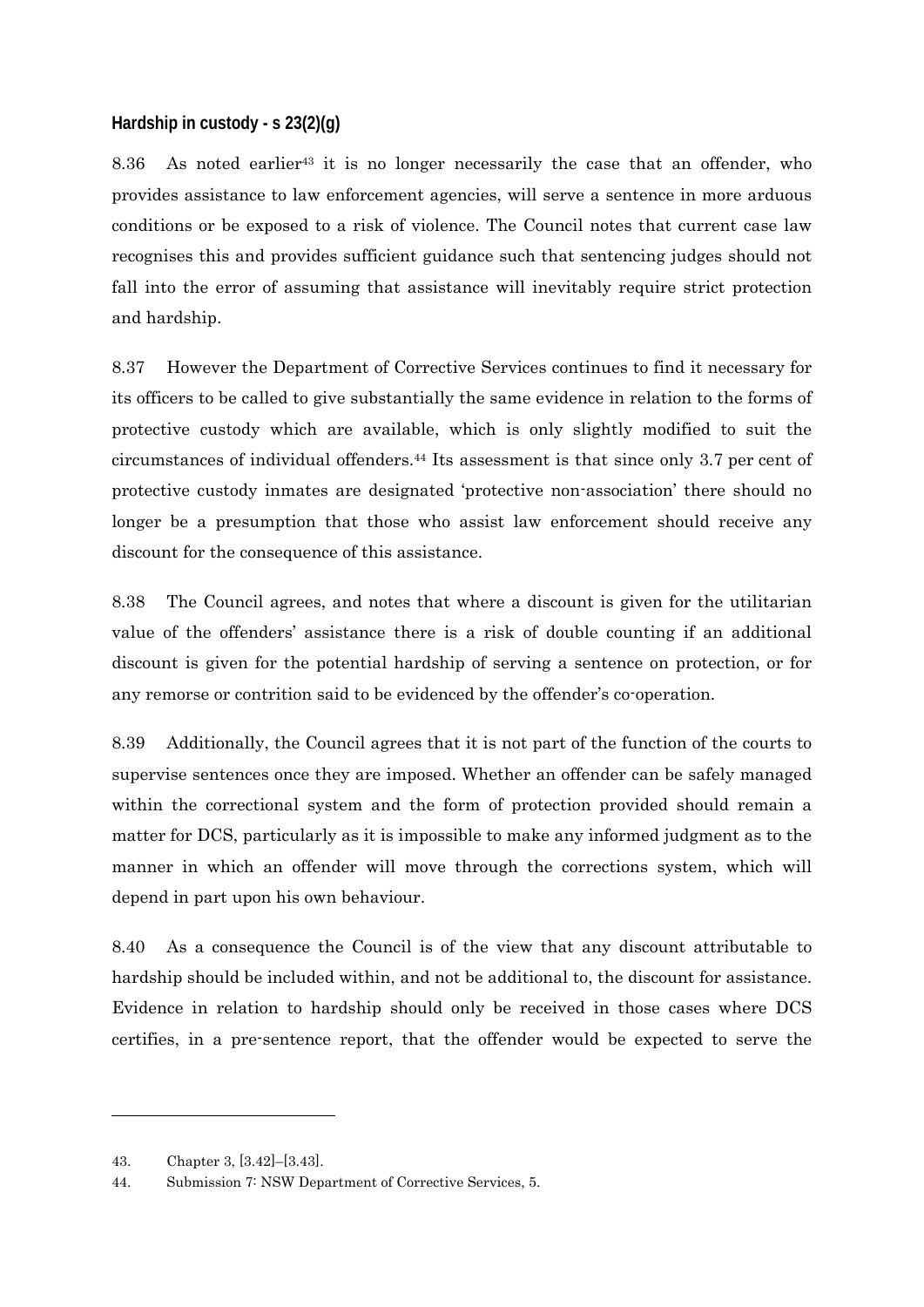sentence in a protection non-association area, or under conditions similar to those applicable where a protective custody direction has been made of that kind.

8.41 The Department of Corrective Services submitted that  $s 23(2)(g)$  should be repealed, or at least amended to make it clear that it should only apply where the Court finds that the fact of the assistance will cause the offender to suffer 'significantly or exceptionally harder' conditions of custody.

8.42 The Council does not consider either amendment necessary. In accordance with general principles at common law any circumstance of custody that will cause hardship to a particular offender in excess of that occasioned to the general population of prisoners, eg serious illness, can be taken into account. The Council does not see any reason to exclude the fact of assistance from this principle.

8.43 There is a need to apply sentencing principles without discrimination; such an exception could act as a disincentive to the supply of assistance to law enforcement; and in any event, it is unlikely that in practice anything other than a significant increase in hardship resulting from the fact of custody would lead to a sentence discount, whatever the reason for it.

# Recommendation 3

The Council confirms its view that where a discount is given for an offender's provision of assistance to authorities there should be no presumption that the offender will necessarily suffer harsher custodial conditions, and it recommends that any evidence of hardship consequent upon the provision of assistance to be addressed in a pre-sentence report. It also recommends, as noted later, that the Department of Corrective Services provide information in relation to its facilities and the programs available in the course of judicial training and education programs.

## **Other s 23 factors of relevance**

8.44 The Council is satisfied that it is appropriate for the court to take into account, when calculating a discount for assistance, each of the factors identified in s  $23(2)(b)$ –(f) and (i).

8.45 It has concerns however as to the relevance of the matter identified in s  $23(2)(a)$ , namely the effect of the offence on the victim or victims of the offence and their families.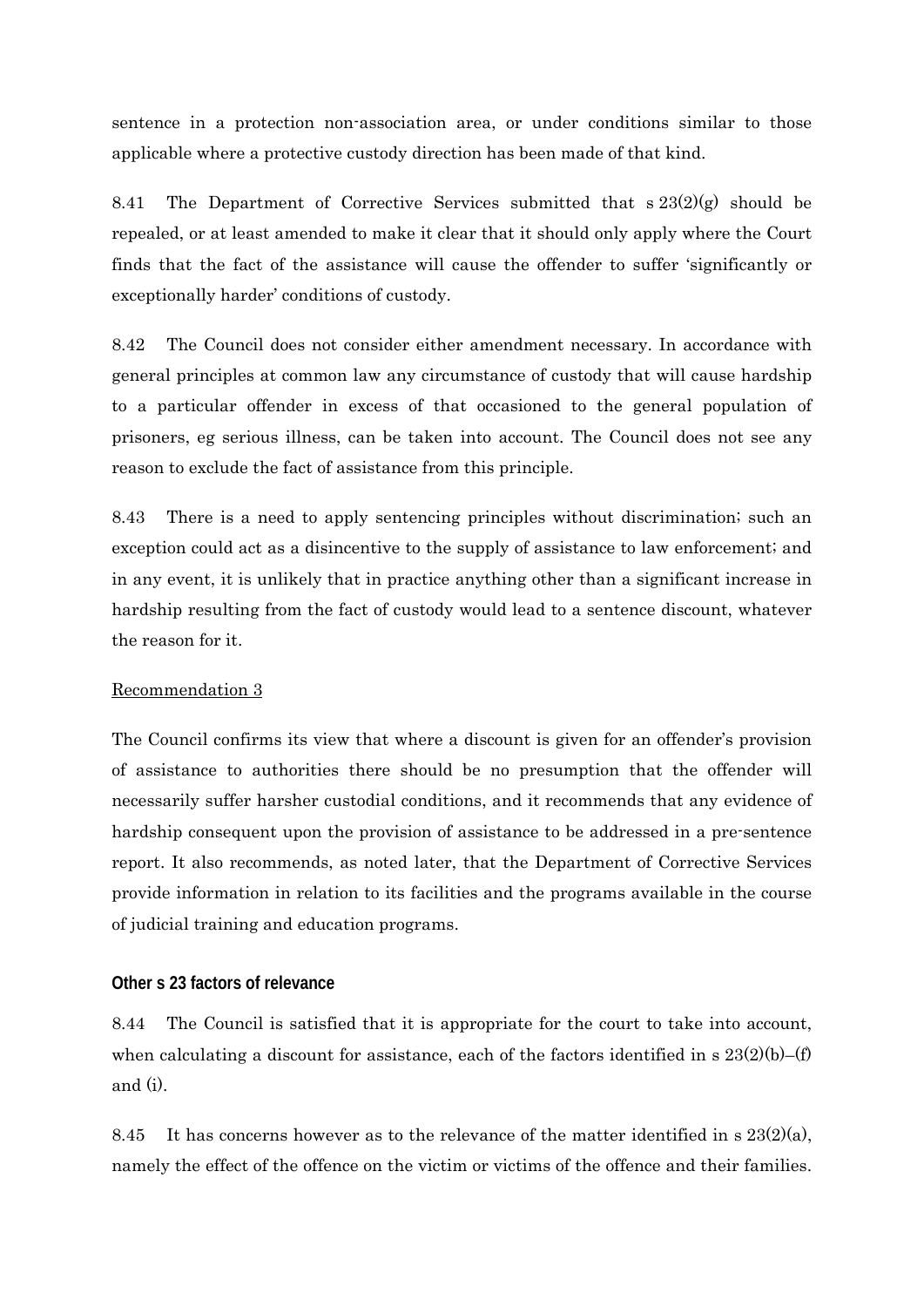The existence and nature of any injury or loss occasioned by the offence has a greater relevance as a factor to be taken into account when determining the objective criminality of the offending,45 than it could have in assessing the worth of the assistance.

8.46 The Council is accordingly of the view that  $\frac{s}{23(2)}$  serves no useful purpose and should be repealed.

8.47 Similarly it has concerns as to the relevance of the matters identified in  $\frac{1}{3}$  23(2)(j) in relation to assessing a discount for assistance, that is the likelihood of the offender re - offending on release. This has a clear relevance for an assessment of the offender's prospects of rehabilitation, which will be separately taken into account. However it does not appear to have any relevance in weighing the entitlement of the offender to a discount for his assistance. Depending on whether he is assessed as likely or unlikely to offend, bringing it to account in relation to assistance as a discounting factor, may give rise to double counting. Upon the basis that it serves no useful purpose in the present context, and is otherwise catered for as a mitigating factor, $46$  or in accordance with the principles in *Veen v The Queen (No 2)*,<sup>47</sup> the Council considers it should be repealed.

## Recommendation 4

The Council recommends that consideration be given to repealing s 23(2)(a) of the Crimes (Sentencing Procedure) Act 1999.

#### Recommendation 5

1

The Council recommends that consideration be given to repealing s 23(2)(j) of the Crimes (Sentencing Procedure) Act 1999.

#### **Discount for future assistance**

8.48 Unlike the Crimes Act 1914 (Cth),<sup>48</sup> the Crimes (Sentencing Procedure) Act does not expressly require the court to identify the extent of the discount given for any

<sup>45.</sup> And possibly as an aggravating factor under the *Crimes (Sentencing Procedure) Act 1999* (NSW) s 21A(2).

<sup>46.</sup> Under Crimes (Sentencing Procedure) Act 1999 (NSW) s 21A(3).

<sup>47.</sup> Veen v The Queen (No. 2) (1988) 164 CLR 465.

<sup>48.</sup> Crimes Act 1914 (Cth) s 21E(1).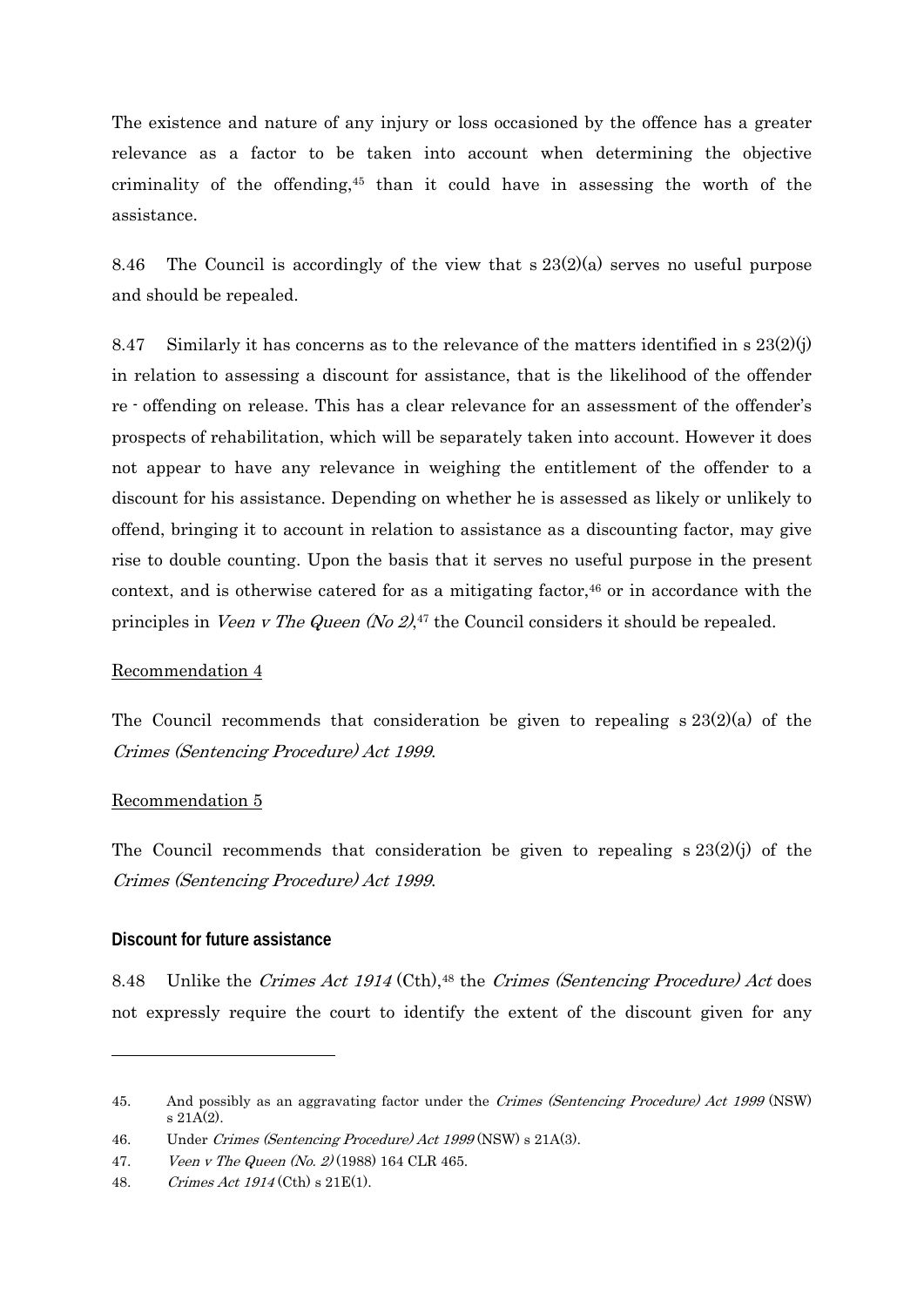undertaking to provide future assistance. In order to deal with the situation where the offender reneges on such an undertaking, and so as to encourage transparency, and to facilitate appellate review, the Council considers that s 23 should be amended, so as to require the court to specify that the sentence has been discounted for that reason, and to state the sentence that would otherwise have been imposed.

8.49 Expressed in this form a provision of this kind would cater for the situation mentioned earlier<sup>49</sup> where the need to extend a discount for future assistance had involved a degree of compression of the discount for past assistance. In such a case appellate intervention to correct the reduction for future assistance may need to restore such part of the reduction for past assistance as had been compressed.

8.50 While sentencing practice as declared by the courts notes the importance of nominating the discount for future assistance, $50$  the introduction of a statutory requirement would encourage certainty as well as fairness where appellate intervention becomes necessary.

# Recommendation 6

The Council recommends that consideration be given to amending s 23 of the Crimes (Sentencing Procedure) Act 1999 so as to include a provision that requires the court to specify that the sentence is being reduced because of the assistance provided and to state the sentence that would have been imposed but for that reduction.

# **Quantifying the discount**

8.51 Although there has been no guideline judgment in NSW in relation to the quantification of the discount there is now abundant authority for a range of between 20 and 50 per cent, with any discount for all discounting factors, when combined, in excess of 50 per cent being reserved for an exceptional case.51

8.52 The Council does not consider that there is any occasion for the legislative prescription of either a range for this discounting factor, or for guidance as to where any given case should fit within it. The principles identified by the court seem to the Council

-

<sup>49.</sup> Chapter 5, [5.13].

<sup>50.</sup> Chapter 3, [3.30].

<sup>51.</sup> Chapter 3, [3.24] J[3.30].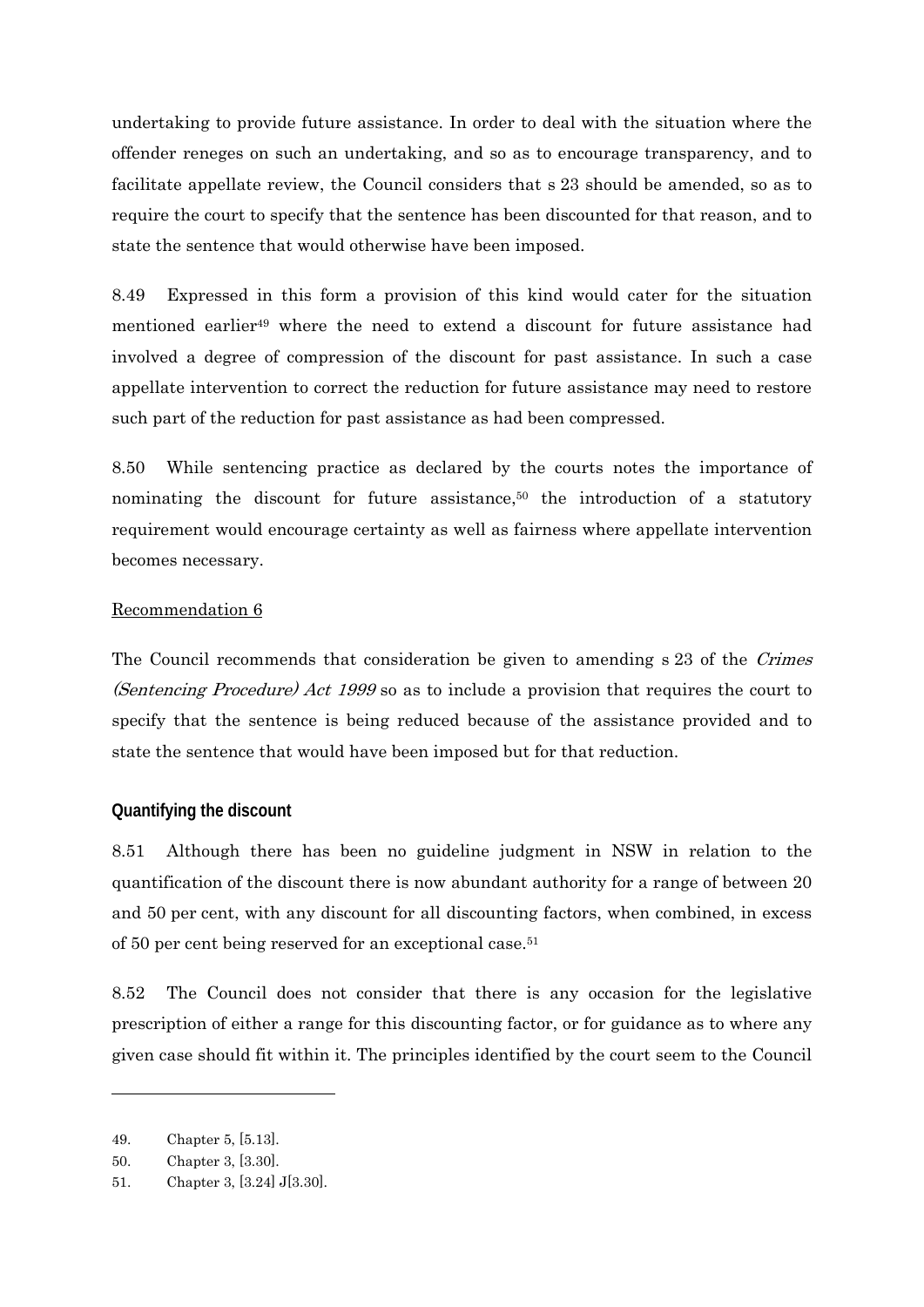to be clear and appropriate, and any attempt at legislative quantification could give rise to undue rigidity and difficulty in making appropriate allowance where multiple discounting factors are available.

# **Post-sentence assistance to authorities**

-

8.53 The Police Minister has raised for consideration the possibility of legislative amendment that would:

- allow an offender who provides assistance to law enforcement authorities at some time after having been sentenced, to apply to the Court, during their non-parole period, to have the sentence varied (reduced) in order to take that assistance into account; and
- make it explicit that assistance provided to law enforcement is a matter that is to be taken into account by the NSW Parole Authority when considering to release an offender on parole.

8.54 The rationale for the suggestion is said to lie in the fact that in recent times there have been some offenders who have offered post sentence assistance, who in accordance with current sentencing principle<sup>52</sup> have no entitlement to seek any adjustment of their sentence, save by way of an exercise of the executive prerogative.

8.55 The introduction of a system of this kind, it was argued, may flush out valuable information from prisoners who were not prepared to offer assistance pre-trial in the hope of securing an acquittal, as well as those for whom the experience of incarceration has weakened their resolve to protect co-offenders or other criminals.

8.56 The Council recognises the possibility that the availability of a post sentence reduction may provide a powerful incentive for inmates to provide assistance to law enforcement. However it maintains serious concerns as to whether the availability of such a provision would lead to a reduction in the number of persons facing trial who might otherwise provide assistance pre-trial. It also has concerns that such a system would encourage the provision of false or unreliable information, although it recognises that such concern could be addresses, at least in part, by deferring any application for a

<sup>52.</sup> R v Moreno (Unreported, NSW Court of Criminal Appeal, 4 November 1994); R v Cartwright (1989) 17 NSWLR 243, 257; R v Willard (2001) 120 A Crim R 450 [24]–[27].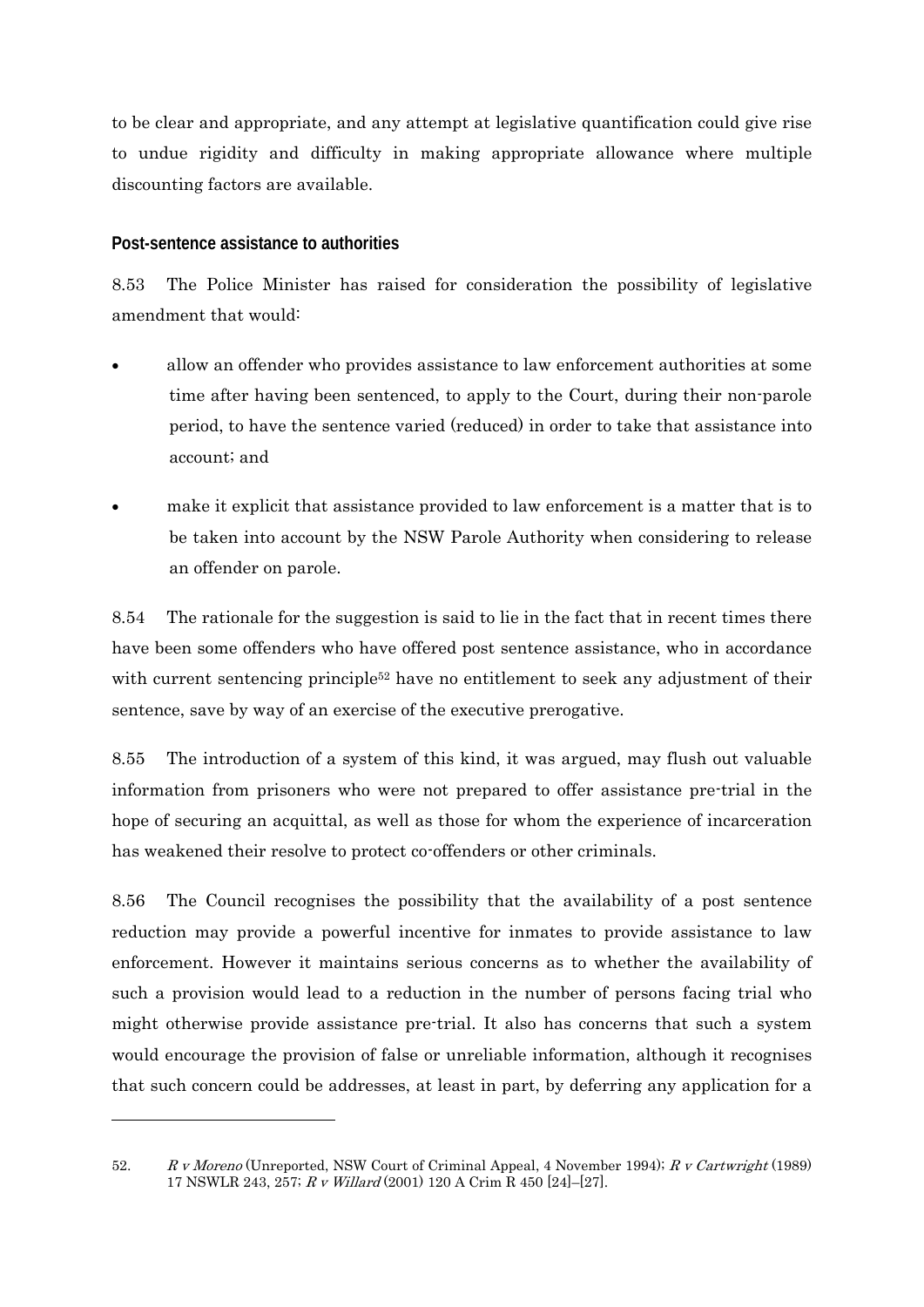variation of the sentence, until after the assistance has been given and validated as important and reliable.

8.57 The Council considers that the established sentencing principle in relation to post sentence events is correct, and should not be subject to any exception. It does however support the second suggestion that would make the provision of post sentence assistance explicitly a matter for possible consideration by the NSW Parole Authority when determining whether or not to grant parole, particularly insofar as that may be relevant to an assessment of the offender's progress towards rehabilitation.

8.58 In rejecting the first limb of the suggestion, the Council notes the existence of the executive prerogative, and also draws to attention the fact that a prisoner does have a window of opportunity between trial, or plea, and sentencing in which to provide or to offer assistance. This might well provide a greater incentive, than that which is suggested, for those who are minded to cooperate by reason of their fear of imprisonment. It also accepts that knowledge that assistance given by a prisoner, during his or her detention, may be relevant, when the time for consideration of a release on parole arrives, could act as an incentive for cooperation. That would, however, need to be subject to an evaluation of the assistance and acceptance of its reliability and worth.

#### Recommendation 7

The Council recommends that consideration be given to amending s 135(2) of the Crimes (Administration of Sentences) Act 1999 so as to explicitly identify the provision of post sentence assistance to law enforcement as a matter to which the NSW Parole Authority may have regard when determining whether or not to grant parole, subject to the acceptance of such assistance as reliable and of value.

# **OTHER DISCOUNTING FACTORS**

8.59 The Council has given consideration to the possible advantage of extending legislative direction in relation to the other discounting factors considered in Chapter 5, some of which are not identified as mitigating factors in  $s\,21A(3)$  of the Crimes (Sentencing Procedure) Act.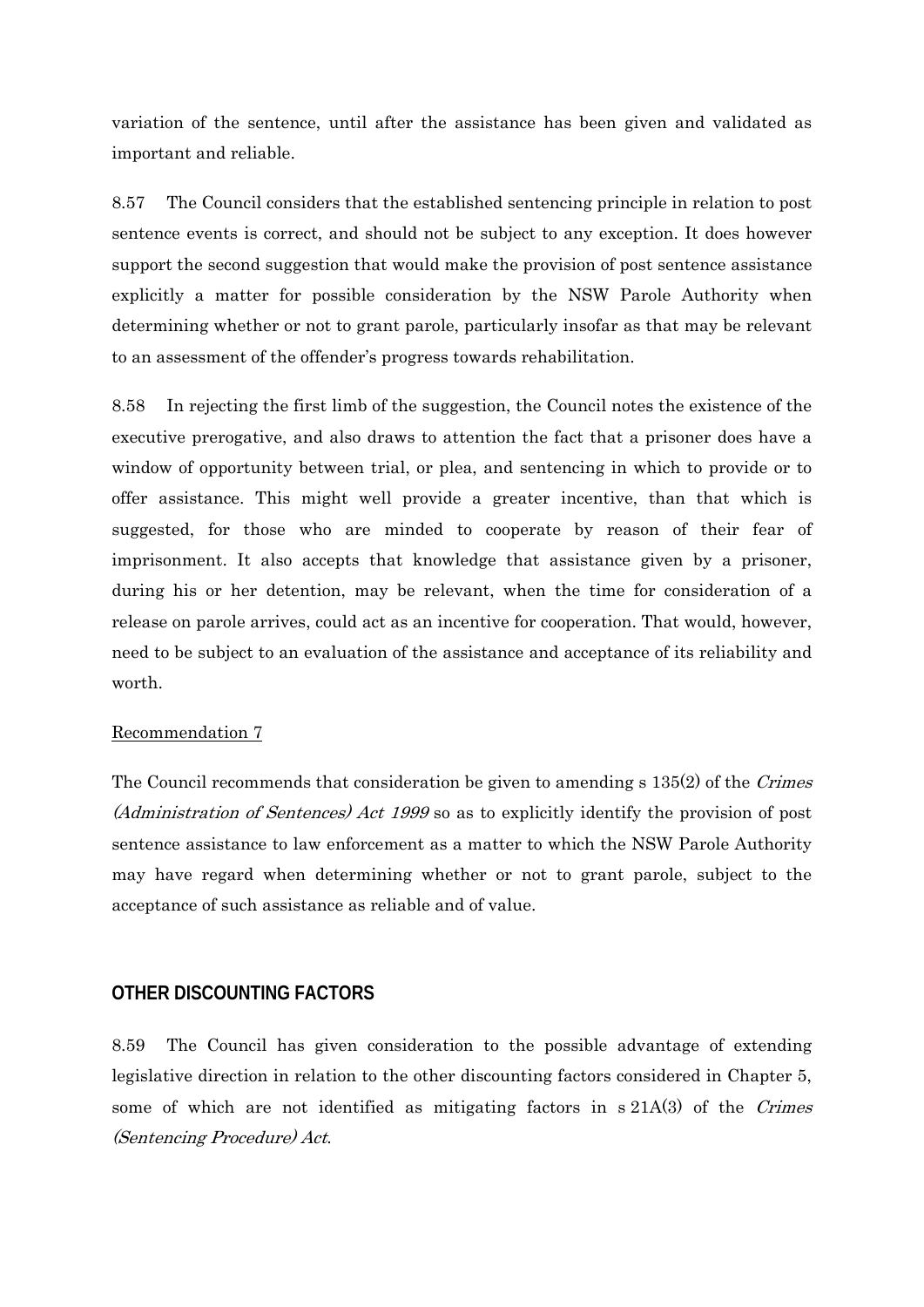# **Facilitating the administration of justice at trial**

8.60 Currently the statutory requirements for pre-trial defence disclosure, apart from those that require notice to be given of any intention to call alibi evidence,<sup>53</sup> or to adduce evidence of substantial impairment by abnormality of mind $54$  in murder trials, are confined to complex trials.

8.61 In response to a report of the New South Wales Law Reform Commission in  $2000^{55}$  the *Criminal Procedure Act* was amended<sup>56</sup> to enable the Supreme Court and District Court to impose pre-trial disclosure requirements on the defence and prosecution, on a case by case basis, but only in complex trials.57 Where pursuant to the provisions a defence response is required, it extends to giving notice of the accused's intention of calling evidence in relation to issues such as insanity, self-defence, provocation and so on; to providing copies of reports of experts to be called in the defence case; to identifying the character witnesses who are to be called; as well as a response to particulars raised in the prosecution case statement including the identification of matters which are either in issue or not in issue, and of proposed prosecution evidence whose admissibility will be disputed.<sup>58</sup>

8.62 Section 22A of the Act, which permits the court to impose a lesser sentence where the defence has made pre-trial disclosures for the purposes of the trial, depending on the degree to which that occurred, is of general application, that is, it is not confined to complex cases. In one sense, it is perhaps questionable whether an accused should be provided with a lesser penalty in a case of this kind, where pre-trial disclosure is mandated by order of the court, and where non-compliance with that order may attract the sanctions which are available under the *Criminal Procedure Act*, including possible exclusion of the evidence, dispensation with formal proof or comment to the jury.59 However the Council accepts that the potential availability of a discount is acceptable having regard to the fact that the pre-trial disclosure regime leaves the defence with an

 $\overline{a}$ 

<sup>53.</sup> Criminal Procedure Act 1986 (NSW) s 150.

<sup>54.</sup> Criminal Procedure Act 1986 (NSW) s 151.

<sup>55.</sup> New South Wales Law Reform Commission, *The Right to Silence*, Report No 95 (2000).

<sup>56.</sup> By the Criminal Procedure Amendment (Pre-trial Disclosure) Act 2001 (NSW), and by the Criminal Legislation Amendment Act 2007 (NSW).

<sup>57.</sup> Criminal Procedure Act 1986 (NSW) ss 134, 137.

<sup>58.</sup> Criminal Procedure Act 1986 (NSW) s 139.

<sup>59.</sup> Criminal Procedure Act 1986 (NSW) s 148.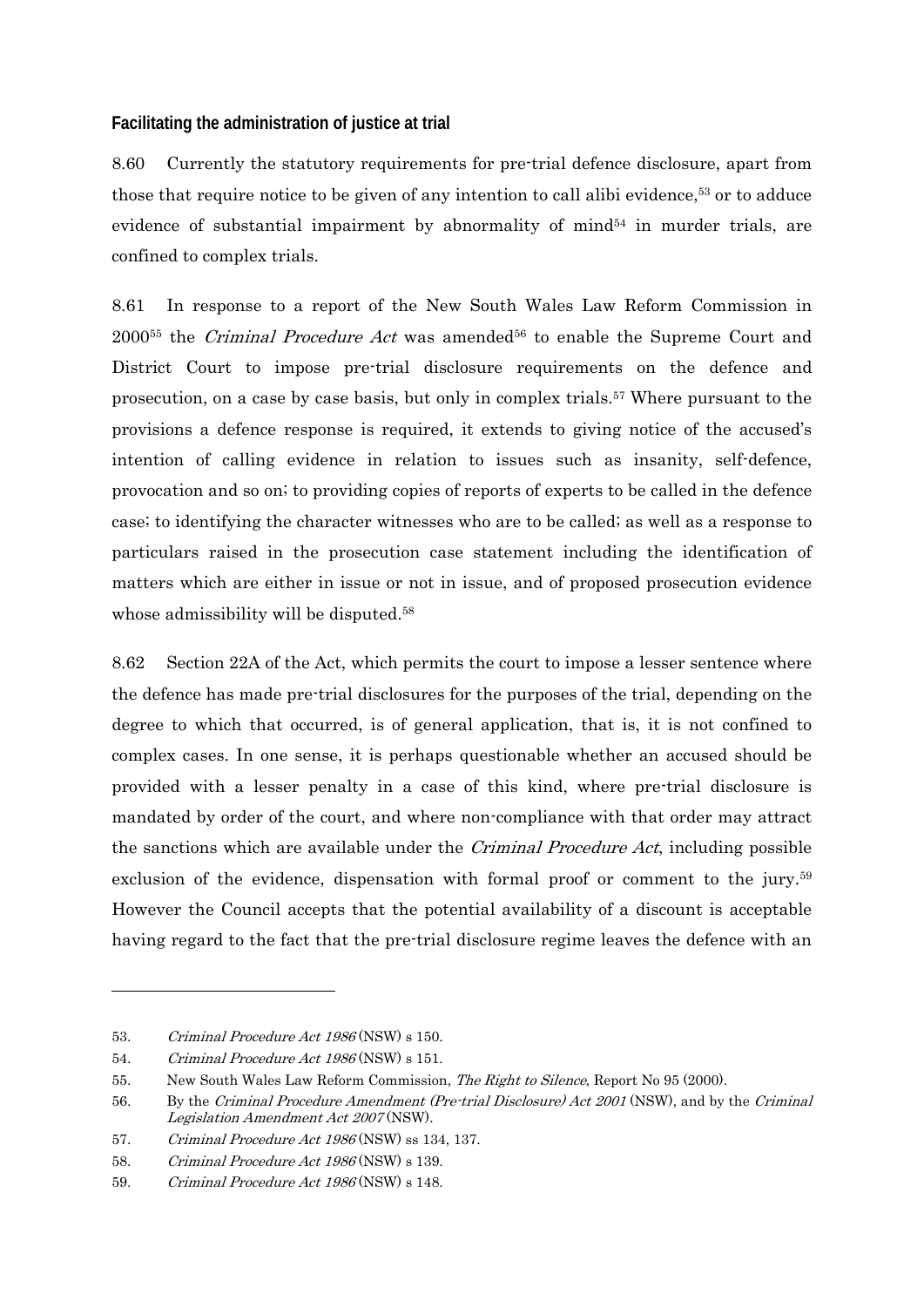opportunity to provide a variable degree of co-operation in narrowing issues and in shortening the trial.

8.63 Notwithstanding the criticisms sometimes offered of pre-trial defence disclosure requirements, which are mainly centred on the assertion that they infringe on the right to silence,<sup>60</sup> the Council is satisfied that such objections are answered by the need to secure an efficient and cost effective justice system, and also by the fact that defence disclosure follows upon prosecution disclosure.61 In those circumstances it supports preservation of the existing sanctions and of the availability of a discount for pre-trial disclosure.

8.64 The Council notes that, pursuant to the Sentencing Act 1991 (Vic), the effective sanction for non-compliance with pre-trial disclosure requirements is to regard it as indicative of a lack of remorse, and as a consequence potentially to deprive the offender of any leniency that would otherwise be attracted on that account.62

8.65 The Report of the Trial Efficiency Working Group ('the CLRD Report')<sup>63</sup> recommended, in 2009, amendment of the *Criminal Procedure Act* to provide for three tiers of case management:

- compulsory prosecution and defence disclosure of specified matters in all criminal trials;
- the establishment of a system of pre-trial case conferences which may take place on the application of the parties or by initiation of the court; and
- intensive pre-trial case management on the application of the parties or by the initiation of the court,

accompanied by the conferral of statutory powers on the courts to make directions concerning the conduct and management of the trial, and to require the parties in all criminal trials to identify the issues for determination in the trial.

 $\overline{a}$ 

<sup>60.</sup> The Hon Justice J. Badgery-Parker, 'The Criminal Process in Transition: Balancing Principle and Pragmatism—Part II' (1994–95) 4 Journal of Judicial Administration 193, [202].

<sup>61.</sup> The Hon Justice L. T. Olsson, 'To How Much Silence Ought an Accused be Entitled?' (Presented at the Law Society of South Australian Criminal Law Seminar, 11–13 September 1998).

<sup>62.</sup> Sentencing Act 1991 (Vic) s 5(2C),(2D).

<sup>63.</sup> Criminal Law Review Division, NSW Attorney General's Department, Report of the Trial Efficiency Working Group (2009).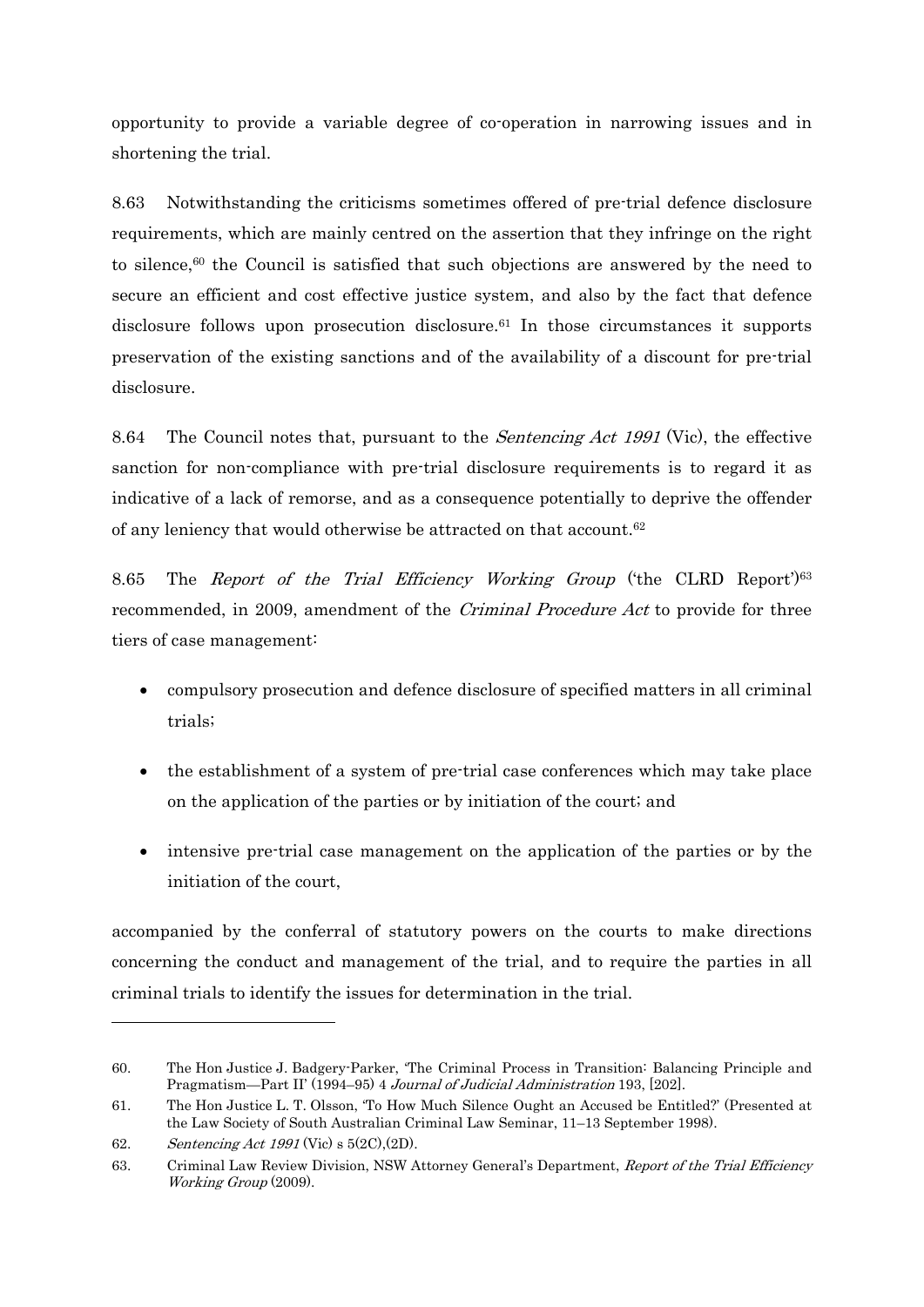8.66 These recommendations followed upon an extensive review of pre-trial disclosure obligations and sanctions in other Australian and overseas jurisdictions, and if implemented would extend the potential reach of pre-trial disclosure to trials other than complex trials, and possibly increase the number of cases in which consideration needs to be given to s 22A. The working group did not support retention of the adverse comment sanction for a failure to comply with disclosure requirements,64 but did not identify any new strategy for encouraging defence co-operation. The Council agrees with these recommendations, and with deletion of the comment sanction.

8.67 It is the fact that, apart from the statutory requirement for pre-trial disclosure, steps have been taken in some courts to introduce less formal procedures for case management, including that noted earlier in place in the District Court at Parramatta, and in that court's Circuit Trial Practice Note; as well as that applied, on a case by case basis, following arraignment, in the Supreme Court. These procedures have had a capacity to narrow issues and to provide for greater efficiency in trial management. Even where they are not used it is not unknown for experienced trial counsel to make admissions during the trial or otherwise to conduct the defence in an economic and efficient manner.65

8.68 The Council considers that there is no point of difference in principle between defence disclosure and co-operation pre-trial, and co-operation during the trial. On one view the latter may be more meritorious than disclosure or co-operation that is mandated. While there are decisions, as noted earlier, where this form of co-operation and assistance to the administration of justice has led to a sentencing discount, the Council considers that this should be given a legislative basis and s 22A amended accordingly. This would provide greater certainty in the sentencing process, and could serve as an encouragement for defence co-operation at trial in those cases where pre trial management has not been required, thereby meeting the concerns expressed in  $R<sub>V</sub>$ Abou-Chabake noted earlier in this report.<sup>66</sup>

Recommendation 8

1

<sup>64.</sup> Criminal Law Review Division, NSW Attorney General's Department, Report of the Trial Efficiency Working Group (2009) 88.

<sup>65.</sup> As noted in Chapter 4, [4.5]–[4.8].

<sup>66.</sup> Chapter 4, [4.4].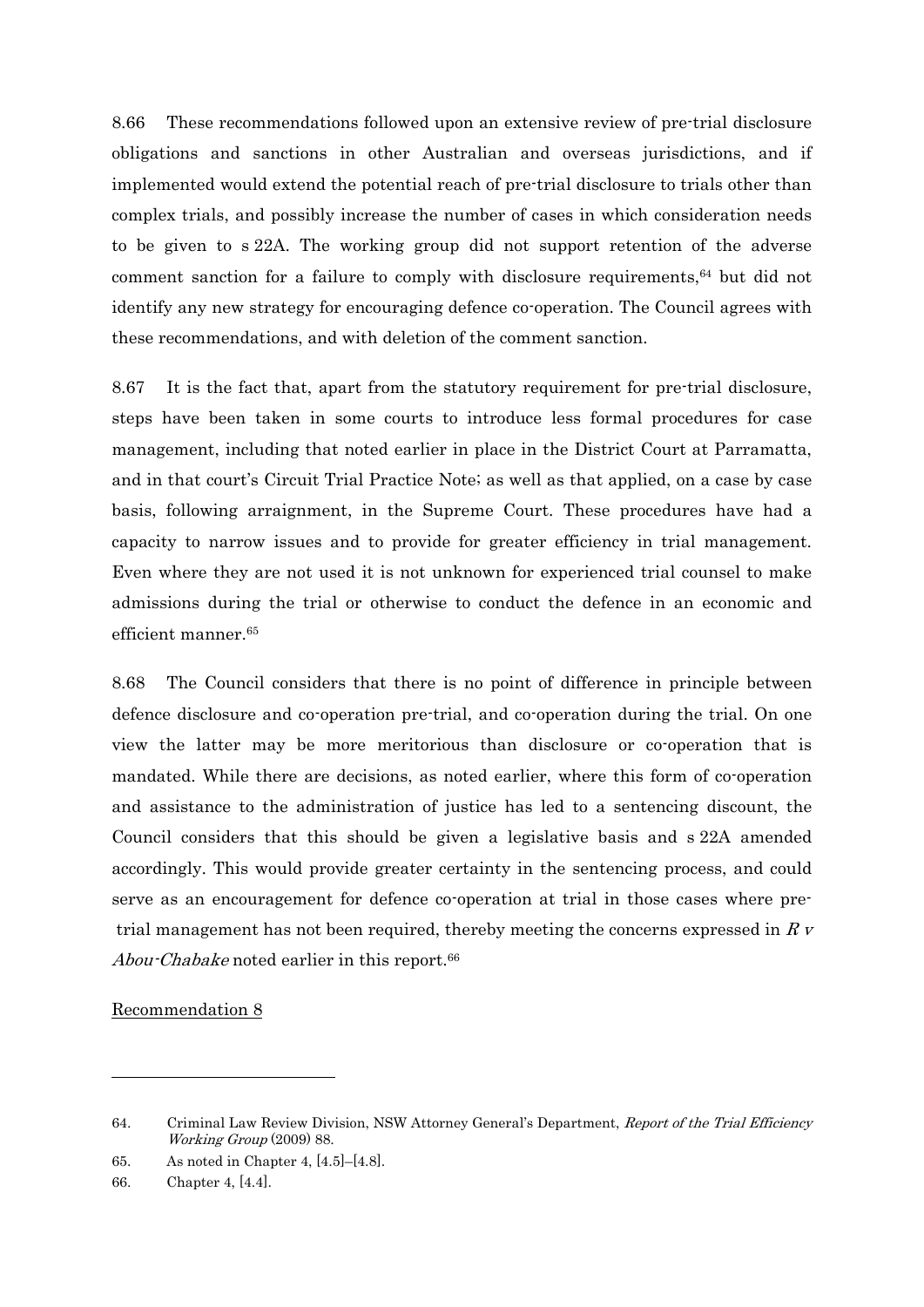The Council recommends that consideration be given to amending s 22A of the Crimes (Sentencing Procedure) Act 1999 so as to allow the court to have regard to the degree of defence co-operation before and during the trial and impose a lesser penalty on that basis where appropriate.

## **Illness**

8.69 The Council considers that the existing principles and practice in relation to the manner in which illness, including the discovery post-sentence of life threatening conditions, are adequately settled and do not require legislative intervention.

## **Age**

-

8.70 A similar view is held by the Council in relation to the circumstances in which the age of the offender might be taken into account in reaching a lesser sentence.

## **Foreign citizens**

8.71 The Council has earlier noted the incongruity in setting a non-parole period in the case of foreign citizens, in circumstances where their probable and in some cases inevitable deportation will effectively terminate their involvement with the criminal justice system in Australia.

8.72 The unjustified windfall associated with this fact risks being compounded if the court has already discounted their sentence by reference to any hardship occasioned to them, or to their families, by reason of their incarceration in this country, over and above that occasioned to Australian citizens or residents in custody.

8.73 However, in view of the combined circumstances that the law has been settled<sup>67</sup> in that the possibility of deportation does not debar the fixing of a NPP, that decisions for release on parole rest with the Parole Authority,<sup>68</sup> and that decisions to deport a non - citizen rest with the Department of Immigration and Citizenship, the Council does not consider it appropriate to make any recommendation to cater for this class of offender.

<sup>67.</sup> Both in case decisions, and by legislation in relation to federal offenders.

<sup>68.</sup> At least in relation to sentences of imprisonment in excess of three years.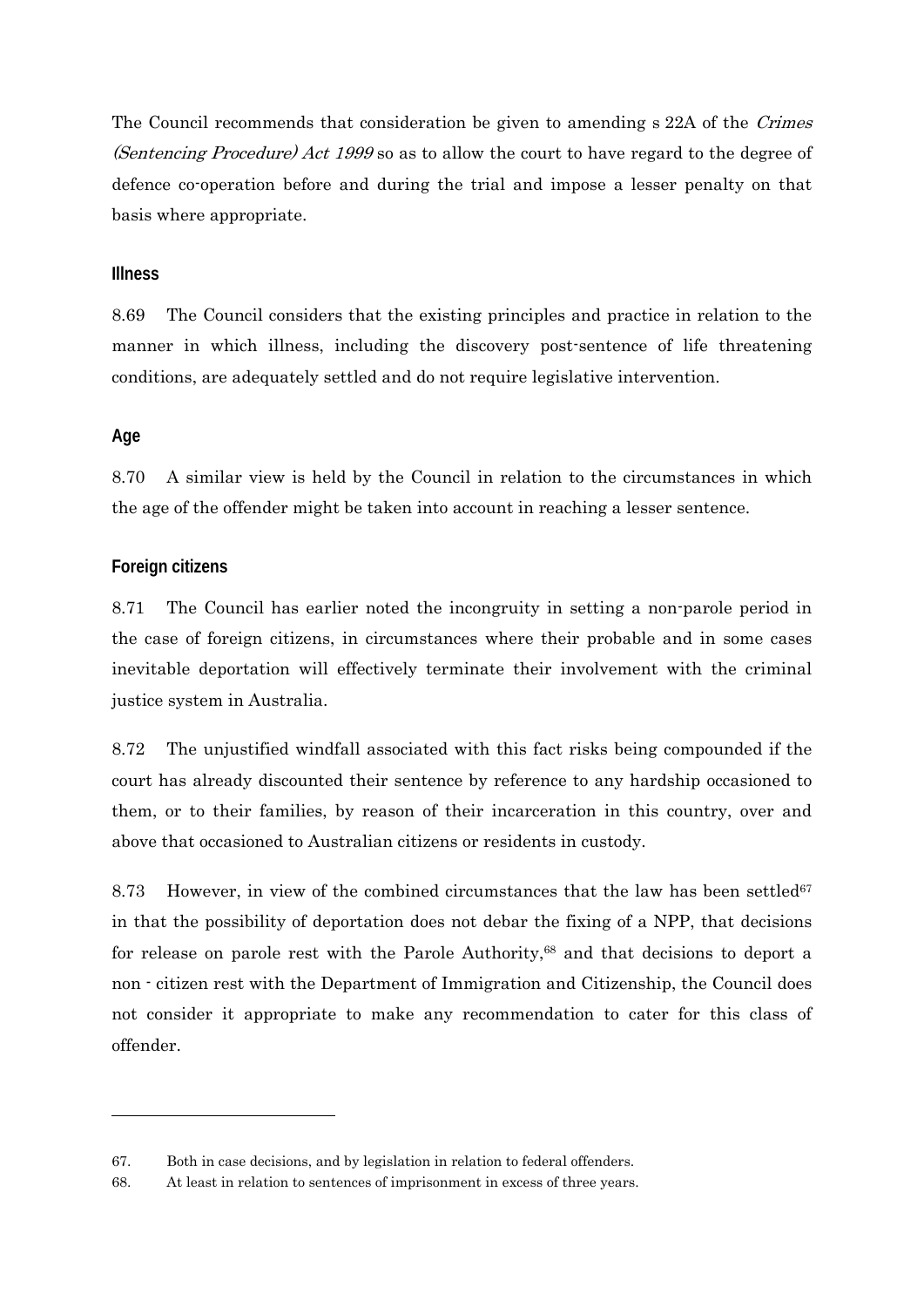8.74 It does however consider it to be a matter worthy of further consideration by SCAG, particularly in the light of the fact that offenders who fall into this category are likely to be involved in serious offences with an international flavour, including drug importation, people smuggling, child pornography, identity theft, money laundering and terrorist activities.

## **Hardship to family or dependants**

8.75 As noted earlier, the Council is satisfied that existing sentencing principles and practice in the area are sufficient, and no recommendation is made.

### **Entrapment**

8.76 The Council is of a similar view in relation to this potential ground for a discount.

## **Extra curial punishment**

8.77 In general the Council considers that the existing law is settled and that in suitable cases some discount can be given for extra curial punishment. However it considers that specific legislative provision is required in two respects.

### Prohibited Persons

-

8.78 First, it is of the view that the Act should be further amended to provide that the fact that, following conviction, a child sex offender or a person convicted of the murder of a child or a child related personal violence offence may become ineligible to work with children as a prohibited person under the Commission for Children and Young People Act 1998 (NSW);<sup>69</sup> should not be taken into account as involving a form of extra curial punishment and for this reason result in any lessening of the sentence that would otherwise be appropriate. This would complete the response provided following the introduction of s 24A of the Crimes (Sentencing Procedure) Act which provides that the court cannot take into account in mitigation that the offender has or may become a registrable person under the Child Protection (Offender's Registration) Act 2000 (NSW),

<sup>69.</sup> Commission for Children and Young People Act 1988 (NSW) ss 33B, 33C.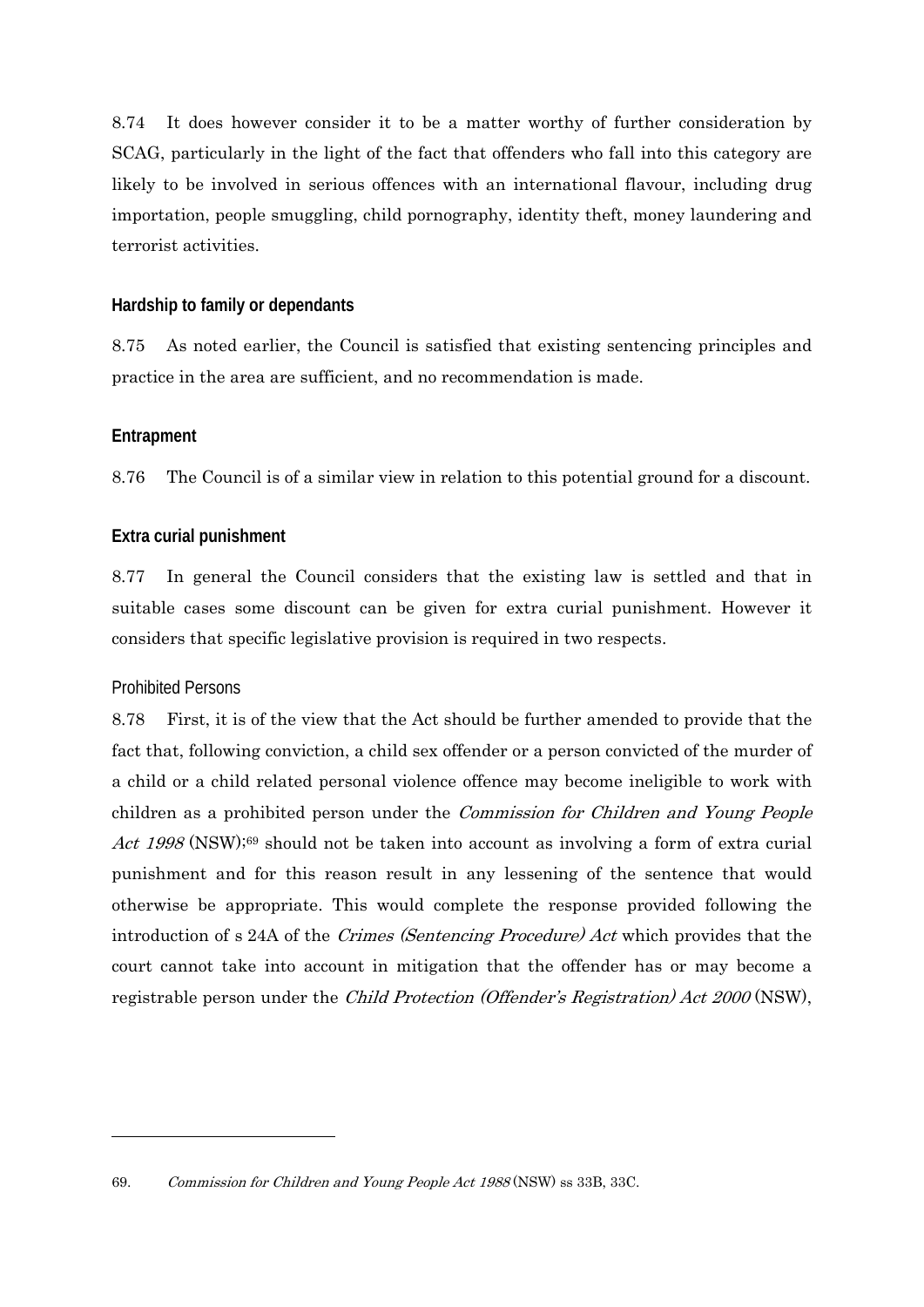or has or may become subject to an order under the Child Protection (Offenders Prohibition) Act 2004 (NSW).70

8.79 The Council notes that provisions dealing with these consequences for sentencing purposes are contained in the legislation of some of the other states.71

8.80 In respect of each potential consequence, their possible application to the offender and any consequent impact cannot be known with any degree of certainty when the sentence is first pronounced, such that the extension of any discount may result in an unjustified reduction of the sentence. Additionally the rationale for such consequence is primarily directed at the safety of the community, and in circumstances where the offender should have no expectation of any possibility of working with or pursuing a close association with children.

# Recommendation 9

The Council recommends that consideration be given to amending the Crimes (Sentencing Procedure) Act 1999 so as to include a provision that where an offender is a 'prohibited person' under the Commission for Children and Young People Act 1998 (NSW) and accordingly may become ineligible to work with children, the court is precluded from regarding such exclusion as extra curial punishment.

# Forfeiture

 $\overline{a}$ 

8.81 Secondly, while there is existing case law to suggest that the forfeiture of property derived or realised, directly or indirectly, as the result of the commission of an offence, will not be taken into account as a form of extra curial punishment,<sup>72</sup> the Council considers it advisable, in order to provide more specific guidance, to specifically legislate that regard is not to be had when sentencing an offender to orders made under

<sup>70.</sup> This section commenced on 1 January 2009 as a result of amendments pursuant to the Crimes Amendment (Sexual Offences) Act 2008 (NSW) in response to the report of the Council, Penalties Relating to Sexual Assault Offences in NSW (2008–09) Vol 1, [6.52]–[6.65].

<sup>71.</sup> Sentencing Act 1991 (Vic) s 5(2BA), (2BC). See also Sentencing Act 1995 (WA) ss 123(2), 124A; Community Protection (Offender Reporting) Act 2004 (WA) s 13; Criminal Law (Sentencing) Act <sup>1988</sup>(SA) s 10(4)(a); Child Sex Offenders Registration Act 2006 (SA).

<sup>72.</sup> Chapter 4, [4.48].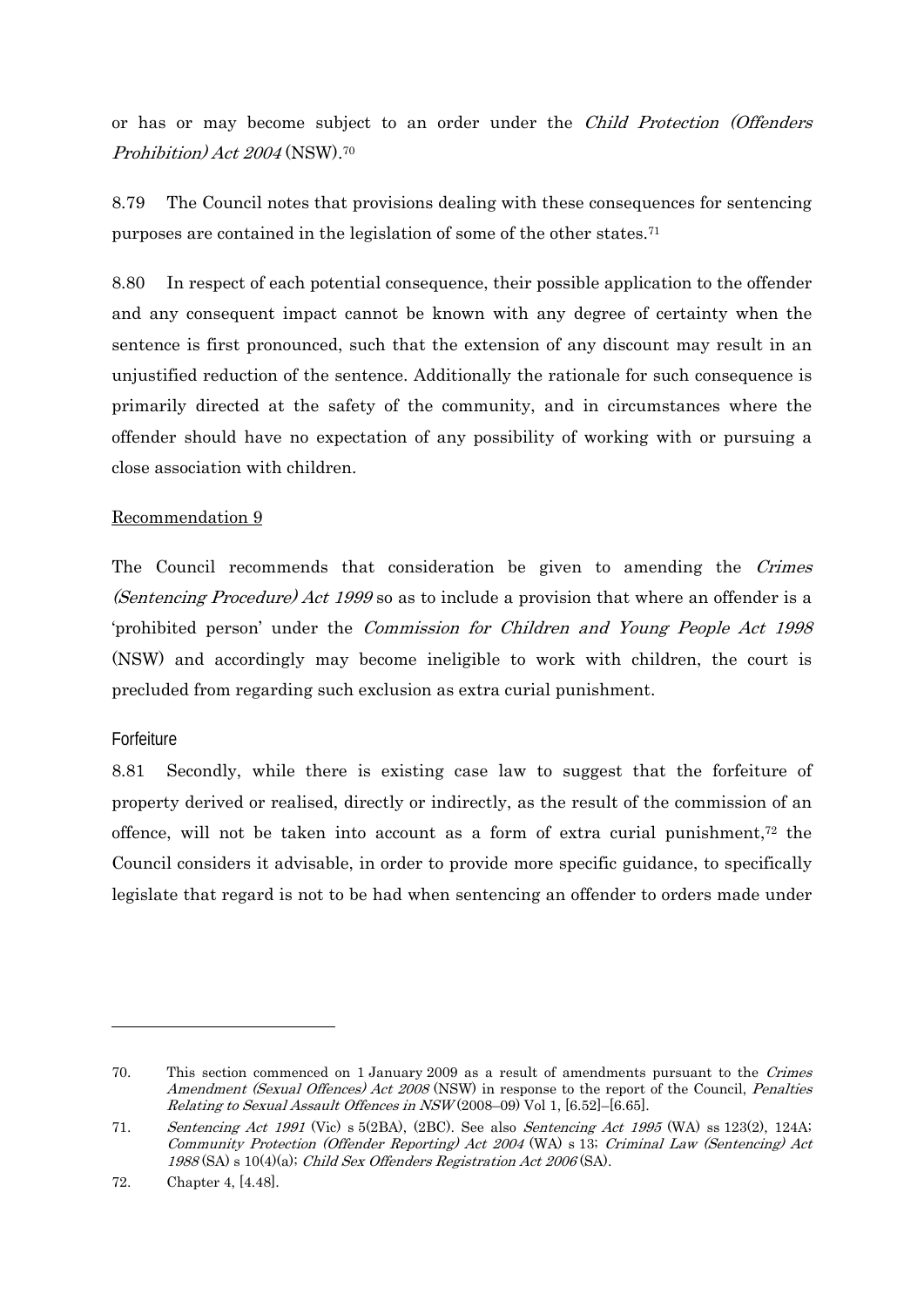state or federal legislation providing for the confiscation of assets or for the forfeiture of the proceeds of crimes.73

8.82 In each case these represent the unjustifiably obtained fruits of a crime, and their loss cannot be considered to involve any form of extra curial punishment that should lead to a sentence discount. It is noted that legislation to this effect, with some qualifications, is contained in the Sentencing Act 1991 (Vic).<sup>74</sup>

### Recommendation 10

The Council recommends that consideration be given to amending the Crimes (Sentencing Procedure) Act 1999 so as to include a provision that where an offender is subject to orders made under state or federal legislation providing for the confiscation of assets or for the forfeiture of the proceeds of crimes, the court is precluded from regarding such confiscation or forfeiture as extra curial punishment.

# **CHARGE NEGOTIATIONS**

 $\overline{a}$ 

8.83 The rationale for charge negotiation, and the in principle objections to that process which have been identified75 are summarised earlier in this report. The Council considers that the objections are capable of being answered in full so long as the process is undertaken ethically, and in accordance with the ODPP guidelines. It accepts that charge negotiation is not only essential to the efficient operation of the criminal justice system, but it is also fair to offenders who may benefit from being dealt with for less serious offences than those charged or for representative charges, where their objective or subjective circumstances warrant.

8.84 The submissions identified various issues in relation to charge negotiation and suggestions were made to improve the process, including the following:

<sup>73.</sup> Confiscation of Proceeds of Crime Act 1989 (NSW); Criminal Assets Recovery Act 1900 (NSW); Proceeds of Crime Act 1987 (Cth).

<sup>74.</sup> Sentencing Act 1991 (Vic) ss  $5(2A)$  and  $5(2B)$ .

<sup>75.</sup> See also Kathy Mack and Sharyn Roach Anleu, 'Guilty Pleas: Discussion and Agreement' (1996) 6(1) Journal of Judicial Administration 8; Geraldine Mackenzie, 'The Guilty Plea Discount: Does Pragmatism Win Over Proportionality and Principle?' (2007) 22 Southern Cross University Law Review 205.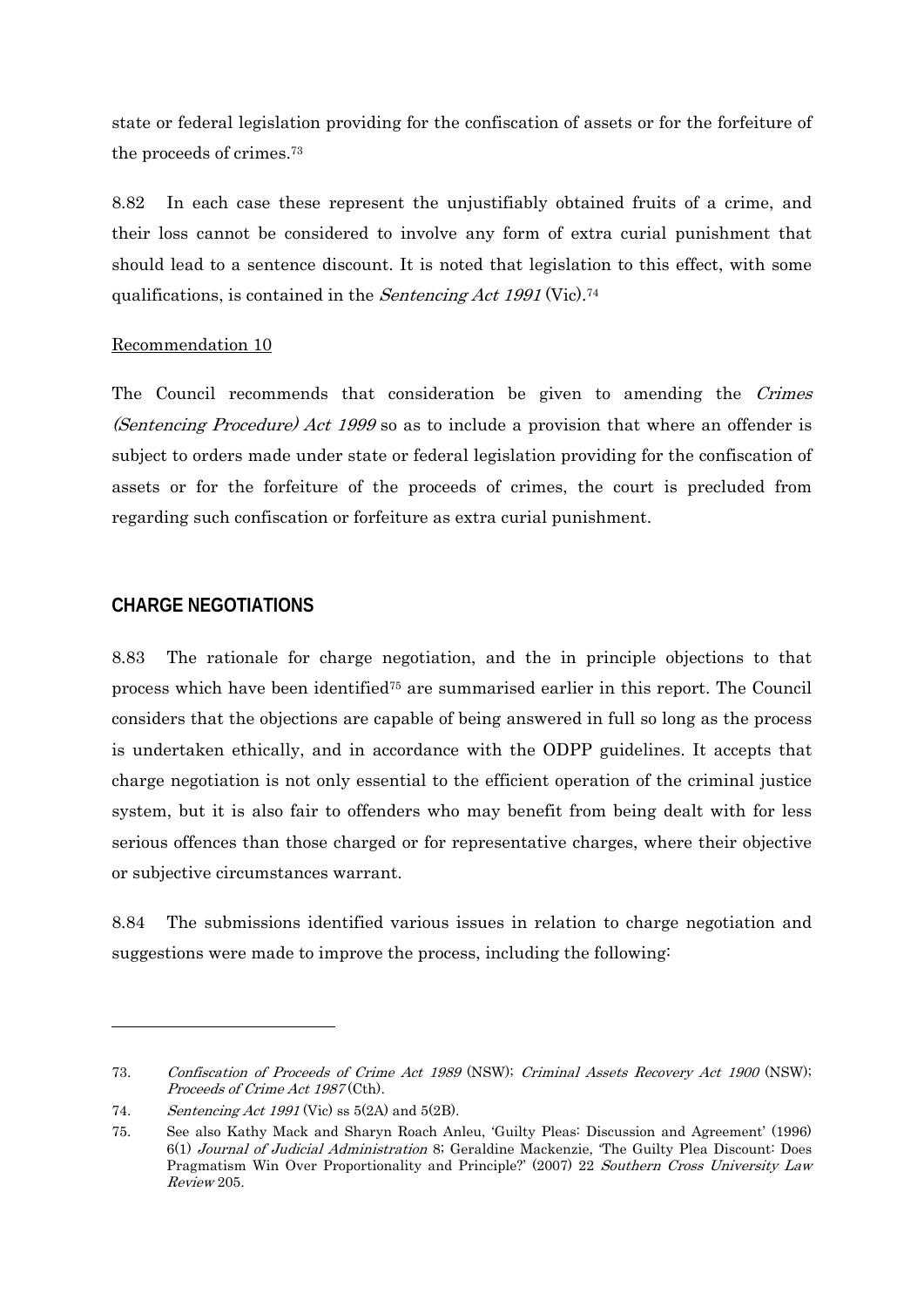## **Ensuring prompt provision of information and advice**

8.85 Consistent with the existence of a system that encourages the entry of an early plea, it is clearly desirable that both the prosecution and defence have sufficient material concerning the case and any possible answer to individual charges, as soon as possible, so that they can assess the merits of the case and engage in informed negotiations. In this respect Legal Aid NSW identified a potential imbalance in the bargaining power of the defence unless they have prompt and complete disclosure by the Crown, particularly in circumstances where they have the practical burden of identifying any weaknesses in the prosecution case and of persuading their client to accept any offer from the prosecution or to make an offer.76

8.86 The Council accepts the force of this submission and would encourage early disclosure by the ODPP, as well as its acceptance of the confidentiality of any disclosure made by the defence, on a without prejudice basis, for the purpose of advancing charge negotiations as had been suggested in some academic reviews.77

8.87 The earlier recommendation by the Council as to the desirability of amending s 22 of the Act to allow the circumstances in which a plea is offered to be taken into account,78 would help address the concerns expressed by Legal Aid NSW. Preserving confidentiality of without prejudice disclosures would appear to be protected by the general law, and by professional ethics, and would not seem to warrant legislative prescription unless there was evidence of its abuse. As noted earlier similar protection has been recognised in relation to the use of information provided in the course of offender assistance.79

# **Application of the ODPP guidelines**

-

<sup>76.</sup> Submission 10: Legal Aid (NSW), 9.

<sup>77.</sup> Kathy Mack and Sharyn Roach Anleu, 'Criminal Justice Reform' (Paper presented at the Australasian Institute of Judicial Administration Conference on Reform of Court Rules and Procedures in Criminal Cases, Brisbane, 3–4 July 1998) 114–5; Kathy Mack and Sharyn Roach Anleu, 'Guilty Pleas: Discussion and Agreement' (1996) 6(1) Journal of Judicial Administration 8, 17; Kathy Mack and Sharyn Roach Anleu, 'Reform of Pre-trial Criminal Procedure: Guilty Pleas (1998) 22(5) Criminal Law Journal 263, 274.

<sup>78.</sup> Chapter 8, Recommendation 1.

<sup>79.</sup> Chapter 3, [3.16].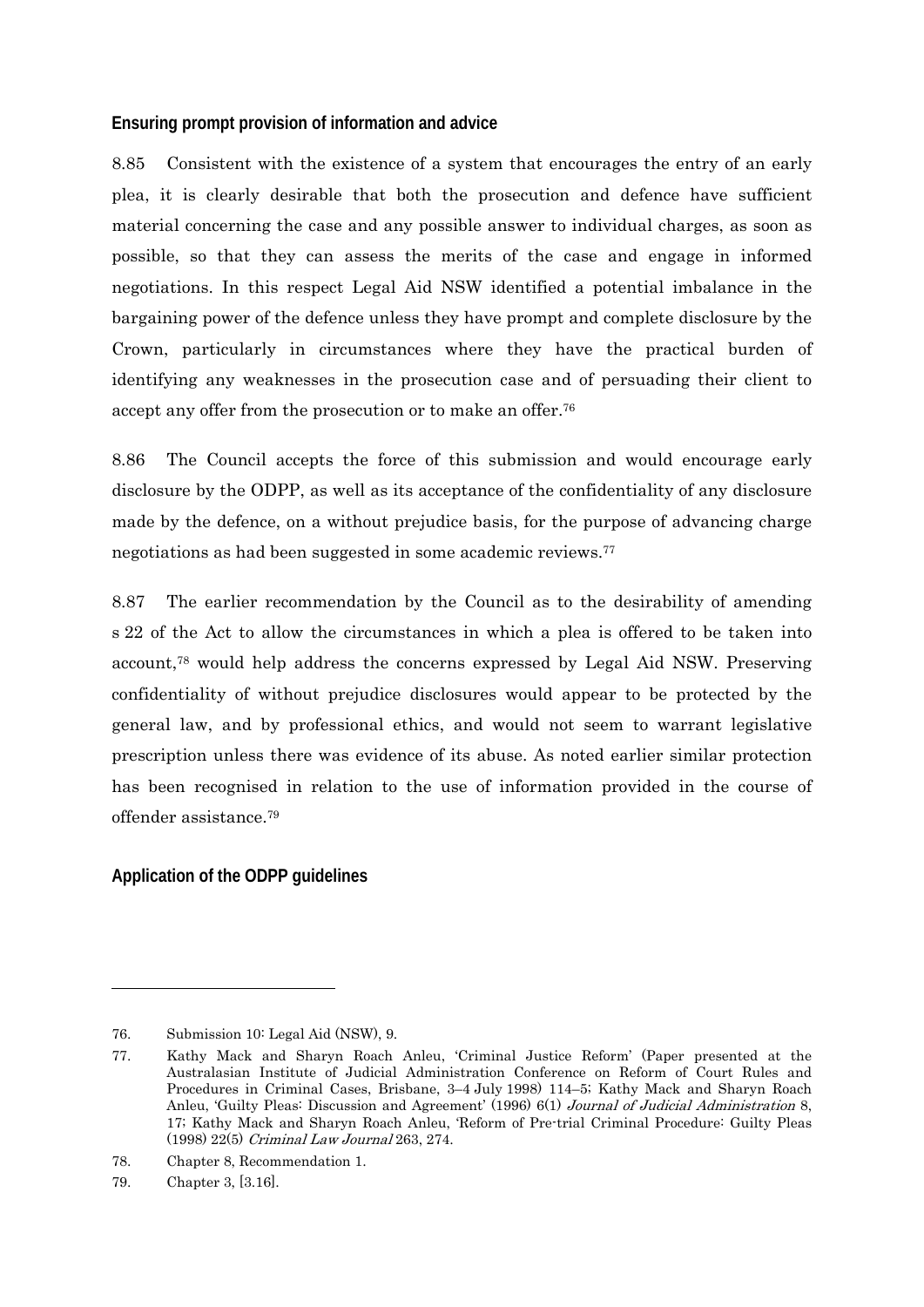8.88 Some concerns were expressed as to whether the guidelines while appropriate, are being followed in practice.80

8.89 These concerns related to reduced pleas not adequately reflecting the criminality involved, in particular where the offence involved violence against police, the withholding of relevant information, and insufficient consultation with police and victims. Among the suggested solutions were the possible enshrinement of elements of the guidelines in legislation, and the introduction of a process of review for those cases where the victim or family (if the victim is deceased) or the police officer in charge of the case disagrees with any decision to proceed on a lesser charge or to an editing of the statement of facts where that might present an incomplete or inaccurate representation of the offending behaviour.

8.90 The Council does not consider that legislation is warranted, or that it would cure any of the reported problems. It does however strongly support timely consultation with police and victims, and the recording of reasons for any decision to accept a lesser plea. This would help to ensure accountability and transparency, thereby enhancing community and victim satisfaction. It recognises that the prosecution is limited to including in the statement of facts matters that are admissible in law and relevant to the offence for which the offender is to be sentenced, and that those preconditions may not always be readily understood by lay persons, unless there has been an informed consultation process.

8.91 The Council has been advised that there is in place an informal review process to ensure the police and victims can be heard where they are dissatisfied with the course proposed in consultations including both selection of a lesser charge and any editing of the facts. The Council is satisfied that it is not something which should be formalised by legislation, or an area into which the courts should venture, or one which should involve a third party moderator or mediator, as has been proposed by two commentators.81

 $\overline{a}$ 

<sup>80.</sup> Submission 6: The Police Association of New South Wales; Submission 12: Ministry for Police (NSW).

<sup>81.</sup> Kathy Mack and Sharyn Roach Anleu, 'Criminal Justice Reform' (Paper presented at the Australasian Institute of Judicial Administration Conference on Reform of Court Rules and Procedures in Criminal Cases, Brisbane, 3–4 July 1998) 107–8; Kathy Mack and Sharyn Roach Anleu, 'Guilty Pleas: Discussion and Agreement' (1996) 6(1) Journal of Judicial Administration 8, 15.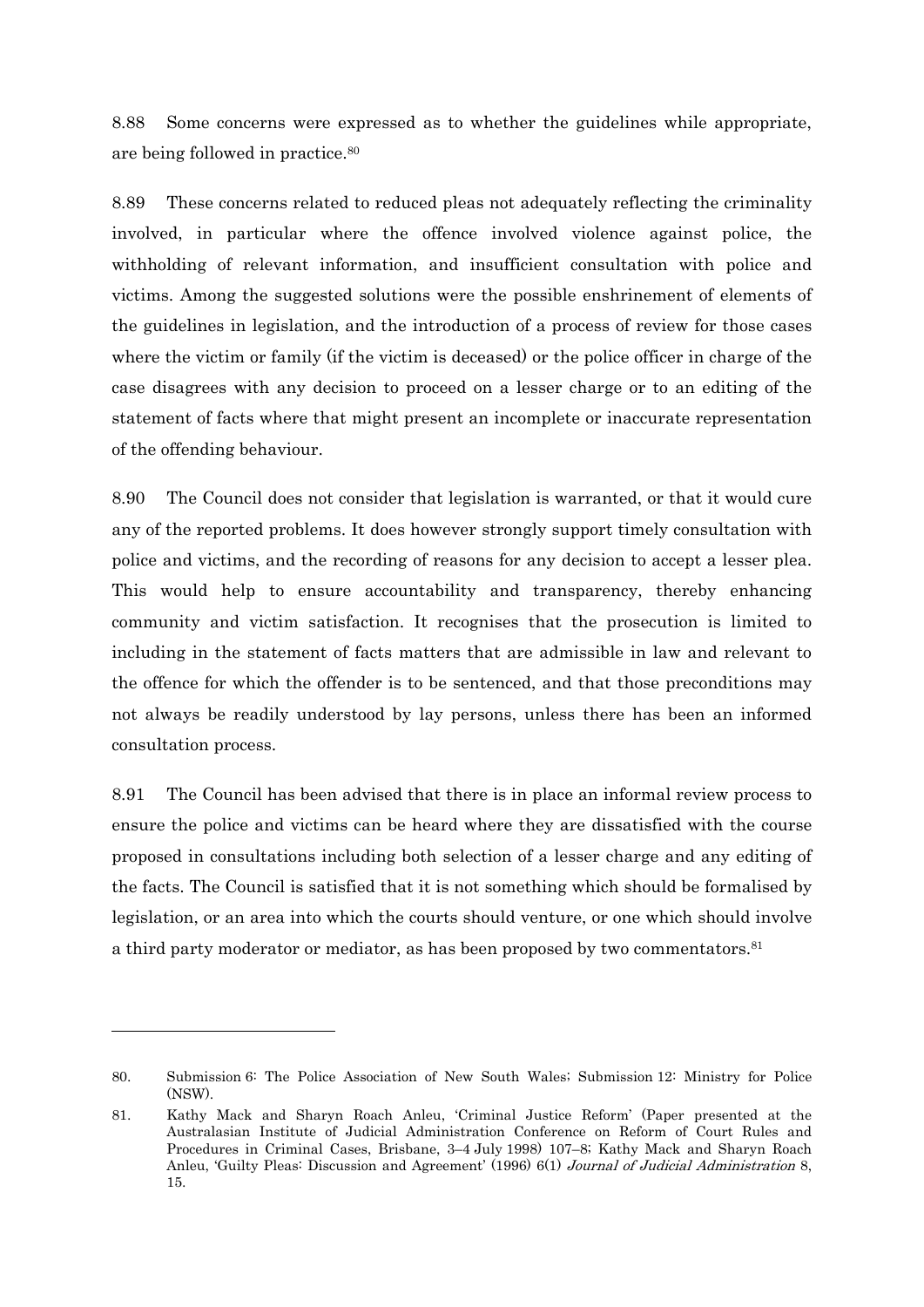8.92 While the Council is satisfied that the ODPP Guidelines adequately reflect the principles applicable where an offender is to be sentenced following a plea of guilty and also where additional offences are taken into account on a Form 1, it considers that some additional procedural safeguards would be appropriate.

8.93 In this regard it recommends that the *Crimes (Sentencing Procedure) Act* should be made subject to a provision, that would require, in circumstances where a charge negotiation has occurred:

- any statement of facts tendered to the court for the purpose of sentencing, to be accompanied by a certificate, signed by the Crown Prosecutor or other officer of the ODPP responsible for the case, or by a police prosecutor or equivalent officer in any case presented otherwise than by the ODPP, to the effect that so far as that has been possible the statement of facts has been the subject of consultation with the victim (or his or her immediate family where the victim is deceased) and the police officer-in-charge of the case, and that, in the opinion of the signatory, the statement constitutes a fair and accurate account of the objective criminality of the offender having regard to the relevant and provable facts;
- any Form 1 listing additional matters to be taken into account on sentencing similarly bear a certificate signed by a responsible officer (as identified above) to the effect that there has been consultation with the victim who was the subject of the offence for which the offender is to be sentenced, and with the police officer-incharge of the case, so far as that has been possible, that the terms thereof have been recorded, and that in the opinion of the signatory, the inclusion of each matter in the Form 1 is in accordance with ODPP Guidelines; and
- where in either case, it has not been possible or practicable to engage in such consultation the relevant certificate should note the reasons why that did not occur.

8.94 The Council notes that the while the Commonwealth Director of Public Prosecutions (CDPP) has recently developed a Victims of Crime Policy and revised its Prosecution Policy to incorporate guidelines relating to victims of crime, in relation to victim consultation and plea negotiation the amended guidelines do not go as far as the proposal set out above. The Council acknowledges that the nature of Commonwealth criminal offences are such that for the most part the CDPP is not concerned with crimes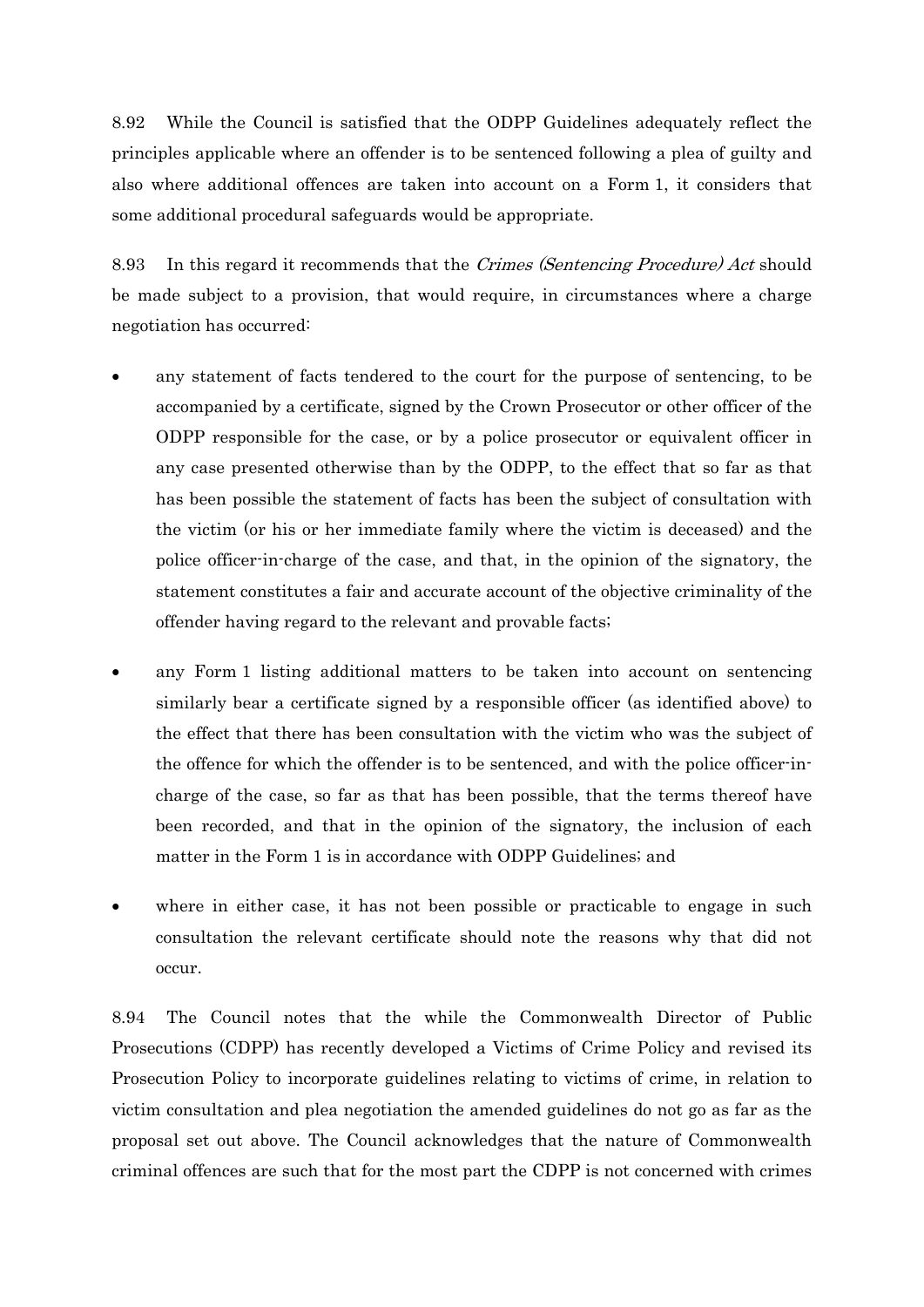directed at individual victims and for this reason confines its recommendation to those matters which fall within the Charter of Victims Rights.

8.95 The Council notes however that with the expansion of Commonwealth criminal law to include offences such as terrorism, child sex tourism and people trafficking, the CDPP is prosecuting an increasing number of matters that involve identifiable victims of crime. On that basis the Council is of the view that it would be desirable for the CDPP to give consideration to developing and introducing similar guidelines to those set out in order to bring into alignment the treatment of victims of crime participating in the criminal justice process.

8.96 Similarly, the Council is of the view that it would be desirable for the Commonwealth to give consideration to the development and adoption of a federal charter of victim's rights, particularly in light of the review that is taking place in NSW.

#### Recommendation 11

The Council recommends that consideration be given to amending the Crimes (Sentencing Procedure) Act 1999 so as to include a provision that would require, in circumstances where a charge negotiation has occurred:

- (i) any statement of facts tendered to the court on sentence to be accompanied by a certificate signed by an appropriate responsible officer to the effect that the statement of facts has been the subject of consultation with the victim (or his or her family where the victim is deceased), and with the police officer-in-charge of the case and that the statement constitutes a fair and accurate account of the of the objective criminality of the offender having regard to the relevant and provable facts. Where there has been no such consultation, the certificate should record the reasons why that has not occurred.
- (ii) any Form 1 listing additional matters to be taken into account on sentence to be accompanied by a certificate signed by an appropriate responsible officer to the effect that there has been consultation with the victim the subject of the charge in respect of which the Form 1 matters have been taken into account, and with the police officer-in-charge of the case, so far as that has been possible, that the terms thereof have been recorded, and that the inclusion of each matter in the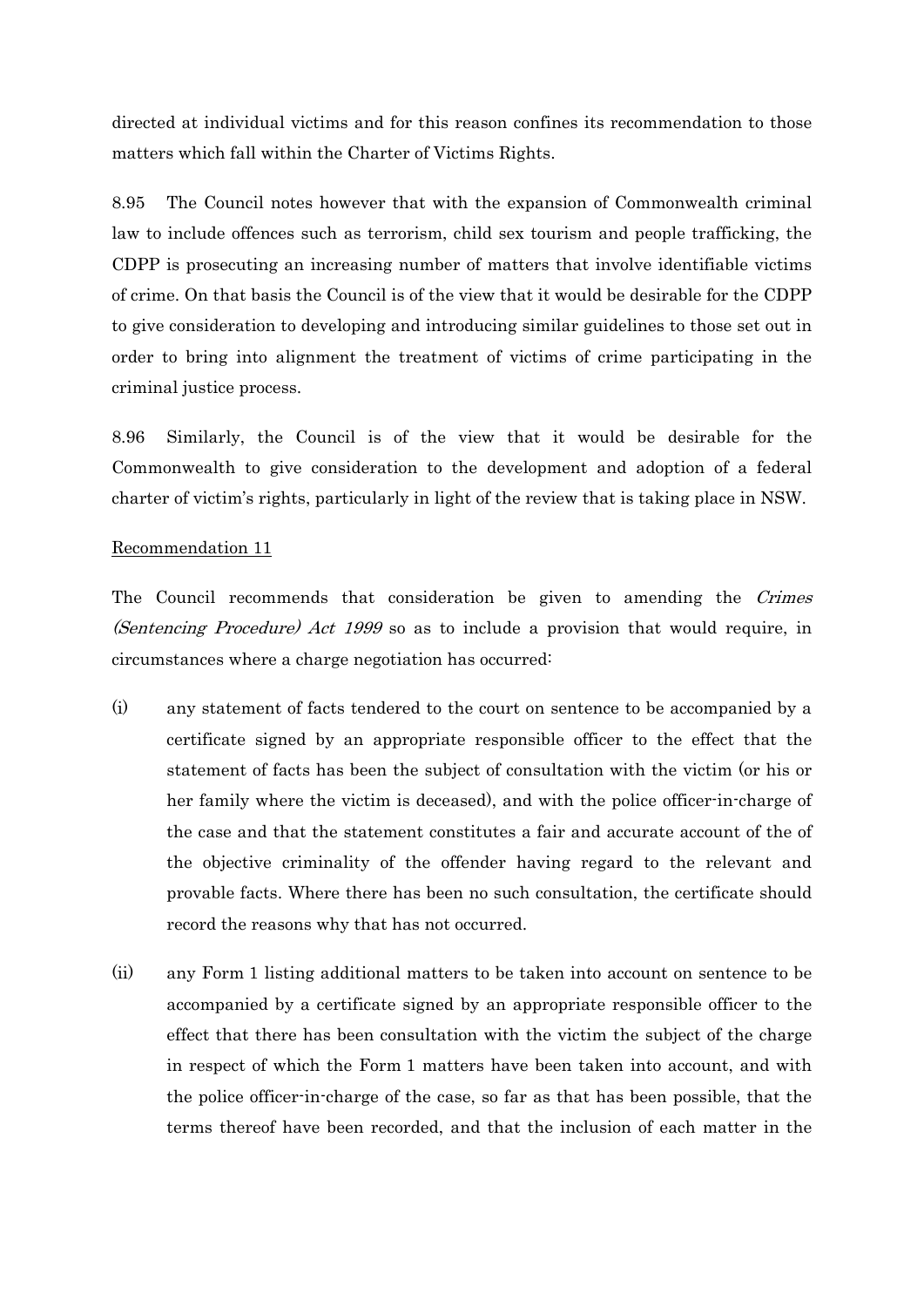Form 1 is in accordance with ODPP Guidelines. Where there has been no such consultation the certificate should record the reasons why that has not occurred.

### **Jurisdiction shopping**

8.97 The Council recognises that an important consequence of the charge bargaining process can be the sentencing of an offender in the Local Court rather than the District Court, in which event the jurisdictional limits of the former will apply.82 The Council notes that separate consideration is being given to a possible increase in the Local Court's jurisdiction which would overcome any concerns as to the process<sup>83</sup> arising by reason of this limitation.84 It also notes the discretion of the ODPP in relation to ensuring that the sentencing proceeds in the appropriate tribunal. Until the extent to which magistrates are in fact prevented, by the jurisdictional limit, from imposing appropriate sentences can be determined, and until wide consultation with stakeholders is conducted, the Council does not wish to express any concluded view on this topic.

# **TOTALITY PRINCIPLE AND FORM 1**

 $\overline{a}$ 

8.98 In different ways the totality principle, and the Form 1 procedure, seek to achieve an appropriate outcome for an offender who has been involved in multiple offences. Each has an eye to ensuring that the offender serves an appropriate period in custody, without resulting in a crushing sentence, while recognising that there are some very serious cases in which the sentencing exercise must be constructed so as to require each of the available offences to be dealt with separately resulting in an accumulation of sentences. In other cases, it will be appropriate to proceed on a Form 1, resulting in some increase in the sentence that would have otherwise been passed for the principal

<sup>82.</sup> Two years imprisonment for a Table 1 offence or five years imprisonment for multiple offences by way of accumulation.

<sup>83.</sup> Submission 5: His Honour Graeme Henson, Chief Magistrate of the Local Courts of New South Wales, 5–6.

<sup>84.</sup> See NSW Sentencing Council, 'Sentencing for Alcohol Related Violence' (2009), Executive Summary, [5.3]–[5.5], [7.45]–[7.46], [7.58]–[7.61], [7.71] where this issue was identified.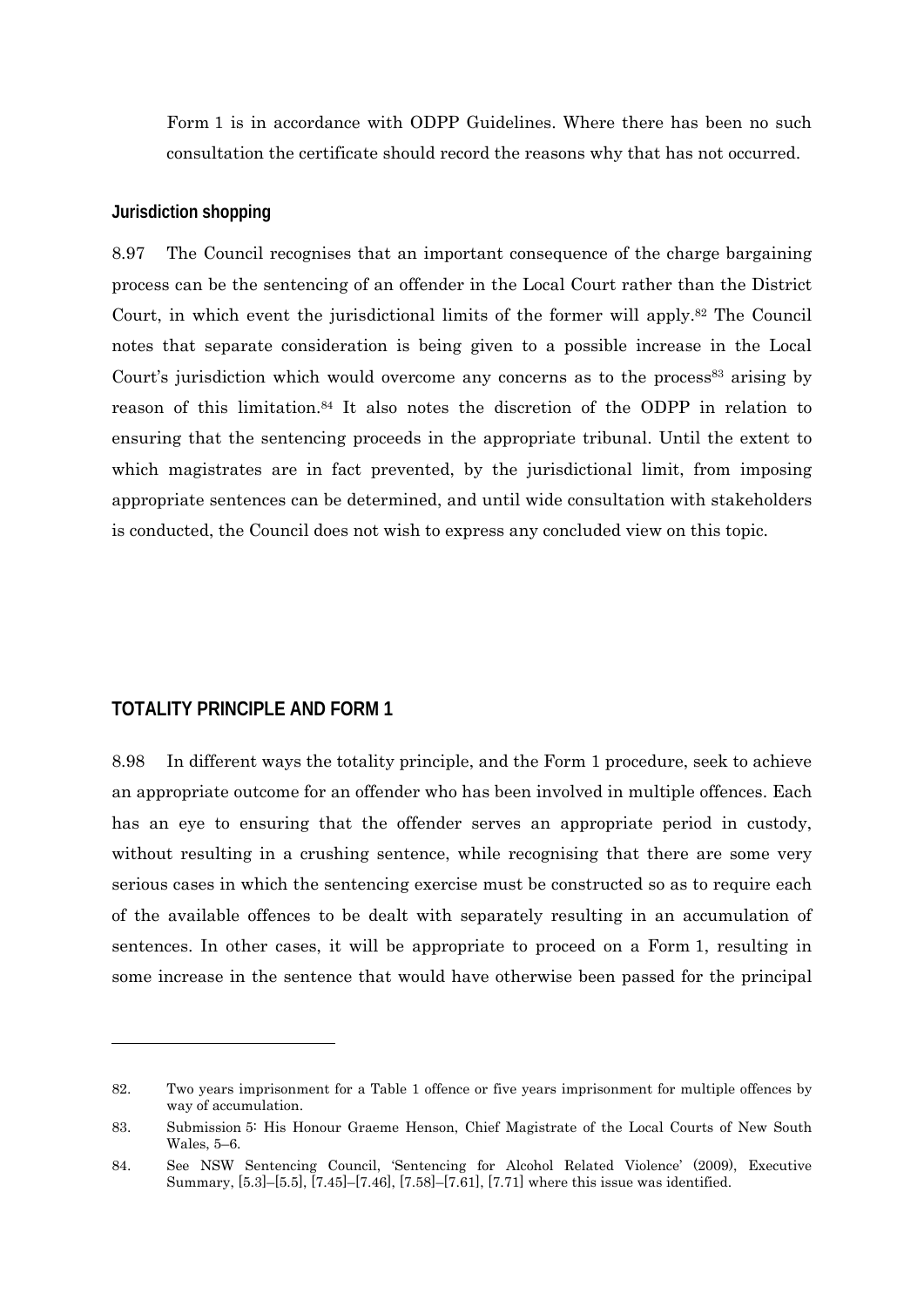offence, although less than that which would have followed had all of the offences been dealt with as separate counts by sentences which were wholly or partly cumulative.

# **TOTALITY PRINCIPLE**

8.99 The Council notes the concerns which have been expressed in relation to the apparent difficulty which courts have in applying the totality principle;<sup>85</sup> and the complications which can arise where there are a number of sentencing options available for multiple offending,86 particularly where the court has before it a mixture of indictable, summary and regulatory offences.

8.100 These concerns were such as to invite consideration to requesting a guideline judgment in relation to the proper application of the totality principle, that would complement the guideline on the use of Form 1.87

8.101 Some of the difficulties in this area have been associated with the need for value judgments in determining the extent of the total criminality involved where an offender has committed a number of offences, and in deciding whether several offences should be regarded as separate matters, or part of a 'single episode of criminality', so far as totality is concerned; and in selecting matters to be appropriately included on a Form 1.

# **Possible alternative approaches**

# A mathematical formula

1

8.102 The Council notes that a 2001 study in Victoria of multiple offenders<sup>88</sup> proposed a somewhat complex decision sequence for sentencing an offender convicted of multiple

<sup>85.</sup> Submission 2: The Hon Justice Peter McClellan, Chief Judge at Common Law, Supreme Court of New South Wales, 2—referring to R v Knight; R v Biuvanua (2007) 176 A Crim R 338, [2] (Howie J, with whom McClellan CJ at CL and Hidden J agreed). See also Nguyen v The Queen  $[2007]$ NSWCCA 14, [12] (Howie J, with whom Sully and Price JJ agreed). Submission 9: Office of the Director of Public Prosecutions New South Wales, 4–5. Submission 12: Ministry for Police (NSW), 3.

<sup>86.</sup> Submission 5: His Honour Graeme Henson, Chief Magistrate of the Local Courts of New South Wales, 5.

<sup>87.</sup> Re Attorney General's Application under s 37 of the Crimes (Sentencing Procedure) Act 1999 No 1 of 2002 (2002) 56 NSWLR 146.

<sup>88.</sup> The study involved an analysis of sentencing data on multiple offenders whose principal offences were rape, armed robbery or burglary and whose sentence was passed in 1995 or 1996 in the Victorian County Court or Supreme Court: Austin Lovegrove, 'Sentencing the Multiple Offender: Judicial Practice and Legal Principle' (Research and Public Policy Series No 59, Australian Institute of Criminology 2002).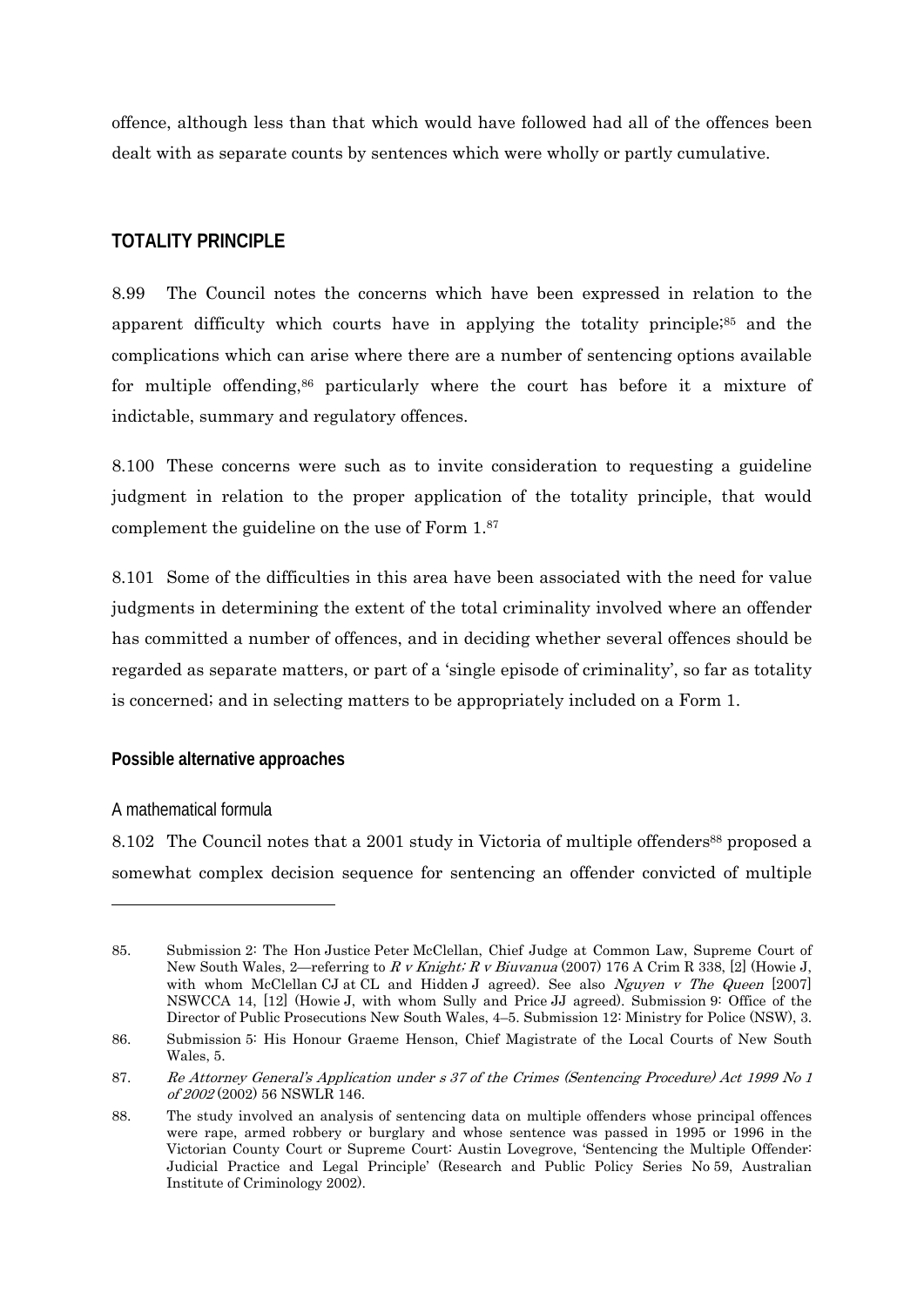offences, each of which would, individually, warrant a sentence of imprisonment, with the following steps:

- 1. identify proportionate and appropriate sentences for each of the offences involved;
- 2. identify those offences (or groups of offences) that should be regarded as separate;
- 3. of those offences (or groups of offences) treated as separate, determine quantitatively their degrees of connectedness;
- 4. identify the principal offence and the secondary offences; the sentence for the former is the sentence on which the sentences for the latter are cumulated, and is usually the highest sentence (or one of the equal highest sentences);
- 5. sum the contributions of the sentences for the comprising separate secondary offences, having regard to their degrees of connectedness, to determine their total seriousness;
- 6. calculate the proportionate degree of cumulation for the secondary offences, having regard to this sum and the average (mean) sentence of these individual separate secondary offences;
- 7. add the proportionate degree (quantum) of cumulation to the sentence for the principal offence, to determine the (proportionate) effective sentence;
- 8. determine whether this proportionate sentence is crushing, having regard to the offender's circumstances;
- 9. if the proportionate sentence is crushing, reduce it so as to achieve the appropriate balance between proportionality and the matters of rehabilitation and mercy;
- 10. if this appropriate sentence is greater than the sentence for the principal offence, determine the cumulation orders so as broadly to reflect the separateness and the relative seriousness and connectedness of the secondary offences.

8.103 The following rules were proposed when deciding the separateness and connectedness of the offences:

- single acts represent separate transactions;
- if a second act is committed at the same time and location as the first, then it represents a separate transaction only if it clearly added to any victim's trauma, or was otherwise serious, or (potentially) had additional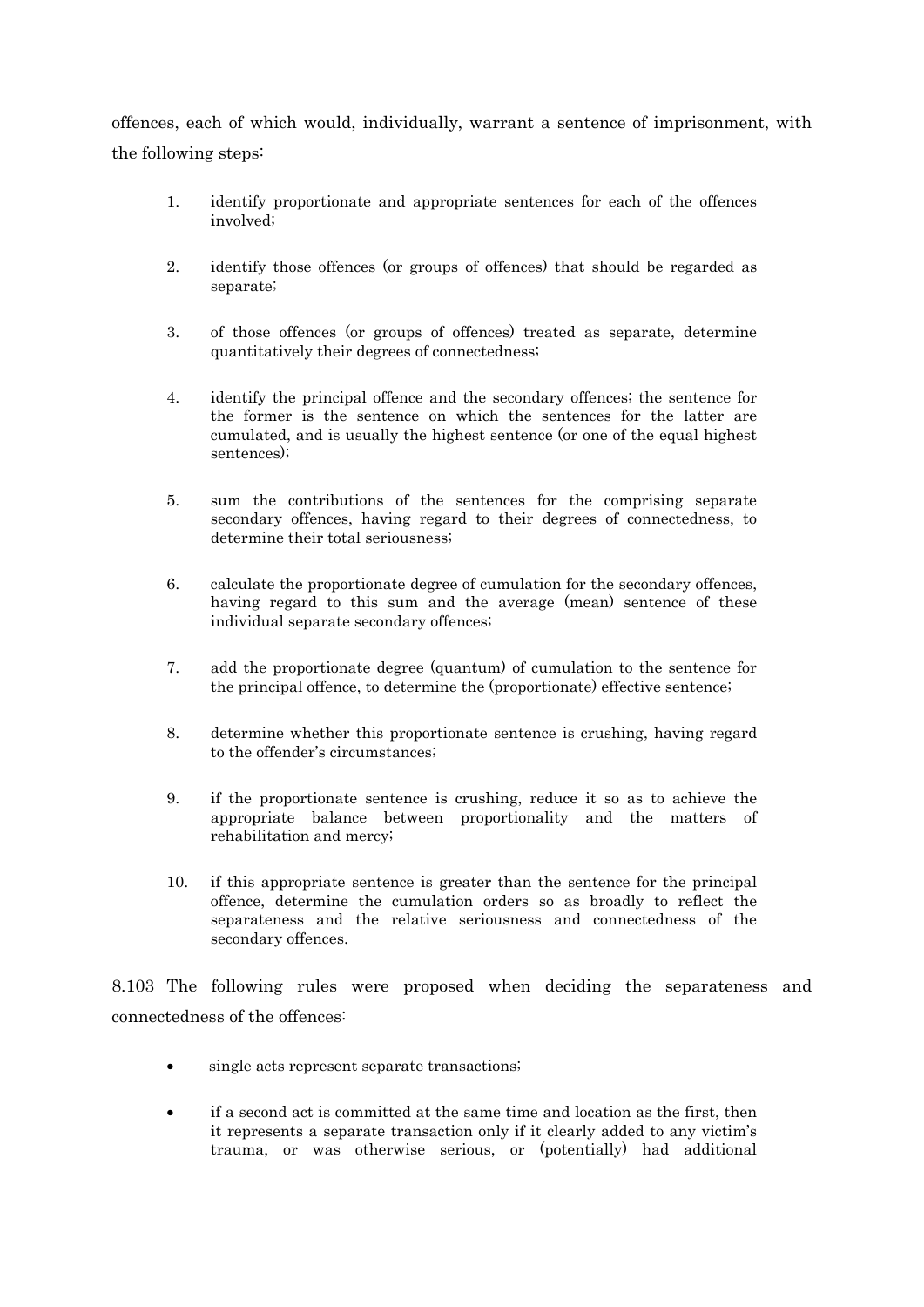consequences, or could not be regarded as blending with the other criminal behaviour; and

 time and location are the principal determinants of the connectedness of separate acts; acts committed at the same time and location are highly connected, and will be seen as less connected with the passage of time and change of location (the exception to this being acts done in support of a principal offence but at a different time and location).

8.104 The Council does not advocate the adoption of this, or any similar numerical framework. Sentencing cannot, in its view, be reduced to a mathematical formula, and any such approach would be bound to generate appeals.

# A general sentence

8.105 The Council is also aware that there has been precedent for a general sentence to cover multiple counts in an indictment, both in early English authorities and under former Tasmanian and Commonwealth case law.89 The advantages of such an approach are of simplicity in avoiding any need for consideration of questions of concurrency and accumulation, and in facilitating the assessment of the offender's total criminality. However there are disadvantages in determining whether the sentence is in range, and in ensuring consistency,90 as well in gauging parity between co-offenders and in adjustment of the sentences if on appeal any of the convictions taken into account are quashed.

8.106 For these reasons, and also because any such system would not fit well with the current sentencing regime established by the Crimes (Sentencing Procedure) Act 1999, or accommodate the situation where the offender is serving a pre-existing sentence, the Council does not recommend a return to any such system.

# **Three areas for reform**

-

8.107 In summary the Council considers that sufficient guidance has been given in the decisions earlier reviewed in this report, and if there is a difficulty in their application then the answer lies in judicial training and appropriate reference to the Sentencing Bench Book. It intends, however, to monitor appellate decisions concerned with a proper application of the totality principle, with a view to recommending a request for a

<sup>89.</sup> For example, the repealed s 389(7) Criminal Code (Tas): see Kate Warner, 'General Sentences' (1987) 11 Criminal Law Journal 335.

<sup>90.</sup> Kate Warner, 'General Sentences' (1987) 11 Criminal Law Journal 335, 341–4.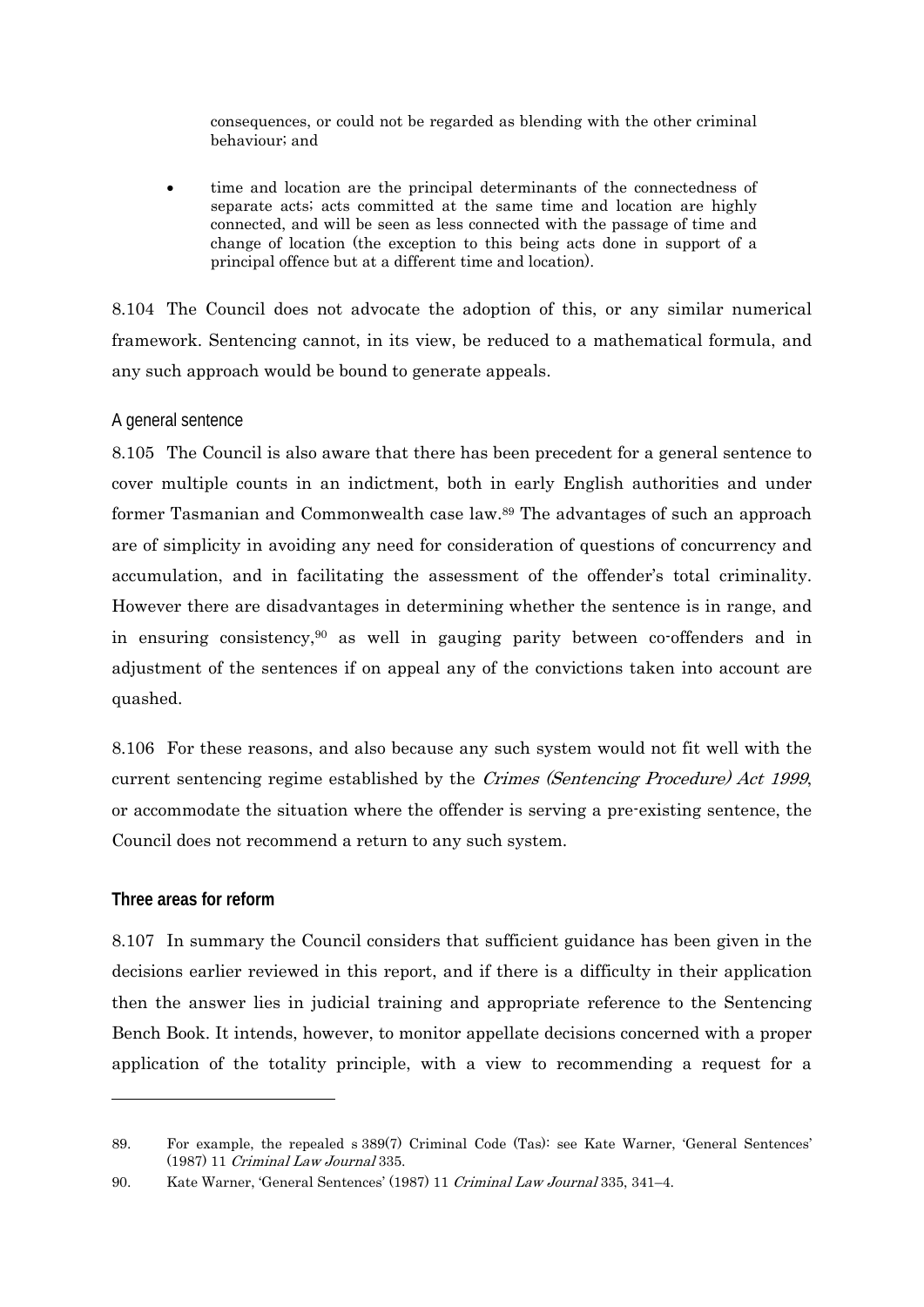guideline judgment if it appears to give rise to an unacceptably high incidence of appeals or to represent an intractable problem.

8.108 Three matters do however arise for consideration.

8.109 The first concerns the fact that s 55 of the Act effectively requires that sentences which are directed to be served cumulatively on pre-existing, or further sentences, must commence no later than the date which is specified as the expiry of such a sentence if it is for a fixed term, or on a date which represents the expiry of the non-parole period of a sentence where a non-parole period has been set. This has the consequence that the anticipated balance of term for each of those sentences becomes progressively absorbed in the subsequently accumulated sentences. The last accumulated sentence, effectively fixes the earliest possible parole release eligibility date, and the expiry date for the total sentence. As was noted in R v Killick,<sup>91</sup> the net result may involve an unjustified reduction on the overall head sentence. The Council observes that there is a logical necessity to commence a cumulative term on the expiry of a fixed term or of the nonparole period for the pre-existing sentence, to avoid any interruption in the anticipated custodial period, and also to facilitate the appellate variation of subsequent sentences if any intermediate sentence is quashed or varied.92 However this does not overcome the problem identified in Killick.

8.110 A possible solution identified in that case was to amend the section to allow for an extension of the balance of term for the last sentence in the sequence, to compensate for this consequence, although this would have to be subject to the constraints of the maximum available sentence for the offence the subject of that sentence.

8.111 In the absence of legislative intervention, the Council believes that the problem can be partially resolved by imposing sentences for the less serious offences first, and by reserving the last sentence for the most serious offence, and/or by imposing fixed terms for the first offences dealt with in the sentencing order, regardless of the chronological sequence of their occurrence. This would not however be an answer for those cases where the new sentences are to be imposed on pre-existing sentences.

-

<sup>91.</sup> R v Killick (2002) 127 A Crim R 273.

<sup>92.</sup> Pursuant to *Criminal Appeal Act 1912* (NSW) s 7(1A).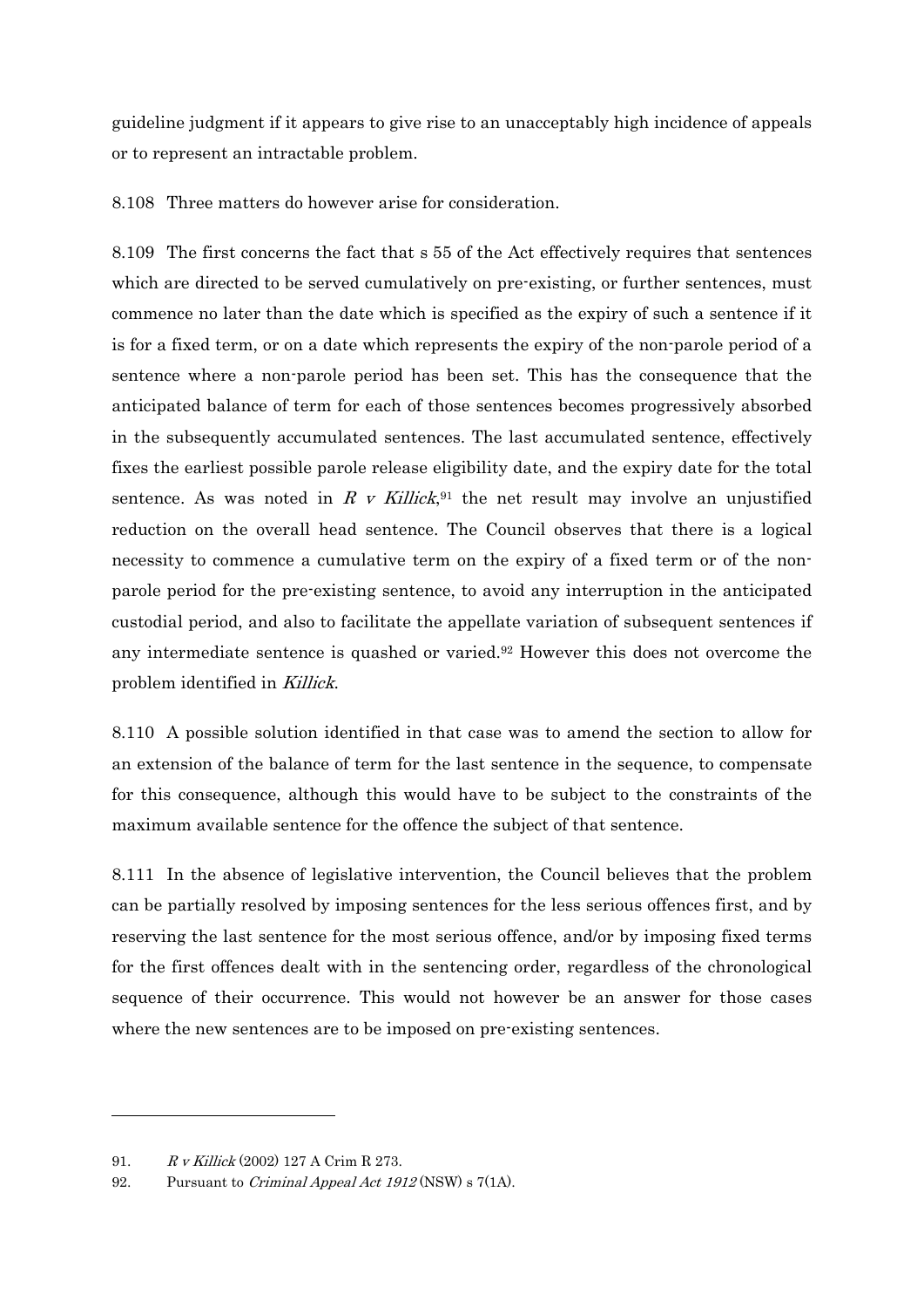8.112 The Council considers that the practical difficulty presented in the type of case noted in Chapter 793 requires attention to ensure that an application of the totality principle to an offender convicted of and sentenced for sexual offences and unrelated non sexual offences does not preclude an application under the Crimes (Serious Sex Offenders) Act 2006.

8.113 A simple solution, so long as it occurs to the sentence judge, would be to ensure that the sentence for the sexual offence was the last in any sequence of cumulative sentences. This would not necessarily provide a solution however where the sentences for the non sexual offences were made cumulative on existing sentences for sexual offences, as would be the case where the first mentioned sentences were imposed at a later date.

8.114 The Council accordingly considers that the Crimes (Serious Sex Offenders) Act 2006 should be amended so as to allow an application to be made in the case of an offender serving cumulative sentences, where any one of those sentences was imposed for a serious sex offence, or for an offence of a sexual nature, irrespective of their position in the continuum of the overall sentence.

8.115 Secondly, there is the question discussed earlier in this report<sup>94</sup> of amending the Act to provide for the situation where an offender is to be sentenced for an escape and for offences committed by him while at large. The Council is of the view that s 57 should be amended to require the sentences for the non-escape offences to be set first and for the sentence for the escape offence to be made cumulative upon it.

#### Recommendation 12

The Council recommends that consideration be given to amending the Crimes (Serious Sex Offenders) Act 2006 so as to include a provision that where an offender is serving cumulative sentences, any one or more of which is in relation to a serious sex offence or an offence of a sexual nature, an application may be made under the Crimes (Serious Sex Offenders) Act regardless of the sequence in which the cumulative sentences were imposed.

-

<sup>93.</sup> Chapter 7, [7.16] – [7.18].

<sup>94.</sup> Chapter 7, [7.13]–[7.14].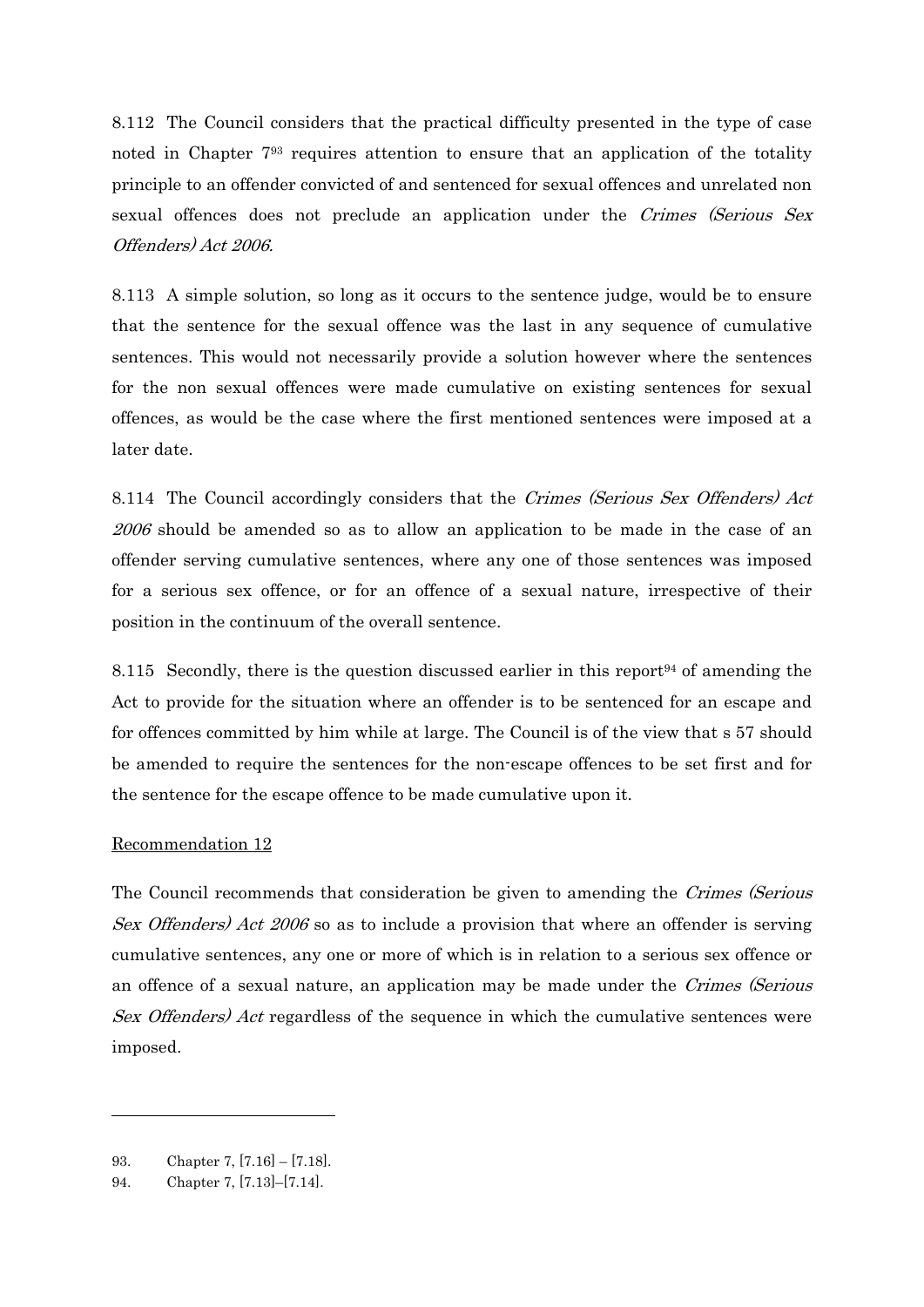## Recommendation 13

The Council recommends that consideration be given to amending s 57 of the Crimes (Sentencing Procedure) Act 1999 so as to require the court to first set the sentences for the non-escape offences, with the sentence for the escape to be made cumulative upon it.

# **FORM 1**

8.116 The Council accepts that the Form 1 procedure has operated successfully for a lengthy period, and presents numerous advantages in allowing an offender to clear the slate; in enabling the police to close more files, to improve their clear up rate and save their time and effort in investigating crimes that would otherwise remain unsolved; and in saving court time and unnecessary attendances by witnesses. It received considerable support in the submissions received by the Council<sup>95</sup> and has been supported by several inquiries and academic commentaries.96

8.117 It is subject to the several safeguards provided by ss 33(2)(b) and 33(4) of the Crimes (Sentencing Procedure) Act 1999, the guideline judgment<sup>97</sup> and the ODPP guidelines, noted earlier.

8.118 The Council has given consideration to several possibilities for reform which were identified in the course of the submissions or its inquiries.

# **Procedural errors**

1

8.119 The ODPP noted that most appeals relating to Form 1 involved procedural errors—for example, where the wrong offence is nominated as the principal offence to

<sup>95.</sup> Submission 2: The Hon Justice Peter McClellan, Chief Judge at Common Law, Supreme Court of New South Wales; Submission 9: Office of the Director of Public Prosecutions New South Wales, 5; Submission 12: Ministry for Police (NSW).

<sup>96.</sup> Queensland Law Reform Commission, Proposals to Amend the Practice of Criminal Courts in Certain Particulars, Report No 27 (1978); Michael Wilkinson, 'Taking Other Offences into Consideration in Hong Kong' (1991) 21(1) Hong Kong Law Journal 19; S. White, M. Newark and A. Samuels, 'Offences Taken into Consideration' [1970] Criminal Law Review 311; F. McGuire, 'Plea Bargaining: Its Significance in the Australian Criminal Justice System' (1981) 6(2–3) Queensland Lawyer 47; Law Reform Commissioner (Victoria), Criminal Procedure (Miscellaneous Reforms), Report No 2 (1974).

<sup>97.</sup> Re Attorney General's Application under s 37 of the Crimes (Sentencing Procedure) Act 1999 No 1 of 2002 (2002) 56 NSWLR 146.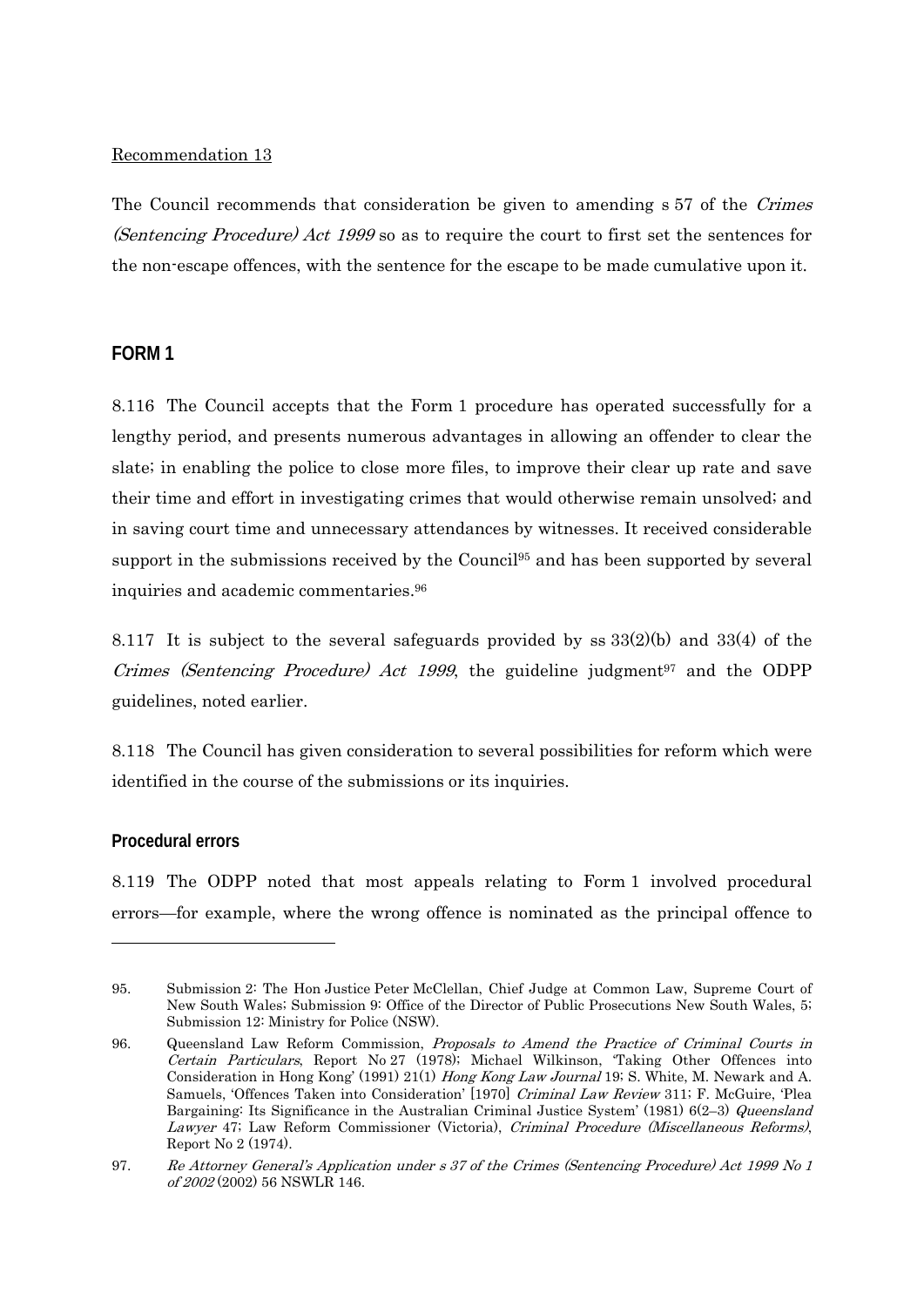which the Form 1 matters attach,<sup>98</sup> or where Form 1 matters are taken into account on two offences.99 It suggested that the problem could be ameliorated either by a provision that such procedural errors do not invalidate the sentence; or by amending the approved form pursuant to regulation 4 of the Crimes (Sentencing Procedure) Regulation 2005 (NSW) to provide a recommendation, rather than a requirement, that a single offence be nominated as the principal offence.100

8.120 The Council supports the former recommendation, noting that it would be consistent with other provisions of the Act which effectively prevent procedural error from invalidating the sentence,<sup>101</sup> and that it would not exclude appeal where the error resulted in a sentence that was either manifestly lenient or excessive.

## Recommendation 14

The Council recommends that consideration be given to amending s 33 of the Crimes (Sentencing Procedure) Act 1999 to include a provision that where the court falls into procedural error in the application of the section, any sentence imposed by the court is not invalidated.

# **Facts accompanying the Form 1**

8.121 The Council notes that in some instances the facts of the offences shown on the Form 1 are brief in the extreme, such that it is difficult for a sentencing judge to make an informed assessment of the overall criminality involved. It would encourage greater explanation of the facts although it does not consider amendment of the Act or regulation necessary.

# **Offences taken into account**

1

8.122 When delivering the guideline judgment, the NSW Court of Criminal Appeal (NSWCCA) did not develop any comprehensive directions in relation to the suitability of

<sup>98.</sup> R v Street [2005] NSWCCA 139, [15].

<sup>99.</sup> R v Dowd [2005] NSWCCA 113, [39].

<sup>100.</sup> Submission 9: Office of the Director of Public Prosecutions New South Wales, 5.

<sup>101.</sup> See, eg, the Crimes (Sentencing Procedure) Act 1999 (NSW) ss 22(4), 45(4), 48(3), 50(3), 54B(5), 54C(2).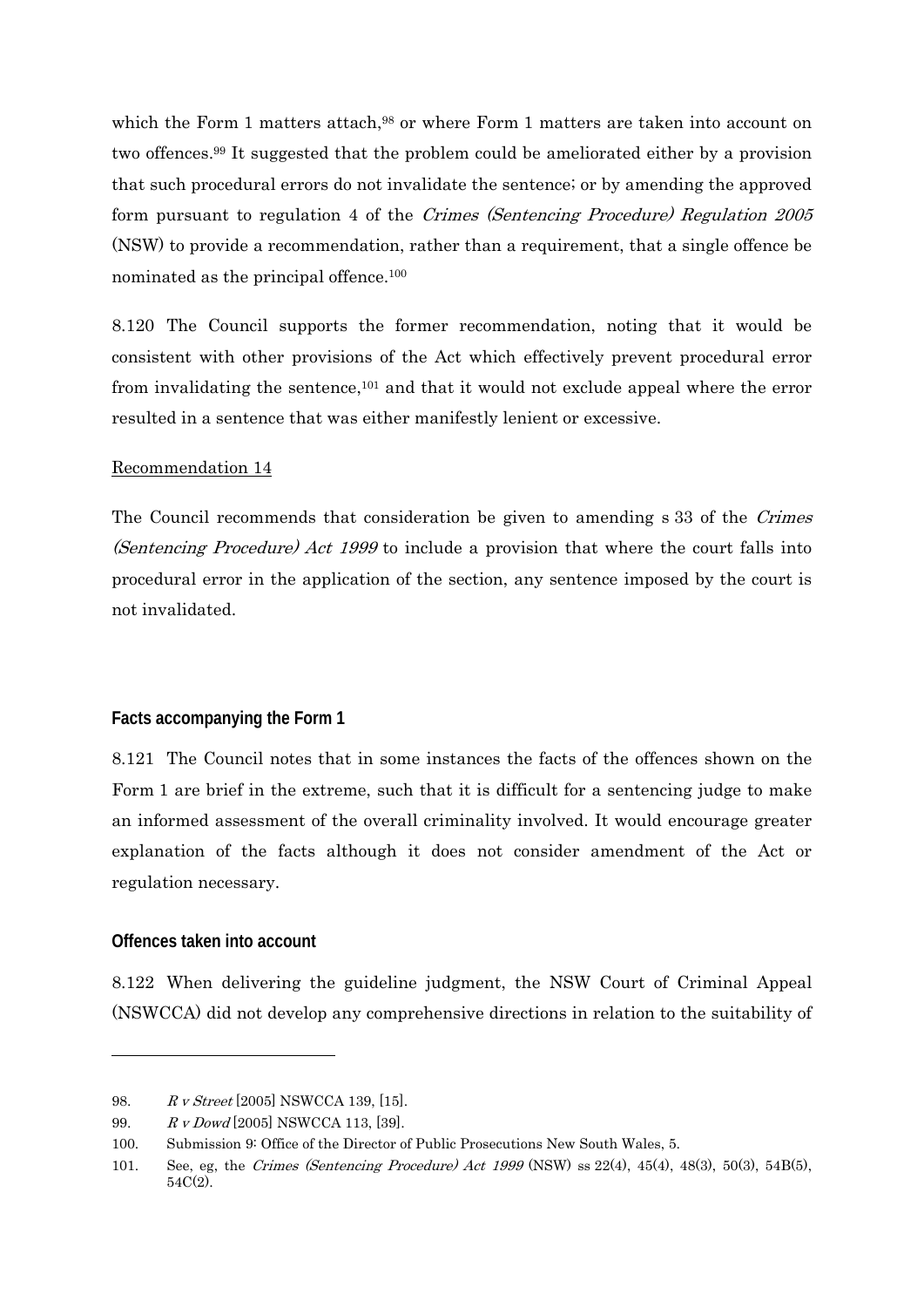offences for inclusion in a Form 1, although subsequent decisions have provided a degree of refinement, as noted earlier.102

8.123 In this regard the Council accepts that it would generally be inappropriate to:

- include in a Form 1 an offence where it carries a maximum sentence that is higher than that for the principal offence, or where its objective criminality is greater;
- include in a Form 1 an inordinate number of like offences where only one principal offence is included in the indictment;
- include in a Form 1 offences of a like kind involving the serious physical or sexual assault of a victim or victims other than the victim identified in the principal offence;
- include in a Form 1 offences which are not of a similar kind or gravity to the principal offence;
- include in a Form 1 offences in relation to the administration of justice, or serious offences against law enforcement, justice or correctional officers.

8.124 The Council is concerned however that legislative codification of considerations such as these into sentence principles beyond the limitations for which provision is currently made in s 33(4) of the Act, could stultify the use of the Form 1 procedure, and charge bargaining process. It prefers that the selection of offences be left to the discretion of the prosecuting authorities, subject to the overriding discretion of the court, contained in s 33(2), to decline to take offences into account where it does not consider it appropriate to do so.

8.125 The Council is of the opinion that interstate legislation dealing with taking offences into account and the limitations as to which offences can be taken into account does not provide further significant guidance than the New South Wales provisions.103

1

<sup>102.</sup> Chapter 7, [7.74]–[7.78].

<sup>103.</sup> See Sentencing Act 1991 (Vic) s 100; Sentencing Act 1995 (NT) s 107; Crimes (Sentencing) Act 2005 (ACT) ss 54–60; Penalties and Sentences Act 1992 (Qld) s 189; Sentencing Act 1997 (Tas) s 89; *Sentencing Act 1995* (WA) ss  $31-33$ . In South Australia there is legislation recognising the practice of taking offences into account, but there is no statutory procedure in place: LexisNexis, Halsbury's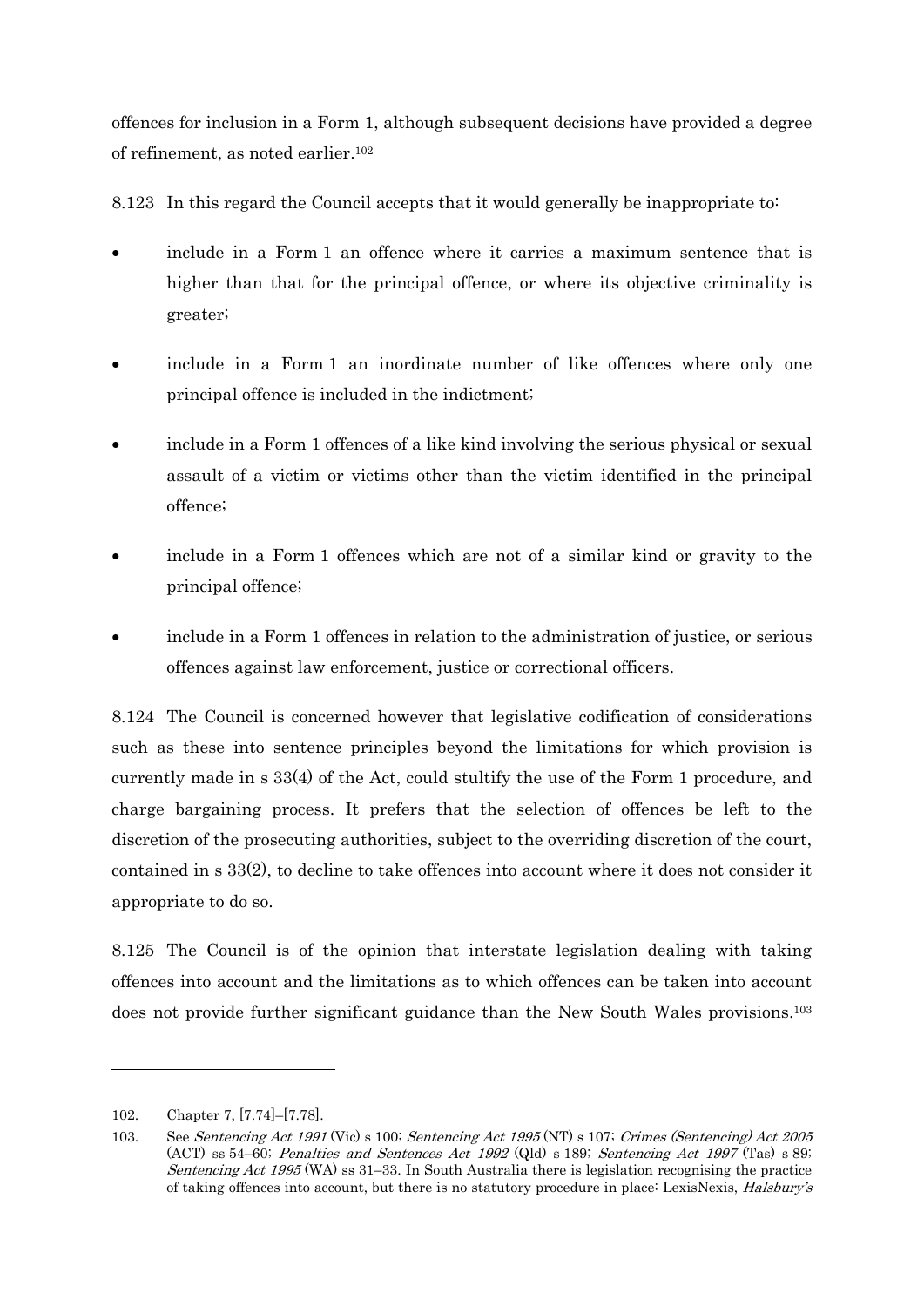The most significant guidance is provided by the legislation of Victoria and the Northern Territory, which both state that neither the substantive offence, nor any of the offences to be taken into account, can be treason or murder.104 Similar to New South Wales, the ACT provisions do not apply to offences punishable by life imprisonment.<sup>105</sup> Many of the interstate acts specify that the court must consider it appropriate for the offences to be taken into account,106 and deal with jurisdictional limitations,107 as do the New South Wales provisions.

## **CONCLUSION**

1

8.126 The overall conclusion of the Council is that the existing laws and sentencing practice provide an appropriate response in relation to the several matters that might justify a lessening of the sentence that would otherwise be appropriate. In some relatively minor aspects, recommendations have been made for legislative amendment, either to remove anomalies or to deal with matters that might be overlooked without legislative guidance.

8.127 Although the issue of the correct approach to determining the ultimate sentence, after allowance is made for the discounting factors, remains unresolved, having regard to the argument respectively in favour of, and critical of, the instinctive synthesis and two stage processes,108 the Council does not consider that this could be resolved by legislative intervention. Each has its own place, and no one approach can be said to be

Laws of Australia, 130 'Criminal Law', Chapter VIII 'Sentencing', 3 'Sentencing Procedure', 'Taking into account other offences' [130-17175]

- 104. Sentencing Act 1991 (Vic) s 100(1)(a); Sentencing Act 1995 (NT) s 107(1)(a).
- 105. Crimes (Sentencing) Act 2005 (ACT) s 55(2).

<sup>106.</sup> The phrase 'if it thinks fit' appears in *Sentencing Act 1991* (Vic) s 100(3), and *Sentencing Act 1995* (NT) s 107(3); the phrase 'in all the circumstances of the case it is proper to do so' appears in *Penalties and Sentences Act 1992* (Qld) s 189(1)(b)(iii); the phrases ' in all the circumstances it is proper to do so' and 'if it thinks fit' appear in *Sentencing Act 1997* (Tas) ss  $89(1)(c)$ ,  $89(3)$ ; the phrase 'considers that it is just to do so' appears in Sentencing Act 1995 (WA) s 33(2).

<sup>107.</sup> Sentencing Act 1991 (Vic) s 100(6); Sentencing Act 1995 (NT) s 107(6); Sentencing Act 1997 (Tas) s 89(6); Crimes (Sentencing) Act 2005 (ACT) ss 57(4), 57(5), 57(6) and Sentencing Act 1995 (WA) ss 32(3), 32(4).

<sup>108.</sup> Austin Lovegrove, 'Intuition, Structure and Sentencing: An Evaluation of Guideline Judgments' (2002) 14 Current Issues in Criminal Justice 182; Mirko Bagaric and Richard Edney, 'What's Instinct Got to Do with It? A Blueprint for Coherent Approach to Punishing Criminals' (2003) 27 Criminal Law Journal 119; Kate Warner, 'Sentencing Review 2004–2005' (2005) 29 Criminal Law Journal 355, 359; the Hon Justice D. Mildren, 'Intuitive Synthesis or the Structured Approach' (Paper presented at the Sentencing: Principles, Perspectives and Possibilities Conference, Canberra, 10–12 February 2006).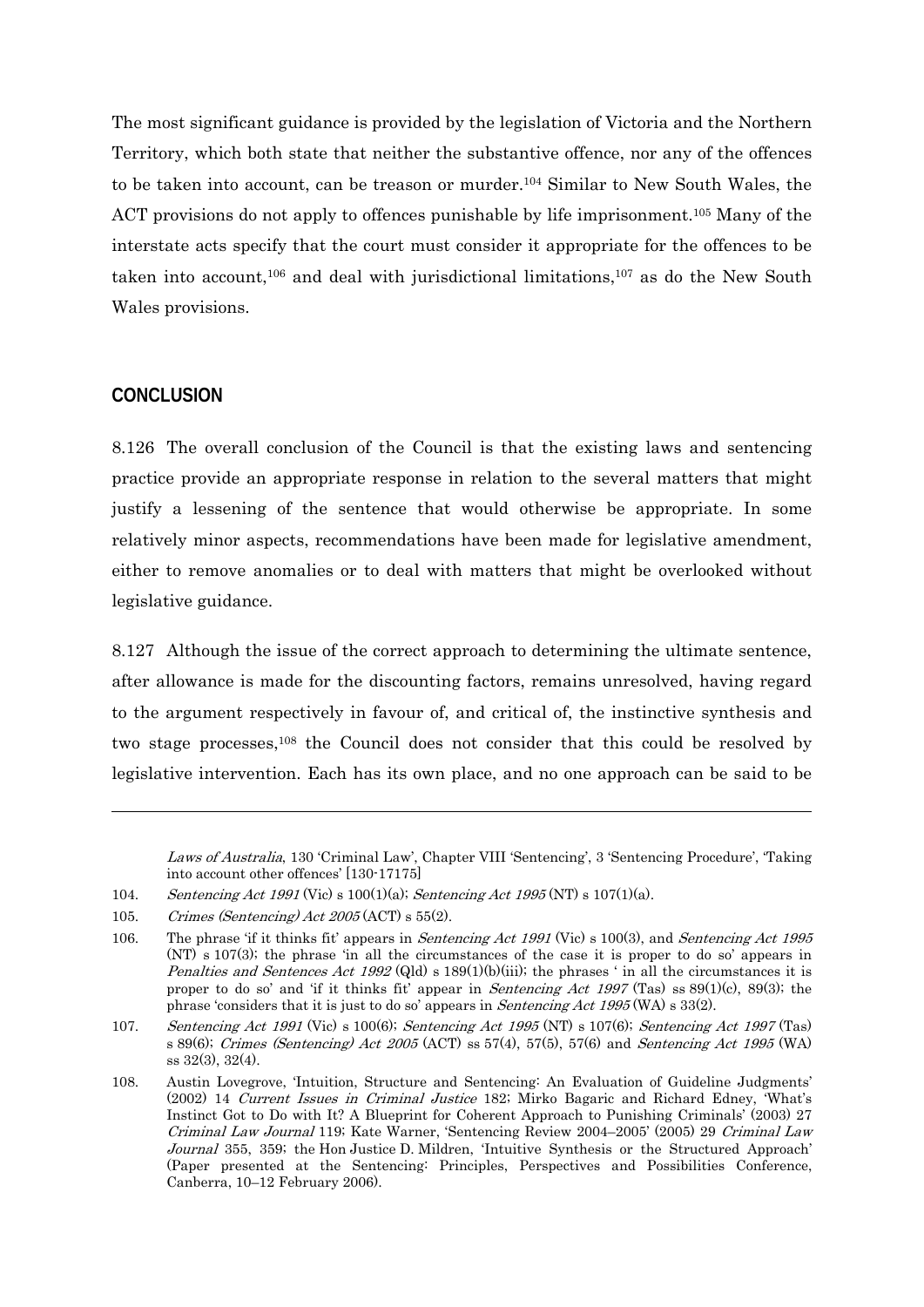superior for every possible sentencing scenario. Ultimately the only test of whether a sentence involves a proper exercise of sentencing discretion, is whether it is one that is proportionate to the offender's objective criminality after making due allowance for his subjective circumstances.

8.128 Similarly the Council does not consider it appropriate to prescribe by legislation any maximum level of discount after taking into account all of the discounting factors. To do so would risk fettering the judicial discretion and the need to recognise, as has the case law, the existence of exceptional cases.

8.129 The Council recognises that transparency of the process remains important, and it encourages the provision by judges of reasons that will indicate that account has been taken of the principles settled by the courts as summarised in this report, and that will explain how the sentence was reached.

8.130 A number of specific complaints were received by the Council concerning the application of the discounting factors, for example relating to their use by judges in finding special circumstances resulting in a variation of the ratio between the NPP and the balance of the term;109 or relating to the disparity in outcome where co-offenders have been sentenced by different judges, or where the difference in individual circumstances has not been satisfactorily explained;110 or in relation to the use of intoxication as a factor justifying a reduction in the sentence.111

8.131 The Council regards these matters as adequately catered for in existing law, and in the case of intoxication addressed in its report on alcohol-related violence.112 In relation to the disparity argument it agrees that best practice would require co-offenders to be sentenced by the same judge, and for care to be taken in the reasons for sentence to explain any apparent disparity in the sentencing outcomes.

8.132 Finally, the Council acknowledges the submission of the ODPP113 that despite the considerable guidance provided by the NSWCCA there are still instances where the

 $\overline{a}$ 

<sup>109.</sup> Submission 12: Ministry of Police (NSW).

<sup>110.</sup> Submission 9: Office of the Director of Public Prosecutions New South Wales, referring to Browne v The Queen [2006] NSWCCA 62, [15] (Sully J).

<sup>111.</sup> Submission 12: Ministry of Police (NSW), 2–3.

<sup>112.</sup> NSW Sentencing Council, Sentencing for Alcohol-Related Violence (2009).

<sup>113.</sup> Submission 9: Office of the Director of Public Prosecutions New South Wales, 2.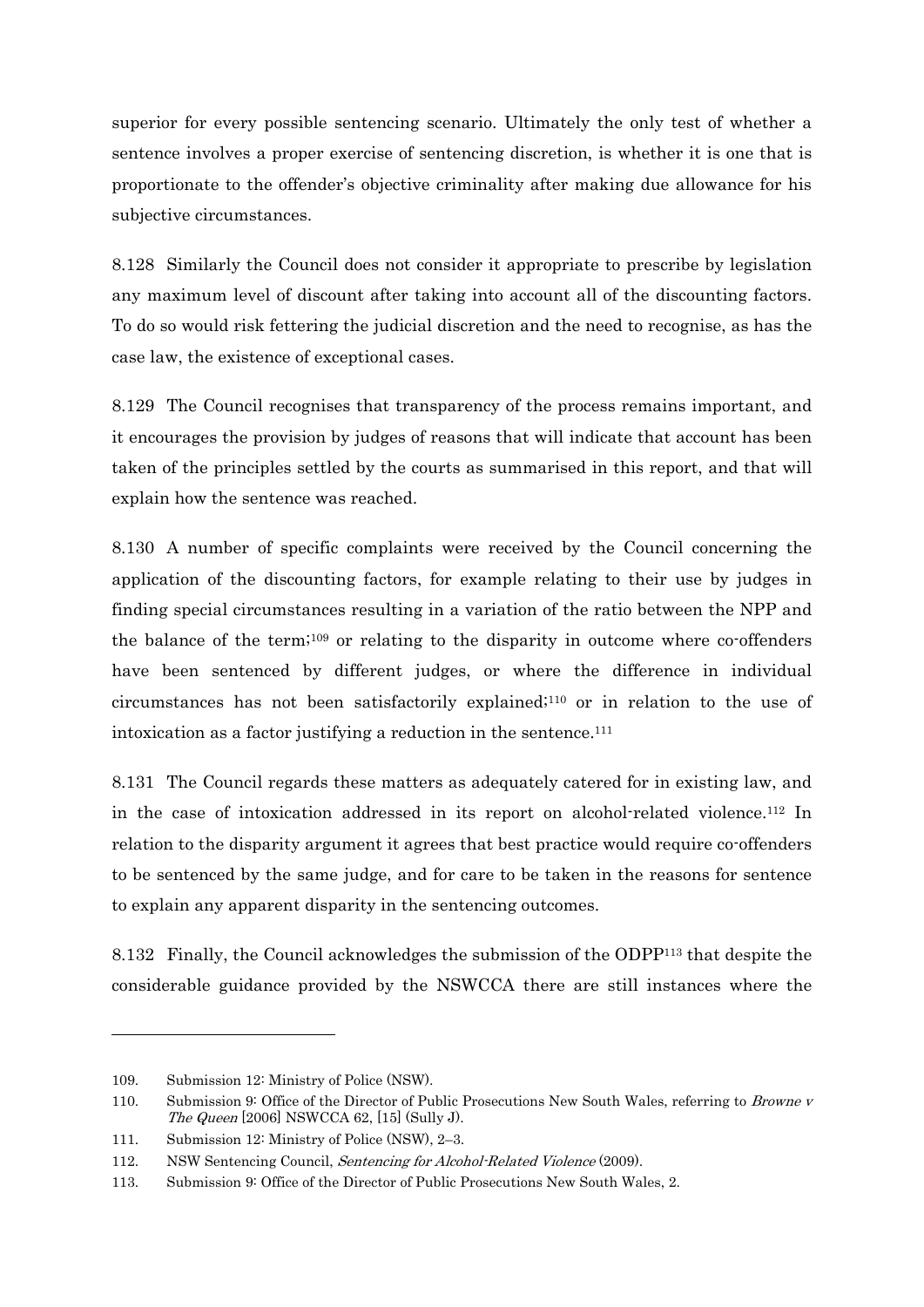sentencing discounts have been misapplied. The Council accepts this to be so and notes, additionally, that error regularly occurs in relation to the application of the totality principle.

8.133 It agrees that these problems cannot be cured by legislation alone, and that the answer lies in improved judicial education on sentencing principles, and careful attention to the decisions of the NSWCCA. Additionally it considers it important that judicial officers be kept informed as to the facilities, programs and procedures available or in force within adult and juvenile justice correctional systems, including those provided by Justice Health.

#### Recommendation 15

The Council recommends that a formalised program be developed by the NSW Judicial Commission, the Department of Corrective Services, Juvenile Justice and Justice Health, to keep judicial officers informed of the facilities, programs and procedures available or in place for the detention and management of adult and juvenile offenders, including the provision of visits to the centres in which such persons may be detained or services provided.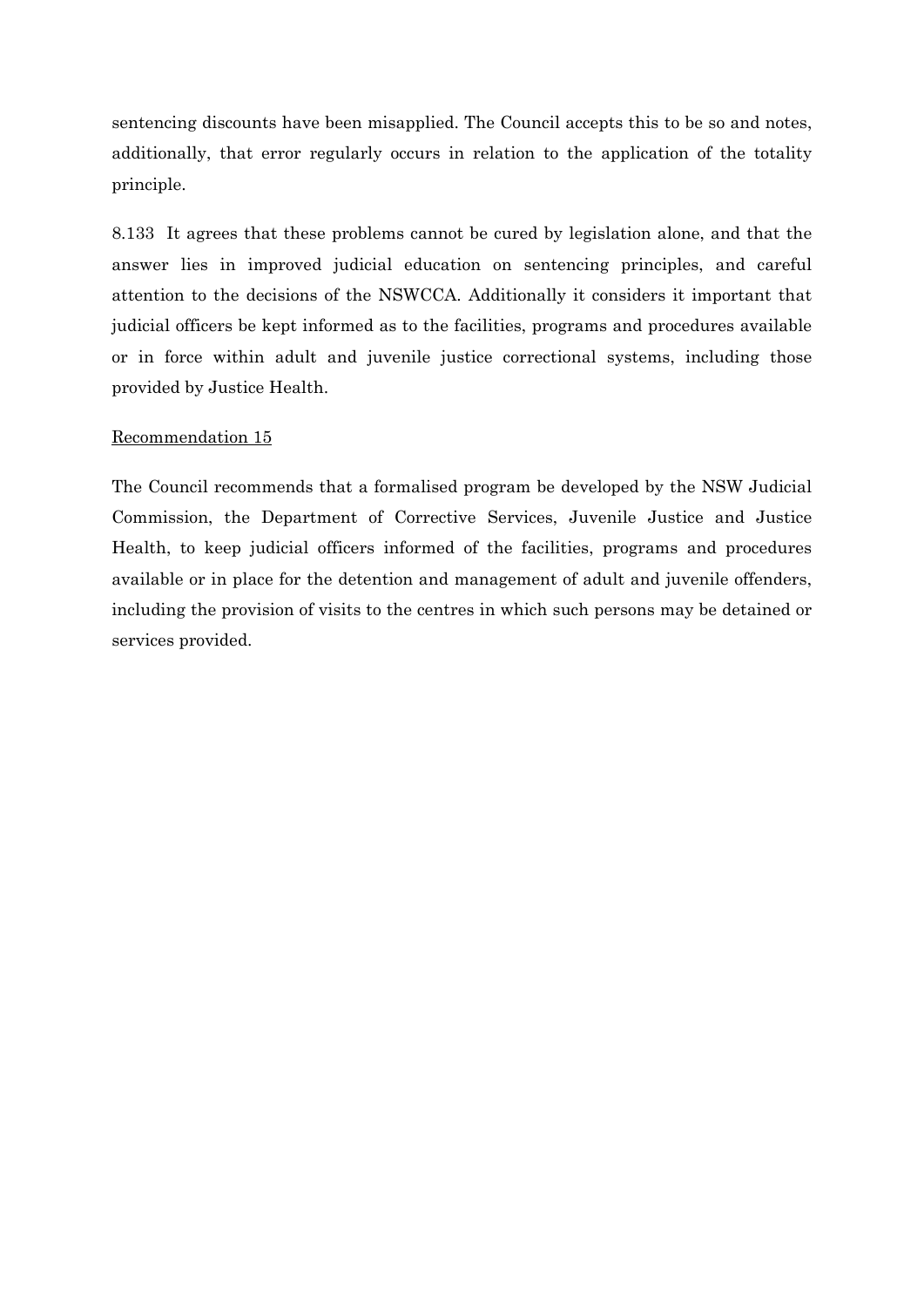## **ANNEXURE A: Case study—Murder in NSW**

#### **STUDY**

A.1 At the request of the Sentencing Council, the Public Defenders undertook a review of sentences for the offence of murder, where the murders were committed after 1 February 2003 and sentencing occurred prior to May 2008, and where discounts were allowed for pleas of guilty or for assistance.

A.2 The Council notes the limitations of the study owing to the small number of cases in the study sample and the inevitable differences in the objective and subjective circumstances in each case, and it does not offer the following analysis as meeting any statistically valid standard. The Council also notes that an assessment of the adequacy of judicial reasoning in applying discounts and in taking into account mitigating factors as part of the sentencing process in these cases has not been undertaken. Taking heed of these qualifications, and of the additional qualification that in some cases<sup>1</sup> the offenders admitted responsibility for the killing and went to trial only on the issue of substantial impairment by abnormality of mind, or self defence, or provocation, some very general observations can be made.

#### **PENALTIES FOR MURDER**

A.3 The offence of murder carries a maximum penalty of life imprisonment.<sup>2</sup> Where the offence is committed after 1 February 2003 it attracts a standard non-parole period. Where the victim falls into a particular category nominated within the Table, the standard non-parole period is 25 years. In all other cases, the standard non-parole period is 20 years.3

 $\overline{a}$ 

<sup>1.</sup> See R v Azar [2004] NSWSC 797; R v Disano [2006] NSWCCA 125; R v Malcolm Gordon East [2007] NSWSC 1051.

<sup>2.</sup> Crimes Act 1900 (NSW) s 19A.

<sup>3.</sup> Crimes (Sentencing Procedure) Act 1999 (NSW) s 54D 'Table Standard non-parole periods: Items 1A and 1B of the Table specify what categories of murder attract a standard non-parole period of 25 years: where the victim was a police officer, emergency services worker, correctional officer, judicial officer, council law enforcement officer, health worker, teacher, community worker,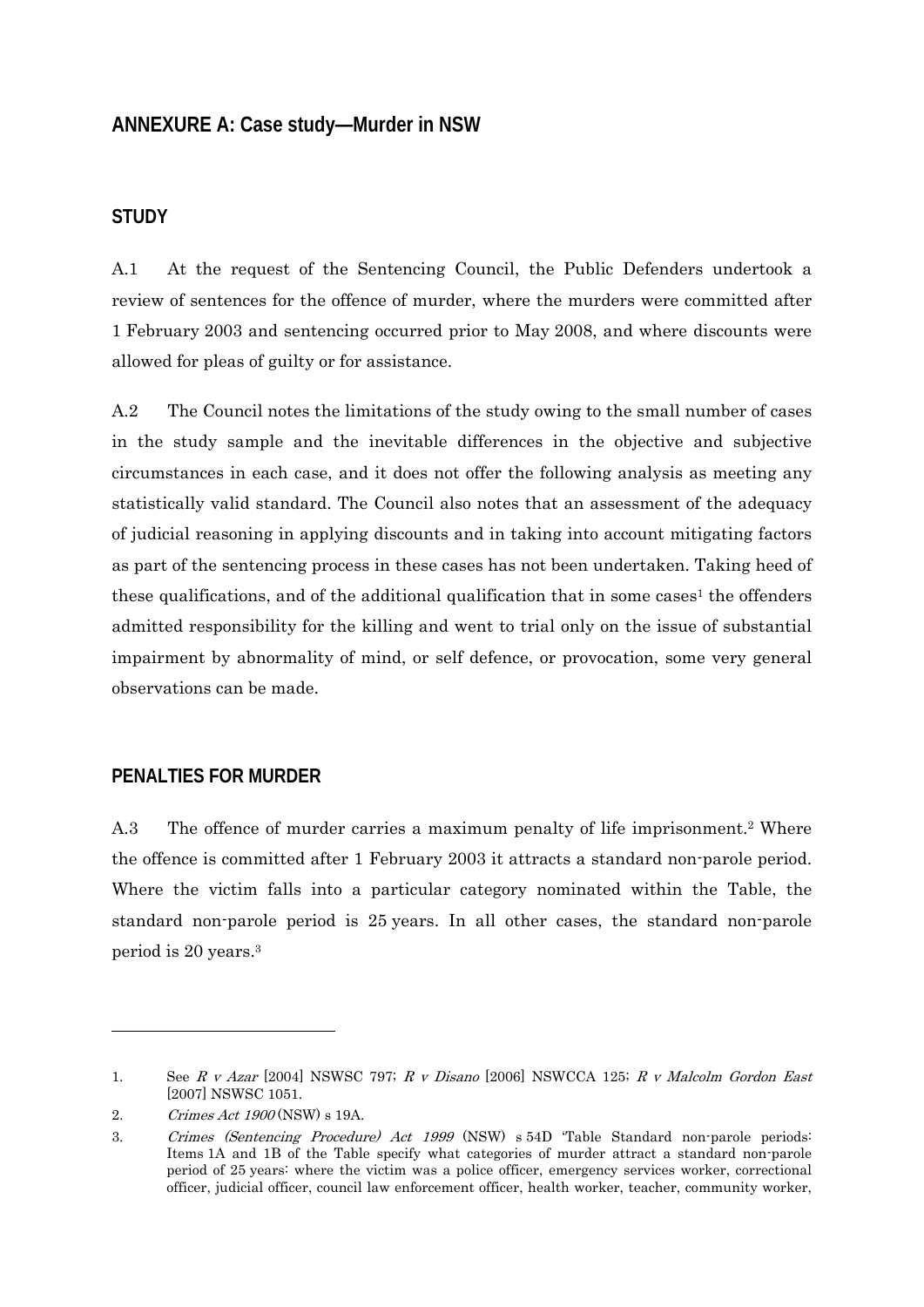# **PLEAS OF GUILTY AS COMPARED WITH CONVICTION AFTER TRIAL**

A.4 67 offenders were sentenced for murder in the study period. 27 of these (including two (2) juveniles), or 40.3 per cent of the sample, entered pleas of guilty to the offence, and 40 of these, or 59.7 per cent of the sample, pleaded not guilty but were convicted at trial (including two (2) juveniles).

A.5 Whether it be 20 years or 25 years, the standard non-parole period attached to the offence of murder is quite significant in length. Similarly, the maximum penalty of life imprisonment is the highest maximum penalty found in the criminal calendar. These penalties can be compared with other standard non-parole period offences contained in the Table. For instance:

- The offence of reckless wounding under s 35(4) of the *Crimes Act 1900* (NSW) and the offence of assault police officer occasioning bodily harm under s 60(2) of the Crimes Act each attract a standard non-parole period of three (3) years in the context of maximum penalties of imprisonment for seven (7) years. These standard non-parole periods are, comparative to the standard non-parole periods for murder, quite short in length, although they represent a significant proportion, approximately 42.9 per cent, of the maximum head sentences available for these offences.
- The offence of breaking into any house and committing a serious indictable offence in circumstances of aggravation, under  $s$  112(2) of the *Crimes Act*, attracts a standard non-parole period of five (5) years in the context of a maximum penalty of 20 years. This is only 25 per cent of the available maximum head sentence for this offence.

A.6 Noting then, that there are offences contained in the Table which attract smaller maximum penalties, and that there are offences which attract standard non-parole periods which represent a relatively small percentage of the maximum head sentence, the Council notes that it would be useful for a future study to be conducted to contrast the statistics comparing pleas of guilty with convictions after trial for murder, with statistics for some of these other offences, to ascertain if there is a difference in the

-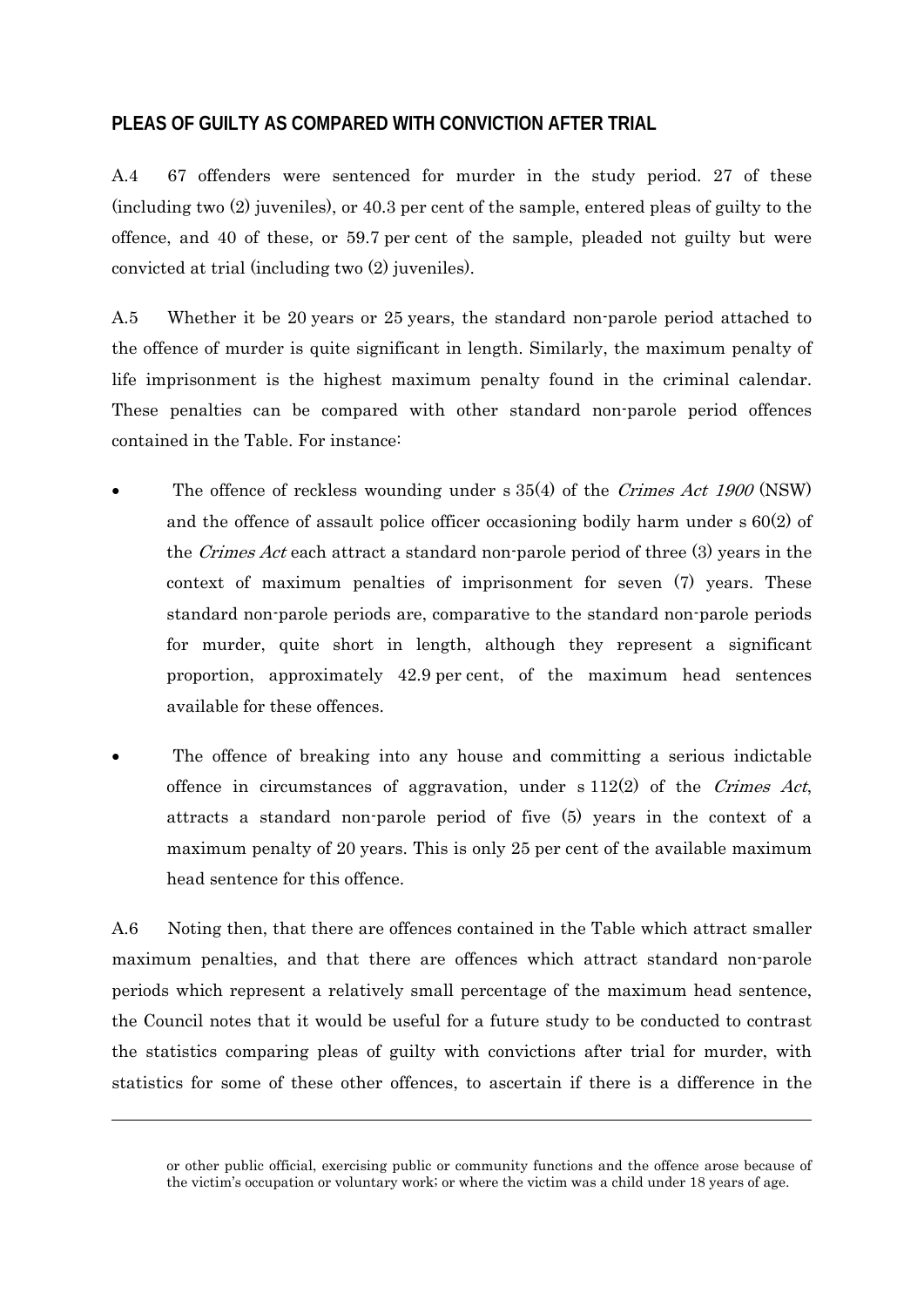frequency of pleas of guilty. It would also be relevant to compare the statistics for murder offences with statistics for those offences which do not attract a standard nonparole period, again to ascertain if there is a difference in the frequency of pleas of guilty. A comparison of this nature might shed some light on whether the standard nonparole period scheme, and/or the length of standard non-parole periods, including the lengths of standard non-parole periods as a proportion of the maximum penalty, has had any impact on the frequency of guilty pleas.

#### **REGULARITY OF EARLY PLEAS OF GUILTY COMPARED WITH LATE PLEAS OF GUILTY**

A.7 Of the 27 offenders who pleaded guilty, 17, or 63 per cent of the sample, entered an early plea (prior to the date fixed for trial) and 10, or 37 per cent of the sample, entered a late plea (at the commencement of the trial or later).

A.8 It can be generally observed that offenders in the sample were more inclined to enter early pleas than late pleas in this category of offence. Noting the authorities which point to the timing of the plea as one of the predominant factors relevant to measuring the value of the discount, it can be surmised that this principle is acting as an incentive for offenders to enter early, rather than late, pleas of guilty.

#### **DISCOUNT RANGES**

A.9 Sixteen (16) adult offenders entered early pleas of guilty, and nine (9) adult offenders entered late pleas of guilty. A comparison of these two groups reveals little difference in the average discounts awarded. However, there was a small increase in the average discount for early pleas of guilty (16 per cent, as compared with 13 per cent for late pleas of guilty). An increase in the discount is consistent with what would be expected if the Courts were looking to the timing of the plea as one of the prevailing considerations in determining the utilitarian value of the discount. The study did note however, that in some cases where pleas might be considered to have been entered late, offenders were given the full 25 per cent discount. The study noted the case of R v Colb<sup>4</sup>

4. R v Colb [2006] NSWSC 811.

-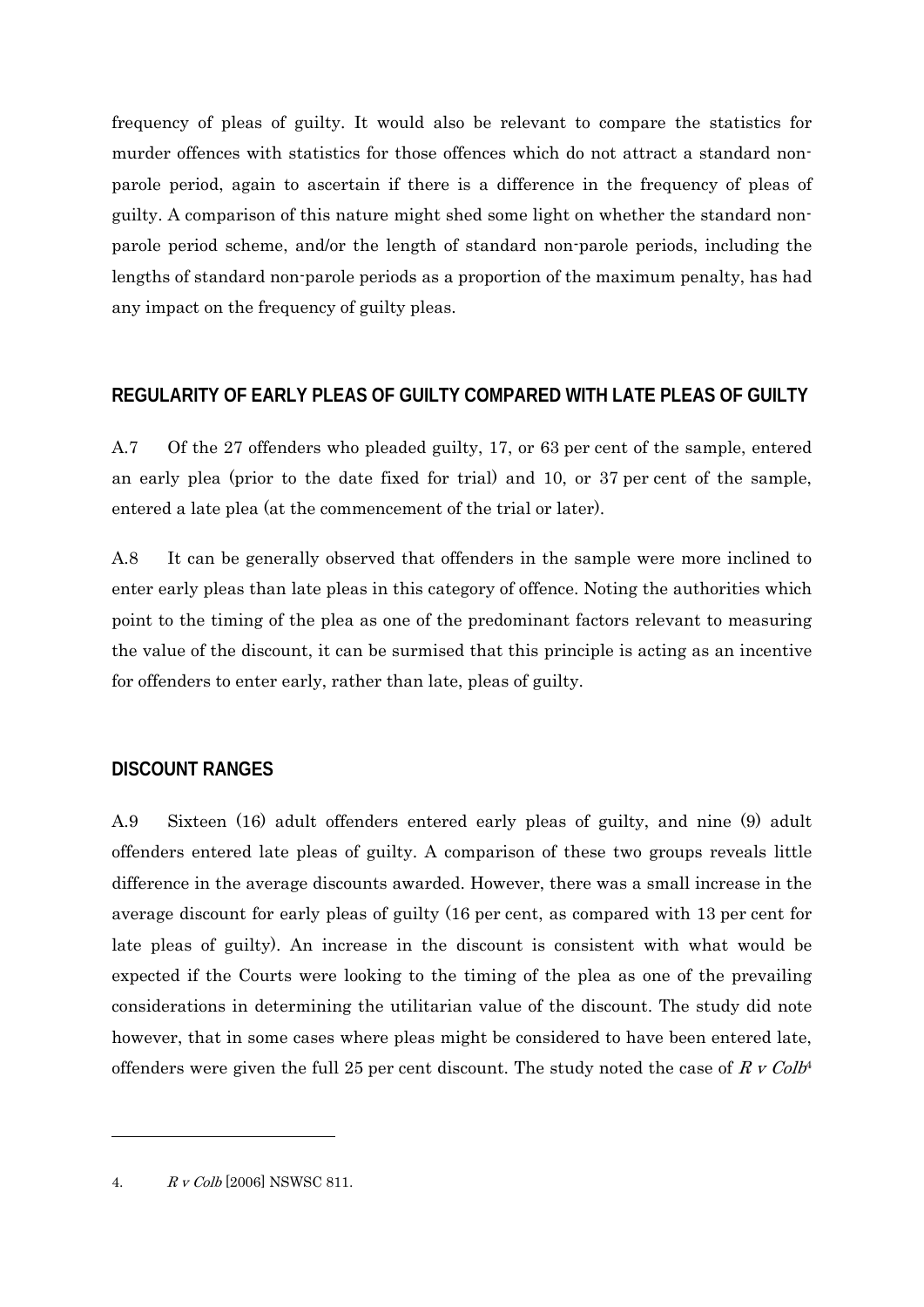where it was held that the prisoner had been entitled to determine if there were any partial defences available to him prior to entering a plea.

# **PENALTY RANGES**

#### **Early pleas of guilty as compared with late pleas of guilty**

A.10 A comparison of the adult offenders who entered early pleas of guilty with the adult offenders who entered late pleas of guilty, shows that while two (2) offenders who entered early pleas of guilty received no discount owing to the very serious nature of the offences, and were sentenced to 'life imprisonment', none of the 10 offenders who entered late pleas of guilty received life imprisonment. Comparison in this respect, it is acknowledged, is of limited value, having regard to the degree of culpability which needs to be present to justify a mandatory sentence of life imprisonment.5

A.11 A comparison of the average sentences of adult offenders who entered early and late pleas reveals little difference between these groups: offenders who entered early pleas and who were not sentenced to life imprisonment received an average non-parole period (NPP) of 15 years and 6 months and an average additional term of 5 years and 6 months, and offenders who entered late pleas received an average NPP of 16 years and 7 months and an average additional term of 5 years and 4 months. This represents a very slight decrease in the average penalty for those who entered early pleas of guilty.

A.12 Interestingly, the longest penalties were awarded to offenders within the category of early pleas of guilty. In this category, 2 offenders received life sentences, and the next longest sentence was one of 35 years imprisonment with a NPP of 25 years. This can be compared with the longest sentence in the group of offenders who entered late pleas of guilty, which was 27 years imprisonment with a NPP of 21 years and 6 months (this being the effective and part cumulative sentence for an offender sentenced for a double murder). The shortest sentences in both groups were comparable, although slightly longer for a late plea of guilty: the shortest sentence for those within the early plea category was 16 years with a NPP of 10 years, while the shortest sentence

-

<sup>5.</sup> Crimes (Sentencing Procedure) Act 1999 (NSW) s 61(1).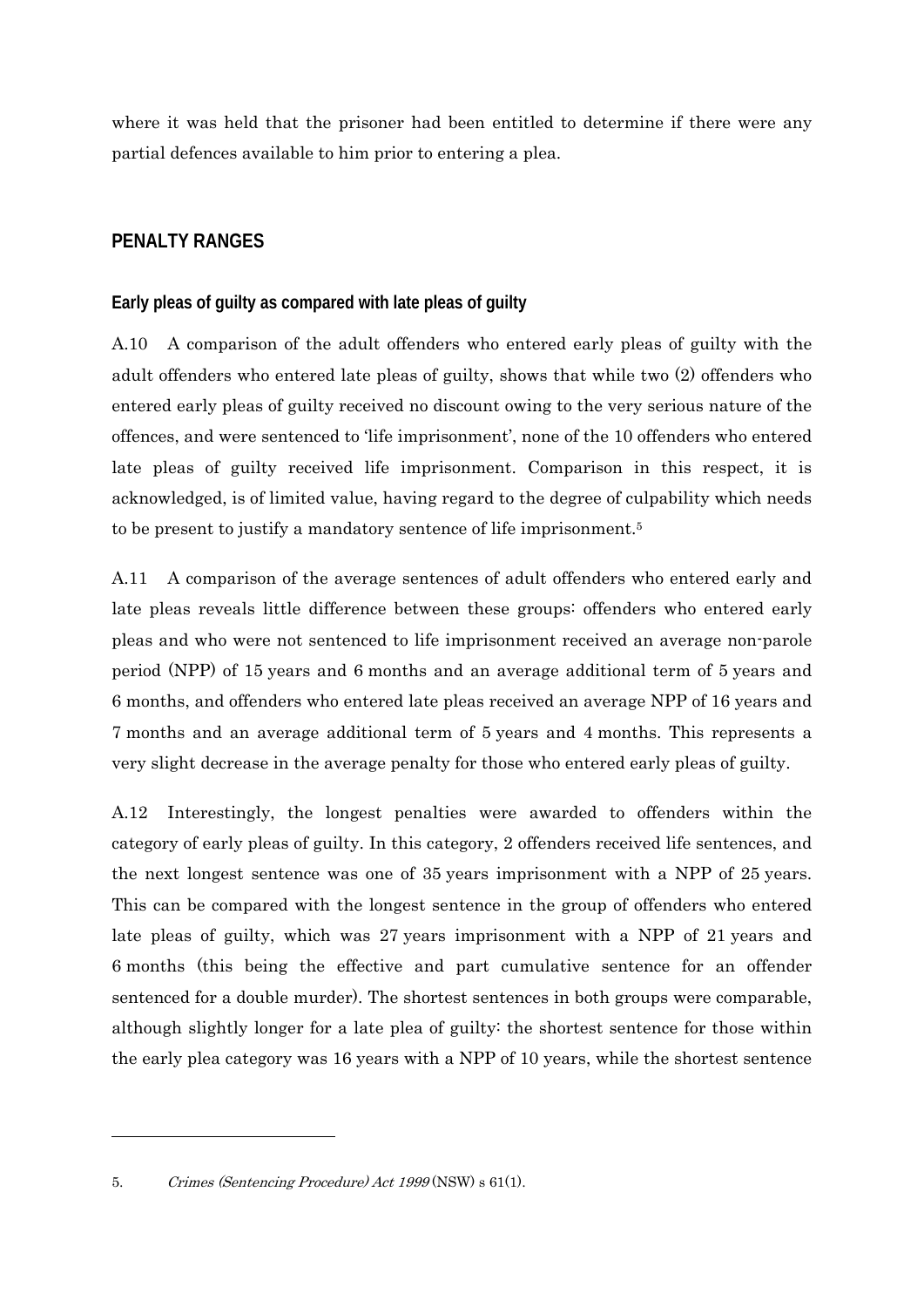for those within the late plea of guilty category was 17 years and 11 months with a NPP of 13 years and 6 months.

#### **Pleas of guilty as compared with verdicts of guilty at trial**

A.13 There was a noticeable difference in the penalties awarded between those adult offenders who entered pleas of guilty and those who were found guilty after trial. Of the 38 adult offenders who were found guilty after trial, seven (7) offenders were sentenced to life imprisonment. The average sentence for the remaining offenders was a NPP of 18 years and 10 months and an additional term of 6 years and 2 months. This represents a NPP that is 2 years and 11 months longer than the average sentence for offenders who entered pleas of guilty. The longest sentence after life imprisonment for an offender found guilty after trial was 36 years with a NPP of 26 years. This is a noticeable increase in length when compared with the highest sentences after life for pleas of guilty. The increase in average sentence length for those found guilty after trial as compared with those who pleaded guilty is consistent with what would be expected if offenders were being awarded discounts for pleas of guilty.

A.14 The shortest sentence in this group was comparable with the shortest sentences in the guilty plea groups: a sentence of 16 years with a NPP of 11 years 6 months.

A.15 The study made the observation that some offenders who pleaded not guilty received NPPs that were shorter than the average NPP received by offenders who pleaded guilty. This goes against the trend that would be expected if offenders were being awarded discounts for pleas of guilty. The study noted that in those cases defences such as 'self defence', 'provocation' and 'substantial impairment by abnormality of the mind' were raised unsuccessfully. It may, however be that, while not reaching the threshold of a 'defence' that might reduce murder to manslaughter, the circumstances relied on were regarded as reducing the offender's objective criminality.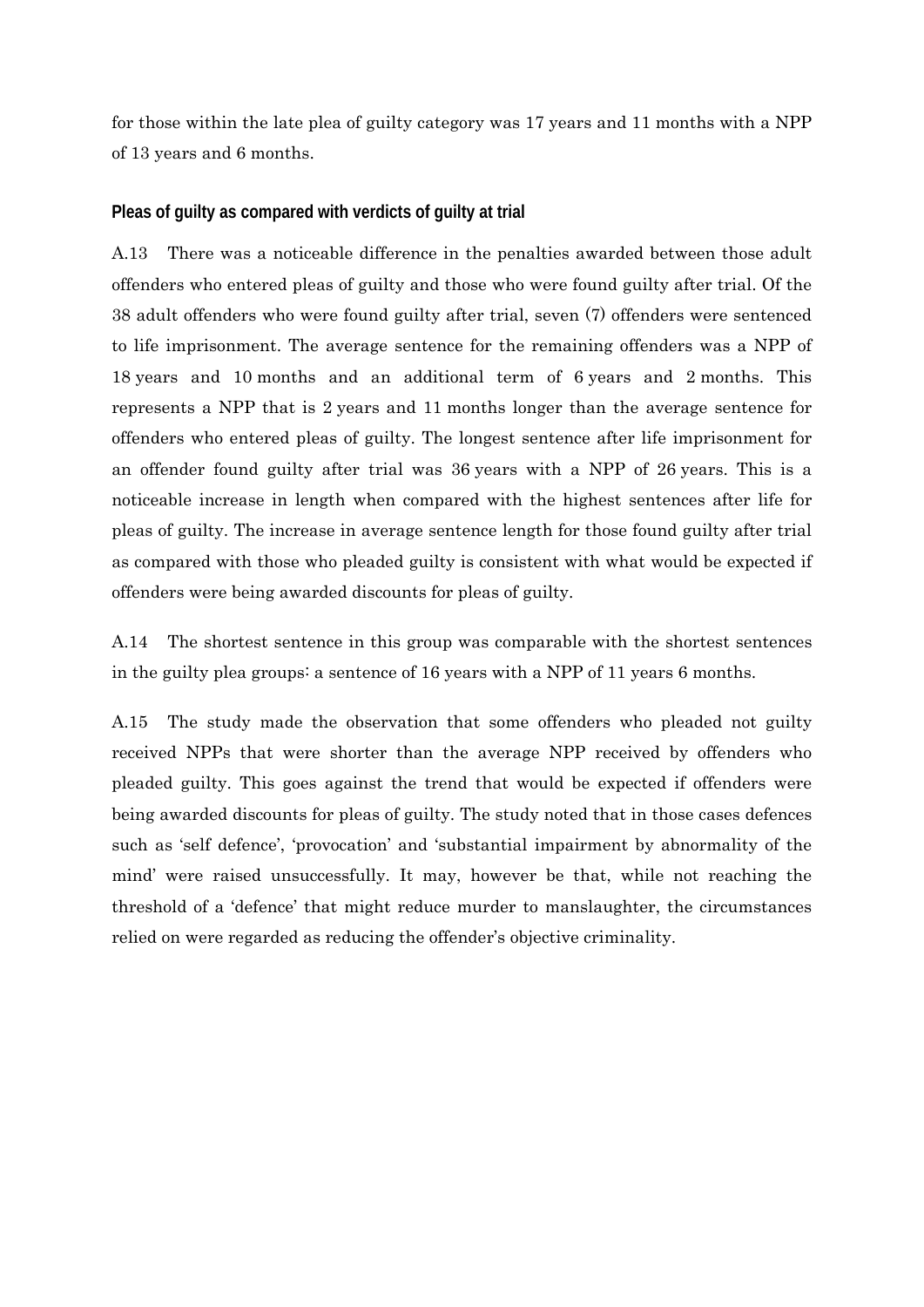#### **Juveniles**

-

A.16 The study concluded that juvenile offenders sentenced for murder generally received NPPs that were lower than adult offenders, as might be expected having regard to the sentencing principles applicable to young offenders.6

## **ASSISTANCE TO THE AUTHORITIES**

A.17 The study showed that four (4) offenders received discounts for assistance. The maximum discount comprised an aggregate discount for the plea of guilty and assistance of 50 per cent, in a matter where the court found that the assistance was crucial to the conviction of the co-accused.7 This included a discount of 25 per cent attributable to future assistance.

A.18 Of the three remaining matters, one juvenile offender received an aggregate discount described as approaching but falling short of 50 per cent including a discount for future assistance of 20 per cent,<sup>8</sup> another offender received a discount of 15 per cent<sup>9</sup> and the final offender received 'some discount' for assistance.10

A.19 It can be observed that all four (4) offenders received combined discounts which were within the acceptable range promulgated by the authorities.

<sup>6.</sup> One juvenile offender entered an early plea of guilty, and received an aggregate discount described as approaching but falling short of 50% resulting in a head sentence of 12 years and 8 months with a NPP of 9 years and 6 months:  $R \, v \, A$  [2006] NSWSC 1035; 1 juvenile offender entered a late plea and received a 15% discount for the plea, resulting in head sentence of 14 years with a NPP of 9 years with 6 months:  $R \, \nu A B$  [2005] NSWSC 521; 2 juveniles were found guilty after trial, one offender being sentenced to a head sentence of 22 years with a NPP of 15 years and 6 months, and the other offender being sentenced to a head sentence of 18 years with a NPP of 13 years:  $R \text{ }\nu \text{ }MB$ [2006] NSWSC 1164; R v SSA [2007] NSWSC 1202.

<sup>7.</sup> R v Burnes [2007] NSWSC 298, [59]–[61]. The offender was sentenced to imprisonment for 18 years with a NPP of 13 years and 6 months.

<sup>8.</sup> R v A [2006] NSWSC 1035, [68]. The Court nominated the discount for future assistance as 20%, and the sentence imposed was one of 12 years and 8 months with a NPP of 9 years and 6 months.

<sup>9.</sup> R v CB [2006] NSWSC 261 the discount for future assistance was assessed as 15%. The offender was sentenced to 18 years with a NPP of 13 years (partially cumulative with another offence).

<sup>10.</sup> R v Parkes [2006] NSWSC 331, [121]. The offender also received a 20% discount for the utilitarian value of the early plea of guilty: [117]. The offender was sentenced to a NPP of 13 years and an additional term of 5 years.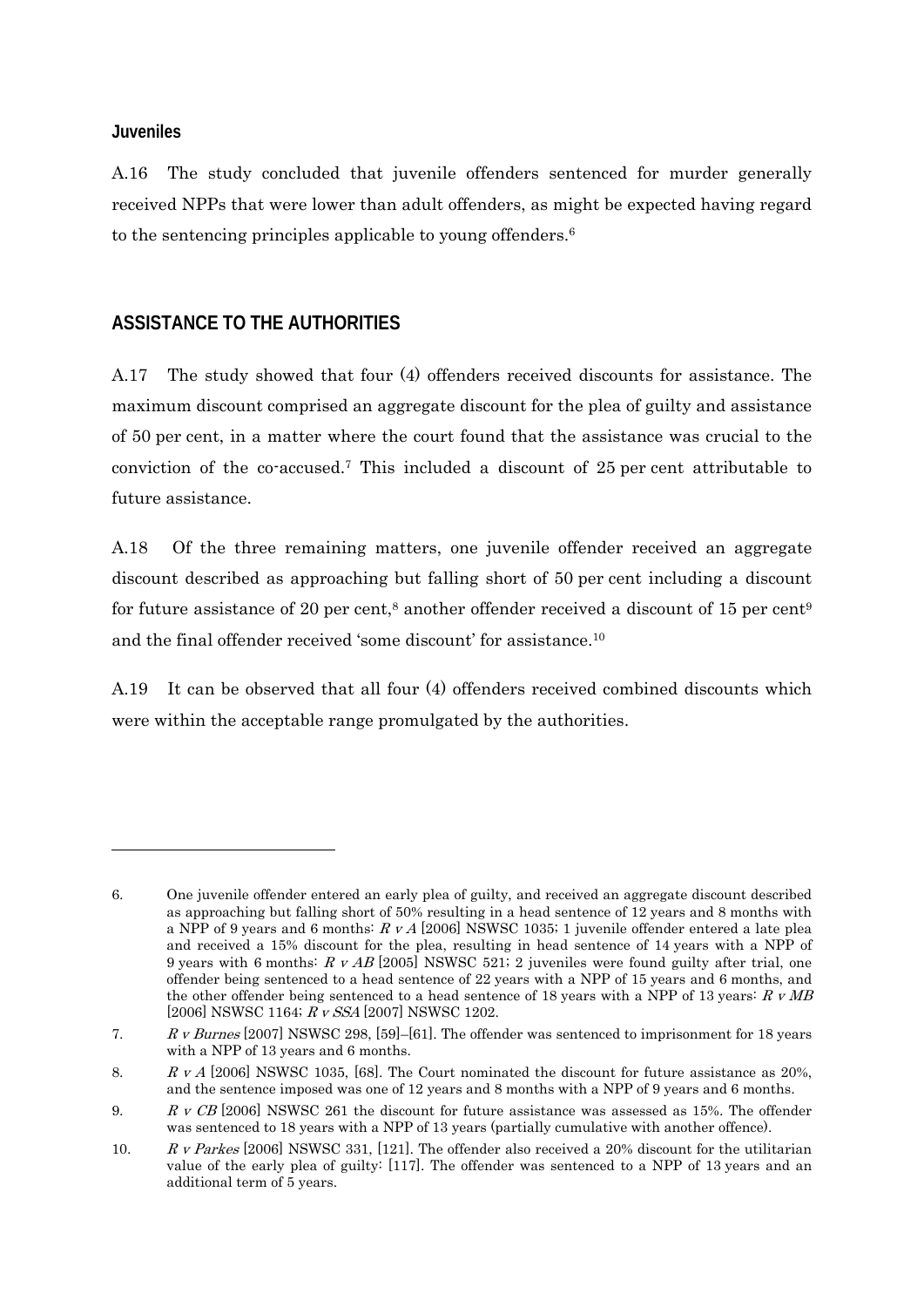# **STANDARD NON-PAROLE PERIODS AND JUDICIAL INFORMATION RESEARCH SYSTEM (JIRS) STATISTICS**

A.20 It is relevant to consider how many murder cases attracted a NPP at the standard non-parole period (SNPP) level, and whether pleas of guilty had an impact on this. It is also relevant to consider how many cases involved victims who fell within the 'special categories' in items 1A and 1B of the Table, attracting the higher SNPP of 25 years.

A.21 The Judicial Information Research System (JIRS) statistics for the offence of murder under s 19A have been used for this analysis.

#### **Length of terms**

-

A.22 84 offenders were subject to the 20 year SNPP specified in item 1 of the Table.<sup>11</sup> The statistics do not show a breakdown of offenders subject to the greater 25 year SNPP so it is assumed that there have been no matters reported where the victims fell into these 'special categories'.

A.23 All 84 offenders received sentences of full time imprisonment. A comparison of the sentences for those offenders who pleaded guilty with the sentences of those offenders who pleaded not guilty, shows a slight decrease in the midpoint of the length of sentences for those who pleaded guilty. The decrease in the midpoint of the sentences for those who pleaded guilty as compared with those who pleaded not guilty and went to trial is consistent with what would be expected if offenders were being awarded discounts for pleas of guilty.

A.24 29 of the 40 offenders who pleaded guilty received non-consecutive terms. The midpoint for the term of sentence for this group was 20 years.

A.25 34 of the 44 offenders who pleaded not guilty received non-consecutive terms. The midpoint for the term of sentence for this group was 24 years.

<sup>11.</sup> Judicial Commission of New South Wales statistics have been obtained for the Higher Courts for the period February 2003 to June 2008 (s 19A—subject to SNPP item 1).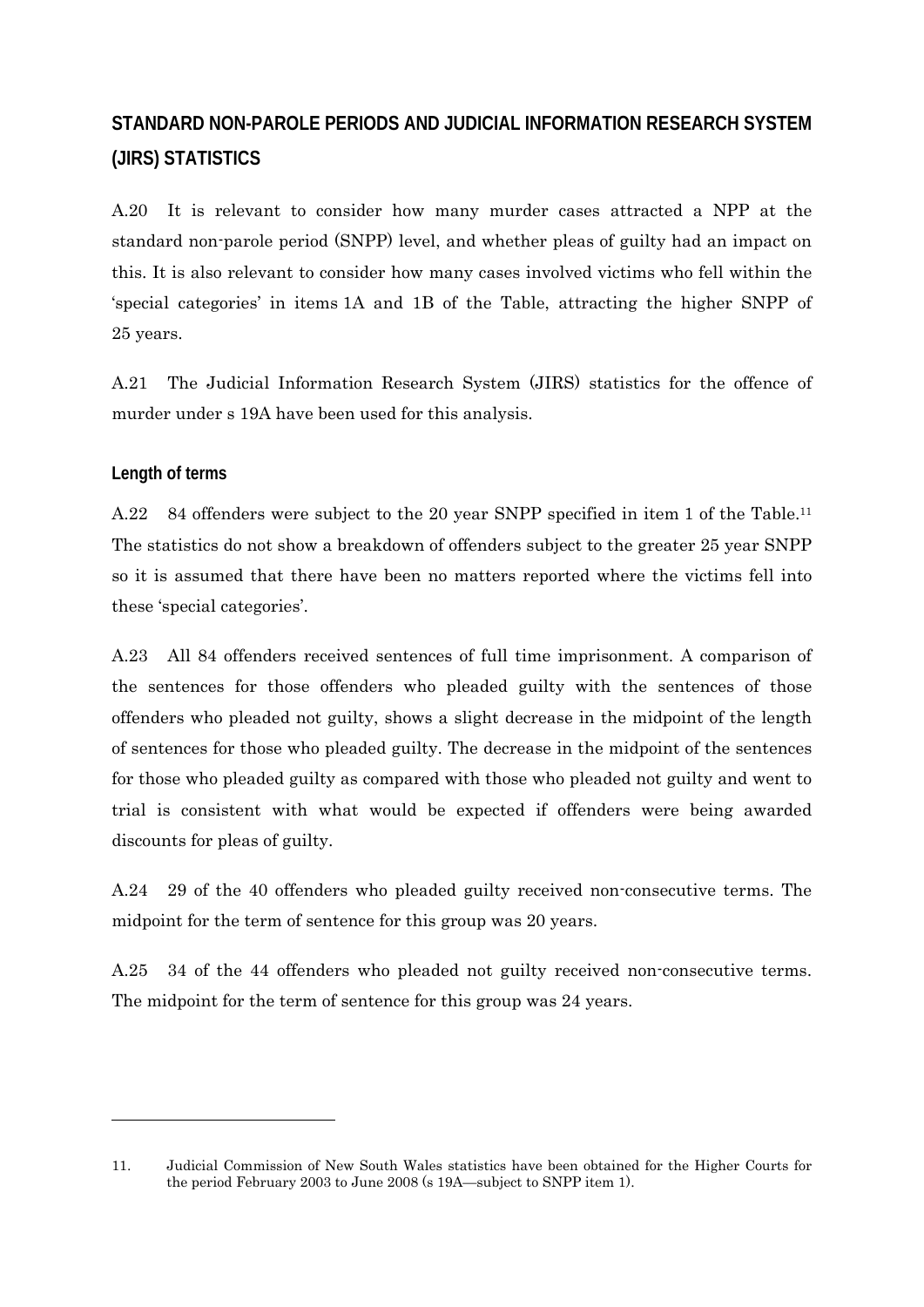#### **Non-parole periods**

A.26 For the purposes of JIRS statistics only non-consecutive terms are analysed in terms of the NPP/fixed term.

A.27 Of the 29 offenders in this group analysed who pleaded guilty, the midpoint for the NPP/fixed term was 15 years (6 offenders or 21 per cent). One (1) offender (3 per cent) received a NPP/fixed term at the SNPP level of 20 years, and three (3) offenders (10 per cent) received a NPP/fixed term over 20 years in length.

A.28 Of the 34 offenders in this group analysed who pleaded not guilty, the midpoint for the NPP/fixed term was 18 years (5 offenders or 15 per cent). Four (4 ) offenders (12 per cent) received a NPP/fixed term at the SNPP level of 20 years, and nine (9) offenders (27 per cent) received a NPP/fixed term over 20 years in length.

A.29 Again, the decrease in the midpoint of the NPPs for those who pleaded guilty as compared with those who pleaded not guilty and went to trial is consistent with what would be expected if offenders were being awarded discounts for pleas of guilty.

#### **Tables provided by the Public Defenders**

A.30 The Public Defenders provided the Sentencing Council with the details of those cases studied where offenders received non-parole periods of equal to or greater than the SNPP of 20 years. These cases were grouped into those offenders who were found guilty after trial (Table 1), and those offenders who pleaded guilty (Table 2). The Public Defenders were not able to advise whether any of those cases involved victims of the kind listed in item 1A or 1B of the Table at s 54D of the Crimes (Sentencing Procedure) Act 1999 (NSW), and therefore subject to the greater SNPP of 25 years. However, given that the JIRS statistics do not show a breakdown of offenders subject to the 25 year SNPP, it might be assumed that none of the cases studied by the Public Defenders were subject to the 25 year SNPP.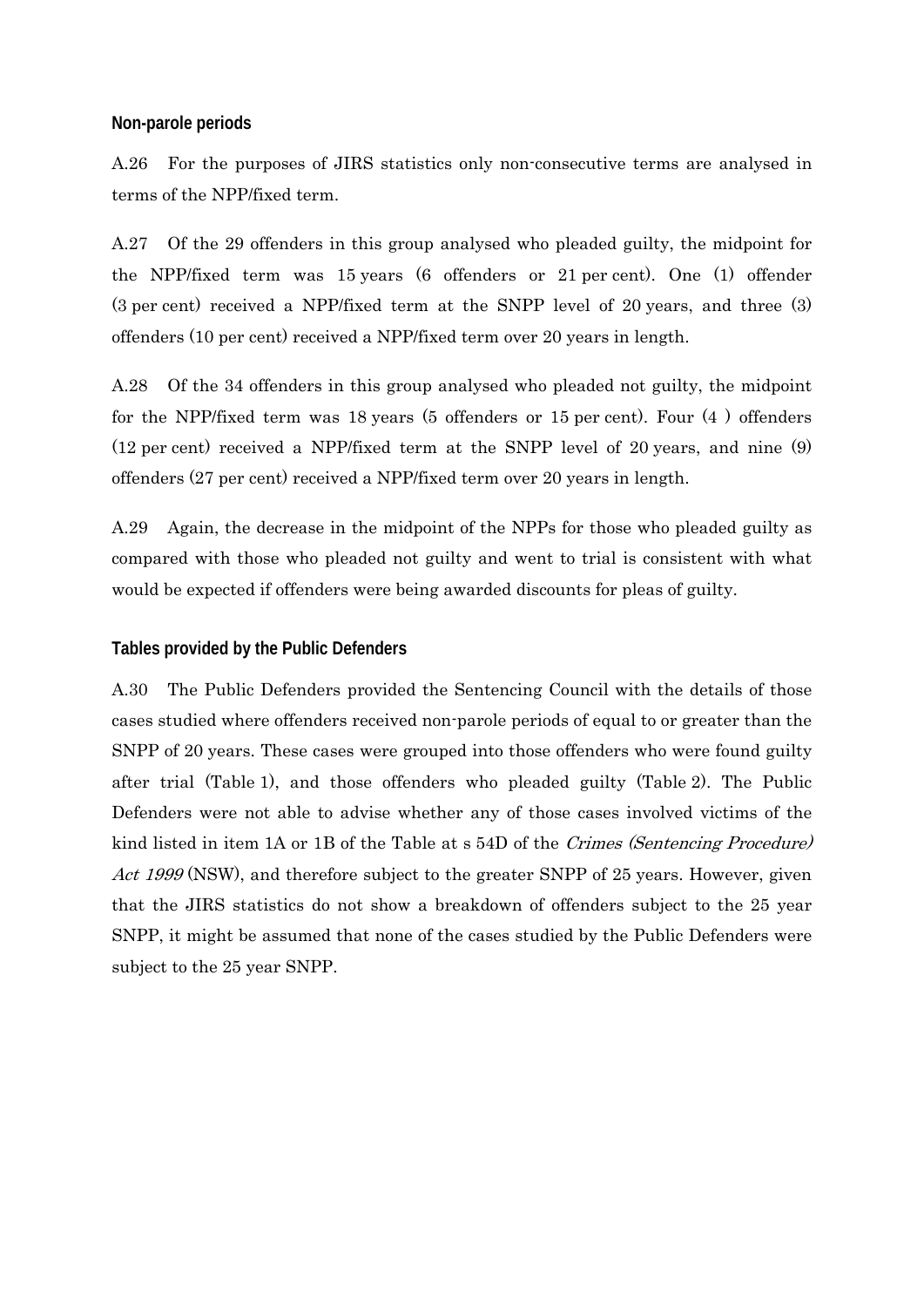# **TABLE 1: ADULTS – PLEA OF NOT GUILTY (OFFENCES COMMITTED AFTER 01/02/03)**

| <b>CASE</b>                                                                 | OFFENCE AND RELEVANT ISSUES                                                                           | <b>COMMENTS</b>                                     |  |
|-----------------------------------------------------------------------------|-------------------------------------------------------------------------------------------------------|-----------------------------------------------------|--|
| $R \vee$ Barton<br>[2007] NSWSC 651                                         | s 19A x 1<br>(+ manslaughter and attempted murder)                                                    | Unsuccessful defence of self<br>defence             |  |
| 37y<br>30 y NPP                                                             | Shooting of one victim and burning down<br>house with victim's children inside (after                 |                                                     |  |
| (total for all offences -<br>42 y and 35 y NPP)                             | shooting)                                                                                             |                                                     |  |
| R v Darwiche & Ors<br>[2006] NSWSC 1167                                     | s 19A x 2<br>(+ attempted murder etc)                                                                 |                                                     |  |
| 1 offender                                                                  | Dispute between drug families                                                                         |                                                     |  |
| 2x 27 y<br>22 y NPP                                                         |                                                                                                       |                                                     |  |
| $R \vee$ Holland<br>[2004] NSWSC 653                                        | s 19A x 1                                                                                             |                                                     |  |
| 30y<br>23 y NPP                                                             | <b>Escaped prisoners</b><br>Worst category offence                                                    |                                                     |  |
| $R$ $v$ Imnetu<br>[2006] NSWCCA 203                                         | s 19A x 1                                                                                             | Appeal against conviction and<br>sentence dismissed |  |
| 27y8m<br>20 y NPP                                                           | Joint criminal enterprise<br>Circumstantial case<br>Co-offender left country and was never<br>charged |                                                     |  |
| R v McCall<br>[2007] NSWSC 1269                                             | s 19A x 1                                                                                             |                                                     |  |
| 29 y 4 m<br>22 y NPP                                                        | Conspired to kidnap and extort money from<br>the victim                                               |                                                     |  |
| R v Mencarious<br>[2006] NSWSC 719                                          | s 19A x 1                                                                                             | Unsuccessful defence of<br>provocation and duress   |  |
| 26 y 8 m<br>20 y NPP                                                        | Husband killed his estranged wife                                                                     |                                                     |  |
| R v Nguyen & Ors<br>[2007] NSWCCA 363                                       | s 19A x 1<br>(+maliciously inflict grievous bodily harm)                                              |                                                     |  |
| Duong Nguyen.<br>31 y, 23 y NPP $(++)$<br>(on appeal 27 y 4 m, 20<br>y NPP) | 4 co-offenders<br>Same charges for each co-accused                                                    |                                                     |  |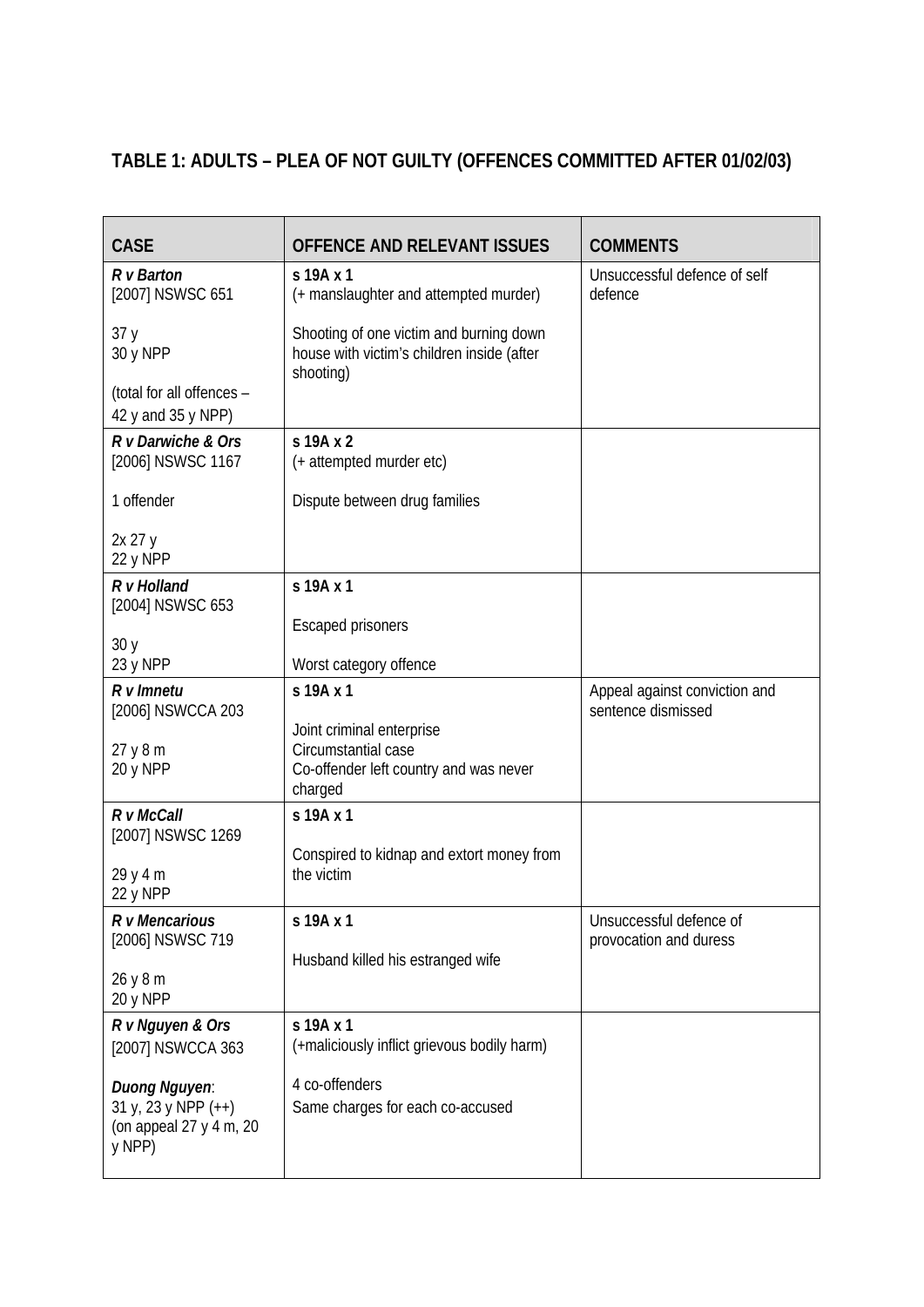| <b>CASE</b>                                           | <b>OFFENCE AND RELEVANT ISSUES</b>                                             | <b>COMMENTS</b>                        |  |
|-------------------------------------------------------|--------------------------------------------------------------------------------|----------------------------------------|--|
| R v Norman; R v Olivieri<br>[2007] NSWSC 142          | s 19A x 1<br>(+ defrauding as a director)                                      |                                        |  |
| Norman.                                               | Norman planned a contract killing and was<br>held more culpable                |                                        |  |
| 35y<br>29 y NPP                                       |                                                                                |                                        |  |
| Olivieri:<br>33y<br>28 y NPP                          |                                                                                |                                        |  |
| $R$ v $RHB$<br>[2007] NSWSC 1466                      | s 19A x 1<br>(+manslaughter)                                                   |                                        |  |
| 30y<br>20 y NPP                                       | Killed two babies (cousins) 10 years apart                                     |                                        |  |
| (+manslaughter effective<br>sentence: 30 y, 24 y NPP) |                                                                                |                                        |  |
| R v Steer<br>[2006] NSWSC 1198                        | s19A x 1<br>(+armed robbery)                                                   | Unsuccessful defence of<br>provocation |  |
| 29 y 4 m<br>NPP 22 y (++)                             |                                                                                |                                        |  |
| Effective NPP 24 y                                    |                                                                                |                                        |  |
| R v Verslyus<br>[2006] NSWSC 188                      | s 19A x 1                                                                      | *Note: CCA appeal dismissed            |  |
| 26 y 8 m<br>20 y NPP                                  | Drug affected man strangled his wife after<br>argument                         |                                        |  |
| Appeal against conviction<br>and sentence dismissed   | Offence high middle range of seriousness                                       |                                        |  |
| $R$ v Willard<br>[2005] NSWSC 402                     | s 19A x 1                                                                      |                                        |  |
| 36y<br>26 y NPP                                       | Wife killed husband after taking out<br>insurance policy                       |                                        |  |
|                                                       | Level of criminality involved was not far short<br>of that required for "life" |                                        |  |
| R v Wilson<br>[2008] NSWSC 238                        | s 19A x 1                                                                      | Unsuccessfully argued<br>manslaughter  |  |
| 26 y 6 m<br>20 y NPP                                  | Drug dealing that went wrong<br>Co-accused got manslaughter                    |                                        |  |
|                                                       | Just higher than midrange in seriousness                                       |                                        |  |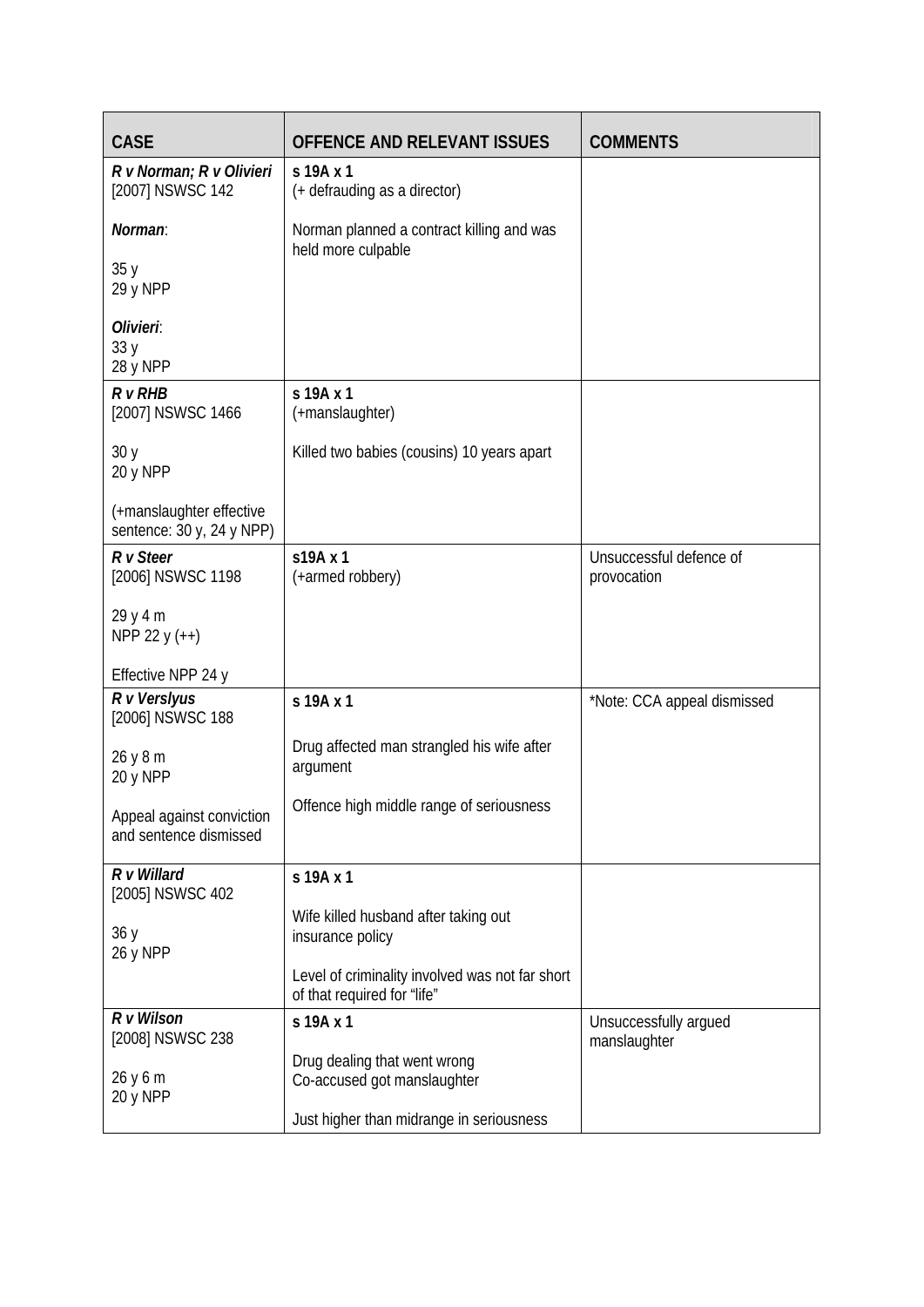# **TABLE 2: ADULTS—PLEA OF GUILTY AND/OR ASSISTANCE (OFFENCES**

# **COMMITTED AFTER 01/02/03)**

| <b>CASE</b>                                                                                                | <b>OFFENCE AND</b><br><b>RELEVANT ISSUES</b>                                                                                 | <b>TIMING OF</b><br><b>PLEA AND/OR</b><br><b>ASSISTANCE</b> | <b>DISCOUNT</b><br><b>ALLOWED</b> | <b>COMMENTS ON</b><br><b>DISCOUNT</b>                                        |
|------------------------------------------------------------------------------------------------------------|------------------------------------------------------------------------------------------------------------------------------|-------------------------------------------------------------|-----------------------------------|------------------------------------------------------------------------------|
| <b>Aslett v The Queen</b><br>[2006] NSWCCA 360<br>28 y<br>22 y NPP                                         | s 19A x 1<br>(18 other serious<br>charges in three other<br>indictments - Form 1)<br><b>Extensive record</b><br>Drug use etc | Early plea<br>No assistance                                 | $0\%$                             | Murder sentence<br>adjusted for reasons<br>other than early plea<br>discount |
| $R \vee$ Galante<br>[2008] NSWSC 319<br>27y<br>20 y NPP                                                    | s 19A x 1<br>Killed wife and tried to<br>conceal as<br>disappearance                                                         | Late plea                                                   | 10%                               |                                                                              |
| R v Goodwin<br>[2004] NSWSC 757<br>22 y x 2<br>16 y 6 m NPP<br>(effective sentence:<br>27 y, 21 y 6 m NPP) | s 19A x 2<br>Killed ex-partner and<br>her new partner                                                                        | Late plea                                                   | 17.5%                             |                                                                              |
| R v O'Connell<br>[2004] NSWSC 1120<br>35y<br>25 y NPP<br>(CCA appeal dismissed)                            | s 19A x 1<br>Worst category of<br>murder but subjective<br>matters persuaded<br>judge to impose a<br>sentence less than life | Early plea                                                  | 20%                               |                                                                              |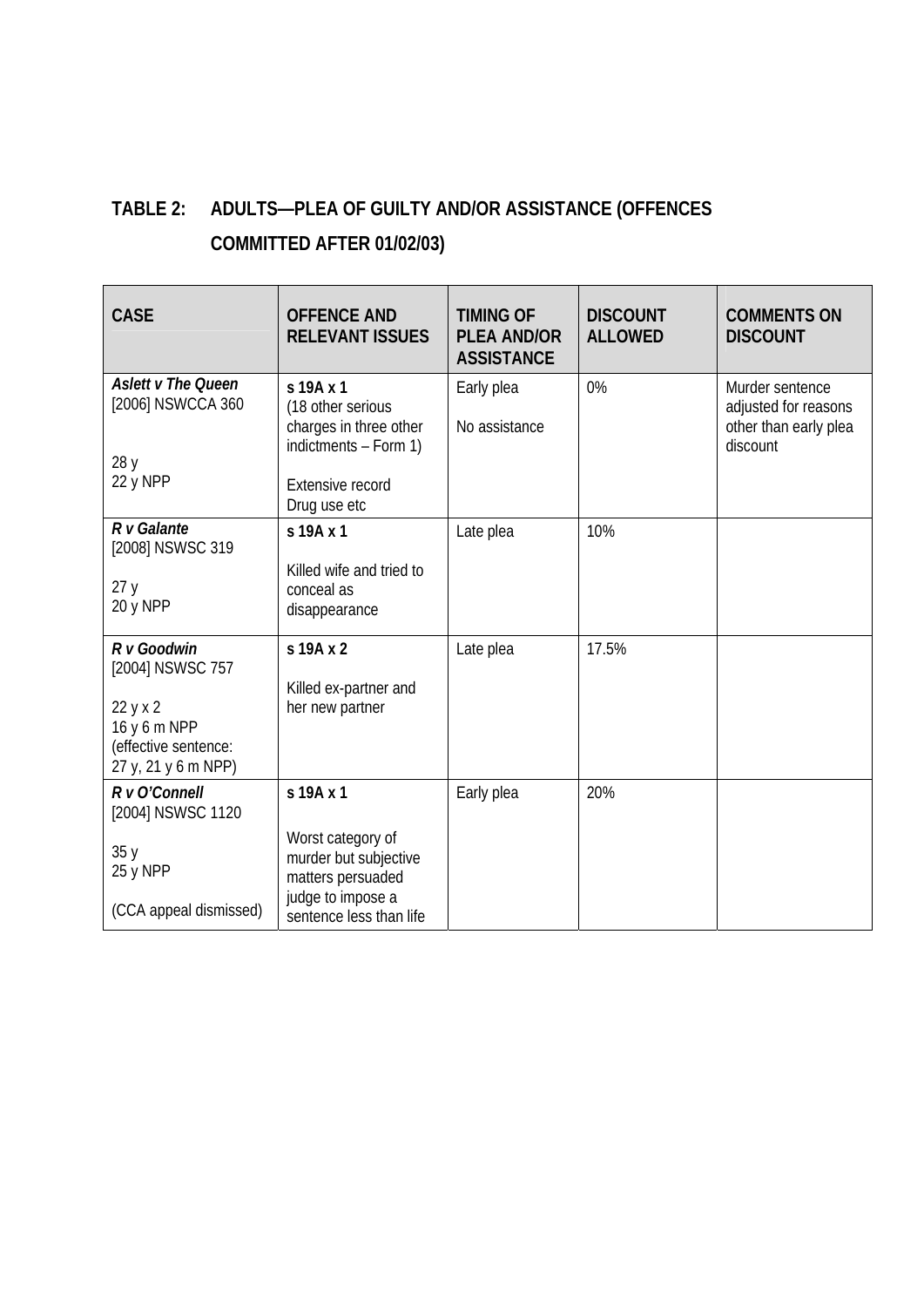## **ANNEXURE B: Submissions**

- Submission 1 Criminal Law Committee, NSW Young Lawyers
- Submission 2 The Hon Justice Peter McClellan, Chief Judge at Common Law,
- Supreme Court of New South Wales
- Submission 3 Mr Harry RJ Bremner
- Submission 4 Mr Harry RJ Bremner (supplementary)
- Submission 5 His Honour Graeme Henson, Chief Magistrate of the Local Courts of
- New South Wales
- Submission 6 The Police Association of NSW
- Submission 7 NSW Department of Corrective Services
- Submission 8 Illawarra Legal Centre Inc
- Submission 9 Office of the Director of Public Prosecutions New South Wales
- Submission 10 Legal Aid (NSW)
- Submission 11 Brave Hearts
- Submission 12 The Ministry for Police (NSW)
- Submission 13 The Public Defender's office (NSW)
- Submission 14 Mr Ian Pike AM, Chairperson of the NSW Parole Authority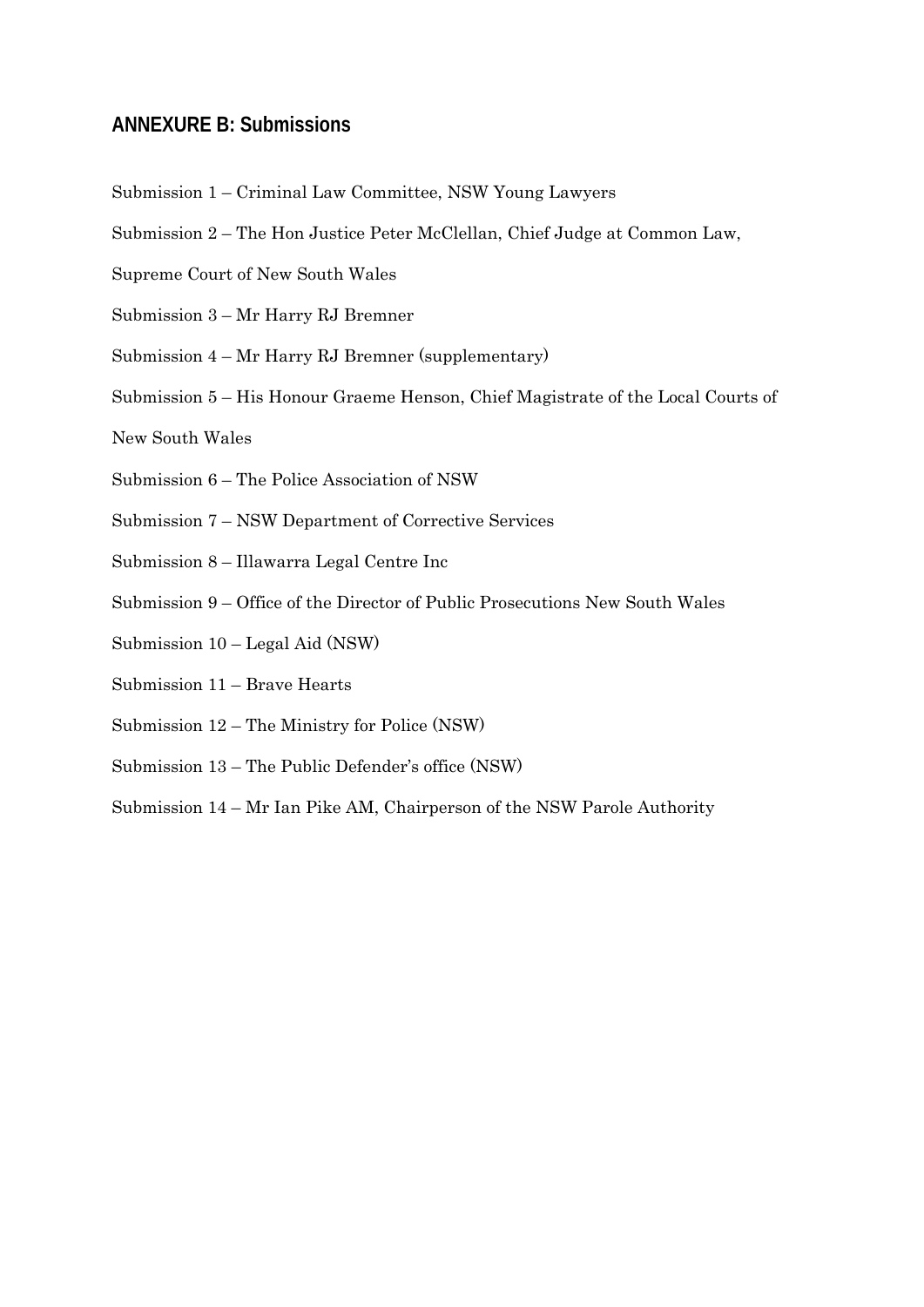# **BIBLIOGRAPHY**

Asher Flynn, 'Carl Williams: Secret Deals and Bargained Justice—The Underworld of Victoria's Plea Bargaining System' 19(1) (2007) Current Issues in Criminal Justice 120.

Austin Lovegrove, 'Intuition, Structure and Sentencing: An Evaluation of Guideline Judgments' (2002) 14 Current Issues in Criminal Justice 182.

Austin Lovegrove, 'Sentencing the Multiple Offender: Judicial Practice and Legal Principle' (Research and Public Policy Series No 59, Australian Institute of Criminology 2002).

Australian Law Reform Commission, Same Crime, Same Time: Sentencing of Federal Offenders, Report No 103 (2006).

Australian Law Reform Commission, Sentencing, Report No 44 (1988).

Criminal Law Review Division, NSW Attorney General's Department, Report of the Trial Efficiency Working Group (2009).

David Andrew, 'Plea Bargaining' (1994) 68(4) Law Institute Journal 236.

David Field 'Plead Guilty Early and Convincingly to Avoid Disappointment' (2002) 14 Bond Law Review 251.

Denise Lievore, 'Prosecutorial Decisions in Adult Sexual Assault Cases: An Australian Study' (Office of the Status of Women, 2004).

Dennis Miralis, 'Tougher Sentences for NSW Offenders Pleading Guilty' (2008) 46(7) Law Society Journal 69.

Don Weatherburn and Joanne Baker, 'Delay in Trial Case Processing: An Empirical Analysis of Delay in the NSW District Criminal Court' (2000) 10(1) Journal of Judicial Administration 5.

Don Weatherburn, Elizabeth Matka and Bronwyn Lind, Sentence Indication Scheme Evaluation: Final Report (1995).

F. McGuire, 'Plea Bargaining: Its Significance in the Australian Criminal Justice System' (1981)  $6(2-3)$  Queensland Lawyer 47.

G. A. Ferguson and D. W. Roberts, 'Plea Bargaining—Directions for Canadian Reform' (1974) 52(4) Canadian Bar Review 497.

George Zdenowski, 'Contemporary Sentencing Issues' in Duncan Chapell and Paul Wilson (eds) The Australian Criminal Justice System: The Mid 1990s (1994).

Geraldine Mackenzie, 'The Guilty Plea Discount: Does Pragmatism Win Over Proportionality and Principle?' (2007) 22 Southern Cross University Law Review 205.

John McKechnie, 'Directors of Public Prosecutions: Independent and Accountable' (1996–97) 15 Australian Bar Review 122.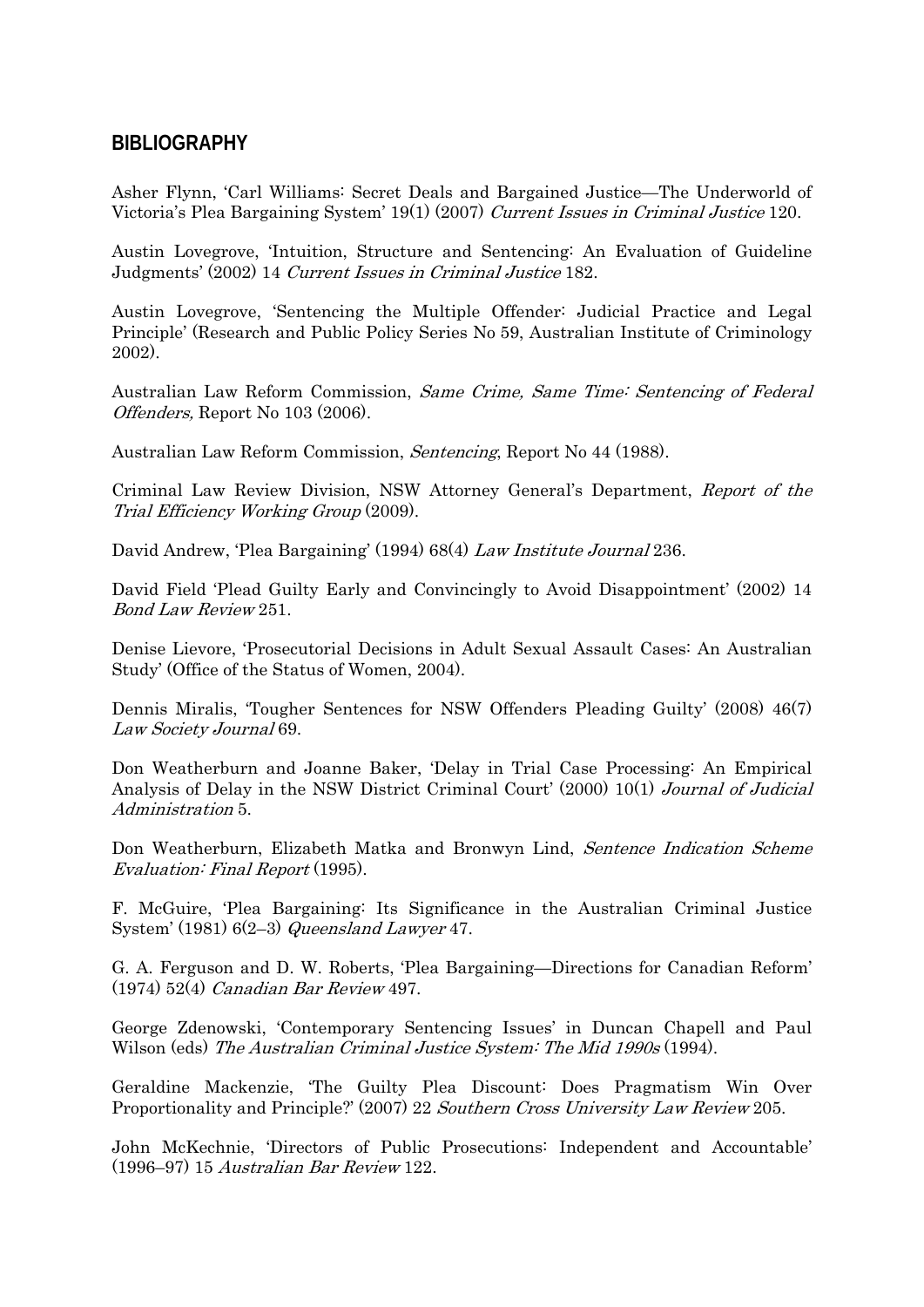John Willis, 'The Sentence Indication Hearing' (1997) 7 Journal of Judicial Administration 98.

John Willis, 'The Sentencing Discounts for Guilty Pleas: Are We Paying Too Much for Efficiency?' (1985) 18(3) Australian and New Zealand Journal of Criminology 131.

Judicial Information Research System, Sentencing Benchbook (online), Sentencing Procedures Generally, Power to Reduce Penalties for Pre-Trial Disclosure (2009) <http://jirs/>.

Judicial Information Research System, Sentencing Benchbook (online) Sentencing: Section 21A Factors "in addition to" any Act or Rule of law  $(2009)$   $\lt$ http:/jirs/>.

Judicial Information Research System, Sentencing Benchbook (online), Sentencing Procedures Generally, Subjective Matters taken into account (2009) <http://jirs/>.

Kate Warner, 'General Sentences' (1987) 11 Criminal Law Journal 335.

Kate Warner, 'Sentencing Review 2004–2005' (2005) 29 Criminal Law Journal 355

Kathy Mack and Sharyn Roach Anleu, 'Choice, Consent and Autonomy in a Guilty Plea System' in Andrew Goldsmith and Mark Israel (eds) Criminal Justice in Diverse Communities (2000) 75.

Kathy Mack and Sharyn Roach Anleu, 'Criminal Justice Reform' (Paper presented at the Australasian Institute of Judicial Administration Conference on Reform of Court Rules and Procedures in Criminal Cases, Brisbane, 3–4 July 1998).

Kathy Mack and Sharyn Roach Anleu, 'Guilty Pleas: Discussion and Agreement' (1996) 6(1) Journal of Judicial Administration 8.

Kathy Mack and Sharyn Roach Anleu, 'Reform of Pre-trial Criminal Procedure: Guilty Pleas' (1998) 22(5) Criminal Law Journal 263.

Law Reform Commissioner (Victoria), Criminal Procedure (Miscellaneous Reforms), Report No 2 (1974).

LexisNexis Butterworths, *Criminal Practice and Procedure (NSW)* (online), 'General Principles of Sentencing'.

LexisNexis, Halsbury's Laws of Australia, 130 'Criminal Law', Chapter VIII 'Sentencing', 3 'Sentencing Procedure', 'Taking into account other offences' [130-17175].

Michael King, 'Therapeutic Jurisprudence and Criminal Practice: A Judicial Perspective' (2007) 31 Criminal Law Journal 12.

Michael Wilkinson, 'Taking Other Offences into Consideration in Hong Kong' (1991) 21(1) Hong Kong Law Journal 19.

Mirko Bagaric and Richard Edney, 'What's Instinct Got to Do with It? A Blueprint for Coherent Approach to Punishing Criminals' (2003) 27 Criminal Law Journal 119.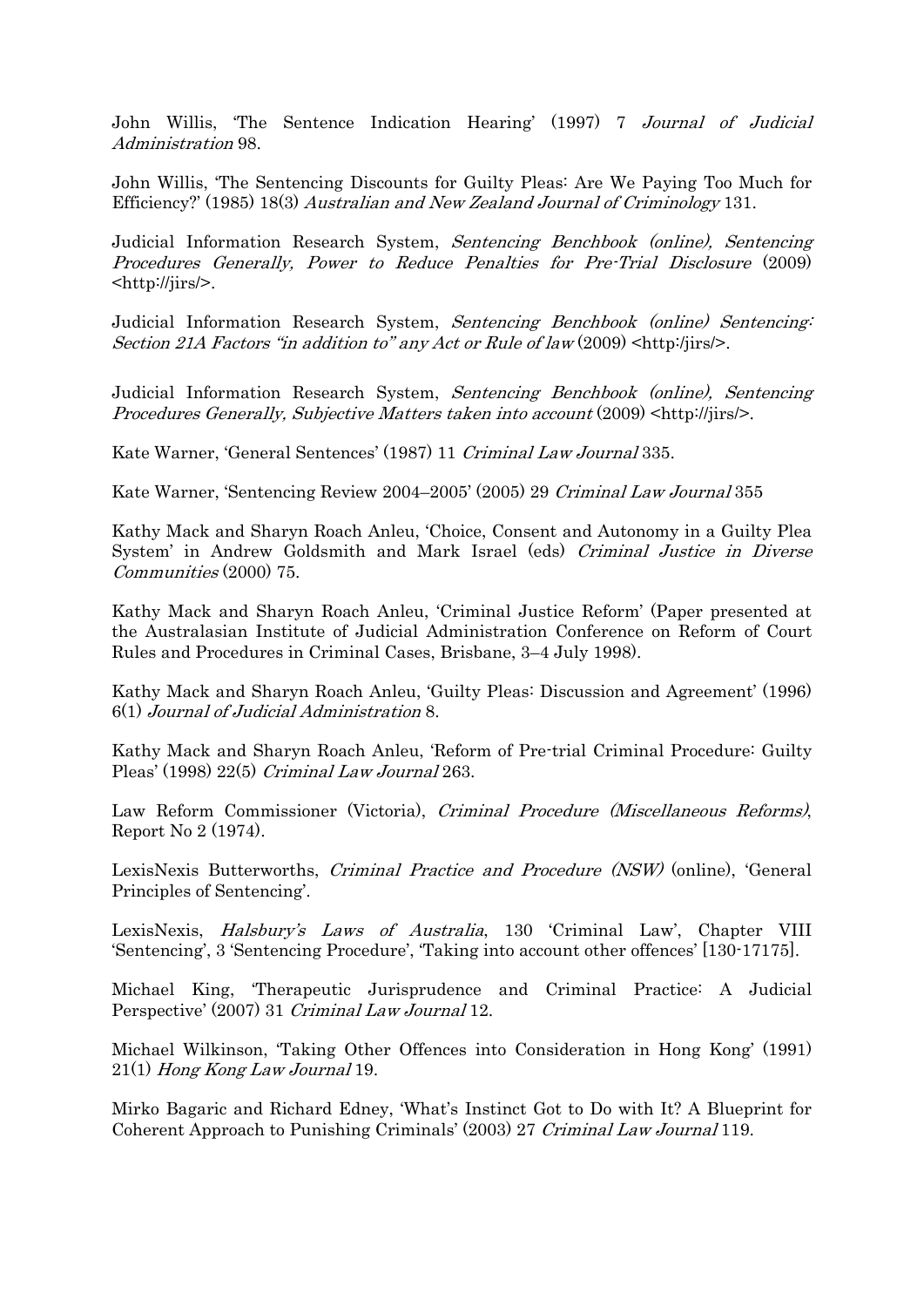New South Wales Law Reform Commission, Criminal Procedure: Procedure from Charge to Trial: Specific Problems and Proposals, Discussion Paper No 14 (1987).

New South Wales, Parliamentary Debates, Legislative Assembly, 20 September 2001, 16993 (Bob Debus, Attorney General).

Nick Cowdery AM QC, 'Negotiating with the Director of Public Prosecutions, especially under the Samuels Report' (Paper presented at the Young Lawyers One Day Criminal Seminar, Sydney, 15 March 2003).

Nick Cowdery AM QC, 'Negotiating with the DPP' (Paper presented at the Legal Aid Commission of NSW Criminal Law Conference, Sydney, 3 August 2006).

Nick Cowdery AM QC, 'Recent Developments in Sentencing' (Young Lawyers Criminal Law Day, Bar Association Mini-conference, Sydney, 2007).

Nick Cowdery AM QC, The DPP's decision to Prosecute: Bar Practice Course (online) (2009) NSW Bar Association <www.nswbar.asn.au>.

NSW Director of Public Prosecutions, 'Prosecution Guidelines of the Office of the Director of Public Prosecutions for New South Wales' (2007) Guideline 2 'Roles and Duties of the Prosecutor'.

NSW Director of Public Prosecutions, 'Prosecution Guidelines of the Office of the Director of Public Prosecutions for New South Wales' (2007) Guideline 4 'The Decision to Prosecute'.

NSW Director of Public Prosecutions, 'Prosecution Guidelines of the Office of the Director of Public Prosecutions for New South Wales' (2007) Guideline 7 'Discontinuing Prosecutions'.

NSW Director of Public Prosecutions, 'Prosecution Guidelines of the Office of the Director of Public Prosecutions for New South Wales' (2007) Guideline 19 'Victims of Crime; Vulnerable Witnesses; Conferences'.

NSW Director of Public Prosecutions, 'Prosecution Guidelines of the Office of the Director of Public Prosecutions for New South Wales' (2007) Guideline 20 'Charge Negotiation and Agreement; Agreed Statements of Facts; Form 1'.

NSW Police, 'Plea Bargaining Campaign Update: Do Sentencing Discounts Deliver Justice?' (2008) 88(5) New South Wales Police News 11.

NSW Sentencing Council, 'Report on Sentencing Trends and Practices 2003-2004' (2004).

NSW Sentencing Council, Sentencing for Alcohol Related Violence (2009).

NSW Sentencing Council, 'Report on Sentencing Trends and Practices 2004-2005' (2005).

Paul Byrne, 'Criminal Law and Justice: Plea Bargaining' (1988) 62(10) Australian Law Journal 799.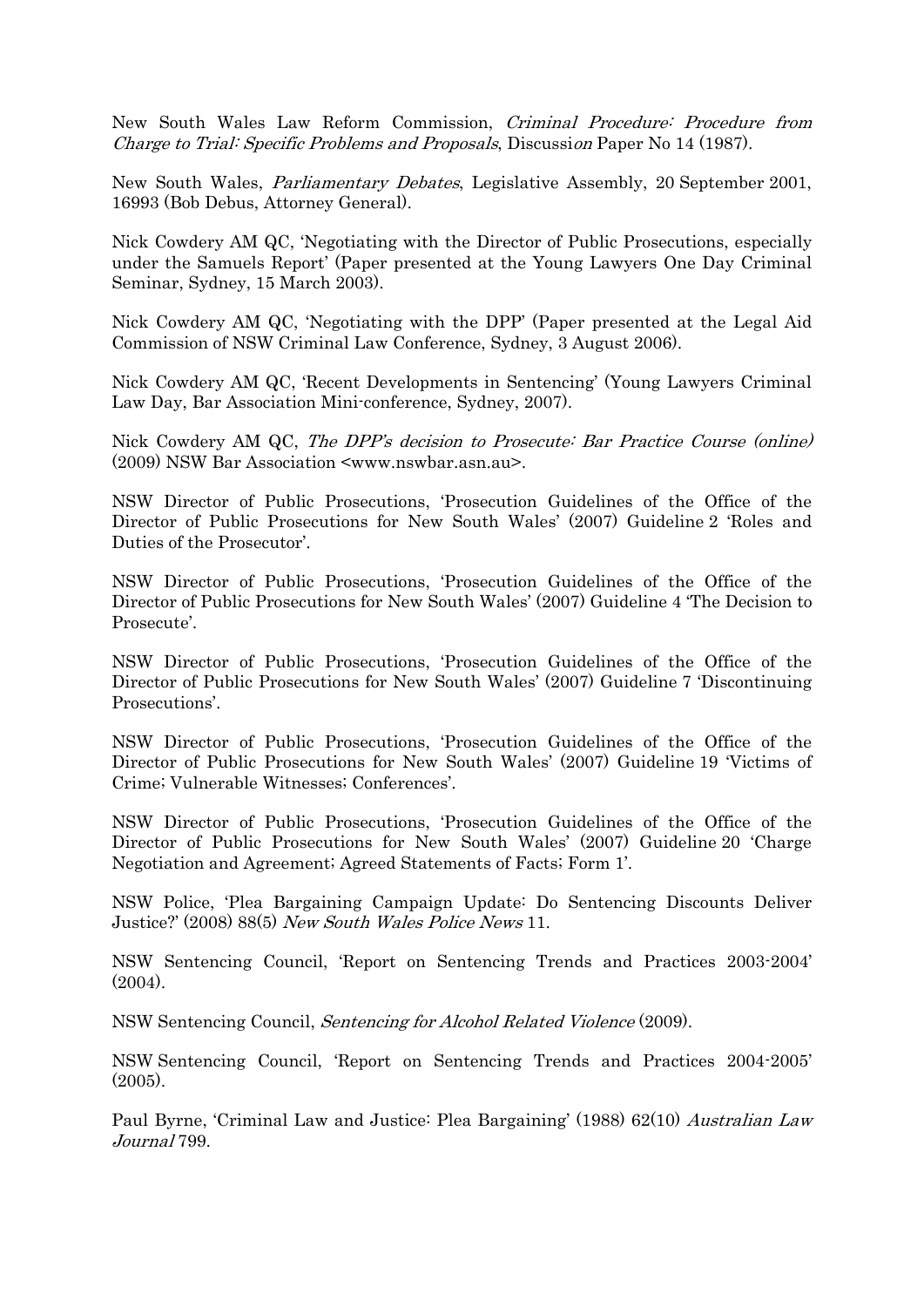Penny Darbyshire, 'The Mischief of Plea Bargaining and Sentence Rewards' [2000] Criminal Law Review 895.

Peter Clark, 'The Public Prosecutor and Plea Bargaining' (1986) 60(4) Australian Law Journal 199.

Peter Sallmann and John Willis, Criminal Justice in Australia (1984).

Peter Sallmann, 'The Guilty Plea as an Element in Sentencing' Part II (1980) 54 Law Institute Journal 185.

Queensland Law Reform Commission, Proposals to Amend the Practice of Criminal Courts in Certain Particulars, Report No 27 (1978).

Rowena Johns, 'Victims of Crime: Plea Bargains, Compensation, Victim Impact Statements and Support Services' (Briefing Paper No 10/02, NSW Parliamentary Library Research Service, 2002).

S. White, M. Newark and A. Samuels, 'Offences Taken into Consideration' [1970] Criminal Law Review 311.

Sentencing Advisory Council (Victoria), 'Sentence Indication and Specified Sentence Discounts: Final Report' (2007).

Standing Committee of Attorneys-General, Deliberative Forum on Criminal Trial Reform (2000).

Standing Committee of Attorneys-General, Working Group on Criminal Trial Procedure Report (1999).

Susan Moody and Jacqueline Tombs, 'Plea Negotiations in Scotland' [1983] Criminal Law Review 297.

The Hon Justice D. Mildren, 'Intuitive Synthesis or the Structured Approach' (Paper presented at the Sentencing: Principles, Perspectives and Possibilities Conference, Canberra, 10–12 February 2006).

The Hon Justice G. Samuels AC CVO QC, 'Review of the New South Wales Director of Public Prosecutions' Policy and Guidelines for Charge Bargaining and Tendering of Agreed Facts', Report (2002).

The Hon Justice J. Badgery-Parker, 'The Criminal Process in Transition: Balancing Principle and Pragmatism—Part II' (1994–95) 4 Journal of Judicial Administration 193.

The Hon Justice L. T. Olsson, 'To How Much Silence Ought an Accused be Entitled?' (Presented at the Law Society of South Australian Criminal Law Seminar, 11–13 September 1998).

The Hon Justice R. Howie, 'Sentencing Discounts – Are they worth the effort?' (Paper presented at the Sentencing Conference 2008, National Judicial College of Australia and Australian National University, 10 February 2008).

The Hon Justice R O Blanch, Chief Judge of District Court of New South Wales, District Court Practice Note 7: Management of Country Circuit Lists (28 September 2007).